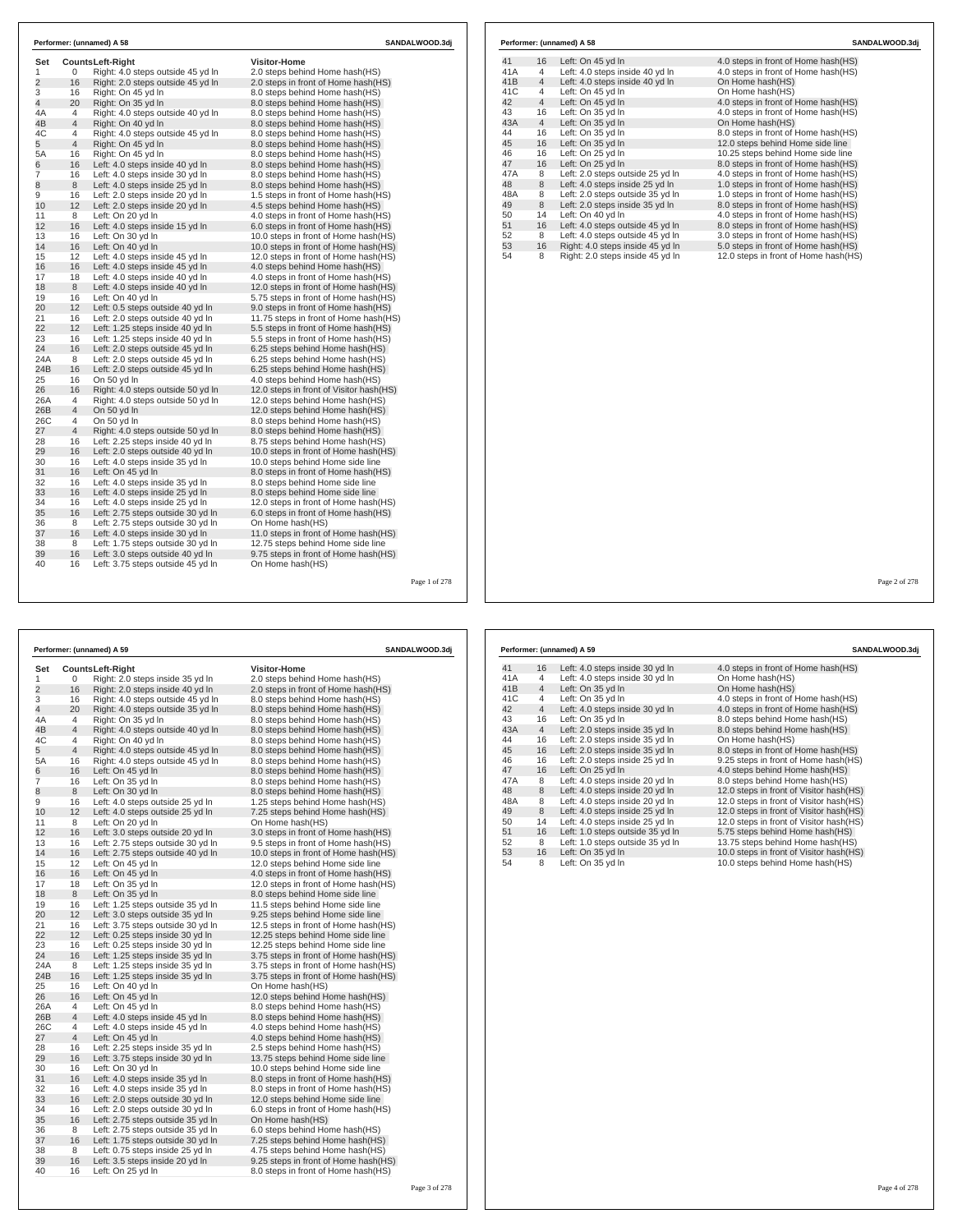| 0<br>16<br>16<br>20<br>4<br>$\overline{4}$<br>4<br>$\overline{4}$<br>16<br>16<br>16<br>8<br>16<br>12<br>8 | <b>CountsLeft-Right</b><br>Right: 2.0 steps outside 35 yd In<br>Right: 2.0 steps outside 40 yd In<br>Right: On 40 vd In<br>Right: On 30 yd In<br>Right: 4.0 steps outside 35 yd In<br>Right: On 35 yd In<br>Right: 4.0 steps outside 40 yd In<br>Right: On 40 yd In<br>Right: On 40 yd In<br>Left: 4.0 steps inside 45 yd In<br>Left: 4.0 steps inside 35 yd In<br>Left: 4.0 steps inside 30 yd In<br>Left: 1.25 steps outside 25 yd In | <b>Visitor-Home</b><br>4.0 steps behind Home hash(HS)<br>2.0 steps in front of Home hash(HS)<br>8.0 steps behind Home hash(HS)<br>8.0 steps behind Home hash(HS)<br>8.0 steps behind Home hash(HS)<br>8.0 steps behind Home hash(HS)<br>8.0 steps behind Home hash(HS)<br>8.0 steps behind Home hash(HS)<br>8.0 steps behind Home hash(HS)<br>8.0 steps behind Home hash(HS)<br>8.0 steps behind Home hash(HS)<br>8.0 steps behind Home hash(HS)                                                                                                                                                                                                                                                                                                                                                                                                                                                                                                                                                                                                                                                   |
|-----------------------------------------------------------------------------------------------------------|-----------------------------------------------------------------------------------------------------------------------------------------------------------------------------------------------------------------------------------------------------------------------------------------------------------------------------------------------------------------------------------------------------------------------------------------|----------------------------------------------------------------------------------------------------------------------------------------------------------------------------------------------------------------------------------------------------------------------------------------------------------------------------------------------------------------------------------------------------------------------------------------------------------------------------------------------------------------------------------------------------------------------------------------------------------------------------------------------------------------------------------------------------------------------------------------------------------------------------------------------------------------------------------------------------------------------------------------------------------------------------------------------------------------------------------------------------------------------------------------------------------------------------------------------------|
|                                                                                                           |                                                                                                                                                                                                                                                                                                                                                                                                                                         |                                                                                                                                                                                                                                                                                                                                                                                                                                                                                                                                                                                                                                                                                                                                                                                                                                                                                                                                                                                                                                                                                                    |
|                                                                                                           |                                                                                                                                                                                                                                                                                                                                                                                                                                         |                                                                                                                                                                                                                                                                                                                                                                                                                                                                                                                                                                                                                                                                                                                                                                                                                                                                                                                                                                                                                                                                                                    |
|                                                                                                           |                                                                                                                                                                                                                                                                                                                                                                                                                                         |                                                                                                                                                                                                                                                                                                                                                                                                                                                                                                                                                                                                                                                                                                                                                                                                                                                                                                                                                                                                                                                                                                    |
|                                                                                                           |                                                                                                                                                                                                                                                                                                                                                                                                                                         |                                                                                                                                                                                                                                                                                                                                                                                                                                                                                                                                                                                                                                                                                                                                                                                                                                                                                                                                                                                                                                                                                                    |
|                                                                                                           |                                                                                                                                                                                                                                                                                                                                                                                                                                         |                                                                                                                                                                                                                                                                                                                                                                                                                                                                                                                                                                                                                                                                                                                                                                                                                                                                                                                                                                                                                                                                                                    |
|                                                                                                           |                                                                                                                                                                                                                                                                                                                                                                                                                                         |                                                                                                                                                                                                                                                                                                                                                                                                                                                                                                                                                                                                                                                                                                                                                                                                                                                                                                                                                                                                                                                                                                    |
|                                                                                                           |                                                                                                                                                                                                                                                                                                                                                                                                                                         |                                                                                                                                                                                                                                                                                                                                                                                                                                                                                                                                                                                                                                                                                                                                                                                                                                                                                                                                                                                                                                                                                                    |
|                                                                                                           |                                                                                                                                                                                                                                                                                                                                                                                                                                         |                                                                                                                                                                                                                                                                                                                                                                                                                                                                                                                                                                                                                                                                                                                                                                                                                                                                                                                                                                                                                                                                                                    |
|                                                                                                           |                                                                                                                                                                                                                                                                                                                                                                                                                                         |                                                                                                                                                                                                                                                                                                                                                                                                                                                                                                                                                                                                                                                                                                                                                                                                                                                                                                                                                                                                                                                                                                    |
|                                                                                                           |                                                                                                                                                                                                                                                                                                                                                                                                                                         |                                                                                                                                                                                                                                                                                                                                                                                                                                                                                                                                                                                                                                                                                                                                                                                                                                                                                                                                                                                                                                                                                                    |
|                                                                                                           |                                                                                                                                                                                                                                                                                                                                                                                                                                         |                                                                                                                                                                                                                                                                                                                                                                                                                                                                                                                                                                                                                                                                                                                                                                                                                                                                                                                                                                                                                                                                                                    |
|                                                                                                           |                                                                                                                                                                                                                                                                                                                                                                                                                                         |                                                                                                                                                                                                                                                                                                                                                                                                                                                                                                                                                                                                                                                                                                                                                                                                                                                                                                                                                                                                                                                                                                    |
|                                                                                                           |                                                                                                                                                                                                                                                                                                                                                                                                                                         | 3.25 steps behind Home hash(HS)                                                                                                                                                                                                                                                                                                                                                                                                                                                                                                                                                                                                                                                                                                                                                                                                                                                                                                                                                                                                                                                                    |
|                                                                                                           | Left: 1.25 steps outside 25 yd In                                                                                                                                                                                                                                                                                                                                                                                                       | 9.25 steps behind Home hash (HS)                                                                                                                                                                                                                                                                                                                                                                                                                                                                                                                                                                                                                                                                                                                                                                                                                                                                                                                                                                                                                                                                   |
|                                                                                                           | Left: On 20 yd In                                                                                                                                                                                                                                                                                                                                                                                                                       | 4.0 steps behind Home hash(HS)                                                                                                                                                                                                                                                                                                                                                                                                                                                                                                                                                                                                                                                                                                                                                                                                                                                                                                                                                                                                                                                                     |
| 16                                                                                                        | Left: 0.5 steps outside 20 yd In                                                                                                                                                                                                                                                                                                                                                                                                        | 1.25 steps in front of Home hash(HS)                                                                                                                                                                                                                                                                                                                                                                                                                                                                                                                                                                                                                                                                                                                                                                                                                                                                                                                                                                                                                                                               |
|                                                                                                           |                                                                                                                                                                                                                                                                                                                                                                                                                                         | 8.5 steps in front of Home hash (HS)                                                                                                                                                                                                                                                                                                                                                                                                                                                                                                                                                                                                                                                                                                                                                                                                                                                                                                                                                                                                                                                               |
|                                                                                                           |                                                                                                                                                                                                                                                                                                                                                                                                                                         | 10.0 steps in front of Home hash(HS)                                                                                                                                                                                                                                                                                                                                                                                                                                                                                                                                                                                                                                                                                                                                                                                                                                                                                                                                                                                                                                                               |
|                                                                                                           |                                                                                                                                                                                                                                                                                                                                                                                                                                         | 12.0 steps behind Home side line                                                                                                                                                                                                                                                                                                                                                                                                                                                                                                                                                                                                                                                                                                                                                                                                                                                                                                                                                                                                                                                                   |
|                                                                                                           |                                                                                                                                                                                                                                                                                                                                                                                                                                         | On Home hash(HS)                                                                                                                                                                                                                                                                                                                                                                                                                                                                                                                                                                                                                                                                                                                                                                                                                                                                                                                                                                                                                                                                                   |
|                                                                                                           |                                                                                                                                                                                                                                                                                                                                                                                                                                         | 8.0 steps in front of Home hash(HS)                                                                                                                                                                                                                                                                                                                                                                                                                                                                                                                                                                                                                                                                                                                                                                                                                                                                                                                                                                                                                                                                |
|                                                                                                           |                                                                                                                                                                                                                                                                                                                                                                                                                                         | 12.0 steps behind Home side line                                                                                                                                                                                                                                                                                                                                                                                                                                                                                                                                                                                                                                                                                                                                                                                                                                                                                                                                                                                                                                                                   |
|                                                                                                           |                                                                                                                                                                                                                                                                                                                                                                                                                                         | 13.0 steps in front of Home hash(HS)                                                                                                                                                                                                                                                                                                                                                                                                                                                                                                                                                                                                                                                                                                                                                                                                                                                                                                                                                                                                                                                               |
|                                                                                                           |                                                                                                                                                                                                                                                                                                                                                                                                                                         | 10.5 steps behind Home side line                                                                                                                                                                                                                                                                                                                                                                                                                                                                                                                                                                                                                                                                                                                                                                                                                                                                                                                                                                                                                                                                   |
|                                                                                                           |                                                                                                                                                                                                                                                                                                                                                                                                                                         | 13.0 steps in front of Home hash(HS)                                                                                                                                                                                                                                                                                                                                                                                                                                                                                                                                                                                                                                                                                                                                                                                                                                                                                                                                                                                                                                                               |
|                                                                                                           |                                                                                                                                                                                                                                                                                                                                                                                                                                         | 13.75 steps in front of Home hash(HS)                                                                                                                                                                                                                                                                                                                                                                                                                                                                                                                                                                                                                                                                                                                                                                                                                                                                                                                                                                                                                                                              |
|                                                                                                           |                                                                                                                                                                                                                                                                                                                                                                                                                                         | 13.75 steps in front of Home hash(HS)                                                                                                                                                                                                                                                                                                                                                                                                                                                                                                                                                                                                                                                                                                                                                                                                                                                                                                                                                                                                                                                              |
|                                                                                                           |                                                                                                                                                                                                                                                                                                                                                                                                                                         | 2.0 steps in front of Home hash(HS)                                                                                                                                                                                                                                                                                                                                                                                                                                                                                                                                                                                                                                                                                                                                                                                                                                                                                                                                                                                                                                                                |
|                                                                                                           |                                                                                                                                                                                                                                                                                                                                                                                                                                         | 2.0 steps in front of Home hash (HS)                                                                                                                                                                                                                                                                                                                                                                                                                                                                                                                                                                                                                                                                                                                                                                                                                                                                                                                                                                                                                                                               |
|                                                                                                           |                                                                                                                                                                                                                                                                                                                                                                                                                                         | 2.0 steps in front of Home hash(HS)                                                                                                                                                                                                                                                                                                                                                                                                                                                                                                                                                                                                                                                                                                                                                                                                                                                                                                                                                                                                                                                                |
|                                                                                                           |                                                                                                                                                                                                                                                                                                                                                                                                                                         | On Home hash(HS)                                                                                                                                                                                                                                                                                                                                                                                                                                                                                                                                                                                                                                                                                                                                                                                                                                                                                                                                                                                                                                                                                   |
|                                                                                                           |                                                                                                                                                                                                                                                                                                                                                                                                                                         | 12.0 steps behind Home hash(HS)                                                                                                                                                                                                                                                                                                                                                                                                                                                                                                                                                                                                                                                                                                                                                                                                                                                                                                                                                                                                                                                                    |
|                                                                                                           |                                                                                                                                                                                                                                                                                                                                                                                                                                         | 12.0 steps behind Home hash(HS)                                                                                                                                                                                                                                                                                                                                                                                                                                                                                                                                                                                                                                                                                                                                                                                                                                                                                                                                                                                                                                                                    |
|                                                                                                           |                                                                                                                                                                                                                                                                                                                                                                                                                                         | 8.0 steps behind Home hash (HS)                                                                                                                                                                                                                                                                                                                                                                                                                                                                                                                                                                                                                                                                                                                                                                                                                                                                                                                                                                                                                                                                    |
|                                                                                                           |                                                                                                                                                                                                                                                                                                                                                                                                                                         | 8.0 steps behind Home hash(HS)                                                                                                                                                                                                                                                                                                                                                                                                                                                                                                                                                                                                                                                                                                                                                                                                                                                                                                                                                                                                                                                                     |
|                                                                                                           |                                                                                                                                                                                                                                                                                                                                                                                                                                         | 4.0 steps behind Home hash(HS)                                                                                                                                                                                                                                                                                                                                                                                                                                                                                                                                                                                                                                                                                                                                                                                                                                                                                                                                                                                                                                                                     |
|                                                                                                           |                                                                                                                                                                                                                                                                                                                                                                                                                                         | 2.0 steps in front of Home hash (HS)                                                                                                                                                                                                                                                                                                                                                                                                                                                                                                                                                                                                                                                                                                                                                                                                                                                                                                                                                                                                                                                               |
|                                                                                                           |                                                                                                                                                                                                                                                                                                                                                                                                                                         | 8.0 steps behind Home side line                                                                                                                                                                                                                                                                                                                                                                                                                                                                                                                                                                                                                                                                                                                                                                                                                                                                                                                                                                                                                                                                    |
|                                                                                                           |                                                                                                                                                                                                                                                                                                                                                                                                                                         | 10.0 steps behind Home side line                                                                                                                                                                                                                                                                                                                                                                                                                                                                                                                                                                                                                                                                                                                                                                                                                                                                                                                                                                                                                                                                   |
|                                                                                                           |                                                                                                                                                                                                                                                                                                                                                                                                                                         | 12.0 steps in front of Home hash (HS)                                                                                                                                                                                                                                                                                                                                                                                                                                                                                                                                                                                                                                                                                                                                                                                                                                                                                                                                                                                                                                                              |
|                                                                                                           |                                                                                                                                                                                                                                                                                                                                                                                                                                         | 12.0 steps in front of Home hash(HS)                                                                                                                                                                                                                                                                                                                                                                                                                                                                                                                                                                                                                                                                                                                                                                                                                                                                                                                                                                                                                                                               |
|                                                                                                           |                                                                                                                                                                                                                                                                                                                                                                                                                                         | 12.0 steps behind Home side line                                                                                                                                                                                                                                                                                                                                                                                                                                                                                                                                                                                                                                                                                                                                                                                                                                                                                                                                                                                                                                                                   |
|                                                                                                           |                                                                                                                                                                                                                                                                                                                                                                                                                                         | 8.0 steps in front of Home hash (HS)                                                                                                                                                                                                                                                                                                                                                                                                                                                                                                                                                                                                                                                                                                                                                                                                                                                                                                                                                                                                                                                               |
|                                                                                                           |                                                                                                                                                                                                                                                                                                                                                                                                                                         | On Home hash(HS)                                                                                                                                                                                                                                                                                                                                                                                                                                                                                                                                                                                                                                                                                                                                                                                                                                                                                                                                                                                                                                                                                   |
|                                                                                                           |                                                                                                                                                                                                                                                                                                                                                                                                                                         | 6.0 steps behind Home hash(HS)                                                                                                                                                                                                                                                                                                                                                                                                                                                                                                                                                                                                                                                                                                                                                                                                                                                                                                                                                                                                                                                                     |
|                                                                                                           |                                                                                                                                                                                                                                                                                                                                                                                                                                         | 0.5 steps behind Home hash(HS)                                                                                                                                                                                                                                                                                                                                                                                                                                                                                                                                                                                                                                                                                                                                                                                                                                                                                                                                                                                                                                                                     |
|                                                                                                           |                                                                                                                                                                                                                                                                                                                                                                                                                                         | 2.0 steps in front of Home hash(HS)                                                                                                                                                                                                                                                                                                                                                                                                                                                                                                                                                                                                                                                                                                                                                                                                                                                                                                                                                                                                                                                                |
|                                                                                                           |                                                                                                                                                                                                                                                                                                                                                                                                                                         | 13.25 steps behind Home side line                                                                                                                                                                                                                                                                                                                                                                                                                                                                                                                                                                                                                                                                                                                                                                                                                                                                                                                                                                                                                                                                  |
|                                                                                                           |                                                                                                                                                                                                                                                                                                                                                                                                                                         | 4.25 steps in front of Home hash (HS)                                                                                                                                                                                                                                                                                                                                                                                                                                                                                                                                                                                                                                                                                                                                                                                                                                                                                                                                                                                                                                                              |
|                                                                                                           | 16<br>16<br>12<br>16<br>18<br>8<br>16<br>12<br>16<br>12<br>16<br>16<br>8<br>16<br>16<br>16<br>4<br>$\overline{4}$<br>4<br>$\overline{4}$<br>16<br>16<br>16<br>16<br>16<br>16<br>16<br>16<br>8<br>16<br>8<br>16<br>16                                                                                                                                                                                                                    | Left: 3.0 steps inside 25 yd In<br>Left: 2.75 steps inside 35 yd In<br>Left: 2.75 steps outside 45 yd In<br>Left: On 45 yd In<br>Left: 4.0 steps inside 35 yd In<br>Left: 4.0 steps inside 35 yd In<br>Left: 0.75 steps inside 35 yd In<br>Left: 1.25 steps inside 35 yd In<br>Left: 1.25 steps inside 30 yd In<br>Left: 2.5 steps outside 35 vd In<br>Left: 2.5 steps outside 35 yd In<br>Left: 2.25 steps outside 40 yd In<br>Left: 2.25 steps outside 40 yd In<br>Left: 2.25 steps outside 40 yd In<br>Left: 4.0 steps inside 40 yd In<br>Left: 4.0 steps inside 45 yd In<br>Left: On 45 yd In<br>Left: On 45 yd In<br>Left: 4.0 steps inside 45 yd In<br>Left: 4.0 steps inside 45 yd In<br>Left: 4.0 steps inside 35 yd In<br>Left: 4.0 steps inside 30 yd In<br>Left: 2.0 steps inside 30 yd In<br>Left: On 40 vd In<br>Left: On 35 yd In<br>Left: On 25 yd In<br>Left: On 25 yd In<br>Left: 2.75 steps outside 30 yd In<br>Left: 2.75 steps outside 30 yd In<br>Left: 1.0 steps inside 25 yd In<br>Left: 3.5 steps inside 20 yd In<br>Left: 1.75 steps inside 25 yd In<br>Left: On 30 yd In |

|     |                | Performer: (unnamed) A 60         | SANDALWOOD.3di                        |
|-----|----------------|-----------------------------------|---------------------------------------|
| 41  | 16             | Left: On 35 yd In                 | On Home hash(HS)                      |
| 41A | 4              | Left: On 35 yd In                 | 4.0 steps in front of Home hash(HS)   |
| 41B | $\overline{4}$ | Left: 4.0 steps inside 30 yd In   | 4.0 steps in front of Home hash(HS)   |
| 41C | 4              | Left: 4.0 steps inside 30 yd In   | On Home hash(HS)                      |
| 42  | $\overline{4}$ | Left: On 35 yd In                 | On Home hash(HS)                      |
| 43  | 16             | Left: 4.0 steps inside 40 yd In   | 4.0 steps behind Home hash(HS)        |
| 43A | $\overline{4}$ | Left: 4.0 steps inside 40 yd In   | 8.0 steps behind Home hash(HS)        |
| 44  | 16             | Left: 4.0 steps inside 40 vd In   | On Home hash(HS)                      |
| 45  | 16             | Left: 4.0 steps inside 40 yd In   | 8.0 steps in front of Home hash(HS)   |
| 46  | 16             | Left: 2.75 steps outside 35 yd In | 3.25 steps in front of Home hash (HS) |
| 47  | 16             | Left: On 35 yd In                 | 4.0 steps behind Home hash(HS)        |
| 47A | 8              | Left: On 30 vd In                 | 4.0 steps behind Home hash(HS)        |
| 48  | 8              | Left: On 25 yd In                 | 4.0 steps behind Home hash(HS)        |
| 48A | 8              | Left: On 25 yd In                 | 4.0 steps behind Home hash(HS)        |
| 49  | 8              | Left: 4.0 steps inside 20 yd In   | 8.0 steps behind Home hash(HS)        |
| 50  | 14             | Left: On 30 yd In                 | 4.0 steps behind Home hash(HS)        |
| 51  | 16             | Left: On 30 yd In                 | 8.0 steps in front of Home hash(HS)   |
| 52  | 8              | Left: On 30 yd In                 | 3.0 steps in front of Home hash(HS)   |
| 53  | 16             | Left: On 40 yd In                 | 5.0 steps in front of Home hash(HS)   |
| 54  | 8              | Left: 2.0 steps inside 40 yd In   | 12.0 steps in front of Home hash(HS)  |

Page 5 of 278

|                |                | Performer: (unnamed) A 61         | SANDALWOOD.3dj                        |  |  |
|----------------|----------------|-----------------------------------|---------------------------------------|--|--|
| Set            |                | <b>CountsLeft-Right</b>           | <b>Visitor-Home</b>                   |  |  |
| 1              | 0              | Right: 4.0 steps outside 35 yd In | 1.0 steps in front of Home hash(HS)   |  |  |
| $\overline{2}$ | 16             | Right: 4.0 steps outside 40 yd In | On Home hash(HS)                      |  |  |
| 3              | 16             | Right: 4.0 steps outside 40 yd In | 12.0 steps behind Home hash(HS)       |  |  |
| 4              | 20             | Right: 4.0 steps outside 30 yd In | 8.0 steps behind Home hash(HS)        |  |  |
| 4A             | 4              | Right: On 30 yd In                | 8.0 steps behind Home hash(HS)        |  |  |
| 4B             | $\overline{4}$ | Right: 4.0 steps outside 35 yd In | 8.0 steps behind Home hash(HS)        |  |  |
| 4C             | 4              | Right: On 35 yd In                | 8.0 steps behind Home hash(HS)        |  |  |
| 5              | $\overline{4}$ | Right: 4.0 steps outside 40 yd In | 8.0 steps behind Home hash(HS)        |  |  |
| 5A             | 16             | Right: 4.0 steps outside 40 yd In | 8.0 steps behind Home hash(HS)        |  |  |
| 6              | 16             | On 50 yd In                       | 8.0 steps behind Home hash (HS)       |  |  |
| 7              | 16             | Left: On 40 yd In                 | 8.0 steps behind Home hash(HS)        |  |  |
| 8              | 8              | Left: On 35 yd In                 | 8.0 steps behind Home hash(HS)        |  |  |
| 9              | 16             | Left: 1.75 steps inside 25 yd In  | 4.75 steps behind Home hash (HS)      |  |  |
| 10             | 12             | Left: 1.75 steps inside 25 yd In  | 10.75 steps behind Home hash(HS)      |  |  |
| 11             | 8              | Left: On 20 yd In                 | 8.0 steps behind Home hash(HS)        |  |  |
| 12             | 16             | Left: 1.75 steps inside 20 yd In  | 0.75 steps behind Home hash (HS)      |  |  |
| 13             | 16             | Left: 0.75 steps inside 25 yd In  | 7.0 steps in front of Home hash(HS)   |  |  |
| 14             | 16             | Left: On 35 yd In                 | 10.0 steps in front of Home hash(HS)  |  |  |
| 15             | 12             | Left: 2.75 steps inside 40 yd In  | 12.0 steps behind Home side line      |  |  |
| 16             | 16             | Left: 4.0 steps inside 40 yd In   | 4.0 steps in front of Home hash(HS)   |  |  |
| 17             | 18             | Left: 4.0 steps inside 30 yd In   | 12.0 steps in front of Home hash(HS)  |  |  |
| 18             | $\,8\,$        | Left: 4.0 steps inside 30 yd In   | 8.0 steps behind Home side line       |  |  |
| 19             | 16             | Left: 4.0 steps outside 35 yd In  | 8.5 steps behind Home side line       |  |  |
| 20             | 12             | Left: 0.5 steps inside 30 yd In   | 9.0 steps behind Home side line       |  |  |
| 21             | 16             | Left: 0.5 steps outside 25 yd In  | 10.75 steps in front of Home hash(HS) |  |  |
| 22             | 12             | Left: 2.75 steps inside 25 yd In  | 12.75 steps behind Home side line     |  |  |
| 23             | 16             | Left: 2.75 steps inside 25 yd In  | 12.75 steps behind Home side line     |  |  |
| 24             | 16             | Left: 3.25 steps outside 35 yd In | 4.0 steps in front of Home hash (HS)  |  |  |
| 24A            | 8              | Left: 3.25 steps outside 35 yd In | 4.0 steps in front of Home hash (HS)  |  |  |
| 24B            | 16             | Left: 3.25 steps outside 35 yd In | 4.0 steps in front of Home hash(HS)   |  |  |
| 25             | 16             | Left: 4.0 steps inside 35 yd In   | On Home hash(HS)                      |  |  |
| 26             | 16             | Left: 4.0 steps inside 40 yd In   | 12.0 steps behind Home hash(HS)       |  |  |
| 26A            | 4              | Left: On 40 yd In                 | 12.0 steps behind Home hash(HS)       |  |  |
| 26B            | $\overline{4}$ | Left: On 40 yd In                 | 8.0 steps behind Home hash(HS)        |  |  |
| 26C            | 4              | Left: 4.0 steps inside 40 yd In   | 8.0 steps behind Home hash(HS)        |  |  |
| 27             | $\overline{4}$ | Left: 4.0 steps inside 40 yd In   | 4.0 steps behind Home hash(HS)        |  |  |
| 28             | 16             | Left: 1.25 steps inside 35 yd In  | 0.25 steps behind Home hash(HS)       |  |  |
| 29             | 16             | Left: 1.75 steps inside 30 yd In  | 11.75 steps behind Home side line     |  |  |
| 30             | 16             | Left: 2.0 steps outside 30 yd In  | 10.0 steps behind Home side line      |  |  |
| 31             | 16             | Left: 4.0 steps inside 35 yd In   | 12.0 steps in front of Home hash(HS)  |  |  |
| 32             | 16             | Left: On 35 yd In                 | 8.0 steps in front of Home hash(HS)   |  |  |
| 33             | 16             | Left: 2.0 steps inside 25 yd In   | 12.0 steps behind Home side line      |  |  |
| 34             | 16             | Left: 2.0 steps inside 25 yd In   | 6.0 steps in front of Home hash(HS)   |  |  |
| 35             | 16             | Left: On 30 yd In                 | On Home hash(HS)                      |  |  |
| 36             | 8              | Left: On 30 yd In                 | 6.0 steps behind Home hash(HS)        |  |  |
| 37             | 16             | Left: 2.25 steps inside 25 yd In  | 3.0 steps behind Home hash(HS)        |  |  |
| 38             | 8              | Left: 3.0 steps outside 25 yd In  | 0.5 steps behind Home hash (HS)       |  |  |
| 39             | 16             | Left: 1.0 steps outside 25 yd In  | 13.5 steps in front of Home hash(HS)  |  |  |
| 40             | 16             | Left: 2.75 steps outside 30 yd In | 5.5 steps in front of Home hash(HS)   |  |  |
|                |                |                                   |                                       |  |  |

|                 |                | Performer: (unnamed) A 61        | SANDALWOOD.3di                       |
|-----------------|----------------|----------------------------------|--------------------------------------|
| 41              | 16             | Left: On 35 yd In                | 4.0 steps in front of Home hash (HS) |
| 41A             | 4              | Left: 4.0 steps inside 30 yd In  | 4.0 steps in front of Home hash(HS)  |
| 41 <sub>B</sub> | $\overline{4}$ | Left: 4.0 steps inside 30 yd In  | On Home hash(HS)                     |
| 41C             | 4              | Left: On 35 yd In                | On Home hash(HS)                     |
| 42              | $\overline{4}$ | Left: On 35 yd In                | 4.0 steps in front of Home hash(HS)  |
| 43              | 16             | Left: 4.0 steps inside 30 yd In  | 8.0 steps behind Home hash(HS)       |
| 43A             | $\overline{4}$ | Left: 2.0 steps outside 35 yd In | 8.0 steps behind Home hash(HS)       |
| 44              | 16             | Left: 2.0 steps outside 35 vd In | On Home hash(HS)                     |
| 45              | 16             | Left: 2.0 steps outside 35 yd In | 8.0 steps in front of Home hash(HS)  |
| 46              | 16             | Left: 2.0 steps outside 25 yd In | 12.5 steps in front of Home hash(HS) |
| 47              | 16             | Left: On 25 yd In                | On Home hash(HS)                     |
| 47A             | 8              | Left: 2.0 steps outside 30 yd In | 4.0 steps in front of Home hash(HS)  |
| 48              | 8              | Left: 4.0 steps inside 25 yd In  | 9.0 steps in front of Home hash(HS)  |
| 48A             | 8              | Left: 2.0 steps outside 35 yd In | 9.0 steps in front of Home hash(HS)  |
| 49              | 8              | Left: 2.0 steps inside 30 yd In  | 8.0 steps in front of Home hash(HS)  |
| 50              | 14             | Left: 2.0 steps inside 35 yd In  | 4.0 steps in front of Home hash(HS)  |
| 51              | 16             | Left: 4.0 steps outside 45 yd In | 4.0 steps in front of Home hash(HS)  |
| 52              | 8              | Left: 4.0 steps outside 45 yd In | 3.0 steps behind Home hash(HS)       |
| 53              | 16             | Right: 4.0 steps inside 45 yd In | 1.0 steps behind Home hash(HS)       |
| 54              | 8              | Right: 2.0 steps inside 45 yd In | 8.0 steps in front of Home hash(HS)  |

Page 6 of 278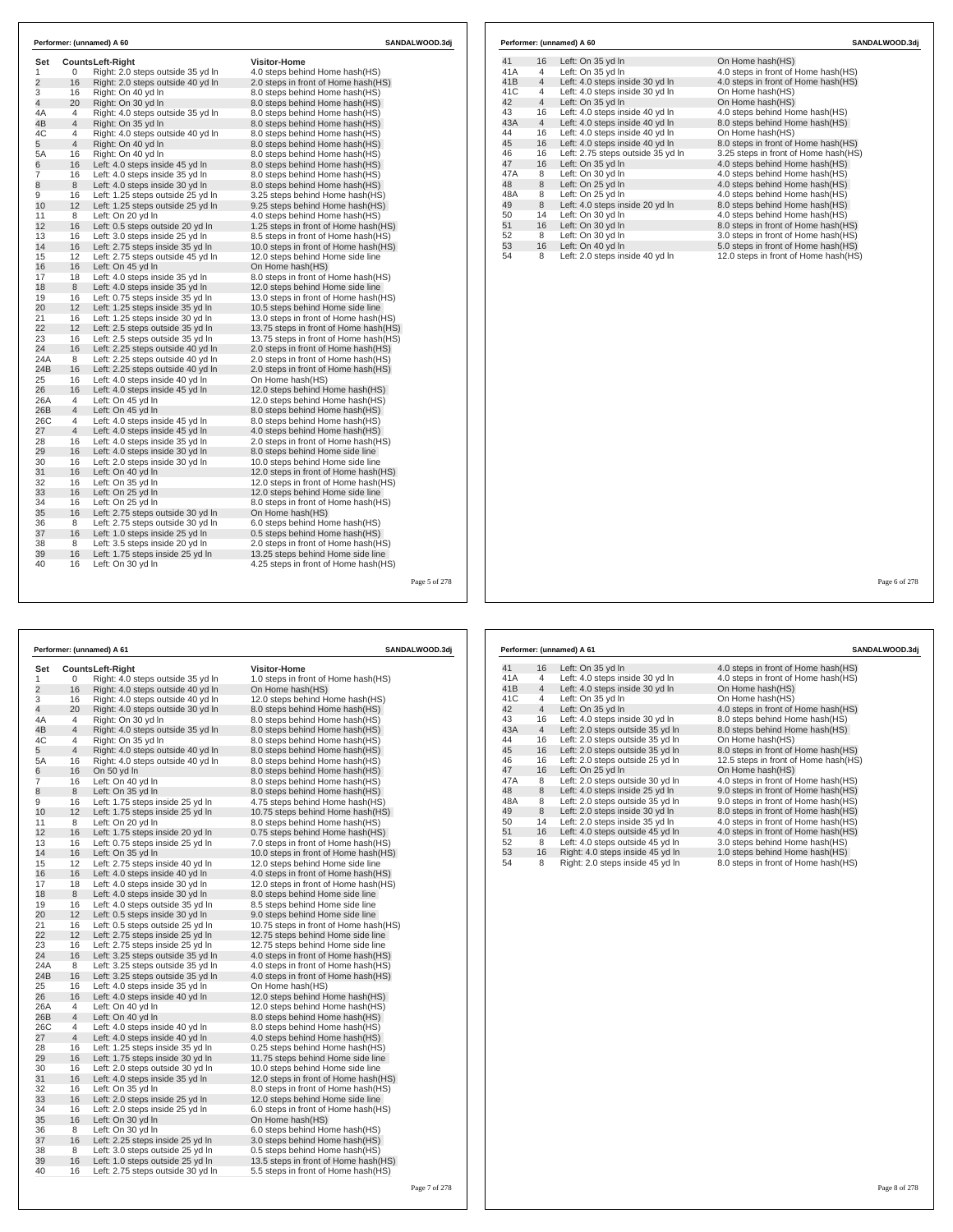| Set            |                | <b>CountsLeft-Right</b>           | <b>Visitor-Home</b>                      |  |
|----------------|----------------|-----------------------------------|------------------------------------------|--|
| 1              | 0              | Right: 3.0 steps outside 35 yd In | 7.0 steps behind Home hash(HS)           |  |
| $\overline{2}$ | 16             | Right: 2.0 steps inside 35 yd In  | 2.0 steps behind Home hash(HS)           |  |
| 3              | 16             | Right: On 35 yd In                | 12.0 steps in front of Visitor hash(HS)  |  |
| 4              | 20             | Right: On 25 yd In                | 8.0 steps behind Home hash(HS)           |  |
| 4A             | 4              | Right: 4.0 steps outside 30 yd In | 8.0 steps behind Home hash(HS)           |  |
| 4B             | 4              | Right: On 30 yd In                | 8.0 steps behind Home hash (HS)          |  |
| 4C             | 4              | Right: 4.0 steps outside 35 yd In | 8.0 steps behind Home hash(HS)           |  |
| 5              | $\overline{4}$ | Right: On 35 yd In                | 8.0 steps behind Home hash(HS)           |  |
| 5A             | 16             | Right: On 35 yd In                | 8.0 steps behind Home hash(HS)           |  |
| 6              | 16             | Right: 4.0 steps outside 50 yd In | 8.0 steps behind Home hash (HS)          |  |
| $\overline{7}$ | 16             | Left: 4.0 steps inside 40 yd In   | 8.0 steps behind Home hash(HS)           |  |
| 8              | 8              | Left: 4.0 steps inside 35 yd In   | 8.0 steps behind Home hash (HS)          |  |
| 9              | 16             | Left: 3.0 steps outside 30 yd In  | 6.0 steps behind Home hash(HS)           |  |
| 10             | 12             | Left: 3.0 steps outside 30 yd In  | 12.0 steps behind Home hash(HS)          |  |
| 11             | 8              | Left: 4.0 steps inside 20 yd In   | 8.0 steps behind Home hash(HS)           |  |
| 12             | 16             | Left: 3.75 steps outside 25 yd In | 2.5 steps behind Home hash(HS)           |  |
| 13             | 16             | Left: On 25 yd In                 | 4.5 steps in front of Home hash(HS)      |  |
| 14             | 16             | Left: 2.75 steps outside 35 yd In | 10.0 steps in front of Home hash(HS)     |  |
| 15             | 12             | Left: On 40 yd In                 | 12.0 steps behind Home side line         |  |
| 16             | 16             | Left: 4.0 steps inside 40 yd In   | On Home hash(HS)                         |  |
| 17             | 18             | Left: On 35 yd In                 | 8.0 steps in front of Home hash(HS)      |  |
| 18             | 8              | Left: On 35 yd In                 | 12.0 steps behind Home side line         |  |
| 19             | 16             | Left: 0.25 steps outside 35 yd In | 13.25 steps behind Home side line        |  |
| 20             | 12             | Left: 0.75 steps outside 35 yd In | 9.75 steps behind Home side line         |  |
| 21             | 16             | Left: 1.25 steps outside 30 yd In | 12.75 steps in front of Home hash(HS)    |  |
| 22             | 12             | Left: 3.0 steps inside 30 yd In   | 13.0 steps behind Home side line         |  |
| 23             | 16             | Left: 3.0 steps inside 30 yd In   | 13.0 steps behind Home side line         |  |
| 24             | 16             | Left: 3.5 steps inside 35 yd In   | 3.0 steps in front of Home hash(HS)      |  |
| 24A            | 8              | Left: 3.5 steps inside 35 yd In   | 3.0 steps in front of Home hash(HS)      |  |
| 24B            | 16             | Left: 3.5 steps inside 35 yd In   | 3.0 steps in front of Home hash(HS)      |  |
| 25             | 16             | Left: 4.0 steps inside 40 yd In   | 4.0 steps behind Home hash(HS)           |  |
| 26             | 16             | Left: On 45 yd In                 | 12.0 steps in front of Visitor hash(HS)  |  |
| 26A            | 4              | Left: 4.0 steps inside 45 vd In   | 12.0 steps in front of Visitor hash (HS) |  |
| 26B            | $\overline{4}$ | Left: 4.0 steps inside 45 yd In   | 12.0 steps behind Home hash(HS)          |  |
| 26C            | 4              | Left: On 45 vd In                 | 12.0 steps behind Home hash(HS)          |  |
| 27             | $\overline{4}$ | Left: On 45 yd In                 | 8.0 steps behind Home hash(HS)           |  |
| 28             | 16             | Left: 1.75 steps outside 40 yd In | 8.75 steps behind Home hash(HS)          |  |
| 29             | 16             | Left: 1.0 steps inside 35 yd In   | 9.0 steps in front of Home hash(HS)      |  |
| 30             | 16             | Left: 2.0 steps inside 35 yd In   | 10.0 steps behind Home side line         |  |
| 31             | 16             | Left: On 45 yd In                 | 12.0 steps in front of Home hash(HS)     |  |
| 32             | 16             | Left: On 35 yd In                 | 8.0 steps behind Home side line          |  |
| 33             | 16             | Left: On 25 yd In                 | 8.0 steps behind Home side line          |  |
| 34             | 16             | Left: On 25 yd In                 | 12.0 steps in front of Home hash(HS)     |  |
| 35             | 16             | Left: On 25 yd In                 | 6.0 steps in front of Home hash(HS)      |  |
| 36             | 8              | Left: On 25 yd In                 | On Home hash(HS)                         |  |
| 37             | 16             | Left: 1.75 steps outside 30 yd In | 10.75 steps in front of Home hash(HS)    |  |
| 38             | 8              | Left: 0.25 steps inside 25 yd In  | 13.75 steps behind Home side line        |  |
| 39             | 16             | Left: On 35 yd In                 | 13.0 steps in front of Home hash(HS)     |  |
| 40             | 16             | Left: 1.5 steps outside 40 yd In  | 0.75 steps in front of Home hash(HS)     |  |

|     |                | Performer: (unnamed) A 62        | SANDALWOOD.3dj                       |
|-----|----------------|----------------------------------|--------------------------------------|
| 41  | 16             | Left: 4.0 steps inside 40 yd In  | 4.0 steps in front of Home hash (HS) |
| 41A | 4              | Left: 4.0 steps inside 40 yd In  | On Home hash(HS)                     |
| 41B | $\overline{4}$ | Left: On 45 yd In                | On Home hash(HS)                     |
| 41C | 4              | Left: On 45 yd In                | 4.0 steps in front of Home hash (HS) |
| 42  | $\overline{4}$ | Left: 4.0 steps inside 40 yd In  | 4.0 steps in front of Home hash(HS)  |
| 43  | 16             | Left: 4.0 steps inside 30 yd In  | 4.0 steps in front of Home hash(HS)  |
| 43A | $\overline{4}$ | Left: 4.0 steps inside 30 yd In  | On Home hash(HS)                     |
| 44  | 16             | Left: 4.0 steps inside 30 vd In  | 8.0 steps in front of Home hash(HS)  |
| 45  | 16             | Left: 4.0 steps inside 30 yd In  | 12.0 steps behind Home side line     |
| 46  | 16             | Left: 4.0 steps inside 20 vd In  | 7.0 steps behind Home side line      |
| 47  | 16             | Left: 4.0 steps inside 20 yd In  | 8.0 steps in front of Home hash(HS)  |
| 47A | 8              | Left: 2.0 steps outside 25 yd In | On Home hash(HS)                     |
| 48  | 8              | Left: On 30 yd In                | 1.0 steps in front of Home hash(HS)  |
| 48A | 8              | Left: 2.0 steps inside 35 yd In  | 1.0 steps in front of Home hash(HS)  |
| 49  | 8              | Left: 2.0 steps inside 35 yd In  | 12.0 steps in front of Home hash(HS) |
| 50  | 14             | Left: On 40 yd In                | 12.0 steps in front of Home hash(HS) |
| 51  | 16             | Left: 4.0 steps inside 35 yd In  | 8.0 steps in front of Home hash (HS) |
| 52  | 8              | Left: 4.0 steps inside 35 yd In  | 3.0 steps in front of Home hash(HS)  |
| 53  | 16             | Left: 4.0 steps inside 45 yd In  | 5.0 steps in front of Home hash(HS)  |
| 54  | 8              | Left: 2.0 steps outside 50 yd In | 12.0 steps in front of Home hash(HS) |

| Ń. | ١ |
|----|---|
| ٠  |   |
| ×  |   |
|    |   |

|                |    | Performer: (unnamed) A 63         |                                          | SANDALWOOD.3dj |
|----------------|----|-----------------------------------|------------------------------------------|----------------|
| Set            |    | Counts Left-Right                 | <b>Visitor-Home</b>                      |                |
| 1              | 0  | Right: 2.0 steps inside 35 yd In  | 7.0 steps behind Home hash(HS)           |                |
| $\overline{2}$ | 16 | Right: 2.0 steps outside 40 yd In | 2.0 steps behind Home hash(HS)           |                |
| 3              | 16 | Right: 4.0 steps outside 40 yd In | 12.0 steps in front of Visitor hash (HS) |                |
| 4              | 20 | Right: On 25 yd In                | 12.0 steps behind Home hash(HS)          |                |
| 4A             | 4  | Right: On 25 yd In                | 8.0 steps behind Home hash(HS)           |                |
| 4B             | 4  | Right: 4.0 steps outside 30 yd In | 8.0 steps behind Home hash(HS)           |                |
| 4C             | 4  | Right: On 30 yd In                | 8.0 steps behind Home hash(HS)           |                |
| 5              | 4  | Right: 4.0 steps outside 35 yd In | 8.0 steps behind Home hash(HS)           |                |
| 5А             | 16 | Right: 4.0 steps outside 35 yd In | 8.0 steps behind Home hash(HS)           |                |
| 6              | 16 | Right: On 45 yd In                | 8.0 steps behind Home hash (HS)          |                |
| 7              | 16 | Left: On 45 yd In                 | 8.0 steps behind Home hash(HS)           |                |
| 8              | 8  | Left: On 40 yd In                 | 8.0 steps behind Home hash (HS)          |                |
| 9              | 16 | Left: 0.25 steps inside 30 yd In  | 7.0 steps behind Home hash(HS)           |                |
| 10             | 12 | Left: 0.25 steps inside 30 yd In  | 13.0 steps behind Home hash(HS)          |                |
| 11             | 8  | Left: On 25 yd In                 | 8.0 steps behind Home hash(HS)           |                |
| 12             | 16 | Left: 1.25 steps outside 25 yd In | 4.0 steps behind Home hash(HS)           |                |
| 13             | 16 | Left: On 25 yd In                 | 1.75 steps in front of Home hash(HS)     |                |
| 14             | 16 | Left: 2.75 steps inside 30 yd In  | 10.0 steps in front of Home hash(HS)     |                |
| 15             | 12 | Left: 2.5 steps outside 40 yd In  | 12.25 steps behind Home side line        |                |
| 16             | 16 | Left: On 40 yd In                 | 4.0 steps in front of Home hash(HS)      |                |
| 17             | 18 | Left: On 30 yd In                 | 12.0 steps in front of Home hash(HS)     |                |
| 18             | 8  | Left: On 30 yd In                 | 8.0 steps behind Home side line          |                |
| 19             | 16 | Left: 0.5 steps inside 30 yd In   | 6.25 steps behind Home side line         |                |
| 20             | 12 | Left: 3.75 steps outside 30 yd In | 9.75 steps behind Home side line         |                |
| 21             | 16 | Left: 3.25 steps inside 20 yd In  | 7.75 steps in front of Home hash(HS)     |                |
| 22             | 12 | Left: 1.75 steps outside 25 yd In | 12.25 steps in front of Home hash (HS)   |                |
| 23             | 16 | Left: 1.75 steps outside 25 yd In | 12.25 steps in front of Home hash (HS)   |                |
| 24             | 16 | Left: On 30 yd In                 | 3.75 steps in front of Home hash (HS)    |                |
| 24A            | 8  | Left: On 30 yd In                 | 3.75 steps in front of Home hash (HS)    |                |
| 24B            | 16 | Left: On 30 yd In                 | 3.75 steps in front of Home hash(HS)     |                |
| 25             | 16 | Left: On 35 yd In                 | On Home hash(HS)                         |                |
| 26             | 16 | Left: On 40 yd In                 | 12.0 steps behind Home hash(HS)          |                |
| 26A            | 4  | Left: On 40 yd In                 | 8.0 steps behind Home hash (HS)          |                |
| 26B            | 4  | Left: 4.0 steps inside 40 yd In   | 8.0 steps behind Home hash(HS)           |                |
| 26C            | 4  | Left: 4.0 steps inside 40 yd In   | 4.0 steps behind Home hash(HS)           |                |
| 27             | 4  | Left: On 40 yd In                 | 4.0 steps behind Home hash(HS)           |                |
| 28             | 16 | Left: On 35 yd In                 | 2.0 steps in front of Home hash (HS)     |                |
| 29             | 16 | Left: On 30 yd In                 | 10.0 steps behind Home side line         |                |
| 30             | 16 | Left: 4.0 steps inside 25 yd In   | 10.0 steps behind Home side line         |                |
| 31             | 16 | Left: On 35 yd In                 | 8.0 steps in front of Home hash(HS)      |                |
| 32             | 16 | Left: 4.0 steps inside 30 yd In   | 8.0 steps behind Home side line          |                |
| 33             | 16 | Left: 4.0 steps inside 20 yd In   | 8.0 steps behind Home side line          |                |
| 34             | 16 | Left: 4.0 steps inside 20 yd In   | 12.0 steps in front of Home hash(HS)     |                |
| 35             | 16 | Left: On 25 yd In                 | 4.0 steps in front of Home hash(HS)      |                |
| 36             | 8  | Left: On 25 yd In                 | 2.0 steps behind Home hash(HS)           |                |
| 37             | 16 | Left: 3.5 steps inside 25 yd In   | 9.75 steps in front of Home hash(HS)     |                |
| 38             | 8  | Left: 2.25 steps outside 25 yd In | 12.75 steps in front of Home hash(HS)    |                |
| 39             | 16 | Left: 2.75 steps outside 35 yd In | 13.75 steps behind Home side line        |                |
| 40             | 16 | Left: 3.5 steps inside 35 yd In   | 1.25 steps in front of Home hash(HS)     |                |
|                |    |                                   |                                          |                |

|     |                | Performer: (unnamed) A 63        | SANDALWOOD.3dj                          |
|-----|----------------|----------------------------------|-----------------------------------------|
| 41  | 16             | Left: On 40 yd In                | On Home hash(HS)                        |
| 41A | 4              | Left: On 40 yd In                | 4.0 steps in front of Home hash(HS)     |
| 41B | $\overline{4}$ | Left: 4.0 steps inside 35 yd In  | 4.0 steps in front of Home hash(HS)     |
| 41C | 4              | Left: 4.0 steps inside 35 yd In  | On Home hash(HS)                        |
| 42  | $\overline{4}$ | Left: On 40 vd In                | On Home hash(HS)                        |
| 43  | 16             | Left: 4.0 steps inside 35 yd In  | 4.0 steps behind Home hash(HS)          |
| 43A | $\overline{4}$ | Left: 4.0 steps inside 35 yd In  | 8.0 steps behind Home hash(HS)          |
| 44  | 16             | Left: 4.0 steps inside 35 yd In  | On Home hash(HS)                        |
| 45  | 16             | Left: 4.0 steps inside 35 yd In  | 8.0 steps in front of Home hash(HS)     |
| 46  | 16             | Left: 4.0 steps outside 30 yd In | 7.75 steps in front of Home hash(HS)    |
| 47  | 16             | Left: 4.0 steps inside 25 yd In  | 4.0 steps behind Home hash(HS)          |
| 47A | 8              | Left: 4.0 steps inside 20 yd In  | 4.0 steps behind Home hash(HS)          |
| 48  | 8              | Left: 4.0 steps inside 20 yd In  | 12.0 steps behind Home hash(HS)         |
| 48A | 8              | Left: 4.0 steps inside 20 yd In  | 12.0 steps behind Home hash(HS)         |
| 49  | 8              | Left: On 25 vd In                | 12.0 steps in front of Visitor hash(HS) |
| 50  | 14             | Left: 4.0 steps inside 25 yd In  | 12.0 steps behind Home hash(HS)         |
| 51  | 16             | Left: 3.5 steps outside 35 yd In | 3.0 steps behind Home hash(HS)          |
| 52  | 8              | Left: 3.5 steps outside 35 yd In | 11.0 steps behind Home hash(HS)         |
| 53  | 16             | Left: On 35 yd In                | 13.0 steps in front of Visitor hash(HS) |
| 54  | 8              | Left: On 35 yd In                | 7.0 steps behind Home hash(HS)          |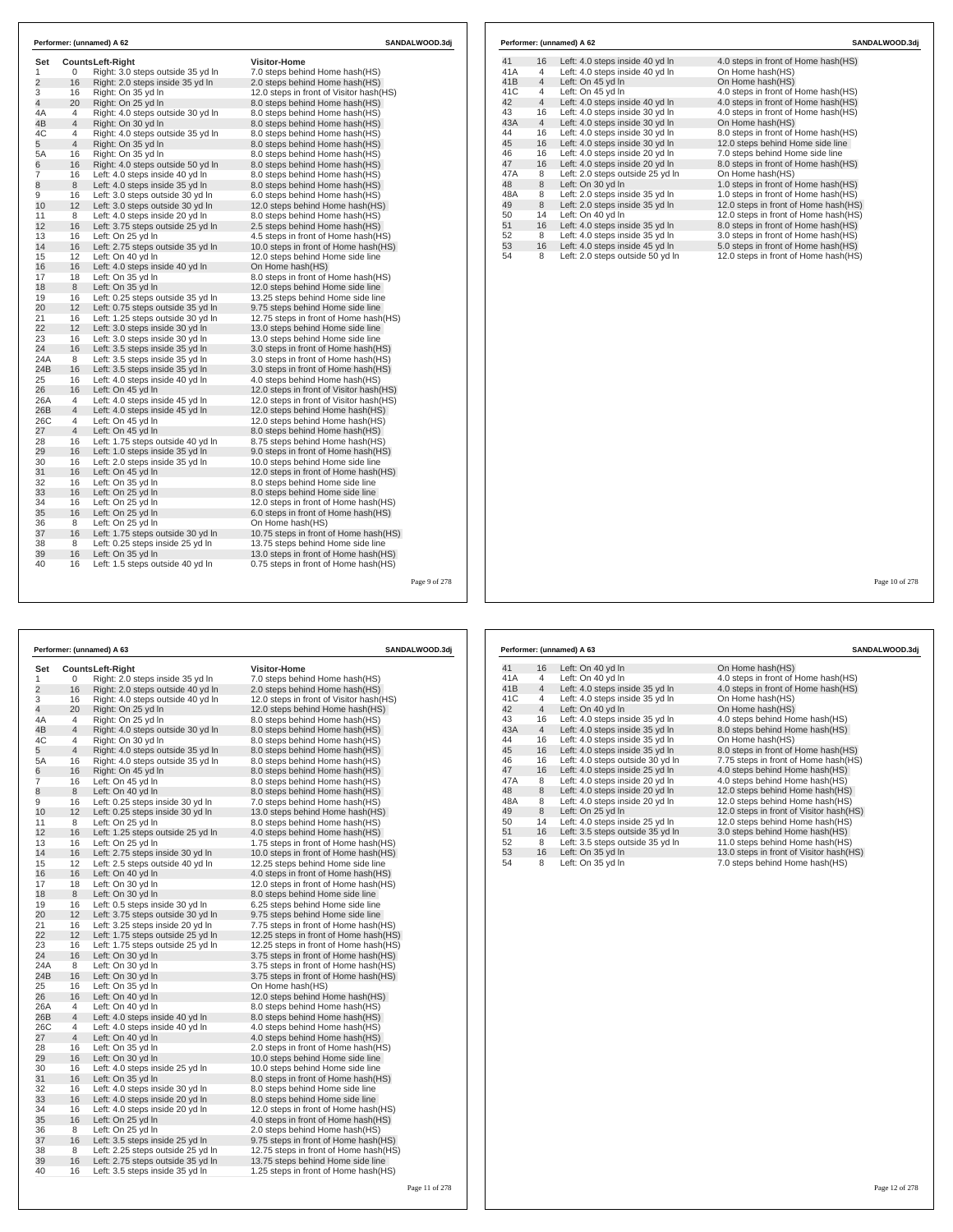| Set            |    | <b>CountsLeft-Right</b>           | <b>Visitor-Home</b>                     |  |
|----------------|----|-----------------------------------|-----------------------------------------|--|
| 1              | 0  | Right: 3.0 steps outside 40 yd In | 9.0 steps behind Home hash(HS)          |  |
| $\overline{c}$ | 16 | Right: On 40 yd In                | On Home hash(HS)                        |  |
| 3              | 16 | Right: On 40 yd In                | 12.0 steps behind Home hash(HS)         |  |
| 4              | 20 | Right: 4.0 steps outside 30 yd In | 12.0 steps behind Home hash(HS)         |  |
| 4A             | 4  | Right: On 25 yd In                | 12.0 steps behind Home hash(HS)         |  |
| 4B             | 4  | Right: On 25 yd In                | 8.0 steps behind Home hash (HS)         |  |
| 4C             | 4  | Right: 4.0 steps outside 30 yd In | 8.0 steps behind Home hash(HS)          |  |
| 5              | 4  | Right: On 30 yd In                | 8.0 steps behind Home hash(HS)          |  |
| 5A             | 16 | Right: On 30 yd In                | 8.0 steps behind Home hash(HS)          |  |
| 6              | 16 | Right: 4.0 steps outside 45 yd In | 8.0 steps behind Home hash(HS)          |  |
| 7              | 16 | Left: 4.0 steps inside 45 yd In   | 8.0 steps behind Home hash(HS)          |  |
| 8              | 8  | Left: 4.0 steps inside 40 yd In   | 8.0 steps behind Home hash(HS)          |  |
| 9              | 16 | Left: 3.5 steps inside 30 yd In   | 7.5 steps behind Home hash(HS)          |  |
| 10             | 12 | Left: 3.5 steps inside 30 yd In   | 13.5 steps behind Home hash(HS)         |  |
| 11             | 8  | Left: 4.0 steps inside 25 yd In   | 8.0 steps behind Home hash(HS)          |  |
| 12             | 16 | Left: 1.5 steps inside 25 yd In   | 5.5 steps behind Home hash (HS)         |  |
| 13             | 16 | Left: 0.5 steps inside 25 yd In   | 0.75 steps behind Home hash(HS)         |  |
| 14             | 16 | Left: On 30 yd In                 | 10.0 steps in front of Home hash(HS)    |  |
| 15             | 12 | Left: 2.75 steps inside 35 yd In  | 12.5 steps behind Home side line        |  |
| 16             | 16 | Left: On 40 yd In                 | On Home hash(HS)                        |  |
| 17             | 18 | Left: 4.0 steps inside 30 yd In   | 8.0 steps in front of Home hash (HS)    |  |
| 18             | 8  | Left: 4.0 steps inside 30 yd In   | 12.0 steps behind Home side line        |  |
| 19             | 16 | Left: 2.5 steps outside 35 yd In  | 9.75 steps behind Home side line        |  |
| 20             | 12 | Left: 2.75 steps inside 30 yd In  | 9.0 steps behind Home side line         |  |
| 21             | 16 | Left: 1.75 steps inside 25 yd In  | 11.75 steps in front of Home hash(HS)   |  |
| 22             | 12 | Left: 2.5 steps outside 30 vd In  | 12.0 steps behind Home side line        |  |
| 23             | 16 | Left: 2.5 steps outside 30 yd In  | 12.0 steps behind Home side line        |  |
| 24             | 16 | Left: 1.0 steps outside 35 vd In  | 4.0 steps in front of Home hash (HS)    |  |
| 24A            | 8  | Left: 1.0 steps outside 35 yd In  | 4.0 steps in front of Home hash(HS)     |  |
| 24B            | 16 | Left: 1.0 steps outside 35 yd In  | 4.0 steps in front of Home hash(HS)     |  |
| 25             | 16 | Left: On 40 yd In                 | 4.0 steps behind Home hash(HS)          |  |
| 26             | 16 | Left: 4.0 steps inside 40 yd In   | 12.0 steps in front of Visitor hash(HS) |  |
| 26A            | 4  | Left: 4.0 steps inside 40 yd In   | 12.0 steps behind Home hash(HS)         |  |
| 26B            | 4  | Left: On 40 yd In                 | 12.0 steps behind Home hash(HS)         |  |
| 26C            | 4  | Left: On 40 vd In                 | 8.0 steps behind Home hash(HS)          |  |
| 27             | 4  | Left: 4.0 steps inside 40 yd In   | 8.0 steps behind Home hash(HS)          |  |
| 28             | 16 | Left: 3.25 steps outside 40 yd In | 6.75 steps behind Home hash (HS)        |  |
| 29             | 16 | Left: 0.75 steps outside 35 yd In | 10.75 steps in front of Home hash(HS)   |  |
| 30             | 16 | Left: On 35 yd In                 | 10.0 steps behind Home side line        |  |
| 31             | 16 | Left: 4.0 steps inside 40 yd In   | 8.0 steps in front of Home hash(HS)     |  |
| 32             | 16 | Left: 4.0 steps inside 35 yd In   | 12.0 steps behind Home side line        |  |
| 33             | 16 | Left: 2.0 steps outside 30 yd In  | 8.0 steps behind Home side line         |  |
| 34             | 16 | Left: 2.0 steps outside 30 yd In  | 10.0 steps in front of Home hash(HS)    |  |
| 35             | 16 | Left: On 30 yd In                 | 6.0 steps in front of Home hash(HS)     |  |
| 36             | 8  | Left: On 30 yd In                 | On Home hash(HS)                        |  |
| 37             | 16 | Left: 1.25 steps outside 35 yd In | 10.25 steps in front of Home hash (HS)  |  |
| 38             | 8  | Left: 1.25 steps inside 30 yd In  | 13.0 steps behind Home side line        |  |
| 39             | 16 | Left: 0.5 steps outside 40 yd In  | 8.25 steps in front of Home hash (HS)   |  |
| 40             | 16 | Left: 0.75 steps outside 45 yd In | On Home hash(HS)                        |  |

|     |                | Performer: (unnamed) A 64         | SANDALWOOD.3di                       |
|-----|----------------|-----------------------------------|--------------------------------------|
| 41  | 16             | Left: On 45 yd In                 | On Home hash(HS)                     |
| 41A | 4              | Left: On 45 yd In                 | 4.0 steps in front of Home hash(HS)  |
| 41B | $\overline{4}$ | Left: 4.0 steps inside 40 yd In   | 4.0 steps in front of Home hash(HS)  |
| 41C | 4              | Left: 4.0 steps inside 40 yd In   | On Home hash(HS)                     |
| 42  | $\overline{4}$ | Left: On 45 yd In                 | On Home hash(HS)                     |
| 43  | 16             | Left: On 35 yd In                 | On Home hash(HS)                     |
| 43A | $\overline{4}$ | Left: 2.0 steps inside 35 yd In   | On Home hash(HS)                     |
| 44  | 16             | Left: 2.0 steps inside 35 yd In   | 8.0 steps in front of Home hash(HS)  |
| 45  | 16             | Left: 2.0 steps inside 35 yd In   | 12.0 steps behind Home side line     |
| 46  | 16             | Left: 2.0 steps inside 25 yd In   | 11.75 steps behind Home side line    |
| 47  | 16             | Left: On 25 yd In                 | 4.0 steps in front of Home hash(HS)  |
| 47A | 8              | Left: 2.0 steps inside 25 yd In   | 4.0 steps in front of Home hash(HS)  |
| 48  | 8              | Left: 4.0 steps inside 25 yd In   | 5.0 steps in front of Home hash(HS)  |
| 48A | 8              | Left: 2.0 steps outside 35 yd In  | 5.0 steps in front of Home hash(HS)  |
| 49  | 8              | Left: 2.0 steps outside 35 yd In  | 8.0 steps in front of Home hash(HS)  |
| 50  | 14             | Left: On 40 yd In                 | 8.0 steps in front of Home hash(HS)  |
| 51  | 16             | Left: On 40 yd In                 | 8.0 steps in front of Home hash(HS)  |
| 52  | 8              | Left: On 40 yd In                 | 3.0 steps in front of Home hash(HS)  |
| 53  | 16             | Right: On 50 yd In                | 5.0 steps in front of Home hash(HS)  |
| 54  | 8              | Right: 2.0 steps outside 50 yd In | 12.0 steps in front of Home hash(HS) |

f 278

 $\Gamma$ 

|                |                | Performer: (unnamed) A 65         | SANDALWOOD.3dj                        |  |
|----------------|----------------|-----------------------------------|---------------------------------------|--|
| Set            |                | <b>CountsLeft-Right</b>           | <b>Visitor-Home</b>                   |  |
| 1              | 0              | Right: 1.0 steps outside 40 yd In | 3.0 steps behind Home hash(HS)        |  |
| $\overline{2}$ | 16             | Right: 4.0 steps outside 45 yd In | On Home hash(HS)                      |  |
| 3              | 16             | Right: 4.0 steps outside 45 yd In | 12.0 steps behind Home hash(HS)       |  |
| $\overline{4}$ | 20             | Right: On 30 yd In                | 12.0 steps behind Home hash(HS)       |  |
| 4A             | 4              | Right: 4.0 steps outside 30 yd In | 12.0 steps behind Home hash(HS)       |  |
| 4B             | 4              | Right: On 25 yd In                | 12.0 steps behind Home hash(HS)       |  |
| 4C             | 4              | Right: On 25 yd In                | 8.0 steps behind Home hash(HS)        |  |
| 5              | $\overline{4}$ | Right: 4.0 steps outside 30 yd In | 8.0 steps behind Home hash(HS)        |  |
| 5A             | 16             | Right: 4.0 steps outside 30 yd In | 8.0 steps behind Home hash(HS)        |  |
| 6              | 16             | Right: On 40 yd In                | 8.0 steps behind Home hash(HS)        |  |
| $\overline{7}$ | 16             | On 50 yd In                       | 8.0 steps behind Home hash(HS)        |  |
| 8              | $\,8\,$        | Left: On 45 yd In                 | 8.0 steps behind Home hash(HS)        |  |
| 9              | 16             | Left: 1.0 steps outside 35 yd In  | 7.75 steps behind Home hash(HS)       |  |
| 10             | 12             | Left: 1.0 steps outside 35 yd In  | 13.75 steps behind Home hash(HS)      |  |
| 11             | 8              | Left: On 30 yd In                 | 8.0 steps behind Home hash(HS)        |  |
| 12             | 16             | Left: 4.0 steps outside 30 yd In  | 7.0 steps behind Home hash(HS)        |  |
| 13             | 16             | Left: 1.5 steps inside 25 yd In   | 3.25 steps behind Home hash(HS)       |  |
| 14             | 16             | Left: 2.5 steps outside 30 yd In  | 9.5 steps in front of Home hash(HS)   |  |
| 15             | 12             | Left: On 35 yd In                 | 12.75 steps behind Home side line     |  |
| 16             | 16             | Left: 4.0 steps inside 35 yd In   | 4.0 steps in front of Home hash (HS)  |  |
| 17             | 18             | Left: 4.0 steps inside 25 yd In   | 12.0 steps in front of Home hash (HS) |  |
| 18             | 8              | Left: 4.0 steps inside 25 yd In   | 8.0 steps behind Home side line       |  |
| 19             | 16             | Left: 3.5 steps outside 30 yd In  | 5.5 steps behind Home side line       |  |
| 20             | 12             | Left: 0.25 steps inside 25 yd In  | 11.75 steps behind Home side line     |  |
| 21             | 16             | Left: 1.0 steps inside 20 yd In   | 3.0 steps in front of Home hash(HS)   |  |
| 22             | 12             | Left: 4.0 steps outside 25 yd In  | 7.0 steps in front of Home hash(HS)   |  |
| 23             | 16             | Left: 4.0 steps outside 25 yd In  | 7.0 steps in front of Home hash(HS)   |  |
| 24             | 16             | Left: 3.75 steps inside 25 yd In  | 1.75 steps in front of Home hash(HS)  |  |
| 24A            | 8              | Left: 3.75 steps inside 25 yd In  | 1.75 steps in front of Home hash(HS)  |  |
| 24B            | 16             | Left: 3.75 steps inside 25 yd In  | 1.75 steps in front of Home hash(HS)  |  |
| 25             | 16             | Left: 4.0 steps inside 30 yd In   | On Home hash(HS)                      |  |
| 26             | 16             | Left: 4.0 steps inside 35 yd In   | 12.0 steps behind Home hash(HS)       |  |
| 26A            | 4              | Left: On 35 yd In                 | 12.0 steps behind Home hash(HS)       |  |
| 26B            | $\overline{4}$ | Left: On 35 yd In                 | 8.0 steps behind Home hash(HS)        |  |
| 26C            | 4              | Left: 4.0 steps inside 35 yd In   | 8.0 steps behind Home hash(HS)        |  |
| 27             | $\overline{4}$ | Left: 4.0 steps inside 35 yd In   | 4.0 steps behind Home hash(HS)        |  |
| 28             | 16             | Left: 1.5 steps outside 35 yd In  | 2.25 steps behind Home hash(HS)       |  |
| 29             | 16             | Left: 0.25 steps outside 30 yd In | 12.25 steps in front of Home hash(HS) |  |
| 30             | 16             | Left: 2.75 steps outside 30 yd In | 9.75 steps in front of Home hash (HS) |  |
| 31             | 16             | Left: On 35 yd In                 | 3.0 steps behind Home hash(HS)        |  |
| 32             | 16             | Left: 4.0 steps inside 30 yd In   | 8.0 steps in front of Home hash(HS)   |  |
| 33             | 16             | Left: 2.0 steps outside 25 yd In  | 12.0 steps behind Home side line      |  |
| 34             | 16             | Left: 2.0 steps outside 25 yd In  | 6.0 steps in front of Home hash(HS)   |  |
| 35             | 16             | Left: 2.75 steps inside 25 yd In  | On Home hash(HS)                      |  |
| 36             | 8              | Left: 2.75 steps inside 25 yd In  | 6.0 steps behind Home hash(HS)        |  |
| 37             | 16             | Left: On 25 yd In                 | 2.25 steps in front of Home hash(HS)  |  |
| 38             | 8              | Left: 2.75 steps inside 20 yd In  | 5.0 steps in front of Home hash(HS)   |  |
| 39             | 16             | Left: 3.5 steps outside 30 yd In  | 13.0 steps behind Home side line      |  |
| 40             | 16             | Left: 2.75 steps inside 30 yd In  | 3.25 steps in front of Home hash(HS)  |  |

|     |                | Performer: (unnamed) A 65        | SANDALWOOD.3di                       |
|-----|----------------|----------------------------------|--------------------------------------|
| 41  | 16             | Left: 4.0 steps inside 35 yd In  | 4.0 steps in front of Home hash (HS) |
| 41A | 4              | Left: 4.0 steps inside 35 yd In  | On Home hash(HS)                     |
| 41B | $\overline{4}$ | Left: On 40 yd In                | On Home hash(HS)                     |
| 41C | 4              | Left: On 40 yd In                | 4.0 steps in front of Home hash(HS)  |
| 42  | $\overline{4}$ | Left: 4.0 steps inside 35 yd In  | 4.0 steps in front of Home hash(HS)  |
| 43  | 16             | Left: 4.0 steps inside 30 yd In  | 4.0 steps behind Home hash(HS)       |
| 43A | $\overline{4}$ | Left: 4.0 steps inside 30 yd In  | 8.0 steps behind Home hash(HS)       |
| 44  | 16             | Left: 4.0 steps inside 30 vd In  | On Home hash(HS)                     |
| 45  | 16             | Left: 4.0 steps inside 30 yd In  | 8.0 steps in front of Home hash(HS)  |
| 46  | 16             | Left: 4.0 steps inside 20 vd In  | 14.0 steps behind Home side line     |
| 47  | 16             | Left: 4.0 steps inside 20 yd In  | On Home hash(HS)                     |
| 47A | 8              | Left: 2.0 steps outside 30 vd In | On Home hash(HS)                     |
| 48  | 8              | Left: On 30 yd In                | 9.0 steps in front of Home hash(HS)  |
| 48A | 8              | Left: 2.0 steps inside 35 yd In  | 9.0 steps in front of Home hash(HS)  |
| 49  | 8              | Left: 2.0 steps inside 30 yd In  | 12.0 steps in front of Home hash(HS) |
| 50  | 14             | Left: 2.0 steps inside 35 yd In  | 12.0 steps in front of Home hash(HS) |
| 51  | 16             | Left: 4.0 steps inside 35 yd In  | 4.0 steps in front of Home hash(HS)  |
| 52  | 8              | Left: 4.0 steps inside 35 yd In  | 3.0 steps behind Home hash(HS)       |
| 53  | 16             | Left: 4.0 steps inside 45 yd In  | 1.0 steps behind Home hash(HS)       |
| 54  | 8              | Left: 2.0 steps outside 50 yd In | 8.0 steps in front of Home hash(HS)  |

Page 14 of 278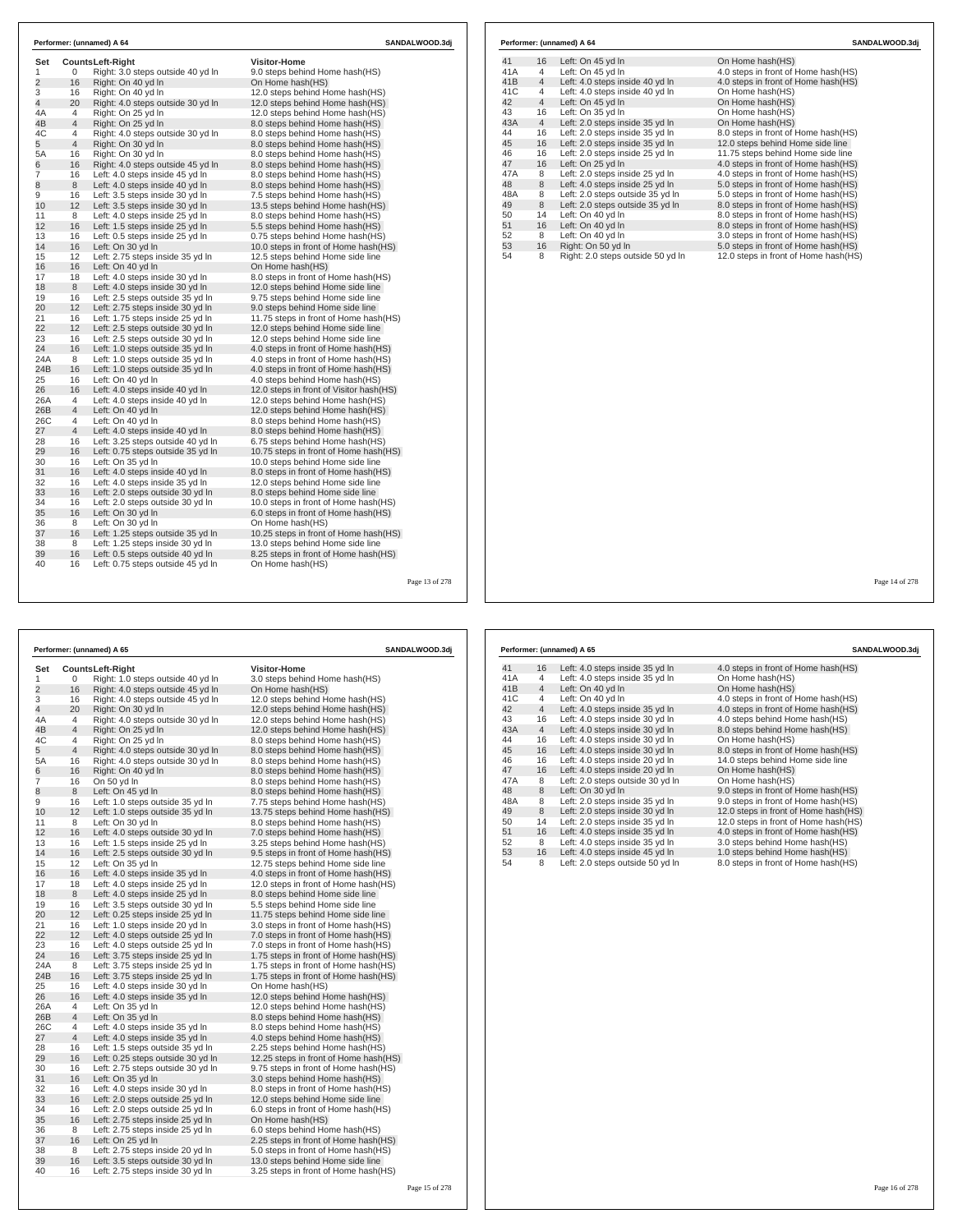| Set            |                | <b>CountsLeft-Right</b>           | <b>Visitor-Home</b>                     |  |
|----------------|----------------|-----------------------------------|-----------------------------------------|--|
| $\mathbf{1}$   | 0              | Left: On 45 yd In                 | 2.0 steps in front of Home hash(HS)     |  |
| $\overline{2}$ | 16             | Right: On 45 yd In                | On Home hash(HS)                        |  |
| 3              | 16             | Right: On 45 vd In                | 12.0 steps behind Home hash(HS)         |  |
| 4              | 20             | Right: 4.0 steps outside 35 yd In | 12.0 steps behind Home hash(HS)         |  |
| 4A             | $\overline{4}$ | Right: On 30 vd In                | 12.0 steps behind Home hash(HS)         |  |
| 4B             | $\overline{4}$ | Right: 4.0 steps outside 30 yd In | 12.0 steps behind Home hash(HS)         |  |
| 4C             | 4              | Right: On 25 yd In                | 12.0 steps behind Home hash(HS)         |  |
| 5              | $\overline{4}$ | Right: On 25 yd In                | 8.0 steps behind Home hash(HS)          |  |
| 5A             | 16             | Right: On 25 yd In                | 8.0 steps behind Home hash(HS)          |  |
| 6              | 16             | Right: 4.0 steps outside 40 yd In | 8.0 steps behind Home hash(HS)          |  |
| $\overline{7}$ | 16             | Right: 4.0 steps outside 50 yd In | 8.0 steps behind Home hash(HS)          |  |
| 8              | 8              | Left: 4.0 steps inside 45 yd In   | 8.0 steps behind Home hash (HS)         |  |
| 9              | 16             | Left: 2.5 steps inside 35 yd In   | 8.0 steps behind Home hash(HS)          |  |
| 10             | 12             | Left: 2.5 steps inside 35 yd In   | 14.0 steps behind Home hash(HS)         |  |
| 11             | 8              | Left: 4.0 steps inside 30 yd In   | 8.0 steps behind Home hash(HS)          |  |
| 12             | 16             | Left: 1.25 steps outside 30 yd In | 8.25 steps behind Home hash(HS)         |  |
| 13             | 16             | Left: 3.0 steps inside 25 yd In   | 5.5 steps behind Home hash(HS)          |  |
| 14             | 16             | Left: 3.0 steps inside 25 yd In   | 8.5 steps in front of Home hash(HS)     |  |
| 15             | 12             | Left: 2.5 steps outside 35 vd In  | 13.25 steps behind Home side line       |  |
| 16             | 16             | Left: 4.0 steps inside 35 yd In   | On Home hash(HS)                        |  |
| 17             | 18             | Left: On 30 yd In                 | 8.0 steps in front of Home hash (HS)    |  |
| 18             | 8              | Left: On 30 yd In                 | 12.0 steps behind Home side line        |  |
| 19             | 16             | Left: 2.25 steps inside 30 yd In  | 7.25 steps behind Home side line        |  |
| 20             | 12             | Left: 1.75 steps outside 30 yd In | 9.25 steps behind Home side line        |  |
| 21             | 16             | Left: 2.75 steps outside 25 yd In | 9.5 steps in front of Home hash (HS)    |  |
| 22             | 12             | Left: 0.25 steps inside 25 yd In  | 14.0 steps behind Home side line        |  |
| 23             | 16             | Left: 0.25 steps inside 25 yd In  | 14.0 steps behind Home side line        |  |
| 24             | 16             | Left: 2.25 steps inside 30 yd In  | 4.0 steps in front of Home hash(HS)     |  |
| 24A            | 8              | Left: 2.25 steps inside 30 yd In  | 4.0 steps in front of Home hash (HS)    |  |
| 24B            | 16             | Left: 2.25 steps inside 30 vd In  | 4.0 steps in front of Home hash(HS)     |  |
| 25             | 16             | Left: 4.0 steps inside 35 yd In   | 4.0 steps behind Home hash(HS)          |  |
| 26             | 16             | Left: On 40 yd In                 | 12.0 steps in front of Visitor hash(HS) |  |
| 26A            | 4              | Left: 4.0 steps inside 40 yd In   | 12.0 steps in front of Visitor hash(HS) |  |
| 26B            | $\overline{4}$ | Left: 4.0 steps inside 40 yd In   | 12.0 steps behind Home hash(HS)         |  |
| 26C            | $\overline{4}$ | Left: On 40 yd In                 | 12.0 steps behind Home hash(HS)         |  |
| 27             | $\overline{4}$ | Left: On 40 yd In                 | 8.0 steps behind Home hash(HS)          |  |
| 28             | 16             | Left: 3.5 steps inside 35 yd In   | 4.5 steps behind Home hash(HS)          |  |
| 29             | 16             | Left: 2.5 steps outside 35 yd In  | 12.5 steps in front of Home hash(HS)    |  |
| 30             | 16             | Left: 4.0 steps inside 30 yd In   | 10.0 steps behind Home side line        |  |
| 31             | 16             | Left: On 40 vd In                 | 8.0 steps in front of Home hash(HS)     |  |
| 32             | 16             | Left: 4.0 steps inside 35 yd In   | 12.0 steps in front of Home hash(HS)    |  |
| 33             | 16             | Left: 4.0 steps inside 25 yd In   | 12.0 steps behind Home side line        |  |
| 34             | 16             | Left: 4.0 steps inside 25 yd In   | 8.0 steps in front of Home hash(HS)     |  |
| 35             | 16             | Left: 2.75 steps inside 30 yd In  | On Home hash(HS)                        |  |
| 36             | 8              | Left: 2.75 steps inside 30 yd In  | 6.0 steps behind Home hash(HS)          |  |
| 37             | 16             | Left: 4.0 steps outside 30 yd In  | 5.25 steps behind Home hash(HS)         |  |
| 38             | 8              | Left: 1.25 steps outside 25 yd In | 2.75 steps behind Home hash(HS)         |  |
| 39             | 16<br>16       | Left: 3.0 steps outside 25 yd In  | 11.75 steps in front of Home hash (HS)  |  |
| 40             |                | Left: 2.75 steps inside 25 yd In  | 6.75 steps in front of Home hash(HS)    |  |

| Left: 4.0 steps inside 30 yd In<br>16<br>Left: On 35 yd In<br>Left: On 35 yd In<br>Left: 4.0 steps inside 30 yd In<br>Left: 4.0 steps inside 30 yd In<br>Left: 4.0 steps inside 35 yd In<br>16 | On Home hash(HS)<br>On Home hash(HS)<br>4.0 steps in front of Home hash(HS)<br>4.0 steps in front of Home hash(HS)<br>On Home hash(HS) |
|------------------------------------------------------------------------------------------------------------------------------------------------------------------------------------------------|----------------------------------------------------------------------------------------------------------------------------------------|
|                                                                                                                                                                                                |                                                                                                                                        |
|                                                                                                                                                                                                |                                                                                                                                        |
|                                                                                                                                                                                                |                                                                                                                                        |
|                                                                                                                                                                                                |                                                                                                                                        |
|                                                                                                                                                                                                |                                                                                                                                        |
|                                                                                                                                                                                                | 8.0 steps behind Home hash(HS)                                                                                                         |
| Left: 2.0 steps outside 40 yd In                                                                                                                                                               | 8.0 steps behind Home hash(HS)                                                                                                         |
| Left: 2.0 steps outside 40 yd In<br>16                                                                                                                                                         | On Home hash(HS)                                                                                                                       |
| Left: 2.0 steps outside 40 yd In                                                                                                                                                               | 8.0 steps in front of Home hash(HS)                                                                                                    |
| Left: 1.75 steps outside 30 yd In                                                                                                                                                              | 6.25 steps in front of Home hash(HS)                                                                                                   |
| Left: On 30 yd In                                                                                                                                                                              | 4.0 steps behind Home hash(HS)                                                                                                         |
| Left: On 25 yd In                                                                                                                                                                              | 4.0 steps behind Home hash(HS)                                                                                                         |
| Left: 4.0 steps inside 20 yd In                                                                                                                                                                | 8.0 steps behind Home hash(HS)                                                                                                         |
| Left: 4.0 steps inside 20 yd In                                                                                                                                                                | 8.0 steps behind Home hash(HS)                                                                                                         |
| Left: 4.0 steps inside 20 yd In                                                                                                                                                                | 12.0 steps in front of Visitor hash(HS)                                                                                                |
| Left: 4.0 steps inside 25 yd In                                                                                                                                                                | 8.0 steps behind Home hash(HS)                                                                                                         |
| Left: 2.0 steps inside 30 yd In                                                                                                                                                                | On Home hash(HS)                                                                                                                       |
| Left: 2.0 steps inside 30 yd In                                                                                                                                                                | 8.0 steps behind Home hash(HS)                                                                                                         |
| Left: On 35 yd In                                                                                                                                                                              | 12.0 steps behind Home hash(HS)                                                                                                        |
| Left: On 35 yd In                                                                                                                                                                              | 4.0 steps behind Home hash(HS)                                                                                                         |
|                                                                                                                                                                                                | 16<br>16<br>16<br>14<br>16<br>16                                                                                                       |

|                | Performer: (unnamed) A 67<br><b>SANDALWOOD.3dj</b> |                                   |                                          |  |  |  |
|----------------|----------------------------------------------------|-----------------------------------|------------------------------------------|--|--|--|
| Set            |                                                    | <b>CountsLeft-Right</b>           | <b>Visitor-Home</b>                      |  |  |  |
| 1              | 0                                                  | Left: 2.0 steps inside 40 yd In   | 1.0 steps behind Home hash(HS)           |  |  |  |
| $\overline{2}$ | 16                                                 | Right: 4.0 steps outside 50 yd In | On Home hash(HS)                         |  |  |  |
| 3              | 16                                                 | Right: 4.0 steps outside 50 yd In | 12.0 steps behind Home hash(HS)          |  |  |  |
| 4              | 20                                                 | Right: On 35 yd In                | 12.0 steps behind Home hash(HS)          |  |  |  |
| 4A             | 4                                                  | Right: 4.0 steps outside 35 yd In | 12.0 steps behind Home hash(HS)          |  |  |  |
| 4B             | 4                                                  | Right: On 30 yd In                | 12.0 steps behind Home hash(HS)          |  |  |  |
| 4C             | 4                                                  | Right: 4.0 steps outside 30 yd In | 12.0 steps behind Home hash(HS)          |  |  |  |
| 5              | 4                                                  | Right: On 25 yd In                | 12.0 steps behind Home hash(HS)          |  |  |  |
| 5A             | 16                                                 | Right: On 25 yd In                | 12.0 steps behind Home hash(HS)          |  |  |  |
| 6              | 16                                                 | Right: On 30 yd In                | 8.0 steps behind Home hash(HS)           |  |  |  |
| 7              | 16                                                 | Right: On 40 yd In                | 8.0 steps behind Home hash(HS)           |  |  |  |
| 8              | 8                                                  | Right: On 45 yd In                | 8.0 steps behind Home hash(HS)           |  |  |  |
| 9              | 16                                                 | Left: 3.5 steps outside 45 yd In  | 8.0 steps behind Home hash(HS)           |  |  |  |
| 10             | 12                                                 | Left: 3.5 steps outside 45 yd In  | 14.0 steps in front of Visitor hash (HS) |  |  |  |
| 11             | 8                                                  | Left: On 40 yd In                 | 8.0 steps behind Home hash(HS)           |  |  |  |
| 12             | 16                                                 | Left: 0.75 steps outside 35 yd In | 11.5 steps behind Home hash(HS)          |  |  |  |
| 13             | 16                                                 | Left: 1.75 steps inside 30 yd In  | 9.75 steps behind Home hash(HS)          |  |  |  |
| 14             | 16                                                 | Left: On 25 yd In                 | 1.75 steps in front of Home hash(HS)     |  |  |  |
| 15             | 12                                                 | Left: 1.75 steps outside 30 yd In | 11.75 steps in front of Home hash(HS)    |  |  |  |
| 16             | 16                                                 | Left: 4.0 steps inside 30 yd In   | 4.0 steps in front of Home hash (HS)     |  |  |  |
| 17             | 18                                                 | Left: 4.0 steps inside 20 yd In   | 12.0 steps in front of Home hash (HS)    |  |  |  |
| 18             | 8                                                  | Left: 4.0 steps inside 20 yd In   | 8.0 steps behind Home side line          |  |  |  |
| 19             | 16                                                 | Left: 0.5 steps inside 25 yd In   | 6.25 steps behind Home side line         |  |  |  |
| 20             | 12                                                 | Left: 2.5 steps outside 25 yd In  | 12.75 steps in front of Home hash(HS)    |  |  |  |
| 21             | 16                                                 | Left: On 20 yd In                 | 2.0 steps behind Home hash (HS)          |  |  |  |
| 22             | 12                                                 | Left: 3.5 steps outside 25 yd In  | 1.5 steps in front of Home hash (HS)     |  |  |  |
| 23             | 16                                                 | Left: 3.5 steps outside 25 yd In  | 1.5 steps in front of Home hash (HS)     |  |  |  |
| 24             | 16                                                 | Left: 1.0 steps inside 25 yd In   | 2.0 steps behind Home hash(HS)           |  |  |  |
| 24A            | 8                                                  | Left: 1.0 steps inside 25 yd In   | 2.0 steps behind Home hash(HS)           |  |  |  |
| 24B            | 16                                                 | Left: 1.0 steps inside 25 yd In   | 2.0 steps behind Home hash(HS)           |  |  |  |
| 25             | 16                                                 | Left: 4.0 steps inside 25 yd In   | On Home hash(HS)                         |  |  |  |
| 26             | 16                                                 | Left: 4.0 steps inside 30 yd In   | 12.0 steps behind Home hash(HS)          |  |  |  |
| 26A            | 4                                                  | Left: On 30 yd In                 | 12.0 steps behind Home hash(HS)          |  |  |  |
| 26B            | 4                                                  | Left: On 30 yd In                 | 8.0 steps behind Home hash(HS)           |  |  |  |
| 26C            | 4                                                  | Left: 4.0 steps inside 30 yd In   | 8.0 steps behind Home hash(HS)           |  |  |  |
| 27             | $\overline{4}$                                     | Left: 4.0 steps inside 30 yd In   | 4.0 steps behind Home hash(HS)           |  |  |  |
| 28             | 16                                                 | Left: 4.0 steps inside 30 yd In   | 2.0 steps in front of Home hash(HS)      |  |  |  |
| 29             | 16                                                 | Left: 4.0 steps inside 25 yd In   | 12.0 steps behind Home side line         |  |  |  |
| 30             | 16                                                 | Left: 3.75 steps outside 30 yd In | 12.75 steps behind Home side line        |  |  |  |
| 31             | 16                                                 | Left: On 35 yd In                 | 4.25 steps in front of Home hash (HS)    |  |  |  |
| 32             | 16                                                 | Left: 4.0 steps inside 30 yd In   | 12.0 steps behind Home side line         |  |  |  |
| 33             | 16                                                 | Left: 2.0 steps outside 25 yd In  | 8.0 steps behind Home side line          |  |  |  |
| 34             | 16                                                 | Left: 2.0 steps outside 25 yd In  | 10.0 steps in front of Home hash(HS)     |  |  |  |
| 35             | 16                                                 | Left: On 25 yd In                 | 2.0 steps in front of Home hash(HS)      |  |  |  |
| 36             | 8                                                  | Left: On 25 yd In                 | 4.0 steps behind Home hash(HS)           |  |  |  |
| 37             | 16                                                 | Left: 1.5 steps inside 25 yd In   | 7.75 steps in front of Home hash(HS)     |  |  |  |
| 38             | 8                                                  | Left: 4.0 steps outside 25 yd In  | 10.25 steps in front of Home hash(HS)    |  |  |  |
| 39             | 16                                                 | Left: 2.25 steps inside 30 yd In  | 13.25 steps behind Home side line        |  |  |  |
| 40             | 16                                                 | Left: 0.5 steps inside 35 yd In   | 1.75 steps in front of Home hash(HS)     |  |  |  |
|                |                                                    |                                   |                                          |  |  |  |

|     |                | Performer: (unnamed) A 67        | SANDALWOOD.3dj                       |
|-----|----------------|----------------------------------|--------------------------------------|
| 41  | 16             | Left: On 40 yd In                | 4.0 steps in front of Home hash (HS) |
| 41A | 4              | Left: 4.0 steps inside 35 yd In  | 4.0 steps in front of Home hash(HS)  |
| 41B | $\overline{4}$ | Left: 4.0 steps inside 35 yd In  | On Home hash(HS)                     |
| 41C | 4              | Left: On 40 yd In                | On Home hash(HS)                     |
| 42  | $\overline{4}$ | Left: On 40 yd In                | 4.0 steps in front of Home hash(HS)  |
| 43  | 16             | Left: 4.0 steps inside 30 yd In  | On Home hash(HS)                     |
| 43A | $\overline{4}$ | Left: 2.0 steps outside 35 yd In | On Home hash(HS)                     |
| 44  | 16             | Left: 2.0 steps outside 35 vd In | 8.0 steps in front of Home hash(HS)  |
| 45  | 16             | Left: 2.0 steps outside 35 yd In | 12.0 steps behind Home side line     |
| 46  | 16             | Left: 2.0 steps outside 25 yd In | 8.5 steps behind Home side line      |
| 47  | 16             | Left: 4.0 steps inside 20 yd In  | 4.0 steps in front of Home hash (HS) |
| 47A | 8              | Left: 2.0 steps inside 25 yd In  | On Home hash(HS)                     |
| 48  | 8              | Left: On 30 yd In                | 5.0 steps in front of Home hash(HS)  |
| 48A | 8              | Left: 2.0 steps inside 35 yd In  | 5.0 steps in front of Home hash(HS)  |
| 49  | 8              | Left: 2.0 steps outside 35 yd In | 12.0 steps in front of Home hash(HS) |
| 50  | 14             | Left: On 40 yd In                | 12.0 steps behind Home side line     |
| 51  | 16             | Left: On 35 yd In                | 8.0 steps in front of Home hash(HS)  |
| 52  | 8              | Left: On 35 yd In                | 3.0 steps in front of Home hash(HS)  |
| 53  | 16             | Left: On 45 yd In                | 5.0 steps in front of Home hash(HS)  |
| 54  | 8              | Left: 2.0 steps inside 45 yd In  | 12.0 steps in front of Home hash(HS) |

Page 18 of 278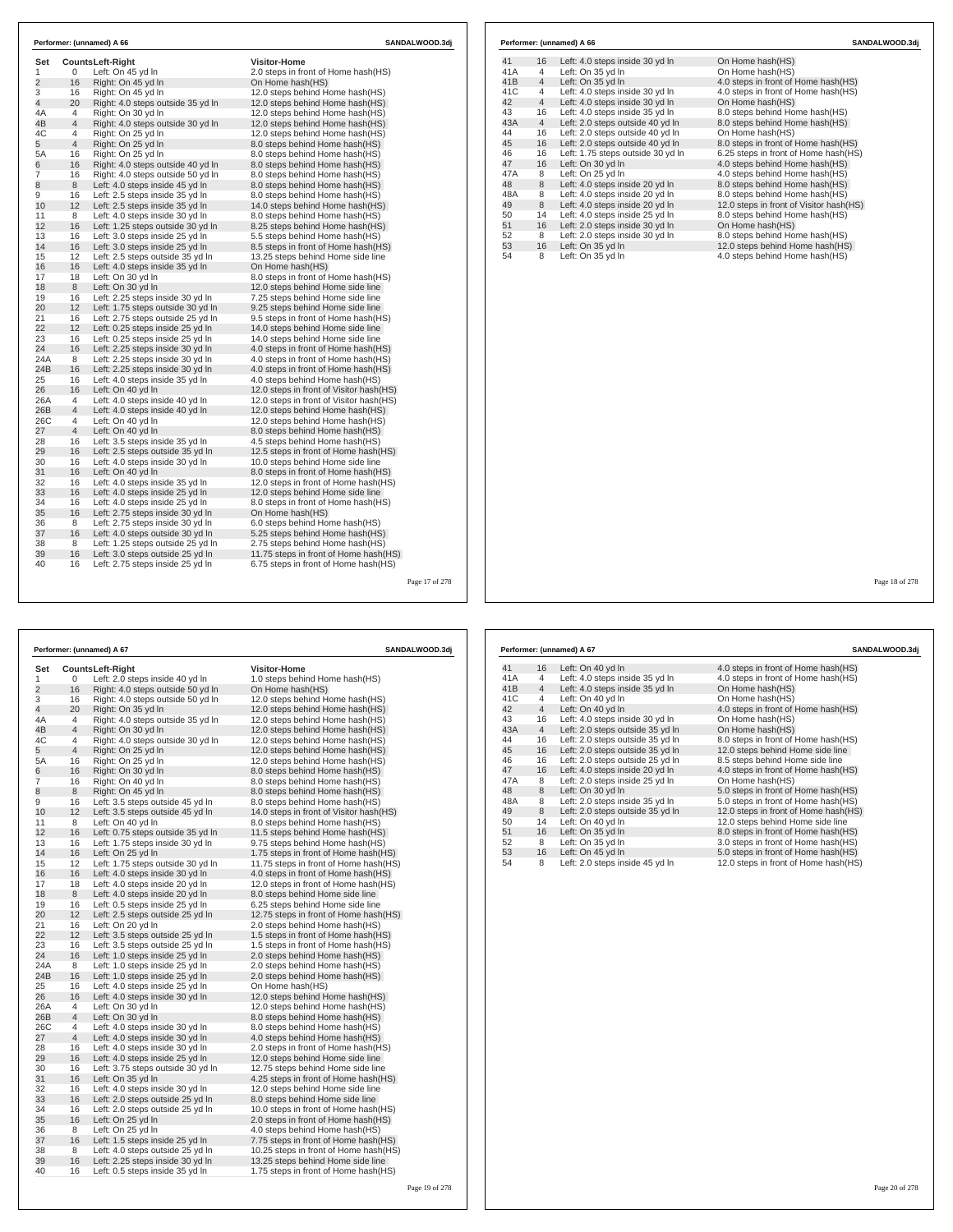| Set            |                     | Counts Left-Right                                                      | <b>Visitor-Home</b>                                                         |  |
|----------------|---------------------|------------------------------------------------------------------------|-----------------------------------------------------------------------------|--|
| 1              | 0                   | Left: 3.0 steps outside 50 yd In                                       | 3.0 steps in front of Visitor hash(HS)                                      |  |
| $\overline{2}$ | 16                  | Left: 2.0 steps inside 40 yd In                                        | 14.0 steps in front of Visitor hash (HS)                                    |  |
| 3              | 16                  | On 50 yd In                                                            | 12.0 steps behind Home hash(HS)                                             |  |
| 4              | 20                  | Right: 4.0 steps outside 40 yd In                                      | 12.0 steps behind Home hash(HS)                                             |  |
| 4A             | $\overline{4}$      | Right: On 35 yd In                                                     | 12.0 steps behind Home hash(HS)                                             |  |
| 4B             | $\overline{4}$      | Right: 4.0 steps outside 35 yd In                                      | 12.0 steps behind Home hash(HS)                                             |  |
| 4C             | 4<br>$\overline{4}$ | Right: On 30 yd In                                                     | 12.0 steps behind Home hash(HS)                                             |  |
| 5              |                     | Right: 4.0 steps outside 30 yd In                                      | 12.0 steps behind Home hash (HS)                                            |  |
| 5A             | 16<br>16            | Right: 4.0 steps outside 30 yd In<br>Right: 4.0 steps outside 35 yd In | 12.0 steps behind Home hash(HS)                                             |  |
| 6              |                     |                                                                        | 8.0 steps behind Home hash(HS)                                              |  |
| 7              | 16                  | Right: 4.0 steps outside 45 yd In                                      | 8.0 steps behind Home hash(HS)                                              |  |
| 8<br>9         | 8<br>16             | Right: 4.0 steps outside 50 yd In<br>Left: 1.25 steps inside 40 yd In  | 8.0 steps behind Home hash(HS)<br>8.0 steps behind Home hash(HS)            |  |
| 10             | 12                  |                                                                        |                                                                             |  |
| 11             | 8                   | Left: 1.25 steps inside 40 yd In<br>Left: 4.0 steps inside 35 yd In    | 14.0 steps in front of Visitor hash (HS)                                    |  |
| 12             | 16                  | Left: 3.5 steps outside 35 yd In                                       | 8.0 steps behind Home hash(HS)<br>10.5 steps behind Home hash(HS)           |  |
|                | 16                  | Left: 0.75 steps outside 30 yd In                                      |                                                                             |  |
| 13<br>14       | 16                  | Left: On 25 yd In                                                      | 8.75 steps behind Home hash(HS)                                             |  |
| 15             | 12                  | Left: 0.5 steps inside 30 yd In                                        | 4.5 steps in front of Home hash(HS)<br>13.0 steps in front of Home hash(HS) |  |
| 16             | 16                  | Left: On 35 yd In                                                      | On Home hash(HS)                                                            |  |
| 17             | 18                  | Left: 4.0 steps inside 25 yd In                                        | 8.0 steps in front of Home hash(HS)                                         |  |
| 18             | 8                   | Left: 4.0 steps inside 25 yd In                                        | 12.0 steps behind Home side line                                            |  |
| 19             | 16                  | Left: 1.5 steps outside 30 yd In                                       | 5.75 steps behind Home side line                                            |  |
| 20             | 12                  | Left: 2.0 steps inside 25 yd In                                        | 10.5 steps behind Home side line                                            |  |
| 21             | 16                  | Left: 2.0 steps inside 20 yd In                                        | 5.5 steps in front of Home hash(HS)                                         |  |
| 22             | 12                  | Left: 3.0 steps outside 25 vd In                                       | 9.75 steps in front of Home hash(HS)                                        |  |
| 23             | 16                  | Left: 3.0 steps outside 25 yd In                                       | 9.75 steps in front of Home hash(HS)                                        |  |
| 24             | 16                  | Left: 2.25 steps outside 30 yd In                                      | 3.0 steps in front of Home hash(HS)                                         |  |
| 24A            | 8                   | Left: 2.25 steps outside 30 yd In                                      | 3.0 steps in front of Home hash(HS)                                         |  |
| 24B            | 16                  | Left: 2.25 steps outside 30 yd In                                      | 3.0 steps in front of Home hash(HS)                                         |  |
| 25             | 16                  | Left: On 35 yd In                                                      | 4.0 steps behind Home hash(HS)                                              |  |
| 26             | 16                  | Left: 4.0 steps inside 35 yd In                                        | 12.0 steps in front of Visitor hash(HS)                                     |  |
| 26A            | 4                   | Left: 4.0 steps inside 35 yd In                                        | 12.0 steps behind Home hash(HS)                                             |  |
| 26B            | $\overline{4}$      | Left: On 35 yd In                                                      | 12.0 steps behind Home hash(HS)                                             |  |
| 26C            | 4                   | Left: On 35 yd In                                                      | 8.0 steps behind Home hash(HS)                                              |  |
| 27             | $\overline{4}$      | Left: 4.0 steps inside 35 yd In                                        | 8.0 steps behind Home hash(HS)                                              |  |
| 28             | 16                  | Left: 2.25 steps inside 35 yd In                                       | 8.75 steps behind Home hash(HS)                                             |  |
| 29             | 16                  | Left: 3.0 steps outside 35 yd In                                       | 7.0 steps in front of Home hash(HS)                                         |  |
| 30             | 16                  | Left: 2.0 steps outside 35 yd In                                       | 10.0 steps behind Home side line                                            |  |
| 31             | 16                  | Left: 4.0 steps inside 40 yd In                                        | 12.0 steps in front of Home hash (HS)                                       |  |
| 32             | 16                  | Left: On 35 yd In                                                      | 12.0 steps behind Home side line                                            |  |
| 33             | 16                  | Left: 2.0 steps inside 25 yd In                                        | 8.0 steps behind Home side line                                             |  |
| 34             | 16                  | Left: 2.0 steps inside 25 yd In                                        | 10.0 steps in front of Home hash(HS)                                        |  |
| 35             | 16                  | Left: 2.75 steps inside 25 yd In                                       | 6.0 steps in front of Home hash(HS)                                         |  |
| 36             | 8                   | Left: 2.75 steps inside 25 yd In                                       | On Home hash(HS)                                                            |  |
| 37             | 16                  | Left: 1.0 steps inside 30 yd In                                        | 11.25 steps in front of Home hash(HS)                                       |  |
| 38             | 8                   | Left: 3.25 steps inside 25 yd In                                       | 13.0 steps behind Home side line                                            |  |
| 39             | 16                  | Left: 2.5 steps inside 35 yd In                                        | 11.5 steps in front of Home hash (HS)                                       |  |
| 40             | 16                  | Left: 1.25 steps inside 40 yd In                                       | 0.25 steps in front of Home hash(HS)                                        |  |

| 41  | 16             | Left: 4.0 steps inside 40 yd In  | On Home hash(HS)                      |
|-----|----------------|----------------------------------|---------------------------------------|
| 41A | 4              | Left: On 45 yd In                | On Home hash(HS)                      |
| 41B | $\overline{4}$ | Left: On 45 yd In                | 4.0 steps in front of Home hash(HS)   |
| 41C | $\overline{4}$ | Left: 4.0 steps inside 40 yd In  | 4.0 steps in front of Home hash(HS)   |
| 42  | $\overline{4}$ | Left: 4.0 steps inside 40 yd In  | On Home hash(HS)                      |
| 43  | 16             | Left: On 35 yd In                | 4.0 steps behind Home hash(HS)        |
| 43A | $\overline{4}$ | Left: On 35 yd In                | 8.0 steps behind Home hash(HS)        |
| 44  | 16             | Left: On 35 yd In                | On Home hash(HS)                      |
| 45  | 16             | Left: On 35 yd In                | 8.0 steps in front of Home hash(HS)   |
| 46  | 16             | Left: On 25 yd In                | 10.75 steps in front of Home hash(HS) |
| 47  | 16             | Left: 4.0 steps inside 25 yd In  | On Home hash(HS)                      |
| 47A | 8              | Left: 2.0 steps outside 30 yd In | 8.0 steps in front of Home hash (HS)  |
| 48  | 8              | Left: On 25 yd In                | 9.0 steps in front of Home hash(HS)   |
| 48A | 8              | Left: 2.0 steps inside 30 yd In  | 9.0 steps in front of Home hash(HS)   |
| 49  | 8              | Left: 2.0 steps inside 30 yd In  | 4.0 steps in front of Home hash(HS)   |
| 50  | 14             | Left: 2.0 steps inside 35 yd In  | 4.0 steps behind Home hash(HS)        |
| 51  | 16             | Left: 4.0 steps outside 50 yd In | 4.0 steps in front of Home hash(HS)   |
| 52  | 8              | Left: 4.0 steps outside 50 yd In | 3.0 steps behind Home hash(HS)        |
| 53  | 16             | Right: 4.0 steps inside 40 yd In | 1.0 steps behind Home hash(HS)        |
| 54  | 8              | Right: 2.0 steps inside 40 yd In | 8.0 steps in front of Home hash(HS)   |

Page 21 of 278

|                |                     | Performer: (unnamed) A 69                                          | <b>SANDALWOOD.3dj</b>                                            |  |
|----------------|---------------------|--------------------------------------------------------------------|------------------------------------------------------------------|--|
| Set            |                     | <b>CountsLeft-Right</b>                                            | Visitor-Home                                                     |  |
| 1              | 0                   | Left: 1.0 steps outside 40 yd In                                   | 4.0 steps behind Visitor hash(HS)                                |  |
| $\overline{2}$ | 16                  | Left: 2.0 steps outside 40 yd In                                   | 14.0 steps in front of Visitor hash(HS)                          |  |
| 3              | 16                  | Left: 4.0 steps inside 45 yd In                                    | 12.0 steps behind Home hash(HS)                                  |  |
| 4              | 20                  | Right: On 40 yd In                                                 | 12.0 steps behind Home hash(HS)                                  |  |
| 4A             | 4                   | Right: 4.0 steps outside 40 yd In                                  | 12.0 steps behind Home hash(HS)                                  |  |
| 4B             | 4                   | Right: On 35 yd In                                                 | 12.0 steps behind Home hash(HS)                                  |  |
| 4C             | 4                   | Right: 4.0 steps outside 35 yd In                                  | 12.0 steps behind Home hash(HS)                                  |  |
| 5              | 4                   | Right: On 30 yd In                                                 | 12.0 steps behind Home hash(HS)                                  |  |
| 5A             | 16                  | Right: On 30 yd In                                                 | 12.0 steps behind Home hash(HS)                                  |  |
| 6              | 16                  | Right: On 35 yd In                                                 | 8.0 steps behind Home hash(HS)                                   |  |
| 7              | 16                  | Right: On 45 yd In                                                 | 8.0 steps behind Home hash(HS)                                   |  |
| 8              | 8                   | On 50 yd In                                                        | 8.0 steps behind Home hash(HS)                                   |  |
| 9              | 16                  | Left: 2.25 steps outside 40 yd In                                  | 8.0 steps behind Home hash(HS)                                   |  |
| 10             | 12                  | Left: 2.25 steps outside 40 yd In                                  | 14.0 steps in front of Visitor hash(HS)                          |  |
| 11             | 8                   | Left: On 35 yd In                                                  | 8.0 steps behind Home hash(HS)                                   |  |
| 12             | 16                  | Left: 1.75 steps inside 30 yd In                                   | 9.5 steps behind Home hash(HS)                                   |  |
| 13             | 16                  | Left: 3.0 steps outside 30 yd In                                   | 7.25 steps behind Home hash(HS)                                  |  |
| 14             | 16                  | Left: 1.0 steps inside 25 yd In                                    | 7.0 steps in front of Home hash(HS)                              |  |
| 15             | 12                  | Left: 3.0 steps inside 30 yd In                                    | 14.0 steps behind Home side line                                 |  |
| 16             | 16                  | Left: On 35 yd In                                                  | 4.0 steps in front of Home hash(HS)                              |  |
| 17             | 18                  | Left: On 25 yd In                                                  | 12.0 steps in front of Home hash (HS)                            |  |
| 18             | 8                   | Left: On 25 yd In                                                  | 8.0 steps behind Home side line                                  |  |
| 19             | 16                  | Left: 2.5 steps inside 25 yd In                                    | 5.5 steps behind Home side line                                  |  |
| 20             | 12                  | Left: 1.25 steps outside 25 yd In                                  | 13.25 steps behind Home side line                                |  |
| 21             | 16                  | Left: 0.25 steps inside 20 yd In                                   | 0.5 steps in front of Home hash (HS)                             |  |
| 22             | 12                  | Left: 4.0 steps inside 20 yd In                                    | 4.25 steps in front of Home hash (HS)                            |  |
| 23             | 16                  | Left: 4.0 steps inside 20 yd In                                    | 4.25 steps in front of Home hash(HS)                             |  |
| 24             | 16                  | Left: 2.25 steps inside 25 yd In                                   | On Home hash(HS)                                                 |  |
| 24A            | 8                   | Left: 2.25 steps inside 25 yd In                                   | On Home hash(HS)                                                 |  |
| 24B            | 16                  | Left: 2.25 steps inside 25 yd In                                   | On Home hash(HS)                                                 |  |
| 25             | 16<br>16            | Left: On 30 yd In                                                  | On Home hash(HS)                                                 |  |
| 26             |                     | Left: On 35 yd In                                                  | 12.0 steps behind Home hash(HS)                                  |  |
| 26A<br>26B     | 4<br>$\overline{4}$ | Left: On 35 yd In                                                  | 8.0 steps behind Home hash(HS)                                   |  |
| 26C            | 4                   | Left: 4.0 steps inside 35 yd In<br>Left: 4.0 steps inside 35 yd In | 8.0 steps behind Home hash(HS)                                   |  |
| 27             | $\overline{4}$      | Left: On 35 yd In                                                  | 4.0 steps behind Home hash(HS)<br>4.0 steps behind Home hash(HS) |  |
| 28             | 16                  | Left: 2.75 steps outside 35 yd In                                  | 0.25 steps behind Home hash(HS)                                  |  |
| 29             | 16                  | Left: 2.25 steps outside 30 yd In                                  | 13.75 steps behind Home side line                                |  |
| 30             | 16                  | Left: 3.25 steps outside 30 yd In                                  | 12.5 steps in front of Home hash(HS)                             |  |
| 31             | 16                  | Left: On 35 yd In                                                  | 0.75 steps in front of Home hash(HS)                             |  |
| 32             | 16                  | Left: 4.0 steps inside 30 yd In                                    | 12.0 steps in front of Home hash (HS)                            |  |
| 33             | 16                  | Left: 4.0 steps inside 20 yd In                                    | 12.0 steps behind Home side line                                 |  |
| 34             | 16                  | Left: 4.0 steps inside 20 yd In                                    | 8.0 steps in front of Home hash(HS)                              |  |
| 35             | 16                  | Left: On 25 yd In                                                  | On Home hash(HS)                                                 |  |
| 36             | 8                   | Left: On 25 yd In                                                  | 6.0 steps behind Home hash (HS)                                  |  |
| 37             | 16                  | Left: 0.25 steps inside 25 yd In                                   | 5.25 steps in front of Home hash(HS)                             |  |
| 38             | 8                   | Left: 2.75 steps inside 20 yd In                                   | 7.75 steps in front of Home hash(HS)                             |  |
| 39             | 16                  | Left: 0.5 steps outside 30 yd In                                   | 12.75 steps behind Home side line                                |  |
| 40             | 16                  | Left: 2.25 steps outside 35 yd In                                  | 2.25 steps in front of Home hash(HS)                             |  |

Page 22 of 278

|     |                | Performer: (unnamed) A 69       | SANDALWOOD.3dj                       |
|-----|----------------|---------------------------------|--------------------------------------|
| 41  | 16             | Left: 4.0 steps inside 35 yd In | On Home hash(HS)                     |
| 41A | 4              | Left: On 40 yd In               | On Home hash(HS)                     |
| 41B | $\overline{4}$ | Left: On 40 yd In               | 4.0 steps in front of Home hash(HS)  |
| 41C | 4              | Left: 4.0 steps inside 35 yd In | 4.0 steps in front of Home hash(HS)  |
| 42  | $\overline{4}$ | Left: 4.0 steps inside 35 yd In | On Home hash(HS)                     |
| 43  | 16             | Left: On 40 yd In               | 4.0 steps behind Home hash(HS)       |
| 43A | $\overline{4}$ | Left: On 40 yd In               | 8.0 steps behind Home hash(HS)       |
| 44  | 16             | Left: On 40 vd In               | On Home hash(HS)                     |
| 45  | 16             | Left: On 40 yd In               | 8.0 steps in front of Home hash (HS) |
| 46  | 16             | Left: 0.5 steps inside 30 yd In | 5.25 steps in front of Home hash(HS) |
| 47  | 16             | Left: 4.0 steps inside 30 yd In | 4.0 steps behind Home hash(HS)       |
| 47A | 8              | Left: 4.0 steps inside 25 yd In | 4.0 steps behind Home hash(HS)       |
| 48  | 8              | Left: 4.0 steps inside 20 yd In | 4.0 steps behind Home hash(HS)       |
| 48A | 8              | Left: 4.0 steps inside 20 yd In | 4.0 steps behind Home hash(HS)       |
| 49  | 8              | Left: 4.0 steps inside 20 yd In | 12.0 steps behind Home hash(HS)      |
| 50  | 14             | Left: 4.0 steps inside 25 yd In | 4.0 steps behind Home hash(HS)       |
| 51  | 16             | Left: On 30 yd In               | 4.0 steps in front of Home hash(HS)  |
| 52  | 8              | Left: On 30 yd In               | 3.0 steps behind Home hash(HS)       |
| 53  | 16             | Left: On 40 yd In               | 1.0 steps behind Home hash(HS)       |
| 54  | 8              | Left: 2.0 steps inside 40 yd In | 8.0 steps in front of Home hash (HS) |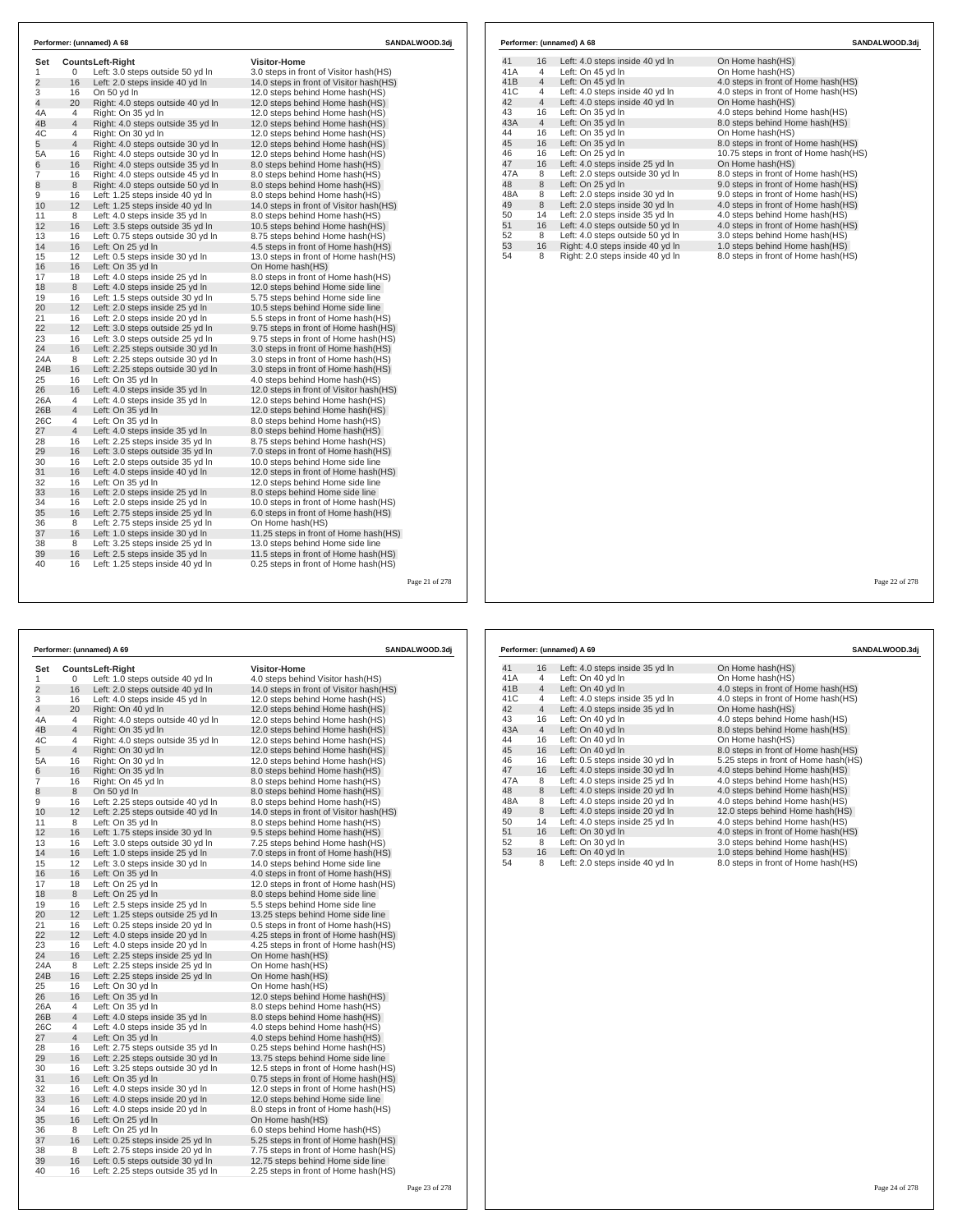| Set<br>1       | 0              | <b>CountsLeft-Right</b><br>Left: 1.0 steps outside 30 yd In            | <b>Visitor-Home</b><br>2.0 steps in front of Home hash(HS)                 |                |
|----------------|----------------|------------------------------------------------------------------------|----------------------------------------------------------------------------|----------------|
| $\overline{2}$ | 16             | Left: On 35 yd In                                                      | 8.0 steps behind Home side line                                            |                |
| 3              | 16             | Left: 4.0 steps inside 35 yd In                                        | 8.0 steps in front of Home hash (HS)                                       |                |
| 4              | 20             | Left: On 35 yd In                                                      | 12.0 steps behind Home side line                                           |                |
| 4A             | 4              | Left: 4.0 steps inside 30 yd In                                        | 12.0 steps behind Home side line                                           |                |
| 4B             | $\overline{4}$ | Left: On 30 yd In                                                      | 12.0 steps behind Home side line                                           |                |
| 4C             | $\overline{4}$ | Left: 4.0 steps inside 25 yd In                                        | 12.0 steps behind Home side line                                           |                |
| 5              | $\overline{4}$ | Left: 4.0 steps inside 25 yd In                                        | 8.0 steps behind Home side line                                            |                |
| 5A             | 16             | Left: 4.0 steps inside 25 yd In                                        | 8.0 steps behind Home side line                                            |                |
| 6              | 16             | Left: On 25 yd In                                                      | 8.75 steps behind Home side line                                           |                |
| 7              | 16             | Left: On 35 yd In                                                      | 8.0 steps behind Home side line                                            |                |
| 8              | 8              | Left: On 40 vd In                                                      | 8.0 steps behind Home side line                                            |                |
| 9              | 16             | Left: 3.0 steps inside 45 yd In                                        | 8.5 steps behind Home side line                                            |                |
| 10             | 12             | Left: 3.0 steps inside 45 yd In                                        | 13.5 steps in front of Home hash(HS)                                       |                |
| 11             | 8              | Left: 2.75 steps outside 50 yd In                                      | 8.0 steps behind Home side line                                            |                |
| 12             | 16             | Right: 4.0 steps outside 50 yd In                                      | 6.0 steps in front of Home hash(HS)                                        |                |
| 13             | 16             | Right: 2.75 steps inside 45 yd In                                      | 10.0 steps in front of Home hash(HS)                                       |                |
| 14             | 16             | Right: 2.75 steps inside 35 yd In                                      | 10.0 steps in front of Home hash(HS)                                       |                |
| 15             | 12             | Right: On 35 yd In                                                     | 12.0 steps in front of Home hash(HS)                                       |                |
| 16             | 16             | Right: On 35 yd In                                                     | 4.0 steps behind Home hash(HS)                                             |                |
| 17             | 18             | Right: On 40 yd In                                                     | 4.0 steps in front of Home hash(HS)                                        |                |
| 18             | 8              | Right: On 40 yd In                                                     | 12.0 steps in front of Home hash(HS)                                       |                |
| 19             | 16             | Right: On 40 yd In                                                     | On Home hash(HS)                                                           |                |
| 20             | 12             | Right: On 40 yd In                                                     | 10.0 steps behind Home hash(HS)                                            |                |
| 21             | 16             | Right: 0.25 steps inside 40 yd In                                      | 2.5 steps behind Home hash(HS)                                             |                |
| 22             | 12             | Right: 3.5 steps outside 35 yd In                                      | 4.75 steps behind Home hash(HS)                                            |                |
| 23             | 16             | Right: 0.5 steps inside 40 yd In                                       | 2.0 steps in front of Home hash(HS)                                        |                |
| 24             | 16             | Right: 1.5 steps outside 35 vd In                                      | 0.25 steps in front of Home hash(HS)                                       |                |
| 24A            | 8              | Right: 1.5 steps outside 35 yd In                                      | 0.25 steps in front of Home hash(HS)                                       |                |
| 24B            | 16             | Right: 1.5 steps outside 35 yd In                                      | 0.25 steps in front of Home hash(HS)                                       |                |
| 25             | 16             | Right: On 30 yd In                                                     | On Home hash(HS)                                                           |                |
| 26             | 16             | Right: On 35 yd In                                                     | 8.0 steps behind Home hash(HS)                                             |                |
| 26A            | 4              | Right: 4.0 steps outside 35 yd In                                      | 8.0 steps behind Home hash(HS)                                             |                |
| 26B            | $\overline{4}$ | Right: 4.0 steps outside 35 yd In                                      | 4.0 steps behind Home hash(HS)                                             |                |
| 26C            | 4              | Right: On 35 yd In                                                     | 4.0 steps behind Home hash(HS)                                             |                |
| 27             | $\overline{4}$ | Right: On 35 yd In                                                     | On Home hash(HS)                                                           |                |
| 28             | 16             | Right: 4.0 steps outside 40 yd In                                      | 6.0 steps in front of Home hash(HS)                                        |                |
| 29             | 16             | Right: 4.0 steps outside 45 yd In                                      | 8.0 steps in front of Home hash(HS)                                        |                |
| 30             | 16             | Right: On 45 yd In                                                     | 4.0 steps in front of Home hash(HS)                                        |                |
| 31             | 16             | Right: 4.0 steps outside 40 yd In                                      | 4.0 steps in front of Home hash(HS)                                        |                |
| 32             | 16             | Right: 2.0 steps inside 40 yd In                                       | 12.0 steps in front of Home hash(HS)                                       |                |
| 33             | 16             | Left: 2.0 steps outside 50 yd In                                       | 12.0 steps behind Home side line                                           |                |
| 34             | 16             | Left: 2.0 steps outside 50 yd In                                       | 6.0 steps in front of Home hash(HS)                                        |                |
| 35             | 16             | Right: On 40 yd In                                                     | On Home hash(HS)                                                           |                |
| 36             | 8              | Right: On 40 yd In                                                     | 6.0 steps behind Home hash(HS)                                             |                |
| 37             | 16             | Right: 3.0 steps inside 40 yd In                                       | 9.0 steps behind Home hash(HS)                                             |                |
| 38             | 8              | Right: 0.5 steps inside 45 yd In                                       | 6.5 steps behind Home hash(HS)                                             |                |
| 39<br>40       | 16<br>16       | Left: 0.25 steps outside 45 yd In<br>Left: 1.75 steps outside 50 vd In | 9.25 steps behind Home hash(HS)<br>11.5 steps in front of Visitor hash(HS) |                |
|                |                |                                                                        |                                                                            |                |
|                |                |                                                                        |                                                                            | Page 25 of 278 |
|                |                |                                                                        |                                                                            |                |

|              |                | Performer: (unnamed) B 20          | <b>SANDALWOOD.3dj</b>                   |  |  |
|--------------|----------------|------------------------------------|-----------------------------------------|--|--|
| Set          |                | Counts Left-Right                  | <b>Visitor-Home</b>                     |  |  |
| $\mathbf{1}$ | 0              | Left: 2.0 steps outside 35 yd In   | 7.0 steps in front of Home hash(HS)     |  |  |
| 2            | 16             | Left: 4.0 steps inside 35 yd In    | 4.0 steps behind Home side line         |  |  |
| 3            | 16             | Left: On 40 yd In                  | 12.0 steps in front of Home hash(HS)    |  |  |
| 4            | 20             | Left: 4.0 steps inside 35 yd In    | 12.0 steps behind Home side line        |  |  |
| 4A           | 4              | Left: On 35 yd In                  | 12.0 steps behind Home side line        |  |  |
| 4B           | $\overline{4}$ | Left: 4.0 steps inside 30 yd In    | 12.0 steps behind Home side line        |  |  |
| 4C           | 4              | Left: On 30 yd In                  | 12.0 steps behind Home side line        |  |  |
| 5            | 4              | Left: 4.0 steps inside 25 yd In    | 12.0 steps behind Home side line        |  |  |
| 5A           | 16             | Left: 4.0 steps inside 25 yd In    | 12.0 steps behind Home side line        |  |  |
| 6            | 16             | Left: 2.25 steps outside 25 yd In  | 10.0 steps behind Home side line        |  |  |
| 7            | 16             | Left: 2.75 steps outside 35 yd In  | 8.0 steps behind Home side line         |  |  |
| 8            | 8              | Left: 2.75 steps outside 40 yd In  | 8.0 steps behind Home side line         |  |  |
| 9            | 16             | Left: 0.75 steps inside 45 yd In   | 7.25 steps behind Home side line        |  |  |
| 10           | 12             | Left: 0.75 steps inside 45 yd In   | 13.25 steps behind Home side line       |  |  |
| 11           | 8              | Left: 2.75 steps inside 45 yd In   | 8.0 steps behind Home side line         |  |  |
| 12           | 16             | Right: 4.0 steps outside 50 yd In  | 10.0 steps in front of Home hash(HS)    |  |  |
| 13           | 16             | Right: 2.75 steps inside 45 yd In  | 14.0 steps behind Home side line        |  |  |
| 14           | 16             | Right: 2.75 steps inside 35 yd In  | 14.0 steps behind Home side line        |  |  |
| 15           | 12             | Right: On 35 yd In                 | 8.0 steps behind Home side line         |  |  |
| 16           | 16             | Right: On 35 yd In                 | 4.0 steps in front of Home hash(HS)     |  |  |
| 17           | 18             | Right: On 45 yd In                 | 12.0 steps in front of Home hash(HS)    |  |  |
| 18           | 8              | Right: On 45 yd In                 | 8.0 steps behind Home side line         |  |  |
| 19           | 16             | Right: 1.25 steps outside 40 yd In | 13.25 steps in front of Home hash (HS)  |  |  |
| 20           | 12             | Right: 0.75 steps inside 35 yd In  | 4.0 steps in front of Home hash(HS)     |  |  |
| 21           | 16             | Right: 2.25 steps inside 35 yd In  | 12.5 steps in front of Home hash (HS)   |  |  |
| 22           | 12             | Right: 1.5 steps outside 45 yd In  | 11.0 steps in front of Home hash(HS)    |  |  |
| 23           | 16             | Right: 2.75 steps outside 35 yd In | 9.0 steps behind Home side line         |  |  |
| 24           | 16             | Right: 3.0 steps outside 35 yd In  | 5.75 steps behind Home side line        |  |  |
| 24A          | 8              | Right: 3.0 steps outside 35 yd In  | 5.75 steps behind Home side line        |  |  |
| 24B          | 16             | Right: 3.0 steps outside 35 yd In  | 5.75 steps behind Home side line        |  |  |
| 25           | 16             | Right: On 30 yd In                 | 8.0 steps in front of Home hash(HS)     |  |  |
| 26           | 16             | Right: On 30 yd In                 | On Home hash(HS)                        |  |  |
| 26A          | 4              | Right: 4.0 steps outside 30 yd In  | On Home hash(HS)                        |  |  |
| 26B          | 4              | Right: 4.0 steps outside 30 yd In  | 4.0 steps in front of Home hash(HS)     |  |  |
| 26C          | 4              | Right: On 30 yd In                 | 4.0 steps in front of Home hash(HS)     |  |  |
| 27           | 4              | Right: On 30 yd In                 | 8.0 steps in front of Home hash(HS)     |  |  |
| 28           | 16             | Right: 4.0 steps outside 40 yd In  | 14.0 steps behind Home side line        |  |  |
| 29           | 16             | Right: 4.0 steps outside 35 yd In  | 12.0 steps behind Home side line        |  |  |
| 30           | 16             | Right: 4.0 steps outside 40 yd In  | 8.0 steps in front of Home hash(HS)     |  |  |
| 31           | 16             | Right: On 30 yd In                 | 8.0 steps in front of Home hash(HS)     |  |  |
| 32           | 16             | Right: 2.0 steps inside 30 yd In   | 12.0 steps in front of Home hash (HS)   |  |  |
| 33           | 16             | Right: 2.0 steps inside 40 yd In   | 12.0 steps behind Home side line        |  |  |
| 34           | 16             | Right: 2.0 steps inside 40 yd In   | 6.0 steps in front of Home hash(HS)     |  |  |
| 35           | 16             | Right: 2.75 steps inside 25 yd In  | On Home hash(HS)                        |  |  |
| 36           | 8              | Right: 2.75 steps inside 25 yd In  | 6.0 steps behind Home hash(HS)          |  |  |
| 37           | 16             | Right: 1.75 steps inside 30 yd In  | 4.25 steps behind Home hash(HS)         |  |  |
| 38           | 8              | Right: 1.0 steps outside 35 yd In  | 1.5 steps behind Home hash(HS)          |  |  |
| 39           | 16             | Right: 1.5 steps outside 45 yd In  | 6.0 steps behind Home hash(HS)          |  |  |
| 40           | 16             | Right: On 40 yd In                 | 14.0 steps in front of Visitor hash(HS) |  |  |

| Performer: (unnamed) B 19 |                |                                   | SANDALWOOD.3dj                        |
|---------------------------|----------------|-----------------------------------|---------------------------------------|
| 41                        | 16             | Right: 4.0 steps outside 50 yd In | 8.0 steps behind Home hash (HS)       |
| 41A                       | 4              | Right: On 45 yd In                | 8.0 steps behind Home hash(HS)        |
| 41B                       | $\overline{4}$ | Right: On 45 yd In                | 4.0 steps behind Home hash(HS)        |
| 41C                       | 4              | Right: 4.0 steps outside 50 yd In | 4.0 steps behind Home hash(HS)        |
| 42                        | $\overline{4}$ | Right: 4.0 steps outside 50 yd In | 8.0 steps behind Home hash (HS)       |
| 43                        | 16             | Right: 4.0 steps outside 40 yd In | 8.0 steps behind Home hash(HS)        |
| 43A                       | $\overline{4}$ | Right: 2.0 steps outside 40 yd In | 8.0 steps behind Home hash(HS)        |
| 44                        | 16             | Right: 2.0 steps outside 40 vd In | On Home hash(HS)                      |
| 45                        | 16             | Right: 2.0 steps outside 40 yd In | 8.0 steps in front of Home hash(HS)   |
| 46                        | 16             | Right: 0.25 steps inside 45 yd In | 11.25 steps in front of Home hash(HS) |
| 47                        | 16             | Right: On 45 yd In                | 4.0 steps in front of Home hash(HS)   |
| 47A                       | 8              | Right: 2.0 steps outside 45 yd In | 4.0 steps in front of Home hash(HS)   |
| 48                        | 8              | Right: 4.0 steps outside 45 yd In | 5.0 steps in front of Home hash(HS)   |
| 48A                       | 8              | Right: 2.0 steps inside 35 yd In  | 5.0 steps in front of Home hash(HS)   |
| 49                        | 8              | Right: 2.0 steps inside 35 yd In  | 8.0 steps in front of Home hash(HS)   |
| 50                        | 14             | Right: 2.0 steps inside 35 yd In  | 4.0 steps in front of Home hash(HS)   |
| 51                        | 16             | Right: 4.0 steps outside 45 yd In | 4.0 steps in front of Home hash(HS)   |
| 52                        | 8              | Right: On 45 yd In                | On Home hash(HS)                      |
| 53                        | 16             | Left: On 45 yd In                 | 2.0 steps in front of Home hash(HS)   |
| 54                        | 8              | Left: On 45 yd In                 | 8.0 steps in front of Home hash(HS)   |
|                           |                |                                   |                                       |

Page 26 of 278

|     |                | Performer: (unnamed) B 20         | SANDALWOOD.3di                       |
|-----|----------------|-----------------------------------|--------------------------------------|
| 41  | 16             | Right: On 40 yd In                | 8.0 steps behind Home hash (HS)      |
| 41A | 4              | Right: On 40 yd In                | 4.0 steps behind Home hash(HS)       |
| 41B | $\overline{4}$ | Right: 4.0 steps outside 45 yd In | 4.0 steps behind Home hash(HS)       |
| 41C | 4              | Right: 4.0 steps outside 45 yd In | 8.0 steps behind Home hash(HS)       |
| 42  | $\overline{4}$ | Right: On 40 yd In                | 8.0 steps behind Home hash(HS)       |
| 43  | 16             | Right: 4.0 steps outside 35 yd In | 4.0 steps behind Home hash(HS)       |
| 43A | $\overline{4}$ | Right: 4.0 steps outside 35 yd In | 8.0 steps behind Home hash(HS)       |
| 44  | 16             | Right: 4.0 steps outside 35 yd In | On Home hash(HS)                     |
| 45  | 16             | Right: 4.0 steps outside 35 yd In | 8.0 steps in front of Home hash(HS)  |
| 46  | 16             | Right: 2.0 steps outside 40 yd In | 3.75 steps in front of Home hash(HS) |
| 47  | 16             | Right: 4.0 steps outside 45 yd In | On Home hash(HS)                     |
| 47A | 8              | Right: 2.0 steps inside 40 yd In  | 8.0 steps in front of Home hash(HS)  |
| 48  | 8              | Right: On 45 yd In                | 9.0 steps in front of Home hash (HS) |
| 48A | 8              | Right: 2.0 steps outside 40 yd In | 9.0 steps in front of Home hash(HS)  |
| 49  | 8              | Right: 2.0 steps outside 40 yd In | 4.0 steps in front of Home hash(HS)  |
| 50  | 14             | Right: On 40 yd In                | On Home hash(HS)                     |
| 51  | 16             | Right: On 45 yd In                | 8.0 steps in front of Home hash(HS)  |
| 52  | 8              | Right: 4.0 steps outside 50 yd In | 6.0 steps in front of Home hash(HS)  |
| 53  | 16             | Left: 4.0 steps inside 40 yd In   | 8.0 steps in front of Home hash(HS)  |
| 54  | 8              | Left: 4.0 steps inside 40 yd In   | 12.0 steps in front of Home hash(HS) |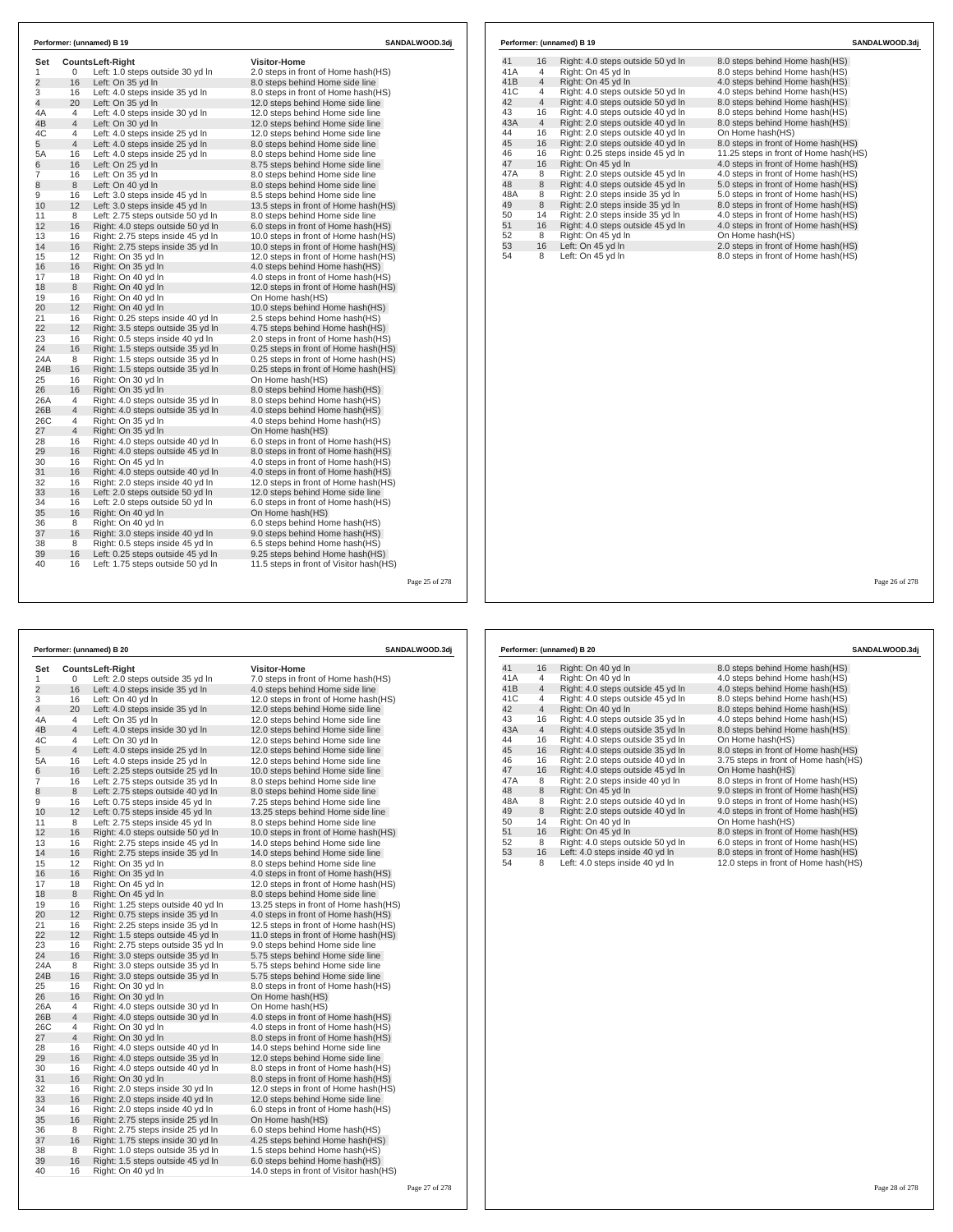| Set<br>1       | 0              | <b>CountsLeft-Right</b><br>Left: 2.0 steps outside 40 yd In | <b>Visitor-Home</b><br>14.0 steps in front of Visitor hash(HS) |  |
|----------------|----------------|-------------------------------------------------------------|----------------------------------------------------------------|--|
| $\overline{2}$ | 16             | Left: On 40 yd In                                           | 4.0 steps behind Home hash (HS)                                |  |
| 3              | 16             | Left: 4.0 steps inside 40 yd In                             | 8.0 steps in front of Home hash (HS)                           |  |
| 4              | 20             | Left: On 35 yd In                                           | 8.0 steps in front of Home hash(HS)                            |  |
| 4Α             | $\overline{4}$ | Left: 4.0 steps inside 30 yd In                             | 8.0 steps in front of Home hash (HS)                           |  |
| 4B             | $\overline{4}$ | Left: On 30 yd In                                           | 8.0 steps in front of Home hash(HS)                            |  |
| 4C             | 4              | Left: 4.0 steps inside 25 yd In                             | 8.0 steps in front of Home hash (HS)                           |  |
| 5              | $\overline{4}$ | Left: 4.0 steps inside 25 yd In                             | 12.0 steps in front of Home hash(HS)                           |  |
| 5А             | 16             | Left: 4.0 steps inside 25 yd In                             | 12.0 steps in front of Home hash(HS)                           |  |
| 6              | 16             | Left: 3.25 steps outside 25 yd In                           | 12.5 steps behind Home side line                               |  |
| 7              | 16             | Left: 2.75 steps inside 30 yd In                            | 8.0 steps behind Home side line                                |  |
| 8              | 8              | Left: 2.75 steps inside 35 yd In                            | 8.0 steps behind Home side line                                |  |
| 9              | 16             | Left: 1.75 steps outside 45 yd In                           | 6.0 steps behind Home side line                                |  |
| 10             | 12             | Left: 1.75 steps outside 45 yd In                           | 12.0 steps behind Home side line                               |  |
| 11             | 8              | Left: On 45 yd In                                           | 8.0 steps behind Home side line                                |  |
| 12             | 16             | On 50 yd In                                                 | 6.0 steps in front of Home hash (HS)                           |  |
| 13             | 16             | Right: 2.75 steps outside 50 yd In                          | 10.0 steps in front of Home hash(HS)                           |  |
| 14             | 16             | Right: 2.75 steps outside 40 yd In                          | 10.0 steps in front of Home hash(HS)                           |  |
| 15             | 12             | Right: 4.0 steps outside 40 vd In                           | 8.0 steps in front of Home hash (HS)                           |  |
| 16             | 16             | Right: 4.0 steps outside 40 yd In                           | 8.0 steps behind Home hash(HS)                                 |  |
| 17             | 18             | Right: On 40 yd In                                          | On Home hash(HS)                                               |  |
| 18             | 8              | Right: On 40 yd In                                          | 8.0 steps in front of Home hash(HS)                            |  |
| 19             | 16             | Right: 2.0 steps inside 40 yd In                            | On Home hash(HS)                                               |  |
| 20             | 12             | Right: 2.0 steps inside 40 yd In                            | 10.0 steps behind Home hash(HS)                                |  |
| 21             | 16             | Right: 3.0 steps inside 40 yd In                            | 2.0 steps behind Home hash(HS)                                 |  |
| 22             | 12             | Right: 0.75 steps outside 35 yd In                          | 4.75 steps behind Home hash(HS)                                |  |
| 23             | 16             | Right: 3.0 steps inside 40 yd In                            | 3.0 steps in front of Home hash(HS)                            |  |
| 24             | 16             | Right: 1.0 steps inside 35 yd In                            | On Home hash (HS)                                              |  |
| 24A            | 8              | Right: 1.0 steps inside 35 yd In                            | On Home hash(HS)                                               |  |
| 24B            | 16             | Right: 1.0 steps inside 35 yd In                            | On Home hash(HS)                                               |  |
| 25             | 16             | Right: 4.0 steps outside 35 yd In                           | 4.0 steps in front of Home hash (HS)                           |  |
| 26             | 16             | Right: On 35 yd In                                          | 4.0 steps behind Home hash (HS)                                |  |
| 26A            | 4              | Right: On 35 yd In                                          | On Home hash(HS)                                               |  |
| 26B            | $\overline{4}$ | Right: 4.0 steps outside 35 yd In                           | On Home hash(HS)                                               |  |
| 26C            | 4              | Right: 4.0 steps outside 35 yd In                           | 4.0 steps in front of Home hash (HS)                           |  |
| 27             | $\overline{4}$ | Right: On 35 yd In                                          | 4.0 steps in front of Home hash(HS)                            |  |
| 28             | 16             | Right: On 40 yd In                                          | 10.0 steps in front of Home hash(HS)                           |  |
| 29             | 16             | Right: On 40 yd In                                          | 12.0 steps in front of Home hash(HS)                           |  |
| 30             | 16             | Right: 4.0 steps outside 45 yd In                           | 4.0 steps in front of Home hash (HS)                           |  |
| 31             | 16             | Right: On 35 yd In                                          | 4.0 steps in front of Home hash(HS)                            |  |
| 32             | 16             | Right: 4.0 steps outside 40 yd In                           | 12.0 steps in front of Home hash(HS)                           |  |
| 33             | 16             | Right: 4.0 steps outside 50 yd In                           | 12.0 steps behind Home side line                               |  |
| 34             | 16             | Right: 4.0 steps outside 50 yd In                           | 8.0 steps in front of Home hash(HS)                            |  |
| 35             | 16             | Right: On 35 yd In                                          | On Home hash(HS)                                               |  |
| 36             | 8              | Right: On 35 yd In                                          | 6.0 steps behind Home hash(HS)                                 |  |
| 37             | 16             | Right: 2.5 steps inside 35 yd In                            | 6.5 steps behind Home hash(HS)                                 |  |
| 38             | 8              | Right: 0.25 steps outside 40 yd In                          | 3.75 steps behind Home hash(HS)                                |  |
| 39             | 16             | Right: 0.75 steps outside 50 yd In                          | 7.75 steps behind Home hash(HS)                                |  |
| 40             | 16             | Right: 0.75 steps inside 45 yd In                           | 12.0 steps in front of Visitor hash (HS)                       |  |

| 31<br>38<br>39<br>40 | 16<br>8<br>16<br>16 | Right: 2.5 steps inside 35 yd In<br>Right: 0.25 steps outside 40 yd In<br>Right: 0.75 steps outside 50 yd In<br>Right: 0.75 steps inside 45 yd In | 6.5 steps behind Home hash(HS)<br>3.75 steps behind Home hash(HS)<br>7.75 steps behind Home hash(HS)<br>12.0 steps in front of Visitor hash(HS) |                |     |                |                                   |                                      |                |
|----------------------|---------------------|---------------------------------------------------------------------------------------------------------------------------------------------------|-------------------------------------------------------------------------------------------------------------------------------------------------|----------------|-----|----------------|-----------------------------------|--------------------------------------|----------------|
|                      |                     |                                                                                                                                                   |                                                                                                                                                 | Page 29 of 278 |     |                |                                   |                                      | Page 30 of 278 |
|                      |                     |                                                                                                                                                   |                                                                                                                                                 |                |     |                |                                   |                                      |                |
|                      |                     | Performer: (unnamed) B 22                                                                                                                         |                                                                                                                                                 | SANDALWOOD.3dj |     |                | Performer: (unnamed) B 22         |                                      | SANDALWOOD.3dj |
| Set                  |                     | <b>CountsLeft-Right</b>                                                                                                                           | <b>Visitor-Home</b>                                                                                                                             |                | 41  | 16             | Right: 4.0 steps outside 40 yd In | 8.0 steps behind Home hash(HS)       |                |
| $\mathbf{1}$         | $\Omega$            | Left: 3.0 steps inside 45 yd In                                                                                                                   | 13.0 steps in front of Visitor hash(HS)                                                                                                         |                | 41A | $\overline{4}$ | Right: On 35 yd In                | 8.0 steps behind Home hash(HS)       |                |
| $\overline{2}$       | 16                  | Left: 4.0 steps inside 40 yd In                                                                                                                   | 4.0 steps behind Home hash(HS)                                                                                                                  |                | 41B | $\overline{4}$ | Right: On 35 yd In                | 4.0 steps behind Home hash(HS)       |                |
| 3                    | 16                  | Left: On 45 yd In                                                                                                                                 | 8.0 steps in front of Home hash(HS)                                                                                                             |                | 41C | $\overline{4}$ | Right: 4.0 steps outside 40 yd In | 4.0 steps behind Home hash(HS)       |                |
| $\overline{4}$       | 20                  | Left: 4.0 steps inside 35 yd In                                                                                                                   | 8.0 steps in front of Home hash(HS)                                                                                                             |                | 42  | $\overline{4}$ | Right: 4.0 steps outside 40 yd In | 8.0 steps behind Home hash(HS)       |                |
| 4A                   | $\overline{4}$      | Left: On 35 vd In                                                                                                                                 | 8.0 steps in front of Home hash(HS)                                                                                                             |                | 43  | 16             | Right: 4.0 steps outside 35 yd In | On Home hash(HS)                     |                |
| 4B                   | $\overline{4}$      | Left: 4.0 steps inside 30 yd In                                                                                                                   | 8.0 steps in front of Home hash(HS)                                                                                                             |                | 43A | $\overline{4}$ | Right: 2.0 steps inside 30 yd In  | On Home hash(HS)                     |                |
| 4C                   | $\overline{4}$      | Left: On 30 yd In                                                                                                                                 | 8.0 steps in front of Home hash(HS)                                                                                                             |                | 44  | 16             | Right: 2.0 steps inside 30 yd In  | 8.0 steps in front of Home hash(HS)  |                |
| 5                    | $\overline{4}$      | Left: 4.0 steps inside 25 yd In                                                                                                                   | 8.0 steps in front of Home hash(HS)                                                                                                             |                | 45  | 16             | Right: 2.0 steps inside 30 yd In  | 12.0 steps behind Home side line     |                |
| 5A                   | 16                  | Left: 4.0 steps inside 25 yd In                                                                                                                   | 8.0 steps in front of Home hash(HS)                                                                                                             |                | 46  | 16             | Right: 4.0 steps outside 40 yd In | 9.0 steps in front of Home hash(HS)  |                |
| 6                    | 16                  | Left: 3.25 steps outside 25 yd In                                                                                                                 | 13.0 steps in front of Home hash(HS)                                                                                                            |                | 47  | 16             | Right: On 35 yd In                | 8.0 steps in front of Home hash(HS)  |                |
| $\overline{7}$       | 16                  | Left: On 30 yd In                                                                                                                                 | 8.0 steps behind Home side line                                                                                                                 |                | 47A | 8              | Right: On 35 yd In                | 10.0 steps behind Home side line     |                |
| $\bf 8$              | 8                   | Left: On 35 yd In                                                                                                                                 | 8.0 steps behind Home side line                                                                                                                 |                | 48  | 8              | Right: On 40 yd In                | 8.0 steps behind Home side line      |                |
| 9                    | 16                  | Left: 3.75 steps inside 40 yd In                                                                                                                  | 5.0 steps behind Home side line                                                                                                                 |                | 48A | 8              | Right: 2.0 steps inside 45 yd In  | 8.0 steps behind Home side line      |                |
| 10                   | 12                  | Left: 3.75 steps inside 40 yd In                                                                                                                  | 11.0 steps behind Home side line                                                                                                                |                | 49  | 8              | Right: 2.0 steps inside 45 yd In  | 12.0 steps in front of Home hash(HS) |                |
| 11                   | 8                   | Left: 2.75 steps outside 45 yd In                                                                                                                 | 8.0 steps behind Home side line                                                                                                                 |                | 50  | 14             | Right: 2.0 steps outside 45 yd In | 12.0 steps in front of Home hash(HS) |                |
| 12                   | 16                  | On 50 yd In                                                                                                                                       | 10.0 steps in front of Home hash(HS)                                                                                                            |                | 51  | 16             | Right: 4.0 steps outside 40 yd In | 12.0 steps in front of Home hash(HS) |                |
| 13                   | 16                  | Right: 2.75 steps outside 50 yd In                                                                                                                | 14.0 steps behind Home side line                                                                                                                |                | 52  | 8              | Right: On 40 yd In                | 12.0 steps in front of Home hash(HS) |                |
| 14                   | 16                  | Right: 2.75 steps outside 40 yd In                                                                                                                | 14.0 steps behind Home side line                                                                                                                |                | 53  | 16             | On 50 yd In                       | 14.0 steps behind Home side line     |                |
| 15                   | 12                  | Right: 4.0 steps outside 40 yd In                                                                                                                 | 12.0 steps behind Home side line                                                                                                                |                | 54  | 8              | Left: On 50 yd In                 | 12.0 steps behind Home side line     |                |
| 16                   | 16                  | Right: 4.0 steps outside 40 yd In                                                                                                                 | On Home hash(HS)                                                                                                                                |                |     |                |                                   |                                      |                |
| 17                   | 18                  | Right: On 45 yd In                                                                                                                                | 8.0 steps in front of Home hash(HS)                                                                                                             |                |     |                |                                   |                                      |                |
| 18                   | 8                   | Right: On 45 yd In                                                                                                                                | 12.0 steps behind Home side line                                                                                                                |                |     |                |                                   |                                      |                |
| 19                   | 16                  | Right: 1.5 steps inside 40 yd In                                                                                                                  | 13.75 steps behind Home side line                                                                                                               |                |     |                |                                   |                                      |                |
| 20                   | 12                  | Right: 3.25 steps inside 35 yd In                                                                                                                 | 5.25 steps in front of Home hash(HS)                                                                                                            |                |     |                |                                   |                                      |                |
|                      |                     |                                                                                                                                                   |                                                                                                                                                 |                |     |                |                                   |                                      |                |

# **Performer: (unnamed) B 21 SANDALWOOD.3dj**

| 41              | 16             | Right: On 45 yd In                | 4.0 steps behind Home hash (HS)     |
|-----------------|----------------|-----------------------------------|-------------------------------------|
| 41A             | 4              | Right: 4.0 steps outside 50 yd In | 4.0 steps behind Home hash(HS)      |
| 41 <sub>B</sub> | $\overline{4}$ | Right: 4.0 steps outside 50 yd In | 8.0 steps behind Home hash(HS)      |
| 41C             | 4              | Right: On 45 yd In                | 8.0 steps behind Home hash(HS)      |
| 42              | $\overline{4}$ | Right: On 45 yd In                | 4.0 steps behind Home hash(HS)      |
| 43              | 16             | Right: On 35 yd In                | 4.0 steps behind Home hash(HS)      |
| 43A             | $\overline{4}$ | Right: On 35 yd In                | 8.0 steps behind Home hash(HS)      |
| 44              | 16             | Right: On 35 vd In                | On Home hash(HS)                    |
| 45              | 16             | Right: On 35 yd In                | 8.0 steps in front of Home hash(HS) |
| 46              | 16             | Right: 2.0 steps inside 40 yd In  | 7.0 steps in front of Home hash(HS) |
| 47              | 16             | Right: 4.0 steps outside 45 yd In | 8.0 steps in front of Home hash(HS) |
| 47A             | 8              | Right: 2.0 steps inside 45 vd In  | 8.0 steps in front of Home hash(HS) |
| 48              | 8              | Right: On 45 yd In                | 1.0 steps in front of Home hash(HS) |
| 48A             | 8              | Right: 2.0 steps outside 40 yd In | 1.0 steps in front of Home hash(HS) |
| 49              | 8              | Right: 2.0 steps outside 35 yd In | 4.0 steps in front of Home hash(HS) |
| 50              | 14             | Right: 2.0 steps inside 35 yd In  | On Home hash(HS)                    |
| 51              | 16             | Right: On 45 yd In                | 4.0 steps in front of Home hash(HS) |
| 52              | 8              | Right: 4.0 steps outside 50 yd In | On Home hash(HS)                    |
| 53              | 16             | Left: 4.0 steps inside 40 yd In   | 2.0 steps in front of Home hash(HS) |
| 54              | 8              | Left: 4.0 steps inside 40 yd In   | 8.0 steps in front of Home hash(HS) |
|                 |                |                                   |                                     |

| Set            | Visitor-Home<br>CountsLeft-Right |                                    |                                         |  |  |
|----------------|----------------------------------|------------------------------------|-----------------------------------------|--|--|
| 1              | 0                                | Left: 3.0 steps inside 45 yd In    | 13.0 steps in front of Visitor hash(HS) |  |  |
| $\overline{2}$ | 16                               | Left: 4.0 steps inside 40 yd In    | 4.0 steps behind Home hash(HS)          |  |  |
| 3              | 16                               | Left: On 45 yd In                  | 8.0 steps in front of Home hash(HS)     |  |  |
| 4              | 20                               | Left: 4.0 steps inside 35 yd In    | 8.0 steps in front of Home hash (HS)    |  |  |
| 4A             | 4                                | Left: On 35 yd In                  | 8.0 steps in front of Home hash(HS)     |  |  |
| 4B             | $\overline{4}$                   | Left: 4.0 steps inside 30 yd In    | 8.0 steps in front of Home hash(HS)     |  |  |
| 4C             | 4                                | Left: On 30 yd In                  | 8.0 steps in front of Home hash(HS)     |  |  |
| 5              | 4                                | Left: 4.0 steps inside 25 yd In    | 8.0 steps in front of Home hash(HS)     |  |  |
| 5A             | 16                               | Left: 4.0 steps inside 25 yd In    | 8.0 steps in front of Home hash(HS)     |  |  |
| 6              | 16                               | Left: 3.25 steps outside 25 yd In  | 13.0 steps in front of Home hash(HS)    |  |  |
| 7              | 16                               | Left: On 30 yd In                  | 8.0 steps behind Home side line         |  |  |
| 8              | 8                                | Left: On 35 yd In                  | 8.0 steps behind Home side line         |  |  |
| 9              | 16                               | Left: 3.75 steps inside 40 yd In   | 5.0 steps behind Home side line         |  |  |
| 10             | 12                               | Left: 3.75 steps inside 40 yd In   | 11.0 steps behind Home side line        |  |  |
| 11             | 8                                | Left: 2.75 steps outside 45 yd In  | 8.0 steps behind Home side line         |  |  |
| 12             | 16                               | On 50 yd In                        | 10.0 steps in front of Home hash(HS)    |  |  |
| 13             | 16                               | Right: 2.75 steps outside 50 yd In | 14.0 steps behind Home side line        |  |  |
| 14             | 16                               | Right: 2.75 steps outside 40 yd In | 14.0 steps behind Home side line        |  |  |
| 15             | 12                               | Right: 4.0 steps outside 40 yd In  | 12.0 steps behind Home side line        |  |  |
| 16             | 16                               | Right: 4.0 steps outside 40 yd In  | On Home hash(HS)                        |  |  |
| 17             | 18                               | Right: On 45 yd In                 | 8.0 steps in front of Home hash(HS)     |  |  |
| 18             | 8                                | Right: On 45 yd In                 | 12.0 steps behind Home side line        |  |  |
| 19             | 16                               | Right: 1.5 steps inside 40 yd In   | 13.75 steps behind Home side line       |  |  |
| 20             | 12                               | Right: 3.25 steps inside 35 yd In  | 5.25 steps in front of Home hash(HS)    |  |  |
| 21             | 16                               | Right: 3.0 steps outside 40 yd In  | 12.0 steps in front of Home hash(HS)    |  |  |
| 22             | 12                               | Right: 1.0 steps inside 45 yd In   | 11.0 steps in front of Home hash(HS)    |  |  |
| 23             | 16                               | Right: On 35 yd In                 | 8.5 steps behind Home side line         |  |  |
| 24             | 16                               | Right: 0.5 steps outside 35 yd In  | 7.0 steps behind Home side line         |  |  |
| 24A            | 8                                | Right: 0.5 steps outside 35 yd In  | 7.0 steps behind Home side line         |  |  |
| 24B            | 16                               | Right: 0.5 steps outside 35 yd In  | 7.0 steps behind Home side line         |  |  |
| 25             | 16                               | Right: On 30 yd In                 | 12.0 steps in front of Home hash(HS)    |  |  |
| 26             | 16                               | Right: On 30 yd In                 | 4.0 steps in front of Home hash(HS)     |  |  |
| 26A            | 4                                | Right: On 30 yd In                 | 8.0 steps in front of Home hash (HS)    |  |  |
| 26B            | 4                                | Right: 4.0 steps outside 30 yd In  | 8.0 steps in front of Home hash (HS)    |  |  |
| 26C            | 4                                | Right: 4.0 steps outside 30 yd In  | 12.0 steps in front of Home hash(HS)    |  |  |
| 27             | 4                                | Right: On 30 yd In                 | 12.0 steps in front of Home hash(HS)    |  |  |
| 28             | 16                               | Right: On 40 yd In                 | 10.0 steps behind Home side line        |  |  |
| 29             | 16                               | Right: On 30 yd In                 | 8.0 steps behind Home side line         |  |  |
| 30             | 16                               | Right: 4.0 steps outside 40 yd In  | 12.0 steps in front of Home hash(HS)    |  |  |
| 31             | 16                               | Right: On 30 yd In                 | 12.0 steps in front of Home hash(HS)    |  |  |
| 32             | 16                               | Right: 4.0 steps outside 35 yd In  | 12.0 steps in front of Home hash(HS)    |  |  |
| 33             | 16                               | Right: 4.0 steps outside 45 yd In  | 12.0 steps behind Home side line        |  |  |
| 34             | 16                               | Right: 4.0 steps outside 45 yd In  | 8.0 steps in front of Home hash (HS)    |  |  |
| 35             | 16                               | Right: 2.75 steps outside 30 yd In | On Home hash(HS)                        |  |  |
| 36             | 8                                | Right: 2.75 steps outside 30 yd In | 6.0 steps behind Home hash(HS)          |  |  |
| 37             | 16                               | Right: On 30 yd In                 | 9.5 steps behind Home hash(HS)          |  |  |
| 38             | 8                                | Right: 2.5 steps outside 35 yd In  | 6.75 steps behind Home hash(HS)         |  |  |
| 39             | 16                               | Right: 0.75 steps inside 40 yd In  | 4.25 steps behind Home hash (HS)        |  |  |
| 40             | 16                               | Right: 2.5 steps inside 35 yd In   | 11.75 steps behind Home hash(HS)        |  |  |
|                |                                  |                                    |                                         |  |  |
|                |                                  |                                    |                                         |  |  |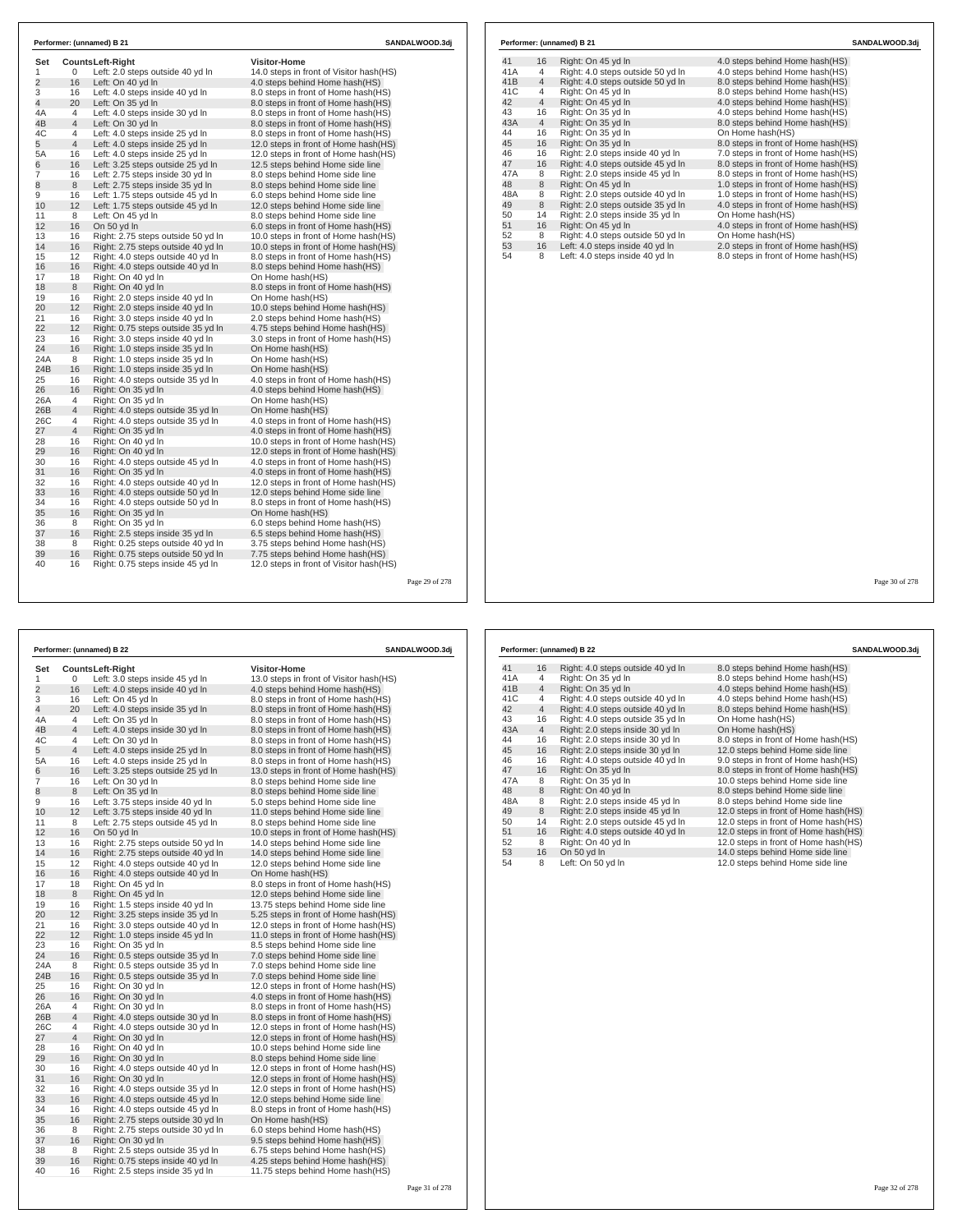| Set            |                     | <b>CountsLeft-Right</b>                                                | <b>Visitor-Home</b>                                                         |
|----------------|---------------------|------------------------------------------------------------------------|-----------------------------------------------------------------------------|
| 1              | 0                   | On 50 yd In                                                            | 6.0 steps in front of Visitor hash(HS)                                      |
| $\overline{2}$ | 16                  | Left: 4.0 steps inside 40 yd In                                        | 8.0 steps behind Home hash(HS)                                              |
| 3              | 16                  | Left: 4.0 steps inside 45 yd In                                        | On Home hash(HS)                                                            |
| 4              | 20                  | Left: On 35 yd In                                                      | On Home hash(HS)                                                            |
| 4A             | 4                   | Left: 4.0 steps inside 30 yd In                                        | On Home hash(HS)                                                            |
| 4B             | $\overline{4}$      | Left: On 30 yd In                                                      | On Home hash(HS)                                                            |
| 4C<br>5        | 4<br>$\overline{4}$ | Left: 4.0 steps inside 25 yd In                                        | On Home hash(HS)                                                            |
| 5A             |                     | Left: 4.0 steps inside 25 yd In                                        | 4.0 steps in front of Home hash(HS)                                         |
|                | 16                  | Left: 4.0 steps inside 25 yd In                                        | 4.0 steps in front of Home hash(HS)                                         |
| 6              | 16                  | Left: 2.0 steps outside 25 yd In                                       | 10.5 steps in front of Home hash(HS)                                        |
| 7              | 16                  | Left: 2.5 steps outside 30 yd In                                       | 8.0 steps behind Home side line                                             |
| 8<br>9         | 8                   | Left: 2.75 steps outside 35 yd In                                      | 8.0 steps behind Home side line                                             |
|                | 16                  | Left: 1.25 steps inside 40 yd In                                       | 4.25 steps behind Home side line                                            |
| 10             | 12                  | Left: 1.25 steps inside 40 yd In                                       | 10.25 steps behind Home side line                                           |
| 11             | 8                   | Left: 2.75 steps inside 40 yd In                                       | 8.0 steps behind Home side line                                             |
| 12             | 16                  | Left: 4.0 steps inside 45 yd In                                        | 6.0 steps in front of Home hash(HS)                                         |
| 13<br>14       | 16                  | On 50 yd In                                                            | 10.0 steps in front of Home hash(HS)                                        |
|                | 16                  | Right: On 40 yd In                                                     | 10.0 steps in front of Home hash(HS)                                        |
| 15             | 12                  | Right: 4.0 steps outside 40 yd In                                      | 12.0 steps in front of Home hash(HS)                                        |
| 16             | 16                  | Right: 4.0 steps outside 40 yd In                                      | 4.0 steps behind Home hash(HS)                                              |
| 17<br>18       | 18                  | Right: 4.0 steps outside 45 yd In                                      | 4.0 steps in front of Home hash(HS)                                         |
|                | 8                   | Right: 4.0 steps outside 45 yd In                                      | 12.0 steps in front of Home hash(HS)                                        |
| 19<br>20       | 16<br>12            | Right: 4.0 steps outside 45 yd In                                      | On Home hash(HS)                                                            |
| 21             |                     | Right: 4.0 steps outside 45 yd In                                      | 10.0 steps behind Home hash(HS)                                             |
| 22             | 16                  | Right: 2.5 steps outside 45 yd In                                      | 1.25 steps behind Home hash(HS)                                             |
| 23             | 12<br>16            | Right: 1.75 steps inside 35 yd In                                      | 4.25 steps behind Home hash(HS)                                             |
| 24             | 16                  | Right: 2.75 steps outside 45 yd In                                     | 4.5 steps in front of Home hash(HS)                                         |
| 24A            | 8                   | Right: 3.75 steps inside 35 yd In<br>Right: 3.75 steps inside 35 yd In | On Home hash(HS)<br>On Home hash(HS)                                        |
| 24B            |                     |                                                                        |                                                                             |
| 25             | 16<br>16            | Right: 3.75 steps inside 35 yd In                                      | On Home hash(HS)                                                            |
| 26             | 16                  | Right: 4.0 steps outside 35 yd In<br>Right: 4.0 steps outside 40 yd In | On Home hash(HS)<br>8.0 steps behind Home hash(HS)                          |
| 26A            | 4                   |                                                                        |                                                                             |
| 26B            | $\overline{4}$      | Right: 4.0 steps outside 40 yd In                                      | 4.0 steps behind Home hash(HS)                                              |
| 26C            |                     | Right: On 40 yd In                                                     | 4.0 steps behind Home hash(HS)                                              |
| 27             | 4<br>4              | Right: On 40 yd In<br>Right: 4.0 steps outside 40 yd In                | On Home hash(HS)<br>On Home hash(HS)                                        |
|                |                     |                                                                        |                                                                             |
| 28<br>29       | 16<br>16            | Right: On 40 yd In<br>Right: On 45 yd In                               | 6.0 steps in front of Home hash(HS)<br>8.0 steps in front of Home hash(HS)  |
| 30             | 16                  | Right: 4.0 steps outside 50 yd In                                      | 4.0 steps in front of Home hash(HS)                                         |
| 31             | 16                  |                                                                        |                                                                             |
| 32             | 16                  | Right: On 40 yd In                                                     | 4.0 steps in front of Home hash(HS)<br>12.0 steps in front of Home hash(HS) |
| 33             | 16                  | Right: On 45 yd In                                                     |                                                                             |
|                |                     | Left: On 45 yd In                                                      | 12.0 steps behind Home side line                                            |
| 34<br>35       | 16                  | Left: On 45 yd In                                                      | 8.0 steps in front of Home hash(HS)                                         |
| 36             | 16<br>8             | Right: On 45 yd In                                                     | On Home hash(HS)                                                            |
|                |                     | Right: On 45 yd In                                                     | 6.0 steps behind Home hash(HS)                                              |
| 37             | 16                  | Right: 4.0 steps outside 50 yd In                                      | 10.75 steps behind Home hash(HS)                                            |
| 38<br>39       | 8<br>16             | Left: 1.5 steps outside 50 yd In                                       | 8.25 steps behind Home hash(HS)                                             |
|                |                     | Left: 1.5 steps outside 40 yd In                                       | 10.0 steps behind Home hash(HS)                                             |

|     |                | Performer: (unnamed) B 23          | SANDALWOOD.3di                       |
|-----|----------------|------------------------------------|--------------------------------------|
| 41  | 16             | Left: 4.0 steps inside 45 yd In    | 4.0 steps behind Home hash (HS)      |
| 41A | 4              | Left: 4.0 steps inside 45 yd In    | 8.0 steps behind Home hash(HS)       |
| 41B | $\overline{4}$ | On 50 yd In                        | 8.0 steps behind Home hash(HS)       |
| 41C | 4              | On 50 yd In                        | 4.0 steps behind Home hash(HS)       |
| 42  | $\overline{4}$ | Left: 4.0 steps inside 45 yd In    | 4.0 steps behind Home hash (HS)      |
| 43  | 16             | Right: 4.0 steps outside 45 yd In  | 4.0 steps behind Home hash(HS)       |
| 43A | $\overline{4}$ | Right: 4.0 steps outside 45 yd In  | 8.0 steps behind Home hash(HS)       |
| 44  | 16             | Right: 4.0 steps outside 45 vd In  | On Home hash(HS)                     |
| 45  | 16             | Right: 4.0 steps outside 45 yd In  | 8.0 steps in front of Home hash(HS)  |
| 46  | 16             | Right: 0.75 steps outside 50 yd In | 14.0 steps in front of Home hash(HS) |
| 47  | 16             | Right: 4.0 steps outside 50 yd In  | 8.0 steps in front of Home hash(HS)  |
| 47A | 8              | Right: 2.0 steps inside 45 vd In   | On Home hash(HS)                     |
| 48  | 8              | Right: On 40 yd In                 | 1.0 steps in front of Home hash(HS)  |
| 48A | 8              | Right: 2.0 steps outside 35 yd In  | 1.0 steps in front of Home hash (HS) |
| 49  | 8              | Right: 2.0 steps outside 35 yd In  | 12.0 steps in front of Home hash(HS) |
| 50  | 14             | Right: 2.0 steps inside 35 yd In   | 12.0 steps behind Home side line     |
| 51  | 16             | Right: On 35 yd In                 | 4.0 steps in front of Home hash(HS)  |
| 52  | 8              | Right: 4.0 steps outside 40 yd In  | On Home hash(HS)                     |
| 53  | 16             | Right: 4.0 steps outside 50 yd In  | 2.0 steps in front of Home hash(HS)  |
| 54  | 8              | Right: 4.0 steps outside 50 yd In  | 8.0 steps in front of Home hash(HS)  |

Page 33 of 278

| Performer: (unnamed) B 24 |    |                                    | <b>SANDALWOOD.3dj</b>                 |
|---------------------------|----|------------------------------------|---------------------------------------|
| Set                       |    | <b>CountsLeft-Right</b>            | <b>Visitor-Home</b>                   |
| 1                         | 0  | Right: On 45 yd In                 | 13.0 steps behind Home side line      |
| $\overline{2}$            | 16 | Right: 2.0 steps inside 45 yd In   | 10.0 steps in front of Home hash(HS)  |
| 3                         | 16 | Left: 4.0 steps inside 45 yd In    | 8.0 steps in front of Home hash (HS)  |
| 4                         | 20 | Left: On 40 yd In                  | 8.0 steps in front of Home hash(HS)   |
| 4A                        | 4  | Left: 4.0 steps inside 35 yd In    | 8.0 steps in front of Home hash (HS)  |
| 4B                        | 4  | Left: On 35 yd In                  | 8.0 steps in front of Home hash(HS)   |
| 4C                        | 4  | Left: 4.0 steps inside 30 yd In    | 8.0 steps in front of Home hash (HS)  |
| 5                         | 4  | Left: On 30 yd In                  | 8.0 steps in front of Home hash(HS)   |
| 5A                        | 16 | Left: On 30 yd In                  | 8.0 steps in front of Home hash(HS)   |
| 6                         | 16 | Left: On 25 yd In                  | 9.0 steps in front of Home hash(HS)   |
| 7                         | 16 | Left: 2.75 steps inside 25 yd In   | 8.25 steps behind Home side line      |
| 8                         | 8  | Left: 2.75 steps inside 30 yd In   | 8.0 steps behind Home side line       |
| 9                         | 16 | Left: 1.25 steps outside 40 yd In  | 3.75 steps behind Home side line      |
| 10                        | 12 | Left: 1.25 steps outside 40 yd In  | 9.75 steps behind Home side line      |
| 11                        | 8  | Left: On 40 yd In                  | 8.0 steps behind Home side line       |
| 12                        | 16 | Left: 4.0 steps inside 45 yd In    | 10.0 steps in front of Home hash(HS)  |
| 13                        | 16 | On 50 yd In                        | 14.0 steps behind Home side line      |
| 14                        | 16 | Right: On 40 yd In                 | 14.0 steps behind Home side line      |
| 15                        | 12 | Right: 4.0 steps outside 40 yd In  | 8.0 steps behind Home side line       |
| 16                        | 16 | Right: 4.0 steps outside 40 yd In  | 4.0 steps in front of Home hash(HS)   |
| 17                        | 18 | Right: 4.0 steps outside 50 yd In  | 12.0 steps in front of Home hash(HS)  |
| 18                        | 8  | Right: 4.0 steps outside 50 yd In  | 8.0 steps behind Home side line       |
| 19                        | 16 | Right: 3.5 steps outside 45 yd In  | 13.0 steps behind Home side line      |
| 20                        | 12 | Right: 2.25 steps outside 40 yd In | 5.75 steps in front of Home hash(HS)  |
| 21                        | 16 | Right: 0.5 steps outside 40 yd In  | 11.75 steps in front of Home hash(HS) |
| 22                        | 12 | Right: 3.75 steps inside 45 yd In  | 11.0 steps in front of Home hash(HS)  |
| 23                        | 16 | Right: 2.5 steps inside 35 yd In   | 8.25 steps behind Home side line      |
| 24                        | 16 | Right: 1.75 steps inside 35 yd In  | 8.25 steps behind Home side line      |
| 24A                       | 8  | Right: 1.75 steps inside 35 yd In  | 8.25 steps behind Home side line      |
| 24B                       | 16 | Right: 1.75 steps inside 35 yd In  | 8.25 steps behind Home side line      |
| 25                        | 16 | Right: 4.0 steps outside 35 yd In  | 8.0 steps in front of Home hash(HS)   |
| 26                        | 16 | Right: 4.0 steps outside 35 yd In  | On Home hash(HS)                      |
| 26A                       | 4  | Right: 4.0 steps outside 35 yd In  | 4.0 steps in front of Home hash (HS)  |
| 26B                       | 4  | Right: On 35 yd In                 | 4.0 steps in front of Home hash(HS)   |
| 26C                       | 4  | Right: On 35 yd In                 | 8.0 steps in front of Home hash (HS)  |
| 27                        | 4  | Right: 4.0 steps outside 35 yd In  | 8.0 steps in front of Home hash(HS)   |
| 28                        | 16 | Right: On 40 yd In                 | 14.0 steps behind Home side line      |
| 29                        | 16 | Right: On 35 yd In                 | 12.0 steps behind Home side line      |
| 30                        | 16 | Right: 4.0 steps outside 40 yd In  | 4.0 steps in front of Home hash (HS)  |
| 31                        | 16 | Right: On 30 yd In                 | 4.0 steps in front of Home hash (HS)  |
| 32                        | 16 | Right: On 30 yd In                 | 12.0 steps in front of Home hash(HS)  |
| 33                        | 16 | Right: On 40 yd In                 | 12.0 steps behind Home side line      |
| 34                        | 16 | Right: On 40 yd In                 | 8.0 steps in front of Home hash(HS)   |
| 35                        | 16 | Right: On 25 yd In                 | On Home hash(HS)                      |
| 36                        | 8  | Right: On 25 yd In                 | 6.0 steps behind Home hash(HS)        |
| 37                        | 16 | Right: 0.25 steps outside 30 yd In | 6.5 steps behind Home hash(HS)        |
| 38                        | 8  | Right: 2.75 steps outside 35 yd In | 3.75 steps behind Home hash(HS)       |
| 39                        | 16 | Right: 3.5 steps inside 40 yd In   | 5.25 steps behind Home hash(HS)       |
| 40                        | 16 | Right: 2.75 steps outside 40 yd In | 13.0 steps behind Home hash(HS)       |

|     | Performer: (unnamed) B 24 |                                   |                                      |  |  |
|-----|---------------------------|-----------------------------------|--------------------------------------|--|--|
| 41  | 16                        | Right: On 40 yd In                | 4.0 steps behind Home hash (HS)      |  |  |
| 41A | 4                         | Right: 4.0 steps outside 45 yd In | 4.0 steps behind Home hash(HS)       |  |  |
| 41B | $\overline{4}$            | Right: 4.0 steps outside 45 vd In | 8.0 steps behind Home hash(HS)       |  |  |
| 41C | 4                         | Right: On 40 yd In                | 8.0 steps behind Home hash(HS)       |  |  |
| 42  | $\overline{4}$            | Right: On 40 yd In                | 4.0 steps behind Home hash(HS)       |  |  |
| 43  | 16                        | Right: 4.0 steps outside 40 yd In | On Home hash(HS)                     |  |  |
| 43A | $\overline{4}$            | Right: 2.0 steps inside 35 yd In  | On Home hash(HS)                     |  |  |
| 44  | 16                        | Right: 2.0 steps inside 35 vd In  | 8.0 steps in front of Home hash(HS)  |  |  |
| 45  | 16                        | Right: 2.0 steps inside 35 yd In  | 12.0 steps behind Home side line     |  |  |
| 46  | 16                        | Right: 4.0 steps inside 40 yd In  | 12.5 steps behind Home side line     |  |  |
| 47  | 16                        | Right: 4.0 steps outside 40 yd In | 12.0 steps in front of Home hash(HS) |  |  |
| 47A | 8                         | Right: 4.0 steps outside 40 vd In | 14.0 steps behind Home side line     |  |  |
| 48  | 8                         | Right: 4.0 steps outside 40 yd In | 12.0 steps behind Home side line     |  |  |
| 48A | 8                         | Right: 2.0 steps outside 45 yd In | 12.0 steps behind Home side line     |  |  |
| 49  | 8                         | Right: 2.0 steps outside 45 yd In | 8.0 steps in front of Home hash(HS)  |  |  |
| 50  | 14                        | Right: 2.0 steps outside 45 yd In | 8.0 steps in front of Home hash (HS) |  |  |
| 51  | 16                        | Right: On 40 yd In                | 12.0 steps in front of Home hash(HS) |  |  |
| 52  | 8                         | Right: 4.0 steps outside 45 yd In | 12.0 steps in front of Home hash(HS) |  |  |
| 53  | 16                        | Left: 4.0 steps inside 45 yd In   | 14.0 steps behind Home side line     |  |  |
| 54  | 8                         | Left: 4.0 steps inside 45 yd In   | 12.0 steps behind Home side line     |  |  |

Page 34 of 278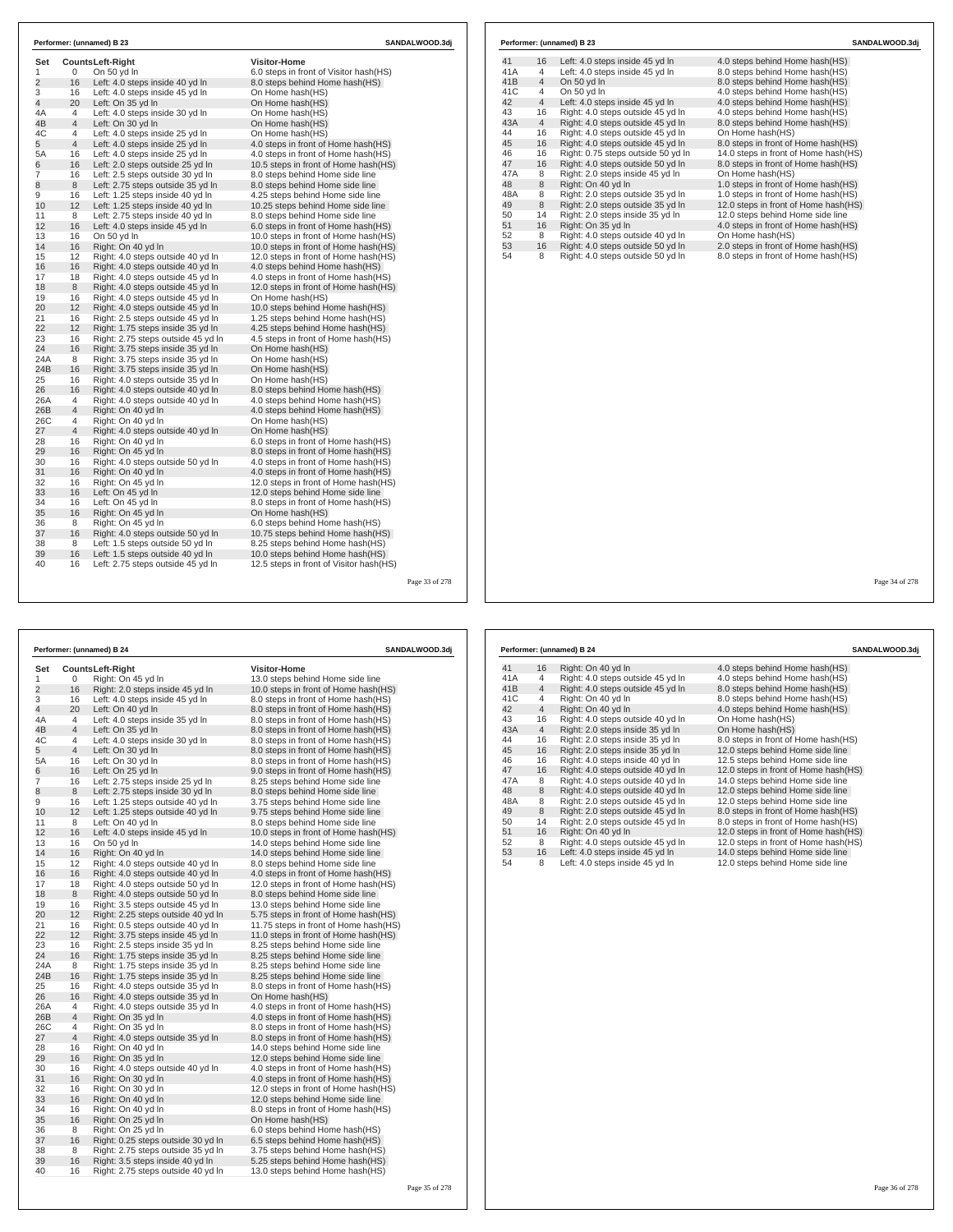| Set            |                |                                                      | <b>Visitor-Home</b>                    |  |
|----------------|----------------|------------------------------------------------------|----------------------------------------|--|
| 1              | 0              | Counts Left-Right<br>Left: 4.0 steps inside 40 yd In | 6.0 steps in front of Visitor hash(HS) |  |
| $\overline{2}$ | 16             | Left: On 40 yd In                                    | 8.0 steps behind Home hash(HS)         |  |
| 3              | 16             | Left: On 45 yd In                                    | On Home hash(HS)                       |  |
| 4              | 20             | Left: 4.0 steps inside 30 yd In                      | On Home hash(HS)                       |  |
| 4A             | 4              | Left: On 30 yd In                                    | On Home hash(HS)                       |  |
| 4B             | $\overline{4}$ | Left: 4.0 steps inside 25 yd In                      | On Home hash(HS)                       |  |
| 4C             | 4              | Left: 4.0 steps inside 25 yd In                      | 4.0 steps in front of Home hash(HS)    |  |
| 5              | $\overline{4}$ | Left: On 30 yd In                                    | 4.0 steps in front of Home hash(HS)    |  |
| 5A             | 16             | Left: On 30 yd In                                    | 4.0 steps in front of Home hash(HS)    |  |
| 6              | 16             | Left: 2.75 steps inside 25 yd In                     | 8.25 steps in front of Home hash(HS)   |  |
| 7              | 16             | Left: 0.25 steps inside 25 yd In                     | 8.75 steps behind Home side line       |  |
| 8              | 8              | Left: On 30 yd In                                    | 8.0 steps behind Home side line        |  |
| 9              | 16             | Left: 4.0 steps outside 40 yd In                     | 3.5 steps behind Home side line        |  |
| 10             | 12             | Left: 4.0 steps outside 40 yd In                     | 9.5 steps behind Home side line        |  |
| 11             | 8              | Left: 2.75 steps outside 40 yd In                    | 8.0 steps behind Home side line        |  |
| 12             | 16             | Left: On 45 yd In                                    | 10.0 steps in front of Home hash(HS)   |  |
| 13             | 16             | Left: 2.75 steps outside 50 yd In                    | 14.0 steps behind Home side line       |  |
| 14             | 16             | Right: 2.75 steps inside 40 yd In                    | 14.0 steps behind Home side line       |  |
| 15             | 12             | Right: On 40 yd In                                   | 12.0 steps behind Home side line       |  |
| 16             | 16             | Right: On 40 yd In                                   | On Home hash(HS)                       |  |
| 17             | 18             | Right: 4.0 steps outside 50 yd In                    | 8.0 steps in front of Home hash(HS)    |  |
| 18             | 8              | Right: 4.0 steps outside 50 yd In                    | 12.0 steps behind Home side line       |  |
| 19             | 16             | Right: 0.5 steps outside 45 yd In                    | 12.75 steps behind Home side line      |  |
| 20             | 12             | Right: 0.5 steps inside 40 yd In                     | 6.25 steps in front of Home hash(HS)   |  |
| 21             | 16             | Right: 2.25 steps inside 40 yd In                    | 11.5 steps in front of Home hash (HS)  |  |
| 22             | 12             | Right: 1.5 steps outside 50 vd In                    | 11.25 steps in front of Home hash (HS) |  |
| 23             | 16             | Right: On 40 yd In                                   | 8.0 steps behind Home side line        |  |
| 24             | 16             | Right: 1.75 steps outside 40 yd In                   | 11.0 steps behind Home side line       |  |
| 24A            | 8              | Right: 1.75 steps outside 40 yd In                   | 11.0 steps behind Home side line       |  |
| 24B            | 16             | Right: 1.75 steps outside 40 yd In                   | 11.0 steps behind Home side line       |  |
| 25             | 16             | Right: On 35 yd In                                   | 8.0 steps in front of Home hash(HS)    |  |
| 26             | 16             | Right: On 35 yd In                                   | On Home hash(HS)                       |  |
| 26A            | 4              | Right: 4.0 steps outside 35 yd In                    | On Home hash(HS)                       |  |
| 26B            | $\overline{4}$ | Right: 4.0 steps outside 35 yd In                    | 4.0 steps in front of Home hash(HS)    |  |
| 26C            | 4              | Right: On 35 yd In                                   | 4.0 steps in front of Home hash(HS)    |  |
| 27             | $\overline{4}$ | Right: On 35 yd In                                   | 8.0 steps in front of Home hash(HS)    |  |
| 28             | 16             | Right: 4.0 steps outside 45 yd In                    | 14.0 steps behind Home side line       |  |
| 29             | 16             | Right: 4.0 steps outside 40 yd In                    | 12.0 steps behind Home side line       |  |
| 30             | 16             | Right: On 40 yd In                                   | 4.0 steps in front of Home hash(HS)    |  |
| 31             | 16             | Right: 4.0 steps outside 35 yd In                    | 4.0 steps in front of Home hash(HS)    |  |
| 32             | 16             | Right: 2.0 steps outside 35 yd In                    | 12.0 steps in front of Home hash(HS)   |  |
| 33             | 16             | Right: 2.0 steps outside 45 yd In                    | 12.0 steps behind Home side line       |  |
| 34             | 16             | Right: 2.0 steps outside 45 yd In                    | 6.0 steps in front of Home hash(HS)    |  |
| 35             | 16             | Right: On 30 yd In                                   | On Home hash(HS)                       |  |
| 36             | 8              | Right: On 30 yd In                                   | 6.0 steps behind Home hash(HS)         |  |
| 37             | 16             | Right: 1.75 steps inside 30 yd In                    | 12.0 steps behind Home hash(HS)        |  |
| 38             | 8              | Right: 1.0 steps outside 35 yd In                    | 9.5 steps behind Home hash (HS)        |  |
| 39             | 16             | Right: 2.0 steps outside 40 yd In                    | 3.25 steps behind Home hash(HS)        |  |
| 40             | 16             | Right: 0.25 steps outside 35 yd In                   | 10.25 steps behind Home hash(HS)       |  |

|     |                | Performer: (unnamed) B 25         | SANDALWOOD.3dj                        |  |  |
|-----|----------------|-----------------------------------|---------------------------------------|--|--|
| 41  | 16             | Right: On 35 yd In                | 8.0 steps behind Home hash (HS)       |  |  |
| 41A | 4              | Right: On 35 yd In                | 4.0 steps behind Home hash(HS)        |  |  |
| 41B | $\overline{4}$ | Right: 4.0 steps outside 40 yd In | 4.0 steps behind Home hash(HS)        |  |  |
| 41C | 4              | Right: 4.0 steps outside 40 yd In | 8.0 steps behind Home hash(HS)        |  |  |
| 42  | $\overline{4}$ | Right: On 35 yd In                | 8.0 steps behind Home hash(HS)        |  |  |
| 43  | 16             | Right: 4.0 steps outside 35 yd In | 4.0 steps in front of Home hash(HS)   |  |  |
| 43A | $\overline{4}$ | Right: 4.0 steps outside 35 yd In | On Home hash(HS)                      |  |  |
| 44  | 16             | Right: 4.0 steps outside 35 yd In | 8.0 steps in front of Home hash(HS)   |  |  |
| 45  | 16             | Right: 4.0 steps outside 35 yd In | 12.0 steps behind Home side line      |  |  |
| 46  | 16             | Right: 2.0 steps outside 40 vd In | 10.75 steps in front of Home hash(HS) |  |  |
| 47  | 16             | Right: 4.0 steps outside 40 yd In | 8.0 steps in front of Home hash(HS)   |  |  |
| 47A | 8              | Right: On 35 yd In                | 14.0 steps behind Home side line      |  |  |
| 48  | $\,8\,$        | Right: 4.0 steps outside 40 yd In | 8.0 steps behind Home side line       |  |  |
| 48A | 8              | Right: 2.0 steps outside 45 yd In | 8.0 steps behind Home side line       |  |  |
| 49  | 8              | Right: 2.0 steps outside 45 yd In | 12.0 steps in front of Home hash(HS)  |  |  |
| 50  | 14             | Right: 2.0 steps outside 45 yd In | 12.0 steps behind Home side line      |  |  |
| 51  | 16             | Right: On 35 yd In                | 12.0 steps in front of Home hash(HS)  |  |  |
| 52  | 8              | Right: 4.0 steps outside 40 yd In | 12.0 steps in front of Home hash(HS)  |  |  |
| 53  | 16             | Right: 4.0 steps outside 50 yd In | 14.0 steps behind Home side line      |  |  |
| 54  | 8              | Right: 4.0 steps outside 50 yd In | 12.0 steps behind Home side line      |  |  |

Г

| Performer: (unnamed) B 26 |                |                                    | SANDALWOOD.3dj                            |  |  |  |
|---------------------------|----------------|------------------------------------|-------------------------------------------|--|--|--|
| Set                       |                | Counts Left-Right                  | <b>Visitor-Home</b>                       |  |  |  |
| 1                         | 0              | Right: 1.0 steps inside 40 yd In   | 11.0 steps in front of Home hash(HS)      |  |  |  |
| $\overline{c}$            | 16             | Right: 2.0 steps outside 45 yd In  | 10.0 steps in front of Home hash(HS)      |  |  |  |
| 3                         | 16             | On 50 vd In                        | 8.0 steps in front of Home hash (HS)      |  |  |  |
| 4                         | 20             | Left: 4.0 steps inside 40 yd In    | 8.0 steps in front of Home hash(HS)       |  |  |  |
| 4A                        | 4              | Left: On 40 yd In                  | 8.0 steps in front of Home hash (HS)      |  |  |  |
| 4B                        | 4              | Left: 4.0 steps inside 35 yd In    | 8.0 steps in front of Home hash(HS)       |  |  |  |
| 4C                        | 4              | Left: On 35 yd In                  | 8.0 steps in front of Home hash (HS)      |  |  |  |
| 5                         | 4              | Left: 4.0 steps inside 30 yd In    | 8.0 steps in front of Home hash(HS)       |  |  |  |
| 5A                        | 16             | Left: 4.0 steps inside 30 yd In    | 8.0 steps in front of Home hash (HS)      |  |  |  |
| 6                         | 16             | Left: On 30 yd In                  | 8.0 steps in front of Home hash(HS)       |  |  |  |
| 7                         | 16             | Left: 3.25 steps outside 25 yd In  | 12.25 steps behind Home side line         |  |  |  |
| 8                         | 8              | Left: 3.0 steps inside 25 yd In    | 8.25 steps behind Home side line          |  |  |  |
| 9                         | 16             | Left: 1.0 steps outside 35 yd In   | 4.5 steps behind Home side line           |  |  |  |
| 10                        | 12             | Left: 1.0 steps outside 35 yd In   | 10.5 steps behind Home side line          |  |  |  |
| 11                        | 8              | Left: On 35 yd In                  | 8.0 steps behind Home side line           |  |  |  |
| 12                        | 16             | Left: On 40 yd In                  | 10.0 steps in front of Home hash(HS)      |  |  |  |
| 13                        | 16             | Left: On 45 yd In                  | 14.0 steps behind Home side line          |  |  |  |
| 14                        | 16             | Right: On 45 yd In                 | 14.0 steps behind Home side line          |  |  |  |
| 15                        | 12             | Right: 4.0 steps outside 45 yd In  | 12.0 steps behind Home side line          |  |  |  |
| 16                        | 16             | Right: 4.0 steps outside 45 yd In  | On Home hash(HS)                          |  |  |  |
| 17                        | 18             | On 50 yd In                        | 8.0 steps in front of Home hash(HS)       |  |  |  |
| 18                        | 8              | On 50 yd In                        | 12.0 steps behind Home side line          |  |  |  |
| 19                        | 16             | Right: 2.25 steps outside 50 yd In | 12.75 steps behind Home side line         |  |  |  |
| 20                        | 12             | Right: 2.25 steps outside 45 yd In | 6.5 steps in front of Home hash(HS)       |  |  |  |
| 21                        | 16             | Right: 0.5 steps outside 45 yd In  | 11.0 steps in front of Home hash(HS)      |  |  |  |
| 22                        | 12             | Left: 3.75 steps outside 50 yd In  | 12.0 steps in front of Home hash(HS)      |  |  |  |
| 23                        | 16             | Right: 2.75 steps inside 45 yd In  | 8.0 steps behind Home side line           |  |  |  |
| 24                        | 16             | Right: 0.25 steps outside 45 yd In | 12.5 steps in front of Home hash (HS)     |  |  |  |
| 24A                       | 8              | Right: 0.25 steps outside 45 yd In | 12.5 steps in front of Home hash(HS)      |  |  |  |
| 24B                       | 16             | Right: 0.25 steps outside 45 yd In | 12.5 steps in front of Home hash (HS)     |  |  |  |
| 25                        | 16             | Right: On 40 yd In                 | 8.0 steps in front of Home hash(HS)       |  |  |  |
| 26                        | 16             | Right: On 40 yd In                 | On Home hash(HS)                          |  |  |  |
| 26A                       | $\overline{4}$ | Right: 4.0 steps outside 40 yd In  | On Home hash(HS)                          |  |  |  |
| 26B                       | $\overline{4}$ | Right: 4.0 steps outside 40 yd In  | 4.0 steps in front of Home hash(HS)       |  |  |  |
| 26C                       | 4              | Right: On 40 yd In                 | 4.0 steps in front of Home hash (HS)      |  |  |  |
| 27                        | $\overline{4}$ | Right: On 40 yd In                 | 8.0 steps in front of Home hash(HS)       |  |  |  |
| 28                        | 16             | Right: 4.0 steps outside 50 yd In  | 14.0 steps behind Home side line          |  |  |  |
| 29                        | 16             | Right: 4.0 steps outside 45 yd In  | 12.0 steps behind Home side line          |  |  |  |
| 30                        | 16             | Right: 4.0 steps outside 45 yd In  | 8.0 steps in front of Home hash(HS)       |  |  |  |
| 31                        | 16             | Right: On 35 vd In                 | 8.0 steps in front of Home hash(HS)       |  |  |  |
| 32                        | 16             | Right: 2.0 steps outside 40 yd In  | 12.0 steps in front of Home hash (HS)     |  |  |  |
| 33                        | 16             | Right: 2.0 steps outside 50 yd In  | 12.0 steps behind Home side line          |  |  |  |
| 34                        | 16             | Right: 2.0 steps outside 50 yd In  | 6.0 steps in front of Home hash(HS)       |  |  |  |
| 35                        | 16             | Right: 2.75 steps inside 35 yd In  | On Home hash(HS)                          |  |  |  |
| 36                        | 8              | Right: 2.75 steps inside 35 yd In  | 6.0 steps behind Home hash(HS)            |  |  |  |
| 37                        | 16             | Right: 2.75 steps outside 40 yd In | 7.5 steps behind Home hash(HS)            |  |  |  |
| 38                        | 8              | Right: 2.5 steps inside 40 yd In   | 4.75 steps behind Home hash (HS)          |  |  |  |
| 39                        | 16             | Left: 2.25 steps outside 50 yd In  | 8.25 steps behind Home hash(HS)           |  |  |  |
| 40                        | 16             | Right: 3.75 steps inside 45 yd In  | 11.75 steps in front of Visitor hash (HS) |  |  |  |
|                           |                |                                    |                                           |  |  |  |

|     | Performer: (unnamed) B 26 |                                   |                                      |  |  |
|-----|---------------------------|-----------------------------------|--------------------------------------|--|--|
| 41  | 16                        | Right: On 45 yd In                | 8.0 steps behind Home hash (HS)      |  |  |
| 41A | 4                         | Right: On 45 yd In                | 4.0 steps behind Home hash(HS)       |  |  |
| 41B | $\overline{4}$            | Right: 4.0 steps outside 50 yd In | 4.0 steps behind Home hash (HS)      |  |  |
| 41C | 4                         | Right: 4.0 steps outside 50 yd In | 8.0 steps behind Home hash(HS)       |  |  |
| 42  | $\overline{4}$            | Right: On 45 yd In                | 8.0 steps behind Home hash(HS)       |  |  |
| 43  | 16                        | Right: On 35 yd In                | 8.0 steps behind Home hash(HS)       |  |  |
| 43A | $\overline{4}$            | Right: 2.0 steps inside 35 yd In  | 8.0 steps behind Home hash(HS)       |  |  |
| 44  | 16                        | Right: 2.0 steps inside 35 yd In  | On Home hash(HS)                     |  |  |
| 45  | 16                        | Right: 2.0 steps inside 35 yd In  | 8.0 steps in front of Home hash (HS) |  |  |
| 46  | 16                        | Right: 4.0 steps inside 40 vd In  | 8.5 steps in front of Home hash(HS)  |  |  |
| 47  | 16                        | Right: On 45 yd In                | On Home hash(HS)                     |  |  |
| 47A | 8                         | Right: 2.0 steps inside 40 yd In  | 4.0 steps in front of Home hash(HS)  |  |  |
| 48  | 8                         | Right: 4.0 steps outside 45 yd In | 9.0 steps in front of Home hash (HS) |  |  |
| 48A | 8                         | Right: 2.0 steps inside 35 yd In  | 9.0 steps in front of Home hash(HS)  |  |  |
| 49  | 8                         | Right: 2.0 steps outside 40 yd In | 8.0 steps in front of Home hash(HS)  |  |  |
| 50  | 14                        | Right: On 40 yd In                | 8.0 steps in front of Home hash(HS)  |  |  |
| 51  | 16                        | Right: On 40 vd In                | 8.0 steps in front of Home hash(HS)  |  |  |
| 52  | 8                         | Right: 4.0 steps outside 45 yd In | 6.0 steps in front of Home hash(HS)  |  |  |
| 53  | 16                        | Left: 4.0 steps inside 45 yd In   | 8.0 steps in front of Home hash(HS)  |  |  |
| 54  | 8                         | Left: 4.0 steps inside 45 yd In   | 12.0 steps in front of Home hash(HS) |  |  |

Page 38 of 278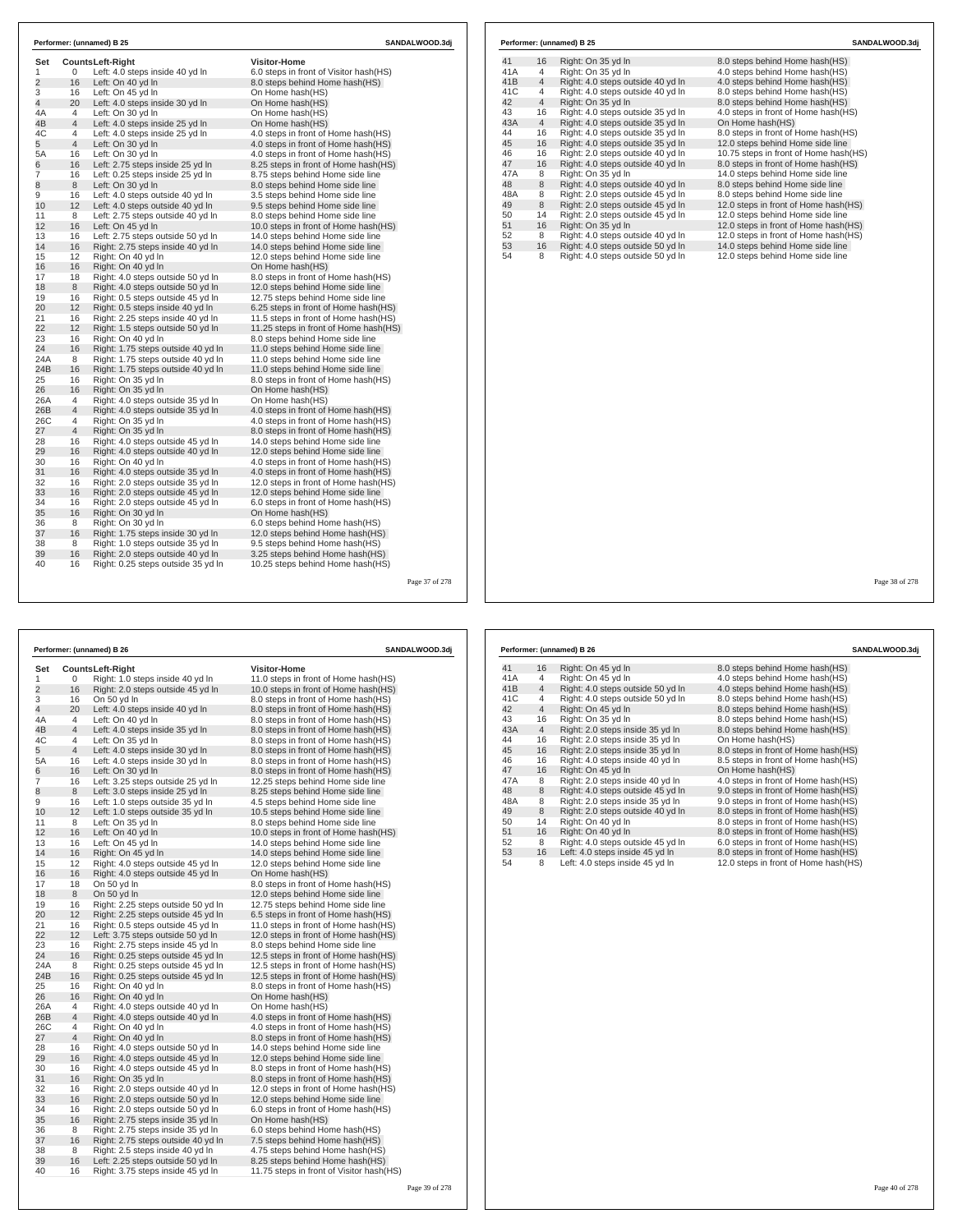| Set             |                | <b>CountsLeft-Right</b>                                                | <b>Visitor-Home</b>                                                         |  |
|-----------------|----------------|------------------------------------------------------------------------|-----------------------------------------------------------------------------|--|
| 1               | 0              | Left: 3.0 steps outside 35 yd In                                       | 10.0 steps in front of Visitor hash(HS)                                     |  |
| $\overline{2}$  | 16             | Left: 4.0 steps inside 35 yd In                                        | 8.0 steps behind Home hash (HS)                                             |  |
| 3               | 16             | Left: 4.0 steps inside 40 yd In                                        | On Home hash(HS)                                                            |  |
| $\overline{4}$  | 20             | Left: On 30 yd In                                                      | On Home hash(HS)                                                            |  |
| 4A              | 4              | Left: 4.0 steps inside 25 yd In                                        | On Home hash(HS)                                                            |  |
| 4B              | $\overline{4}$ | Left: 4.0 steps inside 25 yd In                                        | 4.0 steps in front of Home hash(HS)                                         |  |
| 4C              | 4              | Left: On 30 yd In                                                      | 4.0 steps in front of Home hash (HS)                                        |  |
| 5               | 4              | Left: 4.0 steps inside 30 yd In                                        | 4.0 steps in front of Home hash(HS)                                         |  |
| 5A              | 16             | Left: 4.0 steps inside 30 yd In                                        | 4.0 steps in front of Home hash(HS)                                         |  |
| 6               | 16             | Left: 2.75 steps outside 30 yd In                                      | 8.0 steps in front of Home hash(HS)                                         |  |
| 7               | 16             | Left: 2.0 steps outside 25 yd In                                       | 10.0 steps behind Home side line                                            |  |
| 8               | 8              | Left: 2.5 steps outside 30 vd In                                       | 8.0 steps behind Home side line                                             |  |
| 9               | 16             | Left: 1.5 steps inside 35 yd In                                        | 3.75 steps behind Home side line                                            |  |
| 10              | 12             | Left: 1.5 steps inside 35 yd In                                        | 9.75 steps behind Home side line                                            |  |
| 11              | 8              | Left: 2.75 steps inside 35 yd In                                       | 8.0 steps behind Home side line                                             |  |
| 12 <sup>2</sup> | 16             | Left: 4.0 steps inside 40 yd In                                        | 10.0 steps in front of Home hash(HS)                                        |  |
| 13              | 16             | Left: 2.75 steps inside 45 yd In                                       | 14.0 steps behind Home side line                                            |  |
| 14              | 16             | Right: 2.75 steps outside 45 yd In                                     | 14.0 steps behind Home side line                                            |  |
| 15              | 12             | Right: On 40 yd In                                                     | 8.0 steps behind Home side line                                             |  |
| 16              | 16             | Right: On 40 yd In                                                     | 4.0 steps in front of Home hash(HS)                                         |  |
| 17              | 18             | On 50 yd In                                                            | 12.0 steps in front of Home hash(HS)                                        |  |
| 18              | 8              | On 50 yd In                                                            | 8.0 steps behind Home side line                                             |  |
| 19              | 16             | Right: 2.75 steps inside 45 yd In                                      | 12.5 steps behind Home side line                                            |  |
| 20              | 12             | Right: 3.0 steps inside 40 yd In                                       | 6.5 steps in front of Home hash(HS)                                         |  |
| 21              | 16             | Right: 3.0 steps outside 45 yd In                                      | 11.25 steps in front of Home hash(HS)                                       |  |
| 22              | 12             | Left: 1.0 steps outside 50 yd In                                       | 11.75 steps in front of Home hash(HS)                                       |  |
| 23              | 16             | Right: 2.75 steps outside 45 yd In                                     | 8.0 steps behind Home side line                                             |  |
| 24              | 16             | Right: 3.0 steps inside 40 yd In                                       | 13.5 steps behind Home side line                                            |  |
| 24A             | 8              | Right: 3.0 steps inside 40 yd In                                       | 13.5 steps behind Home side line                                            |  |
| 24B             | 16             | Right: 3.0 steps inside 40 yd In                                       | 13.5 steps behind Home side line                                            |  |
| 25              | 16             | Right: 4.0 steps outside 40 yd In                                      | 8.0 steps in front of Home hash(HS)                                         |  |
| 26              | 16             | Right: 4.0 steps outside 40 yd In                                      | On Home hash(HS)                                                            |  |
| 26A             | 4              | Right: 4.0 steps outside 40 yd In                                      | 4.0 steps in front of Home hash (HS)                                        |  |
| 26B             | 4              | Right: On 40 yd In                                                     | 4.0 steps in front of Home hash(HS)                                         |  |
| 26C             | 4              | Right: On 40 vd In                                                     | 8.0 steps in front of Home hash (HS)                                        |  |
| 27              | 4              | Right: 4.0 steps outside 40 yd In                                      | 8.0 steps in front of Home hash(HS)                                         |  |
| 28              | 16             | Right: On 45 vd In                                                     | 14.0 steps behind Home side line                                            |  |
| 29              | 16             | Right: On 40 yd In                                                     | 12.0 steps behind Home side line                                            |  |
| 30              | 16             | Right: On 40 yd In                                                     | 8.0 steps in front of Home hash (HS)                                        |  |
| 31<br>32        | 16<br>16       | Right: 4.0 steps outside 35 yd In                                      | 8.0 steps in front of Home hash(HS)                                         |  |
| 33              | 16             | Right: On 35 yd In<br>Right: On 45 vd In                               | 12.0 steps in front of Home hash(HS)<br>12.0 steps behind Home side line    |  |
|                 |                |                                                                        |                                                                             |  |
| 34              | 16             | Right: On 45 yd In                                                     | 8.0 steps in front of Home hash (HS)<br>On Home hash(HS)                    |  |
| 35<br>36        | 16<br>8        | Right: 2.75 steps inside 30 yd In<br>Right: 2.75 steps inside 30 yd In | 6.0 steps behind Home hash(HS)                                              |  |
| 37              | 16             | Right: 3.25 steps outside 35 yd In                                     | 4.25 steps behind Home hash (HS)                                            |  |
|                 |                | Right: 2.0 steps inside 35 vd In                                       | 1.75 steps behind Home hash(HS)                                             |  |
| 38              | 8<br>16        |                                                                        |                                                                             |  |
| 39<br>40        | 16             | Right: 1.25 steps inside 45 yd In<br>Right: 3.0 steps inside 40 yd In  | 6.75 steps behind Home hash(HS)<br>13.25 steps in front of Visitor hash(HS) |  |

| Performer: (unnamed) B 27 |  |  |  |
|---------------------------|--|--|--|
|---------------------------|--|--|--|

| 16             | Right: 4.0 steps outside 45 yd In | 4.0 steps behind Home hash (HS)       |
|----------------|-----------------------------------|---------------------------------------|
| 4              | Right: 4.0 steps outside 45 yd In | 8.0 steps behind Home hash(HS)        |
| $\overline{4}$ | Right: On 40 vd In                | 8.0 steps behind Home hash(HS)        |
| 4              | Right: On 40 yd In                | 4.0 steps behind Home hash(HS)        |
| $\overline{4}$ | Right: 4.0 steps outside 45 yd In | 4.0 steps behind Home hash (HS)       |
| 16             | Right: On 35 yd In                | On Home hash(HS)                      |
| $\overline{4}$ | Right: 2.0 steps outside 35 yd In | On Home hash(HS)                      |
| 16             | Right: 2.0 steps outside 35 yd In | 8.0 steps in front of Home hash(HS)   |
| 16             | Right: 2.0 steps outside 35 yd In | 12.0 steps behind Home side line      |
| 16             | Right: On 40 yd In                | 12.25 steps in front of Home hash(HS) |
| 16             | Right: On 40 yd In                | 8.0 steps in front of Home hash(HS)   |
| 8              | Right: On 35 yd In                | 10.0 steps in front of Home hash(HS)  |
| 8              | Right: On 35 yd In                | 8.0 steps behind Home side line       |
| 8              | Right: 2.0 steps inside 40 yd In  | 8.0 steps behind Home side line       |
| 8              | Right: 2.0 steps inside 40 yd In  | 12.0 steps in front of Home hash(HS)  |
| 14             | Right: On 40 yd In                | 12.0 steps in front of Home hash(HS)  |
| 16             | Right: 4.0 steps outside 40 yd In | 8.0 steps in front of Home hash(HS)   |
| 8              | Right: On 40 vd In                | 6.0 steps in front of Home hash(HS)   |
| 16             | On 50 yd In                       | 8.0 steps in front of Home hash(HS)   |
| 8              | Left: On 50 yd In                 | 12.0 steps in front of Home hash(HS)  |
|                |                                   |                                       |

Page 42 of 278

**Performer: (unnamed) B 27 SANDALWOOD.3dj**

|                |                | Performer: (unnamed) B 28          |                                       | SANDALWOOD.3dj |
|----------------|----------------|------------------------------------|---------------------------------------|----------------|
| Set            |                | <b>CountsLeft-Right</b>            | <b>Visitor-Home</b>                   |                |
| 1              | 0              | Right: 2.0 steps inside 40 yd In   | 10.0 steps behind Home side line      |                |
| $\overline{2}$ | 16             | Right: On 45 yd In                 | 12.0 steps in front of Home hash(HS)  |                |
| 3              | 16             | Left: 4.0 steps inside 45 yd In    | 12.0 steps in front of Home hash(HS)  |                |
| 4              | 20             | Left: 4.0 steps inside 40 yd In    | 12.0 steps in front of Home hash(HS)  |                |
| 4A             | $\overline{4}$ | Left: 4.0 steps inside 40 yd In    | 8.0 steps in front of Home hash(HS)   |                |
| 4B             | $\overline{4}$ | Left: On 40 yd In                  | 8.0 steps in front of Home hash(HS)   |                |
| 4C             | $\overline{4}$ | Left: 4.0 steps inside 35 yd In    | 8.0 steps in front of Home hash(HS)   |                |
| 5              | $\overline{4}$ | Left: On 35 yd In                  | 8.0 steps in front of Home hash(HS)   |                |
| 5A             | 16             | Left: On 35 yd In                  | 8.0 steps in front of Home hash(HS)   |                |
| 6              | 16             | Left: On 35 yd In                  | 8.0 steps in front of Home hash(HS)   |                |
| $\overline{7}$ | 16             | Left: On 25 yd In                  | 9.0 steps in front of Home hash (HS)  |                |
| 8              | 8              | Left: 3.25 steps outside 25 yd In  | 12.25 steps behind Home side line     |                |
| 9              | 16             | Left: 4.0 steps inside 30 yd In    | 11.5 steps behind Home side line      |                |
| 10             | 12             | Left: 4.0 steps inside 30 yd In    | 10.5 steps in front of Home hash(HS)  |                |
| 11             | 8              | Left: On 30 yd In                  | 8.0 steps behind Home side line       |                |
| 12             | 16             | Left: 4.0 steps inside 30 yd In    | 10.0 steps in front of Home hash(HS)  |                |
| 13             | 16             | Left: On 40 yd In                  | 14.0 steps behind Home side line      |                |
| 14             | 16             | On 50 yd In                        | 14.0 steps behind Home side line      |                |
| 15             | 12             | Right: On 45 yd In                 | 8.0 steps behind Home side line       |                |
| 16             | 16             | Right: On 45 yd In                 | 4.0 steps in front of Home hash(HS)   |                |
| 17             | 18             | Left: On 45 yd In                  | 12.0 steps in front of Home hash(HS)  |                |
| 18             | 8              | Left: On 45 yd In                  | 8.0 steps behind Home side line       |                |
| 19             | 16             | Left: 1.25 steps inside 45 yd In   | 13.25 steps in front of Home hash(HS) |                |
| 20             | 12             | Right: 2.5 steps outside 50 yd In  | 5.5 steps in front of Home hash(HS)   |                |
| 21             | 16             | Right: 0.5 steps outside 50 yd In  | 11.5 steps in front of Home hash(HS)  |                |
| 22             | 12             | Left: 0.25 steps inside 45 yd In   | 10.25 steps behind Home side line     |                |
| 23             | 16             | Left: On 45 yd In                  | 8.0 steps behind Home side line       |                |
| 24             | 16             | Left: 4.0 steps inside 45 yd In    | 12.0 steps behind Home side line      |                |
| 24A            | 8              | Left: 4.0 steps inside 45 yd In    | 12.0 steps behind Home side line      |                |
| 24B            | 16             | Left: 4.0 steps inside 45 yd In    | 12.0 steps behind Home side line      |                |
| 25             | 16             | Right: On 45 yd In                 | 12.0 steps in front of Home hash(HS)  |                |
| 26             | 16             | Right: On 45 yd In                 | 4.0 steps in front of Home hash(HS)   |                |
| 26A            | $\overline{4}$ | Right: On 45 vd In                 | 8.0 steps in front of Home hash (HS)  |                |
| 26B            | $\overline{4}$ | Right: 4.0 steps outside 45 yd In  | 8.0 steps in front of Home hash(HS)   |                |
| 26C            | $\overline{4}$ | Right: 4.0 steps outside 45 yd In  | 12.0 steps in front of Home hash(HS)  |                |
| 27             | $\overline{4}$ | Right: On 45 yd In                 | 12.0 steps in front of Home hash(HS)  |                |
| 28             | 16             | Left: On 45 vd In                  | 10.0 steps behind Home side line      |                |
| 29             | 16             | Right: On 45 yd In                 | 8.0 steps behind Home side line       |                |
| 30             | 16             | Right: 4.0 steps outside 50 yd In  | 12.0 steps in front of Home hash(HS)  |                |
| 31             | 16             | Right: On 40 yd In                 | 12.0 steps in front of Home hash(HS)  |                |
| 32             | 16             | Right: 4.0 steps outside 50 yd In  | 12.0 steps in front of Home hash(HS)  |                |
| 33             | 16             | Left: 4.0 steps inside 40 yd In    | 12.0 steps behind Home side line      |                |
| 34             | 16             | Left: 4.0 steps inside 40 yd In    | 8.0 steps in front of Home hash(HS)   |                |
| 35             | 16             | Right: 2.75 steps outside 50 yd In | On Home hash(HS)                      |                |
| 36             | 8              | Right: 2.75 steps outside 50 yd In | 6.0 steps behind Home hash(HS)        |                |
| 37             | 16             | Left: 2.0 steps outside 50 yd In   | 11.75 steps behind Home hash(HS)      |                |
| 38             | 8              | Left: 0.5 steps inside 45 yd In    | 9.25 steps behind Home hash(HS)       |                |
| 39             | 16             | Left: 0.5 steps inside 35 yd In    | 10.0 steps behind Home hash(HS)       |                |
| 40             | 16             | Left: 0.75 steps outside 40 yd In  | 14.0 steps behind Home hash(HS)       |                |
|                |                |                                    |                                       | Page 43 of 278 |
|                |                |                                    |                                       |                |

|     | Performer: (unnamed) B 28 |                                  |                                      |  |
|-----|---------------------------|----------------------------------|--------------------------------------|--|
| 41  | 16                        | Left: On 45 yd In                | 4.0 steps behind Home hash (HS)      |  |
| 41A | 4                         | Left: 4.0 steps inside 40 yd In  | 4.0 steps behind Home hash(HS)       |  |
| 41B | $\overline{4}$            | Left: 4.0 steps inside 40 yd In  | 8.0 steps behind Home hash(HS)       |  |
| 41C | 4                         | Left: On 45 yd In                | 8.0 steps behind Home hash(HS)       |  |
| 42  | $\overline{4}$            | Left: On 45 yd In                | 4.0 steps behind Home hash(HS)       |  |
| 43  | 16                        | Right: On 45 yd In               | 4.0 steps behind Home hash(HS)       |  |
| 43A | $\overline{4}$            | Right: On 45 yd In               | 8.0 steps behind Home hash(HS)       |  |
| 44  | 16                        | Right: On 45 yd In               | On Home hash(HS)                     |  |
| 45  | 16                        | Right: On 45 yd In               | 8.0 steps in front of Home hash(HS)  |  |
| 46  | 16                        | Left: 3.75 steps inside 45 yd In | 13.5 steps in front of Home hash(HS) |  |
| 47  | 16                        | Left: 4.0 steps inside 45 yd In  | 8.0 steps in front of Home hash(HS)  |  |
| 47A | 8                         | On 50 yd In                      | 14.0 steps behind Home side line     |  |
| 48  | 8                         | Left: 4.0 steps inside 45 yd In  | 8.0 steps behind Home side line      |  |
| 48A | 8                         | Left: 2.0 steps inside 40 yd In  | 8.0 steps behind Home side line      |  |
| 49  | 8                         | Left: 2.0 steps inside 40 yd In  | 12.0 steps in front of Home hash(HS) |  |
| 50  | 14                        | Left: 2.0 steps outside 45 yd In | 12.0 steps in front of Home hash(HS) |  |
| 51  | 16                        | Left: 4.0 steps inside 35 yd In  | 12.0 steps in front of Home hash(HS) |  |
| 52  | 8                         | Left: 4.0 steps inside 35 yd In  | 9.0 steps in front of Home hash(HS)  |  |
| 53  | 16                        | Left: 4.0 steps inside 45 yd In  | 11.0 steps in front of Home hash(HS) |  |
| 54  | 8                         | Left: 2.0 steps outside 50 yd In | 12.0 steps behind Home side line     |  |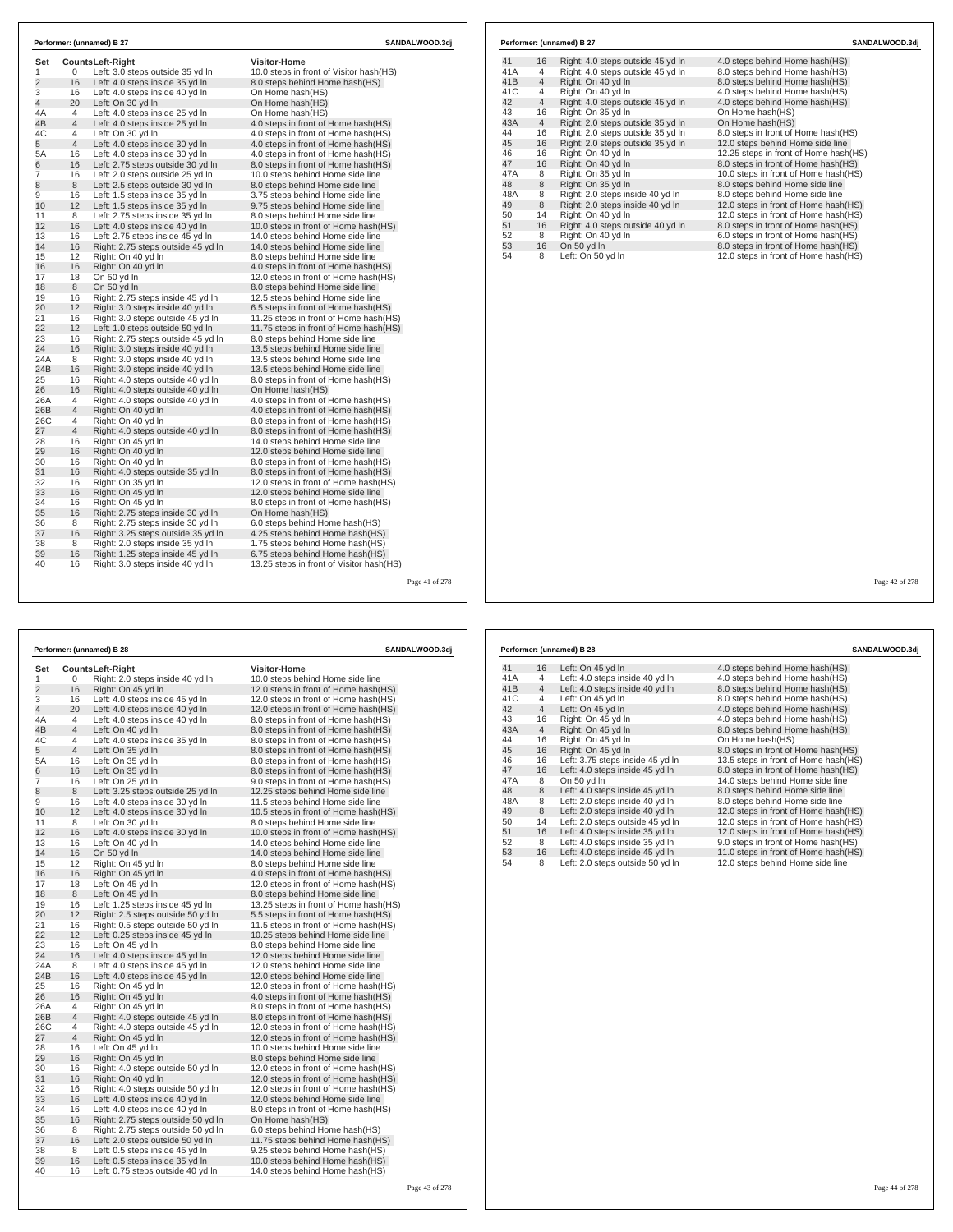| Set<br>1        |                | <b>CountsLeft-Right</b>                               | <b>Visitor-Home</b>                                                |  |
|-----------------|----------------|-------------------------------------------------------|--------------------------------------------------------------------|--|
| $\overline{2}$  | 0<br>16        | Left: 2.0 steps outside 30 yd In<br>Left: On 30 yd In | 12.0 steps behind Home hash(HS)<br>4.0 steps behind Home hash (HS) |  |
| 3               | 16             | Left: On 40 yd In                                     | 4.0 steps behind Home hash(HS)                                     |  |
| $\overline{4}$  | 20             | Left: 4.0 steps inside 25 yd In                       | On Home hash(HS)                                                   |  |
| 4A              | 4              | Left: 4.0 steps inside 25 yd In                       | 4.0 steps in front of Home hash (HS)                               |  |
| 4B              | 4              | Left: On 30 yd In                                     | 4.0 steps in front of Home hash(HS)                                |  |
| 4C              | 4              | Left: 4.0 steps inside 30 yd In                       | 4.0 steps in front of Home hash (HS)                               |  |
| 5               | 4              | Left: On 35 yd In                                     | 4.0 steps in front of Home hash(HS)                                |  |
| 5A              | 16             | Left: On 35 yd In                                     | 4.0 steps in front of Home hash (HS)                               |  |
| 6               | 16             | Left: 2.75 steps outside 35 yd In                     | 8.0 steps in front of Home hash(HS)                                |  |
| $\overline{7}$  | 16             | Left: 2.0 steps outside 25 yd In                      | 10.5 steps in front of Home hash(HS)                               |  |
| 8               | 8              | Left: 2.0 steps outside 25 yd In                      | 10.0 steps behind Home side line                                   |  |
| 9               | 16             | Left: 4.0 steps outside 35 yd In                      | 9.0 steps behind Home side line                                    |  |
| 10              | 12             | Left: 4.0 steps outside 35 yd In                      | 13.0 steps in front of Home hash(HS)                               |  |
| 11              | 8              | Left: 2.75 steps inside 30 yd In                      | 8.0 steps behind Home side line                                    |  |
| 12              | 16             | Left: On 35 yd In                                     | 10.0 steps in front of Home hash(HS)                               |  |
| 13              | 16             | Left: 2.75 steps inside 40 yd In                      | 14.0 steps behind Home side line                                   |  |
| 14              | 16             | Right: 2.75 steps outside 50 yd In                    | 14.0 steps behind Home side line                                   |  |
| 15              | 12             | Right: On 45 yd In                                    | 12.0 steps behind Home side line                                   |  |
| 16              | 16             | Right: On 45 yd In                                    | On Home hash(HS)                                                   |  |
| 17              | 18             | Left: 4.0 steps inside 45 yd In                       | 8.0 steps in front of Home hash (HS)                               |  |
| 18              | 8              | Left: 4.0 steps inside 45 yd In                       | 12.0 steps behind Home side line                                   |  |
| 19              | 16             | Left: 3.75 steps outside 50 yd In                     | 14.0 steps in front of Home hash(HS)                               |  |
| 20              | 12             | Right: 3.0 steps inside 45 yd In                      | 6.0 steps in front of Home hash(HS)                                |  |
| 21              | 16             | Right: 3.0 steps outside 50 yd In                     | 11.0 steps in front of Home hash(HS)                               |  |
| 22              | 12             | Left: 0.25 steps inside 45 yd In                      | 13.0 steps behind Home side line                                   |  |
| 23              | 16             | Left: 2.75 steps inside 45 yd In                      | 8.0 steps behind Home side line                                    |  |
| 24              | 16             | Left: 2.0 steps outside 50 yd In                      | 13.5 steps behind Home side line                                   |  |
| 24A             | 8              | Left: 2.0 steps outside 50 yd In                      | 13.5 steps behind Home side line                                   |  |
| 24 <sub>B</sub> | 16             | Left: 2.0 steps outside 50 yd In                      | 13.5 steps behind Home side line                                   |  |
| 25              | 16             | Right: On 45 yd In                                    | 8.0 steps in front of Home hash (HS)                               |  |
| 26              | 16             | Right: On 45 yd In                                    | On Home hash(HS)                                                   |  |
| 26A             | 4              | Right: 4.0 steps outside 45 yd In                     | On Home hash(HS)                                                   |  |
| 26B             | $\overline{4}$ | Right: 4.0 steps outside 45 yd In                     | 4.0 steps in front of Home hash(HS)                                |  |
| 26C             | 4              | Right: On 45 yd In                                    | 4.0 steps in front of Home hash (HS)                               |  |
| 27              | $\overline{4}$ | Right: On 45 yd In                                    | 8.0 steps in front of Home hash(HS)                                |  |
| 28              | 16             | Left: 4.0 steps inside 45 yd In                       | 14.0 steps behind Home side line                                   |  |
| 29              | 16             | Right: 4.0 steps outside 50 yd In                     | 12.0 steps behind Home side line                                   |  |
| 30              | 16             | On 50 yd In                                           | 12.0 steps in front of Home hash(HS)                               |  |
| 31              | 16             | Right: 4.0 steps outside 45 yd In                     | 12.0 steps in front of Home hash(HS)                               |  |
| 32              | 16             | Left: 2.0 steps outside 50 yd In                      | 12.0 steps in front of Home hash (HS)                              |  |
| 33              | 16             | Left: 2.0 steps outside 40 yd In                      | 12.0 steps behind Home side line                                   |  |
| 34              | 16             | Left: 2.0 steps outside 40 yd In                      | 6.0 steps in front of Home hash (HS)                               |  |
| 35              | 16             | Left: 2.75 steps inside 45 yd In                      | On Home hash(HS)                                                   |  |
| 36              | 8              | Left: 2.75 steps inside 45 yd In                      | 6.0 steps behind Home hash(HS)                                     |  |
| 37              | 16             | Left: 3.25 steps outside 45 yd In                     | 12.5 steps behind Home hash(HS)                                    |  |
| 38              | 8              | Left: 0.5 steps outside 40 vd In                      | 10.0 steps behind Home hash (HS)                                   |  |
| 39              | 16             | Left: 0.25 steps outside 30 yd In                     | 8.25 steps behind Home hash(HS)                                    |  |
| 40              | 16             | Left: 1.0 steps outside 35 yd In                      | 10.25 steps behind Home hash(HS)                                   |  |

|                |                         | Performer: (unnamed) B 30          | SANDALWOOD.3dj                          |  |
|----------------|-------------------------|------------------------------------|-----------------------------------------|--|
| Set            | <b>CountsLeft-Right</b> |                                    | <b>Visitor-Home</b>                     |  |
| 1              | 0                       | Right: 3.0 steps inside 35 yd In   | 12.0 steps in front of Home hash(HS)    |  |
| $\overline{2}$ | 16                      | Right: 4.0 steps outside 45 yd In  | 8.0 steps in front of Home hash(HS)     |  |
| 3              | 16                      | Right: 4.0 steps outside 50 yd In  | 4.0 steps in front of Home hash(HS)     |  |
| $\overline{4}$ | 20                      | Left: 4.0 steps inside 40 yd In    | 4.0 steps in front of Home hash (HS)    |  |
| 4A             | 4                       | Left: 4.0 steps inside 40 yd In    | On Home hash(HS)                        |  |
| 4B             | 4                       | Left: On 40 yd In                  | On Home hash(HS)                        |  |
| 4C             | 4                       | Left: 4.0 steps inside 35 yd In    | On Home hash(HS)                        |  |
| 5              | $\overline{4}$          | Left: On 35 yd In                  | On Home hash(HS)                        |  |
| 5A             | 16                      | Left: On 35 yd In                  | On Home hash(HS)                        |  |
| 6              | 16                      | Left: 2.75 steps inside 30 yd In   | 8.0 steps in front of Home hash(HS)     |  |
| 7              | 16                      | Left: 3.25 steps outside 25 yd In  | 13.0 steps in front of Home hash(HS)    |  |
| 8              | 8                       | Left: 0.25 steps inside 25 yd In   | 8.75 steps behind Home side line        |  |
| 9              | 16                      | Left: 3.0 steps outside 35 yd In   | 6.5 steps behind Home side line         |  |
| 10             | 12                      | Left: 3.0 steps outside 35 yd In   | 12.5 steps behind Home side line        |  |
| 11             | 8                       | Left: 2.75 steps outside 35 yd In  | 8.0 steps behind Home side line         |  |
| 12             | 16                      | Left: 4.0 steps inside 35 yd In    | 10.0 steps in front of Home hash(HS)    |  |
| 13             | 16                      | Left: 2.75 steps outside 45 yd In  | 14.0 steps behind Home side line        |  |
| 14             | 16                      | Right: 2.75 steps inside 45 yd In  | 14.0 steps behind Home side line        |  |
| 15             | 12                      | Right: 4.0 steps outside 45 yd In  | 8.0 steps behind Home side line         |  |
| 16             | 16                      | Right: 4.0 steps outside 45 yd In  | 4.0 steps in front of Home hash(HS)     |  |
| 17             | 18                      | Left: 4.0 steps inside 45 yd In    | 12.0 steps in front of Home hash(HS)    |  |
| 18             | 8                       | Left: 4.0 steps inside 45 yd In    | 8.0 steps behind Home side line         |  |
| 19             | 16                      | Left: 0.75 steps outside 50 yd In  | 13.25 steps behind Home side line       |  |
| 20             | 12                      | Right: 0.25 steps inside 45 yd In  | 6.25 steps in front of Home hash(HS)    |  |
| 21             | 16                      | Right: 2.25 steps inside 45 yd In  | 11.0 steps in front of Home hash(HS)    |  |
| 22             | 12                      | Left: 1.75 steps inside 45 yd In   | 13.0 steps in front of Home hash(HS)    |  |
| 23             | 16                      | On 50 yd In                        | 8.0 steps behind Home side line         |  |
| 24             | 16                      | Right: 3.0 steps outside 50 yd In  | 12.25 steps in front of Home hash (HS)  |  |
| 24A            | 8                       |                                    |                                         |  |
|                | 16                      | Right: 3.0 steps outside 50 yd In  | 12.25 steps in front of Home hash (HS)  |  |
| 24B            |                         | Right: 3.0 steps outside 50 yd In  | 12.25 steps in front of Home hash(HS)   |  |
| 25             | 16                      | Right: 4.0 steps outside 45 yd In  | 8.0 steps in front of Home hash(HS)     |  |
| 26             | 16                      | Right: 4.0 steps outside 45 yd In  | On Home hash(HS)                        |  |
| 26A            | 4                       | Right: 4.0 steps outside 45 yd In  | 4.0 steps in front of Home hash(HS)     |  |
| 26B            | $\overline{4}$          | Right: On 45 yd In                 | 4.0 steps in front of Home hash(HS)     |  |
| 26C            | 4                       | Right: On 45 yd In                 | 8.0 steps in front of Home hash(HS)     |  |
| 27             | $\overline{4}$          | Right: 4.0 steps outside 45 yd In  | 8.0 steps in front of Home hash(HS)     |  |
| 28             | 16                      | On 50 yd In                        | 14.0 steps behind Home side line        |  |
| 29             | 16                      | Right: On 45 yd In                 | 12.0 steps behind Home side line        |  |
| 30             | 16                      | Right: On 45 yd In                 | 12.0 steps in front of Home hash (HS)   |  |
| 31             | 16                      | Right: 4.0 steps outside 40 yd In  | 12.0 steps in front of Home hash(HS)    |  |
| 32             | 16                      | Right: 2.0 steps outside 45 yd In  | 12.0 steps in front of Home hash(HS)    |  |
| 33             | 16                      | Left: 2.0 steps inside 45 yd In    | 12.0 steps behind Home side line        |  |
| 34             | 16                      | Left: 2.0 steps inside 45 yd In    | 6.0 steps in front of Home hash (HS)    |  |
| 35             | 16                      | Right: 2.75 steps outside 45 yd In | On Home hash(HS)                        |  |
| 36             | 8                       | Right: 2.75 steps outside 45 yd In | 6.0 steps behind Home hash(HS)          |  |
| 37             | 16                      | Right: 1.0 steps inside 45 yd In   | 10.25 steps behind Home hash(HS)        |  |
| 38             | 8                       | Right: 1.5 steps outside 50 yd In  | 7.75 steps behind Home hash(HS)         |  |
| 39             | 16                      | Left: 1.75 steps inside 40 yd In   | 9.75 steps behind Home hash(HS)         |  |
| 40             | 16                      | Left: On 45 yd In                  | 12.0 steps in front of Visitor hash(HS) |  |

| Performer: (unnamed) B 29 |                |                                   | SANDALWOOD.3dj                       |  |
|---------------------------|----------------|-----------------------------------|--------------------------------------|--|
| 41                        | 16             | Left: 4.0 steps inside 40 yd In   | 8.0 steps behind Home hash (HS)      |  |
| 41A                       | 4              | Left: On 45 yd In                 | 8.0 steps behind Home hash(HS)       |  |
| 41B                       | $\overline{4}$ | Left: On 45 yd In                 | 4.0 steps behind Home hash(HS)       |  |
| 41C                       | $\overline{4}$ | Left: 4.0 steps inside 40 yd In   | 4.0 steps behind Home hash(HS)       |  |
| 42                        | $\overline{4}$ | Left: 4.0 steps inside 40 yd In   | 8.0 steps behind Home hash(HS)       |  |
| 43                        | 16             | Right: 4.0 steps outside 50 yd In | 8.0 steps behind Home hash(HS)       |  |
| 43A                       | $\overline{4}$ | Right: 2.0 steps outside 50 yd In | 8.0 steps behind Home hash(HS)       |  |
| 44                        | 16             | Right: 2.0 steps outside 50 yd In | On Home hash(HS)                     |  |
| 45                        | 16             | Right: 2.0 steps outside 50 yd In | 8.0 steps in front of Home hash(HS)  |  |
| 46                        | 16             | Left: 2.75 steps outside 45 vd In | 9.5 steps in front of Home hash (HS) |  |
| 47                        | 16             | Left: 4.0 steps inside 40 yd In   | On Home hash(HS)                     |  |
| 47A                       | 8              | Left: 2.0 steps outside 45 vd In  | 8.0 steps in front of Home hash(HS)  |  |
| 48                        | 8              | Left: On 40 yd In                 | 9.0 steps in front of Home hash (HS) |  |
| 48A                       | 8              | Left: 2.0 steps inside 45 yd In   | 9.0 steps in front of Home hash(HS)  |  |
| 49                        | 8              | Left: 2.0 steps inside 45 yd In   | 4.0 steps in front of Home hash(HS)  |  |
| 50                        | 14             | Left: 4.0 steps inside 45 yd In   | 4.0 steps behind Home hash(HS)       |  |
| 51                        | 16             | Left: 4.0 steps inside 45 yd In   | 12.0 steps behind Home side line     |  |
| 52                        | 8              | Left: 4.0 steps inside 45 yd In   | 13.0 steps behind Home side line     |  |
| 53                        | 16             | Right: 4.0 steps outside 45 yd In | 11.0 steps behind Home side line     |  |
| 54                        | 8              | Right: 2.0 steps inside 40 yd In  | 8.0 steps behind Home side line      |  |

Page 46 of 278

|     | Performer: (unnamed) B 30 |                                    |                                      |  |  |
|-----|---------------------------|------------------------------------|--------------------------------------|--|--|
| 41  | 16                        | On 50 yd In                        | 8.0 steps behind Home hash(HS)       |  |  |
| 41A | $\overline{4}$            | On 50 yd In                        | 4.0 steps behind Home hash(HS)       |  |  |
| 41B | $\overline{4}$            | Left: 4.0 steps inside 45 yd In    | 4.0 steps behind Home hash(HS)       |  |  |
| 41C | 4                         | Left: 4.0 steps inside 45 yd In    | 8.0 steps behind Home hash(HS)       |  |  |
| 42  | $\overline{4}$            | On 50 yd In                        | 8.0 steps behind Home hash(HS)       |  |  |
| 43  | 16                        | Right: On 40 yd In                 | 8.0 steps behind Home hash(HS)       |  |  |
| 43A | $\overline{4}$            | Right: 2.0 steps inside 40 yd In   | 8.0 steps behind Home hash(HS)       |  |  |
| 44  | 16                        | Right: 2.0 steps inside 40 vd In   | On Home hash(HS)                     |  |  |
| 45  | 16                        | Right: 2.0 steps inside 40 yd In   | 8.0 steps in front of Home hash(HS)  |  |  |
| 46  | 16                        | Right: 3.25 steps outside 50 yd In | 13.5 steps in front of Home hash(HS) |  |  |
| 47  | 16                        | Right: On 45 yd In                 | 8.0 steps in front of Home hash(HS)  |  |  |
| 47A | 8                         | Right: 2.0 steps inside 45 yd In   | 4.0 steps in front of Home hash(HS)  |  |  |
| 48  | 8                         | Right: 4.0 steps outside 45 yd In  | 1.0 steps in front of Home hash (HS) |  |  |
| 48A | 8                         | Right: 2.0 steps inside 35 yd In   | 1.0 steps in front of Home hash(HS)  |  |  |
| 49  | 8                         | Right: 2.0 steps outside 35 yd In  | 8.0 steps in front of Home hash(HS)  |  |  |
| 50  | 14                        | Right: 2.0 steps inside 35 yd In   | 8.0 steps in front of Home hash(HS)  |  |  |
| 51  | 16                        | Right: On 40 vd In                 | 4.0 steps in front of Home hash (HS) |  |  |
| 52  | 8                         | Right: 4.0 steps outside 45 yd In  | On Home hash(HS)                     |  |  |
| 53  | 16                        | Left: 4.0 steps inside 45 yd In    | 2.0 steps in front of Home hash(HS)  |  |  |
| 54  | 8                         | Left: 4.0 steps inside 45 yd In    | 8.0 steps in front of Home hash(HS)  |  |  |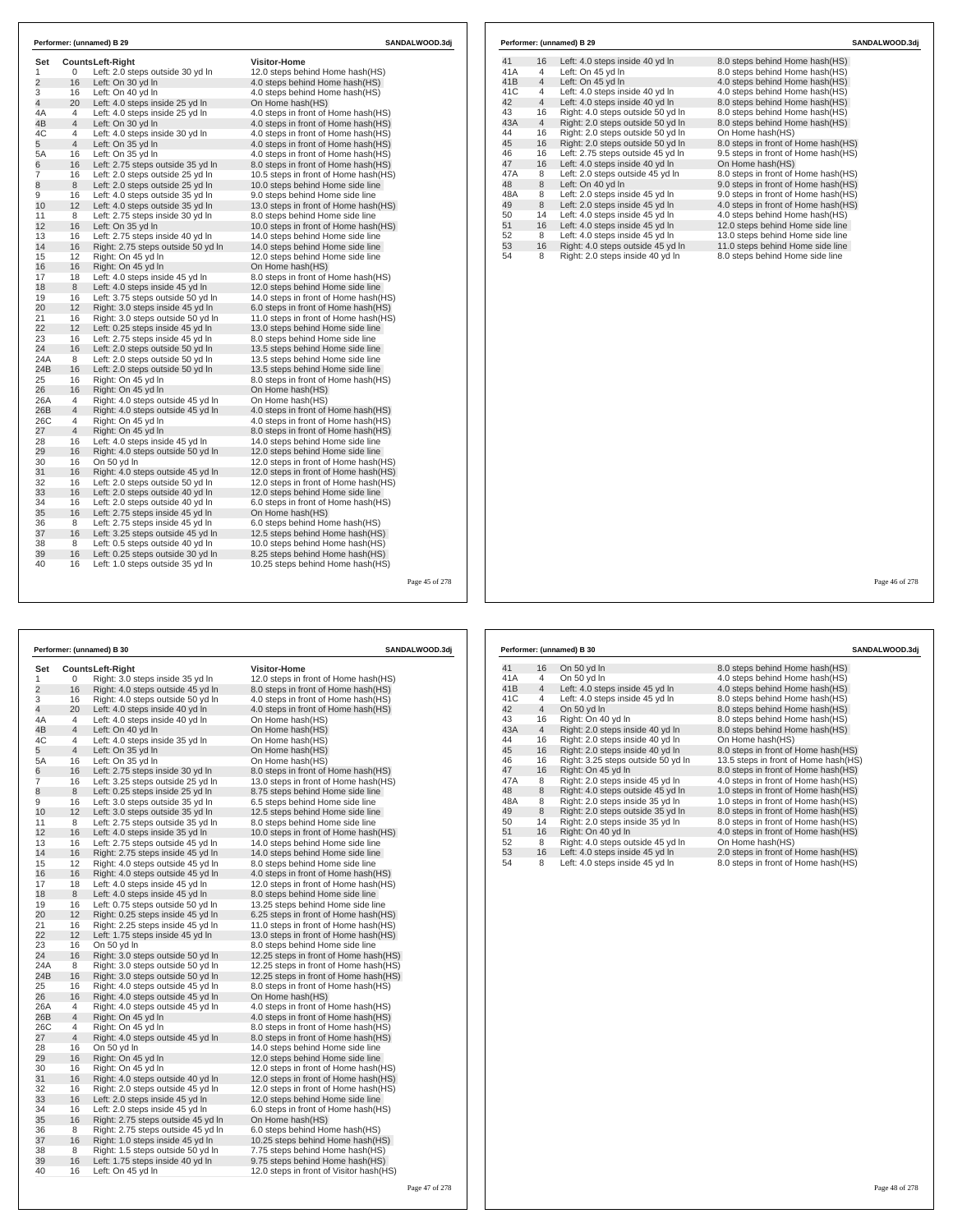| Set            |                | <b>CountsLeft-Right</b>           | <b>Visitor-Home</b>                  |  |
|----------------|----------------|-----------------------------------|--------------------------------------|--|
| 1              | 0              | Left: 4.0 steps inside 40 yd In   | 12.0 steps in front of Home hash(HS) |  |
| $\overline{c}$ | 16             | Right: 4.0 steps outside 50 yd In | 12.0 steps in front of Home hash(HS) |  |
| 3              | 16             | Left: On 45 yd In                 | 12.0 steps in front of Home hash(HS) |  |
| 4              | 20             | Left: On 40 yd In                 | 12.0 steps in front of Home hash(HS) |  |
| 4A             | 4              | Left: 4.0 steps inside 40 yd In   | 12.0 steps in front of Home hash(HS) |  |
| 4B             | $\overline{4}$ | Left: 4.0 steps inside 40 yd In   | 8.0 steps in front of Home hash(HS)  |  |
| 4C             | 4              | Left: On 40 yd In                 | 8.0 steps in front of Home hash(HS)  |  |
| 5              | $\overline{4}$ | Left: 4.0 steps inside 35 yd In   | 8.0 steps in front of Home hash(HS)  |  |
| 5A             | 16             | Left: 4.0 steps inside 35 yd In   | 8.0 steps in front of Home hash(HS)  |  |
| 6              | 16             | Left: On 40 vd In                 | 8.0 steps in front of Home hash(HS)  |  |
| $\overline{7}$ | 16             | Left: On 30 yd In                 | 8.0 steps in front of Home hash(HS)  |  |
| 8              | 8              | Left: On 25 yd In                 | 9.0 steps in front of Home hash(HS)  |  |
| 9              | 16             | Left: 0.25 steps inside 35 yd In  | 10.0 steps in front of Home hash(HS) |  |
| 10             | 12             | Left: 0.25 steps inside 35 yd In  | 4.0 steps in front of Home hash(HS)  |  |
| 11             | 8              | Left: On 30 yd In                 | 8.0 steps in front of Home hash(HS)  |  |
| 12             | 16             | Left: On 30 yd In                 | 6.0 steps in front of Home hash(HS)  |  |
| 13             | 16             | Left: 2.75 steps outside 40 yd In | 10.0 steps in front of Home hash(HS) |  |
| 14             | 16             | Left: 2.75 steps outside 50 yd In | 10.0 steps in front of Home hash(HS) |  |
| 15             | 12             | Right: 4.0 steps outside 50 yd In | 8.0 steps in front of Home hash(HS)  |  |
| 16             | 16             | Right: 4.0 steps outside 50 yd In | 8.0 steps behind Home hash(HS)       |  |
| 17             | 18             | On 50 yd In                       | On Home hash(HS)                     |  |
| 18             | 8              | On 50 yd In                       | 8.0 steps in front of Home hash(HS)  |  |
| 19             | 16             | Left: 2.0 steps outside 50 yd In  | On Home hash(HS)                     |  |
| 20             | 12             | Left: 2.0 steps outside 50 yd In  | 10.0 steps behind Home hash(HS)      |  |
| 21             | 16             | Left: 3.5 steps inside 45 yd In   | 7.5 steps behind Home hash(HS)       |  |
| 22             | 12             | Right: 4.0 steps inside 45 yd In  | 0.75 steps behind Home hash(HS)      |  |
| 23             | 16             | Left: 4.0 steps inside 45 yd In   | 12.0 steps behind Home side line     |  |
| 24             | 16             | Right: 4.0 steps outside 50 yd In | 8.0 steps in front of Home hash(HS)  |  |
| 24A            | 8              | Right: 4.0 steps outside 50 yd In | 8.0 steps in front of Home hash(HS)  |  |
| 24B            | 16             | Right: 4.0 steps outside 50 yd In | 8.0 steps in front of Home hash(HS)  |  |
| 25             | 16             | Right: 4.0 steps outside 45 yd In | 4.0 steps in front of Home hash(HS)  |  |
| 26             | 16             | Right: On 45 yd In                | 4.0 steps behind Home hash(HS)       |  |
| 26A            | 4              | Right: On 45 yd In                | On Home hash(HS)                     |  |
| 26B            | 4              | Right: 4.0 steps outside 45 yd In | On Home hash(HS)                     |  |
| 26C            | 4              | Right: 4.0 steps outside 45 yd In | 4.0 steps in front of Home hash(HS)  |  |
| 27             | $\overline{4}$ | Right: On 45 yd In                | 4.0 steps in front of Home hash(HS)  |  |
| 28             | 16             | On 50 yd In                       | 10.0 steps in front of Home hash(HS) |  |
| 29             | 16             | On 50 yd In                       | 12.0 steps in front of Home hash(HS) |  |
| 30             | 16             | Left: 4.0 steps inside 45 yd In   | 12.0 steps in front of Home hash(HS) |  |
| 31             | 16             | Right: On 45 yd In                | 12.0 steps in front of Home hash(HS) |  |
| 32             | 16             | Left: On 45 yd In                 | 12.0 steps in front of Home hash(HS) |  |
| 33             | 16             | Left: On 35 yd In                 | 12.0 steps behind Home side line     |  |
| 34             | 16             | Left: On 35 yd In                 | 8.0 steps in front of Home hash(HS)  |  |
| 35             | 16             | Left: 2.75 steps inside 40 yd In  | On Home hash(HS)                     |  |
| 36             | 8              | Left: 2.75 steps inside 40 yd In  | 6.0 steps behind Home hash(HS)       |  |
| 37             | 16             | Left: 3.75 steps inside 35 yd In  | 12.25 steps behind Home hash(HS)     |  |
| 38             | 8              | Left: 1.75 steps outside 35 yd In | 9.75 steps behind Home hash(HS)      |  |
| 39             | 16             | Left: 0.25 steps outside 25 yd In | 3.75 steps behind Home hash(HS)      |  |
| 40             | 16             | Left: 0.25 steps outside 30 yd In | 4.75 steps behind Home hash(HS)      |  |

|     |                | Performer: (unnamed) B 31         | SANDALWOOD.3di                       |
|-----|----------------|-----------------------------------|--------------------------------------|
| 41  | 16             | Left: 4.0 steps inside 35 yd In   | 8.0 steps behind Home hash(HS)       |
| 41A | 4              | Left: On 40 yd In                 | 8.0 steps behind Home hash(HS)       |
| 41B | $\overline{4}$ | Left: On 40 yd In                 | 4.0 steps behind Home hash(HS)       |
| 41C | 4              | Left: 4.0 steps inside 35 yd In   | 4.0 steps behind Home hash(HS)       |
| 42  | $\overline{4}$ | Left: 4.0 steps inside 35 yd In   | 8.0 steps behind Home hash(HS)       |
| 43  | 16             | Left: 4.0 steps inside 45 yd In   | 8.0 steps behind Home hash(HS)       |
| 43A | $\overline{4}$ | Left: 2.0 steps inside 45 yd In   | 8.0 steps behind Home hash(HS)       |
| 44  | 16             | Left: 2.0 steps inside 45 yd In   | On Home hash(HS)                     |
| 45  | 16             | Left: 2.0 steps inside 45 yd In   | 8.0 steps in front of Home hash(HS)  |
| 46  | 16             | Left: 3.25 steps outside 40 yd In | 4.0 steps in front of Home hash(HS)  |
| 47  | 16             | Left: 4.0 steps inside 35 yd In   | On Home hash(HS)                     |
| 47A | 8              | Left: 2.0 steps outside 45 yd In  | On Home hash(HS)                     |
| 48  | 8              | Left: On 45 yd In                 | 9.0 steps in front of Home hash(HS)  |
| 48A | 8              | Right: 2.0 steps outside 50 yd In | 9.0 steps in front of Home hash(HS)  |
| 49  | 8              | Left: 2.0 steps inside 45 yd In   | 12.0 steps in front of Home hash(HS) |
| 50  | 14             | Left: 4.0 steps inside 45 yd In   | 12.0 steps in front of Home hash(HS) |
| 51  | 16             | Left: 4.0 steps inside 35 yd In   | 12.0 steps behind Home side line     |
| 52  | 8              | Left: 4.0 steps inside 35 yd In   | 13.0 steps behind Home side line     |
| 53  | 16             | Left: 4.0 steps inside 45 yd In   | 11.0 steps behind Home side line     |
| 54  | 8              | Left: 2.0 steps outside 50 yd In  | 8.0 steps behind Home side line      |

Page 49 of 278

| Performer: (unnamed) B 32 |                |                                    | SANDALWOOD.3dj                          |  |  |
|---------------------------|----------------|------------------------------------|-----------------------------------------|--|--|
| Set                       |                | <b>CountsLeft-Right</b>            | <b>Visitor-Home</b>                     |  |  |
| 1                         | 0              | Left: 3.0 steps inside 25 yd In    | 12.0 steps in front of Visitor hash(HS) |  |  |
| $\overline{2}$            | 16             | Left: 4.0 steps inside 25 yd In    | 4.0 steps behind Home hash (HS)         |  |  |
| 3                         | 16             | Left: 4.0 steps inside 35 yd In    | 4.0 steps behind Home hash(HS)          |  |  |
| 4                         | 20             | Left: 4.0 steps inside 25 yd In    | 4.0 steps in front of Home hash(HS)     |  |  |
| 4A                        | 4              | Left: On 30 yd In                  | 4.0 steps in front of Home hash (HS)    |  |  |
| 4B                        | $\overline{4}$ | Left: 4.0 steps inside 30 yd In    | 4.0 steps in front of Home hash(HS)     |  |  |
| 4C                        | 4              | Left: On 35 yd In                  | 4.0 steps in front of Home hash (HS)    |  |  |
| 5                         | 4              | Left: 4.0 steps inside 35 yd In    | 4.0 steps in front of Home hash(HS)     |  |  |
| 5A                        | 16             | Left: 4.0 steps inside 35 yd In    | 4.0 steps in front of Home hash (HS)    |  |  |
| 6                         | 16             | Left: 2.75 steps outside 40 yd In  | 8.0 steps in front of Home hash(HS)     |  |  |
| 7                         | 16             | Left: 2.75 steps outside 30 yd In  | 8.0 steps in front of Home hash (HS)    |  |  |
| 8                         | 8              | Left: 2.0 steps outside 25 yd In   | 10.5 steps in front of Home hash(HS)    |  |  |
| 9                         | 16             | Left: 1.75 steps outside 35 yd In  | 11.75 steps in front of Home hash(HS)   |  |  |
| 10                        | 12             | Left: 1.75 steps outside 35 yd In  | 5.75 steps in front of Home hash(HS)    |  |  |
| 11                        | 8              | Left: On 30 yd In                  | 12.0 steps in front of Home hash (HS)   |  |  |
| 12                        | 16             | Left: 4.0 steps inside 25 yd In    | 10.0 steps in front of Home hash(HS)    |  |  |
| 13                        | 16             | Left: 2.75 steps inside 35 yd In   | 14.0 steps behind Home side line        |  |  |
| 14                        | 16             | Left: 2.75 steps inside 45 yd In   | 14.0 steps behind Home side line        |  |  |
| 15                        | 12             | Right: 4.0 steps outside 50 yd In  | 8.0 steps behind Home side line         |  |  |
| 16                        | 16             | Right: 4.0 steps outside 50 yd In  | 4.0 steps in front of Home hash(HS)     |  |  |
| 17                        | 18             | Left: 4.0 steps inside 40 yd In    | 12.0 steps in front of Home hash(HS)    |  |  |
| 18                        | 8              | Left: 4.0 steps inside 40 yd In    | 8.0 steps behind Home side line         |  |  |
| 19                        | 16             | Left: 3.5 steps inside 40 yd In    | 11.25 steps in front of Home hash (HS)  |  |  |
| 20                        | 12             | Left: 2.5 steps outside 50 yd In   | 4.0 steps in front of Home hash(HS)     |  |  |
| 21                        | 16             | Left: 3.25 steps inside 45 yd In   | 12.25 steps in front of Home hash(HS)   |  |  |
| 22                        | 12             | Left: 3.25 steps outside 50 yd In  | 8.0 steps behind Home side line         |  |  |
| 23                        | 16             | Right: 2.75 steps outside 50 yd In | 8.0 steps behind Home side line         |  |  |
| 24                        | 16             | Right: 2.5 steps inside 45 yd In   | 12.0 steps in front of Home hash(HS)    |  |  |
| 24A                       | 8              | Right: 2.5 steps inside 45 yd In   | 12.0 steps in front of Home hash (HS)   |  |  |
| 24B                       | 16             | Right: 2.5 steps inside 45 yd In   | 12.0 steps in front of Home hash(HS)    |  |  |
| 25                        | 16             | Right: On 40 yd In                 | 12.0 steps in front of Home hash(HS)    |  |  |
| 26                        | 16             | Right: On 40 yd In                 | 4.0 steps in front of Home hash(HS)     |  |  |
| 26A                       | 4              | Right: On 40 yd In                 | 8.0 steps in front of Home hash (HS)    |  |  |
| 26B                       | 4              | Right: 4.0 steps outside 40 yd In  | 8.0 steps in front of Home hash(HS)     |  |  |
| 26C                       | 4              | Right: 4.0 steps outside 40 yd In  | 12.0 steps in front of Home hash(HS)    |  |  |
| 27                        | 4              | Right: On 40 yd In                 | 12.0 steps in front of Home hash(HS)    |  |  |
| 28                        | 16             | On 50 yd In                        | 10.0 steps behind Home side line        |  |  |
| 29                        | 16             | Right: On 40 yd In                 | 8.0 steps behind Home side line         |  |  |
| 30                        | 16             | Right: On 40 yd In                 | 12.0 steps in front of Home hash(HS)    |  |  |
| 31                        | 16             | Right: 4.0 steps outside 35 yd In  | 12.0 steps in front of Home hash(HS)    |  |  |
| 32                        | 16             | Right: 2.0 steps inside 35 yd In   | 12.0 steps in front of Home hash (HS)   |  |  |
| 33                        | 16             | Right: 2.0 steps inside 45 yd In   | 12.0 steps behind Home side line        |  |  |
| 34                        | 16             | Right: 2.0 steps inside 45 yd In   | 6.0 steps in front of Home hash(HS)     |  |  |
| 35                        | 16             | Right: 2.75 steps outside 35 yd In | On Home hash(HS)                        |  |  |
| 36                        | 8              | Right: 2.75 steps outside 35 yd In | 6.0 steps behind Home hash (HS)         |  |  |
| 37                        | 16             | Right: 0.5 steps outside 35 yd In  | 5.25 steps behind Home hash(HS)         |  |  |
| 38                        | 8              | Right: 3.0 steps outside 40 yd In  | 2.75 steps behind Home hash(HS)         |  |  |
| 39                        | 16             | Right: 3.75 steps outside 50 yd In | 7.25 steps behind Home hash (HS)        |  |  |
| 40                        | 16             | Right: 2.25 steps outside 45 yd In | 12.5 steps in front of Visitor hash(HS) |  |  |

|     | Performer: (unnamed) B 32<br>SANDALWOOD.3dj |                                   |                                      |
|-----|---------------------------------------------|-----------------------------------|--------------------------------------|
| 41  | 16                                          | Right: 4.0 steps outside 45 yd In | 8.0 steps behind Home hash (HS)      |
| 41A | 4                                           | Right: On 40 yd In                | 8.0 steps behind Home hash(HS)       |
| 41B | $\overline{4}$                              | Right: On 40 yd In                | 4.0 steps behind Home hash(HS)       |
| 41C | 4                                           | Right: 4.0 steps outside 45 yd In | 4.0 steps behind Home hash(HS)       |
| 42  | $\overline{4}$                              | Right: 4.0 steps outside 45 yd In | 8.0 steps behind Home hash(HS)       |
| 43  | 16                                          | Right: 4.0 steps outside 35 yd In | 8.0 steps behind Home hash(HS)       |
| 43A | $\overline{4}$                              | Right: 2.0 steps outside 35 yd In | 8.0 steps behind Home hash(HS)       |
| 44  | 16                                          | Right: 2.0 steps outside 35 yd In | On Home hash(HS)                     |
| 45  | 16                                          | Right: 2.0 steps outside 35 yd In | 8.0 steps in front of Home hash(HS)  |
| 46  | 16                                          | Right: On 40 vd In                | 5.25 steps in front of Home hash(HS) |
| 47  | 16                                          | Right: 4.0 steps outside 45 yd In | 4.0 steps in front of Home hash(HS)  |
| 47A | 8                                           | Right: 2.0 steps outside 45 yd In | 8.0 steps in front of Home hash(HS)  |
| 48  | 8                                           | Right: On 45 yd In                | 5.0 steps in front of Home hash(HS)  |
| 48A | 8                                           | Right: 2.0 steps outside 40 yd In | 5.0 steps in front of Home hash(HS)  |
| 49  | 8                                           | Right: 2.0 steps inside 35 yd In  | 4.0 steps in front of Home hash(HS)  |
| 50  | 14                                          | Right: 2.0 steps inside 35 yd In  | 4.0 steps behind Home hash(HS)       |
| 51  | 16                                          | Right: 4.0 steps outside 50 yd In | 4.0 steps in front of Home hash(HS)  |
| 52  | 8                                           | On 50 yd In                       | On Home hash(HS)                     |
| 53  | 16                                          | Left: On 40 yd In                 | 2.0 steps in front of Home hash(HS)  |
| 54  | 8                                           | Left: On 40 yd In                 | 8.0 steps in front of Home hash(HS)  |

Page 50 of 278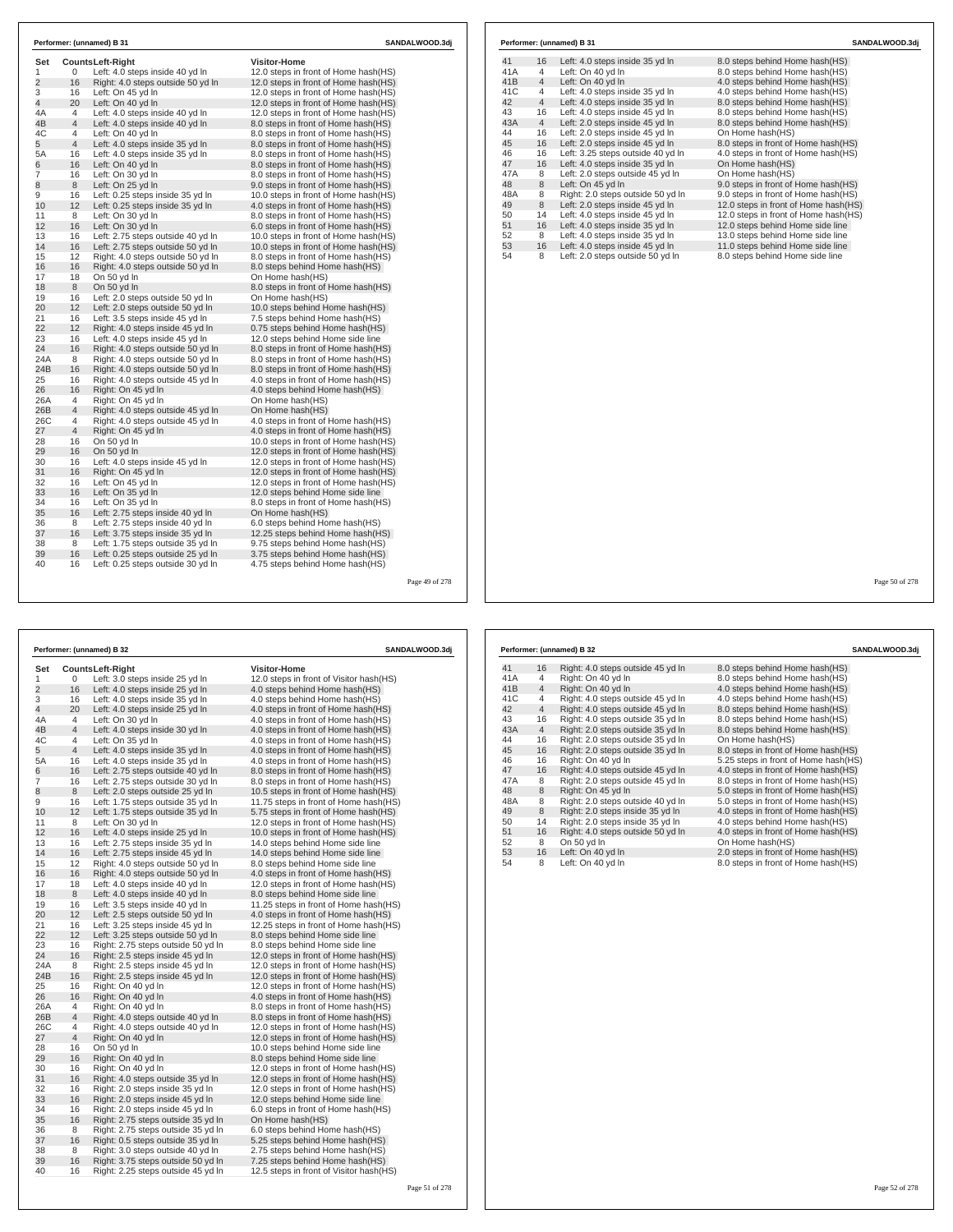| Set            |                | <b>CountsLeft-Right</b>            | <b>Visitor-Home</b>                     |  |
|----------------|----------------|------------------------------------|-----------------------------------------|--|
| 1              | 0              | Right: 3.0 steps outside 45 yd In  | 11.0 steps in front of Home hash(HS)    |  |
| $\overline{2}$ | 16             | Right: On 45 yd In                 | 8.0 steps in front of Home hash(HS)     |  |
| 3              | 16             | On 50 yd In                        | 4.0 steps in front of Home hash (HS)    |  |
| 4              | 20             | Left: On 40 yd In                  | 4.0 steps in front of Home hash (HS)    |  |
| 4A             | $\overline{4}$ | Left: 4.0 steps inside 40 yd In    | 4.0 steps in front of Home hash (HS)    |  |
| 4B             | $\overline{4}$ | Left: 4.0 steps inside 40 yd In    | On Home hash(HS)                        |  |
| 4C             | $\overline{4}$ | Left: On 40 vd In                  | On Home hash(HS)                        |  |
| 5              | $\overline{4}$ | Left: 4.0 steps inside 35 yd In    | On Home hash(HS)                        |  |
| 5A             | 16             | Left: 4.0 steps inside 35 yd In    | On Home hash(HS)                        |  |
| 6              | 16             | Left: 2.75 steps inside 35 yd In   | 8.0 steps in front of Home hash(HS)     |  |
| $\overline{7}$ | 16             | Left: 2.75 steps inside 25 yd In   | 8.25 steps in front of Home hash (HS)   |  |
| 8              | 8              | Left: 3.25 steps outside 25 yd In  | 13.0 steps in front of Home hash(HS)    |  |
| 9              | 16             | Left: 3.25 steps outside 35 yd In  | 14.0 steps in front of Home hash(HS)    |  |
| 10             | 12             | Left: 3.25 steps outside 35 yd In  | 8.0 steps in front of Home hash(HS)     |  |
| 11             | 8              | Left: On 30 yd In                  | 12.0 steps behind Home side line        |  |
| 12             | 16             | Left: On 30 yd In                  | 10.0 steps in front of Home hash(HS)    |  |
| 13             | 16             | Left: 2.75 steps outside 40 yd In  | 14.0 steps behind Home side line        |  |
| 14             | 16             | Left: 2.75 steps outside 50 yd In  | 14.0 steps behind Home side line        |  |
| 15             | 12             | Right: 4.0 steps outside 50 yd In  | 12.0 steps behind Home side line        |  |
| 16             | 16             | Right: 4.0 steps outside 50 yd In  | On Home hash(HS)                        |  |
| 17             | 18             | Left: On 45 yd In                  | 8.0 steps in front of Home hash (HS)    |  |
| 18             | 8              | Left: On 45 yd In                  | 12.0 steps behind Home side line        |  |
| 19             | 16             | Left: 1.75 steps outside 45 yd In  | 12.25 steps in front of Home hash (HS)  |  |
| 20             | 12             | Left: On 50 yd In                  | 4.75 steps in front of Home hash(HS)    |  |
| 21             | 16             | Left: 2.25 steps outside 50 yd In  | 11.75 steps in front of Home hash(HS)   |  |
| 22             | 12             | Left: 2.0 steps inside 45 yd In    | 8.5 steps behind Home side line         |  |
| 23             | 16             | Left: 2.75 steps outside 50 yd In  | 8.0 steps behind Home side line         |  |
| 24             | 16             | Right: 0.5 steps outside 50 yd In  | 13.0 steps in front of Home hash(HS)    |  |
| 24A            | 8              | Right: 0.5 steps outside 50 yd In  | 13.0 steps in front of Home hash(HS)    |  |
| 24B            | 16             | Right: 0.5 steps outside 50 yd In  | 13.0 steps in front of Home hash(HS)    |  |
| 25             | 16             | Right: 4.0 steps outside 45 yd In  | 12.0 steps in front of Home hash(HS)    |  |
| 26             | 16             | Right: 4.0 steps outside 45 yd In  | 4.0 steps in front of Home hash(HS)     |  |
| 26A            | $\overline{4}$ | Right: On 45 vd In                 | 4.0 steps in front of Home hash (HS)    |  |
| 26B            | $\overline{4}$ | Right: On 45 yd In                 | 8.0 steps in front of Home hash(HS)     |  |
| 26C            | 4              | Right: 4.0 steps outside 45 yd In  | 8.0 steps in front of Home hash(HS)     |  |
| 27             | $\overline{4}$ | Right: 4.0 steps outside 45 yd In  | 12.0 steps in front of Home hash(HS)    |  |
| 28             | 16             | Left: 4.0 steps inside 45 yd In    | 10.0 steps behind Home side line        |  |
| 29             | 16             | Right: 4.0 steps outside 45 yd In  | 8.0 steps behind Home side line         |  |
| 30             | 16             | Right: 4.0 steps outside 45 yd In  | 12.0 steps in front of Home hash(HS)    |  |
| 31             | 16             | Right: On 35 yd In                 | 12.0 steps in front of Home hash(HS)    |  |
| 32             | 16             | Right: On 40 yd In                 | 12.0 steps in front of Home hash(HS)    |  |
| 33             | 16             | On 50 vd In                        | 12.0 steps behind Home side line        |  |
| 34             | 16             | On 50 yd In                        | 8.0 steps in front of Home hash(HS)     |  |
| 35             | 16             | Right: 2.75 steps outside 40 yd In | On Home hash(HS)                        |  |
| 36             | 8              | Right: 2.75 steps outside 40 yd In | 6.0 steps behind Home hash(HS)          |  |
| 37             | 16             | Right: 0.25 steps inside 40 yd In  | 8.25 steps behind Home hash(HS)         |  |
| 38<br>39       | 8<br>16        | Right: 2.5 steps outside 45 yd In  | 5.75 steps behind Home hash(HS)         |  |
|                |                | Left: 2.75 steps inside 45 yd In   | 8.75 steps behind Home hash (HS)        |  |
| 40             | 16             | Right: 1.25 steps outside 50 yd In | 11.5 steps in front of Visitor hash(HS) |  |

|     | Performer: (unnamed) B 33<br>SANDALWOOD.3dj |                                   |                                       |  |  |
|-----|---------------------------------------------|-----------------------------------|---------------------------------------|--|--|
| 41  | 16                                          | Right: 4.0 steps outside 50 yd In | 4.0 steps behind Home hash (HS)       |  |  |
| 41A | 4                                           | Right: 4.0 steps outside 50 yd In | 8.0 steps behind Home hash(HS)        |  |  |
| 41B | $\overline{4}$                              | Right: On 45 yd In                | 8.0 steps behind Home hash(HS)        |  |  |
| 41C | 4                                           | Right: On 45 yd In                | 4.0 steps behind Home hash(HS)        |  |  |
| 42  | $\overline{4}$                              | Right: 4.0 steps outside 50 yd In | 4.0 steps behind Home hash(HS)        |  |  |
| 43  | 16                                          | Right: 4.0 steps outside 40 yd In | 4.0 steps behind Home hash(HS)        |  |  |
| 43A | $\overline{4}$                              | Right: 4.0 steps outside 40 yd In | 8.0 steps behind Home hash(HS)        |  |  |
| 44  | 16                                          | Right: 4.0 steps outside 40 yd In | On Home hash(HS)                      |  |  |
| 45  | 16                                          | Right: 4.0 steps outside 40 yd In | 8.0 steps in front of Home hash(HS)   |  |  |
| 46  | 16                                          | Right: 2.0 steps outside 45 vd In | 10.0 steps in front of Home hash(HS)  |  |  |
| 47  | 16                                          | Right: 4.0 steps outside 50 yd In | On Home hash(HS)                      |  |  |
| 47A | 8                                           | Right: 2.0 steps inside 40 yd In  | On Home hash(HS)                      |  |  |
| 48  | 8                                           | Right: On 40 yd In                | 9.0 steps in front of Home hash(HS)   |  |  |
| 48A | 8                                           | Right: 2.0 steps outside 35 yd In | 9.0 steps in front of Home hash(HS)   |  |  |
| 49  |                                             |                                   |                                       |  |  |
|     | 8                                           | Right: 2.0 steps outside 40 yd In | 12.0 steps in front of Home hash(HS)  |  |  |
| 50  | 14                                          | Right: On 40 yd In                | 12.0 steps behind Home side line      |  |  |
| 51  | 16                                          | Right: On 35 yd In                | 8.0 steps in front of Home hash(HS)   |  |  |
| 52  | 8                                           | Right: 4.0 steps outside 40 yd In | 6.0 steps in front of Home hash(HS)   |  |  |
| 53  | 16                                          | Right: 4.0 steps outside 50 yd In | 8.0 steps in front of Home hash(HS)   |  |  |
| 54  | 8                                           | Right: 4.0 steps outside 50 yd In | 12.0 steps in front of Home hash (HS) |  |  |

Page 54 of 278

|                |                | Performer: (unnamed) B 34          |                                         | <b>SANDALWOOD.3dj</b> |
|----------------|----------------|------------------------------------|-----------------------------------------|-----------------------|
| Set            |                | <b>CountsLeft-Right</b>            | <b>Visitor-Home</b>                     |                       |
| 1              | 0              | Left: 2.0 steps inside 40 yd In    | 14.0 steps in front of Visitor hash(HS) |                       |
| $\overline{2}$ | 16             | Left: 2.0 steps inside 40 yd In    | 2.0 steps behind Home hash (HS)         |                       |
| 3              | 16             | Left: 4.0 steps inside 40 yd In    | 12.0 steps in front of Home hash(HS)    |                       |
| 4              | 20             | Left: 4.0 steps inside 35 yd In    | 12.0 steps in front of Home hash(HS)    |                       |
| 4Α             | 4              | Left: On 40 yd In                  | 12.0 steps in front of Home hash(HS)    |                       |
| 4B             | $\overline{4}$ | Left: 4.0 steps inside 40 yd In    | 12.0 steps in front of Home hash(HS)    |                       |
| 4C             | 4              | Left: 4.0 steps inside 40 yd In    | 8.0 steps in front of Home hash(HS)     |                       |
| 5              | $\overline{4}$ | Left: On 40 yd In                  | 8.0 steps in front of Home hash(HS)     |                       |
| 5A             | 16             | Left: On 40 yd In                  | 8.0 steps in front of Home hash (HS)    |                       |
| 6              | 16             | Left: On 45 yd In                  | 8.0 steps in front of Home hash (HS)    |                       |
| 7              | 16             | Left: On 35 yd In                  | 8.0 steps in front of Home hash(HS)     |                       |
| 8              | 8              | Left: On 30 yd In                  | 8.0 steps in front of Home hash(HS)     |                       |
| 9              | 16             | Left: On 40 yd In                  | 8.0 steps in front of Home hash(HS)     |                       |
| 10             | 12             | Left: On 40 yd In                  | 2.0 steps in front of Home hash (HS)    |                       |
| 11             | 8              | Left: On 35 yd In                  | 8.0 steps in front of Home hash(HS)     |                       |
| 12             | 16             | Left: 4.0 steps inside 35 yd In    | 6.0 steps in front of Home hash(HS)     |                       |
| 13             | 16             | Left: 2.75 steps outside 45 yd In  | 10.0 steps in front of Home hash(HS)    |                       |
| 14             | 16             | Right: 2.75 steps inside 45 yd In  | 10.0 steps in front of Home hash(HS)    |                       |
| 15             | 12             | Right: 4.0 steps outside 45 yd In  | 12.0 steps in front of Home hash(HS)    |                       |
| 16             | 16             | Right: 4.0 steps outside 45 yd In  | 4.0 steps behind Home hash(HS)          |                       |
| 17             | 18             | Right: 4.0 steps outside 50 yd In  | 4.0 steps in front of Home hash(HS)     |                       |
| 18             | 8              | Right: 4.0 steps outside 50 yd In  | 12.0 steps in front of Home hash(HS)    |                       |
| 19             | 16             | Right: 4.0 steps outside 50 yd In  | On Home hash(HS)                        |                       |
| 20             | 12             | Right: 4.0 steps outside 50 yd In  | 10.0 steps behind Home hash(HS)         |                       |
| 21             | 16             | Left: On 50 yd In                  | 1.25 steps behind Home hash(HS)         |                       |
| 22             | 12             | Right: 4.0 steps outside 45 yd In  | 1.5 steps behind Home hash(HS)          |                       |
| 23             | 16             | Right: 2.0 steps outside 50 yd In  | 10.75 steps in front of Home hash(HS)   |                       |
| 24             | 16             | Right: 2.25 steps outside 45 yd In | 3.0 steps in front of Home hash (HS)    |                       |
| 24A            | 8              | Right: 2.25 steps outside 45 yd In | 3.0 steps in front of Home hash(HS)     |                       |
| 24B            | 16             | Right: 2.25 steps outside 45 yd In | 3.0 steps in front of Home hash (HS)    |                       |
| 25             | 16             | Right: 4.0 steps outside 40 yd In  | On Home hash(HS)                        |                       |
| 26             | 16             | Right: 4.0 steps outside 45 yd In  | 8.0 steps behind Home hash(HS)          |                       |
| 26A            | 4              | Right: 4.0 steps outside 45 yd In  | 4.0 steps behind Home hash(HS)          |                       |
| 26B            | $\overline{4}$ | Right: On 45 yd In                 | 4.0 steps behind Home hash(HS)          |                       |
| 26C            | 4              | Right: On 45 yd In                 | On Home hash(HS)                        |                       |
| 27             | $\overline{4}$ | Right: 4.0 steps outside 45 yd In  | On Home hash(HS)                        |                       |
| 28             | 16             | Right: On 45 yd In                 | 6.0 steps in front of Home hash(HS)     |                       |
| 29             | 16             | On 50 yd In                        | 8.0 steps in front of Home hash(HS)     |                       |
| 30             | 16             | Left: 4.0 steps inside 45 yd In    | 8.0 steps in front of Home hash(HS)     |                       |
| 31             | 16             | Right: On 45 yd In                 | 8.0 steps in front of Home hash(HS)     |                       |
| 32             | 16             | Left: 2.0 steps inside 45 yd In    | 12.0 steps in front of Home hash(HS)    |                       |
| 33             | 16             | Left: 2.0 steps inside 35 yd In    | 12.0 steps behind Home side line        |                       |
| 34             | 16             | Left: 2.0 steps inside 35 yd In    | 6.0 steps in front of Home hash(HS)     |                       |
| 35             | 16             | Left: 2.75 steps outside 45 yd In  | On Home hash(HS)                        |                       |
| 36             | 8              | Left: 2.75 steps outside 45 yd In  | 6.0 steps behind Home hash(HS)          |                       |
| 37             | 16             | Left: 1.25 steps outside 40 yd In  | 12.5 steps behind Home hash(HS)         |                       |
| 38             | 8              | Left: 1.5 steps inside 35 yd In    | 10.0 steps behind Home hash(HS)         |                       |
| 39             | 16             | Left: 2.25 steps inside 25 yd In   | 5.5 steps behind Home hash(HS)          |                       |
| 40             | 16             | Left: 2.0 steps inside 30 yd In    | 6.75 steps behind Home hash(HS)         |                       |
|                |                |                                    |                                         |                       |
|                |                |                                    |                                         | Page 55 of 278        |
|                |                |                                    |                                         |                       |

|     | Performer: (unnamed) B 34 |                                   |                                     |
|-----|---------------------------|-----------------------------------|-------------------------------------|
| 41  | 16                        | Left: On 40 yd In                 | 4.0 steps behind Home hash (HS)     |
| 41A | 4                         | Left: 4.0 steps inside 35 yd In   | 4.0 steps behind Home hash(HS)      |
| 41B | $\overline{4}$            | Left: 4.0 steps inside 35 yd In   | 8.0 steps behind Home hash(HS)      |
| 41C | 4                         | Left: On 40 yd In                 | 8.0 steps behind Home hash(HS)      |
| 42  | $\overline{4}$            | Left: On 40 yd In                 | 4.0 steps behind Home hash(HS)      |
| 43  | 16                        | On 50 yd In                       | 4.0 steps behind Home hash(HS)      |
| 43A | $\overline{4}$            | On 50 yd In                       | 8.0 steps behind Home hash(HS)      |
| 44  | 16                        | On 50 yd In                       | On Home hash(HS)                    |
| 45  | 16                        | On 50 yd In                       | 8.0 steps in front of Home hash(HS) |
| 46  | 16                        | Left: 3.25 steps inside 40 yd In  | 8.0 steps in front of Home hash(HS) |
| 47  | 16                        | Left: On 40 yd In                 | On Home hash(HS)                    |
| 47A | 8                         | Left: 2.0 steps outside 45 yd In  | 4.0 steps in front of Home hash(HS) |
| 48  | 8                         | Left: 4.0 steps inside 40 yd In   | 9.0 steps in front of Home hash(HS) |
| 48A | 8                         | Left: 2.0 steps outside 50 yd In  | 9.0 steps in front of Home hash(HS) |
| 49  | 8                         | Left: 2.0 steps inside 45 yd In   | 8.0 steps in front of Home hash(HS) |
| 50  | 14                        | Left: 4.0 steps inside 45 yd In   | 4.0 steps in front of Home hash(HS) |
| 51  | 16                        | Left: 4.0 steps inside 40 yd In   | 12.0 steps behind Home side line    |
| 52  | 8                         | Left: 4.0 steps inside 40 yd In   | 13.0 steps behind Home side line    |
| 53  | 16                        | Right: 4.0 steps outside 50 yd In | 11.0 steps behind Home side line    |
| 54  | 8                         | Right: 2.0 steps inside 45 yd In  | 8.0 steps behind Home side line     |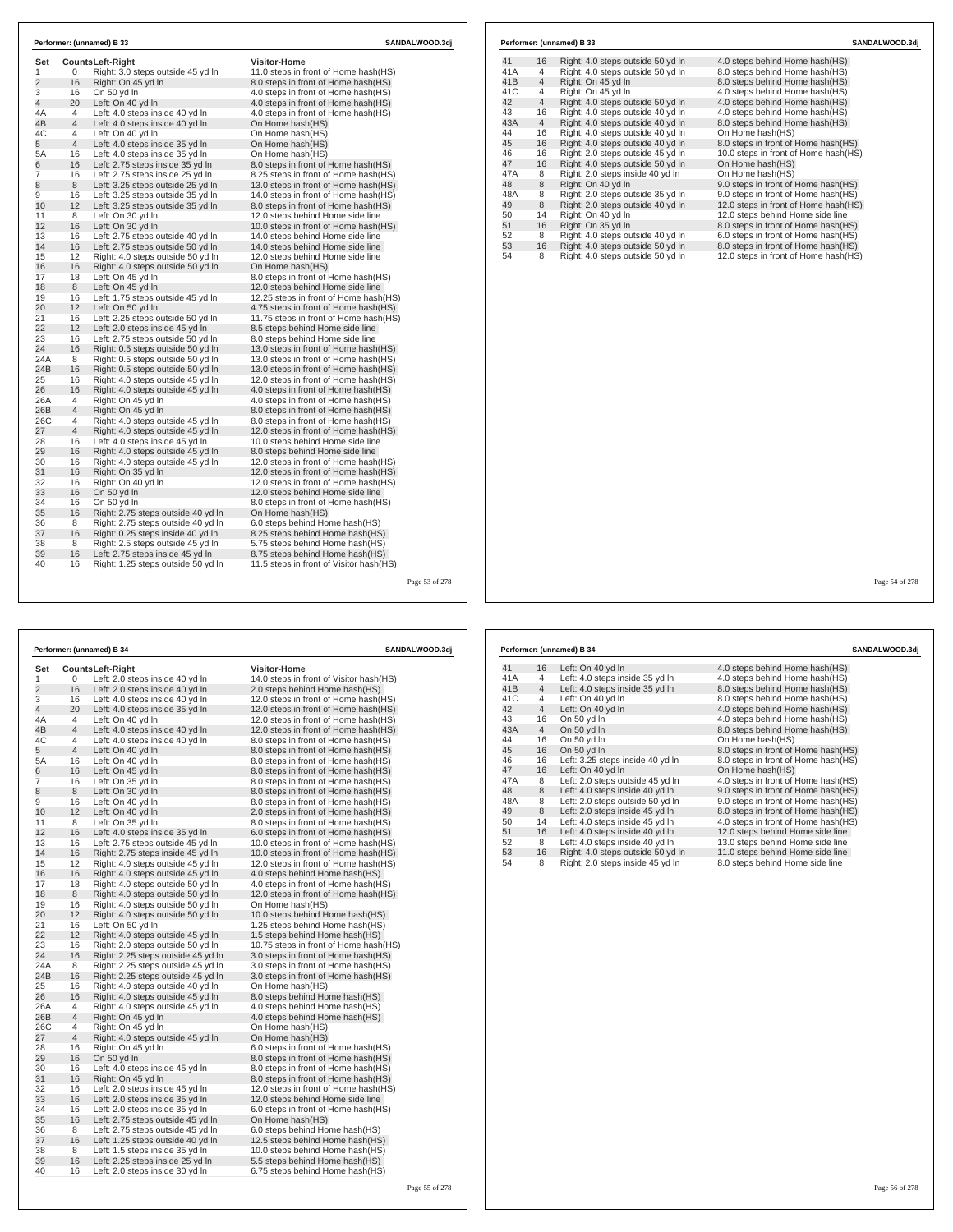| Set            |                |                                                            | <b>Visitor-Home</b>                     |  |
|----------------|----------------|------------------------------------------------------------|-----------------------------------------|--|
| 1              | 0              | <b>CountsLeft-Right</b><br>Left: 3.0 steps inside 30 yd In | 14.0 steps in front of Visitor hash(HS) |  |
| $\overline{2}$ | 16             | Left: On 30 yd In                                          | On Home hash(HS)                        |  |
| 3              | 16             | Left: On 40 yd In                                          | On Home hash(HS)                        |  |
| 4              | 20             | Left: On 30 yd In                                          | 4.0 steps in front of Home hash(HS)     |  |
| 4A             | 4              | Left: 4.0 steps inside 30 yd In                            | 4.0 steps in front of Home hash(HS)     |  |
| 4B             | 4              | Left: On 35 yd In                                          | 4.0 steps in front of Home hash(HS)     |  |
| 4C             | $\overline{4}$ | Left: 4.0 steps inside 35 yd In                            | 4.0 steps in front of Home hash(HS)     |  |
| 5              | $\overline{4}$ | Left: On 40 yd In                                          | 4.0 steps in front of Home hash(HS)     |  |
| 5A             | 16             | Left: On 40 yd In                                          | 4.0 steps in front of Home hash(HS)     |  |
| 6              | 16             | Left: 2.75 steps outside 45 yd In                          | 8.0 steps in front of Home hash(HS)     |  |
| 7              | 16             | Left: 2.75 steps outside 35 yd In                          | 8.0 steps in front of Home hash(HS)     |  |
| 8              | 8              | Left: 2.75 steps outside 30 yd In                          | 8.0 steps in front of Home hash(HS)     |  |
| 9              | 16             | Left: 2.75 steps outside 40 yd In                          | 8.5 steps in front of Home hash(HS)     |  |
| 10             | 12             | Left: 2.75 steps outside 40 yd In                          | 2.5 steps in front of Home hash(HS)     |  |
| 11             | 8              | Left: 2.75 steps outside 35 yd In                          | 8.0 steps in front of Home hash(HS)     |  |
| 12             | 16             | Left: On 35 yd In                                          | 6.0 steps in front of Home hash(HS)     |  |
| 13             | 16             | Left: 2.75 steps inside 40 vd In                           | 10.0 steps in front of Home hash (HS)   |  |
| 14             | 16             | Right: 2.75 steps outside 50 yd In                         | 10.0 steps in front of Home hash(HS)    |  |
| 15             | 12             | Right: On 45 vd In                                         | 8.0 steps in front of Home hash (HS)    |  |
| 16             | 16             | Right: On 45 yd In                                         | 8.0 steps behind Home hash(HS)          |  |
| 17             | 18             | Right: 4.0 steps outside 50 yd In                          | On Home hash(HS)                        |  |
| 18             | 8              | Right: 4.0 steps outside 50 yd In                          | 8.0 steps in front of Home hash(HS)     |  |
| 19             | 16             | Right: 2.0 steps outside 50 yd In                          | On Home hash(HS)                        |  |
| 20             | 12             | Right: 2.0 steps outside 50 yd In                          | 10.0 steps behind Home hash(HS)         |  |
| 21             | 16             | Left: 2.5 steps outside 50 yd In                           | 2.75 steps behind Home hash(HS)         |  |
| 22             | 12             | Right: 1.25 steps outside 45 yd In                         | 1.0 steps behind Home hash(HS)          |  |
| 23             | 16             | Left: On 50 yd In                                          | 12.5 steps in front of Home hash(HS)    |  |
| 24             | 16             | Right: On 45 vd In                                         | 4.5 steps in front of Home hash (HS)    |  |
| 24A            | 8              | Right: On 45 yd In                                         | 4.5 steps in front of Home hash(HS)     |  |
| 24B            | 16             | Right: On 45 vd In                                         | 4.5 steps in front of Home hash(HS)     |  |
| 25             | 16             | Right: On 40 yd In                                         | 4.0 steps in front of Home hash(HS)     |  |
| 26             | 16             | Right: 4.0 steps outside 45 yd In                          | 4.0 steps behind Home hash(HS)          |  |
| 26A            | 4              | Right: On 45 vd In                                         | 4.0 steps behind Home hash(HS)          |  |
| 26B            | 4              | Right: On 45 yd In                                         | On Home hash(HS)                        |  |
| 26C            | 4              | Right: 4.0 steps outside 45 yd In                          | On Home hash(HS)                        |  |
| 27             | 4              | Right: 4.0 steps outside 45 yd In                          | 4.0 steps in front of Home hash(HS)     |  |
| 28             | 16             | Right: 4.0 steps outside 50 yd In                          | 10.0 steps in front of Home hash(HS)    |  |
| 29             | 16             | Right: 4.0 steps outside 50 yd In                          | 12.0 steps in front of Home hash(HS)    |  |
| 30             | 16             | On 50 yd In                                                | 8.0 steps in front of Home hash(HS)     |  |
| 31             | 16             | Right: 4.0 steps outside 45 yd In                          | 8.0 steps in front of Home hash(HS)     |  |
| 32             | 16             | On 50 yd In                                                | 12.0 steps in front of Home hash(HS)    |  |
| 33             | 16             | Left: On 40 yd In                                          | 12.0 steps behind Home side line        |  |
| 34             | 16             | Left: On 40 yd In                                          | 8.0 steps in front of Home hash(HS)     |  |
| 35             | 16             | Left: 2.75 steps outside 50 yd In                          | On Home hash(HS)                        |  |
| 36             | 8              | Left: 2.75 steps outside 50 yd In                          | 6.0 steps behind Home hash(HS)          |  |
| 37             | 16             | Left: 0.25 steps outside 45 yd In                          | 12.25 steps behind Home hash(HS)        |  |
| 38             | 8              | Left: 2.5 steps inside 40 yd In                            | 9.75 steps behind Home hash(HS)         |  |
| 39             | 16             | Left: 2.5 steps inside 30 yd In                            | 9.0 steps behind Home hash(HS)          |  |
| 40             | 16             | Left: 1.75 steps inside 35 yd In                           | 11.5 steps behind Home hash(HS)         |  |

|                |                | Performer: (unnamed) B 36         | SANDALWOOD.3dj                        |
|----------------|----------------|-----------------------------------|---------------------------------------|
| Set            |                | Counts Left-Right                 | <b>Visitor-Home</b>                   |
| 1              | 0              | Right: 3.0 steps inside 45 yd In  | 9.0 steps in front of Home hash(HS)   |
| $\overline{2}$ | 16             | Right: 4.0 steps outside 50 yd In | 8.0 steps in front of Home hash(HS)   |
| 3              | 16             | Left: 4.0 steps inside 45 yd In   | 4.0 steps in front of Home hash(HS)   |
| 4              | 20             | Left: 4.0 steps inside 35 yd In   | 4.0 steps in front of Home hash(HS)   |
| 4A             | 4              | Left: On 40 yd In                 | 4.0 steps in front of Home hash(HS)   |
| 4B             | 4              | Left: 4.0 steps inside 40 yd In   | 4.0 steps in front of Home hash(HS)   |
| 4C             | 4              | Left: 4.0 steps inside 40 yd In   | On Home hash(HS)                      |
| 5              | $\overline{4}$ | Left: On 40 yd In                 | On Home hash(HS)                      |
| 5A             | 16             | Left: On 40 yd In                 | On Home hash(HS)                      |
| 6              | 16             | Left: 2.75 steps inside 40 yd In  | 8.0 steps in front of Home hash(HS)   |
| 7              | 16             | Left: 2.75 steps inside 30 yd In  | 8.0 steps in front of Home hash(HS)   |
| 8              | 8              | Left: 2.75 steps inside 25 yd In  | 8.25 steps in front of Home hash(HS)  |
| 9              | 16             | Left: 2.75 steps inside 35 yd In  | 9.0 steps in front of Home hash(HS)   |
| 10             | 12             | Left: 2.75 steps inside 35 yd In  | 3.0 steps in front of Home hash(HS)   |
| 11             | 8              | Left: 2.75 steps inside 30 yd In  | 8.0 steps in front of Home hash(HS)   |
| 12             | 16             | Left: 4.0 steps inside 30 yd In   | 6.0 steps in front of Home hash(HS)   |
| 13             | 16             | Left: On 40 yd In                 | 10.0 steps in front of Home hash(HS)  |
| 14             | 16             | On 50 yd In                       | 10.0 steps in front of Home hash(HS)  |
| 15             | 12             | Right: On 45 yd In                | 12.0 steps in front of Home hash (HS) |
| 16             | 16             | Right: On 45 yd In                | 4.0 steps behind Home hash(HS)        |
| 17             | 18             | On 50 yd In                       | 4.0 steps in front of Home hash(HS)   |
| 18             | 8              | On 50 yd In                       | 12.0 steps in front of Home hash(HS)  |
| 19             | 16             | On 50 yd In                       | On Home hash(HS)                      |
| 20             | 12             | On 50 yd In                       | 10.0 steps behind Home hash(HS)       |
| 21             | 16             | Left: 4.0 steps outside 50 yd In  | 4.75 steps behind Home hash(HS)       |
| 22             | 12             | Right: 1.25 steps inside 45 yd In | 0.75 steps behind Home hash(HS)       |
| 23             | 16             | Left: 2.0 steps outside 50 yd In  | 13.75 steps behind Home side line     |
| 24             | 16             | Right: 2.0 steps inside 45 yd In  | 6.25 steps in front of Home hash(HS)  |
| 24A            | 8              | Right: 2.0 steps inside 45 yd In  | 6.25 steps in front of Home hash(HS)  |
| 24B            | 16             | Right: 2.0 steps inside 45 yd In  | 6.25 steps in front of Home hash(HS)  |
| 25             | 16             | Right: On 40 yd In                | On Home hash(HS)                      |
| 26             | 16             | Right: On 45 yd In                | 8.0 steps behind Home hash(HS)        |
| 26A            | 4              | Right: 4.0 steps outside 45 yd In | 8.0 steps behind Home hash(HS)        |
| 26B            | 4              | Right: 4.0 steps outside 45 yd In | 4.0 steps behind Home hash(HS)        |
| 26C            | 4              | Right: On 45 yd In                | 4.0 steps behind Home hash(HS)        |
| 27             | $\overline{4}$ | Right: On 45 yd In                | On Home hash(HS)                      |
| 28             | 16             | Right: 4.0 steps outside 50 yd In | 6.0 steps in front of Home hash(HS)   |
| 29             | 16             | Left: 4.0 steps inside 45 yd In   | 8.0 steps in front of Home hash(HS)   |
| 30             | 16             | Left: 4.0 steps inside 45 yd In   | 4.0 steps in front of Home hash(HS)   |
| 31             | 16             | Right: On 45 yd In                | 4.0 steps in front of Home hash(HS)   |
| 32             | 16             | Left: 4.0 steps inside 45 yd In   | 12.0 steps in front of Home hash(HS)  |
| 33             | 16             | Left: 4.0 steps inside 35 yd In   | 12.0 steps behind Home side line      |
| 34             | 16             | Left: 4.0 steps inside 35 yd In   | 8.0 steps in front of Home hash(HS)   |
| 35             | 16             | Left: On 45 yd In                 | On Home hash(HS)                      |
| 36             | 8              | Left: On 45 yd In                 | 6.0 steps behind Home hash(HS)        |
| 37             | 16             | Left: 1.75 steps inside 40 yd In  | 12.5 steps behind Home hash(HS)       |
| 38             | 8              | Left: 3.5 steps outside 40 yd In  | 10.0 steps behind Home hash(HS)       |
| 39             | 16             | Left: 3.25 steps outside 30 yd In | 7.0 steps behind Home hash(HS)        |
| 40             | 16             | Left: 3.5 steps outside 35 yd In  | 8.5 steps behind Home hash(HS)        |

|     |                | Performer: (unnamed) B 35         | SANDALWOOD.3di                       |
|-----|----------------|-----------------------------------|--------------------------------------|
| 41  | 16             | Left: 4.0 steps inside 40 yd In   | 4.0 steps behind Home hash(HS)       |
| 41A | 4              | Left: 4.0 steps inside 40 yd In   | 8.0 steps behind Home hash(HS)       |
| 41B | $\overline{4}$ | Left: On 45 yd In                 | 8.0 steps behind Home hash(HS)       |
| 41C | 4              | Left: On 45 yd In                 | 4.0 steps behind Home hash(HS)       |
| 42  | $\overline{4}$ | Left: 4.0 steps inside 40 yd In   | 4.0 steps behind Home hash(HS)       |
| 43  | 16             | Right: 4.0 steps outside 50 yd In | 4.0 steps behind Home hash(HS)       |
| 43A | $\overline{4}$ | Right: 4.0 steps outside 50 yd In | 8.0 steps behind Home hash(HS)       |
| 44  | 16             | Right: 4.0 steps outside 50 yd In | On Home hash(HS)                     |
| 45  | 16             | Right: 4.0 steps outside 50 yd In | 8.0 steps in front of Home hash(HS)  |
| 46  | 16             | Left: 0.75 steps outside 45 yd In | 11.0 steps in front of Home hash(HS) |
| 47  | 16             | Left: On 40 yd In                 | 4.0 steps in front of Home hash(HS)  |
| 47A | 8              | Left: 2.0 steps inside 40 yd In   | 4.0 steps in front of Home hash(HS)  |
| 48  | 8              | Left: 4.0 steps inside 40 yd In   | 5.0 steps in front of Home hash (HS) |
| 48A | 8              | Left: 2.0 steps outside 50 yd In  | 5.0 steps in front of Home hash(HS)  |
| 49  | 8              | Left: 2.0 steps outside 50 yd In  | 8.0 steps in front of Home hash(HS)  |
| 50  | 14             | Right: 4.0 steps outside 50 yd In | 4.0 steps in front of Home hash(HS)  |
| 51  | 16             | Right: 4.0 steps outside 45 yd In | 12.0 steps behind Home side line     |
| 52  | 8              | Right: On 45 yd In                | 10.0 steps behind Home side line     |
| 53  | 16             | Left: On 45 yd In                 | 8.0 steps behind Home side line      |
| 54  | 8              | Left: On 45 yd In                 | 8.0 steps behind Home side line      |
|     |                |                                   |                                      |

|     |                | Performer: (unnamed) B 36         | SANDALWOOD.3dj                       |
|-----|----------------|-----------------------------------|--------------------------------------|
| 41  | 16             | Left: On 40 yd In                 | 8.0 steps behind Home hash(HS)       |
| 41A | 4              | Left: On 40 yd In                 | 4.0 steps behind Home hash(HS)       |
| 41B | $\overline{4}$ | Left: 4.0 steps inside 35 yd In   | 4.0 steps behind Home hash(HS)       |
| 41C | 4              | Left: 4.0 steps inside 35 yd In   | 8.0 steps behind Home hash(HS)       |
| 42  | $\overline{4}$ | Left: On 40 yd In                 | 8.0 steps behind Home hash(HS)       |
| 43  | 16             | On 50 yd In                       | 8.0 steps behind Home hash(HS)       |
| 43A | $\overline{4}$ | Left: 2.0 steps outside 50 yd In  | 8.0 steps behind Home hash(HS)       |
| 44  | 16             | Left: 2.0 steps outside 50 yd In  | On Home hash(HS)                     |
| 45  | 16             | Left: 2.0 steps outside 50 yd In  | 8.0 steps in front of Home hash(HS)  |
| 46  | 16             | Left: 1.0 steps inside 40 vd In   | 6.5 steps in front of Home hash(HS)  |
| 47  | 16             | Left: 4.0 steps inside 35 yd In   | 8.0 steps in front of Home hash (HS) |
| 47A | 8              | Left: 2.0 steps outside 40 yd In  | On Home hash(HS)                     |
| 48  | 8              | Left: On 45 yd In                 | 1.0 steps in front of Home hash (HS) |
| 48A | 8              | Right: 2.0 steps outside 50 yd In | 1.0 steps in front of Home hash(HS)  |
| 49  | 8              | Right: 2.0 steps outside 50 yd In | 12.0 steps in front of Home hash(HS) |
| 50  | 14             | Right: 4.0 steps outside 50 yd In | 12.0 steps behind Home side line     |
| 51  | 16             | Right: On 35 yd In                | 12.0 steps behind Home side line     |
| 52  | 8              | Right: 4.0 steps outside 40 yd In | 10.0 steps behind Home side line     |
| 53  | 16             | Right: 4.0 steps outside 50 yd In | 8.0 steps behind Home side line      |
| 54  | 8              | Right: 4.0 steps outside 50 yd In | 8.0 steps behind Home side line      |

Page 58 of 278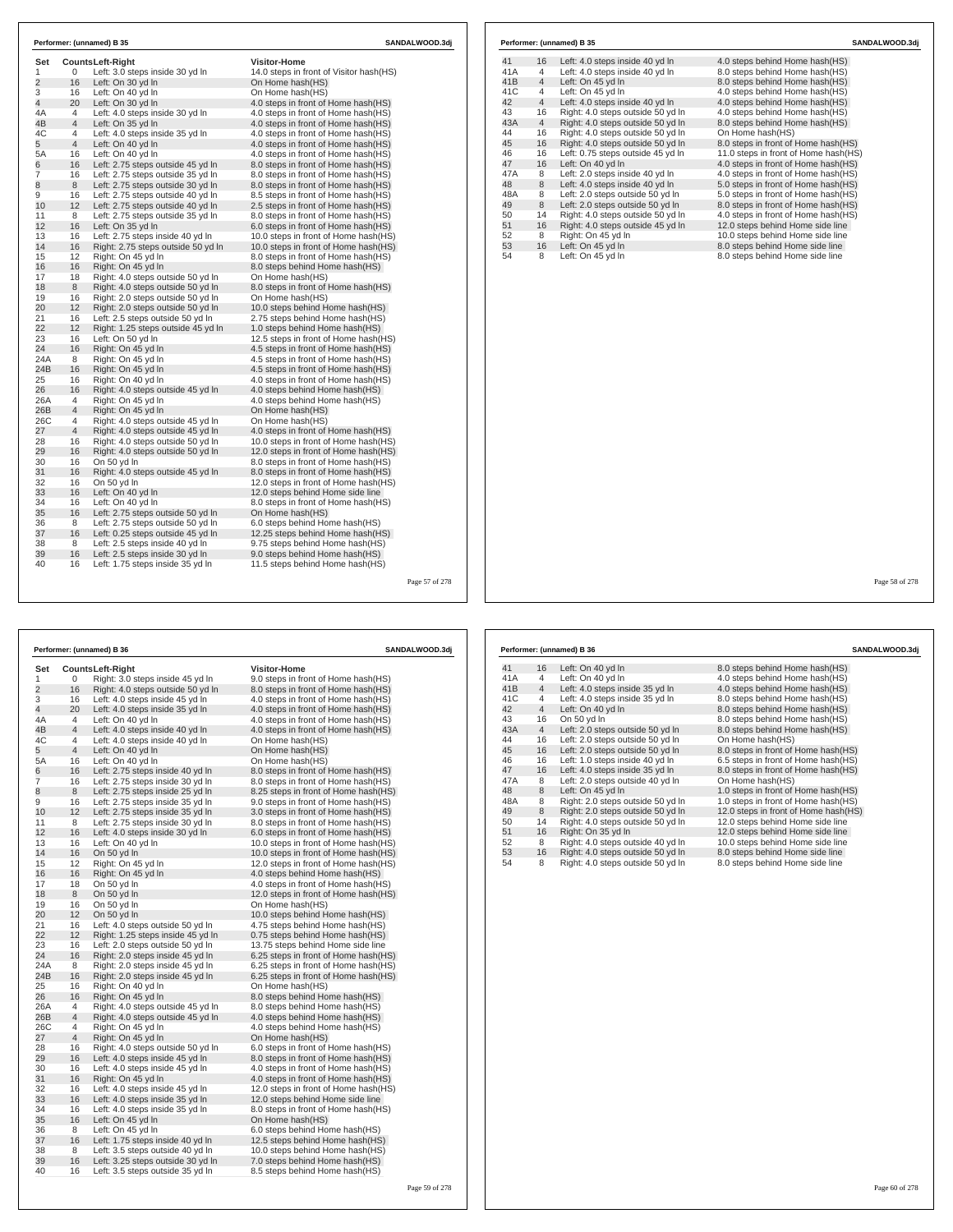| Set            |                | Counts Left-Right                  | <b>Visitor-Home</b>                      |  |
|----------------|----------------|------------------------------------|------------------------------------------|--|
| 1              | 0              | Left: 2.0 steps outside 35 yd In   | 3.0 steps behind Home hash(HS)           |  |
| $\overline{2}$ | 16             | Left: On 35 yd In                  | 12.0 steps behind Home side line         |  |
| 3              | 16             | Left: On 40 yd In                  | 8.0 steps in front of Home hash (HS)     |  |
| $\overline{4}$ | 20             | Left: On 35 yd In                  | 12.0 steps in front of Home hash(HS)     |  |
| 4A             | 4              | Left: 4.0 steps inside 35 yd In    | 12.0 steps in front of Home hash(HS)     |  |
| 4B             | $\overline{4}$ | Left: On 40 yd In                  | 12.0 steps in front of Home hash(HS)     |  |
| 4C             | 4              | Left: 4.0 steps inside 40 yd In    | 12.0 steps in front of Home hash(HS)     |  |
| 5              | $\overline{4}$ | Left: 4.0 steps inside 40 yd In    | 8.0 steps in front of Home hash(HS)      |  |
| 5A             | 16             | Left: 4.0 steps inside 40 yd In    | 8.0 steps in front of Home hash(HS)      |  |
| 6              | 16             | On 50 yd In                        | 8.0 steps in front of Home hash(HS)      |  |
| 7              | 16             | Left: On 40 yd In                  | 8.0 steps in front of Home hash (HS)     |  |
| 8              | 8              | Left: On 35 yd In                  | 8.0 steps in front of Home hash(HS)      |  |
| 9              | 16             | Left: On 45 yd In                  | 8.0 steps in front of Home hash (HS)     |  |
| 10             | 12             | Left: On 45 yd In                  | 2.0 steps in front of Home hash(HS)      |  |
| 11             | 8              | Left: On 40 yd In                  | 8.0 steps in front of Home hash (HS)     |  |
| 12             | 16             | Left: On 45 yd In                  | 6.0 steps in front of Home hash(HS)      |  |
| 13             | 16             | Left: 2.75 steps outside 50 yd In  | 10.0 steps in front of Home hash (HS)    |  |
| 14             | 16             | Right: 2.75 steps inside 40 yd In  | 10.0 steps in front of Home hash(HS)     |  |
| 15             | 12             | Right: On 40 vd In                 | 8.0 steps in front of Home hash (HS)     |  |
| 16             | 16             | Right: On 40 yd In                 | 8.0 steps behind Home hash(HS)           |  |
| 17             | 18             | Right: 4.0 steps outside 45 vd In  | On Home hash(HS)                         |  |
| 18             | 8              | Right: 4.0 steps outside 45 yd In  | 8.0 steps in front of Home hash(HS)      |  |
| 19             | 16             | Right: 2.0 steps outside 45 vd In  | On Home hash(HS)                         |  |
| 20             | 12             | Right: 2.0 steps outside 45 yd In  | 10.0 steps behind Home hash(HS)          |  |
| 21             | 16             | Right: 0.25 steps inside 45 yd In  | 0.75 steps behind Home hash(HS)          |  |
| 22             | 12             | Right: 3.75 steps outside 40 yd In | 3.75 steps behind Home hash (HS)         |  |
| 23             | 16             | Right: 0.5 steps outside 45 yd In  | 5.75 steps in front of Home hash(HS)     |  |
| 24             | 16             | Right: 1.5 steps outside 40 yd In  | 0.25 steps in front of Home hash (HS)    |  |
| 24A            | 8              | Right: 1.5 steps outside 40 yd In  | 0.25 steps in front of Home hash(HS)     |  |
| 24B            | 16             | Right: 1.5 steps outside 40 yd In  | 0.25 steps in front of Home hash (HS)    |  |
| 25             | 16             | Right: On 35 yd In                 | 4.0 steps in front of Home hash(HS)      |  |
| 26             | 16             | Right: 4.0 steps outside 40 yd In  | 4.0 steps behind Home hash(HS)           |  |
| 26A            | 4              | Right: On 40 vd In                 | 4.0 steps behind Home hash(HS)           |  |
| 26B            | 4              | Right: On 40 yd In                 | On Home hash(HS)                         |  |
| 26C            | 4              | Right: 4.0 steps outside 40 yd In  | On Home hash(HS)                         |  |
| 27             | 4              | Right: 4.0 steps outside 40 yd In  | 4.0 steps in front of Home hash(HS)      |  |
| 28             | 16             | Right: 4.0 steps outside 45 yd In  | 10.0 steps in front of Home hash(HS)     |  |
| 29             | 16             | Right: 4.0 steps outside 45 yd In  | 12.0 steps in front of Home hash(HS)     |  |
| 30             | 16             | Right: On 45 yd In                 | 8.0 steps in front of Home hash(HS)      |  |
| 31             | 16             | Right: 4.0 steps outside 40 yd In  | 8.0 steps in front of Home hash(HS)      |  |
| 32             | 16             | Right: 4.0 steps outside 45 yd In  | 12.0 steps in front of Home hash(HS)     |  |
| 33             | 16             | Left: 4.0 steps inside 45 yd In    | 12.0 steps behind Home side line         |  |
| 34             | 16             | Left: 4.0 steps inside 45 yd In    | 8.0 steps in front of Home hash(HS)      |  |
| 35             | 16             | Right: 2.75 steps inside 40 yd In  | On Home hash(HS)                         |  |
| 36             | 8              | Right: 2.75 steps inside 40 yd In  | 6.0 steps behind Home hash(HS)           |  |
| 37             | 16             | Right: 2.0 steps outside 45 yd In  | 9.75 steps behind Home hash(HS)          |  |
| 38             | 8              | Right: 3.5 steps inside 45 yd In   | 7.0 steps behind Home hash(HS)           |  |
| 39             | 16             | Left: 3.25 steps outside 45 yd In  | 9.5 steps behind Home hash (HS)          |  |
| 40             | 16             | Left: 3.0 steps inside 45 yd In    | 11.75 steps in front of Visitor hash(HS) |  |

| On 50 yd In<br>Left: 4.0 steps inside 45 yd In<br>Left: 4.0 steps inside 45 yd In<br>On 50 vd In<br>On 50 yd In<br>Right: On 40 yd In<br>Right: On 40 yd In<br>Right: On 40 yd In<br>Right: On 40 yd In<br>Right: 2.25 steps inside 45 yd In | 4.0 steps behind Home hash (HS)<br>4.0 steps behind Home hash(HS)<br>8.0 steps behind Home hash(HS)<br>8.0 steps behind Home hash(HS)<br>4.0 steps behind Home hash(HS)<br>4.0 steps behind Home hash(HS)<br>8.0 steps behind Home hash(HS)<br>On Home hash(HS)<br>8.0 steps in front of Home hash(HS)<br>12.5 steps in front of Home hash(HS) |
|----------------------------------------------------------------------------------------------------------------------------------------------------------------------------------------------------------------------------------------------|------------------------------------------------------------------------------------------------------------------------------------------------------------------------------------------------------------------------------------------------------------------------------------------------------------------------------------------------|
|                                                                                                                                                                                                                                              |                                                                                                                                                                                                                                                                                                                                                |
|                                                                                                                                                                                                                                              |                                                                                                                                                                                                                                                                                                                                                |
|                                                                                                                                                                                                                                              |                                                                                                                                                                                                                                                                                                                                                |
|                                                                                                                                                                                                                                              |                                                                                                                                                                                                                                                                                                                                                |
|                                                                                                                                                                                                                                              |                                                                                                                                                                                                                                                                                                                                                |
|                                                                                                                                                                                                                                              |                                                                                                                                                                                                                                                                                                                                                |
|                                                                                                                                                                                                                                              |                                                                                                                                                                                                                                                                                                                                                |
|                                                                                                                                                                                                                                              |                                                                                                                                                                                                                                                                                                                                                |
|                                                                                                                                                                                                                                              |                                                                                                                                                                                                                                                                                                                                                |
|                                                                                                                                                                                                                                              |                                                                                                                                                                                                                                                                                                                                                |
| Right: 4.0 steps outside 50 yd In                                                                                                                                                                                                            | 4.0 steps in front of Home hash(HS)                                                                                                                                                                                                                                                                                                            |
| Right: 2.0 steps outside 45 yd In                                                                                                                                                                                                            | On Home hash(HS)                                                                                                                                                                                                                                                                                                                               |
| Right: On 40 yd In                                                                                                                                                                                                                           | 5.0 steps in front of Home hash(HS)                                                                                                                                                                                                                                                                                                            |
| Right: 2.0 steps outside 35 yd In                                                                                                                                                                                                            | 5.0 steps in front of Home hash(HS)                                                                                                                                                                                                                                                                                                            |
| Right: 2.0 steps inside 35 yd In                                                                                                                                                                                                             | 12.0 steps in front of Home hash(HS)                                                                                                                                                                                                                                                                                                           |
| Right: 2.0 steps inside 35 yd In                                                                                                                                                                                                             | 12.0 steps in front of Home hash(HS)                                                                                                                                                                                                                                                                                                           |
|                                                                                                                                                                                                                                              | 4.0 steps in front of Home hash(HS)                                                                                                                                                                                                                                                                                                            |
|                                                                                                                                                                                                                                              | On Home hash(HS)                                                                                                                                                                                                                                                                                                                               |
| On 50 yd In                                                                                                                                                                                                                                  | 2.0 steps in front of Home hash(HS)                                                                                                                                                                                                                                                                                                            |
|                                                                                                                                                                                                                                              | 8.0 steps in front of Home hash(HS)                                                                                                                                                                                                                                                                                                            |
|                                                                                                                                                                                                                                              | Right: 4.0 steps outside 40 yd In<br>Right: On 40 yd In<br>Left: On 50 yd In                                                                                                                                                                                                                                                                   |

278

|                |                | Performer: (unnamed) B 38          | SANDALWOOD.3dj                           |
|----------------|----------------|------------------------------------|------------------------------------------|
| Set            |                | <b>CountsLeft-Right</b>            | <b>Visitor-Home</b>                      |
| 1              | 0              | Left: 2.0 steps inside 35 yd In    | 13.0 steps in front of Visitor hash (HS) |
| $\overline{2}$ | 16             | Left: 2.0 steps outside 40 yd In   | 6.0 steps behind Home hash(HS)           |
| 3              | 16             | Left: 4.0 steps inside 40 yd In    | 4.0 steps in front of Home hash(HS)      |
| $\overline{4}$ | 20             | Left: 4.0 steps inside 30 yd In    | 4.0 steps in front of Home hash(HS)      |
| 4A             | 4              | Left: On 35 yd In                  | 4.0 steps in front of Home hash(HS)      |
| 4B             | $\overline{4}$ | Left: 4.0 steps inside 35 yd In    | 4.0 steps in front of Home hash(HS)      |
| 4C             | 4              | Left: On 40 yd In                  | 4.0 steps in front of Home hash(HS)      |
| 5              | $\overline{4}$ | Left: 4.0 steps inside 40 yd In    | 4.0 steps in front of Home hash(HS)      |
| 5A             | 16             | Left: 4.0 steps inside 40 yd In    | 4.0 steps in front of Home hash (HS)     |
| 6              | 16             | Left: 2.75 steps outside 50 yd In  | 8.0 steps in front of Home hash(HS)      |
| 7              | 16             | Left: 2.75 steps outside 40 yd In  | 8.0 steps in front of Home hash(HS)      |
| 8              | 8              | Left: 2.75 steps outside 35 yd In  | 8.0 steps in front of Home hash (HS)     |
| 9              | 16             | Left: 2.75 steps outside 45 yd In  | 8.0 steps in front of Home hash (HS)     |
| 10             | 12             | Left: 2.75 steps outside 45 yd In  | 2.0 steps in front of Home hash(HS)      |
| 11             | 8              | Left: 2.75 steps outside 40 yd In  | 8.0 steps in front of Home hash(HS)      |
| 12             | 16             | Left: 4.0 steps inside 40 yd In    | 6.0 steps in front of Home hash(HS)      |
| 13             | 16             | Left: 2.75 steps inside 45 yd In   | 10.0 steps in front of Home hash(HS)     |
| 14             | 16             | Right: 2.75 steps outside 45 yd In | 10.0 steps in front of Home hash(HS)     |
| 15             | 12             | Right: On 40 yd In                 | 12.0 steps in front of Home hash(HS)     |
| 16             | 16             | Right: On 40 yd In                 | 4.0 steps behind Home hash(HS)           |
| 17             | 18             | Right: On 45 yd In                 | 4.0 steps in front of Home hash(HS)      |
| 18             | 8              | Right: On 45 yd In                 | 12.0 steps in front of Home hash(HS)     |
| 19             | 16             | Right: On 45 yd In                 | On Home hash(HS)                         |
| 20             | 12             | Right: On 45 yd In                 | 10.0 steps behind Home hash(HS)          |
| 21             | 16             | Right: 2.75 steps inside 45 yd In  | 0.75 steps behind Home hash(HS)          |
| 22             | 12             | Right: 1.0 steps outside 40 yd In  | 3.0 steps behind Home hash(HS)           |
| 23             | 16             | Right: 1.75 steps inside 45 yd In  | 7.5 steps in front of Home hash(HS)      |
| 24             | 16             | Right: 1.0 steps inside 40 yd In   | 1.0 steps in front of Home hash (HS)     |
| 24A            | 8              | Right: 1.0 steps inside 40 yd In   | 1.0 steps in front of Home hash(HS)      |
| 24B            | 16             | Right: 1.0 steps inside 40 yd In   | 1.0 steps in front of Home hash (HS)     |
| 25             | 16             | Right: On 35 yd In                 | On Home hash(HS)                         |
| 26             | 16             | Right: On 40 yd In                 | 8.0 steps behind Home hash(HS)           |
| 26A            | 4              | Right: 4.0 steps outside 40 yd In  | 8.0 steps behind Home hash(HS)           |
| 26B            | $\overline{4}$ | Right: 4.0 steps outside 40 yd In  | 4.0 steps behind Home hash(HS)           |
| 26C            | 4              | Right: On 40 yd In                 | 4.0 steps behind Home hash(HS)           |
| 27             | $\overline{4}$ | Right: On 40 yd In                 | On Home hash(HS)                         |
| 28             | 16             | Right: 4.0 steps outside 45 yd In  | 6.0 steps in front of Home hash(HS)      |
| 29             | 16             | Right: 4.0 steps outside 50 yd In  | 8.0 steps in front of Home hash(HS)      |
| 30             | 16             | On 50 yd In                        | 4.0 steps in front of Home hash(HS)      |
| 31             | 16             | Right: 4.0 steps outside 45 yd In  | 4.0 steps in front of Home hash (HS)     |
| 32             | 16             | Right: 2.0 steps outside 50 yd In  | 12.0 steps in front of Home hash (HS)    |
| 33             | 16             | Left: 2.0 steps inside 40 yd In    | 12.0 steps behind Home side line         |
| 34             | 16             | Left: 2.0 steps inside 40 yd In    | 6.0 steps in front of Home hash(HS)      |
| 35             | 16             | On 50 yd In                        | On Home hash(HS)                         |
| 36             | 8              | On 50 yd In                        | 6.0 steps behind Home hash(HS)           |
| 37             | 16             | Left: 3.0 steps inside 45 yd In    | 12.0 steps behind Home hash(HS)          |
| 38             | 8              | Left: 2.5 steps outside 45 yd In   | 9.5 steps behind Home hash(HS)           |
| 39             | 16             | Left: 2.5 steps outside 35 yd In   | 9.75 steps behind Home hash(HS)          |
| 40             | 16             | Left: 3.5 steps outside 40 yd In   | 12.75 steps behind Home hash(HS)         |
|                |                |                                    |                                          |

|     |                | Performer: (unnamed) B 38         | SANDALWOOD.3dj                         |
|-----|----------------|-----------------------------------|----------------------------------------|
| 41  | 16             | Left: On 45 yd In                 | 8.0 steps behind Home hash (HS)        |
| 41A | 4              | Left: On 45 yd In                 | 4.0 steps behind Home hash(HS)         |
| 41B | $\overline{4}$ | Left: 4.0 steps inside 40 yd In   | 4.0 steps behind Home hash(HS)         |
| 41C | 4              | Left: 4.0 steps inside 40 yd In   | 8.0 steps behind Home hash(HS)         |
| 42  | $\overline{4}$ | Left: On 45 yd In                 | 8.0 steps behind Home hash(HS)         |
| 43  | 16             | Right: On 45 yd In                | 8.0 steps behind Home hash(HS)         |
| 43A | $\overline{4}$ | Right: 2.0 steps inside 45 yd In  | 8.0 steps behind Home hash(HS)         |
| 44  | 16             | Right: 2.0 steps inside 45 yd In  | On Home hash(HS)                       |
| 45  | 16             | Right: 2.0 steps inside 45 yd In  | 8.0 steps in front of Home hash(HS)    |
| 46  | 16             | Left: 1.5 steps inside 45 yd In   | 12.25 steps in front of Home hash (HS) |
| 47  | 16             | Left: 4.0 steps inside 40 yd In   | 4.0 steps in front of Home hash(HS)    |
| 47A | 8              | Left: 2.0 steps inside 40 yd In   | 8.0 steps in front of Home hash(HS)    |
| 48  | 8              | Left: On 40 yd In                 | 5.0 steps in front of Home hash(HS)    |
| 48A | 8              | Left: 2.0 steps inside 45 yd In   | 5.0 steps in front of Home hash(HS)    |
| 49  | 8              | Left: 2.0 steps outside 50 yd In  | 4.0 steps in front of Home hash(HS)    |
| 50  | 14             | Right: 4.0 steps outside 50 yd In | 4.0 steps behind Home hash(HS)         |
| 51  | 16             | Right: 4.0 steps outside 50 yd In | 12.0 steps behind Home side line       |
| 52  | 8              | On 50 yd In                       | 10.0 steps behind Home side line       |
| 53  | 16             | Left: On 40 yd In                 | 8.0 steps behind Home side line        |
| 54  | 8              | Left: On 40 yd In                 | 8.0 steps behind Home side line        |

Page 62 of 278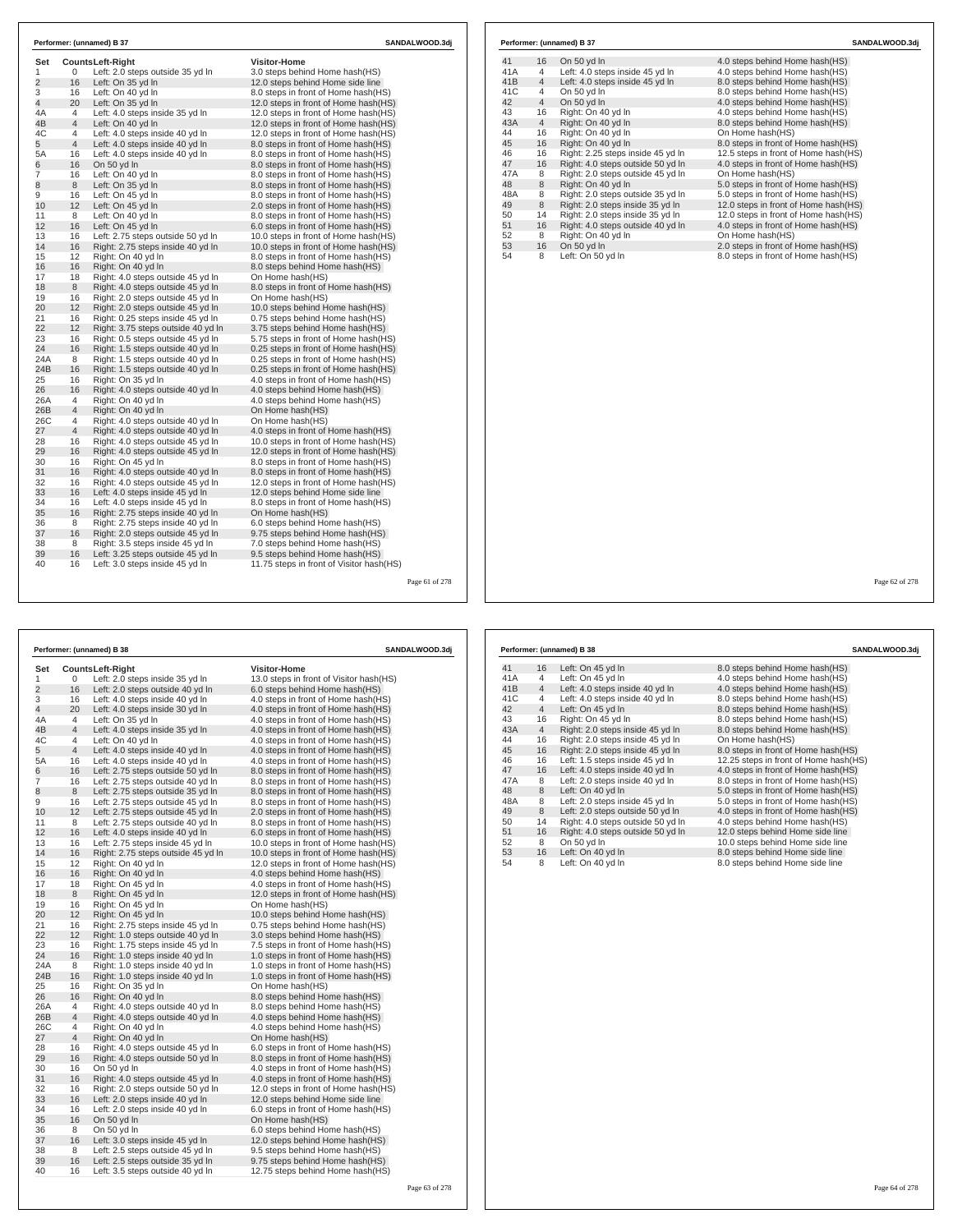| Set<br>1       | 0              | <b>CountsLeft-Right</b><br>Left: 2.0 steps outside 45 yd In | <b>Visitor-Home</b><br>9.0 steps in front of Visitor hash(HS) |  |
|----------------|----------------|-------------------------------------------------------------|---------------------------------------------------------------|--|
| $\overline{2}$ | 16             | Left: 2.0 steps inside 40 yd In                             | 6.0 steps behind Home hash(HS)                                |  |
| 3              | 16             | Left: On 45 yd In                                           | 4.0 steps in front of Home hash (HS)                          |  |
| $\overline{4}$ | 20             | Left: On 35 yd In                                           | 4.0 steps in front of Home hash (HS)                          |  |
| 4A             | 4              | Left: 4.0 steps inside 35 yd In                             | 4.0 steps in front of Home hash (HS)                          |  |
| 4B             | 4              | Left: On 40 yd In                                           | 4.0 steps in front of Home hash (HS)                          |  |
| 4C             | $\overline{4}$ | Left: 4.0 steps inside 40 yd In                             | 4.0 steps in front of Home hash (HS)                          |  |
| 5              | $\overline{4}$ | Left: 4.0 steps inside 40 yd In                             | On Home hash(HS)                                              |  |
| 5A             | 16             | Left: 4.0 steps inside 40 yd In                             | On Home hash(HS)                                              |  |
| 6              | 16             | Left: 2.75 steps inside 45 yd In                            | 8.0 steps in front of Home hash(HS)                           |  |
| $\overline{7}$ | 16             | Left: 2.75 steps inside 35 yd In                            | 8.0 steps in front of Home hash(HS)                           |  |
| 8              | 8              | Left: 2.75 steps inside 30 yd In                            | 8.0 steps in front of Home hash(HS)                           |  |
| 9              | 16             | Left: 2.75 steps inside 40 yd In                            | 8.0 steps in front of Home hash (HS)                          |  |
| 10             | 12             | Left: 2.75 steps inside 40 yd In                            | 2.0 steps in front of Home hash (HS)                          |  |
| 11             | 8              | Left: 2.75 steps inside 35 yd In                            | 8.0 steps in front of Home hash(HS)                           |  |
| 12             | 16             | Left: On 40 yd In                                           | 6.0 steps in front of Home hash(HS)                           |  |
| 13             | 16             | Left: On 45 yd In                                           | 10.0 steps in front of Home hash(HS)                          |  |
| 14             | 16             | Right: On 45 yd In                                          | 10.0 steps in front of Home hash(HS)                          |  |
| 15             | 12             | Right: 4.0 steps outside 45 yd In                           | 8.0 steps in front of Home hash(HS)                           |  |
| 16             | 16             | Right: 4.0 steps outside 45 yd In                           | 8.0 steps behind Home hash (HS)                               |  |
| 17             | 18             | Right: On 45 yd In                                          | On Home hash(HS)                                              |  |
| 18             | 8              | Right: On 45 yd In                                          | 8.0 steps in front of Home hash(HS)                           |  |
| 19             | 16             | Right: 2.0 steps inside 45 yd In                            | On Home hash(HS)                                              |  |
| 20             | 12             | Right: 2.0 steps inside 45 yd In                            | 10.0 steps behind Home hash(HS)                               |  |
| 21             | 16             | Right: 2.5 steps outside 50 yd In                           | 0.75 steps behind Home hash(HS)                               |  |
| 22             | 12             | Right: 1.5 steps inside 40 yd In                            | 2.25 steps behind Home hash (HS)                              |  |
| 23             | 16             | Right: 4.0 steps inside 45 yd In                            | 9.0 steps in front of Home hash (HS)                          |  |
| 24             | 16             | Right: 3.5 steps inside 40 yd In                            | 1.75 steps in front of Home hash(HS)                          |  |
| 24A            | 8              | Right: 3.5 steps inside 40 yd In                            | 1.75 steps in front of Home hash(HS)                          |  |
| 24B            | 16             | Right: 3.5 steps inside 40 yd In                            | 1.75 steps in front of Home hash(HS)                          |  |
| 25             | 16             | Right: 4.0 steps outside 40 yd In                           | 4.0 steps in front of Home hash (HS)                          |  |
| 26             | 16             | Right: On 40 yd In                                          | 4.0 steps behind Home hash(HS)                                |  |
| 26A            | 4              | Right: On 40 yd In                                          | On Home hash(HS)                                              |  |
| 26B            | $\overline{4}$ | Right: 4.0 steps outside 40 yd In                           | On Home hash(HS)                                              |  |
| 26C            | 4              | Right: 4.0 steps outside 40 yd In                           | 4.0 steps in front of Home hash (HS)                          |  |
| 27             | $\overline{4}$ | Right: On 40 yd In                                          | 4.0 steps in front of Home hash (HS)                          |  |
| 28             | 16             | Right: On 45 yd In                                          | 10.0 steps in front of Home hash(HS)                          |  |
| 29             | 16             | Right: On 45 yd In                                          | 12.0 steps in front of Home hash(HS)                          |  |
| 30             | 16             | Right: 4.0 steps outside 50 yd In                           | 8.0 steps in front of Home hash (HS)                          |  |
| 31             | 16             | Right: On 40 vd In                                          | 8.0 steps in front of Home hash (HS)                          |  |
| 32             | 16             | Right: 2.0 steps inside 45 yd In                            | 12.0 steps in front of Home hash(HS)                          |  |
| 33             | 16             | Left: 2.0 steps outside 45 yd In                            | 12.0 steps behind Home side line                              |  |
| 34             | 16             | Left: 2.0 steps outside 45 yd In                            | 6.0 steps in front of Home hash(HS)                           |  |
| 35             | 16             | Right: 2.75 steps inside 45 yd In                           | On Home hash(HS)                                              |  |
| 36             | 8              | Right: 2.75 steps inside 45 yd In                           | 6.0 steps behind Home hash(HS)                                |  |
| 37             | 16             | Right: 1.0 steps outside 50 yd In                           | 11.25 steps behind Home hash(HS)                              |  |
| 38             | 8              | Left: 3.5 steps inside 45 vd In                             | 8.75 steps behind Home hash(HS)                               |  |
| 39             | 16             | Left: 3.5 steps inside 35 yd In                             | 10.0 steps behind Home hash (HS)                              |  |
| 40             | 16             | Left: 2.25 steps inside 40 yd In                            | 13.25 steps in front of Visitor hash (HS)                     |  |

| 41<br>8.0 steps behind Home hash(HS)<br>16<br>Left: 4.0 steps inside 45 yd In<br>41A<br>On 50 yd In<br>8.0 steps behind Home hash(HS)<br>4<br>4.0 steps behind Home hash(HS)<br>41B<br>On 50 yd In<br>$\overline{4}$<br>41C<br>Left: 4.0 steps inside 45 yd In<br>4.0 steps behind Home hash(HS)<br>4<br>8.0 steps behind Home hash(HS)<br>42<br>Left: 4.0 steps inside 45 yd In<br>$\overline{4}$<br>43<br>Right: 4.0 steps outside 45 yd In<br>8.0 steps behind Home hash(HS)<br>16<br>Right: 2.0 steps outside 45 yd In<br>8.0 steps behind Home hash(HS)<br>$\overline{4}$<br>Right: 2.0 steps outside 45 yd In<br>44<br>On Home hash(HS)<br>16<br>45<br>Right: 2.0 steps outside 45 yd In<br>8.0 steps in front of Home hash(HS)<br>16<br>Left: 1.75 steps outside 50 yd In<br>46<br>14.0 steps in front of Home hash(HS)<br>16<br>47<br>Left: 4.0 steps inside 45 yd In<br>12.0 steps in front of Home hash(HS)<br>16<br>Left: 4.0 steps inside 45 yd In<br>14.0 steps behind Home side line<br>8<br>48<br>Left: 4.0 steps inside 45 yd In<br>12.0 steps behind Home side line<br>8<br>Left: 2.0 steps inside 40 yd In<br>48A<br>8<br>12.0 steps behind Home side line<br>8<br>Left: 2.0 steps inside 40 yd In<br>8.0 steps in front of Home hash(HS)<br>Left: 2.0 steps outside 45 yd In<br>4.0 steps in front of Home hash(HS)<br>50<br>14<br>Left: 4.0 steps outside 45 yd In<br>12.0 steps in front of Home hash(HS)<br>51<br>16<br>Left: 4.0 steps outside 45 yd In<br>9.0 steps in front of Home hash(HS)<br>52<br>8<br>Right: 4.0 steps inside 45 yd In<br>11.0 steps in front of Home hash(HS)<br>53<br>16 |     |   | Performer: (unnamed) B 39        |                                  |
|--------------------------------------------------------------------------------------------------------------------------------------------------------------------------------------------------------------------------------------------------------------------------------------------------------------------------------------------------------------------------------------------------------------------------------------------------------------------------------------------------------------------------------------------------------------------------------------------------------------------------------------------------------------------------------------------------------------------------------------------------------------------------------------------------------------------------------------------------------------------------------------------------------------------------------------------------------------------------------------------------------------------------------------------------------------------------------------------------------------------------------------------------------------------------------------------------------------------------------------------------------------------------------------------------------------------------------------------------------------------------------------------------------------------------------------------------------------------------------------------------------------------------------------------------------------------------------------------------------------------------|-----|---|----------------------------------|----------------------------------|
|                                                                                                                                                                                                                                                                                                                                                                                                                                                                                                                                                                                                                                                                                                                                                                                                                                                                                                                                                                                                                                                                                                                                                                                                                                                                                                                                                                                                                                                                                                                                                                                                                          |     |   |                                  |                                  |
|                                                                                                                                                                                                                                                                                                                                                                                                                                                                                                                                                                                                                                                                                                                                                                                                                                                                                                                                                                                                                                                                                                                                                                                                                                                                                                                                                                                                                                                                                                                                                                                                                          |     |   |                                  |                                  |
|                                                                                                                                                                                                                                                                                                                                                                                                                                                                                                                                                                                                                                                                                                                                                                                                                                                                                                                                                                                                                                                                                                                                                                                                                                                                                                                                                                                                                                                                                                                                                                                                                          |     |   |                                  |                                  |
|                                                                                                                                                                                                                                                                                                                                                                                                                                                                                                                                                                                                                                                                                                                                                                                                                                                                                                                                                                                                                                                                                                                                                                                                                                                                                                                                                                                                                                                                                                                                                                                                                          |     |   |                                  |                                  |
|                                                                                                                                                                                                                                                                                                                                                                                                                                                                                                                                                                                                                                                                                                                                                                                                                                                                                                                                                                                                                                                                                                                                                                                                                                                                                                                                                                                                                                                                                                                                                                                                                          |     |   |                                  |                                  |
|                                                                                                                                                                                                                                                                                                                                                                                                                                                                                                                                                                                                                                                                                                                                                                                                                                                                                                                                                                                                                                                                                                                                                                                                                                                                                                                                                                                                                                                                                                                                                                                                                          |     |   |                                  |                                  |
|                                                                                                                                                                                                                                                                                                                                                                                                                                                                                                                                                                                                                                                                                                                                                                                                                                                                                                                                                                                                                                                                                                                                                                                                                                                                                                                                                                                                                                                                                                                                                                                                                          | 43A |   |                                  |                                  |
|                                                                                                                                                                                                                                                                                                                                                                                                                                                                                                                                                                                                                                                                                                                                                                                                                                                                                                                                                                                                                                                                                                                                                                                                                                                                                                                                                                                                                                                                                                                                                                                                                          |     |   |                                  |                                  |
| 47A<br>49                                                                                                                                                                                                                                                                                                                                                                                                                                                                                                                                                                                                                                                                                                                                                                                                                                                                                                                                                                                                                                                                                                                                                                                                                                                                                                                                                                                                                                                                                                                                                                                                                |     |   |                                  |                                  |
|                                                                                                                                                                                                                                                                                                                                                                                                                                                                                                                                                                                                                                                                                                                                                                                                                                                                                                                                                                                                                                                                                                                                                                                                                                                                                                                                                                                                                                                                                                                                                                                                                          |     |   |                                  |                                  |
|                                                                                                                                                                                                                                                                                                                                                                                                                                                                                                                                                                                                                                                                                                                                                                                                                                                                                                                                                                                                                                                                                                                                                                                                                                                                                                                                                                                                                                                                                                                                                                                                                          |     |   |                                  |                                  |
|                                                                                                                                                                                                                                                                                                                                                                                                                                                                                                                                                                                                                                                                                                                                                                                                                                                                                                                                                                                                                                                                                                                                                                                                                                                                                                                                                                                                                                                                                                                                                                                                                          |     |   |                                  |                                  |
|                                                                                                                                                                                                                                                                                                                                                                                                                                                                                                                                                                                                                                                                                                                                                                                                                                                                                                                                                                                                                                                                                                                                                                                                                                                                                                                                                                                                                                                                                                                                                                                                                          |     |   |                                  |                                  |
|                                                                                                                                                                                                                                                                                                                                                                                                                                                                                                                                                                                                                                                                                                                                                                                                                                                                                                                                                                                                                                                                                                                                                                                                                                                                                                                                                                                                                                                                                                                                                                                                                          |     |   |                                  |                                  |
|                                                                                                                                                                                                                                                                                                                                                                                                                                                                                                                                                                                                                                                                                                                                                                                                                                                                                                                                                                                                                                                                                                                                                                                                                                                                                                                                                                                                                                                                                                                                                                                                                          |     |   |                                  |                                  |
|                                                                                                                                                                                                                                                                                                                                                                                                                                                                                                                                                                                                                                                                                                                                                                                                                                                                                                                                                                                                                                                                                                                                                                                                                                                                                                                                                                                                                                                                                                                                                                                                                          |     |   |                                  |                                  |
|                                                                                                                                                                                                                                                                                                                                                                                                                                                                                                                                                                                                                                                                                                                                                                                                                                                                                                                                                                                                                                                                                                                                                                                                                                                                                                                                                                                                                                                                                                                                                                                                                          |     |   |                                  |                                  |
|                                                                                                                                                                                                                                                                                                                                                                                                                                                                                                                                                                                                                                                                                                                                                                                                                                                                                                                                                                                                                                                                                                                                                                                                                                                                                                                                                                                                                                                                                                                                                                                                                          |     |   |                                  |                                  |
|                                                                                                                                                                                                                                                                                                                                                                                                                                                                                                                                                                                                                                                                                                                                                                                                                                                                                                                                                                                                                                                                                                                                                                                                                                                                                                                                                                                                                                                                                                                                                                                                                          |     |   |                                  |                                  |
|                                                                                                                                                                                                                                                                                                                                                                                                                                                                                                                                                                                                                                                                                                                                                                                                                                                                                                                                                                                                                                                                                                                                                                                                                                                                                                                                                                                                                                                                                                                                                                                                                          | 54  | 8 | Right: 2.0 steps inside 45 yd In | 12.0 steps behind Home side line |

|     |                | Performer: (unnamed) C 70          | <b>SANDALWOOD.3dj</b>                     |
|-----|----------------|------------------------------------|-------------------------------------------|
| Set |                | Counts Left-Right                  | <b>Visitor-Home</b>                       |
| 1   | 0              | Left: 3.0 steps inside 35 yd In    | 6.0 steps in front of Visitor hash(HS)    |
| 2   | 16             | Left: 2.0 steps inside 35 yd In    | 14.0 steps in front of Visitor hash(HS)   |
| 3   | 16             | Left: On 45 yd In                  | 12.0 steps behind Home hash(HS)           |
| 4   | 20             | Right: 4.0 steps outside 45 yd In  | 12.0 steps behind Home hash(HS)           |
| 4A  | 4              | Right: On 40 yd In                 | 12.0 steps behind Home hash(HS)           |
| 4B  | $\overline{4}$ | Right: 4.0 steps outside 40 yd In  | 12.0 steps behind Home hash(HS)           |
| 4C  | 4              | Right: On 35 yd In                 | 12.0 steps behind Home hash(HS)           |
| 5   | $\overline{4}$ | Right: 4.0 steps outside 35 yd In  | 12.0 steps behind Home hash(HS)           |
| 5A  | 16             | Right: 4.0 steps outside 35 yd In  | 12.0 steps behind Home hash(HS)           |
| 6   | 16             | Right: On 30 yd In                 | 4.0 steps in front of Visitor hash(HS)    |
| 7   | 16             | Right: On 25 yd In                 | 12.0 steps in front of Visitor hash(HS)   |
| 8   | 8              | Right: On 25 yd In                 | 8.0 steps behind Home hash(HS)            |
| 9   | 16             | Right: 2.0 steps outside 25 yd In  | 12.75 steps in front of Visitor hash (HS) |
| 10  | 12             | Right: 1.5 steps outside 30 yd In  | 10.5 steps in front of Visitor hash (HS)  |
| 11  | 8              | Right: 3.0 steps inside 30 yd In   | 10.0 steps in front of Visitor hash (HS)  |
| 12  | 16             | Right: 2.0 steps outside 35 yd In  | 10.5 steps in front of Visitor hash(HS)   |
| 13  | 16             | Right: 2.25 steps inside 40 yd In  | 5.5 steps behind Home hash(HS)            |
| 14  | 16             | Left: 1.25 steps outside 50 yd In  | 10.75 steps behind Home hash(HS)          |
| 15  | 12             | Left: 0.25 steps outside 45 yd In  | 12.0 steps behind Home hash(HS)           |
| 16  | 16             | Left: 4.0 steps inside 40 yd In    | 4.0 steps behind Home hash(HS)            |
| 17  | 18             | Left: 4.0 steps inside 35 yd In    | 4.0 steps in front of Home hash(HS)       |
| 18  | 8              | Left: 4.0 steps inside 35 yd In    | 12.0 steps in front of Home hash(HS)      |
| 19  | 16             | Left: 2.75 steps inside 35 yd In   | 1.5 steps behind Home hash(HS)            |
| 20  | 12             | Left: 0.75 steps inside 40 yd In   | 5.0 steps behind Home hash(HS)            |
| 21  | 16             | Left: 2.5 steps outside 45 yd In   | 11.25 steps behind Home hash(HS)          |
| 22  | 12             | Left: 2.75 steps outside 45 yd In  | 10.5 steps behind Home hash (HS)          |
| 23  | 16             | Left: 2.75 steps outside 45 yd In  | 10.5 steps behind Home hash(HS)           |
| 24  | 16             | Left: 3.25 steps inside 35 yd In   | 7.0 steps behind Home hash(HS)            |
| 24A | 8              | Left: 3.25 steps inside 35 yd In   | 7.0 steps behind Home hash(HS)            |
| 24B | 16             | Left: 3.25 steps inside 35 yd In   | 7.0 steps behind Home hash(HS)            |
| 25  | 16             | Left: On 40 yd In                  | 8.0 steps behind Home hash(HS)            |
| 26  | 16             | Left: On 40 yd In                  | 8.0 steps in front of Visitor hash(HS)    |
| 26A | 4              | Left: On 40 yd In                  | 12.0 steps in front of Visitor hash(HS)   |
| 26B | $\overline{4}$ | Left: 4.0 steps inside 40 yd In    | 12.0 steps in front of Visitor hash(HS)   |
| 26C | 4              | Left: 4.0 steps inside 40 yd In    | 12.0 steps behind Home hash(HS)           |
| 27  | $\overline{4}$ | Left: On 40 yd In                  | 12.0 steps behind Home hash(HS)           |
| 28  | 16             | Left: 0.5 steps outside 40 yd In   | 10.75 steps behind Home hash(HS)          |
| 29  | 16             | Left: 3.0 steps inside 35 yd In    | 7.0 steps in front of Home hash(HS)       |
| 30  | 16             | Left: 0.25 steps inside 40 yd In   | 2.0 steps in front of Home hash(HS)       |
| 31  | 16             | Left: 2.0 steps outside 45 yd In   | 6.0 steps behind Home hash(HS)            |
| 32  | 16             | Right: 2.0 steps inside 45 yd In   | 4.0 steps behind Home hash(HS)            |
| 33  | 16             | Right: 2.0 steps inside 45 yd In   | On Home hash(HS)                          |
| 34  | 16             | Right: 2.0 steps inside 45 yd In   | 8.0 steps behind Home hash(HS)            |
| 35  | 16             | Right: 2.75 steps inside 45 yd In  | 4.0 steps in front of Visitor hash(HS)    |
| 36  | 8              | Right: 2.75 steps inside 45 yd In  | 2.0 steps behind Visitor hash (HS)        |
| 37  | 16             | Left: 1.25 steps outside 50 yd In  | 12.0 steps behind Visitor hash(HS)        |
| 38  | 8              | Left: 1.5 steps inside 45 yd In    | 9.25 steps behind Visitor hash (HS)       |
| 39  | 16             | Right: 1.25 steps outside 45 yd In | 7.25 steps behind Visitor hash(HS)        |
| 40  | 16             | Right: 1.75 steps outside 45 yd In | 7.5 steps behind Visitor hash(HS)         |

|     |                | Performer: (unnamed) C 70         | SANDALWOOD.3dj                          |
|-----|----------------|-----------------------------------|-----------------------------------------|
| 41  | 16             | Right: 4.0 steps outside 50 yd In | 8.0 steps in front of Visitor hash (HS) |
| 41A | 4              | Right: 4.0 steps outside 50 yd In | 4.0 steps in front of Visitor hash (HS) |
| 41B | $\overline{4}$ | Right: On 45 yd In                | 4.0 steps in front of Visitor hash (HS) |
| 41C | 4              | Right: 4.0 steps outside 45 yd In | 4.0 steps in front of Visitor hash (HS) |
| 42  | $\overline{4}$ | Right: 4.0 steps outside 45 yd In | 8.0 steps in front of Visitor hash(HS)  |
| 43  | 16             | Right: 4.0 steps outside 35 yd In | 8.0 steps in front of Visitor hash(HS)  |
| 43A | $\overline{4}$ | Right: 4.0 steps outside 35 yd In | 4.0 steps in front of Visitor hash(HS)  |
| 44  | 16             | Right: 0.75 steps inside 30 yd In | 10.5 steps behind Home hash(HS)         |
| 45  | 16             | Right: 0.75 steps inside 30 yd In | 2.5 steps behind Home hash(HS)          |
| 46  | 16             | Right: 4.0 steps inside 35 yd In  | 7.0 steps behind Home hash(HS)          |
| 47  | 16             | Right: On 35 yd In                | On Home hash(HS)                        |
| 47A | 8              | Right: On 30 yd In                | On Home hash(HS)                        |
| 48  | 8              | Right: On 30 yd In                | 8.0 steps in front of Home hash(HS)     |
| 48A | 8              | Right: On 30 yd In                | 8.0 steps in front of Home hash (HS)    |
| 49  | 8              | Right: On 30 yd In                | 12.0 steps behind Home side line        |
| 50  | 14             | Right: 4.0 steps outside 35 yd In | 12.0 steps in front of Home hash(HS)    |
| 51  | 16             | Right: 4.0 steps outside 35 yd In | 12.0 steps behind Home side line        |
| 52  | 8              | Right: On 35 yd In                | 10.0 steps behind Home side line        |
| 53  | 16             | Right: On 45 yd In                | 8.0 steps behind Home side line         |
| 54  | 8              | Right: On 45 yd In                | 8.0 steps behind Home side line         |

Page 66 of 278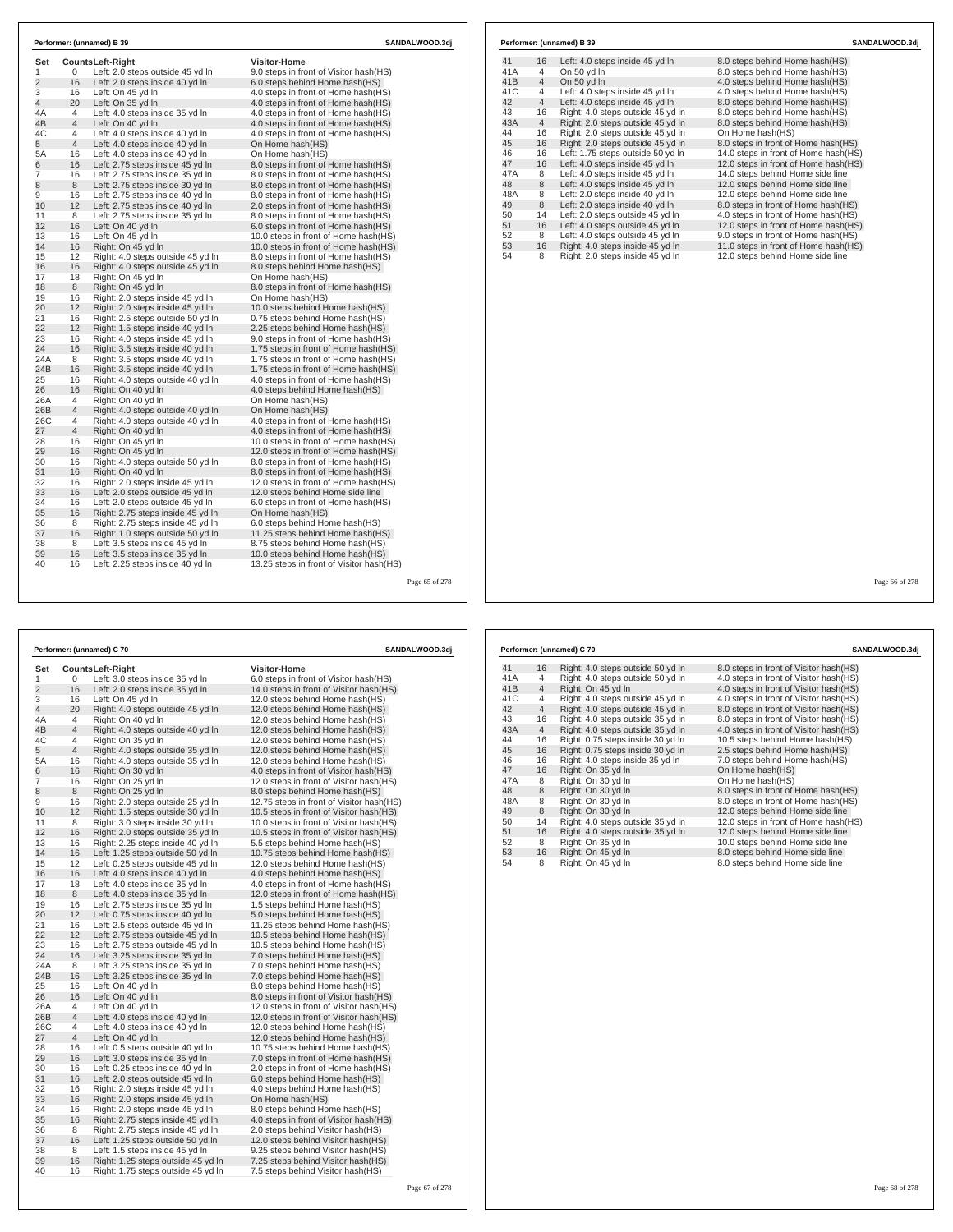| Set<br>1       | 0              | <b>CountsLeft-Right</b><br>Left: 1.0 steps outside 35 yd In | <b>Visitor-Home</b><br>7.0 steps in front of Visitor hash(HS) |
|----------------|----------------|-------------------------------------------------------------|---------------------------------------------------------------|
| $\overline{2}$ | 16             | Left: 2.0 steps outside 35 yd In                            | 14.0 steps in front of Visitor hash (HS)                      |
| 3              | 16             | Left: 4.0 steps inside 40 yd In                             | 12.0 steps behind Home hash(HS)                               |
| $\overline{4}$ | 20             | Right: On 45 yd In                                          | 12.0 steps behind Home hash(HS)                               |
| 4A             | 4              | Right: 4.0 steps outside 45 yd In                           | 12.0 steps behind Home hash(HS)                               |
| 4B             | $\overline{4}$ | Right: On 40 yd In                                          | 12.0 steps behind Home hash(HS)                               |
| 4C             | 4              | Right: 4.0 steps outside 40 yd In                           | 12.0 steps behind Home hash(HS)                               |
| 5              | $\overline{4}$ | Right: On 35 yd In                                          | 12.0 steps behind Home hash(HS)                               |
| 5A             | 16             | Right: On 35 yd In                                          | 12.0 steps behind Home hash(HS)                               |
| 6              | 16             | Right: On 30 yd In                                          | 8.0 steps in front of Visitor hash(HS)                        |
| 7              | 16             | Right: On 25 yd In                                          | 12.0 steps behind Home hash(HS)                               |
| 8              | 8              | Right: On 25 yd In                                          | 4.0 steps behind Home hash (HS)                               |
| 9              | 16             | Right: 3.25 steps outside 25 yd In                          | 12.5 steps behind Home hash(HS)                               |
| 10             | 12             | Right: 3.5 steps outside 30 yd In                           | 12.75 steps in front of Visitor hash (HS)                     |
| 11             | 8              | Right: On 30 yd In                                          | 10.0 steps in front of Visitor hash(HS)                       |
| 12             | 16             | Right: 3.25 steps inside 30 yd In                           | 11.25 steps in front of Visitor hash(HS)                      |
| 13             | 16             | Right: On 40 vd In                                          | 4.0 steps behind Home hash(HS)                                |
| 14             | 16             | Right: 1.5 steps outside 50 yd In                           | 10.25 steps behind Home hash(HS)                              |
| 15             | 12             | Left: 2.5 steps inside 45 vd In                             | 12.0 steps behind Home hash(HS)                               |
| 16             | 16             | Left: On 45 yd In                                           | 8.0 steps behind Home hash(HS)                                |
| 17             | 18             | Left: 4.0 steps inside 40 yd In                             | On Home hash(HS)                                              |
| 18             | 8              | Left: 4.0 steps inside 40 yd In                             | 8.0 steps in front of Home hash(HS)                           |
| 19             | 16             | Left: 1.75 steps outside 45 vd In                           | 2.25 steps in front of Home hash (HS)                         |
| 20             | 12             | Left: 3.5 steps inside 45 yd In                             | 3.0 steps in front of Home hash(HS)                           |
| 21             | 16             | Left: 0.5 steps outside 40 yd In                            | 2.25 steps in front of Home hash (HS)                         |
| 22             | 12             | Left: On 35 yd In                                           | On Home hash(HS)                                              |
| 23             | 16             | Left: On 35 yd In                                           | On Home hash(HS)                                              |
| 24             | 16             | Left: On 30 yd In                                           | 12.0 steps behind Home hash(HS)                               |
| 24A            | 8              | Left: On 30 yd In                                           | 12.0 steps behind Home hash(HS)                               |
| 24B            | 16             | Left: On 30 yd In                                           | 12.0 steps behind Home hash(HS)                               |
| 25             | 16             | Left: On 30 yd In                                           | 8.0 steps behind Home hash(HS)                                |
| 26             | 16             | Left: On 30 yd In                                           | 8.0 steps in front of Visitor hash(HS)                        |
| 26A            | 4              | Left: On 30 yd In                                           | 12.0 steps in front of Visitor hash (HS)                      |
| 26B            | $\overline{4}$ | Left: 4.0 steps inside 30 yd In                             | 12.0 steps in front of Visitor hash (HS)                      |
| 26C            | 4              | Left: 4.0 steps inside 30 yd In                             | 12.0 steps behind Home hash(HS)                               |
| 27             | 4              | Left: On 30 yd In                                           | 12.0 steps behind Home hash (HS)                              |
| 28             | 16             | Left: 2.75 steps inside 35 yd In                            | 13.25 steps in front of Visitor hash (HS)                     |
| 29             | 16             | Left: On 35 yd In                                           | 2.0 steps behind Home hash(HS)                                |
| 30             | 16             | Left: 3.5 steps inside 35 yd In                             | 4.75 steps in front of Home hash(HS)                          |
| 31             | 16             | Left: 2.0 steps inside 40 vd In                             | 6.0 steps behind Home hash (HS)                               |
| 32             | 16             | Right: 2.0 steps outside 50 yd In                           | 4.0 steps behind Home hash(HS)                                |
| 33             | 16             | Right: 2.0 steps outside 50 yd In                           | On Home hash(HS)                                              |
| 34             | 16             | Right: 2.0 steps outside 50 yd In                           | 8.0 steps behind Home hash(HS)                                |
| 35             | 16             | Left: 2.75 steps outside 50 yd In                           | 5.0 steps in front of Visitor hash(HS)                        |
| 36             | 8              | Left: 2.75 steps outside 50 yd In                           | 1.0 steps behind Visitor hash(HS)                             |
| 37             | 16             | Left: 3.5 steps inside 40 yd In                             | 8.5 steps behind Visitor hash (HS)                            |
| 38             | 8              | Left: 2.0 steps outside 40 vd In                            | 6.0 steps behind Visitor hash (HS)                            |
| 39             | 16             | Left: 2.5 steps outside 50 yd In                            | 9.25 steps behind Visitor hash(HS)                            |
| 40             | 16             | Left: 0.75 steps outside 45 yd In                           | 7.25 steps behind Visitor hash (HS)                           |

| On 50 yd In<br>41A<br>$\overline{4}$<br>4.0 steps in front of Visitor hash(HS)<br>41B<br>$\overline{4}$<br>On 50 yd In<br>8.0 steps in front of Visitor hash(HS)<br>41C<br>Left: 4.0 steps inside 45 yd In<br>8.0 steps in front of Visitor hash(HS)<br>4<br>42<br>$\overline{4}$<br>Left: 4.0 steps inside 45 yd In<br>4.0 steps in front of Visitor hash(HS)<br>43<br>16<br>Right: 4.0 steps outside 45 yd In<br>4.0 steps in front of Visitor hash(HS)<br>43A<br>$\overline{4}$<br>Right: 2.0 steps inside 40 yd In<br>4.0 steps in front of Visitor hash(HS)<br>Right: 1.75 steps outside 40 yd In<br>44<br>16<br>5.5 steps in front of Visitor hash(HS)<br>45<br>16<br>Right: 1.75 steps outside 40 yd In<br>46<br>Right: 2.5 steps inside 45 vd In<br>16<br>9.0 steps in front of Visitor hash(HS)<br>47<br>16<br>Right: 4.0 steps outside 45 yd In<br>12.0 steps in front of Visitor hash(HS)<br>Right: 4.0 steps outside 40 yd In<br>47A<br>8<br>12.0 steps in front of Visitor hash(HS)<br>8<br>48<br>Right: 4.0 steps outside 35 yd In<br>12.0 steps in front of Visitor hash(HS)<br>48A<br>8<br>Right: 4.0 steps outside 35 yd In<br>12.0 steps in front of Visitor hash(HS)<br>8<br>49<br>Right: On 30 yd In<br>12.0 steps behind Home hash(HS)<br>50<br>14<br>Right: 4.0 steps outside 35 yd In<br>12.0 steps in front of Visitor hash (HS)<br>51<br>Right: 2.0 steps inside 30 vd In<br>On Home hash(HS)<br>16<br>52<br>Right: 2.0 steps inside 30 yd In<br>8.0 steps behind Home hash(HS)<br>8<br>53<br>Right: On 35 yd In<br>12.0 steps behind Home hash(HS)<br>16<br>54<br>Right: On 35 yd In<br>8<br>4.0 steps behind Home hash(HS) | 41 | Left: 4.0 steps inside 45 yd In<br>16 | 4.0 steps in front of Visitor hash(HS)  |
|-------------------------------------------------------------------------------------------------------------------------------------------------------------------------------------------------------------------------------------------------------------------------------------------------------------------------------------------------------------------------------------------------------------------------------------------------------------------------------------------------------------------------------------------------------------------------------------------------------------------------------------------------------------------------------------------------------------------------------------------------------------------------------------------------------------------------------------------------------------------------------------------------------------------------------------------------------------------------------------------------------------------------------------------------------------------------------------------------------------------------------------------------------------------------------------------------------------------------------------------------------------------------------------------------------------------------------------------------------------------------------------------------------------------------------------------------------------------------------------------------------------------------------------------------------------------------------------------------------------------------------------------------------|----|---------------------------------------|-----------------------------------------|
|                                                                                                                                                                                                                                                                                                                                                                                                                                                                                                                                                                                                                                                                                                                                                                                                                                                                                                                                                                                                                                                                                                                                                                                                                                                                                                                                                                                                                                                                                                                                                                                                                                                       |    |                                       |                                         |
|                                                                                                                                                                                                                                                                                                                                                                                                                                                                                                                                                                                                                                                                                                                                                                                                                                                                                                                                                                                                                                                                                                                                                                                                                                                                                                                                                                                                                                                                                                                                                                                                                                                       |    |                                       |                                         |
|                                                                                                                                                                                                                                                                                                                                                                                                                                                                                                                                                                                                                                                                                                                                                                                                                                                                                                                                                                                                                                                                                                                                                                                                                                                                                                                                                                                                                                                                                                                                                                                                                                                       |    |                                       |                                         |
|                                                                                                                                                                                                                                                                                                                                                                                                                                                                                                                                                                                                                                                                                                                                                                                                                                                                                                                                                                                                                                                                                                                                                                                                                                                                                                                                                                                                                                                                                                                                                                                                                                                       |    |                                       |                                         |
|                                                                                                                                                                                                                                                                                                                                                                                                                                                                                                                                                                                                                                                                                                                                                                                                                                                                                                                                                                                                                                                                                                                                                                                                                                                                                                                                                                                                                                                                                                                                                                                                                                                       |    |                                       |                                         |
|                                                                                                                                                                                                                                                                                                                                                                                                                                                                                                                                                                                                                                                                                                                                                                                                                                                                                                                                                                                                                                                                                                                                                                                                                                                                                                                                                                                                                                                                                                                                                                                                                                                       |    |                                       |                                         |
|                                                                                                                                                                                                                                                                                                                                                                                                                                                                                                                                                                                                                                                                                                                                                                                                                                                                                                                                                                                                                                                                                                                                                                                                                                                                                                                                                                                                                                                                                                                                                                                                                                                       |    |                                       |                                         |
|                                                                                                                                                                                                                                                                                                                                                                                                                                                                                                                                                                                                                                                                                                                                                                                                                                                                                                                                                                                                                                                                                                                                                                                                                                                                                                                                                                                                                                                                                                                                                                                                                                                       |    |                                       | 13.5 steps in front of Visitor hash(HS) |
|                                                                                                                                                                                                                                                                                                                                                                                                                                                                                                                                                                                                                                                                                                                                                                                                                                                                                                                                                                                                                                                                                                                                                                                                                                                                                                                                                                                                                                                                                                                                                                                                                                                       |    |                                       |                                         |
|                                                                                                                                                                                                                                                                                                                                                                                                                                                                                                                                                                                                                                                                                                                                                                                                                                                                                                                                                                                                                                                                                                                                                                                                                                                                                                                                                                                                                                                                                                                                                                                                                                                       |    |                                       |                                         |
|                                                                                                                                                                                                                                                                                                                                                                                                                                                                                                                                                                                                                                                                                                                                                                                                                                                                                                                                                                                                                                                                                                                                                                                                                                                                                                                                                                                                                                                                                                                                                                                                                                                       |    |                                       |                                         |
|                                                                                                                                                                                                                                                                                                                                                                                                                                                                                                                                                                                                                                                                                                                                                                                                                                                                                                                                                                                                                                                                                                                                                                                                                                                                                                                                                                                                                                                                                                                                                                                                                                                       |    |                                       |                                         |
|                                                                                                                                                                                                                                                                                                                                                                                                                                                                                                                                                                                                                                                                                                                                                                                                                                                                                                                                                                                                                                                                                                                                                                                                                                                                                                                                                                                                                                                                                                                                                                                                                                                       |    |                                       |                                         |
|                                                                                                                                                                                                                                                                                                                                                                                                                                                                                                                                                                                                                                                                                                                                                                                                                                                                                                                                                                                                                                                                                                                                                                                                                                                                                                                                                                                                                                                                                                                                                                                                                                                       |    |                                       |                                         |
|                                                                                                                                                                                                                                                                                                                                                                                                                                                                                                                                                                                                                                                                                                                                                                                                                                                                                                                                                                                                                                                                                                                                                                                                                                                                                                                                                                                                                                                                                                                                                                                                                                                       |    |                                       |                                         |
|                                                                                                                                                                                                                                                                                                                                                                                                                                                                                                                                                                                                                                                                                                                                                                                                                                                                                                                                                                                                                                                                                                                                                                                                                                                                                                                                                                                                                                                                                                                                                                                                                                                       |    |                                       |                                         |
|                                                                                                                                                                                                                                                                                                                                                                                                                                                                                                                                                                                                                                                                                                                                                                                                                                                                                                                                                                                                                                                                                                                                                                                                                                                                                                                                                                                                                                                                                                                                                                                                                                                       |    |                                       |                                         |
|                                                                                                                                                                                                                                                                                                                                                                                                                                                                                                                                                                                                                                                                                                                                                                                                                                                                                                                                                                                                                                                                                                                                                                                                                                                                                                                                                                                                                                                                                                                                                                                                                                                       |    |                                       |                                         |
|                                                                                                                                                                                                                                                                                                                                                                                                                                                                                                                                                                                                                                                                                                                                                                                                                                                                                                                                                                                                                                                                                                                                                                                                                                                                                                                                                                                                                                                                                                                                                                                                                                                       |    |                                       |                                         |

age 69 of 278

|     |    | Performer: (unnamed) C 72          | <b>SANDALWOOD.3dj</b>                     |  |
|-----|----|------------------------------------|-------------------------------------------|--|
| Set |    | Counts Left-Right                  | <b>Visitor-Home</b>                       |  |
| 1   | 0  | Left: 3.0 steps inside 30 yd In    | On Visitor hash(HS)                       |  |
| 2   | 16 | Left: On 30 yd In                  | 12.0 steps behind Home hash(HS)           |  |
| 3   | 16 | Left: On 40 yd In                  | 12.0 steps behind Home hash(HS)           |  |
| 4   | 20 | Right: 4.0 steps outside 50 yd In  | 12.0 steps behind Home hash(HS)           |  |
| 4A  | 4  | Right: On 45 yd In                 | 12.0 steps behind Home hash(HS)           |  |
| 4B  | 4  | Right: 4.0 steps outside 45 yd In  | 12.0 steps behind Home hash(HS)           |  |
| 4C  | 4  | Right: On 40 yd In                 | 12.0 steps behind Home hash(HS)           |  |
| 5   | 4  | Right: 4.0 steps outside 40 yd In  | 12.0 steps behind Home hash(HS)           |  |
| 5A  | 16 | Right: 4.0 steps outside 40 yd In  | 12.0 steps behind Home hash(HS)           |  |
| 6   | 16 | Right: On 30 yd In                 | 12.0 steps in front of Visitor hash (HS)  |  |
| 7   | 16 | Right: On 25 yd In                 | 8.0 steps behind Home hash(HS)            |  |
| 8   | 8  | Right: On 25 yd In                 | On Home hash(HS)                          |  |
| 9   | 16 | Right: 4.0 steps inside 20 yd In   | 9.5 steps behind Home hash(HS)            |  |
| 10  | 12 | Right: 2.75 steps inside 25 yd In  | 12.75 steps behind Home hash (HS)         |  |
| 11  | 8  | Right: On 30 yd In                 | 13.0 steps in front of Visitor hash (HS)  |  |
| 12  | 16 | Right: 0.25 steps inside 30 yd In  | 12.25 steps in front of Visitor hash(HS)  |  |
| 13  | 16 | Right: 2.25 steps outside 40 yd In | 2.75 steps behind Home hash(HS)           |  |
| 14  | 16 | Right: 4.0 steps outside 50 yd In  | 9.5 steps behind Home hash(HS)            |  |
| 15  | 12 | Left: 2.75 steps outside 50 yd In  | 12.0 steps behind Home hash(HS)           |  |
| 16  | 16 | Left: On 45 yd In                  | 4.0 steps behind Home hash(HS)            |  |
| 17  | 18 | Left: On 40 yd In                  | 4.0 steps in front of Home hash (HS)      |  |
| 18  | 8  | Left: On 40 yd In                  | 12.0 steps in front of Home hash(HS)      |  |
| 19  | 16 | Left: 0.75 steps inside 40 yd In   | 0.5 steps behind Home hash(HS)            |  |
| 20  | 12 | Left: 2.0 steps outside 45 yd In   | 0.75 steps behind Home hash(HS)           |  |
| 21  | 16 | Left: 3.25 steps outside 45 yd In  | 3.5 steps behind Home hash(HS)            |  |
| 22  | 12 | Left: 1.0 steps outside 40 yd In   | 4.75 steps behind Home hash(HS)           |  |
| 23  | 16 | Left: 1.0 steps outside 40 yd In   | 4.75 steps behind Home hash (HS)          |  |
| 24  | 16 | Left: 3.75 steps outside 35 yd In  | 6.5 steps behind Home hash(HS)            |  |
| 24A | 8  | Left: 3.75 steps outside 35 yd In  | 6.5 steps behind Home hash(HS)            |  |
| 24B | 16 | Left: 3.75 steps outside 35 yd In  | 6.5 steps behind Home hash(HS)            |  |
| 25  | 16 | Left: 4.0 steps inside 30 yd In    | 4.0 steps behind Home hash(HS)            |  |
| 26  | 16 | Left: On 35 yd In                  | 12.0 steps in front of Visitor hash(HS)   |  |
| 26A | 4  | Left: 4.0 steps inside 35 yd In    | 12.0 steps in front of Visitor hash (HS)  |  |
| 26B | 4  | Left: 4.0 steps inside 35 yd In    | 12.0 steps behind Home hash(HS)           |  |
| 26C | 4  | Left: On 35 yd In                  | 12.0 steps behind Home hash(HS)           |  |
| 27  | 4  | Left: On 35 yd In                  | 8.0 steps behind Home hash(HS)            |  |
| 28  | 16 | Left: 1.0 steps inside 35 yd In    | 6.75 steps behind Home hash (HS)          |  |
| 29  | 16 | Left: 3.25 steps inside 30 yd In   | 8.75 steps in front of Home hash(HS)      |  |
| 30  | 16 | Left: 3.75 steps inside 30 yd In   | 6.75 steps in front of Home hash (HS)     |  |
| 31  | 16 | Left: 4.0 steps inside 35 yd In    | 6.0 steps behind Home hash(HS)            |  |
| 32  | 16 | Left: 4.0 steps inside 45 yd In    | 4.0 steps behind Home hash(HS)            |  |
| 33  | 16 | Left: 4.0 steps inside 45 yd In    | On Home hash(HS)                          |  |
| 34  | 16 | Left: 4.0 steps inside 45 yd In    | 8.0 steps behind Home hash(HS)            |  |
| 35  | 16 | Left: 2.5 steps inside 40 yd In    | 10.25 steps in front of Visitor hash (HS) |  |
| 36  | 8  | Left: 2.5 steps inside 40 yd In    | 4.25 steps in front of Visitor hash (HS)  |  |
| 37  | 16 | Left: 2.0 steps outside 45 yd In   | 8.0 steps in front of Visitor hash (HS)   |  |
| 38  | 8  | Left: 0.75 steps inside 40 yd In   | 10.5 steps in front of Visitor hash (HS)  |  |
| 39  | 16 | Left: 1.25 steps outside 35 yd In  | 1.5 steps in front of Visitor hash(HS)    |  |
| 40  | 16 | Left: 2.25 steps outside 35 yd In  | 7.75 steps in front of Visitor hash(HS)   |  |

|     |                | Performer: (unnamed) C 72          | SANDALWOOD.3dj                           |
|-----|----------------|------------------------------------|------------------------------------------|
|     |                |                                    |                                          |
| 41  | 16             | Left: 4.0 steps inside 40 yd In    | 8.0 steps in front of Visitor hash (HS)  |
| 41A | 4              | Left: 4.0 steps inside 40 yd In    | 4.0 steps in front of Visitor hash (HS)  |
| 41B | $\overline{4}$ | Left: On 45 vd In                  | 4.0 steps in front of Visitor hash(HS)   |
| 41C | 4              | Left: On 45 vd In                  | 8.0 steps in front of Visitor hash(HS)   |
| 42  | $\overline{4}$ | Left: 4.0 steps inside 40 yd In    | 8.0 steps in front of Visitor hash(HS)   |
| 43  | 16             | Right: 4.0 steps outside 50 yd In  | 8.0 steps in front of Visitor hash(HS)   |
| 43A | $\overline{4}$ | Right: 4.0 steps outside 50 yd In  | 4.0 steps in front of Visitor hash(HS)   |
| 44  | 16             | Right: 3.5 steps inside 45 yd In   | 5.5 steps in front of Visitor hash(HS)   |
| 45  | 16             | Right: 3.5 steps inside 45 yd In   | 13.5 steps in front of Visitor hash(HS)  |
| 46  | 16             | Left: 1.5 steps outside 45 yd In   | 8.75 steps in front of Visitor hash(HS)  |
| 47  | 16             | Left: On 45 yd In                  | 12.0 steps in front of Visitor hash(HS)  |
| 47A | 8              | On 50 vd In                        | 12.0 steps in front of Visitor hash (HS) |
| 48  | 8              | Right: On 45 yd In                 | 12.0 steps in front of Visitor hash(HS)  |
| 48A | 8              | Right: On 45 yd In                 | 12.0 steps in front of Visitor hash(HS)  |
| 49  | 8              | Right: On 40 vd In                 | 12.0 steps in front of Visitor hash(HS)  |
| 50  | 14             | Right: 4.0 steps outside 45 yd In  | 8.0 steps in front of Visitor hash(HS)   |
| 51  | 16             | Right: 0.75 steps outside 40 yd In | 13.75 steps in front of Visitor hash(HS) |
| 52  | 8              | Right: 0.75 steps outside 40 yd In | 5.75 steps in front of Visitor hash(HS)  |
| 53  | 16             | Right: On 40 yd In                 | 10.0 steps in front of Visitor hash(HS)  |
| 54  | 8              | Right: On 40 yd In                 | 10.0 steps behind Home hash(HS)          |

### Page 72 of 278

Page 70 of 278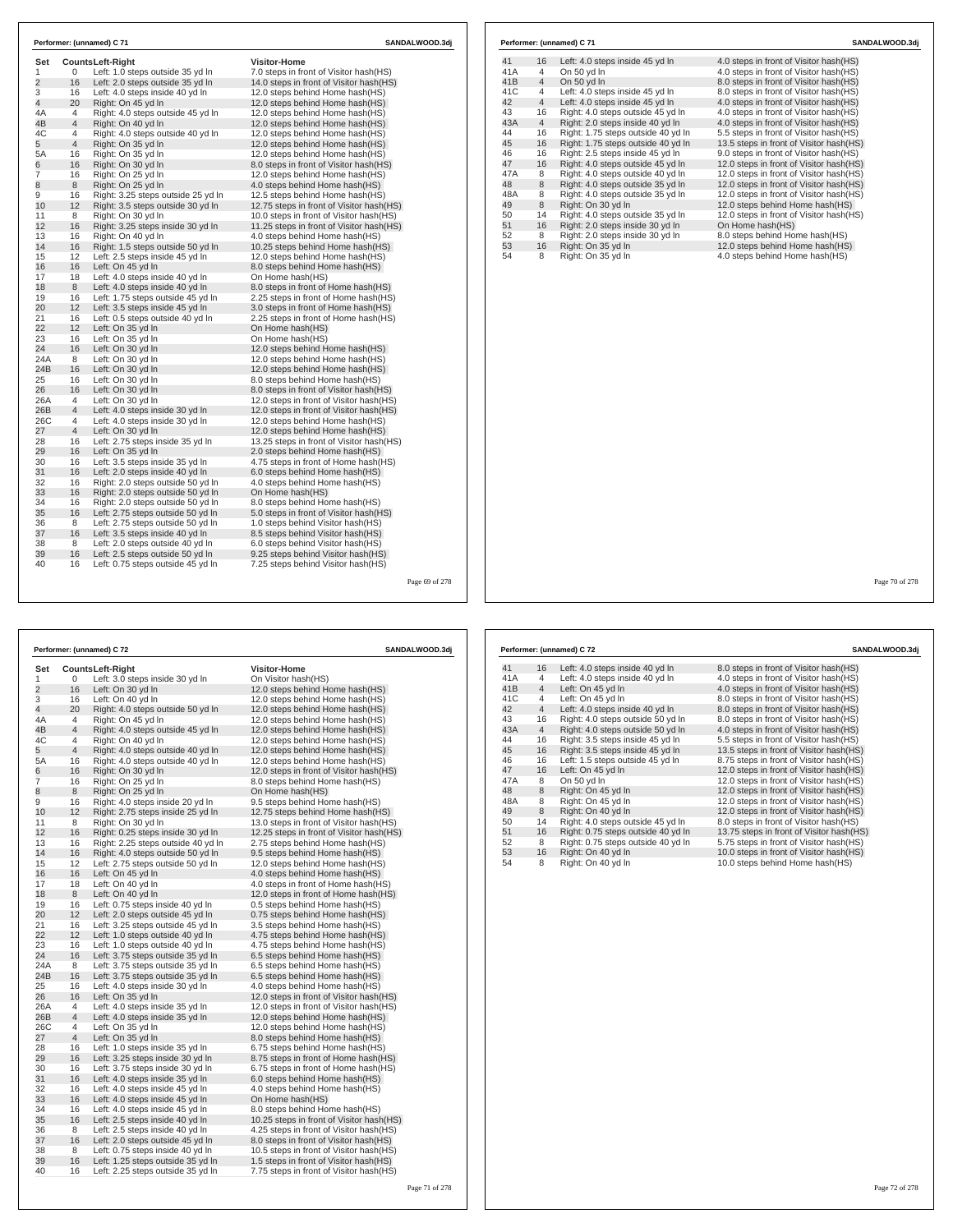| Set            |                 | <b>CountsLeft-Right</b>            | Visitor-Home                             |  |
|----------------|-----------------|------------------------------------|------------------------------------------|--|
| $\mathbf{1}$   | 0               | Left: On 25 yd In                  | On Visitor hash(HS)                      |  |
| $\overline{c}$ | 16              | Left: 4.0 steps inside 25 yd In    | 12.0 steps behind Home hash(HS)          |  |
| 3              | 16              | Left: 4.0 steps inside 35 yd In    | 12.0 steps behind Home hash(HS)          |  |
| 4              | 20              | On 50 yd In                        | 12.0 steps behind Home hash(HS)          |  |
| 4A             | $\overline{4}$  | Right: 4.0 steps outside 50 yd In  | 12.0 steps behind Home hash(HS)          |  |
| 4B             | $\overline{4}$  | Right: On 45 yd In                 | 12.0 steps behind Home hash(HS)          |  |
| 4C             | 4               | Right: 4.0 steps outside 45 yd In  | 12.0 steps behind Home hash(HS)          |  |
| 5              | $\overline{4}$  | Right: On 40 yd In                 | 12.0 steps behind Home hash(HS)          |  |
| 5A             | 16              | Right: On 40 yd In                 | 12.0 steps behind Home hash(HS)          |  |
| 6              | 16              | Right: On 30 yd In                 | 12.0 steps behind Home hash(HS)          |  |
| $\overline{7}$ | 16              | Right: On 25 yd In                 | 4.0 steps behind Home hash(HS)           |  |
| 8              | 8               | Right: On 25 vd In                 | 4.0 steps in front of Home hash (HS)     |  |
| 9              | 16              | Right: 3.75 steps inside 20 yd In  | 6.5 steps behind Home hash(HS)           |  |
| 10             | 12              | Right: 1.5 steps inside 25 yd In   | 10.0 steps behind Home hash(HS)          |  |
| 11             | 8               | Right: On 30 yd In                 | 12.0 steps behind Home hash(HS)          |  |
| 12             | 16              | Right: 2.5 steps outside 30 yd In  | 13.75 steps in front of Visitor hash(HS) |  |
| 13             | 16              | Right: 3.5 steps inside 35 yd In   | 1.0 steps behind Home hash(HS)           |  |
| 14             | 16              | Right: 1.5 steps inside 45 yd In   | 8.75 steps behind Home hash(HS)          |  |
| 15             | 12              | Left: 0.25 steps outside 50 yd In  | 12.0 steps behind Home hash(HS)          |  |
| 16             | 16              | Left: 4.0 steps inside 45 yd In    | 8.0 steps in front of Visitor hash(HS)   |  |
| 17             | 18              | Left: On 40 yd In                  | 12.0 steps behind Home hash(HS)          |  |
| 18             | 8               | Left: On 40 yd In                  | 4.0 steps behind Home hash(HS)           |  |
| 19             | 16              | Left: 3.5 steps outside 35 yd In   | 1.5 steps behind Home hash(HS)           |  |
| 20             | 12 <sup>2</sup> | Left: 2.75 steps inside 35 yd In   | 8.0 steps behind Home hash(HS)           |  |
| 21             | 16              | Left: 1.25 steps inside 40 yd In   | 10.5 steps in front of Visitor hash (HS) |  |
| 22             | 12              | Left: 0.25 steps outside 45 yd In  | 10.0 steps in front of Visitor hash (HS) |  |
| 23             | 16              | Left: 0.25 steps outside 45 yd In  | 10.0 steps in front of Visitor hash(HS)  |  |
| 24             | 16              | Left: On 40 vd In                  | 12.0 steps behind Home hash(HS)          |  |
| 24A            | 8               | Left: On 40 yd In                  | 12.0 steps behind Home hash(HS)          |  |
| 24B            | 16              | Left: On 40 yd In                  | 12.0 steps behind Home hash(HS)          |  |
| 25             | 16              | Left: 4.0 steps inside 45 yd In    | 12.0 steps behind Home hash(HS)          |  |
| 26             | 16              | Left: On 45 yd In                  | 4.0 steps in front of Visitor hash(HS)   |  |
| 26A            | $\overline{4}$  | Left: 4.0 steps inside 45 yd In    | 4.0 steps in front of Visitor hash(HS)   |  |
| 26B            | $\overline{4}$  | Left: 4.0 steps inside 45 yd In    | 8.0 steps in front of Visitor hash(HS)   |  |
| 26C            | 4               | Left: On 45 yd In                  | 8.0 steps in front of Visitor hash(HS)   |  |
| 27             | $\overline{4}$  | Left: On 45 yd In                  | 12.0 steps in front of Visitor hash(HS)  |  |
| 28             | 16              | Left: On 45 yd In                  | 8.0 steps in front of Visitor hash (HS)  |  |
| 29             | 16              | Left: 4.0 steps inside 40 yd In    | 2.0 steps behind Home hash(HS)           |  |
| 30             | 16              | Left: 4.0 steps inside 45 yd In    | 12.0 steps behind Home hash(HS)          |  |
| 31             | 16              | On 50 yd In                        | 12.0 steps in front of Visitor hash(HS)  |  |
| 32             | 16              | Right: On 40 yd In                 | 14.0 steps in front of Visitor hash(HS)  |  |
| 33             | 16              | Right: 2.0 steps outside 40 yd In  | 4.0 steps behind Home hash(HS)           |  |
| 34             | 16              | Right: 2.0 steps outside 40 yd In  | 12.0 steps behind Home hash(HS)          |  |
| 35             | 16              | Right: 0.5 steps outside 35 yd In  | 12.75 steps in front of Visitor hash(HS) |  |
| 36             | 8               | Right: 0.5 steps outside 35 yd In  | 6.75 steps in front of Visitor hash(HS)  |  |
| 37             | 16              | Right: 1.25 steps inside 35 yd In  | 1.25 steps in front of Visitor hash(HS)  |  |
| 38             | 8               | Right: 1.5 steps outside 40 yd In  | 4.0 steps in front of Visitor hash (HS)  |  |
| 39             | 16              | Right: 2.0 steps outside 50 yd In  | 0.75 steps in front of Visitor hash(HS)  |  |
| 40             | 16              | Right: 1.75 steps outside 50 yd In | 8.25 steps behind Visitor hash (HS)      |  |

|                |                | Performer: (unnamed) C 74          | SANDALWOOD.3dj                            |  |
|----------------|----------------|------------------------------------|-------------------------------------------|--|
| Set            |                | <b>CountsLeft-Right</b>            | Visitor-Home                              |  |
| 1              | 0              | Left: 2.0 steps inside 20 yd In    | On Visitor hash(HS)                       |  |
| $\overline{2}$ | 16             | Left: On 25 yd In                  | 12.0 steps behind Home hash(HS)           |  |
| 3              | 16             | Left: On 35 yd In                  | 12.0 steps behind Home hash(HS)           |  |
| 4              | 20             | Left: 4.0 steps inside 45 yd In    | 12.0 steps behind Home hash(HS)           |  |
| 4A             | 4              | On 50 yd In                        | 12.0 steps behind Home hash(HS)           |  |
| 4B             | 4              | Right: 4.0 steps outside 50 yd In  | 12.0 steps behind Home hash(HS)           |  |
| 4C             | 4              | Right: On 45 yd In                 | 12.0 steps behind Home hash(HS)           |  |
| 5              | $\overline{4}$ | Right: 4.0 steps outside 45 yd In  | 12.0 steps behind Home hash(HS)           |  |
| 5A             | 16             | Right: 4.0 steps outside 45 yd In  | 12.0 steps behind Home hash(HS)           |  |
| 6              | 16             | Right: 4.0 steps outside 35 yd In  | 12.0 steps behind Home hash(HS)           |  |
| 7              | 16             | Right: 4.0 steps outside 30 yd In  | 4.0 steps behind Home hash(HS)            |  |
| 8              | 8              | Right: 4.0 steps outside 30 yd In  | 4.0 steps in front of Home hash (HS)      |  |
| 9              | 16             | Right: 1.0 steps inside 25 yd In   | On Home hash(HS)                          |  |
| 10             | 12             | Right: 0.25 steps inside 25 yd In  | 1.25 steps behind Home hash(HS)           |  |
| 11             | 8              | Right: On 30 yd In                 | 3.0 steps behind Home hash(HS)            |  |
| 12             | 16             | Right: 0.75 steps inside 25 yd In  | 7.0 steps behind Home hash(HS)            |  |
| 13             | 16             | Right: 2.5 steps outside 35 yd In  | 4.0 steps in front of Home hash (HS)      |  |
| 14             | 16             | Right: 2.25 steps inside 40 yd In  | 5.5 steps behind Home hash(HS)            |  |
| 15             | 12             | Right: 0.25 steps inside 45 yd In  | 12.0 steps behind Home hash(HS)           |  |
| 16             | 16             | On 50 yd In                        | 12.0 steps in front of Visitor hash(HS)   |  |
| 17             | 18             | Left: On 40 yd In                  | 8.0 steps behind Home hash(HS)            |  |
| 18             | 8              | Left: On 40 yd In                  | On Home hash(HS)                          |  |
| 19             | 16             | Left: 2.5 steps inside 30 yd In    | 1.25 steps behind Home hash(HS)           |  |
| 20             | 12             | Left: 0.75 steps inside 35 yd In   | 8.5 steps behind Home hash(HS)            |  |
| 21             | 16             | Left: 1.25 steps outside 40 yd In  | 9.5 steps in front of Visitor hash(HS)    |  |
| 22             | 12             | Left: 1.75 steps outside 45 yd In  | 7.75 steps in front of Visitor hash(HS)   |  |
| 23             | 16             | Left: 1.75 steps outside 45 yd In  | 7.75 steps in front of Visitor hash(HS)   |  |
| 24             | 16             | Left: 0.25 steps outside 40 yd In  | 13.5 steps in front of Visitor hash(HS)   |  |
| 24A            | 8              | Left: 0.25 steps outside 40 yd In  | 13.5 steps in front of Visitor hash (HS)  |  |
| 24B            | 16             | Left: 0.25 steps outside 40 yd In  | 13.5 steps in front of Visitor hash (HS)  |  |
| 25             | 16             | Left: On 45 yd In                  | 12.0 steps behind Home hash(HS)           |  |
| 26             | 16             | Left: 4.0 steps inside 40 yd In    | 4.0 steps in front of Visitor hash (HS)   |  |
| 26A            | 4              | Left: 4.0 steps inside 40 yd In    | 8.0 steps in front of Visitor hash(HS)    |  |
| 26B            | 4              | Left: On 40 yd In                  | 8.0 steps in front of Visitor hash(HS)    |  |
| 26C            | 4              | Left: On 40 yd In                  | 12.0 steps in front of Visitor hash (HS)  |  |
| 27             | 4              | Left: 4.0 steps inside 40 yd In    | 12.0 steps in front of Visitor hash (HS)  |  |
| 28             | 16             | Left: 1.75 steps outside 45 yd In  | 9.75 steps in front of Visitor hash (HS)  |  |
| 29             | 16             | Left: 2.25 steps inside 40 yd In   | 0.25 steps behind Home hash(HS)           |  |
| 30             | 16             | Left: 2.5 steps inside 45 yd In    | 7.0 steps behind Home hash(HS)            |  |
| 31             | 16             | On 50 yd In                        | 6.0 steps behind Home hash(HS)            |  |
| 32             | 16             | Right: On 40 yd In                 | 4.0 steps behind Home hash(HS)            |  |
| 33             | 16             | Right: On 40 yd In                 | On Home hash(HS)                          |  |
| 34             | 16             | Right: On 40 yd In                 | 8.0 steps behind Home hash(HS)            |  |
| 35             | 16             | Right: 1.0 steps inside 35 yd In   | 11.25 steps in front of Visitor hash (HS) |  |
| 36             | 8              | Right: 1.0 steps inside 35 yd In   | 5.25 steps in front of Visitor hash(HS)   |  |
| 37             | 16             | Right: 0.25 steps outside 35 yd In | 1.25 steps behind Visitor hash(HS)        |  |
| 38             | 8              | Right: 2.75 steps outside 40 yd In | 1.5 steps in front of Visitor hash(HS)    |  |
| 39             | 16             | Right: 3.25 steps inside 45 yd In  | 1.25 steps in front of Visitor hash(HS)   |  |
| 40             | 16             | Right: 1.0 steps inside 45 yd In   | 8.0 steps behind Visitor hash (HS)        |  |

| 41   | 16             | On 50 yd In                        | 4.0 steps in front of Visitor hash (HS)  |
|------|----------------|------------------------------------|------------------------------------------|
| 41 A | 4              | On 50 yd In                        | 8.0 steps in front of Visitor hash(HS)   |
| 41B  | $\overline{4}$ | Left: 4.0 steps inside 45 vd In    | 8.0 steps in front of Visitor hash (HS)  |
| 41C  | 4              | Left: 4.0 steps inside 45 yd In    | 4.0 steps in front of Visitor hash (HS)  |
| 42   | $\overline{4}$ | On 50 vd In                        | 4.0 steps in front of Visitor hash (HS)  |
| 43   | 16             | Right: On 40 yd In                 | 4.0 steps in front of Visitor hash(HS)   |
| 43A  | $\overline{4}$ | Right: 2.0 steps outside 40 yd In  | 4.0 steps in front of Visitor hash (HS)  |
| 44   | 16             | Right: 1.25 steps inside 35 yd In  | 7.5 steps in front of Visitor hash(HS)   |
| 45   | 16             | Right: 1.25 steps inside 35 yd In  | 12.75 steps behind Home hash(HS)         |
| 46   | 16             | Right: 3.25 steps outside 45 yd In | 10.5 steps in front of Visitor hash (HS) |
| 47   | 16             | Right: 4.0 steps outside 40 yd In  | 12.0 steps in front of Visitor hash(HS)  |
| 47A  | 8              | Right: 4.0 steps outside 35 yd In  | 12.0 steps in front of Visitor hash(HS)  |
| 48   | 8              | Right: On 30 yd In                 | 12.0 steps behind Home hash(HS)          |
| 48A  | 8              | Right: On 30 vd In                 | 12.0 steps behind Home hash(HS)          |
| 49   | 8              | Right: On 30 yd In                 | 4.0 steps behind Home hash(HS)           |
| 50   | 14             | Right: 4.0 steps outside 35 yd In  | 8.0 steps behind Home hash(HS)           |
| 51   | 16             | Right: On 30 vd In                 | 4.0 steps in front of Home hash (HS)     |
| 52   | 8              | Right: 4.0 steps outside 35 yd In  | On Home hash(HS)                         |
| 53   | 16             | Right: 4.0 steps outside 45 yd In  | 2.0 steps in front of Home hash (HS)     |
| 54   | 8              | Right: 4.0 steps outside 45 yd In  | 8.0 steps in front of Home hash(HS)      |
|      |                |                                    |                                          |
|      |                |                                    |                                          |
|      |                |                                    |                                          |
|      |                |                                    |                                          |
|      |                |                                    |                                          |
|      |                |                                    |                                          |

**Performer: (unnamed) C 73 SANDALWOOD.3dj**

Page 73 of 278

| Performer: (unnamed) C 74 | SANDALWOOD.3dj |                                  |                                         |
|---------------------------|----------------|----------------------------------|-----------------------------------------|
| 41                        | 16             | On 50 yd In                      | 4.0 steps behind Visitor hash (HS)      |
| 41A                       | 4              | On 50 yd In                      | On Visitor hash(HS)                     |
| 41B                       | $\overline{4}$ | Left: 4.0 steps inside 45 yd In  | On Visitor hash(HS)                     |
| 41C                       | 4              | Left: 4.0 steps inside 45 yd In  | 4.0 steps behind Visitor hash(HS)       |
| 42                        | $\overline{4}$ | On 50 yd In                      | 4.0 steps behind Visitor hash(HS)       |
| 43                        | 16             | Left: 4.0 steps inside 40 yd In  | On Visitor hash(HS)                     |
| 43A                       | $\overline{4}$ | Left: 4.0 steps inside 40 yd In  | 2.0 steps behind Visitor hash(HS)       |
| 44                        | 16             | Left: 3.25 steps inside 40 vd In | 12.5 steps in front of Visitor hash(HS) |
| 45                        | 16             | Left: 3.25 steps inside 40 yd In | 7.5 steps behind Home hash(HS)          |
| 46                        | 16             | Left: 3.5 steps inside 30 yd In  | 11.5 steps behind Home hash(HS)         |
| 47                        | 16             | Left: 4.0 steps inside 25 yd In  | 12.0 steps in front of Visitor hash(HS) |
| 47A                       | 8              | Left: 4.0 steps inside 30 yd In  | 12.0 steps in front of Visitor hash(HS) |
| 48                        | 8              | Left: 4.0 steps inside 35 yd In  | 12.0 steps in front of Visitor hash(HS) |
| 48A                       | 8              | Left: 4.0 steps inside 35 yd In  | 12.0 steps in front of Visitor hash(HS) |
| 49                        | 8              | Left: 4.0 steps inside 40 yd In  | 12.0 steps in front of Visitor hash(HS) |
| 50                        | 14             | Left: On 40 yd In                | 8.0 steps in front of Visitor hash(HS)  |
| 51                        | 16             | Left: 0.5 steps inside 45 yd In  | 7.0 steps in front of Visitor hash(HS)  |
| 52                        | 8              | Left: 0.5 steps inside 45 yd In  | 1.0 steps behind Visitor hash (HS)      |
| 53                        | 16             | Left: On 45 yd In                | 12.0 steps behind Home hash(HS)         |
| 54                        | 8              | Left: On 45 yd In                | 4.0 steps behind Home hash(HS)          |

Page 74 of 278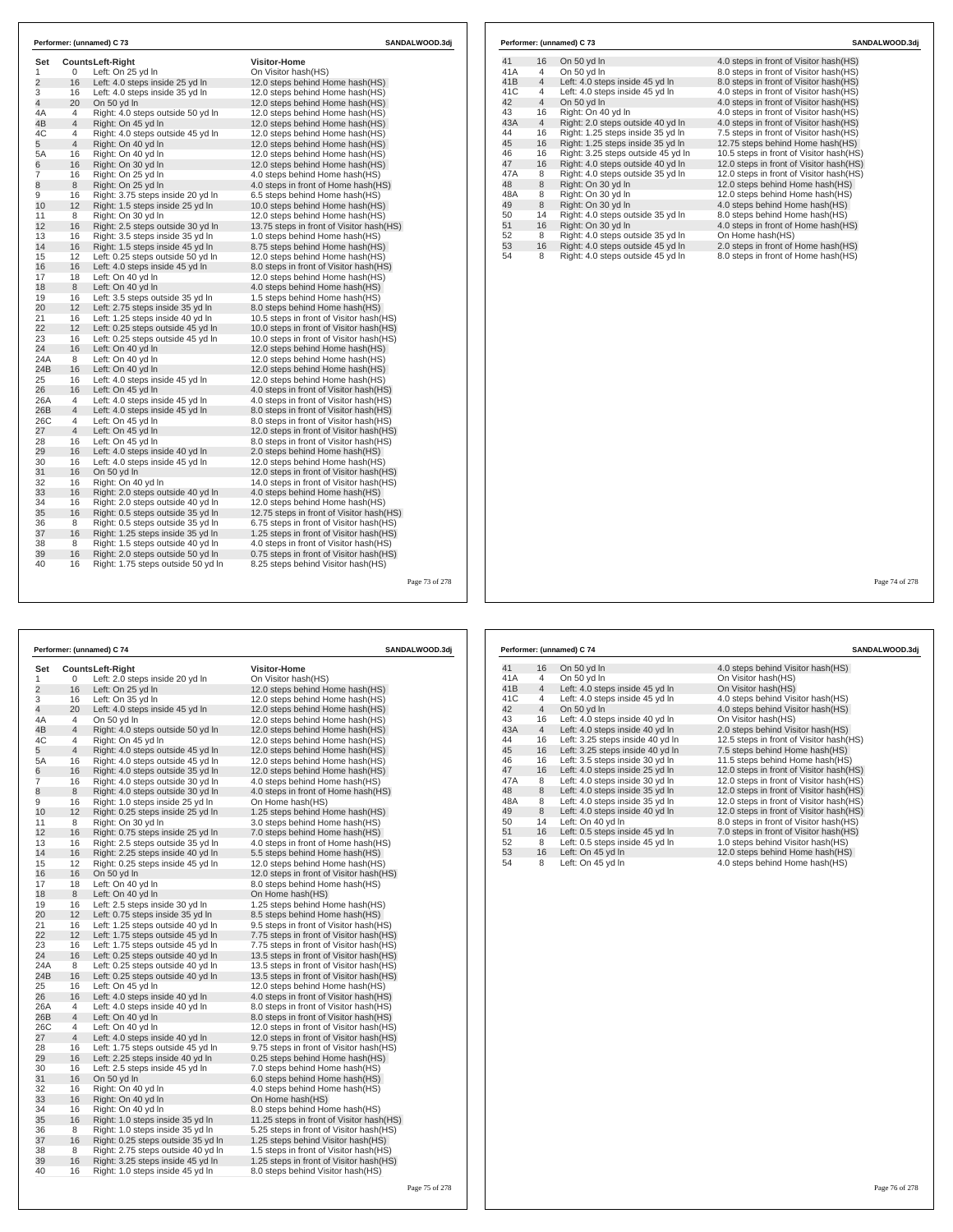| Set            |                     | <b>CountsLeft-Right</b>                                 | <b>Visitor-Home</b>                                                |  |
|----------------|---------------------|---------------------------------------------------------|--------------------------------------------------------------------|--|
| 1              | 0                   | Left: 2.0 steps inside 15 yd In                         | 10.0 steps in front of Visitor hash(HS)                            |  |
| $\overline{2}$ | 16                  | Left: 4.0 steps inside 20 yd In                         | 12.0 steps behind Home hash(HS)                                    |  |
| 3              | 16                  | Left: 4.0 steps inside 30 vd In                         | 12.0 steps behind Home hash (HS)                                   |  |
| 4              | 20                  | Left: On 45 yd In                                       | 12.0 steps behind Home hash (HS)                                   |  |
| 4A             | 4                   | Left: 4.0 steps inside 45 yd In                         | 12.0 steps behind Home hash(HS)                                    |  |
| 4B             | $\overline{4}$      | On 50 yd In                                             | 12.0 steps behind Home hash(HS)                                    |  |
| 4C<br>5        | 4<br>$\overline{4}$ | Right: 4.0 steps outside 50 yd In<br>Right: On 45 yd In | 12.0 steps behind Home hash(HS)<br>12.0 steps behind Home hash(HS) |  |
| 5A             | 16                  | Right: On 45 yd In                                      | 12.0 steps behind Home hash(HS)                                    |  |
| 6              | 16                  | Right: On 35 yd In                                      | 12.0 steps behind Home hash(HS)                                    |  |
| 7              | 16                  | Right: On 30 yd In                                      | 4.0 steps behind Home hash(HS)                                     |  |
| 8              | 8                   | Right: On 30 yd In                                      | 4.0 steps in front of Home hash(HS)                                |  |
| 9              | 16                  | Right: 4.0 steps inside 25 yd In                        | On Home hash(HS)                                                   |  |
| 10             | 12                  | Right: 1.25 steps inside 25 yd In                       | 1.75 steps in front of Home hash(HS)                               |  |
| 11             | 8                   | Right: On 30 yd In                                      | On Home hash(HS)                                                   |  |
| 12             | 16                  | Right: 0.25 steps inside 25 yd In                       | 4.0 steps behind Home hash(HS)                                     |  |
| 13             | 16                  | Right: 3.5 steps inside 30 yd In                        | 6.0 steps in front of Home hash (HS)                               |  |
| 14             | 16                  | Right: On 40 yd In                                      | 4.0 steps behind Home hash(HS)                                     |  |
| 15             | 12                  | Right: 2.5 steps outside 45 yd In                       | 12.0 steps behind Home hash(HS)                                    |  |
| 16             | 16                  | Right: 4.0 steps outside 50 yd In                       | 8.0 steps in front of Visitor hash(HS)                             |  |
| 17             | 18                  | Left: On 45 vd In                                       | 12.0 steps behind Home hash(HS)                                    |  |
| 18             | 8                   | Left: On 45 yd In                                       | 4.0 steps behind Home hash(HS)                                     |  |
| 19             | 16                  | Left: 1.25 steps outside 40 yd In                       | 1.0 steps behind Home hash(HS)                                     |  |
| 20             | 12                  | Left: 3.75 steps outside 45 yd In                       | 2.25 steps behind Home hash(HS)                                    |  |
| 21             | 16                  | Left: 2.5 steps outside 45 yd In                        | 6.0 steps behind Home hash(HS)                                     |  |
| 22             | 12                  | Left: 1.25 steps inside 40 yd In                        | 6.5 steps behind Home hash(HS)                                     |  |
| 23             | 16                  | Left: 1.25 steps inside 40 yd In                        | 6.5 steps behind Home hash(HS)                                     |  |
| 24             | 16                  | Left: 1.5 steps outside 35 yd In                        | 6.0 steps behind Home hash(HS)                                     |  |
| 24A            | 8                   | Left: 1.5 steps outside 35 yd In                        | 6.0 steps behind Home hash(HS)                                     |  |
| 24B            | 16                  | Left: 1.5 steps outside 35 yd In                        | 6.0 steps behind Home hash(HS)                                     |  |
| 25             | 16                  | Left: On 35 yd In                                       | 8.0 steps behind Home hash(HS)                                     |  |
| 26             | 16                  | Left: On 35 yd In                                       | 8.0 steps in front of Visitor hash(HS)                             |  |
| 26A            | $\overline{4}$      | Left: On 35 vd In                                       | 12.0 steps in front of Visitor hash(HS)                            |  |
| 26B            | $\overline{4}$      | Left: 4.0 steps inside 35 yd In                         | 12.0 steps in front of Visitor hash(HS)                            |  |
| 26C            | 4                   | Left: 4.0 steps inside 35 yd In                         | 12.0 steps behind Home hash(HS)                                    |  |
| 27             | $\overline{4}$      | Left: On 35 yd In                                       | 12.0 steps behind Home hash(HS)                                    |  |
| 28             | 16                  | Left: 2.75 steps outside 40 yd In                       | 12.75 steps behind Home hash(HS)                                   |  |
| 29             | 16                  | Left: 0.75 steps inside 35 yd In                        | 3.25 steps in front of Home hash(HS)                               |  |
| 30             | 16                  | Left: 1.0 steps inside 35 yd In                         | 5.5 steps in front of Home hash(HS)                                |  |
| 31             | 16                  | Left: On 40 yd In                                       | 6.0 steps behind Home hash(HS)                                     |  |
| 32             | 16                  | On 50 yd In                                             | 4.0 steps behind Home hash(HS)                                     |  |
| 33             | 16                  | On 50 yd In                                             | On Home hash(HS)                                                   |  |
| 34             | 16                  | On 50 yd In                                             | 8.0 steps behind Home hash(HS)                                     |  |
| 35             | 16                  | Left: 1.5 steps inside 45 yd In                         | 6.25 steps in front of Visitor hash(HS)                            |  |
| 36             | 8                   | Left: 1.5 steps inside 45 yd In                         | 0.25 steps in front of Visitor hash(HS)                            |  |
| 37             | 16                  | Left: 1.25 steps outside 40 yd In                       | 5.0 steps behind Visitor hash(HS)                                  |  |
| 38             | 8                   | Left: 1.25 steps inside 35 vd In                        | 2.5 steps behind Visitor hash (HS)                                 |  |
| 39             | 16                  | Left: 0.5 steps outside 45 yd In                        | 9.0 steps behind Visitor hash(HS)                                  |  |
| 40             | 16                  | Left: 2.25 steps inside 40 yd In                        | 5.5 steps behind Visitor hash(HS)                                  |  |

|     |                | Performer: (unnamed) C 75        | SANDALWOOD.3di                          |
|-----|----------------|----------------------------------|-----------------------------------------|
| 41  | 16             | Left: On 45 yd In                | 4.0 steps behind Visitor hash (HS)      |
| 41A | 4              | Left: On 45 yd In                | On Visitor hash(HS)                     |
| 41B | $\overline{4}$ | Left: 4.0 steps inside 40 yd In  | On Visitor hash(HS)                     |
| 41C | 4              | Left: 4.0 steps inside 40 yd In  | 4.0 steps behind Visitor hash(HS)       |
| 42  | $\overline{4}$ | Left: On 45 yd In                | 4.0 steps behind Visitor hash(HS)       |
| 43  | 16             | Left: 4.0 steps inside 40 yd In  | 8.0 steps in front of Visitor hash(HS)  |
| 43A | $\overline{4}$ | Left: 4.0 steps inside 40 yd In  | 6.0 steps in front of Visitor hash(HS)  |
| 44  | 16             | Left: 2.25 steps inside 35 vd In | 9.5 steps behind Home hash (HS)         |
| 45  | 16             | Left: 2.25 steps inside 35 yd In | 1.5 steps behind Home hash(HS)          |
| 46  | 16             | Left: 2.25 steps inside 25 yd In | 4.0 steps behind Home hash(HS)          |
| 47  | 16             | Left: 4.0 steps inside 20 yd In  | 8.0 steps behind Home hash(HS)          |
| 47A | 8              | Left: 4.0 steps inside 20 yd In  | 12.0 steps in front of Visitor hash(HS) |
| 48  | 8              | Left: 4.0 steps inside 25 yd In  | 12.0 steps in front of Visitor hash(HS) |
| 48A | 8              | Left: 4.0 steps inside 25 yd In  | 12.0 steps in front of Visitor hash(HS) |
| 49  | 8              | Left: 4.0 steps inside 30 yd In  | 12.0 steps in front of Visitor hash(HS) |
| 50  | 14             | Left: On 30 yd In                | 8.0 steps in front of Visitor hash(HS)  |
| 51  | 16             | Left: 3.5 steps outside 40 yd In | 11.5 steps behind Home hash(HS)         |
| 52  | 8              | Left: 3.5 steps outside 40 yd In | 8.5 steps in front of Visitor hash(HS)  |
| 53  | 16             | Left: On 40 yd In                | 13.0 steps in front of Visitor hash(HS) |
| 54  | 8              | Left: On 40 yd In                | 7.0 steps behind Home hash(HS)          |

Page 77 of 278

| Performer: (unnamed) C 76 |                |                                    | SANDALWOOD.3dj                            |  |
|---------------------------|----------------|------------------------------------|-------------------------------------------|--|
| Set                       |                | <b>CountsLeft-Right</b>            | <b>Visitor-Home</b>                       |  |
| 1                         | 0              | Left: On 20 yd In                  | 7.0 steps in front of Visitor hash(HS)    |  |
| $\overline{2}$            | 16             | Left: 4.0 steps inside 20 yd In    | 8.0 steps behind Home hash(HS)            |  |
| 3                         | 16             | Left: On 30 yd In                  | 12.0 steps behind Home hash(HS)           |  |
| 4                         | 20             | Left: 4.0 steps inside 40 yd In    | 12.0 steps behind Home hash(HS)           |  |
| 4A                        | $\overline{4}$ | Left: On 45 yd In                  | 12.0 steps behind Home hash(HS)           |  |
| 4B                        | $\overline{4}$ | Left: 4.0 steps inside 45 yd In    | 12.0 steps behind Home hash(HS)           |  |
| 4C                        | 4              | On 50 yd In                        | 12.0 steps behind Home hash(HS)           |  |
| 5                         | $\overline{4}$ | Right: 4.0 steps outside 50 yd In  | 12.0 steps behind Home hash(HS)           |  |
| 5А                        | 16             | Right: 4.0 steps outside 50 yd In  | 12.0 steps behind Home hash(HS)           |  |
| 6                         | 16             | Right: 4.0 steps outside 40 yd In  | 12.0 steps behind Home hash(HS)           |  |
| 7                         | 16             | Right: 4.0 steps outside 35 yd In  | 12.0 steps behind Home hash(HS)           |  |
| 8                         | 8              | Right: 4.0 steps outside 30 yd In  | 12.0 steps behind Home hash (HS)          |  |
| 9                         | 16             | Right: 2.75 steps outside 30 yd In | 7.5 steps in front of Visitor hash(HS)    |  |
| 10                        | 12             | Right: 2.25 steps outside 35 yd In | 5.0 steps in front of Visitor hash(HS)    |  |
| 11                        | 8              | Right: 4.0 steps outside 40 yd In  | 10.0 steps in front of Visitor hash (HS)  |  |
| 12                        | 16             | Right: 1.0 steps outside 40 yd In  | 9.75 steps in front of Visitor hash (HS)  |  |
| 13                        | 16             | Right: 1.5 steps inside 45 yd In   | 8.75 steps behind Home hash(HS)           |  |
| 14                        | 16             | Left: 1.25 steps outside 45 yd In  | 12.0 steps behind Home hash(HS)           |  |
| 15                        | 12             | Left: 0.25 steps outside 40 yd In  | 11.5 steps behind Home hash(HS)           |  |
| 16                        | 16             | Left: On 40 yd In                  | 8.0 steps behind Home hash(HS)            |  |
| 17                        | 18             | Left: 4.0 steps inside 35 yd In    | On Home hash(HS)                          |  |
| 18                        | 8              | Left: 4.0 steps inside 35 yd In    | 8.0 steps in front of Home hash(HS)       |  |
| 19                        | 16             | Left: 3.25 steps outside 40 yd In  | 1.25 steps behind Home hash(HS)           |  |
| 20                        | 12             | Left: 2.5 steps inside 40 yd In    | 3.75 steps behind Home hash(HS)           |  |
| 21                        | 16             | Left: 2.25 steps outside 45 yd In  | 8.75 steps behind Home hash(HS)           |  |
| 22                        | 12             | Left: 3.25 steps inside 40 yd In   | 8.5 steps behind Home hash (HS)           |  |
| 23                        | 16             | Left: 3.25 steps inside 40 yd In   | 8.5 steps behind Home hash(HS)            |  |
| 24                        | 16             | Left: 1.0 steps inside 35 yd In    | 6.25 steps behind Home hash(HS)           |  |
| 24A                       | 8              | Left: 1.0 steps inside 35 yd In    | 6.25 steps behind Home hash (HS)          |  |
| 24B                       | 16             | Left: 1.0 steps inside 35 yd In    | 6.25 steps behind Home hash (HS)          |  |
| 25                        | 16             | Left: 4.0 steps inside 35 yd In    | 8.0 steps behind Home hash(HS)            |  |
| 26                        | 16             | Left: 4.0 steps inside 35 yd In    | 8.0 steps in front of Visitor hash(HS)    |  |
| 26A                       | 4              | Left: On 35 yd In                  | 8.0 steps in front of Visitor hash(HS)    |  |
| 26B                       | 4              | Left: On 35 yd In                  | 12.0 steps in front of Visitor hash(HS)   |  |
| 26C                       | 4              | Left: 4.0 steps inside 35 yd In    | 12.0 steps in front of Visitor hash(HS)   |  |
| 27                        | $\overline{4}$ | Left: 4.0 steps inside 35 yd In    | 12.0 steps behind Home hash(HS)           |  |
| 28                        | 16             | Left: 1.25 steps outside 40 yd In  | 13.25 steps in front of Visitor hash (HS) |  |
| 29                        | 16             | Left: 2.5 steps inside 35 yd In    | 1.5 steps in front of Home hash(HS)       |  |
| 30                        | 16             | Left: 2.0 steps outside 40 yd In   | 3.5 steps in front of Home hash(HS)       |  |
| 31                        | 16             | Left: 4.0 steps inside 40 yd In    | 6.0 steps behind Home hash(HS)            |  |
| 32                        | 16             | Right: 4.0 steps outside 50 yd In  | 4.0 steps behind Home hash(HS)            |  |
| 33                        | 16             | Right: 4.0 steps outside 50 yd In  | On Home hash(HS)                          |  |
| 34                        | 16             | Right: 4.0 steps outside 50 yd In  | 8.0 steps behind Home hash(HS)            |  |
| 35                        | 16             | Right: 1.25 steps outside 50 yd In | 4.25 steps in front of Visitor hash (HS)  |  |
| 36                        | 8              | Right: 1.25 steps outside 50 yd In | 1.75 steps behind Visitor hash(HS)        |  |
| 37                        | 16             | Left: 1.0 steps inside 45 yd In    | 10.75 steps behind Visitor hash(HS)       |  |
| 38                        | 8              | Left: 3.5 steps inside 40 yd In    | 8.25 steps behind Visitor hash (HS)       |  |
| 39                        | 16             | Right: 3.5 steps outside 50 yd In  | 8.75 steps behind Visitor hash(HS)        |  |
| 40                        | 16             | Left: 1.0 steps outside 50 yd In   | 8.25 steps behind Visitor hash(HS)        |  |

| Performer: (unnamed) C 76 |                |                                    | SANDALWOOD.3di                           |  |
|---------------------------|----------------|------------------------------------|------------------------------------------|--|
| 41                        | 16             | On 50 yd In                        | 8.0 steps in front of Visitor hash (HS)  |  |
| 41A                       | 4              | Left: 4.0 steps inside 45 yd In    | 8.0 steps in front of Visitor hash(HS)   |  |
| 41B                       | $\overline{4}$ | Left: 4.0 steps inside 45 yd In    | 4.0 steps in front of Visitor hash(HS)   |  |
| 41C                       | 4              | On 50 yd In                        | 4.0 steps in front of Visitor hash (HS)  |  |
| 42                        | $\overline{4}$ | On 50 yd In                        | 8.0 steps in front of Visitor hash(HS)   |  |
| 43                        | 16             | Right: On 40 yd In                 | 8.0 steps in front of Visitor hash(HS)   |  |
| 43A                       | $\overline{4}$ | Right: On 40 vd In                 | 4.0 steps in front of Visitor hash(HS)   |  |
| 44                        | 16             | Right: 3.5 steps inside 35 yd In   | 6.25 steps in front of Visitor hash(HS)  |  |
| 45                        | 16             | Right: 3.5 steps inside 35 yd In   | 13.75 steps behind Home hash(HS)         |  |
| 46                        | 16             | Right: 0.25 steps outside 45 yd In | 9.5 steps in front of Visitor hash(HS)   |  |
| 47                        | 16             | Right: On 40 yd In                 | 12.0 steps in front of Visitor hash (HS) |  |
| 47A                       | 8              | Right: On 35 yd In                 | 12.0 steps in front of Visitor hash(HS)  |  |
| 48                        | 8              | Right: On 30 yd In                 | 12.0 steps in front of Visitor hash(HS)  |  |
| 48A                       | 8              | Right: On 30 vd In                 | 12.0 steps in front of Visitor hash(HS)  |  |
| 49                        | 8              | Right: On 30 vd In                 | 8.0 steps behind Home hash (HS)          |  |
| 50                        | 14             | Right: 4.0 steps outside 35 yd In  | 12.0 steps behind Home hash(HS)          |  |
| 51                        | 16             | Right: 4.0 steps outside 35 yd In  | 4.0 steps in front of Home hash(HS)      |  |
| 52                        | 8              | Right: On 35 yd In                 | On Home hash(HS)                         |  |
| 53                        | 16             | Right: On 45 yd In                 | 2.0 steps in front of Home hash(HS)      |  |
| 54                        | 8              | Right: On 45 yd In                 | 8.0 steps in front of Home hash(HS)      |  |

Page 78 of 278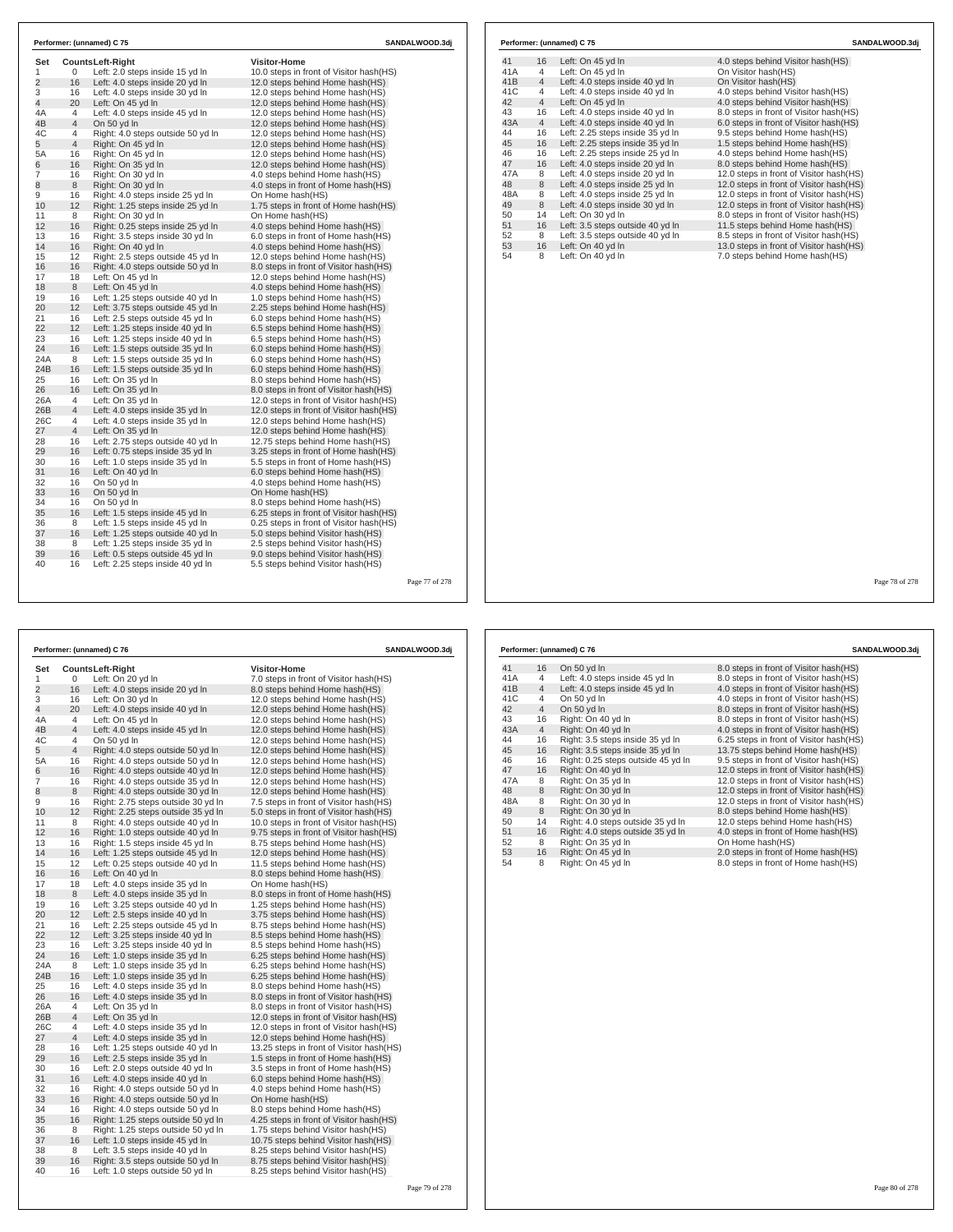| Set            |                       | Counts Left-Right                                                     | <b>Visitor-Home</b>                                                                |  |
|----------------|-----------------------|-----------------------------------------------------------------------|------------------------------------------------------------------------------------|--|
| 1              | 0                     | Left: On 15 yd In                                                     | 14.0 steps in front of Visitor hash(HS)                                            |  |
| $\overline{2}$ | 16                    | Left: 4.0 steps inside 20 yd In                                       | 4.0 steps behind Home hash(HS)                                                     |  |
| 3              | 16                    | Left: 4.0 steps inside 25 vd In                                       | 12.0 steps behind Home hash(HS)                                                    |  |
| $\overline{4}$ | 20                    | Left: On 40 yd In                                                     | 12.0 steps behind Home hash(HS)                                                    |  |
| 4A             | 4                     | Left: 4.0 steps inside 40 yd In                                       | 12.0 steps behind Home hash(HS)                                                    |  |
| 4B             | $\overline{4}$        | Left: On 45 yd In                                                     | 12.0 steps behind Home hash(HS)                                                    |  |
| 4C             | 4                     | Left: 4.0 steps inside 45 yd In                                       | 12.0 steps behind Home hash(HS)                                                    |  |
| 5              | $\overline{4}$        | On 50 yd In                                                           | 12.0 steps behind Home hash (HS)                                                   |  |
| 5A             | 16                    | On 50 yd In                                                           | 12.0 steps behind Home hash(HS)                                                    |  |
| 6              | 16                    | Right: On 40 vd In                                                    | 12.0 steps behind Home hash (HS)                                                   |  |
| $\overline{7}$ | 16                    | Right: On 35 yd In                                                    | 12.0 steps behind Home hash(HS)                                                    |  |
| 8              | 8                     | Right: On 30 yd In                                                    | 12.0 steps behind Home hash (HS)                                                   |  |
| 9              | 16                    | Right: 3.0 steps inside 30 yd In                                      | 6.0 steps in front of Visitor hash(HS)                                             |  |
| 10             | 12                    | Right: 3.5 steps inside 35 yd In                                      | 2.75 steps in front of Visitor hash(HS)                                            |  |
| 11             | 8                     | Right: 2.0 steps inside 40 yd In                                      | 10.0 steps in front of Visitor hash (HS)                                           |  |
| 12             | 16                    | Right: 2.75 steps outside 45 yd In                                    | 9.75 steps in front of Visitor hash(HS)                                            |  |
| 13             | 16                    | Right: 1.25 steps outside 50 yd In                                    | 10.25 steps behind Home hash(HS)                                                   |  |
| 14             | 16                    | Left: 1.5 steps inside 40 yd In                                       | 12.0 steps behind Home hash(HS)                                                    |  |
| 15             | 12                    | Left: 2.5 steps inside 35 vd In                                       | 10.5 steps behind Home hash(HS)                                                    |  |
| 16             | 16                    | Left: 4.0 steps inside 35 yd In                                       | 8.0 steps behind Home hash(HS)                                                     |  |
| 17<br>18       | 18<br>8               | Left: On 35 yd In<br>Left: On 35 yd In                                | On Home hash(HS)<br>8.0 steps in front of Home hash(HS)                            |  |
|                |                       |                                                                       |                                                                                    |  |
| 19<br>20       | 16<br>12 <sup>2</sup> | Left: 1.5 steps outside 30 yd In<br>Left: 3.75 steps outside 35 yd In | On Home hash(HS)<br>8.75 steps behind Home hash(HS)                                |  |
| 21             | 16                    | Left: 2.0 steps inside 35 yd In                                       |                                                                                    |  |
| 22             | 12                    | Left: 1.0 steps inside 40 vd In                                       | 8.25 steps in front of Visitor hash(HS)<br>5.75 steps in front of Visitor hash(HS) |  |
| 23             | 16                    | Left: 1.0 steps inside 40 yd In                                       | 5.75 steps in front of Visitor hash(HS)                                            |  |
| 24             | 16                    | Left: 2.75 steps outside 40 yd In                                     | 9.75 steps in front of Visitor hash(HS)                                            |  |
| 24A            | 8                     | Left: 2.75 steps outside 40 yd In                                     | 9.75 steps in front of Visitor hash(HS)                                            |  |
| 24B            | 16                    | Left: 2.75 steps outside 40 yd In                                     | 9.75 steps in front of Visitor hash(HS)                                            |  |
| 25             | 16                    | Left: On 40 yd In                                                     | 12.0 steps behind Home hash(HS)                                                    |  |
| 26             | 16                    | Left: 4.0 steps inside 35 yd In                                       | 4.0 steps in front of Visitor hash(HS)                                             |  |
| 26A            | 4                     | Left: 4.0 steps inside 35 yd In                                       | 8.0 steps in front of Visitor hash(HS)                                             |  |
| 26B            | $\overline{4}$        | Left: On 35 yd In                                                     | 8.0 steps in front of Visitor hash(HS)                                             |  |
| 26C            | 4                     | Left: On 35 vd In                                                     | 12.0 steps in front of Visitor hash (HS)                                           |  |
| 27             | $\overline{4}$        | Left: 4.0 steps inside 35 yd In                                       | 12.0 steps in front of Visitor hash(HS)                                            |  |
| 28             | 16                    | Left: 4.0 steps inside 40 yd In                                       | 8.0 steps in front of Visitor hash(HS)                                             |  |
| 29             | 16                    | Left: On 40 yd In                                                     | 4.0 steps behind Home hash(HS)                                                     |  |
| 30             | 16                    | Left: 3.5 steps inside 45 yd In                                       | 9.25 steps behind Home hash(HS)                                                    |  |
| 31             | 16                    | On 50 vd In                                                           | 11.0 steps behind Home hash (HS)                                                   |  |
| 32             | 16                    | Right: On 40 yd In                                                    | 9.0 steps behind Home hash(HS)                                                     |  |
| 33             | 16                    | Right: 4.0 steps outside 40 yd In                                     | 4.0 steps behind Home hash (HS)                                                    |  |
| 34             | 16                    | Right: 4.0 steps outside 40 yd In                                     | 12.0 steps behind Home hash(HS)                                                    |  |
| 35             | 16                    | Right: 2.0 steps outside 35 yd In                                     | 14.0 steps in front of Visitor hash (HS)                                           |  |
| 36             | 8                     | Right: 2.0 steps outside 35 yd In                                     | 8.0 steps in front of Visitor hash(HS)                                             |  |
| 37             | 16                    | Right: 4.0 steps outside 40 yd In                                     | 1.5 steps in front of Visitor hash(HS)                                             |  |
| 38             | 8                     | Right: 1.5 steps inside 40 yd In                                      | 4.25 steps in front of Visitor hash(HS)                                            |  |
| 39             | 16                    | Left: 1.0 steps outside 50 yd In                                      | 0.5 steps in front of Visitor hash(HS)                                             |  |
|                |                       |                                                                       |                                                                                    |  |

| Set<br><b>CountsLeft-Right</b><br>Visitor-Home<br>1<br>0<br>Left: 1.0 steps outside 50 yd In<br>On Home hash(HS)<br>$\overline{2}$<br>16<br>Right: 2.0 steps inside 40 yd In<br>2.0 steps behind Home hash(HS)<br>3<br>16<br>Right: On 40 yd In<br>12.0 steps in front of Visitor hash (HS)<br>4<br>20<br>Right: 4.0 steps outside 30 yd In<br>12.0 steps in front of Visitor hash(HS)<br>4A<br>4<br>Right: On 30 yd In<br>12.0 steps in front of Visitor hash (HS)<br>$\overline{4}$<br>4B<br>Right: 4.0 steps outside 35 yd In<br>12.0 steps in front of Visitor hash (HS)<br>4C<br>4<br>Right: On 35 yd In<br>12.0 steps in front of Visitor hash (HS)<br>5<br>$\overline{4}$<br>Right: 4.0 steps outside 40 yd In<br>12.0 steps in front of Visitor hash(HS)<br>5A<br>16<br>Right: 4.0 steps outside 40 yd In<br>12.0 steps in front of Visitor hash (HS)<br>16<br>6<br>Right: 4.0 steps outside 35 yd In<br>4.0 steps in front of Visitor hash(HS)<br>7<br>16<br>Right: 4.0 steps outside 30 yd In<br>12.0 steps in front of Visitor hash (HS)<br>8<br>8<br>Right: On 25 yd In<br>12.0 steps behind Home hash (HS)<br>9<br>16<br>Right: On 25 yd In<br>10.5 steps in front of Visitor hash (HS)<br>12<br>10<br>Right: 0.75 steps inside 30 yd In<br>8.25 steps in front of Visitor hash(HS)<br>11<br>8<br>Right: 2.0 steps outside 35 yd In<br>10.0 steps in front of Visitor hash (HS)<br>12<br>16<br>Right: 1.0 steps inside 35 yd In<br>10.25 steps in front of Visitor hash(HS)<br>13<br>16<br>Right: 3.5 steps outside 45 yd In<br>6.5 steps behind Home hash(HS)<br>16<br>14<br>Left: 3.75 steps outside 50 yd In<br>11.25 steps behind Home hash(HS)<br>15<br>12<br>Left: 2.75 steps outside 45 yd In<br>11.75 steps behind Home hash(HS)<br>16<br>16<br>Left: 4.0 steps inside 40 yd In<br>8.0 steps behind Home hash(HS)<br>17<br>18<br>Left: On 40 yd In<br>On Home hash(HS)<br>8<br>18<br>Left: On 40 yd In<br>8.0 steps in front of Home hash(HS)<br>16<br>19<br>Left: 2.75 steps inside 40 yd In<br>0.25 steps in front of Home hash(HS)<br>12<br>20<br>Left: 0.25 steps outside 45 yd In<br>0.75 steps in front of Home hash(HS)<br>21<br>16<br>Left: 3.25 steps inside 40 yd In<br>1.5 steps behind Home hash(HS)<br>22<br>12<br>Left: 3.5 steps outside 40 yd In<br>3.25 steps behind Home hash(HS)<br>23<br>16<br>Left: 3.5 steps outside 40 yd In<br>3.25 steps behind Home hash(HS)<br>16<br>24<br>Left: 2.25 steps inside 30 yd In<br>7.75 steps behind Home hash(HS)<br>8<br>24A<br>Left: 2.25 steps inside 30 yd In<br>7.75 steps behind Home hash(HS)<br>16<br>24B<br>Left: 2.25 steps inside 30 yd In<br>7.75 steps behind Home hash(HS)<br>16<br>25<br>Left: On 30 yd In<br>4.0 steps behind Home hash(HS)<br>16<br>26<br>Left: 4.0 steps inside 30 yd In<br>12.0 steps in front of Visitor hash(HS)<br>26A<br>4<br>Left: 4.0 steps inside 30 yd In<br>12.0 steps behind Home hash(HS)<br>$\overline{4}$<br>26B<br>Left: On 30 yd In<br>12.0 steps behind Home hash(HS)<br>26C<br>4<br>Left: On 30 yd In<br>8.0 steps behind Home hash(HS)<br>27<br>4<br>Left: 4.0 steps inside 30 yd In<br>8.0 steps behind Home hash(HS)<br>28<br>16<br>Left: 0.5 steps outside 35 yd In<br>4.5 steps behind Home hash(HS)<br>16<br>29<br>10.5 steps in front of Home hash(HS)<br>Left: 1.5 steps inside 30 yd In<br>16<br>30<br>Left: 1.0 steps inside 30 yd In<br>7.0 steps in front of Home hash(HS)<br>16<br>31<br>Left: 2.0 steps inside 35 yd In<br>6.0 steps behind Home hash(HS)<br>16<br>32<br>Left: 2.0 steps inside 45 yd In<br>4.0 steps behind Home hash(HS)<br>33<br>16<br>Left: 2.0 steps inside 45 yd In<br>On Home hash(HS)<br>34<br>16<br>Left: 2.0 steps inside 45 yd In<br>8.0 steps behind Home hash(HS)<br>35<br>16<br>Left: 0.5 steps outside 40 yd In<br>12.75 steps in front of Visitor hash (HS)<br>36<br>8<br>Left: 0.5 steps outside 40 yd In<br>6.75 steps in front of Visitor hash(HS)<br>37<br>16<br>Left: 0.25 steps inside 40 yd In<br>6.75 steps in front of Visitor hash(HS)<br>38<br>8<br>Left: 2.75 steps inside 35 yd In<br>9.5 steps in front of Visitor hash(HS)<br>39<br>16<br>3.25 steps behind Visitor hash(HS)<br>Left: 2.25 steps inside 35 yd In<br>16<br>40<br>Left: 0.5 steps inside 35 yd In<br>3.25 steps in front of Visitor hash(HS) |  | Performer: (unnamed) C 78 | SANDALWOOD.3dj |  |  |
|----------------------------------------------------------------------------------------------------------------------------------------------------------------------------------------------------------------------------------------------------------------------------------------------------------------------------------------------------------------------------------------------------------------------------------------------------------------------------------------------------------------------------------------------------------------------------------------------------------------------------------------------------------------------------------------------------------------------------------------------------------------------------------------------------------------------------------------------------------------------------------------------------------------------------------------------------------------------------------------------------------------------------------------------------------------------------------------------------------------------------------------------------------------------------------------------------------------------------------------------------------------------------------------------------------------------------------------------------------------------------------------------------------------------------------------------------------------------------------------------------------------------------------------------------------------------------------------------------------------------------------------------------------------------------------------------------------------------------------------------------------------------------------------------------------------------------------------------------------------------------------------------------------------------------------------------------------------------------------------------------------------------------------------------------------------------------------------------------------------------------------------------------------------------------------------------------------------------------------------------------------------------------------------------------------------------------------------------------------------------------------------------------------------------------------------------------------------------------------------------------------------------------------------------------------------------------------------------------------------------------------------------------------------------------------------------------------------------------------------------------------------------------------------------------------------------------------------------------------------------------------------------------------------------------------------------------------------------------------------------------------------------------------------------------------------------------------------------------------------------------------------------------------------------------------------------------------------------------------------------------------------------------------------------------------------------------------------------------------------------------------------------------------------------------------------------------------------------------------------------------------------------------------------------------------------------------------------------------------------------------------------------------------------------------------------------------------------------------------------------------------------------------------------------------------------------------------------------------------------------------------------------------------------------------------------------------------------------------------------------------------------------------------------------------------------------------------------------------------------------------------------------------------------------------------------------------------------------------------------------------------------------------------------------------------|--|---------------------------|----------------|--|--|
|                                                                                                                                                                                                                                                                                                                                                                                                                                                                                                                                                                                                                                                                                                                                                                                                                                                                                                                                                                                                                                                                                                                                                                                                                                                                                                                                                                                                                                                                                                                                                                                                                                                                                                                                                                                                                                                                                                                                                                                                                                                                                                                                                                                                                                                                                                                                                                                                                                                                                                                                                                                                                                                                                                                                                                                                                                                                                                                                                                                                                                                                                                                                                                                                                                                                                                                                                                                                                                                                                                                                                                                                                                                                                                                                                                                                                                                                                                                                                                                                                                                                                                                                                                                                                                                                                                          |  |                           |                |  |  |
|                                                                                                                                                                                                                                                                                                                                                                                                                                                                                                                                                                                                                                                                                                                                                                                                                                                                                                                                                                                                                                                                                                                                                                                                                                                                                                                                                                                                                                                                                                                                                                                                                                                                                                                                                                                                                                                                                                                                                                                                                                                                                                                                                                                                                                                                                                                                                                                                                                                                                                                                                                                                                                                                                                                                                                                                                                                                                                                                                                                                                                                                                                                                                                                                                                                                                                                                                                                                                                                                                                                                                                                                                                                                                                                                                                                                                                                                                                                                                                                                                                                                                                                                                                                                                                                                                                          |  |                           |                |  |  |
|                                                                                                                                                                                                                                                                                                                                                                                                                                                                                                                                                                                                                                                                                                                                                                                                                                                                                                                                                                                                                                                                                                                                                                                                                                                                                                                                                                                                                                                                                                                                                                                                                                                                                                                                                                                                                                                                                                                                                                                                                                                                                                                                                                                                                                                                                                                                                                                                                                                                                                                                                                                                                                                                                                                                                                                                                                                                                                                                                                                                                                                                                                                                                                                                                                                                                                                                                                                                                                                                                                                                                                                                                                                                                                                                                                                                                                                                                                                                                                                                                                                                                                                                                                                                                                                                                                          |  |                           |                |  |  |
|                                                                                                                                                                                                                                                                                                                                                                                                                                                                                                                                                                                                                                                                                                                                                                                                                                                                                                                                                                                                                                                                                                                                                                                                                                                                                                                                                                                                                                                                                                                                                                                                                                                                                                                                                                                                                                                                                                                                                                                                                                                                                                                                                                                                                                                                                                                                                                                                                                                                                                                                                                                                                                                                                                                                                                                                                                                                                                                                                                                                                                                                                                                                                                                                                                                                                                                                                                                                                                                                                                                                                                                                                                                                                                                                                                                                                                                                                                                                                                                                                                                                                                                                                                                                                                                                                                          |  |                           |                |  |  |
|                                                                                                                                                                                                                                                                                                                                                                                                                                                                                                                                                                                                                                                                                                                                                                                                                                                                                                                                                                                                                                                                                                                                                                                                                                                                                                                                                                                                                                                                                                                                                                                                                                                                                                                                                                                                                                                                                                                                                                                                                                                                                                                                                                                                                                                                                                                                                                                                                                                                                                                                                                                                                                                                                                                                                                                                                                                                                                                                                                                                                                                                                                                                                                                                                                                                                                                                                                                                                                                                                                                                                                                                                                                                                                                                                                                                                                                                                                                                                                                                                                                                                                                                                                                                                                                                                                          |  |                           |                |  |  |
|                                                                                                                                                                                                                                                                                                                                                                                                                                                                                                                                                                                                                                                                                                                                                                                                                                                                                                                                                                                                                                                                                                                                                                                                                                                                                                                                                                                                                                                                                                                                                                                                                                                                                                                                                                                                                                                                                                                                                                                                                                                                                                                                                                                                                                                                                                                                                                                                                                                                                                                                                                                                                                                                                                                                                                                                                                                                                                                                                                                                                                                                                                                                                                                                                                                                                                                                                                                                                                                                                                                                                                                                                                                                                                                                                                                                                                                                                                                                                                                                                                                                                                                                                                                                                                                                                                          |  |                           |                |  |  |
|                                                                                                                                                                                                                                                                                                                                                                                                                                                                                                                                                                                                                                                                                                                                                                                                                                                                                                                                                                                                                                                                                                                                                                                                                                                                                                                                                                                                                                                                                                                                                                                                                                                                                                                                                                                                                                                                                                                                                                                                                                                                                                                                                                                                                                                                                                                                                                                                                                                                                                                                                                                                                                                                                                                                                                                                                                                                                                                                                                                                                                                                                                                                                                                                                                                                                                                                                                                                                                                                                                                                                                                                                                                                                                                                                                                                                                                                                                                                                                                                                                                                                                                                                                                                                                                                                                          |  |                           |                |  |  |
|                                                                                                                                                                                                                                                                                                                                                                                                                                                                                                                                                                                                                                                                                                                                                                                                                                                                                                                                                                                                                                                                                                                                                                                                                                                                                                                                                                                                                                                                                                                                                                                                                                                                                                                                                                                                                                                                                                                                                                                                                                                                                                                                                                                                                                                                                                                                                                                                                                                                                                                                                                                                                                                                                                                                                                                                                                                                                                                                                                                                                                                                                                                                                                                                                                                                                                                                                                                                                                                                                                                                                                                                                                                                                                                                                                                                                                                                                                                                                                                                                                                                                                                                                                                                                                                                                                          |  |                           |                |  |  |
|                                                                                                                                                                                                                                                                                                                                                                                                                                                                                                                                                                                                                                                                                                                                                                                                                                                                                                                                                                                                                                                                                                                                                                                                                                                                                                                                                                                                                                                                                                                                                                                                                                                                                                                                                                                                                                                                                                                                                                                                                                                                                                                                                                                                                                                                                                                                                                                                                                                                                                                                                                                                                                                                                                                                                                                                                                                                                                                                                                                                                                                                                                                                                                                                                                                                                                                                                                                                                                                                                                                                                                                                                                                                                                                                                                                                                                                                                                                                                                                                                                                                                                                                                                                                                                                                                                          |  |                           |                |  |  |
|                                                                                                                                                                                                                                                                                                                                                                                                                                                                                                                                                                                                                                                                                                                                                                                                                                                                                                                                                                                                                                                                                                                                                                                                                                                                                                                                                                                                                                                                                                                                                                                                                                                                                                                                                                                                                                                                                                                                                                                                                                                                                                                                                                                                                                                                                                                                                                                                                                                                                                                                                                                                                                                                                                                                                                                                                                                                                                                                                                                                                                                                                                                                                                                                                                                                                                                                                                                                                                                                                                                                                                                                                                                                                                                                                                                                                                                                                                                                                                                                                                                                                                                                                                                                                                                                                                          |  |                           |                |  |  |
|                                                                                                                                                                                                                                                                                                                                                                                                                                                                                                                                                                                                                                                                                                                                                                                                                                                                                                                                                                                                                                                                                                                                                                                                                                                                                                                                                                                                                                                                                                                                                                                                                                                                                                                                                                                                                                                                                                                                                                                                                                                                                                                                                                                                                                                                                                                                                                                                                                                                                                                                                                                                                                                                                                                                                                                                                                                                                                                                                                                                                                                                                                                                                                                                                                                                                                                                                                                                                                                                                                                                                                                                                                                                                                                                                                                                                                                                                                                                                                                                                                                                                                                                                                                                                                                                                                          |  |                           |                |  |  |
|                                                                                                                                                                                                                                                                                                                                                                                                                                                                                                                                                                                                                                                                                                                                                                                                                                                                                                                                                                                                                                                                                                                                                                                                                                                                                                                                                                                                                                                                                                                                                                                                                                                                                                                                                                                                                                                                                                                                                                                                                                                                                                                                                                                                                                                                                                                                                                                                                                                                                                                                                                                                                                                                                                                                                                                                                                                                                                                                                                                                                                                                                                                                                                                                                                                                                                                                                                                                                                                                                                                                                                                                                                                                                                                                                                                                                                                                                                                                                                                                                                                                                                                                                                                                                                                                                                          |  |                           |                |  |  |
|                                                                                                                                                                                                                                                                                                                                                                                                                                                                                                                                                                                                                                                                                                                                                                                                                                                                                                                                                                                                                                                                                                                                                                                                                                                                                                                                                                                                                                                                                                                                                                                                                                                                                                                                                                                                                                                                                                                                                                                                                                                                                                                                                                                                                                                                                                                                                                                                                                                                                                                                                                                                                                                                                                                                                                                                                                                                                                                                                                                                                                                                                                                                                                                                                                                                                                                                                                                                                                                                                                                                                                                                                                                                                                                                                                                                                                                                                                                                                                                                                                                                                                                                                                                                                                                                                                          |  |                           |                |  |  |
|                                                                                                                                                                                                                                                                                                                                                                                                                                                                                                                                                                                                                                                                                                                                                                                                                                                                                                                                                                                                                                                                                                                                                                                                                                                                                                                                                                                                                                                                                                                                                                                                                                                                                                                                                                                                                                                                                                                                                                                                                                                                                                                                                                                                                                                                                                                                                                                                                                                                                                                                                                                                                                                                                                                                                                                                                                                                                                                                                                                                                                                                                                                                                                                                                                                                                                                                                                                                                                                                                                                                                                                                                                                                                                                                                                                                                                                                                                                                                                                                                                                                                                                                                                                                                                                                                                          |  |                           |                |  |  |
|                                                                                                                                                                                                                                                                                                                                                                                                                                                                                                                                                                                                                                                                                                                                                                                                                                                                                                                                                                                                                                                                                                                                                                                                                                                                                                                                                                                                                                                                                                                                                                                                                                                                                                                                                                                                                                                                                                                                                                                                                                                                                                                                                                                                                                                                                                                                                                                                                                                                                                                                                                                                                                                                                                                                                                                                                                                                                                                                                                                                                                                                                                                                                                                                                                                                                                                                                                                                                                                                                                                                                                                                                                                                                                                                                                                                                                                                                                                                                                                                                                                                                                                                                                                                                                                                                                          |  |                           |                |  |  |
|                                                                                                                                                                                                                                                                                                                                                                                                                                                                                                                                                                                                                                                                                                                                                                                                                                                                                                                                                                                                                                                                                                                                                                                                                                                                                                                                                                                                                                                                                                                                                                                                                                                                                                                                                                                                                                                                                                                                                                                                                                                                                                                                                                                                                                                                                                                                                                                                                                                                                                                                                                                                                                                                                                                                                                                                                                                                                                                                                                                                                                                                                                                                                                                                                                                                                                                                                                                                                                                                                                                                                                                                                                                                                                                                                                                                                                                                                                                                                                                                                                                                                                                                                                                                                                                                                                          |  |                           |                |  |  |
|                                                                                                                                                                                                                                                                                                                                                                                                                                                                                                                                                                                                                                                                                                                                                                                                                                                                                                                                                                                                                                                                                                                                                                                                                                                                                                                                                                                                                                                                                                                                                                                                                                                                                                                                                                                                                                                                                                                                                                                                                                                                                                                                                                                                                                                                                                                                                                                                                                                                                                                                                                                                                                                                                                                                                                                                                                                                                                                                                                                                                                                                                                                                                                                                                                                                                                                                                                                                                                                                                                                                                                                                                                                                                                                                                                                                                                                                                                                                                                                                                                                                                                                                                                                                                                                                                                          |  |                           |                |  |  |
|                                                                                                                                                                                                                                                                                                                                                                                                                                                                                                                                                                                                                                                                                                                                                                                                                                                                                                                                                                                                                                                                                                                                                                                                                                                                                                                                                                                                                                                                                                                                                                                                                                                                                                                                                                                                                                                                                                                                                                                                                                                                                                                                                                                                                                                                                                                                                                                                                                                                                                                                                                                                                                                                                                                                                                                                                                                                                                                                                                                                                                                                                                                                                                                                                                                                                                                                                                                                                                                                                                                                                                                                                                                                                                                                                                                                                                                                                                                                                                                                                                                                                                                                                                                                                                                                                                          |  |                           |                |  |  |
|                                                                                                                                                                                                                                                                                                                                                                                                                                                                                                                                                                                                                                                                                                                                                                                                                                                                                                                                                                                                                                                                                                                                                                                                                                                                                                                                                                                                                                                                                                                                                                                                                                                                                                                                                                                                                                                                                                                                                                                                                                                                                                                                                                                                                                                                                                                                                                                                                                                                                                                                                                                                                                                                                                                                                                                                                                                                                                                                                                                                                                                                                                                                                                                                                                                                                                                                                                                                                                                                                                                                                                                                                                                                                                                                                                                                                                                                                                                                                                                                                                                                                                                                                                                                                                                                                                          |  |                           |                |  |  |
|                                                                                                                                                                                                                                                                                                                                                                                                                                                                                                                                                                                                                                                                                                                                                                                                                                                                                                                                                                                                                                                                                                                                                                                                                                                                                                                                                                                                                                                                                                                                                                                                                                                                                                                                                                                                                                                                                                                                                                                                                                                                                                                                                                                                                                                                                                                                                                                                                                                                                                                                                                                                                                                                                                                                                                                                                                                                                                                                                                                                                                                                                                                                                                                                                                                                                                                                                                                                                                                                                                                                                                                                                                                                                                                                                                                                                                                                                                                                                                                                                                                                                                                                                                                                                                                                                                          |  |                           |                |  |  |
|                                                                                                                                                                                                                                                                                                                                                                                                                                                                                                                                                                                                                                                                                                                                                                                                                                                                                                                                                                                                                                                                                                                                                                                                                                                                                                                                                                                                                                                                                                                                                                                                                                                                                                                                                                                                                                                                                                                                                                                                                                                                                                                                                                                                                                                                                                                                                                                                                                                                                                                                                                                                                                                                                                                                                                                                                                                                                                                                                                                                                                                                                                                                                                                                                                                                                                                                                                                                                                                                                                                                                                                                                                                                                                                                                                                                                                                                                                                                                                                                                                                                                                                                                                                                                                                                                                          |  |                           |                |  |  |
|                                                                                                                                                                                                                                                                                                                                                                                                                                                                                                                                                                                                                                                                                                                                                                                                                                                                                                                                                                                                                                                                                                                                                                                                                                                                                                                                                                                                                                                                                                                                                                                                                                                                                                                                                                                                                                                                                                                                                                                                                                                                                                                                                                                                                                                                                                                                                                                                                                                                                                                                                                                                                                                                                                                                                                                                                                                                                                                                                                                                                                                                                                                                                                                                                                                                                                                                                                                                                                                                                                                                                                                                                                                                                                                                                                                                                                                                                                                                                                                                                                                                                                                                                                                                                                                                                                          |  |                           |                |  |  |
|                                                                                                                                                                                                                                                                                                                                                                                                                                                                                                                                                                                                                                                                                                                                                                                                                                                                                                                                                                                                                                                                                                                                                                                                                                                                                                                                                                                                                                                                                                                                                                                                                                                                                                                                                                                                                                                                                                                                                                                                                                                                                                                                                                                                                                                                                                                                                                                                                                                                                                                                                                                                                                                                                                                                                                                                                                                                                                                                                                                                                                                                                                                                                                                                                                                                                                                                                                                                                                                                                                                                                                                                                                                                                                                                                                                                                                                                                                                                                                                                                                                                                                                                                                                                                                                                                                          |  |                           |                |  |  |
|                                                                                                                                                                                                                                                                                                                                                                                                                                                                                                                                                                                                                                                                                                                                                                                                                                                                                                                                                                                                                                                                                                                                                                                                                                                                                                                                                                                                                                                                                                                                                                                                                                                                                                                                                                                                                                                                                                                                                                                                                                                                                                                                                                                                                                                                                                                                                                                                                                                                                                                                                                                                                                                                                                                                                                                                                                                                                                                                                                                                                                                                                                                                                                                                                                                                                                                                                                                                                                                                                                                                                                                                                                                                                                                                                                                                                                                                                                                                                                                                                                                                                                                                                                                                                                                                                                          |  |                           |                |  |  |
|                                                                                                                                                                                                                                                                                                                                                                                                                                                                                                                                                                                                                                                                                                                                                                                                                                                                                                                                                                                                                                                                                                                                                                                                                                                                                                                                                                                                                                                                                                                                                                                                                                                                                                                                                                                                                                                                                                                                                                                                                                                                                                                                                                                                                                                                                                                                                                                                                                                                                                                                                                                                                                                                                                                                                                                                                                                                                                                                                                                                                                                                                                                                                                                                                                                                                                                                                                                                                                                                                                                                                                                                                                                                                                                                                                                                                                                                                                                                                                                                                                                                                                                                                                                                                                                                                                          |  |                           |                |  |  |
|                                                                                                                                                                                                                                                                                                                                                                                                                                                                                                                                                                                                                                                                                                                                                                                                                                                                                                                                                                                                                                                                                                                                                                                                                                                                                                                                                                                                                                                                                                                                                                                                                                                                                                                                                                                                                                                                                                                                                                                                                                                                                                                                                                                                                                                                                                                                                                                                                                                                                                                                                                                                                                                                                                                                                                                                                                                                                                                                                                                                                                                                                                                                                                                                                                                                                                                                                                                                                                                                                                                                                                                                                                                                                                                                                                                                                                                                                                                                                                                                                                                                                                                                                                                                                                                                                                          |  |                           |                |  |  |
|                                                                                                                                                                                                                                                                                                                                                                                                                                                                                                                                                                                                                                                                                                                                                                                                                                                                                                                                                                                                                                                                                                                                                                                                                                                                                                                                                                                                                                                                                                                                                                                                                                                                                                                                                                                                                                                                                                                                                                                                                                                                                                                                                                                                                                                                                                                                                                                                                                                                                                                                                                                                                                                                                                                                                                                                                                                                                                                                                                                                                                                                                                                                                                                                                                                                                                                                                                                                                                                                                                                                                                                                                                                                                                                                                                                                                                                                                                                                                                                                                                                                                                                                                                                                                                                                                                          |  |                           |                |  |  |
|                                                                                                                                                                                                                                                                                                                                                                                                                                                                                                                                                                                                                                                                                                                                                                                                                                                                                                                                                                                                                                                                                                                                                                                                                                                                                                                                                                                                                                                                                                                                                                                                                                                                                                                                                                                                                                                                                                                                                                                                                                                                                                                                                                                                                                                                                                                                                                                                                                                                                                                                                                                                                                                                                                                                                                                                                                                                                                                                                                                                                                                                                                                                                                                                                                                                                                                                                                                                                                                                                                                                                                                                                                                                                                                                                                                                                                                                                                                                                                                                                                                                                                                                                                                                                                                                                                          |  |                           |                |  |  |
|                                                                                                                                                                                                                                                                                                                                                                                                                                                                                                                                                                                                                                                                                                                                                                                                                                                                                                                                                                                                                                                                                                                                                                                                                                                                                                                                                                                                                                                                                                                                                                                                                                                                                                                                                                                                                                                                                                                                                                                                                                                                                                                                                                                                                                                                                                                                                                                                                                                                                                                                                                                                                                                                                                                                                                                                                                                                                                                                                                                                                                                                                                                                                                                                                                                                                                                                                                                                                                                                                                                                                                                                                                                                                                                                                                                                                                                                                                                                                                                                                                                                                                                                                                                                                                                                                                          |  |                           |                |  |  |
|                                                                                                                                                                                                                                                                                                                                                                                                                                                                                                                                                                                                                                                                                                                                                                                                                                                                                                                                                                                                                                                                                                                                                                                                                                                                                                                                                                                                                                                                                                                                                                                                                                                                                                                                                                                                                                                                                                                                                                                                                                                                                                                                                                                                                                                                                                                                                                                                                                                                                                                                                                                                                                                                                                                                                                                                                                                                                                                                                                                                                                                                                                                                                                                                                                                                                                                                                                                                                                                                                                                                                                                                                                                                                                                                                                                                                                                                                                                                                                                                                                                                                                                                                                                                                                                                                                          |  |                           |                |  |  |
|                                                                                                                                                                                                                                                                                                                                                                                                                                                                                                                                                                                                                                                                                                                                                                                                                                                                                                                                                                                                                                                                                                                                                                                                                                                                                                                                                                                                                                                                                                                                                                                                                                                                                                                                                                                                                                                                                                                                                                                                                                                                                                                                                                                                                                                                                                                                                                                                                                                                                                                                                                                                                                                                                                                                                                                                                                                                                                                                                                                                                                                                                                                                                                                                                                                                                                                                                                                                                                                                                                                                                                                                                                                                                                                                                                                                                                                                                                                                                                                                                                                                                                                                                                                                                                                                                                          |  |                           |                |  |  |
|                                                                                                                                                                                                                                                                                                                                                                                                                                                                                                                                                                                                                                                                                                                                                                                                                                                                                                                                                                                                                                                                                                                                                                                                                                                                                                                                                                                                                                                                                                                                                                                                                                                                                                                                                                                                                                                                                                                                                                                                                                                                                                                                                                                                                                                                                                                                                                                                                                                                                                                                                                                                                                                                                                                                                                                                                                                                                                                                                                                                                                                                                                                                                                                                                                                                                                                                                                                                                                                                                                                                                                                                                                                                                                                                                                                                                                                                                                                                                                                                                                                                                                                                                                                                                                                                                                          |  |                           |                |  |  |
|                                                                                                                                                                                                                                                                                                                                                                                                                                                                                                                                                                                                                                                                                                                                                                                                                                                                                                                                                                                                                                                                                                                                                                                                                                                                                                                                                                                                                                                                                                                                                                                                                                                                                                                                                                                                                                                                                                                                                                                                                                                                                                                                                                                                                                                                                                                                                                                                                                                                                                                                                                                                                                                                                                                                                                                                                                                                                                                                                                                                                                                                                                                                                                                                                                                                                                                                                                                                                                                                                                                                                                                                                                                                                                                                                                                                                                                                                                                                                                                                                                                                                                                                                                                                                                                                                                          |  |                           |                |  |  |
|                                                                                                                                                                                                                                                                                                                                                                                                                                                                                                                                                                                                                                                                                                                                                                                                                                                                                                                                                                                                                                                                                                                                                                                                                                                                                                                                                                                                                                                                                                                                                                                                                                                                                                                                                                                                                                                                                                                                                                                                                                                                                                                                                                                                                                                                                                                                                                                                                                                                                                                                                                                                                                                                                                                                                                                                                                                                                                                                                                                                                                                                                                                                                                                                                                                                                                                                                                                                                                                                                                                                                                                                                                                                                                                                                                                                                                                                                                                                                                                                                                                                                                                                                                                                                                                                                                          |  |                           |                |  |  |
|                                                                                                                                                                                                                                                                                                                                                                                                                                                                                                                                                                                                                                                                                                                                                                                                                                                                                                                                                                                                                                                                                                                                                                                                                                                                                                                                                                                                                                                                                                                                                                                                                                                                                                                                                                                                                                                                                                                                                                                                                                                                                                                                                                                                                                                                                                                                                                                                                                                                                                                                                                                                                                                                                                                                                                                                                                                                                                                                                                                                                                                                                                                                                                                                                                                                                                                                                                                                                                                                                                                                                                                                                                                                                                                                                                                                                                                                                                                                                                                                                                                                                                                                                                                                                                                                                                          |  |                           |                |  |  |
|                                                                                                                                                                                                                                                                                                                                                                                                                                                                                                                                                                                                                                                                                                                                                                                                                                                                                                                                                                                                                                                                                                                                                                                                                                                                                                                                                                                                                                                                                                                                                                                                                                                                                                                                                                                                                                                                                                                                                                                                                                                                                                                                                                                                                                                                                                                                                                                                                                                                                                                                                                                                                                                                                                                                                                                                                                                                                                                                                                                                                                                                                                                                                                                                                                                                                                                                                                                                                                                                                                                                                                                                                                                                                                                                                                                                                                                                                                                                                                                                                                                                                                                                                                                                                                                                                                          |  |                           |                |  |  |
|                                                                                                                                                                                                                                                                                                                                                                                                                                                                                                                                                                                                                                                                                                                                                                                                                                                                                                                                                                                                                                                                                                                                                                                                                                                                                                                                                                                                                                                                                                                                                                                                                                                                                                                                                                                                                                                                                                                                                                                                                                                                                                                                                                                                                                                                                                                                                                                                                                                                                                                                                                                                                                                                                                                                                                                                                                                                                                                                                                                                                                                                                                                                                                                                                                                                                                                                                                                                                                                                                                                                                                                                                                                                                                                                                                                                                                                                                                                                                                                                                                                                                                                                                                                                                                                                                                          |  |                           |                |  |  |
|                                                                                                                                                                                                                                                                                                                                                                                                                                                                                                                                                                                                                                                                                                                                                                                                                                                                                                                                                                                                                                                                                                                                                                                                                                                                                                                                                                                                                                                                                                                                                                                                                                                                                                                                                                                                                                                                                                                                                                                                                                                                                                                                                                                                                                                                                                                                                                                                                                                                                                                                                                                                                                                                                                                                                                                                                                                                                                                                                                                                                                                                                                                                                                                                                                                                                                                                                                                                                                                                                                                                                                                                                                                                                                                                                                                                                                                                                                                                                                                                                                                                                                                                                                                                                                                                                                          |  |                           |                |  |  |
|                                                                                                                                                                                                                                                                                                                                                                                                                                                                                                                                                                                                                                                                                                                                                                                                                                                                                                                                                                                                                                                                                                                                                                                                                                                                                                                                                                                                                                                                                                                                                                                                                                                                                                                                                                                                                                                                                                                                                                                                                                                                                                                                                                                                                                                                                                                                                                                                                                                                                                                                                                                                                                                                                                                                                                                                                                                                                                                                                                                                                                                                                                                                                                                                                                                                                                                                                                                                                                                                                                                                                                                                                                                                                                                                                                                                                                                                                                                                                                                                                                                                                                                                                                                                                                                                                                          |  |                           |                |  |  |
|                                                                                                                                                                                                                                                                                                                                                                                                                                                                                                                                                                                                                                                                                                                                                                                                                                                                                                                                                                                                                                                                                                                                                                                                                                                                                                                                                                                                                                                                                                                                                                                                                                                                                                                                                                                                                                                                                                                                                                                                                                                                                                                                                                                                                                                                                                                                                                                                                                                                                                                                                                                                                                                                                                                                                                                                                                                                                                                                                                                                                                                                                                                                                                                                                                                                                                                                                                                                                                                                                                                                                                                                                                                                                                                                                                                                                                                                                                                                                                                                                                                                                                                                                                                                                                                                                                          |  |                           |                |  |  |
|                                                                                                                                                                                                                                                                                                                                                                                                                                                                                                                                                                                                                                                                                                                                                                                                                                                                                                                                                                                                                                                                                                                                                                                                                                                                                                                                                                                                                                                                                                                                                                                                                                                                                                                                                                                                                                                                                                                                                                                                                                                                                                                                                                                                                                                                                                                                                                                                                                                                                                                                                                                                                                                                                                                                                                                                                                                                                                                                                                                                                                                                                                                                                                                                                                                                                                                                                                                                                                                                                                                                                                                                                                                                                                                                                                                                                                                                                                                                                                                                                                                                                                                                                                                                                                                                                                          |  |                           |                |  |  |
|                                                                                                                                                                                                                                                                                                                                                                                                                                                                                                                                                                                                                                                                                                                                                                                                                                                                                                                                                                                                                                                                                                                                                                                                                                                                                                                                                                                                                                                                                                                                                                                                                                                                                                                                                                                                                                                                                                                                                                                                                                                                                                                                                                                                                                                                                                                                                                                                                                                                                                                                                                                                                                                                                                                                                                                                                                                                                                                                                                                                                                                                                                                                                                                                                                                                                                                                                                                                                                                                                                                                                                                                                                                                                                                                                                                                                                                                                                                                                                                                                                                                                                                                                                                                                                                                                                          |  |                           |                |  |  |
|                                                                                                                                                                                                                                                                                                                                                                                                                                                                                                                                                                                                                                                                                                                                                                                                                                                                                                                                                                                                                                                                                                                                                                                                                                                                                                                                                                                                                                                                                                                                                                                                                                                                                                                                                                                                                                                                                                                                                                                                                                                                                                                                                                                                                                                                                                                                                                                                                                                                                                                                                                                                                                                                                                                                                                                                                                                                                                                                                                                                                                                                                                                                                                                                                                                                                                                                                                                                                                                                                                                                                                                                                                                                                                                                                                                                                                                                                                                                                                                                                                                                                                                                                                                                                                                                                                          |  |                           |                |  |  |
|                                                                                                                                                                                                                                                                                                                                                                                                                                                                                                                                                                                                                                                                                                                                                                                                                                                                                                                                                                                                                                                                                                                                                                                                                                                                                                                                                                                                                                                                                                                                                                                                                                                                                                                                                                                                                                                                                                                                                                                                                                                                                                                                                                                                                                                                                                                                                                                                                                                                                                                                                                                                                                                                                                                                                                                                                                                                                                                                                                                                                                                                                                                                                                                                                                                                                                                                                                                                                                                                                                                                                                                                                                                                                                                                                                                                                                                                                                                                                                                                                                                                                                                                                                                                                                                                                                          |  |                           |                |  |  |
|                                                                                                                                                                                                                                                                                                                                                                                                                                                                                                                                                                                                                                                                                                                                                                                                                                                                                                                                                                                                                                                                                                                                                                                                                                                                                                                                                                                                                                                                                                                                                                                                                                                                                                                                                                                                                                                                                                                                                                                                                                                                                                                                                                                                                                                                                                                                                                                                                                                                                                                                                                                                                                                                                                                                                                                                                                                                                                                                                                                                                                                                                                                                                                                                                                                                                                                                                                                                                                                                                                                                                                                                                                                                                                                                                                                                                                                                                                                                                                                                                                                                                                                                                                                                                                                                                                          |  |                           |                |  |  |
|                                                                                                                                                                                                                                                                                                                                                                                                                                                                                                                                                                                                                                                                                                                                                                                                                                                                                                                                                                                                                                                                                                                                                                                                                                                                                                                                                                                                                                                                                                                                                                                                                                                                                                                                                                                                                                                                                                                                                                                                                                                                                                                                                                                                                                                                                                                                                                                                                                                                                                                                                                                                                                                                                                                                                                                                                                                                                                                                                                                                                                                                                                                                                                                                                                                                                                                                                                                                                                                                                                                                                                                                                                                                                                                                                                                                                                                                                                                                                                                                                                                                                                                                                                                                                                                                                                          |  |                           |                |  |  |
|                                                                                                                                                                                                                                                                                                                                                                                                                                                                                                                                                                                                                                                                                                                                                                                                                                                                                                                                                                                                                                                                                                                                                                                                                                                                                                                                                                                                                                                                                                                                                                                                                                                                                                                                                                                                                                                                                                                                                                                                                                                                                                                                                                                                                                                                                                                                                                                                                                                                                                                                                                                                                                                                                                                                                                                                                                                                                                                                                                                                                                                                                                                                                                                                                                                                                                                                                                                                                                                                                                                                                                                                                                                                                                                                                                                                                                                                                                                                                                                                                                                                                                                                                                                                                                                                                                          |  |                           |                |  |  |
|                                                                                                                                                                                                                                                                                                                                                                                                                                                                                                                                                                                                                                                                                                                                                                                                                                                                                                                                                                                                                                                                                                                                                                                                                                                                                                                                                                                                                                                                                                                                                                                                                                                                                                                                                                                                                                                                                                                                                                                                                                                                                                                                                                                                                                                                                                                                                                                                                                                                                                                                                                                                                                                                                                                                                                                                                                                                                                                                                                                                                                                                                                                                                                                                                                                                                                                                                                                                                                                                                                                                                                                                                                                                                                                                                                                                                                                                                                                                                                                                                                                                                                                                                                                                                                                                                                          |  |                           |                |  |  |
|                                                                                                                                                                                                                                                                                                                                                                                                                                                                                                                                                                                                                                                                                                                                                                                                                                                                                                                                                                                                                                                                                                                                                                                                                                                                                                                                                                                                                                                                                                                                                                                                                                                                                                                                                                                                                                                                                                                                                                                                                                                                                                                                                                                                                                                                                                                                                                                                                                                                                                                                                                                                                                                                                                                                                                                                                                                                                                                                                                                                                                                                                                                                                                                                                                                                                                                                                                                                                                                                                                                                                                                                                                                                                                                                                                                                                                                                                                                                                                                                                                                                                                                                                                                                                                                                                                          |  |                           |                |  |  |

Page 82 of 278 41 16 Left: 4.0 steps inside 40 yd ln On Visitor hash(HS) 41A 4 Left: 4.0 steps inside 40 yd ln 4.0 steps behind Visitor hash(HS) 41B 4 Left: On 45 yd ln 4.0 steps behind Visitor hash(HS) 41C 4 Left: On 45 yd In Christian Con Visitor hash (HS) 42 4 Left: 4.0 steps inside 40 yd ln On Visitor hash(HS) 43 16 Left: 4.0 steps inside 45 yd ln 8.0 steps in front of Visitor hash(HS) 43A 4 Left: 4.0 steps inside 45 yd ln 4.0 steps in front of Visitor hash (HS) 44 16 Left: 2.25 steps inside 45 yd ln 8.75 steps in front of Visitor hash(HS) 45 16 Left: 2.25 steps inside 45 yd ln 11.25 steps behind Home hash(HS) 46 16 Left: 3.25 steps inside 35 yd ln 12.0 steps in front of Visitor hash(HS) 47 16 Left: On 35 yd ln 12.0 steps in front of Visitor hash(HS) 47A 8 Left: On 40 yd In 12.0 steps in front of Visitor hash(HS) 48 8 Left: On 45 yd ln 12.0 steps in front of Visitor hash(HS) 48A 8 Left: On 45 yd ln 12.0 steps in front of Visitor hash(HS) 49 8 On 50 yd ln 12.0 steps in front of Visitor hash(HS) 50 14 Left: 4.0 steps inside 45 yd ln 8.0 steps in front of Visitor hash(HS) 51 16 Right: 3.75 steps outside 50 yd ln 5.5 steps in front of Visitor hash(HS) 52 8 Right: 3.75 steps outside 50 yd ln 2.5 steps behind Visitor hash(HS) 53 16 On 50 yd ln 12.0 steps behind Home hash(HS) 54 8 On 50 yd ln 4.0 steps behind Home hash(HS) **Performer: (unnamed) C 78 SANDALWOOD.3dj**

Page 84 of 278

|     |                | Performer: (unnamed) C 77         | SANDALWOOD.3dj                           |  |  |
|-----|----------------|-----------------------------------|------------------------------------------|--|--|
| 41  | 16             | Left: 4.0 steps inside 45 yd In   | 4.0 steps behind Visitor hash (HS)       |  |  |
| 41A | 4              | On 50 yd In                       | 4.0 steps behind Visitor hash (HS)       |  |  |
| 41B | $\overline{4}$ | On 50 vd In                       | On Visitor hash(HS)                      |  |  |
| 41C | 4              | Left: 4.0 steps inside 45 yd In   | On Visitor hash(HS)                      |  |  |
| 42  | $\overline{4}$ | Left: 4.0 steps inside 45 yd In   | 4.0 steps behind Visitor hash(HS)        |  |  |
| 43  | 16             | Left: 4.0 steps inside 40 yd In   | 4.0 steps in front of Visitor hash(HS)   |  |  |
| 43A | $\overline{4}$ | Left: 4.0 steps inside 40 yd In   | 2.0 steps in front of Visitor hash (HS)  |  |  |
| 44  | 16             | Left: 1.5 steps outside 40 yd In  | 12.5 steps behind Home hash(HS)          |  |  |
| 45  | 16             | Left: 1.5 steps outside 40 yd In  | 4.5 steps behind Home hash (HS)          |  |  |
| 46  | 16             | Left: 1.25 steps outside 30 vd In | 7.75 steps behind Home hash(HS)          |  |  |
| 47  | 16             | Left: 4.0 steps inside 20 yd In   | 12.0 steps in front of Visitor hash(HS)  |  |  |
| 47A | 8              | Left: 4.0 steps inside 25 yd In   | 12.0 steps in front of Visitor hash(HS)  |  |  |
| 48  | 8              | Left: 4.0 steps inside 30 yd In   | 12.0 steps in front of Visitor hash(HS)  |  |  |
| 48A | 8              | Left: 4.0 steps inside 30 yd In   | 12.0 steps in front of Visitor hash(HS)  |  |  |
| 49  | 8              | Left: 4.0 steps inside 35 yd In   | 12.0 steps in front of Visitor hash(HS)  |  |  |
| 50  | 14             | Left: On 35 vd In                 | 8.0 steps in front of Visitor hash (HS)  |  |  |
| 51  | 16             | Left: 2.25 steps inside 40 yd In  | 11.25 steps in front of Visitor hash(HS) |  |  |
| 52  | 8              | Left: 2.25 steps inside 40 yd In  | 3.25 steps in front of Visitor hash(HS)  |  |  |
| 53  | 16             | Left: On 45 yd In                 | 10.0 steps in front of Visitor hash(HS)  |  |  |
| 54  | 8              | Left: On 45 yd In                 | 10.0 steps behind Home hash(HS)          |  |  |

| 41  | 16             | Left: 4.0 steps inside 40 yd In    | On Visitor hash(HS)                   |
|-----|----------------|------------------------------------|---------------------------------------|
| 41A | 4              | Left: 4.0 steps inside 40 yd In    | 4.0 steps behind Visitor hash(HS)     |
| 41B | $\overline{4}$ | Left: On 45 yd In                  | 4.0 steps behind Visitor hash(HS)     |
| 41C | 4              | Left: On 45 yd In                  | On Visitor hash(HS)                   |
| 42  | $\overline{4}$ | Left: 4.0 steps inside 40 yd In    | On Visitor hash(HS)                   |
| 43  | 16             | Left: 4.0 steps inside 45 yd In    | 8.0 steps in front of Visitor hash(HS |
| 43A | $\overline{4}$ | Left: 4.0 steps inside 45 yd In    | 4.0 steps in front of Visitor hash(HS |
| 44  | 16             | Left: 2.25 steps inside 45 yd In   | 8.75 steps in front of Visitor hash(H |
| 45  | 16             | Left: 2.25 steps inside 45 yd In   | 11.25 steps behind Home hash(HS)      |
| 46  | 16             | Left: 3.25 steps inside 35 yd In   | 12.0 steps in front of Visitor hash(H |
| 47  | 16             | Left: On 35 yd In                  | 12.0 steps in front of Visitor hash(H |
| 47A | 8              | Left: On 40 yd In                  | 12.0 steps in front of Visitor hash(H |
| 48  | 8              | Left: On 45 yd In                  | 12.0 steps in front of Visitor hash(H |
| 48A | 8              | Left: On 45 vd In                  | 12.0 steps in front of Visitor hash(H |
| 49  | 8              | On 50 yd In                        | 12.0 steps in front of Visitor hash(H |
| 50  | 14             | Left: 4.0 steps inside 45 yd In    | 8.0 steps in front of Visitor hash(HS |
| 51  | 16             | Right: 3.75 steps outside 50 yd In | 5.5 steps in front of Visitor hash(HS |
| 52  | 8              | Right: 3.75 steps outside 50 yd In | 2.5 steps behind Visitor hash(HS)     |
| 53  | 16             | On 50 yd In                        | 12.0 steps behind Home hash(HS)       |
| 54  | 8              | On 50 yd In                        | 4.0 steps behind Home hash(HS)        |

### f 278

## Page 83 of 278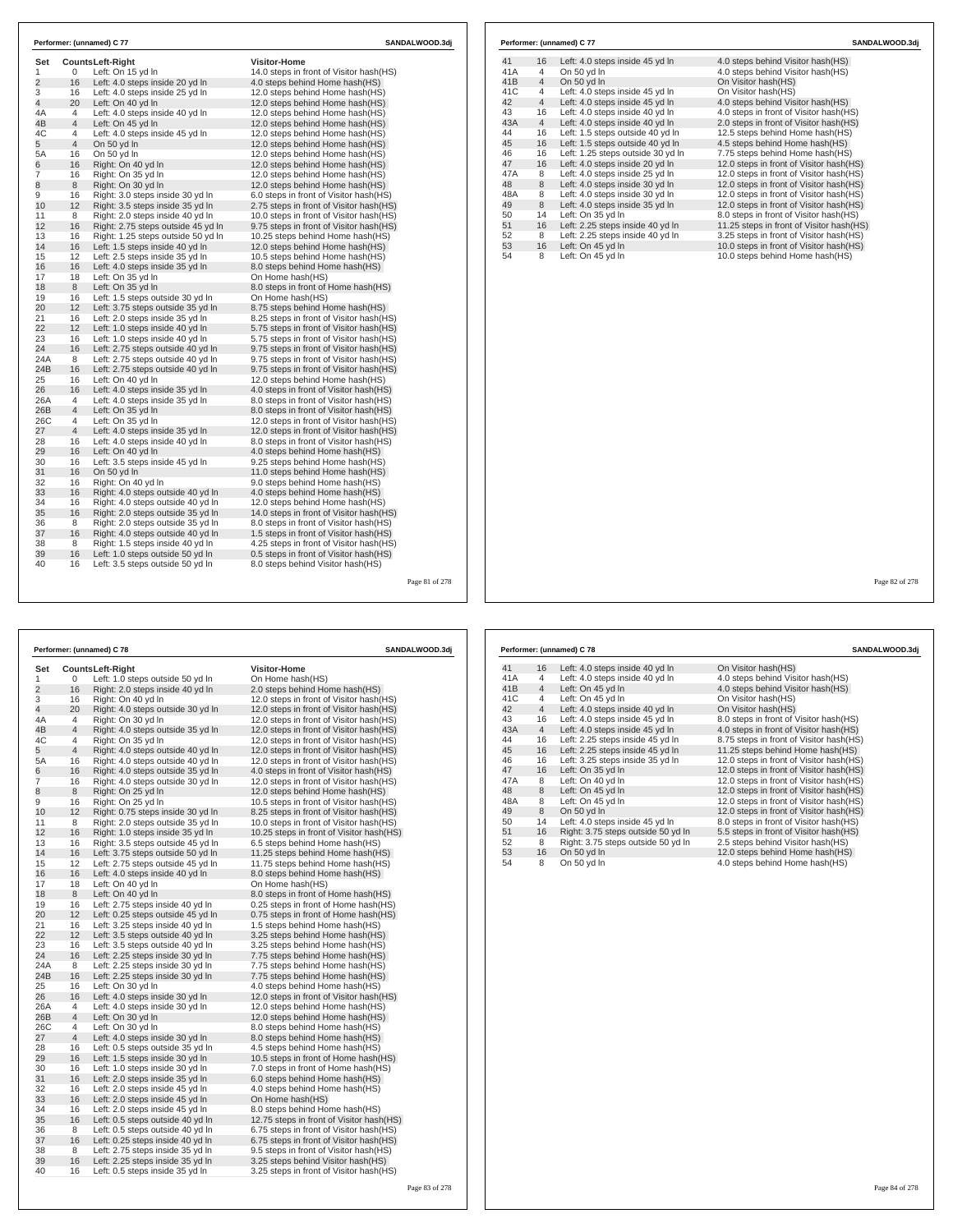| Set            |                |                                                      | <b>Visitor-Home</b>                      |  |
|----------------|----------------|------------------------------------------------------|------------------------------------------|--|
| $\mathbf{1}$   | 0              | Counts Left-Right<br>Left: 3.0 steps inside 45 yd In | 2.0 steps behind Home hash(HS)           |  |
| $\overline{2}$ | 16             | Right: 2.0 steps outside 45 yd In                    | 2.0 steps behind Home hash(HS)           |  |
| 3              | 16             | Right: 4.0 steps outside 45 yd In                    | 12.0 steps in front of Visitor hash(HS)  |  |
| 4              | 20             | Right: On 30 yd In                                   | 12.0 steps in front of Visitor hash(HS)  |  |
| 4A             | $\overline{4}$ | Right: 4.0 steps outside 35 yd In                    | 12.0 steps in front of Visitor hash (HS) |  |
| 4B             | $\overline{4}$ | Right: On 35 yd In                                   | 12.0 steps in front of Visitor hash(HS)  |  |
| 4C             | 4              | Right: 4.0 steps outside 40 yd In                    | 12.0 steps in front of Visitor hash(HS)  |  |
| 5              | $\overline{4}$ | Right: On 40 yd In                                   | 12.0 steps in front of Visitor hash(HS)  |  |
| 5A             | 16             | Right: On 40 yd In                                   | 12.0 steps in front of Visitor hash(HS)  |  |
| 6              | 16             | Right: 4.0 steps outside 35 yd In                    | 8.0 steps in front of Visitor hash(HS)   |  |
| 7              | 16             | Right: 4.0 steps outside 30 yd In                    | 12.0 steps behind Home hash(HS)          |  |
| 8              | 8              | Right: 4.0 steps outside 30 yd In                    | 4.0 steps behind Home hash (HS)          |  |
| 9              | 16             | Right: 3.5 steps outside 25 yd In                    | 3.75 steps behind Home hash(HS)          |  |
| 10             | 12             | Right: 0.5 steps inside 25 yd In                     | 7.25 steps behind Home hash(HS)          |  |
| 11             | 8              | Right: On 30 yd In                                   | 9.0 steps behind Home hash(HS)           |  |
| 12             | 16             | Right: 3.25 steps inside 25 yd In                    | 12.5 steps behind Home hash(HS)          |  |
| 13             | 16             | Right: 1.25 steps inside 35 yd In                    | 0.5 steps in front of Home hash (HS)     |  |
| 14             | 16             | Right: 1.0 steps outside 45 yd In                    | 7.75 steps behind Home hash(HS)          |  |
| 15             | 12             | Right: 2.5 steps outside 50 yd In                    | 12.0 steps behind Home hash(HS)          |  |
| 16             | 16             | Left: 4.0 steps inside 45 yd In                      | 12.0 steps in front of Visitor hash(HS)  |  |
| 17             | 18             | Left: 4.0 steps inside 35 yd In                      | 8.0 steps behind Home hash(HS)           |  |
| 18             | 8              | Left: 4.0 steps inside 35 yd In                      | On Home hash(HS)                         |  |
| 19             | 16             | Left: 0.5 steps inside 30 yd In                      | 0.75 steps behind Home hash(HS)          |  |
| 20             | 12             | Left: 1.5 steps outside 35 yd In                     | 8.75 steps behind Home hash(HS)          |  |
| 21             | 16             | Left: 3.5 steps outside 40 yd In                     | 8.5 steps in front of Visitor hash (HS)  |  |
| 22             | 12             | Left: 3.75 steps inside 40 yd In                     | 6.5 steps in front of Visitor hash (HS)  |  |
| 23             | 16             | Left: 3.75 steps inside 40 yd In                     | 6.5 steps in front of Visitor hash (HS)  |  |
| 24             | 16             | Left: 1.25 steps outside 40 yd In                    | 11.5 steps in front of Visitor hash (HS) |  |
| 24A            | 8              | Left: 1.25 steps outside 40 yd In                    | 11.5 steps in front of Visitor hash(HS)  |  |
| 24B            | 16             | Left: 1.25 steps outside 40 yd In                    | 11.5 steps in front of Visitor hash (HS) |  |
| 25             | 16             | Left: 4.0 steps inside 40 yd In                      | 12.0 steps behind Home hash(HS)          |  |
| 26             | 16             | Left: On 40 yd In                                    | 4.0 steps in front of Visitor hash(HS)   |  |
| 26A            | 4              | Left: 4.0 steps inside 40 yd In                      | 4.0 steps in front of Visitor hash (HS)  |  |
| 26B            | $\overline{4}$ | Left: 4.0 steps inside 40 yd In                      | 8.0 steps in front of Visitor hash(HS)   |  |
| 26C            | 4              | Left: On 40 yd In                                    | 8.0 steps in front of Visitor hash(HS)   |  |
| 27             | $\overline{4}$ | Left: On 40 yd In                                    | 12.0 steps in front of Visitor hash(HS)  |  |
| 28             | 16             | Left: 3.5 steps outside 45 yd In                     | 11.5 steps in front of Visitor hash (HS) |  |
| 29             | 16             | Left: 0.25 steps inside 40 yd In                     | 1.75 steps in front of Home hash(HS)     |  |
| 30             | 16             | Left: 0.75 steps inside 45 yd In                     | 4.75 steps behind Home hash (HS)         |  |
| 31             | 16             | Left: 2.0 steps outside 50 yd In                     | 6.0 steps behind Home hash (HS)          |  |
| 32             | 16             | Right: 2.0 steps inside 40 yd In                     | 4.0 steps behind Home hash(HS)           |  |
| 33             | 16             | Right: 2.0 steps inside 40 yd In                     | On Home hash(HS)                         |  |
| 34             | 16             | Right: 2.0 steps inside 40 yd In                     | 8.0 steps behind Home hash(HS)           |  |
| 35             | 16             | Right: 4.0 steps inside 35 yd In                     | 8.75 steps in front of Visitor hash (HS) |  |
| 36             | 8              | Right: 4.0 steps inside 35 yd In                     | 2.75 steps in front of Visitor hash(HS)  |  |
| 37             | 16             | Right: 2.5 steps inside 35 yd In                     | 6.25 steps behind Visitor hash (HS)      |  |
| 38             | 8              | Right: On 40 yd In                                   | 3.75 steps behind Visitor hash (HS)      |  |
| 39             | 16             | Right: 2.5 steps outside 45 yd In                    | 2.75 steps in front of Visitor hash(HS)  |  |
| 40             | 16             | Right: 1.5 steps outside 40 yd In                    | 6.25 steps behind Visitor hash(HS)       |  |

| 41<br>16<br>4<br>$\overline{4}$<br>$\overline{4}$<br>$\overline{4}$<br>16<br>$\overline{4}$<br>16<br>16<br>16 | Right: 4.0 steps outside 50 yd In<br>Right: On 45 yd In<br>Right: On 45 yd In<br>Right: 4.0 steps outside 50 yd In<br>Right: 4.0 steps outside 50 yd In<br>Left: 4.0 steps inside 40 yd In<br>Left: On 45 yd In<br>Left: 2.5 steps outside 45 vd In<br>Left: 2.5 steps outside 45 yd In | 4.0 steps behind Visitor hash (HS)<br>4.0 steps behind Visitor hash(HS)<br>On Visitor hash(HS)<br>On Visitor hash(HS)<br>4.0 steps behind Visitor hash(HS)<br>4.0 steps behind Visitor hash(HS)<br>2.0 steps behind Visitor hash(HS)<br>11.25 steps in front of Visitor hash (HS) |  |
|---------------------------------------------------------------------------------------------------------------|-----------------------------------------------------------------------------------------------------------------------------------------------------------------------------------------------------------------------------------------------------------------------------------------|-----------------------------------------------------------------------------------------------------------------------------------------------------------------------------------------------------------------------------------------------------------------------------------|--|
| 41A<br>41B<br>41C<br>42<br>43<br>43A<br>44<br>45<br>46                                                        |                                                                                                                                                                                                                                                                                         |                                                                                                                                                                                                                                                                                   |  |
|                                                                                                               |                                                                                                                                                                                                                                                                                         |                                                                                                                                                                                                                                                                                   |  |
|                                                                                                               |                                                                                                                                                                                                                                                                                         |                                                                                                                                                                                                                                                                                   |  |
|                                                                                                               |                                                                                                                                                                                                                                                                                         |                                                                                                                                                                                                                                                                                   |  |
|                                                                                                               |                                                                                                                                                                                                                                                                                         |                                                                                                                                                                                                                                                                                   |  |
|                                                                                                               |                                                                                                                                                                                                                                                                                         |                                                                                                                                                                                                                                                                                   |  |
|                                                                                                               |                                                                                                                                                                                                                                                                                         |                                                                                                                                                                                                                                                                                   |  |
|                                                                                                               |                                                                                                                                                                                                                                                                                         |                                                                                                                                                                                                                                                                                   |  |
|                                                                                                               |                                                                                                                                                                                                                                                                                         | 8.75 steps behind Home hash(HS)                                                                                                                                                                                                                                                   |  |
|                                                                                                               | Left: 2.0 steps outside 35 yd In                                                                                                                                                                                                                                                        | 13.0 steps behind Home hash(HS)                                                                                                                                                                                                                                                   |  |
| 47<br>16                                                                                                      | Left: On 30 yd In                                                                                                                                                                                                                                                                       | 12.0 steps in front of Visitor hash(HS)                                                                                                                                                                                                                                           |  |
| 47A<br>8                                                                                                      | Left: On 35 yd In                                                                                                                                                                                                                                                                       | 12.0 steps in front of Visitor hash(HS)                                                                                                                                                                                                                                           |  |
| 48<br>8                                                                                                       | Left: On 40 yd In                                                                                                                                                                                                                                                                       | 12.0 steps in front of Visitor hash(HS)                                                                                                                                                                                                                                           |  |
| 48A<br>8                                                                                                      | Left: On 40 yd In                                                                                                                                                                                                                                                                       | 12.0 steps in front of Visitor hash(HS)                                                                                                                                                                                                                                           |  |
| 49<br>8                                                                                                       | Left: On 45 yd In                                                                                                                                                                                                                                                                       | 12.0 steps in front of Visitor hash(HS)                                                                                                                                                                                                                                           |  |
| 50<br>14                                                                                                      | Left: 4.0 steps inside 40 yd In                                                                                                                                                                                                                                                         | 8.0 steps in front of Visitor hash(HS)                                                                                                                                                                                                                                            |  |
| 51<br>16                                                                                                      | Left: 3.75 steps outside 50 yd In                                                                                                                                                                                                                                                       | 5.5 steps in front of Visitor hash(HS)                                                                                                                                                                                                                                            |  |
| 52<br>8                                                                                                       | Left: 3.75 steps outside 50 yd In                                                                                                                                                                                                                                                       | 2.5 steps behind Visitor hash(HS)                                                                                                                                                                                                                                                 |  |
| 53<br>16                                                                                                      | On 50 yd In                                                                                                                                                                                                                                                                             | 10.0 steps in front of Visitor hash(HS)                                                                                                                                                                                                                                           |  |
| 54<br>8                                                                                                       | On 50 yd In                                                                                                                                                                                                                                                                             | 10.0 steps behind Home hash(HS)                                                                                                                                                                                                                                                   |  |

Page 86 of 278

|                |                | Performer: (unnamed) C 80          |                                          | SANDALWOOD.3dj |
|----------------|----------------|------------------------------------|------------------------------------------|----------------|
| Set            |                | <b>CountsLeft-Right</b>            | <b>Visitor-Home</b>                      |                |
| 1              | 0              | Left: 3.0 steps inside 40 yd In    | 4.0 steps in front of Home hash(HS)      |                |
| $\overline{2}$ | 16             | Right: 2.0 steps inside 45 yd In   | 2.0 steps behind Home hash(HS)           |                |
| 3              | 16             | Right: On 45 vd In                 | 12.0 steps in front of Visitor hash (HS) |                |
| $\overline{4}$ | 20             | Right: 4.0 steps outside 35 yd In  | 12.0 steps in front of Visitor hash(HS)  |                |
| 4A             | 4              | Right: On 35 yd In                 | 12.0 steps in front of Visitor hash (HS) |                |
| 4B             | 4              | Right: 4.0 steps outside 40 yd In  | 12.0 steps in front of Visitor hash (HS) |                |
| 4C             | 4              | Right: On 40 yd In                 | 12.0 steps in front of Visitor hash (HS) |                |
| 5              | $\overline{4}$ | Right: 4.0 steps outside 45 yd In  | 12.0 steps in front of Visitor hash(HS)  |                |
| 5A             | 16             | Right: 4.0 steps outside 45 yd In  | 12.0 steps in front of Visitor hash(HS)  |                |
| 6              | 16             | Right: 4.0 steps outside 35 yd In  | 12.0 steps in front of Visitor hash (HS) |                |
| 7              | 16             | Right: 4.0 steps outside 30 yd In  | 8.0 steps behind Home hash(HS)           |                |
| 8              | 8              | Right: 4.0 steps outside 30 yd In  | On Home hash(HS)                         |                |
| 9              | 16             | Right: 1.75 steps outside 25 yd In | 1.25 steps behind Home hash(HS)          |                |
| 10             | 12             | Right: On 25 yd In                 | 4.25 steps behind Home hash (HS)         |                |
| 11             | 8              | Right: On 30 yd In                 | 6.0 steps behind Home hash(HS)           |                |
| 12             | 16             | Right: 1.75 steps inside 25 yd In  | 10.0 steps behind Home hash(HS)          |                |
| 13             | 16             | Right: 0.75 steps outside 35 yd In | 2.25 steps in front of Home hash(HS)     |                |
| 14             | 16             | Right: 3.5 steps outside 45 yd In  | 6.5 steps behind Home hash(HS)           |                |
| 15             | 12             | Right: 2.75 steps inside 45 yd In  | 12.0 steps behind Home hash (HS)         |                |
| 16             | 16             | On 50 yd In                        | 8.0 steps in front of Visitor hash(HS)   |                |
| 17             | 18             | Left: 4.0 steps inside 40 yd In    | 12.0 steps behind Home hash(HS)          |                |
| 18             | 8              | Left: 4.0 steps inside 40 yd In    | 4.0 steps behind Home hash(HS)           |                |
| 19             | 16             | Left: 0.5 steps inside 35 yd In    | 1.75 steps behind Home hash(HS)          |                |
| 20             | 12             | Left: 1.0 steps outside 40 yd In   | 6.25 steps behind Home hash(HS)          |                |
| 21             | 16             | Left: 3.5 steps outside 45 yd In   | 13.75 steps behind Home hash(HS)         |                |
| 22             | 12             | Left: 1.0 steps outside 45 yd In   | 12.75 steps behind Home hash(HS)         |                |
| 23             | 16             | Left: 1.0 steps outside 45 yd In   | 12.75 steps behind Home hash(HS)         |                |
| 24             | 16             | Left: 2.5 steps outside 40 yd In   | 8.0 steps behind Home hash (HS)          |                |
| 24A            | 8              | Left: 2.5 steps outside 40 yd In   | 8.0 steps behind Home hash(HS)           |                |
| 24B            | 16             | Left: 2.5 steps outside 40 yd In   | 8.0 steps behind Home hash (HS)          |                |
| 25             | 16             | Left: 4.0 steps inside 40 yd In    | 8.0 steps behind Home hash(HS)           |                |
| 26             | 16             | Left: 4.0 steps inside 40 yd In    | 8.0 steps in front of Visitor hash(HS)   |                |
| 26A            | 4              | Left: On 40 yd In                  | 8.0 steps in front of Visitor hash(HS)   |                |
| 26B            | 4              | Left: On 40 yd In                  | 12.0 steps in front of Visitor hash (HS) |                |
| 26C            | 4              | Left: 4.0 steps inside 40 yd In    | 12.0 steps in front of Visitor hash (HS) |                |
| 27             | $\overline{4}$ | Left: 4.0 steps inside 40 yd In    | 12.0 steps behind Home hash(HS)          |                |
| 28             | 16             | Left: 1.25 steps inside 40 yd In   | 12.75 steps behind Home hash(HS)         |                |
| 29             | 16             | Left: 3.25 steps outside 40 yd In  | 5.25 steps in front of Home hash (HS)    |                |
| 30             | 16             | Left: 2.5 steps inside 40 yd In    | 0.5 steps in front of Home hash (HS)     |                |
| 31             | 16             | Left: On 45 yd In                  | 6.0 steps behind Home hash(HS)           |                |
| 32             | 16             | Right: On 45 yd In                 | 4.0 steps behind Home hash(HS)           |                |
| 33             | 16             | Right: On 45 yd In                 | On Home hash(HS)                         |                |
| 34             | 16             | Right: On 45 yd In                 | 8.0 steps behind Home hash(HS)           |                |
| 35             | 16             | Right: 1.25 steps outside 45 yd In | 4.25 steps in front of Visitor hash (HS) |                |
| 36             | 8              | Right: 1.25 steps outside 45 yd In | 1.75 steps behind Visitor hash(HS)       |                |
| 37             | 16             | Right: 3.25 steps inside 45 yd In  | 11.75 steps behind Visitor hash(HS)      |                |
| 38             | 8              | Left: 0.75 steps outside 50 yd In  | 9.25 steps behind Visitor hash (HS)      |                |
| 39<br>40       | 16             | Right: 1.5 steps inside 40 yd In   | 4.75 steps behind Visitor hash(HS)       |                |
|                | 16             | Right: 4.0 steps outside 40 yd In  | 5.5 steps behind Visitor hash (HS)       |                |

|                 |                | Performer: (unnamed) C 80         | SANDALWOOD.3dj                          |
|-----------------|----------------|-----------------------------------|-----------------------------------------|
| 41              | 16             | Right: On 45 yd In                | 8.0 steps in front of Visitor hash (HS) |
| 41A             | 4              | Right: 4.0 steps outside 50 yd In | 8.0 steps in front of Visitor hash(HS)  |
| 41 <sub>B</sub> | $\overline{4}$ | Right: 4.0 steps outside 50 yd In | 4.0 steps in front of Visitor hash(HS)  |
| 41C             | 4              | Right: On 45 yd In                | 4.0 steps in front of Visitor hash(HS)  |
| 42              | $\overline{4}$ | Right: 4.0 steps outside 45 yd In | 4.0 steps in front of Visitor hash(HS)  |
| 43              | 16             | Right: 4.0 steps outside 35 yd In | 4.0 steps in front of Visitor hash(HS)  |
| 43A             | $\overline{4}$ | Right: 2.0 steps inside 30 yd In  | 4.0 steps in front of Visitor hash(HS)  |
| 44              | 16             | Right: On 30 vd In                | 8.0 steps behind Home hash(HS)          |
| 45              | 16             | Right: On 30 yd In                | On Home hash(HS)                        |
| 46              | 16             | Right: 4.0 steps outside 40 yd In | 4.0 steps behind Home hash(HS)          |
| 47              | 16             | Right: On 35 yd In                | 4.0 steps in front of Home hash(HS)     |
| 47A             | 8              | Right: On 30 yd In                | 4.0 steps in front of Home hash(HS)     |
| 48              | 8              | Right: On 30 yd In                | 12.0 steps in front of Home hash(HS)    |
| 48A             | 8              | Right: On 30 yd In                | 12.0 steps in front of Home hash(HS)    |
| 49              | 8              | Right: On 30 yd In                | 8.0 steps behind Home side line         |
| 50              | 14             | Right: 4.0 steps outside 35 yd In | 12.0 steps behind Home side line        |
| 51              | 16             | Right: On 30 yd In                | 12.0 steps behind Home side line        |
| 52              | 8              | Right: 4.0 steps outside 35 yd In | 10.0 steps behind Home side line        |
| 53              | 16             | Right: 4.0 steps outside 45 yd In | 8.0 steps behind Home side line         |
| 54              | 8              | Right: 4.0 steps outside 45 yd In | 8.0 steps behind Home side line         |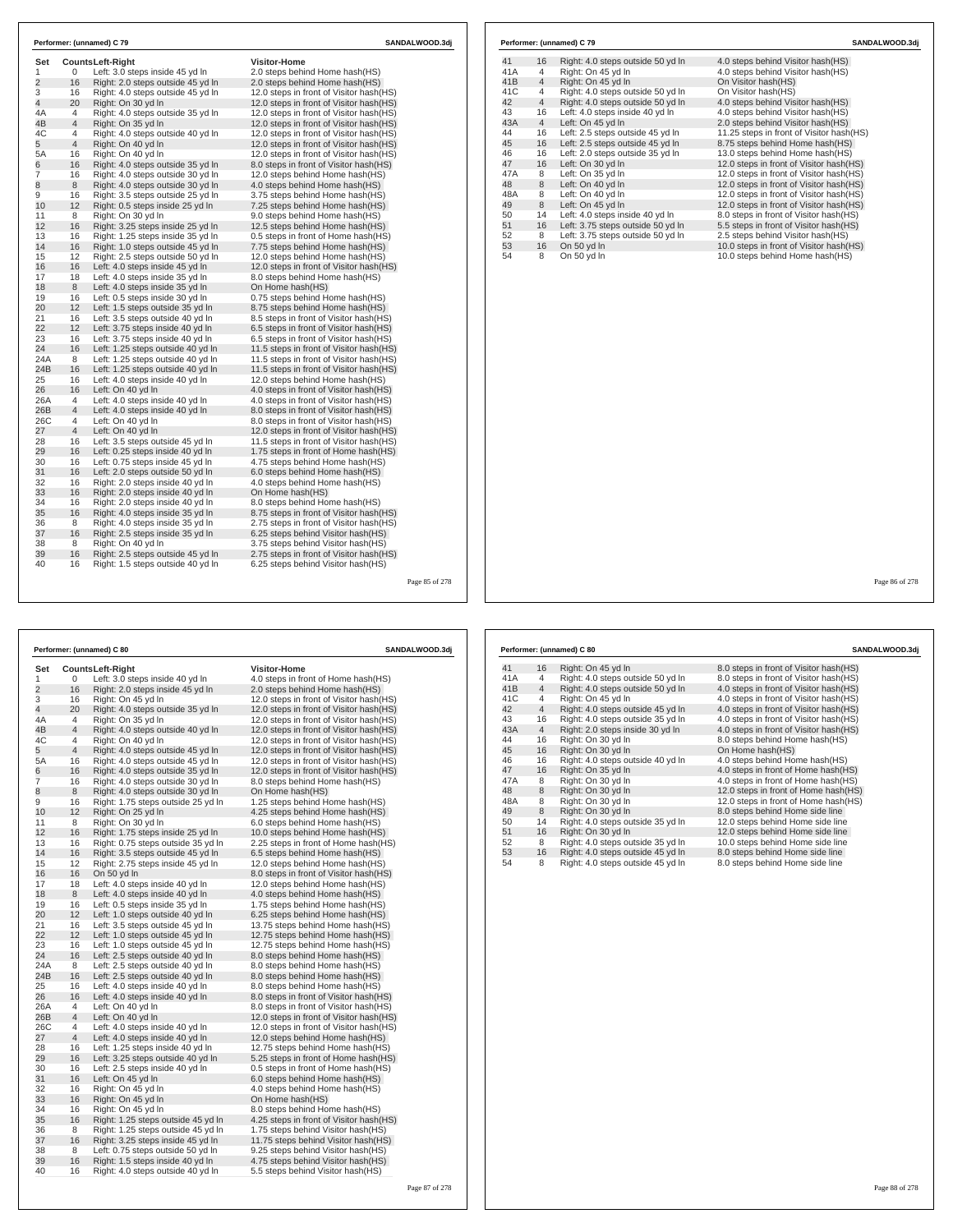| Set            |                | <b>CountsLeft-Right</b>            | <b>Visitor-Home</b>                       |
|----------------|----------------|------------------------------------|-------------------------------------------|
| 1              | 0              | Left: 4.0 steps inside 45 yd In    | 3.0 steps behind Visitor hash(HS)         |
| $\overline{2}$ | 16             | Left: 4.0 steps inside 40 yd In    | 12.0 steps in front of Visitor hash (HS)  |
| 3              | 16             | Right: 4.0 steps outside 50 yd In  | 12.0 steps in front of Visitor hash (HS)  |
| $\overline{4}$ | 20             | Right: On 35 yd In                 | 12.0 steps in front of Visitor hash(HS)   |
| 4A             | $\overline{4}$ | Right: 4.0 steps outside 40 yd In  | 12.0 steps in front of Visitor hash(HS)   |
| 4B             | $\overline{4}$ | Right: On 40 yd In                 | 12.0 steps in front of Visitor hash(HS)   |
| 4C             | 4              | Right: 4.0 steps outside 45 yd In  | 12.0 steps in front of Visitor hash (HS)  |
| 5              | $\overline{4}$ | Right: On 45 yd In                 | 12.0 steps in front of Visitor hash(HS)   |
| 5A             | 16             | Right: On 45 yd In                 | 12.0 steps in front of Visitor hash (HS)  |
| 6              | 16             | Right: On 35 yd In                 | 12.0 steps in front of Visitor hash(HS)   |
| $\overline{7}$ | 16             | Right: On 30 yd In                 | 8.0 steps behind Home hash(HS)            |
| 8              | 8              | Right: On 30 yd In                 | On Home hash(HS)                          |
| 9              | 16             | Right: 1.5 steps outside 30 yd In  | 1.5 steps behind Home hash(HS)            |
| 10             | 12             | Right: 3.0 steps inside 25 yd In   | 4.0 steps in front of Home hash(HS)       |
| 11             | 8              | Right: On 30 yd In                 | 3.0 steps in front of Home hash(HS)       |
| 12             | 16             | Right: On 25 yd In                 | 1.0 steps behind Home hash(HS)            |
| 13             | 16             | Right: 1.75 steps inside 30 yd In  | 8.0 steps in front of Home hash (HS)      |
| 14             | 16             | Right: 2.25 steps outside 40 yd In | 2.75 steps behind Home hash(HS)           |
| 15             | 12             | Right: 2.75 steps inside 40 yd In  | 12.0 steps behind Home hash(HS)           |
| 16             | 16             | Right: 4.0 steps outside 50 yd In  | 12.0 steps in front of Visitor hash (HS)  |
| 17             | 18             | Left: 4.0 steps inside 40 yd In    | 8.0 steps behind Home hash(HS)            |
| 18             | 8              | Left: 4.0 steps inside 40 yd In    | On Home hash(HS)                          |
| 19             | 16             | Left: 1.5 steps outside 35 yd In   | 1.75 steps behind Home hash(HS)           |
| 20             | 12             | Left: 3.0 steps outside 40 yd In   | 7.25 steps behind Home hash(HS)           |
| 21             | 16             | Left: 3.25 steps inside 40 yd In   | 12.25 steps in front of Visitor hash (HS) |
| 22             | 12             | Left: On 45 vd In                  | 12.75 steps in front of Visitor hash (HS) |
| 23             | 16             | Left: On 45 yd In                  | 12.75 steps in front of Visitor hash(HS)  |
| 24             | 16             | Left: 0.75 steps outside 40 yd In  | 9.75 steps behind Home hash(HS)           |
| 24A            | 8              | Left: 0.75 steps outside 40 yd In  | 9.75 steps behind Home hash (HS)          |
| 24B            | 16             | Left: 0.75 steps outside 40 yd In  | 9.75 steps behind Home hash (HS)          |
| 25             | 16             | Left: On 45 yd In                  | 8.0 steps behind Home hash(HS)            |
| 26             | 16             | Left: On 45 yd In                  | 8.0 steps in front of Visitor hash (HS)   |
| 26A            | $\overline{4}$ | Left: On 45 yd In                  | 12.0 steps in front of Visitor hash(HS)   |
| 26B            | $\overline{4}$ | Left: 4.0 steps inside 45 yd In    | 12.0 steps in front of Visitor hash (HS)  |
| 26C            | 4              | Left: 4.0 steps inside 45 yd In    | 12.0 steps behind Home hash(HS)           |
| 27             | $\overline{4}$ | Left: On 45 yd In                  | 12.0 steps behind Home hash(HS)           |
| 28             | 16             | Left: 2.75 steps inside 40 yd In   | 13.25 steps in front of Visitor hash (HS) |
| 29             | 16             | Left: 1.5 steps outside 40 yd In   | 3.5 steps in front of Home hash(HS)       |
| 30             | 16             | Left: 3.25 steps outside 45 yd In  | 1.0 steps behind Home hash(HS)            |
| 31             | 16             | Left: 2.0 steps inside 45 vd In    | 6.0 steps behind Home hash (HS)           |
| 32             | 16             | Right: 2.0 steps outside 45 yd In  | 4.0 steps behind Home hash(HS)            |
| 33             | 16             | Right: 2.0 steps outside 45 yd In  | On Home hash(HS)                          |
| 34             | 16             | Right: 2.0 steps outside 45 yd In  | 8.0 steps behind Home hash(HS)            |
| 35             | 16             | Right: 3.0 steps inside 40 yd In   | 5.0 steps in front of Visitor hash(HS)    |
| 36             | 8              | Right: 3.0 steps inside 40 yd In   | 1.0 steps behind Visitor hash(HS)         |
| 37             | 16             | Right: 2.5 steps outside 45 yd In  | 11.0 steps behind Visitor hash(HS)        |
| 38             | 8              | Right: 2.75 steps inside 45 yd In  | 8.25 steps behind Visitor hash (HS)       |
| 39             | 16             | Right: 2.5 steps outside 40 yd In  | 0.25 steps behind Visitor hash(HS)        |
| 40             | 16             | Right: 2.25 steps inside 30 yd In  | 1.25 steps behind Visitor hash (HS)       |

| 41  | 16             | Right: 4.0 steps outside 45 yd In  | 8.0 steps in front of Visitor hash(HS) |
|-----|----------------|------------------------------------|----------------------------------------|
| 41A | 4              | Right: On 45 vd In                 | 8.0 steps in front of Visitor hash(HS) |
| 41B | $\overline{4}$ | Right: 4.0 steps outside 50 yd In  | 8.0 steps in front of Visitor hash(HS) |
| 41C | 4              | Right: 4.0 steps outside 50 yd In  | 4.0 steps in front of Visitor hash(HS) |
| 42  | $\overline{4}$ | Right: On 45 vd In                 | 4.0 steps in front of Visitor hash(HS) |
| 43  | 16             | Right: On 35 yd In                 | 4.0 steps in front of Visitor hash(HS) |
| 43A | $\overline{4}$ | Right: 2.0 steps outside 35 yd In  | 4.0 steps in front of Visitor hash(HS) |
| 44  | 16             | Right: 1.75 steps inside 30 yd In  | 13.0 steps behind Home hash(HS)        |
| 45  | 16             | Right: 1.75 steps inside 30 yd In  | 5.0 steps behind Home hash(HS)         |
| 46  | 16             | Right: 3.75 steps outside 40 yd In | 10.0 steps behind Home hash(HS)        |
| 47  | 16             | Right: On 35 yd In                 | 4.0 steps behind Home hash (HS)        |
| 47A | 8              | Right: On 30 yd In                 | 4.0 steps behind Home hash(HS)         |
| 48  | 8              | Right: On 30 yd In                 | 4.0 steps in front of Home hash(HS)    |
| 48A | 8              | Right: On 30 vd In                 | 4.0 steps in front of Home hash(HS)    |
| 49  | 8              | Right: On 30 yd In                 | 12.0 steps in front of Home hash(HS)   |
| 50  | 14             | Right: 4.0 steps outside 35 yd In  | 8.0 steps in front of Home hash(HS)    |
| 51  | 16             | Right: On 30 yd In                 | 12.0 steps in front of Home hash(HS)   |
| 52  | 8              | Right: 4.0 steps outside 35 yd In  | 12.0 steps in front of Home hash(HS)   |
| 53  | 16             | Right: 4.0 steps outside 45 yd In  | 14.0 steps behind Home side line       |
|     | 8              | Right: 4.0 steps outside 45 yd In  | 12.0 steps behind Home side line       |

**Performer: (unnamed) C 81 SANDALWOOD.3dj**

Page 90 of 278

|                |                | Performer: (unnamed) C 82          |                                          | SANDALWOOD.3dj |
|----------------|----------------|------------------------------------|------------------------------------------|----------------|
| Set            |                | <b>CountsLeft-Right</b>            | <b>Visitor-Home</b>                      |                |
| 1              | 0              | Left: 4.0 steps inside 40 yd In    | 2.0 steps behind Visitor hash(HS)        |                |
| $\overline{2}$ | 16             | Left: On 40 yd In                  | 12.0 steps in front of Visitor hash (HS) |                |
| 3              | 16             | On 50 vd In                        | 12.0 steps in front of Visitor hash (HS) |                |
| $\overline{4}$ | 20             | Right: 4.0 steps outside 40 yd In  | 12.0 steps in front of Visitor hash(HS)  |                |
| 4A             | 4              | Right: On 40 yd In                 | 12.0 steps in front of Visitor hash (HS) |                |
| 4B             | $\overline{4}$ | Right: 4.0 steps outside 45 yd In  | 12.0 steps in front of Visitor hash (HS) |                |
| 4C             | 4              | Right: On 45 yd In                 | 12.0 steps in front of Visitor hash (HS) |                |
| 5              | $\overline{4}$ | Right: 4.0 steps outside 50 yd In  | 12.0 steps in front of Visitor hash(HS)  |                |
| 5A             | 16             | Right: 4.0 steps outside 50 yd In  | 12.0 steps in front of Visitor hash (HS) |                |
| 6              | 16             | Right: 4.0 steps outside 40 yd In  | 12.0 steps in front of Visitor hash (HS) |                |
| 7              | 16             | Right: On 30 yd In                 | 12.0 steps behind Home hash(HS)          |                |
| 8              | 8              | Right: On 30 vd In                 | 4.0 steps behind Home hash(HS)           |                |
| 9              | 16             | Right: On 30 yd In                 | 4.0 steps behind Home hash(HS)           |                |
| 10             | 12             | Right: 2.75 steps outside 30 yd In | 6.25 steps in front of Home hash (HS)    |                |
| 11             | 8              | Right: On 30 yd In                 | 6.0 steps in front of Home hash (HS)     |                |
| 12             | 16             | Right: On 25 yd In                 | 2.0 steps in front of Home hash(HS)      |                |
| 13             | 16             | Right: On 30 vd In                 | 10.0 steps in front of Home hash (HS)    |                |
| 14             | 16             | Right: 3.5 steps inside 35 yd In   | 1.0 steps behind Home hash(HS)           |                |
| 15             | 12             | Right: 0.25 steps inside 40 yd In  | 12.0 steps behind Home hash(HS)          |                |
| 16             | 16             | Right: On 45 yd In                 | 8.0 steps in front of Visitor hash(HS)   |                |
| 17             | 18             | Left: 4.0 steps inside 45 yd In    | 12.0 steps behind Home hash(HS)          |                |
| 18             | 8              | Left: 4.0 steps inside 45 yd In    | 4.0 steps behind Home hash(HS)           |                |
| 19             | 16             | Left: 3.5 steps outside 45 vd In   | 1.25 steps in front of Home hash (HS)    |                |
| 20             | 12             | Left: 1.5 steps inside 45 yd In    | 2.0 steps in front of Home hash(HS)      |                |
| 21             | 16             | Left: 1.5 steps inside 40 yd In    | 0.5 steps in front of Home hash (HS)     |                |
| 22             | 12             | Left: 2.25 steps inside 35 yd In   | 1.5 steps behind Home hash(HS)           |                |
| 23             | 16             | Left: 2.25 steps inside 35 yd In   | 1.5 steps behind Home hash(HS)           |                |
| 24             | 16             | Left: 0.75 steps inside 30 yd In   | 9.75 steps behind Home hash (HS)         |                |
| 24A            | 8              | Left: 0.75 steps inside 30 yd In   | 9.75 steps behind Home hash (HS)         |                |
| 24B            | 16             | Left: 0.75 steps inside 30 yd In   | 9.75 steps behind Home hash (HS)         |                |
| 25             | 16             | Left: 4.0 steps inside 30 yd In    | 8.0 steps behind Home hash(HS)           |                |
| 26             | 16             | Left: 4.0 steps inside 30 yd In    | 8.0 steps in front of Visitor hash(HS)   |                |
| 26A            | $\overline{4}$ | Left: On 30 vd In                  | 8.0 steps in front of Visitor hash(HS)   |                |
| 26B            | $\overline{4}$ | Left: On 30 yd In                  | 12.0 steps in front of Visitor hash (HS) |                |
| 26C            | $\overline{4}$ | Left: 4.0 steps inside 30 yd In    | 12.0 steps in front of Visitor hash (HS) |                |
| 27             | $\overline{4}$ | Left: 4.0 steps inside 30 yd In    | 12.0 steps behind Home hash(HS)          |                |
| 28             | 16             | Left: 3.75 steps inside 35 yd In   | 10.75 steps behind Home hash(HS)         |                |
| 29             | 16             | Left: 1.0 steps outside 35 yd In   | 5.0 steps in front of Home hash(HS)      |                |
| 30             | 16             | Left: 1.75 steps outside 35 yd In  | 6.25 steps in front of Home hash (HS)    |                |
| 31             | 16             | Left: 2.0 steps outside 40 yd In   | 6.0 steps behind Home hash(HS)           |                |
| 32             | 16             | Left: 2.0 steps outside 50 yd In   | 4.0 steps behind Home hash(HS)           |                |
| 33             | 16             | Left: 2.0 steps outside 50 yd In   | On Home hash(HS)                         |                |
| 34             | 16             | Left: 2.0 steps outside 50 yd In   | 8.0 steps behind Home hash(HS)           |                |
| 35             | 16             | Left: 2.0 steps outside 45 yd In   | 8.0 steps in front of Visitor hash(HS)   |                |
| 36             | 8              | Left: 2.0 steps outside 45 yd In   | 2.0 steps in front of Visitor hash(HS)   |                |
| 37             | 16             | Left: 3.75 steps inside 35 yd In   | On Visitor hash(HS)                      |                |
| 38             | 8              | Left: 1.75 steps outside 35 yd In  | 2.75 steps in front of Visitor hash (HS) |                |
| 39             | 16             | Left: 1.75 steps inside 40 yd In   | 7.5 steps behind Visitor hash(HS)        |                |
| 40             | 16             | Left: 2.25 steps outside 40 yd In  | 2.75 steps behind Visitor hash (HS)      |                |
|                |                |                                    |                                          | Page 91 of 278 |

Page 89 of 278

|     |                | Performer: (unnamed) C 82          | SANDALWOOD.3di                          |
|-----|----------------|------------------------------------|-----------------------------------------|
| 41  | 16             | Left: On 45 yd In                  | 4.0 steps in front of Visitor hash (HS) |
| 41A | 4              | Left: On 45 yd In                  | 8.0 steps in front of Visitor hash (HS) |
| 41B | $\overline{4}$ | Left: 4.0 steps inside 40 yd In    | 8.0 steps in front of Visitor hash(HS)  |
| 41C | 4              | Left: 4.0 steps inside 40 yd In    | 4.0 steps in front of Visitor hash(HS)  |
| 42  | $\overline{4}$ | Left: On 45 yd In                  | 4.0 steps in front of Visitor hash(HS)  |
| 43  | 16             | Right: On 45 yd In                 | 4.0 steps in front of Visitor hash (HS) |
| 43A | $\overline{4}$ | Right: 2.0 steps outside 45 yd In  | 4.0 steps in front of Visitor hash(HS)  |
| 44  | 16             | Right: 3.5 steps inside 40 vd In   | 5.0 steps in front of Visitor hash(HS)  |
| 45  | 16             | Right: 3.5 steps inside 40 yd In   | 13.0 steps in front of Visitor hash(HS) |
| 46  | 16             | Left: 0.5 steps outside 50 vd In   | 8.5 steps in front of Visitor hash (HS) |
| 47  | 16             | Right: 4.0 steps outside 50 yd In  | 12.0 steps in front of Visitor hash(HS) |
| 47A | 8              | Right: 4.0 steps outside 45 yd In  | 12.0 steps in front of Visitor hash(HS) |
| 48  | 8              | Right: 4.0 steps outside 40 yd In  | 12.0 steps in front of Visitor hash(HS) |
| 48A | 8              | Right: 4.0 steps outside 40 yd In  | 12.0 steps in front of Visitor hash(HS) |
| 49  | 8              | Right: 4.0 steps outside 35 yd In  | 12.0 steps in front of Visitor hash(HS) |
| 50  | 14             | Right: On 35 yd In                 | 8.0 steps in front of Visitor hash(HS)  |
| 51  | 16             | Right: 0.75 steps outside 35 yd In | 5.75 steps behind Home hash(HS)         |
| 52  | 8              | Right: 0.75 steps outside 35 yd In | 13.75 steps behind Home hash(HS)        |
| 53  | 16             | Right: On 35 yd In                 | 10.0 steps in front of Visitor hash(HS) |
| 54  | 8              | Right: On 35 yd In                 | 10.0 steps behind Home hash(HS)         |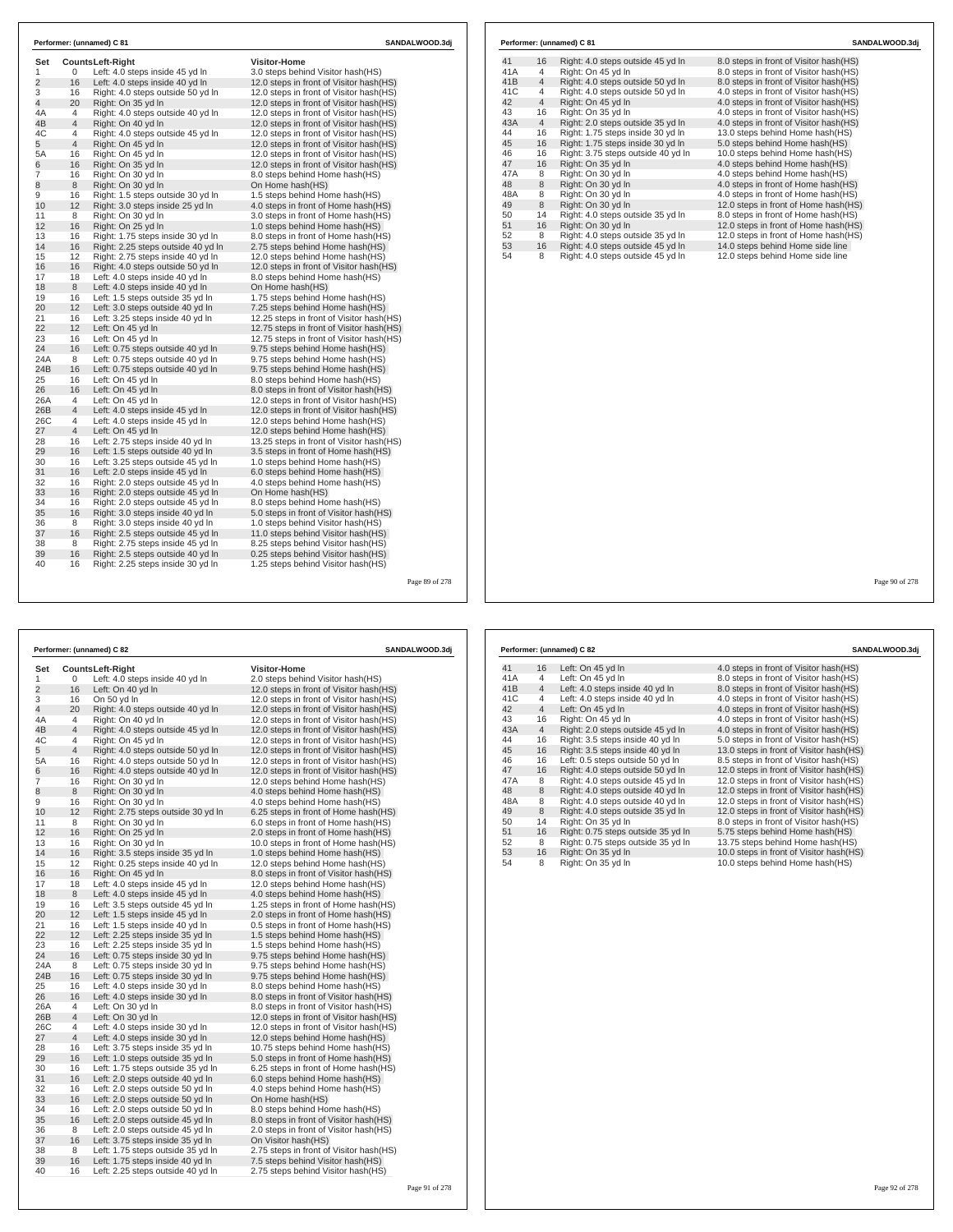| Set            |                | <b>CountsLeft-Right</b>            | <b>Visitor-Home</b>                      |  |
|----------------|----------------|------------------------------------|------------------------------------------|--|
| 1              | 0              | Left: 3.0 steps inside 40 yd In    | 8.0 steps behind Visitor hash(HS)        |  |
| $\overline{2}$ | 16             | Left: 4.0 steps inside 35 yd In    | 12.0 steps in front of Visitor hash (HS) |  |
| 3              | 16             | Left: 4.0 steps inside 45 vd In    | 12.0 steps in front of Visitor hash (HS) |  |
| 4              | 20             | Right: On 40 yd In                 | 12.0 steps in front of Visitor hash(HS)  |  |
| 4A             | 4              | Right: 4.0 steps outside 45 yd In  | 12.0 steps in front of Visitor hash (HS) |  |
| 4B             | $\overline{4}$ | Right: On 45 yd In                 | 12.0 steps in front of Visitor hash(HS)  |  |
| 4C             | 4              | Right: 4.0 steps outside 50 yd In  | 12.0 steps in front of Visitor hash (HS) |  |
| 5              | 4              | On 50 yd In                        | 12.0 steps in front of Visitor hash(HS)  |  |
| 5A             | 16             | On 50 yd In                        | 12.0 steps in front of Visitor hash (HS) |  |
| 6              | 16             | Right: On 40 vd In                 | 12.0 steps in front of Visitor hash(HS)  |  |
| 7              | 16             | Right: On 30 yd In                 | 12.0 steps in front of Visitor hash (HS) |  |
| 8              | 8              | Right: On 25 vd In                 | 12.0 steps in front of Visitor hash (HS) |  |
| 9              | 16             | Right: 2.5 steps inside 25 yd In   | 8.75 steps in front of Visitor hash(HS)  |  |
| 10             | 12             | Right: 3.25 steps inside 30 yd In  | 6.5 steps in front of Visitor hash(HS)   |  |
| 11             | 8              | Right: 1.0 steps inside 35 yd In   | 10.0 steps in front of Visitor hash (HS) |  |
| 12             | 16             | Right: 4.0 steps outside 40 yd In  | 9.75 steps in front of Visitor hash(HS)  |  |
| 13             | 16             | Right: 1.0 steps outside 45 vd In  | 7.75 steps behind Home hash(HS)          |  |
| 14             | 16             | Left: 1.5 steps inside 45 yd In    | 11.75 steps behind Home hash(HS)         |  |
| 15             | 12             | Left: 2.5 steps inside 40 yd In    | 11.75 steps behind Home hash (HS)        |  |
| 16             | 16             | Left: On 40 yd In                  | 4.0 steps behind Home hash(HS)           |  |
| 17             | 18             | Left: On 35 yd In                  | 4.0 steps in front of Home hash(HS)      |  |
| 18             | 8              | Left: On 35 yd In                  | 12.0 steps in front of Home hash(HS)     |  |
| 19             | 16             | Left: 3.5 steps outside 30 yd In   | 1.0 steps in front of Home hash (HS)     |  |
| 20             | 12             | Left: 2.0 steps inside 30 yd In    | 8.5 steps behind Home hash(HS)           |  |
| 21             | 16             | Left: 0.75 steps outside 35 yd In  | 8.0 steps in front of Visitor hash(HS)   |  |
| 22             | 12             | Left: 1.75 steps outside 40 yd In  | 5.75 steps in front of Visitor hash(HS)  |  |
| 23             | 16             | Left: 1.75 steps outside 40 yd In  | 5.75 steps in front of Visitor hash(HS)  |  |
| 24             | 16             | Left: 3.0 steps inside 35 yd In    | 8.75 steps in front of Visitor hash(HS)  |  |
| 24A            | 8              | Left: 3.0 steps inside 35 yd In    | 8.75 steps in front of Visitor hash(HS)  |  |
| 24B            | 16             | Left: 3.0 steps inside 35 yd In    | 8.75 steps in front of Visitor hash(HS)  |  |
| 25             | 16             | Left: 4.0 steps inside 35 yd In    | 12.0 steps behind Home hash(HS)          |  |
| 26             | 16             | Left: On 35 yd In                  | 4.0 steps in front of Visitor hash(HS)   |  |
| 26A            | 4              | Left: 4.0 steps inside 35 yd In    | 4.0 steps in front of Visitor hash(HS)   |  |
| 26B            | $\overline{4}$ | Left: 4.0 steps inside 35 yd In    | 8.0 steps in front of Visitor hash(HS)   |  |
| 26C            | 4              | Left: On 35 yd In                  | 8.0 steps in front of Visitor hash(HS)   |  |
| 27             | 4              | Left: On 35 yd In                  | 12.0 steps in front of Visitor hash (HS) |  |
| 28             | 16             | Left: 2.25 steps inside 40 yd In   | 9.75 steps in front of Visitor hash(HS)  |  |
| 29             | 16             | Left: 1.75 steps outside 40 yd In  | 2.25 steps behind Home hash(HS)          |  |
| 30             | 16             | Left: 1.25 steps outside 45 yd In  | 2.75 steps behind Home hash(HS)          |  |
| 31             | 16             | Left: 4.0 steps inside 45 yd In    | 6.0 steps behind Home hash(HS)           |  |
| 32             | 16             | Right: 4.0 steps outside 45 yd In  | 4.0 steps behind Home hash(HS)           |  |
| 33             | 16             | Right: 4.0 steps outside 45 yd In  | On Home hash(HS)                         |  |
| 34             | 16             | Right: 4.0 steps outside 45 yd In  | 8.0 steps behind Home hash(HS)           |  |
| 35             | 16             | Right: 0.75 steps outside 40 yd In | 6.5 steps in front of Visitor hash(HS)   |  |
| 36             | 8              | Right: 0.75 steps outside 40 yd In | 0.5 steps in front of Visitor hash(HS)   |  |
| 37             | 16             | Right: 0.25 steps outside 40 yd In | 9.25 steps behind Visitor hash(HS)       |  |
| 38             | 8              | Right: 3.0 steps outside 45 yd In  | 6.5 steps behind Visitor hash(HS)        |  |
| 39             | 16             | Right: On 40 yd In                 | 4.0 steps in front of Visitor hash (HS)  |  |
| 40             | 16             | Right: 3.25 steps outside 35 yd In | 2.5 steps behind Visitor hash(HS)        |  |

|     |                | Performer: (unnamed) C 83         | SANDALWOOD.3dj                          |
|-----|----------------|-----------------------------------|-----------------------------------------|
| 41  | 16             | Right: On 45 yd In                | 4.0 steps behind Visitor hash (HS)      |
| 41A | 4              | Right: On 45 yd In                | On Visitor hash(HS)                     |
| 41B | $\overline{4}$ | Right: 4.0 steps outside 50 yd In | On Visitor hash(HS)                     |
| 41C | 4              | Right: 4.0 steps outside 50 yd In | 4.0 steps behind Visitor hash(HS)       |
| 42  | $\overline{4}$ | Right: On 45 yd In                | 4.0 steps behind Visitor hash(HS)       |
| 43  | 16             | Left: On 45 yd In                 | 4.0 steps behind Visitor hash(HS)       |
| 43A | $\overline{4}$ | Left: 4.0 steps inside 45 yd In   | 2.0 steps behind Visitor hash(HS)       |
| 44  | 16             | Left: 0.25 steps outside 45 vd In | 10.0 steps in front of Visitor hash(HS) |
| 45  | 16             | Left: 0.25 steps outside 45 yd In | 10.0 steps behind Home hash(HS)         |
| 46  | 16             | Left: 0.5 steps inside 35 yd In   | 13.5 steps in front of Visitor hash(HS) |
| 47  | 16             | Left: 4.0 steps inside 30 yd In   | 12.0 steps in front of Visitor hash(HS) |
| 47A | 8              | Left: 4.0 steps inside 35 yd In   | 12.0 steps in front of Visitor hash(HS) |
| 48  | 8              | Left: 4.0 steps inside 40 yd In   | 12.0 steps in front of Visitor hash(HS) |
| 48A | 8              | Left: 4.0 steps inside 40 yd In   | 12.0 steps in front of Visitor hash(HS) |
| 49  | 8              | Left: 4.0 steps inside 45 yd In   | 12.0 steps in front of Visitor hash(HS) |
| 50  | 14             | Left: On 45 yd In                 | 8.0 steps in front of Visitor hash(HS)  |
| 51  | 16             | On 50 yd In                       | 5.0 steps in front of Visitor hash(HS)  |
| 52  | 8              | On 50 yd In                       | 3.0 steps behind Visitor hash(HS)       |
| 53  | 16             | On 50 yd In                       | 13.0 steps in front of Visitor hash(HS) |
| 54  | 8              | On 50 yd In                       | 7.0 steps behind Home hash(HS)          |

 $\mathbf{I}$ 

| Performer: (unnamed) D 9 |                |                                    | SANDALWOOD.3dj                            |
|--------------------------|----------------|------------------------------------|-------------------------------------------|
| Set                      |                | <b>CountsLeft-Right</b>            | Visitor-Home                              |
| 1                        | 0              | Right: 3.0 steps outside 50 yd In  | 12.0 steps in front of Visitor hash (HS)  |
| $\overline{2}$           | 16             | Right: On 40 yd In                 | 8.0 steps in front of Visitor hash(HS)    |
| 3                        | 16             | Right: 4.0 steps outside 45 yd In  | 8.0 steps in front of Visitor hash(HS)    |
| 4                        | 20             | On 50 yd In                        | 8.0 steps in front of Visitor hash(HS)    |
| 4A                       | 4              | Right: 4.0 steps outside 50 yd In  | 8.0 steps in front of Visitor hash (HS)   |
| 4B                       | $\overline{4}$ | Right: On 45 yd In                 | 8.0 steps in front of Visitor hash(HS)    |
| 4C                       | 4              | Right: 4.0 steps outside 50 yd In  | 8.0 steps in front of Visitor hash(HS)    |
| 5                        | $\overline{4}$ | On 50 yd In                        | 8.0 steps in front of Visitor hash(HS)    |
| 5A                       | 16             | On 50 yd In                        | 8.0 steps in front of Visitor hash(HS)    |
| 6                        | 16             | Right: On 45 yd In                 | 4.0 steps in front of Visitor hash (HS)   |
| 7                        | 16             | Left: On 45 yd In                  | 6.0 steps in front of Visitor hash (HS)   |
| 8                        | 8              | Left: On 40 yd In                  | 6.0 steps in front of Visitor hash (HS)   |
| 9                        | 16             | Left: On 45 yd In                  | 12.0 steps behind Home hash(HS)           |
| 10                       | 12             | Left: On 45 yd In                  | 10.0 steps in front of Visitor hash (HS)  |
| 11                       | 8              | Left: 4.0 steps inside 40 yd In    | 12.0 steps behind Home hash(HS)           |
| 12                       | 16             | Left: On 45 yd In                  | 8.0 steps behind Home hash(HS)            |
| 13                       | 16             | Left: 4.0 steps inside 35 yd In    | 2.0 steps behind Home hash(HS)            |
| 14                       | 16             | Left: 4.0 steps inside 45 yd In    | 2.0 steps behind Home hash(HS)            |
| 15                       | 12             | Right: On 45 yd In                 | 4.0 steps behind Home hash(HS)            |
| 16                       | 16             | Right: 4.0 steps outside 45 yd In  | 8.0 steps in front of Visitor hash(HS)    |
| 17                       | 18             | On 50 yd In                        | 12.0 steps behind Home hash(HS)           |
| 18                       | 8              | On 50 yd In                        | 4.0 steps behind Home hash(HS)            |
| 19                       | 16             | Right: 3.0 steps inside 40 yd In   | 12.0 steps behind Home hash(HS)           |
| 20                       | 12             | Right: On 45 yd In                 | 8.0 steps in front of Visitor hash(HS)    |
| 21                       | 16             | Right: 2.0 steps outside 40 yd In  | 6.5 steps in front of Visitor hash (HS)   |
| 22                       | 12             | Right: 4.0 steps inside 30 yd In   | 10.0 steps in front of Visitor hash(HS)   |
| 23                       | 16             | Right: 0.25 steps inside 40 yd In  | 13.25 steps in front of Visitor hash (HS) |
| 24                       | 16             | Right: 2.5 steps inside 45 yd In   | 10.75 steps behind Home hash(HS)          |
| 24A                      | 8              | Right: 2.5 steps inside 45 yd In   | 10.75 steps behind Home hash(HS)          |
| 24B                      | 16             | Left: On 45 yd In                  | On Home hash(HS)                          |
| 25                       | 16             | Left: On 45 yd In                  | 8.0 steps in front of Home hash(HS)       |
| 26                       | 16             | Left: On 45 yd In                  | 8.0 steps in front of Home hash (HS)      |
| 26A                      | 4              | Left: On 45 yd In                  | 8.0 steps in front of Home hash(HS)       |
| 26B                      | 4              | Left: On 45 yd In                  | 8.0 steps in front of Home hash(HS)       |
| 26C                      | 4              | Left: On 45 yd In                  | 8.0 steps in front of Home hash(HS)       |
| 27                       | $\overline{4}$ | Left: On 45 yd In                  | 8.0 steps in front of Home hash(HS)       |
| 28                       | 16             | Left: 3.0 steps outside 45 yd In   | 4.0 steps behind Home hash(HS)            |
| 29                       | 16             | On 50 yd In                        | 4.0 steps behind Home hash(HS)            |
| 30                       | 16             | Right: On 45 yd In                 | 12.0 steps in front of Visitor hash(HS)   |
| 31                       | 16             | Right: On 40 yd In                 | 8.0 steps behind Home hash (HS)           |
| 32                       | 16             | Right: On 45 yd In                 | On Home hash(HS)                          |
| 33                       | 16             | Left: On 45 yd In                  | 4.0 steps in front of Home hash(HS)       |
| 34                       | 16             | On 50 yd In                        | 4.0 steps behind Home hash(HS)            |
| 35                       | 16             | Right: 3.0 steps outside 45 yd In  | 14.0 steps in front of Visitor hash (HS)  |
| 36                       | 8              | Right: 3.0 steps outside 45 yd In  | 8.0 steps in front of Visitor hash(HS)    |
| 37                       | 16             | Right: 2.5 steps inside 45 yd In   | 2.0 steps behind Visitor hash (HS)        |
| 38                       | 8              | Right: 0.25 steps outside 50 yd In | 0.75 steps in front of Visitor hash (HS)  |
| 39                       | 16             | Left: 3.0 steps inside 40 yd In    | 5.5 steps in front of Visitor hash(HS)    |
| 40                       | 16             | Left: 2.75 steps outside 35 yd In  | 10.75 steps in front of Visitor hash (HS) |

| Performer: (unnamed) D 9 |                |                                 | SANDALWOOD.3dj                           |
|--------------------------|----------------|---------------------------------|------------------------------------------|
| 41                       | 16             | Left: 4.0 steps inside 30 yd In | 12.0 steps in front of Visitor hash (HS) |
| 41A                      | 4              | Left: On 35 yd In               | 12.0 steps in front of Visitor hash(HS)  |
| 41B                      | $\overline{4}$ | Left: 4.0 steps inside 35 yd In | 12.0 steps in front of Visitor hash(HS)  |
| 41C                      | 4              | Left: On 40 yd In               | 12.0 steps in front of Visitor hash(HS)  |
| 42                       | $\overline{4}$ | Left: 4.0 steps inside 40 yd In | 12.0 steps in front of Visitor hash(HS)  |
| 43                       | 16             | Left: 4.0 steps inside 30 yd In | 12.0 steps in front of Visitor hash(HS)  |
| 43A                      | $\overline{4}$ | Left: 4.0 steps inside 30 yd In | 12.0 steps in front of Visitor hash(HS)  |
| 44                       | 16             | Left: 4.0 steps inside 40 vd In | 8.0 steps behind Home hash(HS)           |
| 45                       | 16             | Left: 4.0 steps inside 40 yd In | On Home hash(HS)                         |
| 46                       | 16             | Left: On 35 yd In               | 4.0 steps behind Home hash(HS)           |
| 47                       | 16             | Left: On 30 yd In               | 10.0 steps behind Home hash(HS)          |
| 47A                      | 8              | Left: On 35 vd In               | 10.0 steps behind Home hash(HS)          |
| 48                       | 8              | Left: On 40 yd In               | 10.0 steps behind Home hash(HS)          |
| 48A                      | 8              | Left: On 35 yd In               | 12.0 steps behind Home hash(HS)          |
| 49                       | 8              | Left: On 35 yd In               | 12.0 steps behind Home hash(HS)          |
| 50                       | 14             | Left: On 35 yd In               | 12.0 steps behind Home hash(HS)          |
| 51                       | 16             | Left: On 45 yd In               | 14.0 steps in front of Visitor hash(HS)  |
| 52                       | 8              | Left: 4.0 steps inside 40 yd In | 8.0 steps in front of Visitor hash(HS)   |
| 53                       | 16             | Left: 2.0 steps inside 35 yd In | 8.0 steps behind Home hash(HS)           |
| 54                       | 8              | Left: 2.0 steps inside 35 yd In | On Home hash(HS)                         |

Page 94 of 278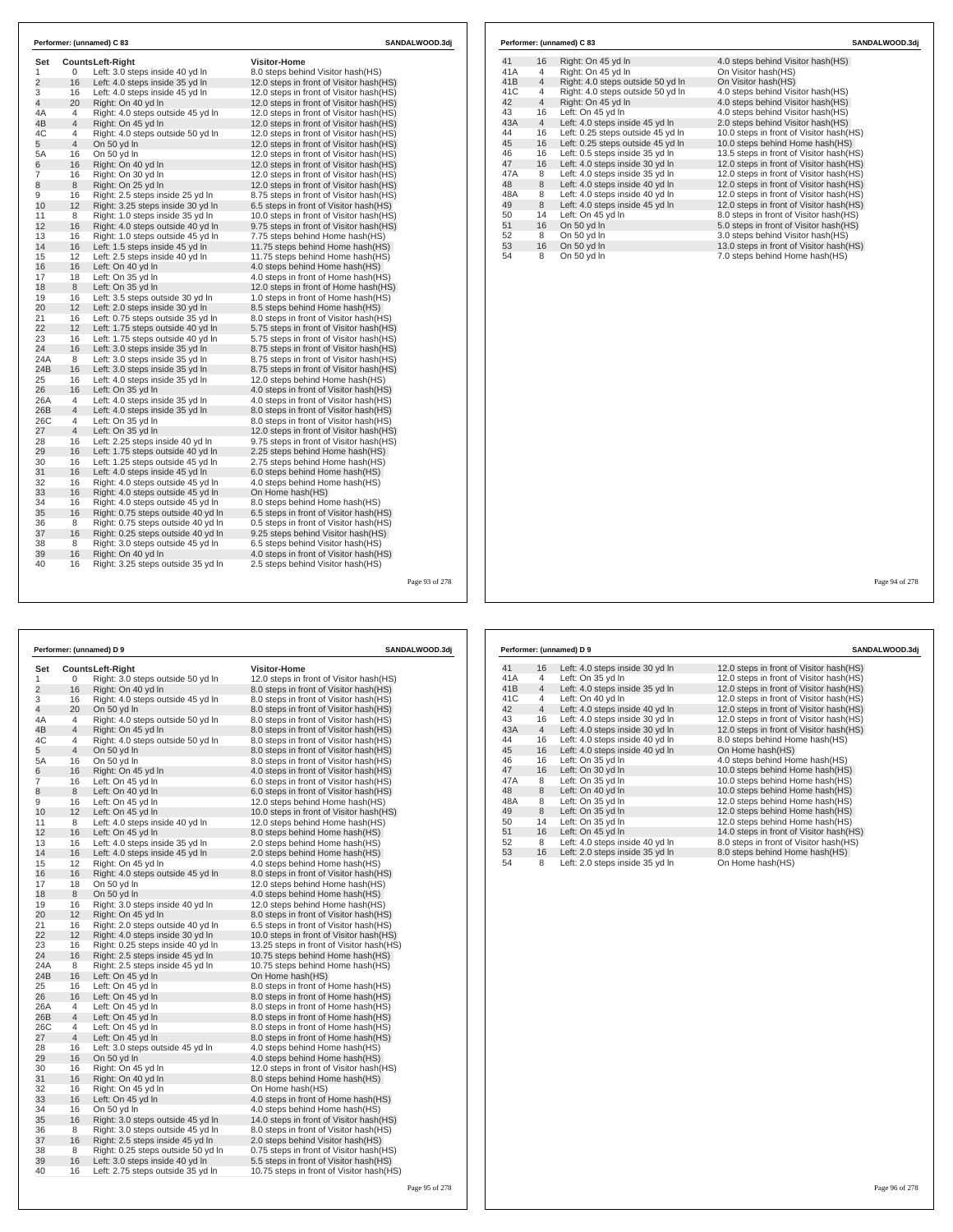|                |                | Performer: (unnamed) D 10                                                |                                                                       | SANDALWOOD.3dj |     |                | Performer: (unnamed) D 10        |                                          | SANDALWOOD.3dj |
|----------------|----------------|--------------------------------------------------------------------------|-----------------------------------------------------------------------|----------------|-----|----------------|----------------------------------|------------------------------------------|----------------|
| Set            |                | <b>CountsLeft-Right</b>                                                  | <b>Visitor-Home</b>                                                   |                | 41  | 16             | Left: On 35 yd In                | 12.0 steps in front of Visitor hash(HS)  |                |
| 1              | $\mathbf 0$    | Right: 2.25 steps inside 45 yd In                                        | 14.0 steps in front of Visitor hash(HS)                               |                | 41A | $\overline{4}$ | Left: 4.0 steps inside 35 yd In  | 12.0 steps in front of Visitor hash(HS)  |                |
| $\overline{c}$ | 16             | Right: 3.0 steps outside 40 yd In                                        | 10.25 steps in front of Visitor hash(HS)                              |                | 41B | $\overline{4}$ | Left: On 40 yd In                | 12.0 steps in front of Visitor hash(HS)  |                |
| 3              | 16             | Right: On 40 yd In                                                       | 8.0 steps in front of Visitor hash(HS)                                |                | 41C | $\overline{4}$ | Left: 4.0 steps inside 40 yd In  | 12.0 steps in front of Visitor hash(HS)  |                |
| $\overline{4}$ | 20             | Right: 4.0 steps outside 50 yd In                                        | 8.0 steps in front of Visitor hash(HS)                                |                | 42  | $\overline{4}$ | Left: On 45 yd In                | 12.0 steps in front of Visitor hash (HS) |                |
| 4A             | $\overline{4}$ | Right: On 45 yd In                                                       | 8.0 steps in front of Visitor hash(HS)                                |                | 43  | 16             | Left: On 35 yd In                | 12.0 steps in front of Visitor hash(HS)  |                |
| 4B             | $\overline{4}$ | Right: 4.0 steps outside 45 yd In                                        | 8.0 steps in front of Visitor hash(HS)                                |                | 43A | $\overline{4}$ | Left: On 35 yd In                | 12.0 steps in front of Visitor hash(HS)  |                |
| 4C             | $\overline{4}$ | Right: On 45 yd In                                                       | 8.0 steps in front of Visitor hash(HS)                                |                | 44  | 16             | Left: On 45 yd In                | 8.0 steps behind Home hash(HS)           |                |
| 5              | $\overline{4}$ | Right: 4.0 steps outside 50 yd In                                        | 8.0 steps in front of Visitor hash(HS)                                |                | 45  | 16             | Left: On 45 yd In                | On Home hash(HS)                         |                |
| 5A             | 16             | Right: 4.0 steps outside 50 yd In                                        | 8.0 steps in front of Visitor hash(HS)                                |                | 46  | 16             | Left: 3.5 steps inside 35 yd In  | 5.75 steps behind Home hash(HS)          |                |
| 6              | 16             | Right: 4.0 steps outside 45 yd In                                        | 4.0 steps in front of Visitor hash(HS)                                |                | 47  | 16             | Left: 4.0 steps inside 30 yd In  | 10.0 steps behind Home hash(HS)          |                |
| $\overline{7}$ | 16             | Left: 4.0 steps inside 45 yd In                                          | 6.0 steps in front of Visitor hash(HS)                                |                | 47A | 8              | Left: 4.0 steps inside 35 yd In  | 10.0 steps behind Home hash(HS)          |                |
| 8              | 8              | Left: 4.0 steps inside 40 yd In                                          | 6.5 steps in front of Visitor hash(HS)                                |                | 48  | 8              | Left: 4.0 steps inside 40 yd In  | 10.0 steps behind Home hash(HS)          |                |
| 9              | 16             | Left: 4.0 steps inside 45 yd In                                          | 12.0 steps behind Home hash (HS)                                      |                | 48A | 8              | Left: 4.0 steps inside 35 yd In  | 12.0 steps behind Home hash(HS)          |                |
| 10             | 12             | Left: 4.0 steps inside 45 yd In                                          | 10.0 steps in front of Visitor hash(HS)                               |                | 49  | 8              | Left: 4.0 steps inside 35 yd In  | 12.0 steps behind Home hash(HS)          |                |
| 11             | 8              | Left: On 45 yd In                                                        | 12.0 steps behind Home hash(HS)                                       |                | 50  | 14             | Left: 4.0 steps inside 35 yd In  | 12.0 steps behind Home hash(HS)          |                |
| 12             | 16             | Left: 4.0 steps inside 45 yd In                                          | 8.0 steps behind Home hash(HS)                                        |                | 51  | 16             | Left: 4.0 steps inside 45 yd In  | 14.0 steps in front of Visitor hash(HS)  |                |
| 13             | 16             | Left: On 40 yd In                                                        | 2.0 steps behind Home hash(HS)                                        |                | 52  | 8              | Left: On 45 yd In                | 8.0 steps in front of Visitor hash(HS)   |                |
| 14             | 16             | On 50 yd In                                                              | 2.0 steps behind Home hash(HS)                                        |                | 53  | 16             | Left: 2.0 steps outside 40 yd In | 8.0 steps behind Home hash(HS)           |                |
| 15             | 12             | Right: 4.0 steps outside 45 yd In                                        | 4.0 steps behind Home hash(HS)                                        |                | 54  | 8              | Left: 2.0 steps outside 40 yd In | On Home hash(HS)                         |                |
| 16             | 16             | Right: On 40 yd In                                                       | 8.0 steps in front of Visitor hash(HS)                                |                |     |                |                                  |                                          |                |
| 17             | 18             | Right: 4.0 steps outside 50 yd In                                        | 12.0 steps behind Home hash(HS)                                       |                |     |                |                                  |                                          |                |
| 18             | 8              | Right: 4.0 steps outside 50 yd In                                        | 4.0 steps behind Home hash(HS)                                        |                |     |                |                                  |                                          |                |
| 19             | 16             | Right: 1.0 steps outside 40 yd In                                        | 12.0 steps behind Home hash(HS)                                       |                |     |                |                                  |                                          |                |
| 20             | 12             | Right: 4.0 steps outside 45 yd In                                        | 8.0 steps in front of Visitor hash(HS)                                |                |     |                |                                  |                                          |                |
| 21             | 16             | Right: 4.0 steps outside 40 yd In                                        | 8.75 steps in front of Visitor hash(HS)                               |                |     |                |                                  |                                          |                |
| 22             | 12             | Right: 3.75 steps inside 30 yd In                                        | 13.0 steps in front of Visitor hash(HS)                               |                |     |                |                                  |                                          |                |
| 23             | 16             | Right: 2.25 steps outside 40 yd In                                       | 13.0 steps behind Home hash(HS)                                       |                |     |                |                                  |                                          |                |
| 24             | 16             | Right: 0.25 steps outside 45 yd In<br>Right: 0.25 steps outside 45 yd In | 12.25 steps behind Home hash (HS)<br>12.25 steps behind Home hash(HS) |                |     |                |                                  |                                          |                |
| 24A<br>24B     | 8<br>16        | Left: 2.0 steps inside 45 yd In                                          | 2.0 steps behind Home hash(HS)                                        |                |     |                |                                  |                                          |                |
| 25             | 16             | Left: 3.0 steps inside 45 yd In                                          | 8.0 steps in front of Home hash(HS)                                   |                |     |                |                                  |                                          |                |
| 26             | 16             | Left: 3.0 steps inside 45 yd In                                          | 8.0 steps in front of Home hash(HS)                                   |                |     |                |                                  |                                          |                |
| 26A            | $\overline{4}$ | Left: 3.0 steps inside 45 yd In                                          | 8.0 steps in front of Home hash(HS)                                   |                |     |                |                                  |                                          |                |
| 26B            | $\overline{4}$ | Left: 3.0 steps inside 45 yd In                                          | 8.0 steps in front of Home hash(HS)                                   |                |     |                |                                  |                                          |                |
| 26C            | $\overline{4}$ | Left: 3.0 steps inside 45 yd In                                          | 8.0 steps in front of Home hash(HS)                                   |                |     |                |                                  |                                          |                |
| 27             | $\overline{4}$ | Left: 3.0 steps inside 45 yd In                                          | 8.0 steps in front of Home hash(HS)                                   |                |     |                |                                  |                                          |                |
| 28             | 16             | Left: On 45 yd In                                                        | 4.0 steps behind Home hash(HS)                                        |                |     |                |                                  |                                          |                |
| 29             | 16             | Right: 4.0 steps outside 50 yd In                                        | 4.0 steps behind Home hash(HS)                                        |                |     |                |                                  |                                          |                |
| 30             | 16             | Right: 4.0 steps outside 45 yd In                                        | 12.0 steps in front of Visitor hash (HS)                              |                |     |                |                                  |                                          |                |
| 31             | 16             | Right: 4.0 steps outside 40 yd In                                        | 8.0 steps behind Home hash(HS)                                        |                |     |                |                                  |                                          |                |
| 32             | 16             | Right: 4.0 steps outside 45 yd In                                        | On Home hash(HS)                                                      |                |     |                |                                  |                                          |                |
| 33             | 16             | Left: 4.0 steps inside 45 yd In                                          | 4.0 steps in front of Home hash(HS)                                   |                |     |                |                                  |                                          |                |
| 34             | 16             | Right: 4.0 steps outside 50 yd In                                        | 4.0 steps behind Home hash (HS)                                       |                |     |                |                                  |                                          |                |
| 35             | 16             | Right: 2.0 steps inside 40 yd In                                         | 14.0 steps in front of Visitor hash(HS)                               |                |     |                |                                  |                                          |                |
| 36             | 8              | Right: 2.0 steps inside 40 yd In                                         | 8.0 steps in front of Visitor hash(HS)                                |                |     |                |                                  |                                          |                |
| 37             | 16             | Right: 0.5 steps outside 45 yd In                                        | 1.5 steps behind Visitor hash(HS)                                     |                |     |                |                                  |                                          |                |
| 38             | 8              | Right: 3.25 steps outside 50 yd In                                       | 1.0 steps in front of Visitor hash(HS)                                |                |     |                |                                  |                                          |                |
| 39             | 16             | Left: 3.75 steps inside 40 yd In                                         | 2.75 steps in front of Visitor hash(HS)                               |                |     |                |                                  |                                          |                |
| 40             | 16             | Left: On 35 yd In                                                        | 9.25 steps in front of Visitor hash(HS)                               |                |     |                |                                  |                                          |                |
|                |                |                                                                          |                                                                       |                |     |                |                                  |                                          |                |
|                |                |                                                                          |                                                                       | Page 97 of 278 |     |                |                                  |                                          | Page 98 of 278 |

| 41  | 16             | Left: On 35 yd In                | 12.0 steps in front of Visitor hash(HS) |
|-----|----------------|----------------------------------|-----------------------------------------|
| 41A | $\overline{4}$ | Left: 4.0 steps inside 35 yd In  | 12.0 steps in front of Visitor hash(HS) |
| 41B | $\overline{4}$ | Left: On 40 yd In                | 12.0 steps in front of Visitor hash(HS) |
| 41C | 4              | Left: 4.0 steps inside 40 yd In  | 12.0 steps in front of Visitor hash(HS) |
| 42  | $\overline{4}$ | Left: On 45 yd In                | 12.0 steps in front of Visitor hash(HS) |
| 43  | 16             | Left: On 35 yd In                | 12.0 steps in front of Visitor hash(HS) |
| 43A | $\overline{4}$ | Left: On 35 yd In                | 12.0 steps in front of Visitor hash(HS) |
| 44  | 16             | Left: On 45 yd In                | 8.0 steps behind Home hash(HS)          |
| 45  | 16             | Left: On 45 yd In                | On Home hash(HS)                        |
| 46  | 16             | Left: 3.5 steps inside 35 yd In  | 5.75 steps behind Home hash(HS)         |
| 47  | 16             | Left: 4.0 steps inside 30 yd In  | 10.0 steps behind Home hash(HS)         |
| 47A | 8              | Left: 4.0 steps inside 35 yd In  | 10.0 steps behind Home hash(HS)         |
| 48  | 8              | Left: 4.0 steps inside 40 yd In  | 10.0 steps behind Home hash(HS)         |
| 48A | 8              | Left: 4.0 steps inside 35 yd In  | 12.0 steps behind Home hash(HS)         |
| 49  | $\,8\,$        | Left: 4.0 steps inside 35 yd In  | 12.0 steps behind Home hash (HS)        |
| 50  | 14             | Left: 4.0 steps inside 35 yd In  | 12.0 steps behind Home hash(HS)         |
| 51  | 16             | Left: 4.0 steps inside 45 yd In  | 14.0 steps in front of Visitor hash(HS) |
| 52  | 8              | Left: On 45 yd In                | 8.0 steps in front of Visitor hash(HS)  |
| 53  | 16             | Left: 2.0 steps outside 40 yd In | 8.0 steps behind Home hash(HS)          |
| 54  | 8              | Left: 2.0 steps outside 40 yd In | On Home hash(HS)                        |
|     |                |                                  |                                         |
|     |                |                                  |                                         |
|     |                |                                  |                                         |
|     |                |                                  |                                         |
|     |                |                                  |                                         |
|     |                |                                  |                                         |
|     |                |                                  |                                         |
|     |                |                                  |                                         |
|     |                |                                  |                                         |
|     |                |                                  |                                         |
|     |                |                                  |                                         |
|     |                |                                  |                                         |
|     |                |                                  |                                         |
|     |                |                                  |                                         |
|     |                |                                  |                                         |

| Performer: (unnamed) D 11 |                |                                                                       | SANDALWOOD.3dj                                                                     |  |  |
|---------------------------|----------------|-----------------------------------------------------------------------|------------------------------------------------------------------------------------|--|--|
| Set                       |                | <b>CountsLeft-Right</b>                                               | <b>Visitor-Home</b>                                                                |  |  |
| 1                         | 0              | Right: 0.25 steps outside 45 yd In                                    | 11.75 steps behind Home hash(HS)                                                   |  |  |
| $\overline{2}$            | 16             | Right: 2.0 steps inside 35 yd In                                      | 12.5 steps in front of Visitor hash (HS)                                           |  |  |
| 3                         | 16             | Right: 4.0 steps outside 40 yd In                                     | 8.0 steps in front of Visitor hash(HS)                                             |  |  |
| 4                         | 20             | Right: On 45 yd In                                                    | 8.0 steps in front of Visitor hash(HS)                                             |  |  |
| 4A                        | 4              | Right: 4.0 steps outside 45 yd In                                     | 8.0 steps in front of Visitor hash(HS)                                             |  |  |
| 4B                        | 4              | Right: On 40 yd In                                                    | 8.0 steps in front of Visitor hash(HS)                                             |  |  |
| 4C                        | 4              | Right: 4.0 steps outside 45 yd In                                     | 8.0 steps in front of Visitor hash(HS)                                             |  |  |
| 5                         | 4              | Right: On 45 yd In                                                    | 8.0 steps in front of Visitor hash(HS)                                             |  |  |
| 5A                        | 16             | Right: On 45 yd In                                                    | 8.0 steps in front of Visitor hash(HS)                                             |  |  |
| 6                         | 16             | Right: On 40 yd In                                                    | 4.0 steps in front of Visitor hash(HS)                                             |  |  |
| 7                         | 16             | On 50 yd In                                                           | 6.0 steps in front of Visitor hash(HS)                                             |  |  |
| 8                         | 8              | Left: On 45 yd In                                                     | 7.0 steps in front of Visitor hash(HS)                                             |  |  |
| 9                         | 16             | On 50 yd In                                                           | 12.0 steps behind Home hash(HS)                                                    |  |  |
| 10                        | 12             | On 50 yd In                                                           | 10.0 steps in front of Visitor hash(HS)                                            |  |  |
| 11                        | 8              | Left: 4.0 steps inside 45 yd In                                       | 12.0 steps behind Home hash(HS)                                                    |  |  |
| 12                        | 16             | On 50 yd In                                                           | 8.0 steps behind Home hash(HS)                                                     |  |  |
| 13                        | 16             | Left: 4.0 steps inside 40 yd In                                       | 2.0 steps behind Home hash(HS)                                                     |  |  |
| 14                        | 16             | Right: 4.0 steps outside 50 yd In                                     | 2.0 steps behind Home hash(HS)                                                     |  |  |
| 15                        | 12             | Right: On 40 yd In                                                    | 4.0 steps behind Home hash (HS)                                                    |  |  |
| 16                        | 16             | Right: 4.0 steps outside 40 yd In                                     | 8.0 steps in front of Visitor hash(HS)                                             |  |  |
| 17                        | 18             | Right: On 45 yd In                                                    | 12.0 steps behind Home hash(HS)                                                    |  |  |
| 18                        | 8              | Right: On 45 yd In                                                    | 4.0 steps behind Home hash(HS)                                                     |  |  |
| 19                        | 16             | Right: 3.0 steps inside 35 yd In                                      | 12.0 steps behind Home hash(HS)                                                    |  |  |
| 20                        | 12             | Right: On 40 yd In                                                    | 8.0 steps in front of Visitor hash(HS)                                             |  |  |
| 21                        | 16             | Right: 3.0 steps inside 35 yd In                                      | 11.75 steps in front of Visitor hash (HS)                                          |  |  |
| 22                        | 12             | Right: 2.0 steps outside 35 yd In                                     | 12.75 steps behind Home hash (HS)                                                  |  |  |
| 23                        | 16             | Right: 3.25 steps outside 40 yd In                                    | 10.25 steps behind Home hash(HS)                                                   |  |  |
| 24                        | 16             | Right: 3.25 steps outside 45 yd In                                    | 13.0 steps behind Home hash (HS)                                                   |  |  |
| 24A                       | 8              | Right: 3.25 steps outside 45 yd In                                    | 13.0 steps behind Home hash(HS)                                                    |  |  |
| 24B                       | 16             | Left: 4.0 steps inside 45 yd In                                       | 4.0 steps behind Home hash(HS)                                                     |  |  |
| 25                        | 16             | Left: 2.0 steps outside 50 yd In                                      | 8.0 steps in front of Home hash(HS)                                                |  |  |
| 26                        | 16             | Left: 2.0 steps outside 50 yd In                                      | 8.0 steps in front of Home hash(HS)                                                |  |  |
| 26A                       | $\overline{4}$ | Left: 2.0 steps outside 50 yd In                                      | 8.0 steps in front of Home hash(HS)                                                |  |  |
| 26B                       | 4              | Left: 2.0 steps outside 50 yd In                                      | 8.0 steps in front of Home hash(HS)                                                |  |  |
| 26C                       | 4              | Left: 2.0 steps outside 50 yd In                                      | 8.0 steps in front of Home hash (HS)                                               |  |  |
| 27                        | $\overline{4}$ | Left: 2.0 steps outside 50 yd In                                      | 8.0 steps in front of Home hash(HS)                                                |  |  |
| 28                        | 16             | Left: 3.0 steps inside 45 yd In                                       | 4.0 steps behind Home hash(HS)                                                     |  |  |
| 29                        | 16             | Right: On 45 yd In                                                    | 4.0 steps behind Home hash(HS)                                                     |  |  |
| 30                        | 16             | Right: On 40 yd In                                                    | 12.0 steps in front of Visitor hash(HS)                                            |  |  |
| 31                        | 16             | Right: On 35 yd In                                                    | 8.0 steps behind Home hash(HS)                                                     |  |  |
| 32                        | 16             | Right: On 40 yd In                                                    | On Home hash(HS)                                                                   |  |  |
| 33                        | 16             | On 50 yd In                                                           | 4.0 steps in front of Home hash(HS)                                                |  |  |
| 34                        | 16             | Right: On 45 yd In                                                    | 4.0 steps behind Home hash(HS)                                                     |  |  |
| 35                        | 16             | Right: 1.0 steps outside 40 yd In                                     | 14.0 steps in front of Visitor hash(HS)                                            |  |  |
| 36                        | 8              | Right: 1.0 steps outside 40 yd In                                     | 8.0 steps in front of Visitor hash(HS)                                             |  |  |
| 37                        | 16             | Right: 3.5 steps outside 45 yd In                                     | 1.0 steps behind Visitor hash (HS)                                                 |  |  |
| 38<br>39                  | 8<br>16        | Right: 2.0 steps inside 45 yd In                                      | 1.5 steps in front of Visitor hash(HS)                                             |  |  |
| 40                        | 16             | Left: 1.75 steps outside 45 yd In<br>Left: 2.75 steps inside 35 yd In | 1.25 steps in front of Visitor hash(HS)<br>8.25 steps in front of Visitor hash(HS) |  |  |
|                           |                |                                                                       |                                                                                    |  |  |

| Performer: (unnamed) D 11 |                |                                   | SANDALWOOD.3dj                           |
|---------------------------|----------------|-----------------------------------|------------------------------------------|
| 41                        | 16             | Left: 4.0 steps inside 35 yd In   | 12.0 steps in front of Visitor hash (HS) |
| 41A                       | 4              | Left: On 40 yd In                 | 12.0 steps in front of Visitor hash(HS)  |
| 41B                       | $\overline{4}$ | Left: 4.0 steps inside 40 yd In   | 12.0 steps in front of Visitor hash(HS)  |
| 41C                       | 4              | Left: On 45 yd In                 | 12.0 steps in front of Visitor hash(HS)  |
| 42                        | $\overline{4}$ | Left: 4.0 steps inside 45 yd In   | 12.0 steps in front of Visitor hash(HS)  |
| 43                        | 16             | Left: 4.0 steps inside 35 yd In   | 12.0 steps in front of Visitor hash(HS)  |
| 43A                       | $\overline{4}$ | Left: 4.0 steps inside 35 yd In   | 12.0 steps in front of Visitor hash (HS) |
| 44                        | 16             | Left: 4.0 steps inside 45 vd In   | 8.0 steps behind Home hash(HS)           |
| 45                        | 16             | Left: 4.0 steps inside 45 yd In   | On Home hash(HS)                         |
| 46                        | 16             | Left: 0.75 steps outside 40 yd In | 7.25 steps behind Home hash(HS)          |
| 47                        | 16             | Left: On 35 yd In                 | 10.0 steps behind Home hash(HS)          |
| 47A                       | 8              | Left: On 40 vd In                 | 10.0 steps behind Home hash(HS)          |
| 48                        | 8              | Left: On 45 yd In                 | 10.0 steps behind Home hash(HS)          |
| 48A                       | 8              | Left: On 40 yd In                 | 12.0 steps behind Home hash(HS)          |
| 49                        | 8              | Left: On 40 yd In                 | 12.0 steps behind Home hash(HS)          |
| 50                        | 14             | Left: On 40 yd In                 | 12.0 steps behind Home hash(HS)          |
| 51                        | 16             | On 50 yd In                       | 14.0 steps in front of Visitor hash(HS)  |
| 52                        | 8              | Left: 4.0 steps inside 45 yd In   | 8.0 steps in front of Visitor hash(HS)   |
| 53                        | 16             | Left: 2.0 steps inside 40 yd In   | 8.0 steps behind Home hash(HS)           |
| 54                        | 8              | Left: 2.0 steps inside 40 yd In   | On Home hash(HS)                         |

Page 98 of 278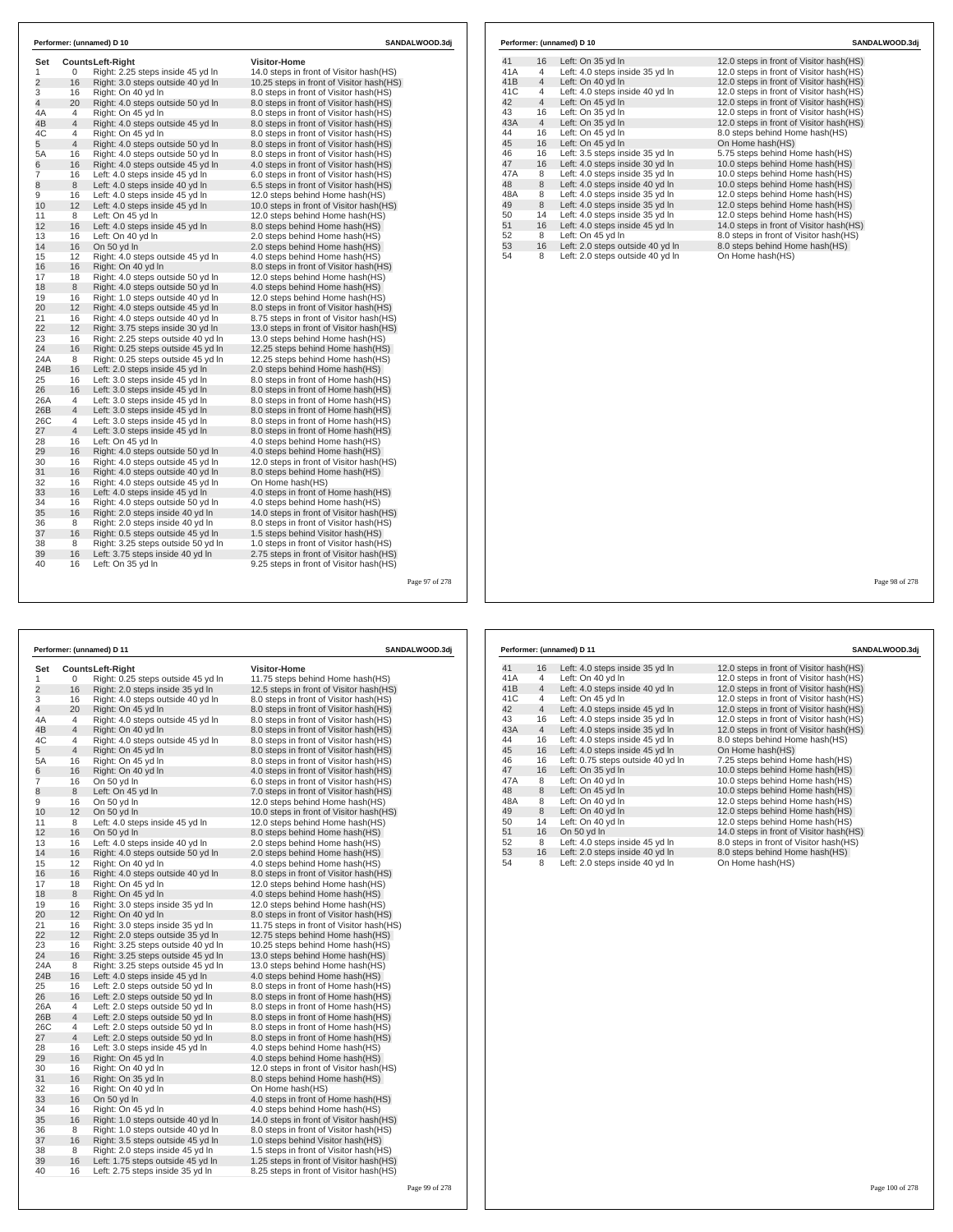| Set            |                | <b>CountsLeft-Right</b>            | <b>Visitor-Home</b>                      |  |
|----------------|----------------|------------------------------------|------------------------------------------|--|
| 1              | 0              | Right: 2.25 steps outside 45 yd In | 9.0 steps behind Home hash(HS)           |  |
| $\overline{2}$ | 16             | Right: 1.0 steps outside 35 yd In  | 13.25 steps behind Home hash(HS)         |  |
| 3              | 16             | Right: On 35 vd In                 | 8.0 steps in front of Visitor hash (HS)  |  |
| $\overline{4}$ | 20             | Right: 4.0 steps outside 45 yd In  | 8.0 steps in front of Visitor hash(HS)   |  |
| 4A             | $\overline{4}$ | Right: On 40 vd In                 | 8.0 steps in front of Visitor hash (HS)  |  |
| 4B             | $\overline{4}$ | Right: 4.0 steps outside 40 yd In  | 8.0 steps in front of Visitor hash(HS)   |  |
| 4C             | 4              | Right: On 40 yd In                 | 8.0 steps in front of Visitor hash(HS)   |  |
| 5              | $\overline{4}$ | Right: 4.0 steps outside 45 yd In  | 8.0 steps in front of Visitor hash(HS)   |  |
| 5A             | 16             | Right: 4.0 steps outside 45 yd In  | 8.0 steps in front of Visitor hash(HS)   |  |
| 6              | 16             | Right: 4.0 steps outside 40 yd In  | 4.0 steps in front of Visitor hash (HS)  |  |
| $\overline{7}$ | 16             | Right: 4.0 steps outside 50 yd In  | 6.0 steps in front of Visitor hash(HS)   |  |
| 8              | 8              | Left: 4.0 steps inside 45 yd In    | 7.5 steps in front of Visitor hash (HS)  |  |
| 9              | 16             | Right: 4.0 steps outside 50 yd In  | 12.0 steps behind Home hash(HS)          |  |
| 10             | 12             | Right: 4.0 steps outside 50 yd In  | 10.0 steps in front of Visitor hash (HS) |  |
| 11             | 8              | On 50 yd In                        | 12.0 steps behind Home hash(HS)          |  |
| 12             | 16             | Right: 4.0 steps outside 50 yd In  | 8.0 steps behind Home hash(HS)           |  |
| 13             | 16             | Left: On 45 vd In                  | 2.0 steps behind Home hash(HS)           |  |
| 14             | 16             | Right: On 45 yd In                 | 2.0 steps behind Home hash(HS)           |  |
| 15             | 12             | Right: 4.0 steps outside 40 yd In  | 4.0 steps behind Home hash(HS)           |  |
| 16             | 16             | Right: On 35 yd In                 | 8.0 steps in front of Visitor hash(HS)   |  |
| 17             | 18             | Right: 4.0 steps outside 45 yd In  | 12.0 steps behind Home hash(HS)          |  |
| 18             | 8              | Right: 4.0 steps outside 45 yd In  | 4.0 steps behind Home hash(HS)           |  |
| 19             | 16             | Right: 1.0 steps outside 35 yd In  | 12.0 steps behind Home hash(HS)          |  |
| 20             | 12             | Right: 4.0 steps outside 40 yd In  | 8.0 steps in front of Visitor hash(HS)   |  |
| 21             | 16             | Right: 3.5 steps inside 35 yd In   | 13.5 steps behind Home hash(HS)          |  |
| 22             | 12             | Right: 1.0 steps inside 35 yd In   | 12.25 steps behind Home hash (HS)        |  |
| 23             | 16             | Right: 2.5 steps outside 40 yd In  | 7.5 steps behind Home hash(HS)           |  |
| 24             | 16             | Right: 1.75 steps inside 40 yd In  | 12.75 steps behind Home hash(HS)         |  |
| 24A            | 8              | Right: 1.75 steps inside 40 yd In  | 12.75 steps behind Home hash(HS)         |  |
| 24B            | 16             | Left: 2.0 steps outside 50 yd In   | 6.0 steps behind Home hash(HS)           |  |
| 25             | 16             | Right: 1.0 steps outside 50 yd In  | 8.0 steps in front of Home hash(HS)      |  |
| 26             | 16             | Right: 1.0 steps outside 50 yd In  | 8.0 steps in front of Home hash(HS)      |  |
| 26A            | 4              | Right: 1.0 steps outside 50 yd In  | 8.0 steps in front of Home hash (HS)     |  |
| 26B            | $\overline{4}$ | Right: 1.0 steps outside 50 yd In  | 8.0 steps in front of Home hash(HS)      |  |
| 26C            | 4              | Right: 1.0 steps outside 50 yd In  | 8.0 steps in front of Home hash(HS)      |  |
| 27             | 4              | Right: 1.0 steps outside 50 yd In  | 8.0 steps in front of Home hash(HS)      |  |
| 28             | 16             | Left: 2.0 steps outside 50 yd In   | 4.0 steps behind Home hash(HS)           |  |
| 29             | 16             | Right: 4.0 steps outside 45 yd In  | 4.0 steps behind Home hash(HS)           |  |
| 30             | 16             | Right: 4.0 steps outside 40 yd In  | 12.0 steps in front of Visitor hash (HS) |  |
| 31             | 16             | Right: 4.0 steps outside 35 yd In  | 8.0 steps behind Home hash(HS)           |  |
| 32             | 16             | Right: 4.0 steps outside 40 yd In  | On Home hash(HS)                         |  |
| 33             | 16             | Right: 4.0 steps outside 50 yd In  | 4.0 steps in front of Home hash(HS)      |  |
| 34             | 16             | Right: 4.0 steps outside 45 yd In  | 4.0 steps behind Home hash(HS)           |  |
| 35             | 16             | Right: 4.0 steps outside 40 yd In  | 14.0 steps in front of Visitor hash(HS)  |  |
| 36             | 8              | Right: 4.0 steps outside 40 yd In  | 8.0 steps in front of Visitor hash(HS)   |  |
| 37             | 16             | Right: 1.75 steps inside 40 yd In  | 0.25 steps behind Visitor hash(HS)       |  |
| 38             | 8              | Right: 1.0 steps outside 45 vd In  | 2.25 steps in front of Visitor hash (HS) |  |
| 39             | 16             | Left: 1.0 steps inside 45 yd In    | 0.75 steps in front of Visitor hash(HS)  |  |
| 40             | 16             | Left: 2.5 steps outside 40 yd In   | 7.0 steps in front of Visitor hash(HS)   |  |

|     |                | Performer: (unnamed) D 12         | SANDALWOOD.3di                           |
|-----|----------------|-----------------------------------|------------------------------------------|
| 41  | 16             | Left: On 40 yd In                 | 12.0 steps in front of Visitor hash (HS) |
| 41A | 4              | Left: 4.0 steps inside 40 yd In   | 12.0 steps in front of Visitor hash(HS)  |
| 41B | $\overline{4}$ | Left: On 45 yd In                 | 12.0 steps in front of Visitor hash(HS)  |
| 41C | 4              | Left: 4.0 steps inside 45 yd In   | 12.0 steps in front of Visitor hash(HS)  |
| 42  | $\overline{4}$ | On 50 yd In                       | 12.0 steps in front of Visitor hash(HS)  |
| 43  | 16             | Left: On 40 yd In                 | 12.0 steps in front of Visitor hash(HS)  |
| 43A | $\overline{4}$ | Left: On 40 yd In                 | 12.0 steps in front of Visitor hash(HS)  |
| 44  | 16             | On 50 vd In                       | 8.0 steps behind Home hash (HS)          |
| 45  | 16             | On 50 yd In                       | On Home hash(HS)                         |
| 46  | 16             | Left: 3.0 steps inside 40 yd In   | 8.5 steps behind Home hash(HS)           |
| 47  | 16             | Left: 4.0 steps inside 35 yd In   | 10.0 steps behind Home hash(HS)          |
| 47A | 8              | Left: 4.0 steps inside 40 yd In   | 10.0 steps behind Home hash(HS)          |
| 48  | 8              | Left: 4.0 steps inside 45 yd In   | 10.0 steps behind Home hash(HS)          |
| 48A | 8              | Left: 4.0 steps inside 40 yd In   | 12.0 steps behind Home hash(HS)          |
| 49  | 8              | Left: 4.0 steps inside 40 yd In   | 12.0 steps behind Home hash(HS)          |
| 50  | 14             | Left: 4.0 steps inside 40 yd In   | 12.0 steps behind Home hash(HS)          |
| 51  | 16             | Right: 4.0 steps outside 50 yd In | 14.0 steps in front of Visitor hash(HS)  |
| 52  | 8              | On 50 yd In                       | 8.0 steps in front of Visitor hash(HS)   |
| 53  | 16             | Left: 2.0 steps outside 45 yd In  | 8.0 steps behind Home hash(HS)           |
| 54  | 8              | Left: 2.0 steps outside 45 yd In  | On Home hash(HS)                         |

|                |                | Performer: (unnamed) D 13          | SANDALWOOD.3dj                           |
|----------------|----------------|------------------------------------|------------------------------------------|
| Set            |                | <b>CountsLeft-Right</b>            | <b>Visitor-Home</b>                      |
| 1              | 0              | Right: 4.0 steps outside 45 yd In  | 6.0 steps behind Home hash(HS)           |
| $\overline{2}$ | 16             | Right: 4.0 steps outside 35 yd In  | 11.0 steps behind Home hash(HS)          |
| 3              | 16             | Right: 4.0 steps outside 35 yd In  | 8.0 steps in front of Visitor hash(HS)   |
| $\overline{4}$ | 20             | Right: On 40 yd In                 | 8.0 steps in front of Visitor hash(HS)   |
| 4A             | 4              | Right: 4.0 steps outside 40 yd In  | 8.0 steps in front of Visitor hash (HS)  |
| 4B             | $\overline{4}$ | Right: On 35 yd In                 | 8.0 steps in front of Visitor hash(HS)   |
| 4C             | $\overline{4}$ | Right: 4.0 steps outside 40 yd In  | 8.0 steps in front of Visitor hash(HS)   |
| 5              | $\overline{4}$ | Right: On 40 yd In                 | 8.0 steps in front of Visitor hash(HS)   |
| 5A             | 16             | Right: On 40 yd In                 | 8.0 steps in front of Visitor hash(HS)   |
| 6              | 16             | Right: On 35 yd In                 | 4.0 steps in front of Visitor hash (HS)  |
| 7              | 16             | Right: On 45 yd In                 | 6.0 steps in front of Visitor hash (HS)  |
| 8              | 8              | On 50 yd In                        | 8.0 steps in front of Visitor hash(HS)   |
| 9              | 16             | Right: On 45 yd In                 | 12.0 steps behind Home hash(HS)          |
| 10             | 12             | Right: On 45 vd In                 | 10.0 steps in front of Visitor hash(HS)  |
| 11             | 8              | Right: 4.0 steps outside 50 yd In  | 12.0 steps behind Home hash(HS)          |
| 12             | 16             | Right: On 45 yd In                 | 8.0 steps behind Home hash(HS)           |
| 13             | 16             | Left: 4.0 steps inside 45 yd In    | 2.0 steps behind Home hash(HS)           |
| 14             | 16             | Right: 4.0 steps outside 45 yd In  | 2.0 steps behind Home hash(HS)           |
| 15             | 12             | Right: On 35 yd In                 | 4.0 steps behind Home hash (HS)          |
| 16             | 16             | Right: 4.0 steps outside 35 yd In  | 8.0 steps in front of Visitor hash(HS)   |
| 17             | 18             | Right: On 40 yd In                 | 12.0 steps behind Home hash(HS)          |
| 18             | 8              | Right: On 40 yd In                 | 4.0 steps behind Home hash(HS)           |
| 19             | 16             | Right: 3.0 steps inside 30 yd In   | 12.0 steps behind Home hash(HS)          |
| 20             | 12             | Right: On 35 yd In                 | 8.0 steps in front of Visitor hash(HS)   |
| 21             | 16             | Right: 2.5 steps outside 40 yd In  | 11.0 steps behind Home hash(HS)          |
| 22             | 12             | Right: 4.0 steps outside 40 yd In  | 12.0 steps behind Home hash (HS)         |
| 23             | 16             | Right: 0.5 steps outside 40 yd In  | 5.25 steps behind Home hash(HS)          |
| 24             | 16             | Right: 1.5 steps outside 40 yd In  | 12.0 steps behind Home hash (HS)         |
| 24A            | 8              | Right: 1.5 steps outside 40 yd In  | 12.0 steps behind Home hash(HS)          |
| 24B            | 16             | On 50 vd In                        | 8.0 steps behind Home hash(HS)           |
| 25             | 16             | Right: 4.0 steps outside 50 yd In  | 8.0 steps in front of Home hash(HS)      |
| 26             | 16             | Right: 4.0 steps outside 50 yd In  | 8.0 steps in front of Home hash(HS)      |
| 26A            | $\overline{4}$ | Right: 4.0 steps outside 50 yd In  | 8.0 steps in front of Home hash(HS)      |
| 26B            | $\overline{4}$ | Right: 4.0 steps outside 50 yd In  | 8.0 steps in front of Home hash(HS)      |
| 26C            | 4              | Right: 4.0 steps outside 50 yd In  | 8.0 steps in front of Home hash(HS)      |
| 27             | $\overline{4}$ | Right: 4.0 steps outside 50 yd In  | 8.0 steps in front of Home hash(HS)      |
| 28             | 16             | Right: 1.0 steps outside 50 yd In  | 4.0 steps behind Home hash(HS)           |
| 29             | 16             | Right: On 40 yd In                 | 4.0 steps behind Home hash(HS)           |
| 30             | 16             | Right: On 35 yd In                 | 12.0 steps in front of Visitor hash (HS) |
| 31             | 16             | Right: On 30 vd In                 | 8.0 steps behind Home hash(HS)           |
| 32             | 16             | Right: On 35 yd In                 | On Home hash(HS)                         |
| 33             | 16             | Right: On 45 yd In                 | 4.0 steps in front of Home hash(HS)      |
| 34             | 16             | Right: On 40 yd In                 | 4.0 steps behind Home hash(HS)           |
| 35             | 16             | Right: 1.0 steps inside 35 yd In   | 14.0 steps in front of Visitor hash (HS) |
| 36             | 8              | Right: 1.0 steps inside 35 yd In   | 8.0 steps in front of Visitor hash(HS)   |
| 37             | 16             | Right: 1.25 steps outside 40 yd In | 0.75 steps in front of Visitor hash(HS)  |
| 38             | 8              | Right: 3.75 steps outside 45 yd In | 3.25 steps in front of Visitor hash (HS) |
| 39             | 16             | Left: 4.0 steps outside 50 yd In   | 0.5 steps in front of Visitor hash(HS)   |
| 40             | 16             | Left: 0.25 steps inside 40 yd In   | 6.0 steps in front of Visitor hash(HS)   |

| Performer: (unnamed) D 13 |                |                                   | SANDALWOOD.3dj                           |
|---------------------------|----------------|-----------------------------------|------------------------------------------|
| 41                        | 16             | Left: 4.0 steps inside 40 yd In   | 12.0 steps in front of Visitor hash (HS) |
| 41A                       | $\overline{4}$ | Left: On 45 yd In                 | 12.0 steps in front of Visitor hash(HS)  |
| 41B                       | $\overline{4}$ | Left: 4.0 steps inside 45 yd In   | 12.0 steps in front of Visitor hash(HS)  |
| 41C                       | $\overline{4}$ | On 50 yd In                       | 12.0 steps in front of Visitor hash(HS)  |
| 42                        | $\overline{4}$ | Right: 4.0 steps outside 50 yd In | 12.0 steps in front of Visitor hash(HS)  |
| 43                        | 16             | Left: 4.0 steps inside 40 yd In   | 12.0 steps in front of Visitor hash(HS)  |
| 43A                       | $\overline{4}$ | Left: 4.0 steps inside 40 yd In   | 12.0 steps in front of Visitor hash(HS)  |
| 44                        | 16             | Right: 4.0 steps outside 50 yd In | 8.0 steps behind Home hash(HS)           |
| 45                        | 16             | Right: 4.0 steps outside 50 yd In | On Home hash(HS)                         |
| 46                        | 16             | Left: 1.0 steps outside 45 yd In  | 9.25 steps behind Home hash(HS)          |
| 47                        | 16             | Left: On 40 yd In                 | 10.0 steps behind Home hash(HS)          |
| 47A                       | 8              | Left: On 45 yd In                 | 10.0 steps behind Home hash(HS)          |
| 48                        | 8              | On 50 yd In                       | 10.0 steps behind Home hash(HS)          |
| 48A                       | 8              | Left: On 45 yd In                 | 12.0 steps behind Home hash(HS)          |
| 49                        | 8              | Left: On 45 yd In                 | 12.0 steps behind Home hash(HS)          |
| 50                        | 14             | Left: On 45 yd In                 | 12.0 steps behind Home hash(HS)          |
| 51                        | 16             | Right: On 45 yd In                | 14.0 steps in front of Visitor hash(HS)  |
| 52                        | 8              | Right: 4.0 steps outside 50 yd In | 8.0 steps in front of Visitor hash(HS)   |
| 53                        | 16             | Left: 2.0 steps inside 45 yd In   | 8.0 steps behind Home hash(HS)           |
| 54                        | 8              | Left: 2.0 steps inside 45 yd In   | On Home hash(HS)                         |

Page 102 of 278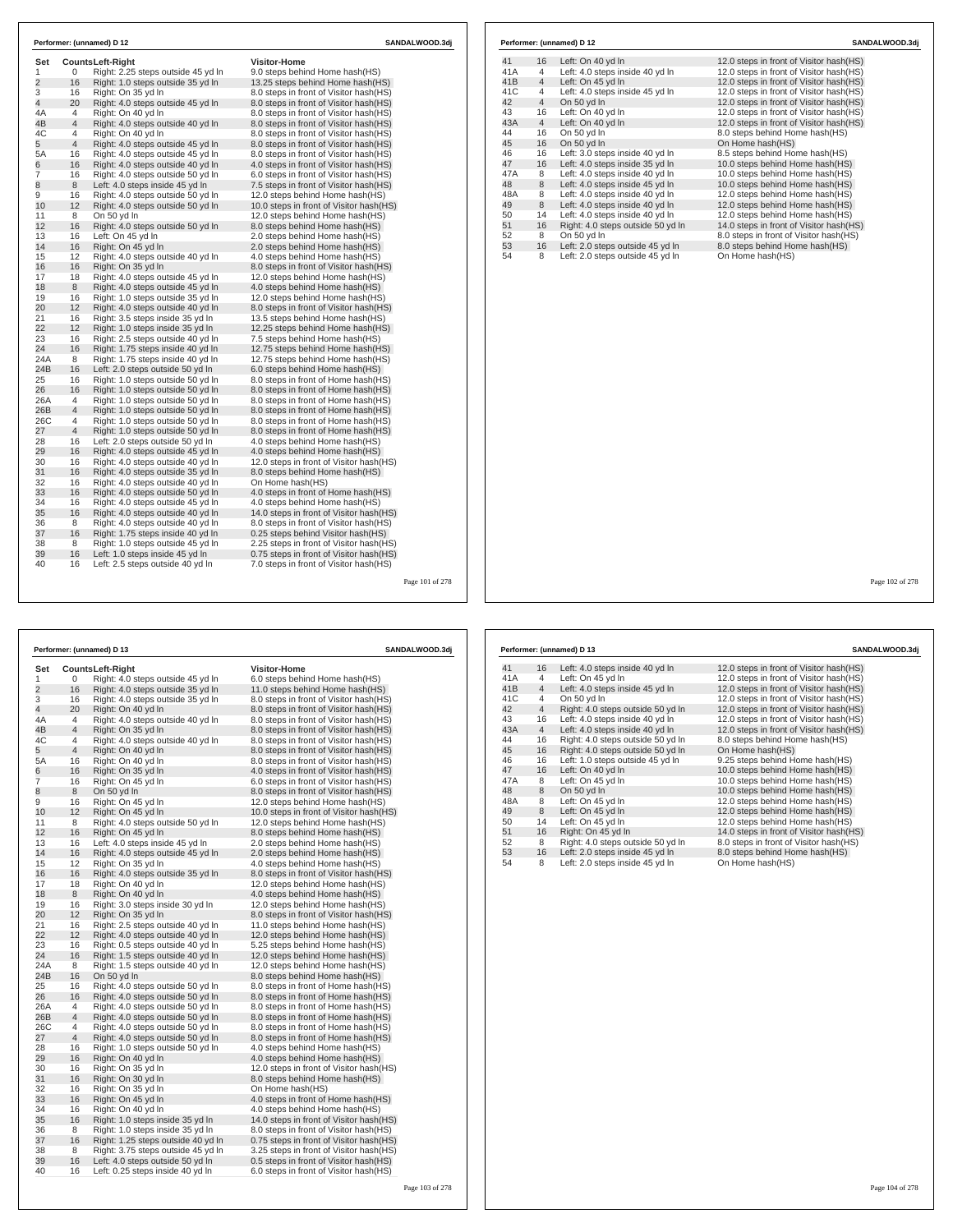| Set            |                | <b>CountsLeft-Right</b>                | <b>Visitor-Home</b>                                                                |  |
|----------------|----------------|----------------------------------------|------------------------------------------------------------------------------------|--|
| 1              | 0              | Left: 4.0 steps inside 35 yd In        | 3.0 steps in front of Visitor hash(HS)                                             |  |
| $\overline{2}$ | 16             | Left: On 35 yd In                      | 12.0 steps in front of Visitor hash(HS)                                            |  |
| 3              | 16             | Left: On 45 vd In                      | 12.0 steps in front of Visitor hash(HS)                                            |  |
| 4              | 20             | Right: 4.0 steps outside 45 yd In      | 12.0 steps in front of Visitor hash(HS)                                            |  |
| 4A             | 4              | Right: On 45 yd In                     | 12.0 steps in front of Visitor hash(HS)                                            |  |
| 4B             | 4              | Right: 4.0 steps outside 50 yd In      | 12.0 steps in front of Visitor hash(HS)                                            |  |
| 4C             | 4              | On 50 yd In                            | 12.0 steps in front of Visitor hash(HS)                                            |  |
| 5              | $\overline{4}$ | Left: 4.0 steps inside 45 yd In        | 12.0 steps in front of Visitor hash(HS)                                            |  |
| 5A             | 16             | Left: 4.0 steps inside 45 yd In        | 12.0 steps in front of Visitor hash(HS)                                            |  |
| 6              | 16             | Right: 4.0 steps outside 45 yd In      | 12.0 steps in front of Visitor hash(HS)                                            |  |
| 7              | 16             | Right: 4.0 steps outside 35 yd In      | 12.0 steps in front of Visitor hash (HS)                                           |  |
| 8              | 8              | Right: 4.0 steps outside 30 yd In      | 12.0 steps in front of Visitor hash(HS)                                            |  |
| 9              | 16             | Right: On 30 yd In                     | 6.5 steps in front of Visitor hash (HS)                                            |  |
| 10             | 12             | Right: 0.75 steps inside 35 yd In      | 3.75 steps in front of Visitor hash (HS)                                           |  |
| 11             | 8              | Right: 1.0 steps outside 40 yd In      | 10.0 steps in front of Visitor hash(HS)                                            |  |
| 12             | 16             | Right: 2.0 steps inside 40 yd In       | 9.75 steps in front of Visitor hash (HS)                                           |  |
| 13             | 16             | Right: 4.0 steps outside 50 yd In      | 9.5 steps behind Home hash(HS)                                                     |  |
| 14             | 16             | Left: 3.75 steps outside 45 yd In      | 12.0 steps behind Home hash(HS)                                                    |  |
| 15             | 12             | Left: 2.75 steps outside 40 yd In      | 11.0 steps behind Home hash(HS)                                                    |  |
| 16             | 16             | Left: 4.0 steps inside 35 yd In        | 4.0 steps behind Home hash(HS)                                                     |  |
| 17             | 18             | Left: 4.0 steps inside 30 vd In        | 4.0 steps in front of Home hash(HS)                                                |  |
| 18             | 8              | Left: 4.0 steps inside 30 yd In        | 12.0 steps in front of Home hash(HS)                                               |  |
| 19             | 16             | Left: 1.25 steps inside 25 yd In       | 3.25 steps in front of Home hash(HS)                                               |  |
| 20             | 12             | Left: 2.25 steps outside 30 yd In      | 7.25 steps behind Home hash(HS)                                                    |  |
| 21             | 16             | Left: 2.25 steps inside 30 yd In       | 8.25 steps in front of Visitor hash(HS)                                            |  |
| 22             | 12             | Left: 0.75 steps inside 35 yd In       | 7.25 steps in front of Visitor hash(HS)                                            |  |
| 23             | 16             | Left: 0.75 steps inside 35 yd In       | 7.25 steps in front of Visitor hash(HS)                                            |  |
| 24             | 16             | Left: 1.75 steps outside 35 yd In      | 8.0 steps in front of Visitor hash (HS)                                            |  |
| 24A            | 8              | Left: 1.75 steps outside 35 yd In      | 8.0 steps in front of Visitor hash(HS)                                             |  |
| 24B            | 16             | Left: 1.75 steps outside 35 yd In      | 8.0 steps in front of Visitor hash(HS)                                             |  |
| 25             | 16<br>16       | Left: 4.0 steps inside 30 yd In        | 12.0 steps behind Home hash(HS)                                                    |  |
| 26             |                | Left: On 30 yd In                      | 4.0 steps in front of Visitor hash (HS)                                            |  |
| 26A            | 4              | Left: 4.0 steps inside 30 yd In        | 4.0 steps in front of Visitor hash (HS)                                            |  |
| 26B<br>26C     | 4              | Left: 4.0 steps inside 30 yd In        | 8.0 steps in front of Visitor hash (HS)                                            |  |
| 27             | 4<br>4         | Left: On 30 yd In<br>Left: On 30 yd In | 8.0 steps in front of Visitor hash(HS)                                             |  |
| 28             | 16             | Left: On 40 vd In                      | 12.0 steps in front of Visitor hash(HS)<br>8.0 steps in front of Visitor hash (HS) |  |
| 29             | 16             | Left: 2.0 steps outside 40 yd In       | 8.0 steps behind Home hash(HS)                                                     |  |
| 30             | 16             | Left: 1.25 steps inside 45 yd In       | 11.75 steps behind Home hash(HS)                                                   |  |
| 31             | 16             | On 50 yd In                            | 7.0 steps in front of Visitor hash(HS)                                             |  |
| 32             | 16             | Right: On 40 yd In                     | 9.0 steps in front of Visitor hash(HS)                                             |  |
| 33             | 16             | Right: On 40 vd In                     | 4.0 steps behind Home hash(HS)                                                     |  |
| 34             | 16             | Right: On 40 yd In                     | 12.0 steps behind Home hash(HS)                                                    |  |
| 35             | 16             | Right: 2.5 steps inside 35 yd In       | 10.0 steps in front of Visitor hash(HS)                                            |  |
| 36             | 8              | Right: 2.5 steps inside 35 yd In       | 4.0 steps in front of Visitor hash(HS)                                             |  |
| 37             | 16             | Right: 0.5 steps inside 35 yd In       | 4.0 steps behind Visitor hash(HS)                                                  |  |
| 38             | 8              | Right: 2.0 steps outside 40 vd In      | 1.5 steps behind Visitor hash(HS)                                                  |  |
| 39             | 16             | Right: 0.5 steps inside 45 yd In       | 2.0 steps in front of Visitor hash(HS)                                             |  |
| 40             | 16             | Right: 3.75 steps inside 40 yd In      | 7.25 steps behind Visitor hash (HS)                                                |  |

| Performer: (unnamed) F 85 |                |                                    | SANDALWOOD.3dj                            |
|---------------------------|----------------|------------------------------------|-------------------------------------------|
| Set                       |                | <b>CountsLeft-Right</b>            | Visitor-Home                              |
| 1                         | 0              | Left: 2.0 steps outside 20 yd In   | 11.0 steps behind Home hash(HS)           |
| $\overline{2}$            | 16             | Left: 4.0 steps inside 20 yd In    | On Home hash(HS)                          |
| 3                         | 16             | Left: On 25 yd In                  | 12.0 steps behind Home hash(HS)           |
| 4                         | 20             | Left: 4.0 steps inside 35 yd In    | 12.0 steps behind Home hash(HS)           |
| 4A                        | $\overline{4}$ | Left: On 40 yd In                  | 12.0 steps behind Home hash(HS)           |
| 4B                        | $\overline{4}$ | Left: 4.0 steps inside 40 yd In    | 12.0 steps behind Home hash(HS)           |
| 4C                        | 4              | Left: On 45 yd In                  | 12.0 steps behind Home hash(HS)           |
| 5                         | $\overline{4}$ | Left: 4.0 steps inside 45 yd In    | 12.0 steps behind Home hash(HS)           |
| 5A                        | 16             | Left: 4.0 steps inside 45 yd In    | 12.0 steps behind Home hash(HS)           |
| 6                         | 16             | Right: 4.0 steps outside 45 yd In  | 12.0 steps behind Home hash (HS)          |
| 7                         | 16             | Right: 4.0 steps outside 40 yd In  | 12.0 steps behind Home hash(HS)           |
| 8                         | 8              | Right: 4.0 steps outside 35 yd In  | 12.0 steps behind Home hash(HS)           |
| 9                         | 16             | Right: 1.0 steps inside 35 yd In   | 5.0 steps in front of Visitor hash(HS)    |
| 10                        | 12             | Right: 1.5 steps inside 40 yd In   | 1.75 steps in front of Visitor hash(HS)   |
| 11                        | 8              | Right: On 45 yd In                 | 10.0 steps in front of Visitor hash(HS)   |
| 12                        | 16             | Right: 3.25 steps inside 45 yd In  | 10.25 steps in front of Visitor hash (HS) |
| 13                        | 16             | Left: 3.75 steps outside 50 yd In  | 11.25 steps behind Home hash(HS)          |
| 14                        | 16             | Left: 3.75 steps outside 40 yd In  | 11.75 steps behind Home hash(HS)          |
| 15                        | 12             | Left: 2.5 steps outside 35 yd In   | 8.75 steps behind Home hash(HS)           |
| 16                        | 16             | Left: On 35 yd In                  | 8.0 steps behind Home hash(HS)            |
| 17                        | 18             | Left: 4.0 steps inside 30 yd In    | On Home hash(HS)                          |
| 18                        | 8              | Left: 4.0 steps inside 30 yd In    | 8.0 steps in front of Home hash(HS)       |
| 19                        | 16             | Left: 2.75 steps inside 25 yd In   | 2.0 steps in front of Home hash(HS)       |
| 20                        | 12             | Left: 0.25 steps outside 30 yd In  | 8.0 steps behind Home hash(HS)            |
| 21                        | 16             | Left: 3.25 steps outside 35 yd In  | 8.0 steps in front of Visitor hash(HS)    |
| 22                        | 12             | Left: 3.5 steps inside 35 yd In    | 6.25 steps in front of Visitor hash(HS)   |
| 23                        | 16             | Left: 3.5 steps inside 35 yd In    | 6.25 steps in front of Visitor hash(HS)   |
| 24                        | 16             | Left: 0.5 steps inside 35 yd In    | 8.25 steps in front of Visitor hash(HS)   |
| 24A                       | 8              | Left: 0.5 steps inside 35 yd In    | 8.25 steps in front of Visitor hash(HS)   |
| 24B                       | 16             | Left: 0.5 steps inside 35 yd In    | 8.25 steps in front of Visitor hash(HS)   |
| 25                        | 16             | Left: On 35 yd In                  | 12.0 steps behind Home hash(HS)           |
| 26                        | 16             | Left: 4.0 steps inside 30 yd In    | 4.0 steps in front of Visitor hash (HS)   |
| 26A                       | 4              | Left: 4.0 steps inside 30 yd In    | 8.0 steps in front of Visitor hash(HS)    |
| 26B                       | 4              | Left: On 30 yd In                  | 8.0 steps in front of Visitor hash(HS)    |
| 26C                       | 4              | Left: On 30 yd In                  | 12.0 steps in front of Visitor hash (HS)  |
| 27                        | $\overline{4}$ | Left: 4.0 steps inside 30 yd In    | 12.0 steps in front of Visitor hash(HS)   |
| 28                        | 16             | Left: 0.5 steps inside 40 yd In    | 11.5 steps in front of Visitor hash (HS)  |
| 29                        | 16             | Left: 3.75 steps outside 40 yd In  | 0.25 steps behind Home hash(HS)           |
| 30                        | 16             | Left: On 40 yd In                  | 9.75 steps behind Home hash(HS)           |
| 31                        | 16             | Left: 4.0 steps inside 40 yd In    | 7.0 steps in front of Visitor hash(HS)    |
| 32                        | 16             | Right: 4.0 steps outside 50 yd In  | 9.0 steps in front of Visitor hash (HS)   |
| 33                        | 16             | Right: 2.0 steps outside 45 yd In  | 4.0 steps behind Home hash(HS)            |
| 34                        | 16             | Right: 2.0 steps outside 45 yd In  | 12.0 steps behind Home hash(HS)           |
| 35                        | 16             | Right: 3.0 steps outside 45 yd In  | 4.5 steps in front of Visitor hash (HS)   |
| 36                        | 8              | Right: 3.0 steps outside 45 yd In  | 1.5 steps behind Visitor hash (HS)        |
| 37                        | 16             | Right: 0.25 steps inside 45 yd In  | 11.5 steps behind Visitor hash(HS)        |
| 38                        | 8              | Right: 2.25 steps outside 50 yd In | 9.0 steps behind Visitor hash(HS)         |
| 39                        | 16             | Right: 1.0 steps outside 40 yd In  | 2.75 steps behind Visitor hash(HS)        |
| 40                        | 16             | Right: 1.0 steps outside 35 yd In  | 3.75 steps behind Visitor hash(HS)        |

### 41 16 Right: 4.0 steps outside 50 yd ln 4.0 steps in front of Visitor hash(HS)<br>41A 4 Right: On 45 yd ln 4.0 steps in front of Visitor hash(HS) 41 16 Right: 4.0 steps outside 50 yd ln<br>41A 4 Right: On 45 yd ln<br>41B 4 Right: 4.0 steps outside 45 yd ln 41B 4 Right: 4.0 steps outside 45 yd ln 4.0 steps in front of Visitor hash(HS)<br>42 4 Right: 4.0 steps in front of Visitor hash(HS)<br>42 4 Right: On 45 yd ln 8.0 steps in front of Visitor hash(HS)<br>43 16 Right: On 35 yd ln 8.0 41C 4 Right: 4.0 steps outside 45 yd ln 8.0 steps in front of Visitor hash(HS) 42 4 Right: On 45 yd ln 8.0 steps in front of Visitor hash(HS) 43 16 Right: On 35 yd ln 8.0 steps in front of Visitor hash(HS) 43A 4 Right: On 35 yd In 4.0 steps in front of Visitor hash(HS)<br>44 f6 Right: 3.0 steps inside 30 yd In 12.75 steps in front of Visitor hash(HS)<br>46 f6 Right: 2.5 steps outside 40 yd In 7.5 steps behind Home hash(HS)<br>46 f6 R 44 16 Right: 3.0 steps inside 30 yd ln 12.75 steps in front of Visitor hash(HS) 45 16 Right: 3.0 steps inside 30 yd ln 7.5 steps behind Home hash(HS) 46 16 Right: 2.5 steps outside 40 yd ln 12.75 steps behind Home hash(HS) 47 16 Right: On 35 yd ln 8.0 steps behind Home hash(HS)<br>47 47 8 Right: On 30 yd ln 8.0 steps behind Home hash(HS) 47A 8 Right: On 30 yd In 8.0 steps behind Home hash(HS)<br>488 8 Right: On 30 yd In 19.0 On Home hash(HS)<br>48A 8 Right: On 30 yd In 19.0 On Home hash(HS) 4 8 Right: On 30 yd ln<br>
48 Right: On 30 yd ln<br>
48 Right: On 30 yd ln<br>
48 Right: On 30 yd ln 47A 8 Right: On 30 yd ln<br>48 8 Right: On 30 yd ln<br>48A 8 Right: On 30 yd ln<br>49 8 Right: On 30 yd ln 49 8 Right: On 30 yd ln 8.0 steps in front of Home hash(HS)<br>50 14 Right: 4.0 steps outside 35 yd ln 4.0 steps in front of Home hash(HS) 50 14 Right: 4.0 steps outside 35 yd ln<br>51 16 Right: 4.0 steps outside 35 yd ln<br>52 8 Right: 00 35 yd ln<br>54 16 Right: 00 45 yd ln<br>54 8 Right: 00 45 yd ln 51 16 Right: 4.0 steps outside 35 yd In 12.0 steps in front of Home hash(HS)<br>52 8 Right: On 35 yd In 12.0 steps in front of Home hash(HS)<br>53 16 Right: On 45 yd In 14.0 steps behind Home side line<br>54 8 Right: On 45 yd In 12 **Performer: (unnamed) F 84 SANDALWOOD.3dj**

Page 106 of 278

| Performer: (unnamed) F 85 | SANDALWOOD.3dj |                                   |                                         |
|---------------------------|----------------|-----------------------------------|-----------------------------------------|
| 41                        | 16             | Right: On 45 yd In                | On Visitor hash(HS)                     |
| 41A                       | 4              | Right: 4.0 steps outside 50 yd In | On Visitor hash(HS)                     |
| 41B                       | $\overline{4}$ | Right: 4.0 steps outside 50 yd In | 4.0 steps behind Visitor hash(HS)       |
| 41C                       | 4              | Right: On 45 yd In                | 4.0 steps behind Visitor hash (HS)      |
| 42                        | $\overline{4}$ | Right: On 45 yd In                | On Visitor hash(HS)                     |
| 43                        | 16             | Left: On 45 yd In                 | On Visitor hash(HS)                     |
| 43A                       | $\overline{4}$ | Left: 4.0 steps inside 40 yd In   | On Visitor hash(HS)                     |
| 44                        | 16             | Left: 0.75 steps inside 40 yd In  | 14.0 steps in front of Visitor hash(HS) |
| 45                        | 16             | Left: 0.75 steps inside 40 yd In  | 6.0 steps behind Home hash(HS)          |
| 46                        | 16             | Left: 1.25 steps inside 30 yd In  | 9.75 steps behind Home hash(HS)         |
| 47                        | 16             | Left: On 25 yd In                 | 12.0 steps in front of Visitor hash(HS) |
| 47A                       | 8              | Left: On 30 yd In                 | 12.0 steps in front of Visitor hash(HS) |
| 48                        | 8              | Left: On 35 yd In                 | 12.0 steps in front of Visitor hash(HS) |
| 48A                       | 8              | Left: On 35 yd In                 | 12.0 steps in front of Visitor hash(HS) |
| 49                        | 8              | Left: On 40 yd In                 | 12.0 steps in front of Visitor hash(HS) |
| 50                        | 14             | Left: 4.0 steps inside 35 yd In   | 8.0 steps in front of Visitor hash(HS)  |
| 51                        | 16             | Left: 2.75 steps outside 45 yd In | 9.0 steps in front of Visitor hash(HS)  |
| 52                        | 8              | Left: 2.75 steps outside 45 yd In | 1.0 steps in front of Visitor hash(HS)  |
| 53                        | 16             | Left: On 45 yd In                 | 13.0 steps in front of Visitor hash(HS) |
| 54                        | 8              | Left: On 45 yd In                 | 7.0 steps behind Home hash(HS)          |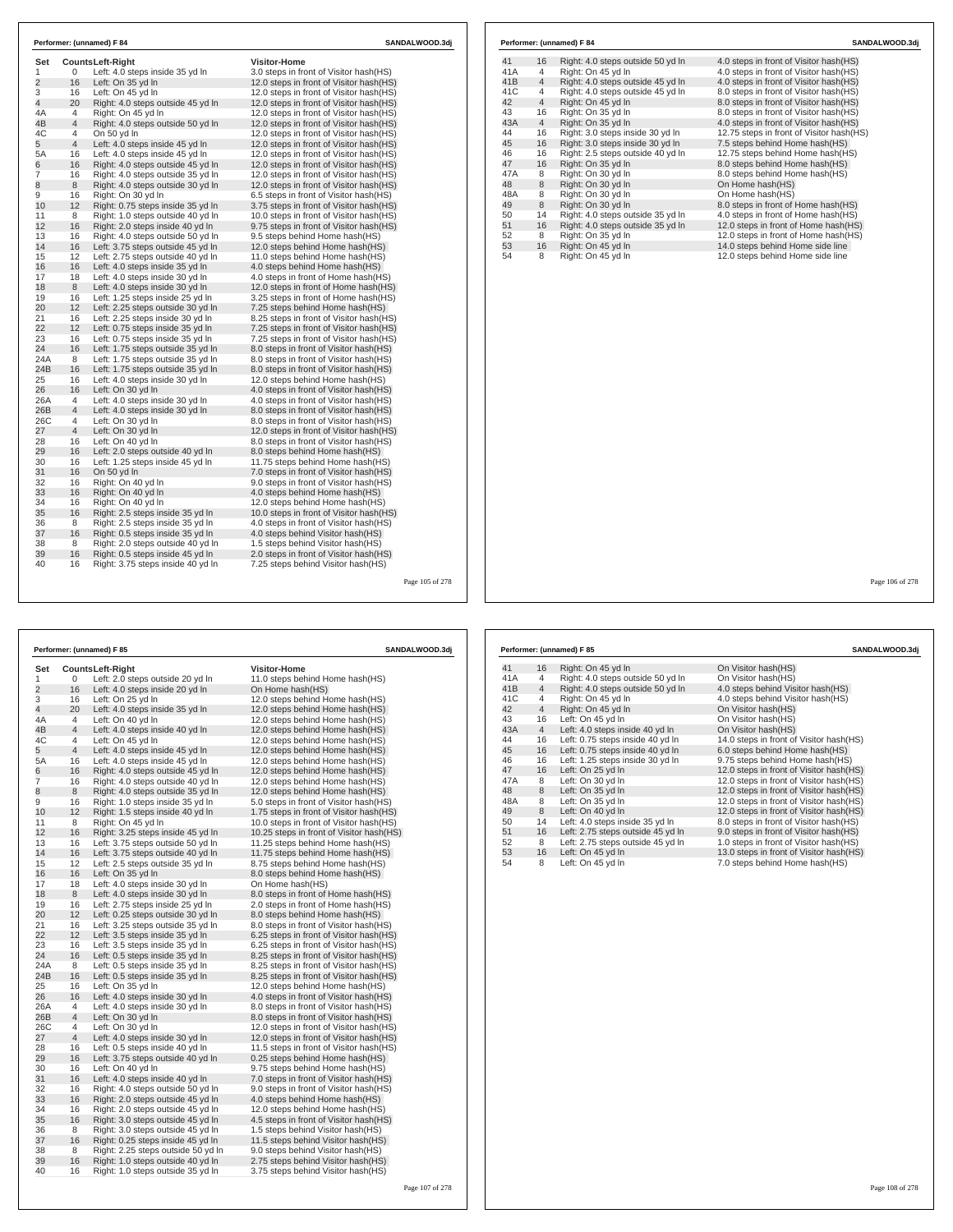| Set            |                | <b>CountsLeft-Right</b>            | <b>Visitor-Home</b>                      |  |
|----------------|----------------|------------------------------------|------------------------------------------|--|
| 1              | 0              | Left: 1.0 steps outside 35 yd In   | 2.0 steps behind Visitor hash(HS)        |  |
| 2              | 16             | Left: 4.0 steps inside 30 yd In    | 12.0 steps in front of Visitor hash (HS) |  |
| 3              | 16             | Left: 4.0 steps inside 40 yd In    | 12.0 steps in front of Visitor hash(HS)  |  |
| $\overline{4}$ | 20             | Right: On 45 yd In                 | 12.0 steps in front of Visitor hash(HS)  |  |
| 4A             | 4              | Right: 4.0 steps outside 50 yd In  | 12.0 steps in front of Visitor hash (HS) |  |
| 4B             | $\overline{4}$ | On 50 yd In                        | 12.0 steps in front of Visitor hash(HS)  |  |
| 4C             | 4              | Left: 4.0 steps inside 45 yd In    | 12.0 steps in front of Visitor hash(HS)  |  |
| 5              | $\overline{4}$ | Left: On 45 yd In                  | 12.0 steps in front of Visitor hash(HS)  |  |
| 5A             | 16             | Left: On 45 yd In                  | 12.0 steps in front of Visitor hash (HS) |  |
| 6              | 16             | Right: On 45 yd In                 | 12.0 steps in front of Visitor hash (HS) |  |
| $\overline{7}$ | 16             | Right: On 35 yd In                 | 12.0 steps in front of Visitor hash(HS)  |  |
| 8              | 8              | Right: On 30 vd In                 | 12.0 steps in front of Visitor hash(HS)  |  |
| 9              | 16             | Right: 2.0 steps outside 35 yd In  | 5.5 steps in front of Visitor hash(HS)   |  |
| 10             | 12             | Right: 1.5 steps outside 40 yd In  | 2.25 steps in front of Visitor hash (HS) |  |
| 11             | 8              | Right: 3.0 steps outside 45 yd In  | 10.0 steps in front of Visitor hash(HS)  |  |
| 12             | 16             | Right: 0.25 steps inside 45 yd In  | 10.0 steps in front of Visitor hash (HS) |  |
| 13             | 16             | Left: 1.25 steps outside 50 yd In  | 10.75 steps behind Home hash(HS)         |  |
| 14             | 16             | Left: 1.25 steps outside 40 yd In  | 12.0 steps behind Home hash(HS)          |  |
| 15             | 12             | Left: On 35 yd In                  | 9.75 steps behind Home hash(HS)          |  |
| 16             | 16             | Left: On 35 yd In                  | 4.0 steps behind Home hash(HS)           |  |
| 17             | 18             | Left: On 30 vd In                  | 4.0 steps in front of Home hash (HS)     |  |
| 18             | 8              | Left: On 30 yd In                  | 12.0 steps in front of Home hash(HS)     |  |
| 19             | 16             | Left: 1.75 steps outside 25 yd In  | 6.0 steps in front of Home hash(HS)      |  |
| 20             | 12             | Left: 1.75 steps inside 25 yd In   | 5.25 steps behind Home hash(HS)          |  |
| 21             | 16             | Left: 2.75 steps outside 30 yd In  | 9.25 steps in front of Visitor hash (HS) |  |
| 22             | 12             | Left: 4.0 steps inside 30 yd In    | 10.0 steps in front of Visitor hash (HS) |  |
| 23             | 16             | Left: 4.0 steps inside 30 yd In    | 10.0 steps in front of Visitor hash (HS) |  |
| 24             | 16             | Left: 1.5 steps inside 30 yd In    | 9.0 steps in front of Visitor hash (HS)  |  |
| 24A            | 8              | Left: 1.5 steps inside 30 yd In    | 9.0 steps in front of Visitor hash(HS)   |  |
| 24B            | 16             | Left: 1.5 steps inside 30 yd In    | 9.0 steps in front of Visitor hash(HS)   |  |
| 25             | 16             | Left: 4.0 steps inside 25 yd In    | 12.0 steps behind Home hash(HS)          |  |
| 26             | 16             | Left: On 25 yd In                  | 4.0 steps in front of Visitor hash(HS)   |  |
| 26A            | 4              | Left: 4.0 steps inside 25 yd In    | 4.0 steps in front of Visitor hash(HS)   |  |
| 26B            | $\overline{4}$ | Left: 4.0 steps inside 25 yd In    | 8.0 steps in front of Visitor hash(HS)   |  |
| 26C            | 4              | Left: On 25 yd In                  | 8.0 steps in front of Visitor hash(HS)   |  |
| 27             | 4              | Left: On 25 yd In                  | 12.0 steps in front of Visitor hash (HS) |  |
| 28             | 16             | Left: 3.5 steps outside 40 yd In   | 11.5 steps in front of Visitor hash (HS) |  |
| 29             | 16             | Left: 2.0 steps inside 35 yd In    | 4.0 steps behind Home hash(HS)           |  |
| 30             | 16             | Left: 3.0 steps inside 40 yd In    | 10.5 steps behind Home hash(HS)          |  |
| 31             | 16             | Left: On 45 vd In                  | 7.0 steps in front of Visitor hash(HS)   |  |
| 32             | 16             | Right: On 45 yd In                 | 9.0 steps in front of Visitor hash(HS)   |  |
| 33             | 16             | Right: 4.0 steps outside 45 yd In  | 4.0 steps behind Home hash(HS)           |  |
| 34             | 16             | Right: 4.0 steps outside 45 yd In  | 12.0 steps behind Home hash(HS)          |  |
| 35             | 16             | Right: 1.0 steps inside 40 yd In   | 5.75 steps in front of Visitor hash (HS) |  |
| 36             | 8              | Right: 1.0 steps inside 40 yd In   | 0.25 steps behind Visitor hash(HS)       |  |
| 37             | 16             | Right: 2.5 steps inside 40 yd In   | 10.0 steps behind Visitor hash (HS)      |  |
| 38             | 8              | Right: 0.25 steps outside 45 vd In | 7.5 steps behind Visitor hash(HS)        |  |
| 39             | 16             | Right: 2.25 steps outside 40 yd In | 2.5 steps in front of Visitor hash(HS)   |  |
| 40             | 16             | Right: On 30 yd In                 | On Visitor hash(HS)                      |  |

|     |                | Performer: (unnamed) F 86         | SANDALWOOD.3dj                           |
|-----|----------------|-----------------------------------|------------------------------------------|
| 41  | 16             | Right: 4.0 steps outside 45 yd In | 4.0 steps in front of Visitor hash (HS)  |
| 41A | 4              | Right: 4.0 steps outside 45 yd In | 8.0 steps in front of Visitor hash(HS)   |
| 41B | $\overline{4}$ | Right: On 45 yd In                | 8.0 steps in front of Visitor hash(HS)   |
| 41C | 4              | Right: 4.0 steps outside 50 yd In | 8.0 steps in front of Visitor hash(HS)   |
| 42  | $\overline{4}$ | Right: 4.0 steps outside 50 yd In | 4.0 steps in front of Visitor hash(HS)   |
| 43  | 16             | Right: 4.0 steps outside 40 yd In | 4.0 steps in front of Visitor hash (HS)  |
| 43A | $\overline{4}$ | Right: 2.0 steps inside 35 yd In  | 4.0 steps in front of Visitor hash(HS)   |
| 44  | 16             | Right: 3.0 steps outside 35 vd In | 10.5 steps in front of Visitor hash(HS)  |
| 45  | 16             | Right: 3.0 steps outside 35 yd In | 9.5 steps behind Home hash(HS)           |
| 46  | 16             | Right: 0.5 steps outside 40 yd In | 13.25 steps in front of Visitor hash(HS) |
| 47  | 16             | Right: On 35 yd In                | 12.0 steps behind Home hash(HS)          |
| 47A | 8              | Right: On 30 yd In                | 12.0 steps behind Home hash(HS)          |
| 48  | 8              | Right: On 30 yd In                | 4.0 steps behind Home hash(HS)           |
| 48A | 8              | Right: On 30 yd In                | 4.0 steps behind Home hash(HS)           |
| 49  | 8              | Right: On 30 yd In                | 4.0 steps in front of Home hash(HS)      |
| 50  | 14             | Right: 4.0 steps outside 35 yd In | On Home hash(HS)                         |
| 51  | 16             | Right: On 30 yd In                | 8.0 steps in front of Home hash(HS)      |
| 52  | 8              | Right: 4.0 steps outside 35 yd In | 6.0 steps in front of Home hash(HS)      |
| 53  | 16             | Right: 4.0 steps outside 45 yd In | 8.0 steps in front of Home hash(HS)      |
| 54  | 8              | Right: 4.0 steps outside 45 yd In | 12.0 steps in front of Home hash(HS)     |
|     |                |                                   |                                          |

| Performer: (unnamed) F 87<br>SANDALWOOD.3dj |                |                                   |                                          |  |
|---------------------------------------------|----------------|-----------------------------------|------------------------------------------|--|
| Set                                         |                | Counts Left-Right                 | <b>Visitor-Home</b>                      |  |
| 1                                           | 0              | Left: 1.0 steps inside 20 yd In   | 7.0 steps behind Home hash(HS)           |  |
| $\overline{2}$                              | 16             | Left: 4.0 steps inside 20 yd In   | 4.0 steps in front of Home hash(HS)      |  |
| 3                                           | 16             | Left: 4.0 steps inside 20 yd In   | 12.0 steps behind Home hash(HS)          |  |
| 4                                           | 20             | Left: On 35 yd In                 | 12.0 steps behind Home hash(HS)          |  |
| 4A                                          | 4              | Left: 4.0 steps inside 35 yd In   | 12.0 steps behind Home hash(HS)          |  |
| 4B                                          | 4              | Left: On 40 yd In                 | 12.0 steps behind Home hash(HS)          |  |
| 4C                                          | 4              | Left: 4.0 steps inside 40 yd In   | 12.0 steps behind Home hash(HS)          |  |
| 5                                           | $\overline{4}$ | Left: On 45 yd In                 | 12.0 steps behind Home hash(HS)          |  |
| 5A                                          | 16             | Left: On 45 yd In                 | 12.0 steps behind Home hash(HS)          |  |
| 6                                           | 16             | Right: On 45 yd In                | 12.0 steps behind Home hash(HS)          |  |
| 7                                           | 16             | Right: On 40 yd In                | 12.0 steps behind Home hash(HS)          |  |
| 8                                           | 8              | Right: On 35 yd In                | 12.0 steps behind Home hash(HS)          |  |
| 9                                           | 16             | Right: 1.0 steps outside 40 yd In | 4.5 steps in front of Visitor hash (HS)  |  |
| 10                                          | 12             | Right: 0.5 steps outside 45 yd In | 1.5 steps in front of Visitor hash (HS)  |  |
| 11                                          | 8              | Right: 2.0 steps outside 50 yd In | 10.0 steps in front of Visitor hash(HS)  |  |
| 12                                          | 16             | Left: 1.25 steps outside 50 yd In | 11.0 steps in front of Visitor hash(HS)  |  |
| 13                                          | 16             | Left: 1.25 steps outside 45 yd In | 12.0 steps behind Home hash(HS)          |  |
| 14                                          | 16             | Left: 1.25 steps outside 35 yd In | 11.25 steps behind Home hash(HS)         |  |
| 15                                          | 12             | Left: 0.75 steps inside 30 yd In  | 6.25 steps behind Home hash(HS)          |  |
| 16                                          | 16             | Left: 4.0 steps inside 30 yd In   | 8.0 steps behind Home hash(HS)           |  |
| 17                                          | 18             | Left: On 30 yd In                 | On Home hash(HS)                         |  |
| 18                                          | 8              | Left: On 30 yd In                 | 8.0 steps in front of Home hash(HS)      |  |
| 19                                          | 16             | Left: 0.5 steps outside 25 yd In  | 4.5 steps in front of Home hash (HS)     |  |
| 20                                          | 12             | Left: 3.75 steps inside 25 yd In  | 6.5 steps behind Home hash(HS)           |  |
| 21                                          | 16             | Left: 0.25 steps outside 30 yd In | 8.75 steps in front of Visitor hash(HS)  |  |
| 22                                          | 12             | Left: 1.75 steps outside 35 yd In | 8.5 steps in front of Visitor hash(HS)   |  |
| 23                                          | 16             | Left: 1.75 steps outside 35 yd In | 8.5 steps in front of Visitor hash(HS)   |  |
| 24                                          | 16             | Left: 3.75 steps inside 30 yd In  | 8.25 steps in front of Visitor hash (HS) |  |
| 24A                                         | 8              | Left: 3.75 steps inside 30 yd In  | 8.25 steps in front of Visitor hash(HS)  |  |
| 24B                                         | 16             | Left: 3.75 steps inside 30 yd In  | 8.25 steps in front of Visitor hash (HS) |  |
| 25                                          | 16             | Left: On 30 yd In                 | 12.0 steps behind Home hash(HS)          |  |
| 26                                          | 16             | Left: 4.0 steps inside 25 yd In   | 4.0 steps in front of Visitor hash(HS)   |  |
| 26A                                         | 4              | Left: 4.0 steps inside 25 yd In   | 8.0 steps in front of Visitor hash(HS)   |  |
| 26B                                         | $\overline{4}$ | Left: On 25 yd In                 | 8.0 steps in front of Visitor hash(HS)   |  |
| 26C                                         | 4              | Left: On 25 yd In                 | 12.0 steps in front of Visitor hash (HS) |  |
| 27                                          | 4              | Left: 4.0 steps inside 25 yd In   | 12.0 steps in front of Visitor hash(HS)  |  |
| 28                                          | 16             | Left: 1.75 steps outside 40 yd In | 9.75 steps in front of Visitor hash(HS)  |  |
| 29                                          | 16             | Left: 4.0 steps inside 35 yd In   | 6.0 steps behind Home hash(HS)           |  |
| 30                                          | 16             | Left: 2.0 steps outside 45 yd In  | 11.25 steps behind Home hash(HS)         |  |
| 31                                          | 16             | Left: 4.0 steps inside 45 yd In   | 7.0 steps in front of Visitor hash(HS)   |  |
| 32                                          | 16             | Right: 4.0 steps outside 45 yd In | 9.0 steps in front of Visitor hash(HS)   |  |
| 33                                          | 16             | Right: 2.0 steps inside 40 yd In  | 4.0 steps behind Home hash (HS)          |  |
| 34                                          | 16             | Right: 2.0 steps inside 40 yd In  | 12.0 steps behind Home hash(HS)          |  |
| 35                                          | 16             | Right: 2.5 steps outside 40 yd In | 7.5 steps in front of Visitor hash(HS)   |  |
| 36                                          | 8              | Right: 2.5 steps outside 40 yd In | 1.5 steps in front of Visitor hash(HS)   |  |
| 37                                          | 16             | Right: 3.0 steps outside 40 yd In | 7.75 steps behind Visitor hash(HS)       |  |
| 38                                          | 8              | Right: 2.25 steps inside 40 yd In | 5.25 steps behind Visitor hash(HS)       |  |
| 39                                          | 16             | Right: 2.75 steps inside 40 yd In | 3.75 steps in front of Visitor hash(HS)  |  |
| 40                                          | 16             | Right: 1.5 steps inside 35 yd In  | 4.5 steps behind Visitor hash(HS)        |  |

|     |                | Performer: (unnamed) F 87         | SANDALWOOD.3dj                           |
|-----|----------------|-----------------------------------|------------------------------------------|
| 41  | 16             | Right: On 45 yd In                | 4.0 steps in front of Visitor hash (HS)  |
| 41A | 4              | Right: 4.0 steps outside 45 yd In | 4.0 steps in front of Visitor hash (HS)  |
| 41B | $\overline{4}$ | Right: 4.0 steps outside 45 yd In | 8.0 steps in front of Visitor hash(HS)   |
| 41C | 4              | Right: On 45 yd In                | 8.0 steps in front of Visitor hash(HS)   |
| 42  | $\overline{4}$ | Right: 4.0 steps outside 50 yd In | 8.0 steps in front of Visitor hash(HS)   |
| 43  | 16             | Right: 4.0 steps outside 40 yd In | 8.0 steps in front of Visitor hash(HS)   |
| 43A | $\overline{4}$ | Right: 4.0 steps outside 40 yd In | 4.0 steps in front of Visitor hash(HS)   |
| 44  | 16             | Right: 1.0 steps outside 35 yd In | 8.75 steps in front of Visitor hash(HS)  |
| 45  | 16             | Right: 1.0 steps outside 35 yd In | 11.25 steps behind Home hash(HS)         |
| 46  | 16             | Right: 2.0 steps inside 40 vd In  | 11.5 steps in front of Visitor hash (HS) |
| 47  | 16             | Right: On 35 yd In                | 12.0 steps in front of Visitor hash(HS)  |
| 47A | 8              | Right: On 30 vd In                | 12.0 steps in front of Visitor hash(HS)  |
| 48  | 8              | Right: On 30 yd In                | 8.0 steps behind Home hash (HS)          |
| 48A | 8              | Right: On 30 yd In                | 8.0 steps behind Home hash(HS)           |
| 49  | 8              | Right: On 30 vd In                | On Home hash(HS)                         |
| 50  | 14             | Right: 4.0 steps outside 35 yd In | 4.0 steps behind Home hash(HS)           |
| 51  | 16             | Right: 4.0 steps outside 35 yd In | 8.0 steps in front of Home hash(HS)      |
| 52  | 8              | Right: On 35 yd In                | 6.0 steps in front of Home hash(HS)      |
| 53  | 16             | Right: On 45 yd In                | 8.0 steps in front of Home hash(HS)      |
| 54  | 8              | Right: On 45 yd In                | 12.0 steps in front of Home hash(HS)     |

Page 110 of 278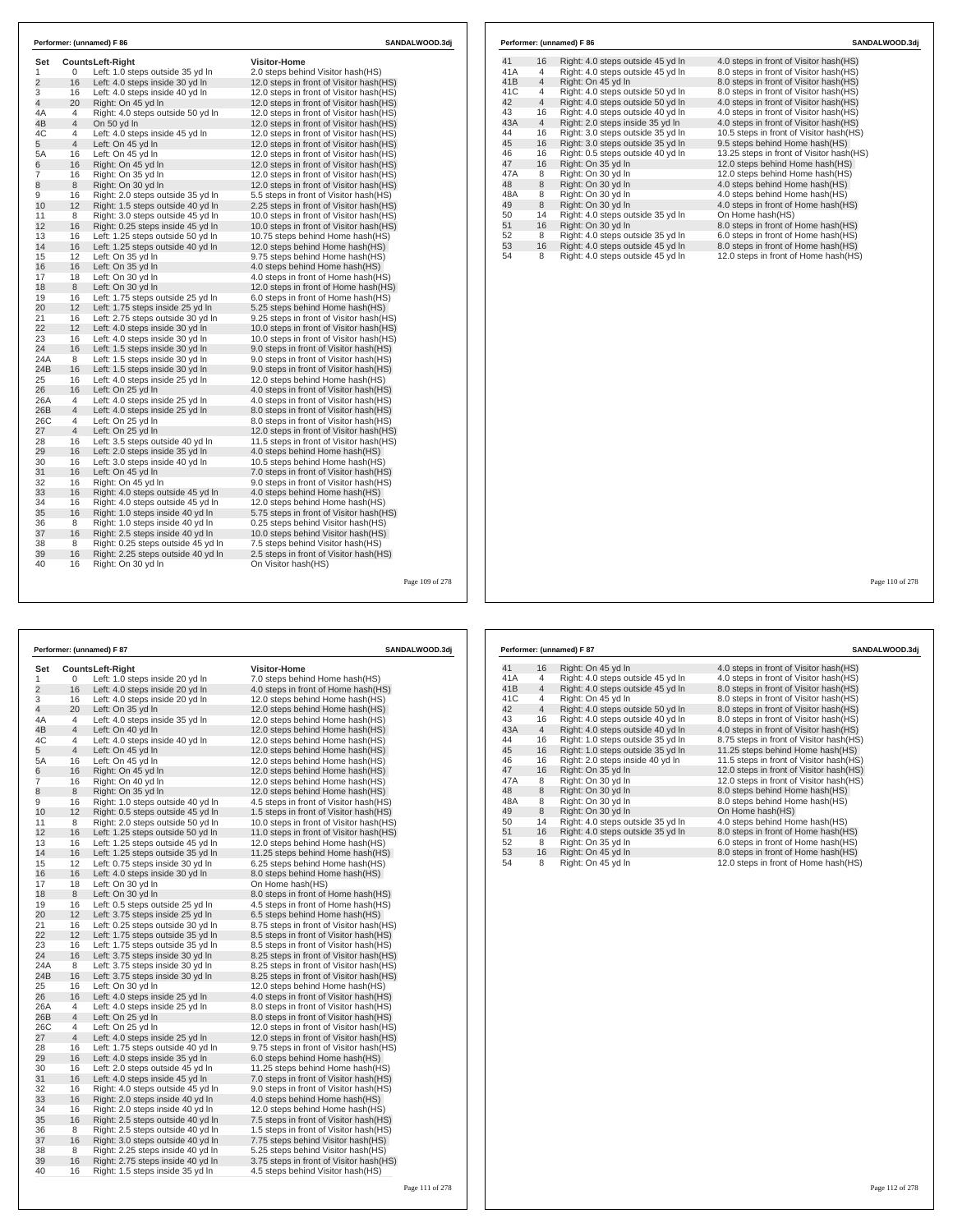| Set            |          | <b>CountsLeft-Right</b>                                            | <b>Visitor-Home</b>                                              |
|----------------|----------|--------------------------------------------------------------------|------------------------------------------------------------------|
| 1              | 0        | Left: 4.0 steps inside 30 yd In                                    | 7.0 steps behind Visitor hash(HS)                                |
| $\overline{2}$ | 16       | Left: On 30 yd In                                                  | 12.0 steps in front of Visitor hash(HS)                          |
| 3              | 16       | Left: On 40 yd In                                                  | 12.0 steps in front of Visitor hash (HS)                         |
| 4              | 20       | Right: 4.0 steps outside 50 yd In                                  | 12.0 steps in front of Visitor hash (HS)                         |
| 4A             | 4        | On 50 yd In                                                        | 12.0 steps in front of Visitor hash(HS)                          |
| 4B             | 4        | Left: 4.0 steps inside 45 yd In                                    | 12.0 steps in front of Visitor hash(HS)                          |
| 4C             | 4        | Left: On 45 yd In                                                  | 12.0 steps in front of Visitor hash (HS)                         |
| 5              | 4        | Left: 4.0 steps inside 40 yd In                                    | 12.0 steps in front of Visitor hash(HS)                          |
| 5A             | 16       | Left: 4.0 steps inside 40 yd In                                    | 12.0 steps in front of Visitor hash (HS)                         |
| 6              | 16       | Right: 4.0 steps outside 50 yd In                                  | 12.0 steps in front of Visitor hash (HS)                         |
| 7              | 16       | Right: 4.0 steps outside 40 yd In                                  | 12.0 steps in front of Visitor hash (HS)                         |
| 8              | 8        | Right: 4.0 steps outside 35 vd In                                  | 12.0 steps in front of Visitor hash(HS)                          |
| 9              | 16       | Right: 4.0 steps inside 35 yd In                                   | 4.75 steps in front of Visitor hash(HS)                          |
| 10             | 12       | Right: 3.5 steps outside 45 yd In                                  | 1.5 steps in front of Visitor hash(HS)                           |
| 11             | 8        | Right: 3.0 steps inside 45 yd In                                   | 10.0 steps in front of Visitor hash (HS)                         |
| 12             | 16       | Right: 1.75 steps outside 50 yd In                                 | 10.75 steps in front of Visitor hash (HS)                        |
| 13             | 16       | Left: 1.5 steps inside 45 yd In                                    | 11.75 steps behind Home hash(HS)                                 |
| 14             | 16       | Left: 1.5 steps inside 35 yd In                                    | 11.5 steps behind Home hash(HS)                                  |
| 15             | 12       | Left: 3.0 steps inside 30 yd In                                    | 7.75 steps behind Home hash(HS)                                  |
| 16             | 16       | Left: 4.0 steps inside 30 yd In                                    | 4.0 steps behind Home hash(HS)                                   |
| 17             | 18<br>8  | Left: 4.0 steps inside 25 vd In                                    | 4.0 steps in front of Home hash(HS)                              |
| 18             |          | Left: 4.0 steps inside 25 yd In                                    | 12.0 steps in front of Home hash(HS)                             |
| 19             | 16       | Left: 4.0 steps outside 25 yd In                                   | 10.5 steps behind Home side line                                 |
| 20             | 12<br>16 | Left: 4.0 steps outside 25 yd In                                   | 6.25 steps in front of Home hash(HS)                             |
| 21             | 12       | Left: 1.5 steps inside 20 yd In                                    | 9.5 steps behind Home hash(HS)<br>6.0 steps behind Home hash(HS) |
| 22<br>23       | 16       | Left: 0.25 steps inside 25 yd In                                   |                                                                  |
| 24             | 16       | Left: 0.25 steps inside 25 yd In                                   | 6.0 steps behind Home hash(HS)                                   |
| 24A            | 8        | Left: 0.5 steps inside 25 yd In<br>Left: 0.5 steps inside 25 yd In | 9.0 steps behind Home hash(HS)<br>9.0 steps behind Home hash(HS) |
| 24B            | 16       | Left: 0.5 steps inside 25 yd In                                    | 9.0 steps behind Home hash(HS)                                   |
| 25             | 16       | Left: On 25 yd In                                                  |                                                                  |
| 26             | 16       | Left: On 30 yd In                                                  | On Home hash(HS)<br>12.0 steps behind Home hash(HS)              |
| 26A            | 4        | Left: On 30 yd In                                                  | 8.0 steps behind Home hash(HS)                                   |
| 26B            | 4        | Left: 4.0 steps inside 30 yd In                                    | 8.0 steps behind Home hash(HS)                                   |
| 26C            | 4        | Left: 4.0 steps inside 30 yd In                                    | 4.0 steps behind Home hash(HS)                                   |
| 27             | 4        | Left: On 30 yd In                                                  | 4.0 steps behind Home hash(HS)                                   |
| 28             | 16       | Left: 2.5 steps inside 30 vd In                                    | 2.25 steps behind Home hash(HS)                                  |
| 29             | 16       | Left: 4.0 steps inside 25 yd In                                    | 10.0 steps in front of Home hash(HS)                             |
| 30             | 16       | Left: 1.0 steps inside 30 yd In                                    | 1.5 steps in front of Home hash(HS)                              |
| 31             | 16       | Left: On 35 yd In                                                  | 12.0 steps behind Home hash(HS)                                  |
| 32             | 16       | Left: On 45 yd In                                                  | 10.0 steps behind Home hash(HS)                                  |
| 33             | 16       | Left: 2.0 steps outside 50 yd In                                   | 4.0 steps behind Home hash(HS)                                   |
| 34             | 16       | Left: 2.0 steps outside 50 yd In                                   | 12.0 steps behind Home hash(HS)                                  |
| 35             | 16       | Left: 3.75 steps outside 45 yd In                                  | 9.0 steps in front of Visitor hash (HS)                          |
| 36             | 8        | Left: 3.75 steps outside 45 yd In                                  | 3.0 steps in front of Visitor hash(HS)                           |
| 37             | 16       | Left: 3.75 steps inside 35 yd In                                   | 3.0 steps in front of Visitor hash(HS)                           |
| 38             | 8        | Left: 1.5 steps outside 35 vd In                                   | 5.5 steps in front of Visitor hash(HS)                           |
| 39             | 16       | Left: 0.75 steps outside 40 yd In                                  | 6.5 steps behind Visitor hash (HS)                               |
| 40             | 16       | Left: 3.75 steps inside 35 yd In                                   | 1.0 steps behind Visitor hash (HS)                               |

| <b>Visitor-Home</b><br>Set<br>Counts Left-Right<br>1<br>0<br>Left: 3.0 steps outside 30 yd In<br>1.0 steps in front of Visitor hash(HS)<br>$\overline{2}$<br>16<br>Left: 4.0 steps inside 25 yd In<br>12.0 steps in front of Visitor hash(HS)<br>16<br>3<br>Left: 4.0 steps inside 35 yd In<br>12.0 steps in front of Visitor hash (HS)<br>20<br>$\overline{4}$<br>On 50 yd In<br>12.0 steps in front of Visitor hash (HS)<br>4<br>4A<br>Left: 4.0 steps inside 45 yd In<br>12.0 steps in front of Visitor hash (HS)<br>$\overline{4}$<br>4B<br>Left: On 45 yd In<br>12.0 steps in front of Visitor hash(HS)<br>4<br>4C<br>Left: 4.0 steps inside 40 yd In<br>12.0 steps in front of Visitor hash(HS)<br>$\overline{4}$<br>5<br>Left: On 40 yd In<br>12.0 steps in front of Visitor hash(HS)<br>5A<br>16<br>Left: On 40 yd In<br>12.0 steps in front of Visitor hash(HS)<br>16<br>6<br>On 50 yd In<br>12.0 steps in front of Visitor hash (HS)<br>7<br>16<br>Right: On 40 yd In<br>12.0 steps in front of Visitor hash(HS)<br>8<br>8<br>Right: On 35 yd In<br>12.0 steps in front of Visitor hash (HS)<br>9<br>16<br>Right: 2.0 steps inside 40 yd In<br>4.25 steps in front of Visitor hash(HS)<br>12<br>10<br>Right: 2.5 steps inside 45 yd In<br>1.5 steps in front of Visitor hash(HS)<br>8<br>11<br>Left: 1.0 steps outside 50 yd In<br>10.0 steps in front of Visitor hash (HS)<br>12<br>16<br>Left: 3.75 steps inside 45 yd In<br>11.5 steps in front of Visitor hash(HS)<br>13<br>16<br>Left: 3.75 steps outside 45 yd In<br>12.0 steps behind Home hash(HS)<br>14<br>16<br>Left: 3.75 steps outside 35 yd In<br>10.75 steps behind Home hash(HS)<br>12<br>15<br>Left: 1.25 steps outside 30 yd In<br>4.75 steps behind Home hash(HS)<br>16<br>16<br>Left: On 30 yd In<br>4.0 steps behind Home hash(HS)<br>17<br>18<br>Left: On 25 yd In<br>4.0 steps in front of Home hash(HS)<br>8<br>18<br>Left: On 25 yd In<br>12.0 steps in front of Home hash(HS)<br>19<br>16<br>Left: 3.5 steps inside 20 yd In<br>12.5 steps behind Home side line<br>12<br>20<br>Left: 3.75 steps outside 25 yd In<br>4.25 steps in front of Home hash(HS)<br>16<br>21<br>Left: 2.5 steps inside 20 yd In<br>12.0 steps behind Home hash(HS)<br>12<br>22<br>Left: 1.75 steps inside 25 yd In<br>8.25 steps behind Home hash (HS)<br>23<br>16<br>Left: 1.75 steps inside 25 yd In<br>8.25 steps behind Home hash (HS)<br>24<br>16<br>Left: 1.25 steps inside 25 yd In<br>11.25 steps behind Home hash(HS)<br>8<br>24A<br>Left: 1.25 steps inside 25 yd In<br>11.25 steps behind Home hash(HS)<br>16<br>24B<br>Left: 1.25 steps inside 25 yd In<br>11.25 steps behind Home hash(HS)<br>16<br>25<br>Left: 4.0 steps inside 20 yd In<br>4.0 steps behind Home hash(HS)<br>16<br>26<br>Left: On 25 yd In<br>12.0 steps in front of Visitor hash (HS)<br>26A<br>4<br>12.0 steps in front of Visitor hash (HS)<br>Left: 4.0 steps inside 25 yd In<br>26B<br>$\overline{4}$<br>Left: 4.0 steps inside 25 yd In<br>12.0 steps behind Home hash(HS)<br>26C<br>4<br>Left: On 25 yd In<br>12.0 steps behind Home hash(HS)<br>27<br>$\overline{4}$<br>Left: On 25 yd In<br>8.0 steps behind Home hash(HS)<br>28<br>16<br>Left: 3.5 steps inside 30 yd In<br>4.5 steps behind Home hash (HS)<br>16<br>29<br>Left: 2.0 steps outside 30 yd In<br>8.0 steps in front of Home hash(HS)<br>16<br>30<br>Left: 3.0 steps inside 30 yd In<br>1.0 steps behind Home hash(HS)<br>16<br>31<br>Left: On 35 yd In<br>13.0 steps in front of Visitor hash (HS)<br>32<br>16<br>Left: On 45 yd In<br>13.0 steps behind Home hash(HS)<br>16<br>33<br>On 50 yd In<br>4.0 steps behind Home hash (HS)<br>16<br>34<br>On 50 yd In<br>12.0 steps behind Home hash(HS)<br>16<br>35<br>Left: 0.25 steps outside 45 yd In<br>7.0 steps in front of Visitor hash(HS)<br>8<br>36<br>Left: 0.25 steps outside 45 yd In<br>1.0 steps in front of Visitor hash(HS)<br>16<br>37<br>Left: 3.25 steps outside 40 yd In<br>2.75 steps behind Visitor hash(HS)<br>8<br>38<br>Left: 0.75 steps outside 35 yd In<br>On Visitor hash(HS)<br>39<br>16<br>Left: 3.25 steps outside 45 yd In<br>8.5 steps behind Visitor hash (HS)<br>16<br>40<br>Left: On 40 yd In<br>4.25 steps behind Visitor hash(HS) | Performer: (unnamed) F 89 |  |  | SANDALWOOD.3dj |  |  |
|----------------------------------------------------------------------------------------------------------------------------------------------------------------------------------------------------------------------------------------------------------------------------------------------------------------------------------------------------------------------------------------------------------------------------------------------------------------------------------------------------------------------------------------------------------------------------------------------------------------------------------------------------------------------------------------------------------------------------------------------------------------------------------------------------------------------------------------------------------------------------------------------------------------------------------------------------------------------------------------------------------------------------------------------------------------------------------------------------------------------------------------------------------------------------------------------------------------------------------------------------------------------------------------------------------------------------------------------------------------------------------------------------------------------------------------------------------------------------------------------------------------------------------------------------------------------------------------------------------------------------------------------------------------------------------------------------------------------------------------------------------------------------------------------------------------------------------------------------------------------------------------------------------------------------------------------------------------------------------------------------------------------------------------------------------------------------------------------------------------------------------------------------------------------------------------------------------------------------------------------------------------------------------------------------------------------------------------------------------------------------------------------------------------------------------------------------------------------------------------------------------------------------------------------------------------------------------------------------------------------------------------------------------------------------------------------------------------------------------------------------------------------------------------------------------------------------------------------------------------------------------------------------------------------------------------------------------------------------------------------------------------------------------------------------------------------------------------------------------------------------------------------------------------------------------------------------------------------------------------------------------------------------------------------------------------------------------------------------------------------------------------------------------------------------------------------------------------------------------------------------------------------------------------------------------------------------------------------------------------------------------------------------------------------------------------------------------------------------------------------------------------------------------------------------------------------------------------------------------------------------------------------------------------------------------------------------------------------------------------------------------------------------------------------------------------------------------------------------------------------------------------------------------------------------------------------------------------------------------------|---------------------------|--|--|----------------|--|--|
|                                                                                                                                                                                                                                                                                                                                                                                                                                                                                                                                                                                                                                                                                                                                                                                                                                                                                                                                                                                                                                                                                                                                                                                                                                                                                                                                                                                                                                                                                                                                                                                                                                                                                                                                                                                                                                                                                                                                                                                                                                                                                                                                                                                                                                                                                                                                                                                                                                                                                                                                                                                                                                                                                                                                                                                                                                                                                                                                                                                                                                                                                                                                                                                                                                                                                                                                                                                                                                                                                                                                                                                                                                                                                                                                                                                                                                                                                                                                                                                                                                                                                                                                                                                                                                        |                           |  |  |                |  |  |
|                                                                                                                                                                                                                                                                                                                                                                                                                                                                                                                                                                                                                                                                                                                                                                                                                                                                                                                                                                                                                                                                                                                                                                                                                                                                                                                                                                                                                                                                                                                                                                                                                                                                                                                                                                                                                                                                                                                                                                                                                                                                                                                                                                                                                                                                                                                                                                                                                                                                                                                                                                                                                                                                                                                                                                                                                                                                                                                                                                                                                                                                                                                                                                                                                                                                                                                                                                                                                                                                                                                                                                                                                                                                                                                                                                                                                                                                                                                                                                                                                                                                                                                                                                                                                                        |                           |  |  |                |  |  |
|                                                                                                                                                                                                                                                                                                                                                                                                                                                                                                                                                                                                                                                                                                                                                                                                                                                                                                                                                                                                                                                                                                                                                                                                                                                                                                                                                                                                                                                                                                                                                                                                                                                                                                                                                                                                                                                                                                                                                                                                                                                                                                                                                                                                                                                                                                                                                                                                                                                                                                                                                                                                                                                                                                                                                                                                                                                                                                                                                                                                                                                                                                                                                                                                                                                                                                                                                                                                                                                                                                                                                                                                                                                                                                                                                                                                                                                                                                                                                                                                                                                                                                                                                                                                                                        |                           |  |  |                |  |  |
|                                                                                                                                                                                                                                                                                                                                                                                                                                                                                                                                                                                                                                                                                                                                                                                                                                                                                                                                                                                                                                                                                                                                                                                                                                                                                                                                                                                                                                                                                                                                                                                                                                                                                                                                                                                                                                                                                                                                                                                                                                                                                                                                                                                                                                                                                                                                                                                                                                                                                                                                                                                                                                                                                                                                                                                                                                                                                                                                                                                                                                                                                                                                                                                                                                                                                                                                                                                                                                                                                                                                                                                                                                                                                                                                                                                                                                                                                                                                                                                                                                                                                                                                                                                                                                        |                           |  |  |                |  |  |
|                                                                                                                                                                                                                                                                                                                                                                                                                                                                                                                                                                                                                                                                                                                                                                                                                                                                                                                                                                                                                                                                                                                                                                                                                                                                                                                                                                                                                                                                                                                                                                                                                                                                                                                                                                                                                                                                                                                                                                                                                                                                                                                                                                                                                                                                                                                                                                                                                                                                                                                                                                                                                                                                                                                                                                                                                                                                                                                                                                                                                                                                                                                                                                                                                                                                                                                                                                                                                                                                                                                                                                                                                                                                                                                                                                                                                                                                                                                                                                                                                                                                                                                                                                                                                                        |                           |  |  |                |  |  |
|                                                                                                                                                                                                                                                                                                                                                                                                                                                                                                                                                                                                                                                                                                                                                                                                                                                                                                                                                                                                                                                                                                                                                                                                                                                                                                                                                                                                                                                                                                                                                                                                                                                                                                                                                                                                                                                                                                                                                                                                                                                                                                                                                                                                                                                                                                                                                                                                                                                                                                                                                                                                                                                                                                                                                                                                                                                                                                                                                                                                                                                                                                                                                                                                                                                                                                                                                                                                                                                                                                                                                                                                                                                                                                                                                                                                                                                                                                                                                                                                                                                                                                                                                                                                                                        |                           |  |  |                |  |  |
|                                                                                                                                                                                                                                                                                                                                                                                                                                                                                                                                                                                                                                                                                                                                                                                                                                                                                                                                                                                                                                                                                                                                                                                                                                                                                                                                                                                                                                                                                                                                                                                                                                                                                                                                                                                                                                                                                                                                                                                                                                                                                                                                                                                                                                                                                                                                                                                                                                                                                                                                                                                                                                                                                                                                                                                                                                                                                                                                                                                                                                                                                                                                                                                                                                                                                                                                                                                                                                                                                                                                                                                                                                                                                                                                                                                                                                                                                                                                                                                                                                                                                                                                                                                                                                        |                           |  |  |                |  |  |
|                                                                                                                                                                                                                                                                                                                                                                                                                                                                                                                                                                                                                                                                                                                                                                                                                                                                                                                                                                                                                                                                                                                                                                                                                                                                                                                                                                                                                                                                                                                                                                                                                                                                                                                                                                                                                                                                                                                                                                                                                                                                                                                                                                                                                                                                                                                                                                                                                                                                                                                                                                                                                                                                                                                                                                                                                                                                                                                                                                                                                                                                                                                                                                                                                                                                                                                                                                                                                                                                                                                                                                                                                                                                                                                                                                                                                                                                                                                                                                                                                                                                                                                                                                                                                                        |                           |  |  |                |  |  |
|                                                                                                                                                                                                                                                                                                                                                                                                                                                                                                                                                                                                                                                                                                                                                                                                                                                                                                                                                                                                                                                                                                                                                                                                                                                                                                                                                                                                                                                                                                                                                                                                                                                                                                                                                                                                                                                                                                                                                                                                                                                                                                                                                                                                                                                                                                                                                                                                                                                                                                                                                                                                                                                                                                                                                                                                                                                                                                                                                                                                                                                                                                                                                                                                                                                                                                                                                                                                                                                                                                                                                                                                                                                                                                                                                                                                                                                                                                                                                                                                                                                                                                                                                                                                                                        |                           |  |  |                |  |  |
|                                                                                                                                                                                                                                                                                                                                                                                                                                                                                                                                                                                                                                                                                                                                                                                                                                                                                                                                                                                                                                                                                                                                                                                                                                                                                                                                                                                                                                                                                                                                                                                                                                                                                                                                                                                                                                                                                                                                                                                                                                                                                                                                                                                                                                                                                                                                                                                                                                                                                                                                                                                                                                                                                                                                                                                                                                                                                                                                                                                                                                                                                                                                                                                                                                                                                                                                                                                                                                                                                                                                                                                                                                                                                                                                                                                                                                                                                                                                                                                                                                                                                                                                                                                                                                        |                           |  |  |                |  |  |
|                                                                                                                                                                                                                                                                                                                                                                                                                                                                                                                                                                                                                                                                                                                                                                                                                                                                                                                                                                                                                                                                                                                                                                                                                                                                                                                                                                                                                                                                                                                                                                                                                                                                                                                                                                                                                                                                                                                                                                                                                                                                                                                                                                                                                                                                                                                                                                                                                                                                                                                                                                                                                                                                                                                                                                                                                                                                                                                                                                                                                                                                                                                                                                                                                                                                                                                                                                                                                                                                                                                                                                                                                                                                                                                                                                                                                                                                                                                                                                                                                                                                                                                                                                                                                                        |                           |  |  |                |  |  |
|                                                                                                                                                                                                                                                                                                                                                                                                                                                                                                                                                                                                                                                                                                                                                                                                                                                                                                                                                                                                                                                                                                                                                                                                                                                                                                                                                                                                                                                                                                                                                                                                                                                                                                                                                                                                                                                                                                                                                                                                                                                                                                                                                                                                                                                                                                                                                                                                                                                                                                                                                                                                                                                                                                                                                                                                                                                                                                                                                                                                                                                                                                                                                                                                                                                                                                                                                                                                                                                                                                                                                                                                                                                                                                                                                                                                                                                                                                                                                                                                                                                                                                                                                                                                                                        |                           |  |  |                |  |  |
|                                                                                                                                                                                                                                                                                                                                                                                                                                                                                                                                                                                                                                                                                                                                                                                                                                                                                                                                                                                                                                                                                                                                                                                                                                                                                                                                                                                                                                                                                                                                                                                                                                                                                                                                                                                                                                                                                                                                                                                                                                                                                                                                                                                                                                                                                                                                                                                                                                                                                                                                                                                                                                                                                                                                                                                                                                                                                                                                                                                                                                                                                                                                                                                                                                                                                                                                                                                                                                                                                                                                                                                                                                                                                                                                                                                                                                                                                                                                                                                                                                                                                                                                                                                                                                        |                           |  |  |                |  |  |
|                                                                                                                                                                                                                                                                                                                                                                                                                                                                                                                                                                                                                                                                                                                                                                                                                                                                                                                                                                                                                                                                                                                                                                                                                                                                                                                                                                                                                                                                                                                                                                                                                                                                                                                                                                                                                                                                                                                                                                                                                                                                                                                                                                                                                                                                                                                                                                                                                                                                                                                                                                                                                                                                                                                                                                                                                                                                                                                                                                                                                                                                                                                                                                                                                                                                                                                                                                                                                                                                                                                                                                                                                                                                                                                                                                                                                                                                                                                                                                                                                                                                                                                                                                                                                                        |                           |  |  |                |  |  |
|                                                                                                                                                                                                                                                                                                                                                                                                                                                                                                                                                                                                                                                                                                                                                                                                                                                                                                                                                                                                                                                                                                                                                                                                                                                                                                                                                                                                                                                                                                                                                                                                                                                                                                                                                                                                                                                                                                                                                                                                                                                                                                                                                                                                                                                                                                                                                                                                                                                                                                                                                                                                                                                                                                                                                                                                                                                                                                                                                                                                                                                                                                                                                                                                                                                                                                                                                                                                                                                                                                                                                                                                                                                                                                                                                                                                                                                                                                                                                                                                                                                                                                                                                                                                                                        |                           |  |  |                |  |  |
|                                                                                                                                                                                                                                                                                                                                                                                                                                                                                                                                                                                                                                                                                                                                                                                                                                                                                                                                                                                                                                                                                                                                                                                                                                                                                                                                                                                                                                                                                                                                                                                                                                                                                                                                                                                                                                                                                                                                                                                                                                                                                                                                                                                                                                                                                                                                                                                                                                                                                                                                                                                                                                                                                                                                                                                                                                                                                                                                                                                                                                                                                                                                                                                                                                                                                                                                                                                                                                                                                                                                                                                                                                                                                                                                                                                                                                                                                                                                                                                                                                                                                                                                                                                                                                        |                           |  |  |                |  |  |
|                                                                                                                                                                                                                                                                                                                                                                                                                                                                                                                                                                                                                                                                                                                                                                                                                                                                                                                                                                                                                                                                                                                                                                                                                                                                                                                                                                                                                                                                                                                                                                                                                                                                                                                                                                                                                                                                                                                                                                                                                                                                                                                                                                                                                                                                                                                                                                                                                                                                                                                                                                                                                                                                                                                                                                                                                                                                                                                                                                                                                                                                                                                                                                                                                                                                                                                                                                                                                                                                                                                                                                                                                                                                                                                                                                                                                                                                                                                                                                                                                                                                                                                                                                                                                                        |                           |  |  |                |  |  |
|                                                                                                                                                                                                                                                                                                                                                                                                                                                                                                                                                                                                                                                                                                                                                                                                                                                                                                                                                                                                                                                                                                                                                                                                                                                                                                                                                                                                                                                                                                                                                                                                                                                                                                                                                                                                                                                                                                                                                                                                                                                                                                                                                                                                                                                                                                                                                                                                                                                                                                                                                                                                                                                                                                                                                                                                                                                                                                                                                                                                                                                                                                                                                                                                                                                                                                                                                                                                                                                                                                                                                                                                                                                                                                                                                                                                                                                                                                                                                                                                                                                                                                                                                                                                                                        |                           |  |  |                |  |  |
|                                                                                                                                                                                                                                                                                                                                                                                                                                                                                                                                                                                                                                                                                                                                                                                                                                                                                                                                                                                                                                                                                                                                                                                                                                                                                                                                                                                                                                                                                                                                                                                                                                                                                                                                                                                                                                                                                                                                                                                                                                                                                                                                                                                                                                                                                                                                                                                                                                                                                                                                                                                                                                                                                                                                                                                                                                                                                                                                                                                                                                                                                                                                                                                                                                                                                                                                                                                                                                                                                                                                                                                                                                                                                                                                                                                                                                                                                                                                                                                                                                                                                                                                                                                                                                        |                           |  |  |                |  |  |
|                                                                                                                                                                                                                                                                                                                                                                                                                                                                                                                                                                                                                                                                                                                                                                                                                                                                                                                                                                                                                                                                                                                                                                                                                                                                                                                                                                                                                                                                                                                                                                                                                                                                                                                                                                                                                                                                                                                                                                                                                                                                                                                                                                                                                                                                                                                                                                                                                                                                                                                                                                                                                                                                                                                                                                                                                                                                                                                                                                                                                                                                                                                                                                                                                                                                                                                                                                                                                                                                                                                                                                                                                                                                                                                                                                                                                                                                                                                                                                                                                                                                                                                                                                                                                                        |                           |  |  |                |  |  |
|                                                                                                                                                                                                                                                                                                                                                                                                                                                                                                                                                                                                                                                                                                                                                                                                                                                                                                                                                                                                                                                                                                                                                                                                                                                                                                                                                                                                                                                                                                                                                                                                                                                                                                                                                                                                                                                                                                                                                                                                                                                                                                                                                                                                                                                                                                                                                                                                                                                                                                                                                                                                                                                                                                                                                                                                                                                                                                                                                                                                                                                                                                                                                                                                                                                                                                                                                                                                                                                                                                                                                                                                                                                                                                                                                                                                                                                                                                                                                                                                                                                                                                                                                                                                                                        |                           |  |  |                |  |  |
|                                                                                                                                                                                                                                                                                                                                                                                                                                                                                                                                                                                                                                                                                                                                                                                                                                                                                                                                                                                                                                                                                                                                                                                                                                                                                                                                                                                                                                                                                                                                                                                                                                                                                                                                                                                                                                                                                                                                                                                                                                                                                                                                                                                                                                                                                                                                                                                                                                                                                                                                                                                                                                                                                                                                                                                                                                                                                                                                                                                                                                                                                                                                                                                                                                                                                                                                                                                                                                                                                                                                                                                                                                                                                                                                                                                                                                                                                                                                                                                                                                                                                                                                                                                                                                        |                           |  |  |                |  |  |
|                                                                                                                                                                                                                                                                                                                                                                                                                                                                                                                                                                                                                                                                                                                                                                                                                                                                                                                                                                                                                                                                                                                                                                                                                                                                                                                                                                                                                                                                                                                                                                                                                                                                                                                                                                                                                                                                                                                                                                                                                                                                                                                                                                                                                                                                                                                                                                                                                                                                                                                                                                                                                                                                                                                                                                                                                                                                                                                                                                                                                                                                                                                                                                                                                                                                                                                                                                                                                                                                                                                                                                                                                                                                                                                                                                                                                                                                                                                                                                                                                                                                                                                                                                                                                                        |                           |  |  |                |  |  |
|                                                                                                                                                                                                                                                                                                                                                                                                                                                                                                                                                                                                                                                                                                                                                                                                                                                                                                                                                                                                                                                                                                                                                                                                                                                                                                                                                                                                                                                                                                                                                                                                                                                                                                                                                                                                                                                                                                                                                                                                                                                                                                                                                                                                                                                                                                                                                                                                                                                                                                                                                                                                                                                                                                                                                                                                                                                                                                                                                                                                                                                                                                                                                                                                                                                                                                                                                                                                                                                                                                                                                                                                                                                                                                                                                                                                                                                                                                                                                                                                                                                                                                                                                                                                                                        |                           |  |  |                |  |  |
|                                                                                                                                                                                                                                                                                                                                                                                                                                                                                                                                                                                                                                                                                                                                                                                                                                                                                                                                                                                                                                                                                                                                                                                                                                                                                                                                                                                                                                                                                                                                                                                                                                                                                                                                                                                                                                                                                                                                                                                                                                                                                                                                                                                                                                                                                                                                                                                                                                                                                                                                                                                                                                                                                                                                                                                                                                                                                                                                                                                                                                                                                                                                                                                                                                                                                                                                                                                                                                                                                                                                                                                                                                                                                                                                                                                                                                                                                                                                                                                                                                                                                                                                                                                                                                        |                           |  |  |                |  |  |
|                                                                                                                                                                                                                                                                                                                                                                                                                                                                                                                                                                                                                                                                                                                                                                                                                                                                                                                                                                                                                                                                                                                                                                                                                                                                                                                                                                                                                                                                                                                                                                                                                                                                                                                                                                                                                                                                                                                                                                                                                                                                                                                                                                                                                                                                                                                                                                                                                                                                                                                                                                                                                                                                                                                                                                                                                                                                                                                                                                                                                                                                                                                                                                                                                                                                                                                                                                                                                                                                                                                                                                                                                                                                                                                                                                                                                                                                                                                                                                                                                                                                                                                                                                                                                                        |                           |  |  |                |  |  |
|                                                                                                                                                                                                                                                                                                                                                                                                                                                                                                                                                                                                                                                                                                                                                                                                                                                                                                                                                                                                                                                                                                                                                                                                                                                                                                                                                                                                                                                                                                                                                                                                                                                                                                                                                                                                                                                                                                                                                                                                                                                                                                                                                                                                                                                                                                                                                                                                                                                                                                                                                                                                                                                                                                                                                                                                                                                                                                                                                                                                                                                                                                                                                                                                                                                                                                                                                                                                                                                                                                                                                                                                                                                                                                                                                                                                                                                                                                                                                                                                                                                                                                                                                                                                                                        |                           |  |  |                |  |  |
|                                                                                                                                                                                                                                                                                                                                                                                                                                                                                                                                                                                                                                                                                                                                                                                                                                                                                                                                                                                                                                                                                                                                                                                                                                                                                                                                                                                                                                                                                                                                                                                                                                                                                                                                                                                                                                                                                                                                                                                                                                                                                                                                                                                                                                                                                                                                                                                                                                                                                                                                                                                                                                                                                                                                                                                                                                                                                                                                                                                                                                                                                                                                                                                                                                                                                                                                                                                                                                                                                                                                                                                                                                                                                                                                                                                                                                                                                                                                                                                                                                                                                                                                                                                                                                        |                           |  |  |                |  |  |
|                                                                                                                                                                                                                                                                                                                                                                                                                                                                                                                                                                                                                                                                                                                                                                                                                                                                                                                                                                                                                                                                                                                                                                                                                                                                                                                                                                                                                                                                                                                                                                                                                                                                                                                                                                                                                                                                                                                                                                                                                                                                                                                                                                                                                                                                                                                                                                                                                                                                                                                                                                                                                                                                                                                                                                                                                                                                                                                                                                                                                                                                                                                                                                                                                                                                                                                                                                                                                                                                                                                                                                                                                                                                                                                                                                                                                                                                                                                                                                                                                                                                                                                                                                                                                                        |                           |  |  |                |  |  |
|                                                                                                                                                                                                                                                                                                                                                                                                                                                                                                                                                                                                                                                                                                                                                                                                                                                                                                                                                                                                                                                                                                                                                                                                                                                                                                                                                                                                                                                                                                                                                                                                                                                                                                                                                                                                                                                                                                                                                                                                                                                                                                                                                                                                                                                                                                                                                                                                                                                                                                                                                                                                                                                                                                                                                                                                                                                                                                                                                                                                                                                                                                                                                                                                                                                                                                                                                                                                                                                                                                                                                                                                                                                                                                                                                                                                                                                                                                                                                                                                                                                                                                                                                                                                                                        |                           |  |  |                |  |  |
|                                                                                                                                                                                                                                                                                                                                                                                                                                                                                                                                                                                                                                                                                                                                                                                                                                                                                                                                                                                                                                                                                                                                                                                                                                                                                                                                                                                                                                                                                                                                                                                                                                                                                                                                                                                                                                                                                                                                                                                                                                                                                                                                                                                                                                                                                                                                                                                                                                                                                                                                                                                                                                                                                                                                                                                                                                                                                                                                                                                                                                                                                                                                                                                                                                                                                                                                                                                                                                                                                                                                                                                                                                                                                                                                                                                                                                                                                                                                                                                                                                                                                                                                                                                                                                        |                           |  |  |                |  |  |
|                                                                                                                                                                                                                                                                                                                                                                                                                                                                                                                                                                                                                                                                                                                                                                                                                                                                                                                                                                                                                                                                                                                                                                                                                                                                                                                                                                                                                                                                                                                                                                                                                                                                                                                                                                                                                                                                                                                                                                                                                                                                                                                                                                                                                                                                                                                                                                                                                                                                                                                                                                                                                                                                                                                                                                                                                                                                                                                                                                                                                                                                                                                                                                                                                                                                                                                                                                                                                                                                                                                                                                                                                                                                                                                                                                                                                                                                                                                                                                                                                                                                                                                                                                                                                                        |                           |  |  |                |  |  |
|                                                                                                                                                                                                                                                                                                                                                                                                                                                                                                                                                                                                                                                                                                                                                                                                                                                                                                                                                                                                                                                                                                                                                                                                                                                                                                                                                                                                                                                                                                                                                                                                                                                                                                                                                                                                                                                                                                                                                                                                                                                                                                                                                                                                                                                                                                                                                                                                                                                                                                                                                                                                                                                                                                                                                                                                                                                                                                                                                                                                                                                                                                                                                                                                                                                                                                                                                                                                                                                                                                                                                                                                                                                                                                                                                                                                                                                                                                                                                                                                                                                                                                                                                                                                                                        |                           |  |  |                |  |  |
|                                                                                                                                                                                                                                                                                                                                                                                                                                                                                                                                                                                                                                                                                                                                                                                                                                                                                                                                                                                                                                                                                                                                                                                                                                                                                                                                                                                                                                                                                                                                                                                                                                                                                                                                                                                                                                                                                                                                                                                                                                                                                                                                                                                                                                                                                                                                                                                                                                                                                                                                                                                                                                                                                                                                                                                                                                                                                                                                                                                                                                                                                                                                                                                                                                                                                                                                                                                                                                                                                                                                                                                                                                                                                                                                                                                                                                                                                                                                                                                                                                                                                                                                                                                                                                        |                           |  |  |                |  |  |
|                                                                                                                                                                                                                                                                                                                                                                                                                                                                                                                                                                                                                                                                                                                                                                                                                                                                                                                                                                                                                                                                                                                                                                                                                                                                                                                                                                                                                                                                                                                                                                                                                                                                                                                                                                                                                                                                                                                                                                                                                                                                                                                                                                                                                                                                                                                                                                                                                                                                                                                                                                                                                                                                                                                                                                                                                                                                                                                                                                                                                                                                                                                                                                                                                                                                                                                                                                                                                                                                                                                                                                                                                                                                                                                                                                                                                                                                                                                                                                                                                                                                                                                                                                                                                                        |                           |  |  |                |  |  |
|                                                                                                                                                                                                                                                                                                                                                                                                                                                                                                                                                                                                                                                                                                                                                                                                                                                                                                                                                                                                                                                                                                                                                                                                                                                                                                                                                                                                                                                                                                                                                                                                                                                                                                                                                                                                                                                                                                                                                                                                                                                                                                                                                                                                                                                                                                                                                                                                                                                                                                                                                                                                                                                                                                                                                                                                                                                                                                                                                                                                                                                                                                                                                                                                                                                                                                                                                                                                                                                                                                                                                                                                                                                                                                                                                                                                                                                                                                                                                                                                                                                                                                                                                                                                                                        |                           |  |  |                |  |  |
|                                                                                                                                                                                                                                                                                                                                                                                                                                                                                                                                                                                                                                                                                                                                                                                                                                                                                                                                                                                                                                                                                                                                                                                                                                                                                                                                                                                                                                                                                                                                                                                                                                                                                                                                                                                                                                                                                                                                                                                                                                                                                                                                                                                                                                                                                                                                                                                                                                                                                                                                                                                                                                                                                                                                                                                                                                                                                                                                                                                                                                                                                                                                                                                                                                                                                                                                                                                                                                                                                                                                                                                                                                                                                                                                                                                                                                                                                                                                                                                                                                                                                                                                                                                                                                        |                           |  |  |                |  |  |
|                                                                                                                                                                                                                                                                                                                                                                                                                                                                                                                                                                                                                                                                                                                                                                                                                                                                                                                                                                                                                                                                                                                                                                                                                                                                                                                                                                                                                                                                                                                                                                                                                                                                                                                                                                                                                                                                                                                                                                                                                                                                                                                                                                                                                                                                                                                                                                                                                                                                                                                                                                                                                                                                                                                                                                                                                                                                                                                                                                                                                                                                                                                                                                                                                                                                                                                                                                                                                                                                                                                                                                                                                                                                                                                                                                                                                                                                                                                                                                                                                                                                                                                                                                                                                                        |                           |  |  |                |  |  |
|                                                                                                                                                                                                                                                                                                                                                                                                                                                                                                                                                                                                                                                                                                                                                                                                                                                                                                                                                                                                                                                                                                                                                                                                                                                                                                                                                                                                                                                                                                                                                                                                                                                                                                                                                                                                                                                                                                                                                                                                                                                                                                                                                                                                                                                                                                                                                                                                                                                                                                                                                                                                                                                                                                                                                                                                                                                                                                                                                                                                                                                                                                                                                                                                                                                                                                                                                                                                                                                                                                                                                                                                                                                                                                                                                                                                                                                                                                                                                                                                                                                                                                                                                                                                                                        |                           |  |  |                |  |  |
|                                                                                                                                                                                                                                                                                                                                                                                                                                                                                                                                                                                                                                                                                                                                                                                                                                                                                                                                                                                                                                                                                                                                                                                                                                                                                                                                                                                                                                                                                                                                                                                                                                                                                                                                                                                                                                                                                                                                                                                                                                                                                                                                                                                                                                                                                                                                                                                                                                                                                                                                                                                                                                                                                                                                                                                                                                                                                                                                                                                                                                                                                                                                                                                                                                                                                                                                                                                                                                                                                                                                                                                                                                                                                                                                                                                                                                                                                                                                                                                                                                                                                                                                                                                                                                        |                           |  |  |                |  |  |
|                                                                                                                                                                                                                                                                                                                                                                                                                                                                                                                                                                                                                                                                                                                                                                                                                                                                                                                                                                                                                                                                                                                                                                                                                                                                                                                                                                                                                                                                                                                                                                                                                                                                                                                                                                                                                                                                                                                                                                                                                                                                                                                                                                                                                                                                                                                                                                                                                                                                                                                                                                                                                                                                                                                                                                                                                                                                                                                                                                                                                                                                                                                                                                                                                                                                                                                                                                                                                                                                                                                                                                                                                                                                                                                                                                                                                                                                                                                                                                                                                                                                                                                                                                                                                                        |                           |  |  |                |  |  |
|                                                                                                                                                                                                                                                                                                                                                                                                                                                                                                                                                                                                                                                                                                                                                                                                                                                                                                                                                                                                                                                                                                                                                                                                                                                                                                                                                                                                                                                                                                                                                                                                                                                                                                                                                                                                                                                                                                                                                                                                                                                                                                                                                                                                                                                                                                                                                                                                                                                                                                                                                                                                                                                                                                                                                                                                                                                                                                                                                                                                                                                                                                                                                                                                                                                                                                                                                                                                                                                                                                                                                                                                                                                                                                                                                                                                                                                                                                                                                                                                                                                                                                                                                                                                                                        |                           |  |  |                |  |  |
|                                                                                                                                                                                                                                                                                                                                                                                                                                                                                                                                                                                                                                                                                                                                                                                                                                                                                                                                                                                                                                                                                                                                                                                                                                                                                                                                                                                                                                                                                                                                                                                                                                                                                                                                                                                                                                                                                                                                                                                                                                                                                                                                                                                                                                                                                                                                                                                                                                                                                                                                                                                                                                                                                                                                                                                                                                                                                                                                                                                                                                                                                                                                                                                                                                                                                                                                                                                                                                                                                                                                                                                                                                                                                                                                                                                                                                                                                                                                                                                                                                                                                                                                                                                                                                        |                           |  |  |                |  |  |
|                                                                                                                                                                                                                                                                                                                                                                                                                                                                                                                                                                                                                                                                                                                                                                                                                                                                                                                                                                                                                                                                                                                                                                                                                                                                                                                                                                                                                                                                                                                                                                                                                                                                                                                                                                                                                                                                                                                                                                                                                                                                                                                                                                                                                                                                                                                                                                                                                                                                                                                                                                                                                                                                                                                                                                                                                                                                                                                                                                                                                                                                                                                                                                                                                                                                                                                                                                                                                                                                                                                                                                                                                                                                                                                                                                                                                                                                                                                                                                                                                                                                                                                                                                                                                                        |                           |  |  |                |  |  |
|                                                                                                                                                                                                                                                                                                                                                                                                                                                                                                                                                                                                                                                                                                                                                                                                                                                                                                                                                                                                                                                                                                                                                                                                                                                                                                                                                                                                                                                                                                                                                                                                                                                                                                                                                                                                                                                                                                                                                                                                                                                                                                                                                                                                                                                                                                                                                                                                                                                                                                                                                                                                                                                                                                                                                                                                                                                                                                                                                                                                                                                                                                                                                                                                                                                                                                                                                                                                                                                                                                                                                                                                                                                                                                                                                                                                                                                                                                                                                                                                                                                                                                                                                                                                                                        |                           |  |  |                |  |  |
|                                                                                                                                                                                                                                                                                                                                                                                                                                                                                                                                                                                                                                                                                                                                                                                                                                                                                                                                                                                                                                                                                                                                                                                                                                                                                                                                                                                                                                                                                                                                                                                                                                                                                                                                                                                                                                                                                                                                                                                                                                                                                                                                                                                                                                                                                                                                                                                                                                                                                                                                                                                                                                                                                                                                                                                                                                                                                                                                                                                                                                                                                                                                                                                                                                                                                                                                                                                                                                                                                                                                                                                                                                                                                                                                                                                                                                                                                                                                                                                                                                                                                                                                                                                                                                        |                           |  |  |                |  |  |
|                                                                                                                                                                                                                                                                                                                                                                                                                                                                                                                                                                                                                                                                                                                                                                                                                                                                                                                                                                                                                                                                                                                                                                                                                                                                                                                                                                                                                                                                                                                                                                                                                                                                                                                                                                                                                                                                                                                                                                                                                                                                                                                                                                                                                                                                                                                                                                                                                                                                                                                                                                                                                                                                                                                                                                                                                                                                                                                                                                                                                                                                                                                                                                                                                                                                                                                                                                                                                                                                                                                                                                                                                                                                                                                                                                                                                                                                                                                                                                                                                                                                                                                                                                                                                                        |                           |  |  |                |  |  |
|                                                                                                                                                                                                                                                                                                                                                                                                                                                                                                                                                                                                                                                                                                                                                                                                                                                                                                                                                                                                                                                                                                                                                                                                                                                                                                                                                                                                                                                                                                                                                                                                                                                                                                                                                                                                                                                                                                                                                                                                                                                                                                                                                                                                                                                                                                                                                                                                                                                                                                                                                                                                                                                                                                                                                                                                                                                                                                                                                                                                                                                                                                                                                                                                                                                                                                                                                                                                                                                                                                                                                                                                                                                                                                                                                                                                                                                                                                                                                                                                                                                                                                                                                                                                                                        |                           |  |  |                |  |  |
|                                                                                                                                                                                                                                                                                                                                                                                                                                                                                                                                                                                                                                                                                                                                                                                                                                                                                                                                                                                                                                                                                                                                                                                                                                                                                                                                                                                                                                                                                                                                                                                                                                                                                                                                                                                                                                                                                                                                                                                                                                                                                                                                                                                                                                                                                                                                                                                                                                                                                                                                                                                                                                                                                                                                                                                                                                                                                                                                                                                                                                                                                                                                                                                                                                                                                                                                                                                                                                                                                                                                                                                                                                                                                                                                                                                                                                                                                                                                                                                                                                                                                                                                                                                                                                        |                           |  |  |                |  |  |
|                                                                                                                                                                                                                                                                                                                                                                                                                                                                                                                                                                                                                                                                                                                                                                                                                                                                                                                                                                                                                                                                                                                                                                                                                                                                                                                                                                                                                                                                                                                                                                                                                                                                                                                                                                                                                                                                                                                                                                                                                                                                                                                                                                                                                                                                                                                                                                                                                                                                                                                                                                                                                                                                                                                                                                                                                                                                                                                                                                                                                                                                                                                                                                                                                                                                                                                                                                                                                                                                                                                                                                                                                                                                                                                                                                                                                                                                                                                                                                                                                                                                                                                                                                                                                                        |                           |  |  |                |  |  |

Page 115 of 278

|     |                | Performer: (unnamed) F 88          | SANDALWOOD.3dj                            |
|-----|----------------|------------------------------------|-------------------------------------------|
| 41  | 16             | Left: On 45 yd In                  | 8.0 steps in front of Visitor hash (HS)   |
| 41A | 4              | Left: 4.0 steps inside 40 yd In    | 8.0 steps in front of Visitor hash(HS)    |
| 41B | $\overline{4}$ | Left: 4.0 steps inside 40 yd In    | 4.0 steps in front of Visitor hash(HS)    |
| 41C | 4              | Left: On 45 yd In                  | 4.0 steps in front of Visitor hash(HS)    |
| 42  | $\overline{4}$ | Left: On 45 yd In                  | 8.0 steps in front of Visitor hash(HS)    |
| 43  | 16             | Right: On 45 yd In                 | 8.0 steps in front of Visitor hash(HS)    |
| 43A | $\overline{4}$ | Right: On 45 yd In                 | 4.0 steps in front of Visitor hash(HS)    |
| 44  | 16             | Right: 1.75 steps outside 45 yd In | 5.0 steps in front of Visitor hash(HS)    |
| 45  | 16             | Right: 1.75 steps outside 45 yd In | 13.0 steps in front of Visitor hash(HS)   |
| 46  | 16             | Left: 3.5 steps outside 50 yd In   | 8.5 steps in front of Visitor hash(HS)    |
| 47  | 16             | On 50 yd In                        | 12.0 steps in front of Visitor hash (HS)  |
| 47A | 8              | Right: On 45 yd In                 | 12.0 steps in front of Visitor hash(HS)   |
| 48  | 8              | Right: On 40 yd In                 | 12.0 steps in front of Visitor hash (HS)  |
| 48A | 8              | Right: On 40 yd In                 | 12.0 steps in front of Visitor hash(HS)   |
| 49  | 8              | Right: On 35 yd In                 | 12.0 steps in front of Visitor hash(HS)   |
| 50  | 14             | Right: 4.0 steps outside 40 yd In  | 8.0 steps in front of Visitor hash(HS)    |
| 51  | 16             | Right: 1.75 steps inside 35 yd In  | 8.75 steps behind Home hash(HS)           |
| 52  | 8              | Right: 1.75 steps inside 35 yd In  | 11.25 steps in front of Visitor hash (HS) |
| 53  | 16             | Right: On 40 yd In                 | 12.0 steps behind Home hash(HS)           |
| 54  | 8              | Right: On 40 yd In                 | 4.0 steps behind Home hash(HS)            |

Page 114 of 278

|     |                | Performer: (unnamed) F 89         | SANDALWOOD.3dj                           |  |
|-----|----------------|-----------------------------------|------------------------------------------|--|
| 41  | 16             | Left: On 45 yd In                 | On Visitor hash(HS)                      |  |
| 41A | 4              | Left: 4.0 steps inside 40 yd In   | On Visitor hash(HS)                      |  |
| 41B | $\overline{4}$ | Left: 4.0 steps inside 40 yd In   | 4.0 steps behind Visitor hash(HS)        |  |
| 41C | 4              | Left: On 45 yd In                 | 4.0 steps behind Visitor hash (HS)       |  |
| 42  | $\overline{4}$ | Left: On 45 yd In                 | On Visitor hash(HS)                      |  |
| 43  | 16             | Right: 4.0 steps outside 50 yd In | 4.0 steps in front of Visitor hash(HS)   |  |
| 43A | $\overline{4}$ | Right: 2.0 steps inside 45 yd In  | 4.0 steps in front of Visitor hash(HS)   |  |
| 44  | 16             | Right: 0.75 steps inside 45 yd In | 5.25 steps in front of Visitor hash(HS)  |  |
| 45  | 16             | Right: 0.75 steps inside 45 yd In | 13.25 steps in front of Visitor hash(HS) |  |
| 46  | 16             | Left: 1.5 steps inside 45 vd In   | 8.5 steps in front of Visitor hash(HS)   |  |
| 47  | 16             | Left: 4.0 steps inside 45 yd In   | 12.0 steps in front of Visitor hash (HS) |  |
| 47A | 8              | Right: 4.0 steps outside 50 yd In | 12.0 steps in front of Visitor hash(HS)  |  |
| 48  | 8              | Right: 4.0 steps outside 45 yd In | 12.0 steps in front of Visitor hash (HS) |  |
| 48A | 8              | Right: 4.0 steps outside 45 yd In | 12.0 steps in front of Visitor hash(HS)  |  |
| 49  | 8              | Right: 4.0 steps outside 40 yd In | 12.0 steps in front of Visitor hash(HS)  |  |
| 50  | 14             | Right: On 40 yd In                | 8.0 steps in front of Visitor hash(HS)   |  |
| 51  | 16             | Right: 3.5 steps outside 40 yd In | 11.5 steps behind Home hash(HS)          |  |
| 52  | 8              | Right: 3.5 steps outside 40 yd In | 8.5 steps in front of Visitor hash(HS)   |  |
| 53  | 16             | Right: On 40 yd In                | 13.0 steps in front of Visitor hash(HS)  |  |
| 54  | 8              | Right: On 40 yd In                | 7.0 steps behind Home hash(HS)           |  |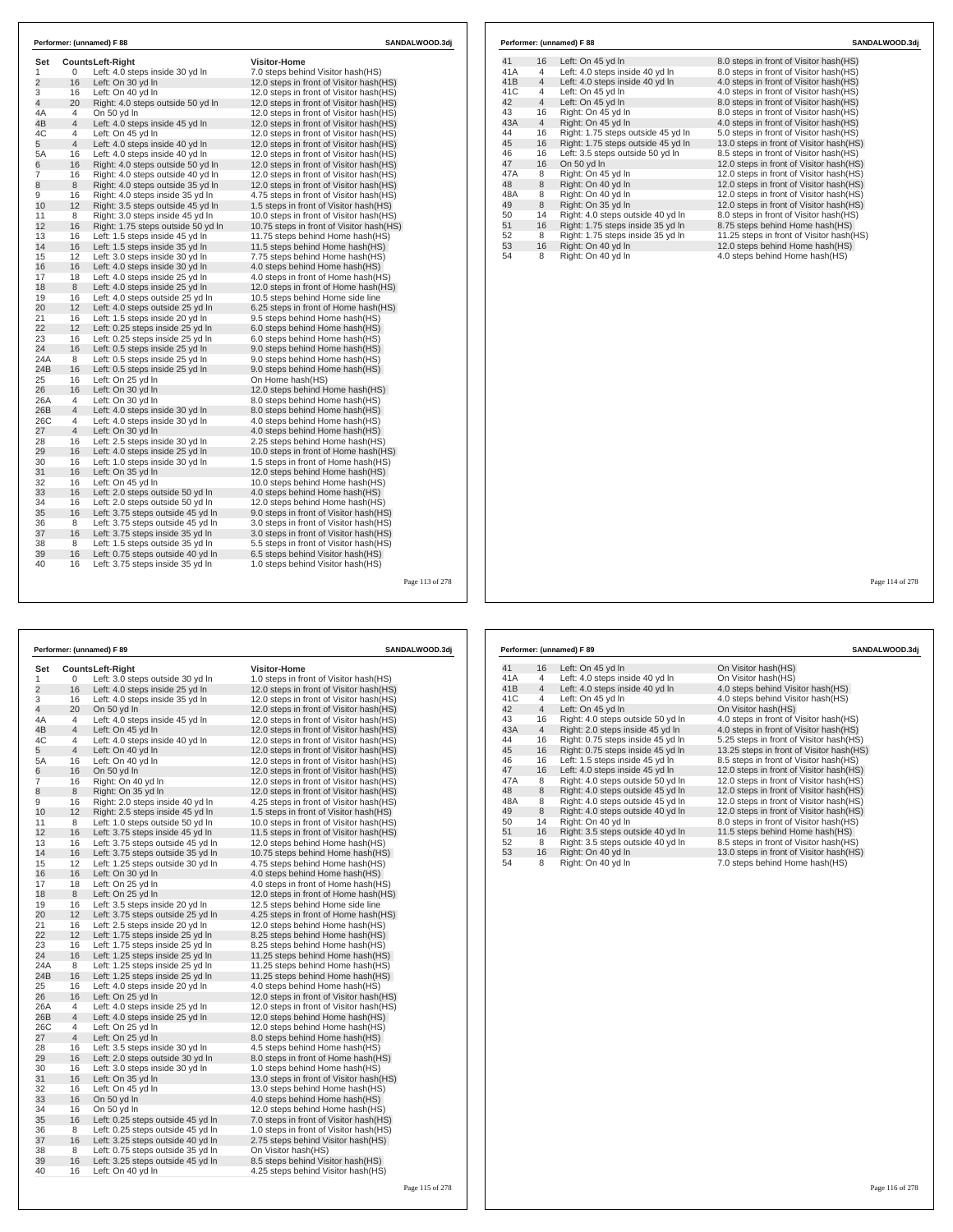| Set            |                | Counts Left-Right                                                      | <b>Visitor-Home</b>                                                      |  |
|----------------|----------------|------------------------------------------------------------------------|--------------------------------------------------------------------------|--|
| 1              | 0              | Left: 2.0 steps inside 25 yd In                                        | 6.0 steps behind Visitor hash(HS)                                        |  |
| $\overline{2}$ | 16             | Left: On 25 yd In                                                      | 12.0 steps in front of Visitor hash (HS)                                 |  |
| 3              | 16             | Left: On 35 yd In                                                      | 12.0 steps in front of Visitor hash (HS)                                 |  |
| $\overline{4}$ | 20             | Left: 4.0 steps inside 45 yd In                                        | 12.0 steps in front of Visitor hash (HS)                                 |  |
| 4A             | 4              | Left: On 45 yd In                                                      | 12.0 steps in front of Visitor hash (HS)                                 |  |
| 4B             | 4              | Left: 4.0 steps inside 40 yd In                                        | 12.0 steps in front of Visitor hash (HS)                                 |  |
| 4C             | 4              | Left: On 40 yd In                                                      | 12.0 steps in front of Visitor hash (HS)                                 |  |
| 5              | $\overline{4}$ | Left: 4.0 steps inside 35 yd In                                        | 12.0 steps in front of Visitor hash (HS)                                 |  |
| 5A             | 16             | Left: 4.0 steps inside 35 yd In                                        | 12.0 steps in front of Visitor hash(HS)                                  |  |
| 6              | 16             | Left: 4.0 steps inside 45 yd In                                        | 12.0 steps in front of Visitor hash (HS)                                 |  |
| $\overline{7}$ | 16             | Right: 4.0 steps outside 45 yd In                                      | 12.0 steps in front of Visitor hash (HS)                                 |  |
| 8              | 8              | Right: 4.0 steps outside 40 yd In                                      | 12.0 steps in front of Visitor hash (HS)                                 |  |
| 9              | 16             | Right: 3.0 steps outside 45 yd In                                      | 4.25 steps in front of Visitor hash(HS)                                  |  |
| 10             | 12             | Right: 2.5 steps outside 50 yd In                                      | 1.75 steps in front of Visitor hash (HS)                                 |  |
| 11             | 8              | Left: 4.0 steps inside 45 yd In                                        | 10.0 steps in front of Visitor hash(HS)                                  |  |
| 12             | 16             | Left: 1.0 steps inside 45 yd In                                        | 12.0 steps in front of Visitor hash (HS)                                 |  |
| 13             | 16             | Left: 1.5 steps inside 40 yd In                                        | 12.0 steps behind Home hash(HS)                                          |  |
| 14             | 16             | Left: 1.75 steps inside 30 yd In                                       | 9.75 steps behind Home hash(HS)                                          |  |
| 15             | 12             | Left: 3.0 steps outside 30 yd In                                       | 2.75 steps behind Home hash(HS)                                          |  |
| 16             | 16             | Left: On 30 yd In                                                      | 8.0 steps behind Home hash(HS)                                           |  |
| 17             | 18             | Left: 4.0 steps inside 25 vd In                                        | On Home hash(HS)                                                         |  |
| 18             | 8              | Left: 4.0 steps inside 25 yd In                                        | 8.0 steps in front of Home hash(HS)                                      |  |
| 19             | 16             | Left: 3.0 steps outside 25 yd In                                       | 7.75 steps in front of Home hash(HS)                                     |  |
| 20             | 12             | Left: On 25 yd In                                                      | 3.75 steps behind Home hash(HS)                                          |  |
| 21             | 16             | Left: 2.75 steps inside 25 yd In                                       | 10.0 steps in front of Visitor hash(HS)                                  |  |
| 22             | 12             | Left: 1.75 steps inside 30 yd In                                       | 11.75 steps in front of Visitor hash(HS)                                 |  |
| 23             | 16             | Left: 1.75 steps inside 30 yd In                                       | 11.75 steps in front of Visitor hash(HS)                                 |  |
| 24             | 16             | Left: 0.5 steps outside 30 yd In                                       | 10.0 steps in front of Visitor hash (HS)                                 |  |
| 24A            | 8              | Left: 0.5 steps outside 30 yd In                                       | 10.0 steps in front of Visitor hash(HS)                                  |  |
| 24B            | 16             | Left: 0.5 steps outside 30 yd In                                       | 10.0 steps in front of Visitor hash(HS)                                  |  |
| 25             | 16             | Left: 4.0 steps inside 25 yd In                                        | 8.0 steps behind Home hash(HS)                                           |  |
| 26             | 16             | Left: 4.0 steps inside 25 yd In                                        | 8.0 steps in front of Visitor hash(HS)                                   |  |
| 26A            | 4              | Left: On 25 yd In                                                      | 8.0 steps in front of Visitor hash(HS)                                   |  |
| 26B            | 4              | Left: On 25 yd In                                                      | 12.0 steps in front of Visitor hash(HS)                                  |  |
| 26C            | 4              | Left: 4.0 steps inside 25 yd In                                        | 12.0 steps in front of Visitor hash (HS)                                 |  |
| 27             | $\overline{4}$ | Left: 4.0 steps inside 25 yd In                                        | 12.0 steps behind Home hash(HS)                                          |  |
| 28             | 16             | Left: 1.25 steps inside 35 yd In                                       | 12.75 steps behind Home hash(HS)                                         |  |
| 29             | 16             | Left: 2.0 steps outside 35 yd In                                       | On Home hash(HS)                                                         |  |
| 30             | 16             | Left: 3.0 steps outside 40 yd In                                       | 8.5 steps behind Home hash(HS)                                           |  |
| 31             | 16             | Left: On 40 vd In                                                      | 7.0 steps in front of Visitor hash(HS)                                   |  |
| 32             | 16             | On 50 yd In                                                            | 9.0 steps in front of Visitor hash(HS)                                   |  |
| 33<br>34       | 16<br>16       | Right: On 45 vd In                                                     | 4.0 steps behind Home hash (HS)                                          |  |
|                |                | Right: On 45 yd In                                                     | 12.0 steps behind Home hash(HS)                                          |  |
| 35             | 16             | Right: 0.75 steps inside 45 yd In                                      | 4.0 steps in front of Visitor hash(HS)                                   |  |
| 36             | 8              | Right: 0.75 steps inside 45 yd In                                      | 2.0 steps behind Visitor hash(HS)                                        |  |
| 37             | 16             | Right: 1.75 steps outside 50 yd In<br>Left: 3.5 steps outside 50 vd In | 12.0 steps behind Visitor hash(HS)<br>9.5 steps behind Visitor hash (HS) |  |
| 38             | 8<br>16        |                                                                        |                                                                          |  |
| 39<br>40       | 16             | Right: 4.0 steps outside 45 yd In<br>Right: 1.25 steps inside 40 yd In | 6.0 steps behind Visitor hash(HS)<br>6.75 steps behind Visitor hash(HS)  |  |

|                |                     | Performer: (unnamed) F 91                                           | SANDALWOOD.3dj                                                           |  |
|----------------|---------------------|---------------------------------------------------------------------|--------------------------------------------------------------------------|--|
| Set            |                     | <b>CountsLeft-Right</b>                                             | <b>Visitor-Home</b>                                                      |  |
| 1              | 0                   | Left: 4.0 steps inside 15 yd In                                     | 3.0 steps in front of Visitor hash (HS)                                  |  |
| 2              | 16                  | Left: 4.0 steps inside 20 yd In                                     | 12.0 steps in front of Visitor hash(HS)                                  |  |
| 3              | 16                  | Left: 4.0 steps inside 30 yd In                                     | 12.0 steps in front of Visitor hash (HS)                                 |  |
| 4              | 20                  | Left: On 45 yd In                                                   | 12.0 steps in front of Visitor hash (HS)                                 |  |
| 4Α             | 4                   | Left: 4.0 steps inside 40 yd In                                     | 12.0 steps in front of Visitor hash (HS)                                 |  |
| 4B             | $\overline{4}$      | Left: On 40 yd In                                                   | 12.0 steps in front of Visitor hash (HS)                                 |  |
| 4C             | 4                   | Left: 4.0 steps inside 35 yd In                                     | 12.0 steps in front of Visitor hash (HS)                                 |  |
| 5              | 4                   | Left: On 35 yd In                                                   | 12.0 steps in front of Visitor hash(HS)                                  |  |
| 5A             | 16                  | Left: On 35 yd In                                                   | 12.0 steps in front of Visitor hash(HS)                                  |  |
| 6              | 16                  | Left: On 45 yd In                                                   | 12.0 steps in front of Visitor hash (HS)                                 |  |
| $\overline{7}$ | 16                  | Right: On 45 yd In                                                  | 12.0 steps in front of Visitor hash(HS)                                  |  |
| 8              | 8                   | Right: On 40 yd In                                                  | 12.0 steps in front of Visitor hash (HS)                                 |  |
| 9              | 16                  | Right: On 45 yd In                                                  | 4.0 steps in front of Visitor hash(HS)                                   |  |
| 10             | 12 <sup>2</sup>     | Left: 0.75 steps outside 50 yd In                                   | 2.25 steps in front of Visitor hash (HS)                                 |  |
| 11             | 8                   | Left: 1.0 steps inside 45 yd In                                     | 10.0 steps in front of Visitor hash(HS)                                  |  |
| 12             | 16                  | Left: 2.0 steps outside 45 yd In                                    | 12.75 steps in front of Visitor hash (HS)                                |  |
| 13             | 16                  | Left: 1.25 steps outside 40 yd In                                   | 12.0 steps behind Home hash(HS)                                          |  |
| 14             | 16                  | Left: 0.75 steps outside 30 yd In                                   | 8.75 steps behind Home hash(HS)                                          |  |
| 15             | 12                  | Left: 3.5 steps inside 25 vd In                                     | 0.5 steps behind Home hash (HS)                                          |  |
| 16             | 16                  | Left: 4.0 steps inside 25 yd In                                     | 8.0 steps behind Home hash(HS)                                           |  |
| 17             | 18                  | Left: On 25 yd In                                                   | On Home hash(HS)                                                         |  |
| 18             | 8                   | Left: On 25 yd In                                                   | 8.0 steps in front of Home hash(HS)                                      |  |
| 19             | 16                  | Left: 3.25 steps inside 20 yd In                                    | 11.5 steps in front of Home hash(HS)                                     |  |
| 20             | 12                  | Left: 2.5 steps outside 25 yd In                                    | On Home hash(HS)                                                         |  |
| 21             | 16                  | Left: 1.75 steps outside 25 yd In                                   | 12.5 steps in front of Visitor hash(HS)                                  |  |
| 22             | 12                  | Left: 2.5 steps outside 30 yd In                                    | 12.5 steps behind Home hash(HS)                                          |  |
| 23             | 16                  | Left: 2.5 steps outside 30 yd In                                    | 12.5 steps behind Home hash(HS)                                          |  |
| 24             | 16                  | Left: 4.0 steps inside 25 yd In                                     | 13.0 steps in front of Visitor hash (HS)                                 |  |
| 24A            | 8                   | Left: 4.0 steps inside 25 yd In                                     | 13.0 steps in front of Visitor hash(HS)                                  |  |
| 24B            | 16                  | Left: 4.0 steps inside 25 yd In                                     | 13.0 steps in front of Visitor hash (HS)                                 |  |
| 25             | 16                  | Left: On 25 yd In                                                   | 8.0 steps behind Home hash(HS)                                           |  |
| 26             | 16                  | Left: On 25 yd In                                                   | 8.0 steps in front of Visitor hash (HS)                                  |  |
| 26A            | 4                   | Left: On 25 yd In                                                   | 12.0 steps in front of Visitor hash(HS)                                  |  |
| 26B            | 4                   | Left: 4.0 steps inside 25 yd In                                     | 12.0 steps in front of Visitor hash (HS)                                 |  |
| 26C            | 4<br>$\overline{4}$ | Left: 4.0 steps inside 25 yd In                                     | 12.0 steps behind Home hash(HS)                                          |  |
| 27             | 16                  | Left: On 25 yd In                                                   | 12.0 steps behind Home hash(HS)<br>10.75 steps behind Home hash(HS)      |  |
| 28<br>29       | 16                  | Left: 0.25 steps outside 35 yd In                                   |                                                                          |  |
| 30             | 16                  | Left: 4.0 steps inside 30 yd In<br>Left: 2.25 steps inside 35 yd In | 2.0 steps in front of Home hash(HS)                                      |  |
| 31             | 16                  | Left: 4.0 steps inside 35 yd In                                     | 7.0 steps behind Home hash(HS)<br>7.0 steps in front of Visitor hash(HS) |  |
| 32             | 16                  | Left: 4.0 steps inside 45 yd In                                     | 9.0 steps in front of Visitor hash(HS)                                   |  |
| 33             | 16                  | Right: 2.0 steps inside 45 yd In                                    | 4.0 steps behind Home hash (HS)                                          |  |
| 34             | 16                  | Right: 2.0 steps inside 45 yd In                                    | 12.0 steps behind Home hash(HS)                                          |  |
| 35             | 16                  | Right: 3.25 steps outside 50 yd In                                  | 4.0 steps in front of Visitor hash (HS)                                  |  |
| 36             | 8                   | Right: 3.25 steps outside 50 yd In                                  | 2.0 steps behind Visitor hash (HS)                                       |  |
| 37             | 16                  | Left: 3.75 steps inside 45 yd In                                    | 11.5 steps behind Visitor hash(HS)                                       |  |
| 38             | 8                   | Left: 1.5 steps outside 45 yd In                                    | 9.0 steps behind Visitor hash (HS)                                       |  |
| 39             | 16                  | Right: 1.75 steps inside 45 yd In                                   | 8.0 steps behind Visitor hash (HS)                                       |  |
| 40             | 16                  | Right: 3.5 steps inside 45 yd In                                    | 8.0 steps behind Visitor hash (HS)                                       |  |
|                |                     |                                                                     |                                                                          |  |

### **Performer: (unnamed) F 90 SANDALWOOD.3dj**

| 41  | 16             | Right: 4.0 steps outside 50 yd In | On Visitor hash(HS)                      |
|-----|----------------|-----------------------------------|------------------------------------------|
| 41A | 4              | Right: 4.0 steps outside 50 yd In | 4.0 steps behind Visitor hash(HS)        |
| 41B | 4              | Right: On 45 vd In                | 4.0 steps behind Visitor hash(HS)        |
| 41C | 4              | Right: On 45 yd In                | On Visitor hash(HS)                      |
| 42  | $\overline{4}$ | Right: 4.0 steps outside 50 yd In | On Visitor hash(HS)                      |
| 43  | 16             | Left: On 45 yd In                 | 4.0 steps in front of Visitor hash(HS)   |
| 43A | $\overline{4}$ | Left: 4.0 steps inside 40 yd In   | 4.0 steps in front of Visitor hash(HS)   |
| 44  | 16             | Left: 3.5 steps outside 40 vd In  | 11.0 steps behind Home hash(HS)          |
| 45  | 16             | Left: 3.5 steps outside 40 yd In  | 3.0 steps behind Home hash (HS)          |
| 46  | 16             | Left: 3.5 steps outside 30 yd In  | 5.75 steps behind Home hash(HS)          |
| 47  | 16             | Left: 4.0 steps inside 20 yd In   | 12.0 steps behind Home hash(HS)          |
| 47A | 8              | Left: On 25 vd In                 | 12.0 steps in front of Visitor hash(HS)  |
| 48  | 8              | Left: On 30 yd In                 | 12.0 steps in front of Visitor hash(HS)  |
| 48A | 8              | Left: On 30 vd In                 | 12.0 steps in front of Visitor hash(HS)  |
| 49  | 8              | Left: On 35 yd In                 | 12.0 steps in front of Visitor hash(HS)  |
| 50  | 14             | Left: 4.0 steps inside 30 yd In   | 8.0 steps in front of Visitor hash (HS)  |
| 51  | 16             | Left: 0.75 steps outside 40 yd In | 13.75 steps in front of Visitor hash(HS) |
| 52  | 8              | Left: 0.75 steps outside 40 yd In | 5.75 steps in front of Visitor hash (HS) |
| 53  | 16             | Left: On 40 yd In                 | 12.0 steps behind Home hash(HS)          |
| 54  | 8              | Left: On 40 yd In                 | 4.0 steps behind Home hash(HS)           |

Page 117 of 278

|     |                | Performer: (unnamed) F 91         | SANDALWOOD.3dj                           |
|-----|----------------|-----------------------------------|------------------------------------------|
| 41  | 16             | On 50 yd In                       | On Visitor hash(HS)                      |
| 41A | 4              | Left: 4.0 steps inside 45 yd In   | On Visitor hash(HS)                      |
| 41B | $\overline{4}$ | Left: 4.0 steps inside 45 yd In   | 4.0 steps behind Visitor hash(HS)        |
| 41C | 4              | On 50 vd In                       | 4.0 steps behind Visitor hash(HS)        |
| 42  | $\overline{4}$ | On 50 yd In                       | On Visitor hash(HS)                      |
| 43  | 16             | Left: 4.0 steps inside 45 yd In   | 4.0 steps in front of Visitor hash(HS)   |
| 43A | $\overline{4}$ | Left: 2.0 steps outside 50 yd In  | 4.0 steps in front of Visitor hash(HS)   |
| 44  | 16             | Left: 3.25 steps outside 50 yd In | 7.75 steps in front of Visitor hash(HS)  |
| 45  | 16             | Left: 3.25 steps outside 50 yd In | 12.25 steps behind Home hash(HS)         |
| 46  | 16             | Left: 2.0 steps outside 40 yd In  | 11.0 steps in front of Visitor hash(HS)  |
| 47  | 16             | Left: 4.0 steps inside 35 yd In   | 12.0 steps in front of Visitor hash(HS)  |
| 47A | 8              | Left: 4.0 steps inside 40 yd In   | 12.0 steps in front of Visitor hash(HS)  |
| 48  | 8              | Left: 4.0 steps inside 45 yd In   | 12.0 steps in front of Visitor hash (HS) |
| 48A | 8              | Left: 4.0 steps inside 45 yd In   | 12.0 steps in front of Visitor hash(HS)  |
| 49  | 8              | Right: 4.0 steps outside 50 yd In | 12.0 steps in front of Visitor hash(HS)  |
| 50  | 14             | On 50 yd In                       | 8.0 steps in front of Visitor hash(HS)   |
| 51  | 16             | Right: 0.5 steps inside 45 yd In  | 7.0 steps in front of Visitor hash(HS)   |
| 52  | 8              | Right: 0.5 steps inside 45 yd In  | 1.0 steps behind Visitor hash(HS)        |
| 53  | 16             | Right: On 45 yd In                | 12.0 steps behind Home hash(HS)          |
| 54  | 8              | Right: On 45 yd In                | 4.0 steps behind Home hash(HS)           |

Page 118 of 278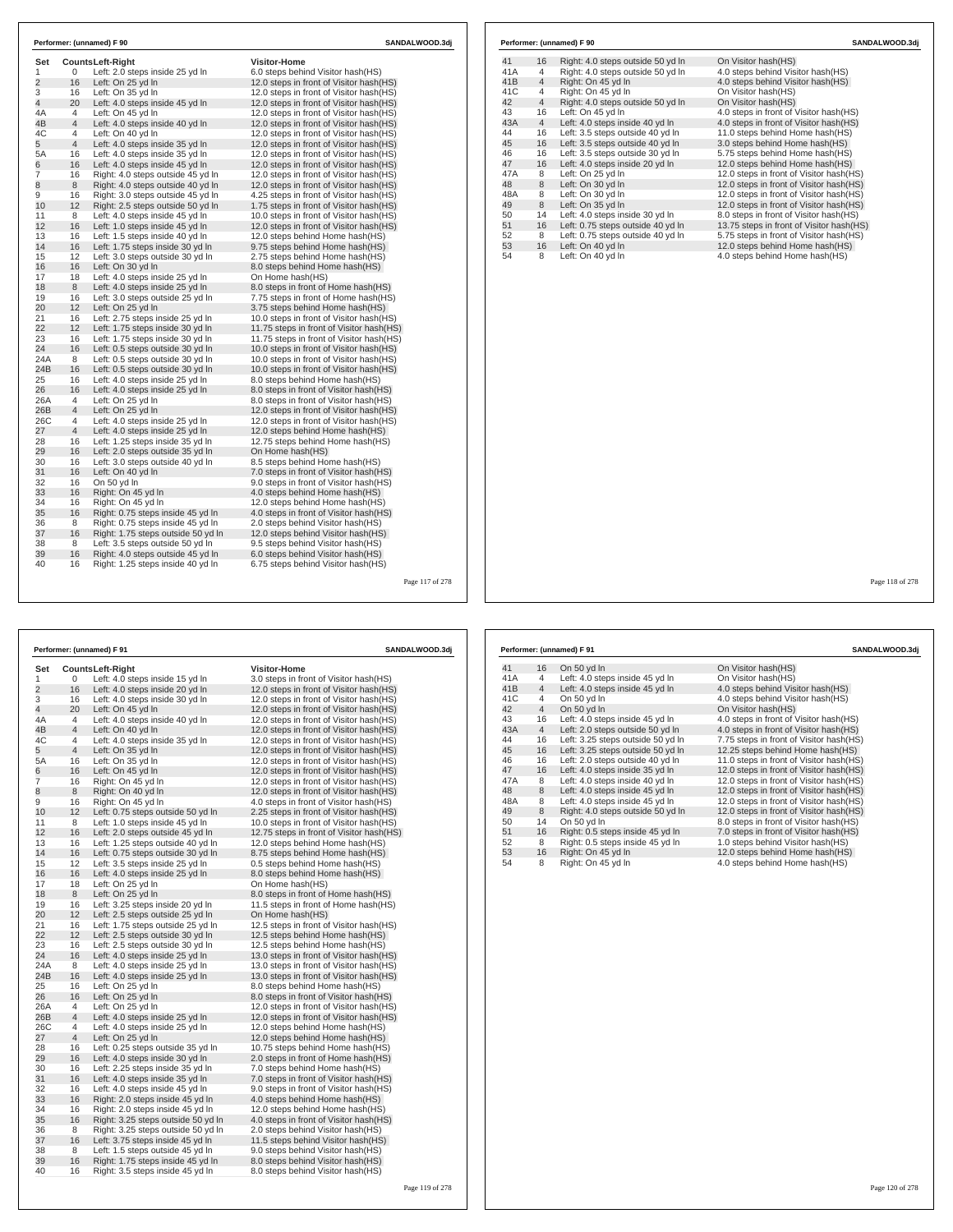| Set            |                       | <b>CountsLeft-Right</b>                                                | <b>Visitor-Home</b>                                                     |  |  |  |
|----------------|-----------------------|------------------------------------------------------------------------|-------------------------------------------------------------------------|--|--|--|
| 1              | 0                     | Left: 4.0 steps inside 15 yd In                                        | 6.0 steps in front of Home hash(HS)                                     |  |  |  |
| $\overline{2}$ | 16                    | Left: On 25 yd In                                                      | 8.0 steps in front of Home hash(HS)                                     |  |  |  |
| 3              | 16                    | Left: On 25 yd In                                                      | 8.0 steps behind Home hash(HS)                                          |  |  |  |
| $\overline{4}$ | 20                    | Left: On 35 yd In                                                      | 8.0 steps behind Home hash(HS)                                          |  |  |  |
| 4A             | $\overline{4}$        | Left: 4.0 steps inside 30 yd In                                        | 8.0 steps behind Home hash(HS)                                          |  |  |  |
| 4B             | $\overline{4}$        | Left: 4.0 steps inside 30 yd In                                        | 12.0 steps behind Home hash(HS)                                         |  |  |  |
| 4C             | 4                     | Left: 4.0 steps inside 30 yd In                                        | 12.0 steps in front of Visitor hash (HS)                                |  |  |  |
| 5              | $\overline{4}$        | Left: 4.0 steps inside 30 yd In                                        | 8.0 steps in front of Visitor hash(HS)                                  |  |  |  |
| 5A             | 16                    | Left: 4.0 steps inside 30 yd In                                        | 8.0 steps in front of Visitor hash(HS)                                  |  |  |  |
| 6              | 16                    | Left: On 40 vd In                                                      | 12.0 steps in front of Visitor hash(HS)                                 |  |  |  |
| 7              | 16                    | On 50 yd In                                                            | 12.0 steps in front of Visitor hash (HS)                                |  |  |  |
| 8<br>9         | 8<br>16               | Right: On 45 yd In                                                     | 8.0 steps in front of Visitor hash(HS)                                  |  |  |  |
|                |                       | Left: 4.0 steps inside 45 yd In                                        | 4.0 steps in front of Visitor hash(HS)                                  |  |  |  |
| 10             | 12                    | Left: 4.0 steps inside 40 yd In                                        | 6.0 steps in front of Visitor hash(HS)                                  |  |  |  |
| 11<br>12       | 8                     | Left: 3.0 steps outside 40 yd In                                       | 10.0 steps in front of Visitor hash(HS)                                 |  |  |  |
|                | 16                    | Left: 2.25 steps inside 35 yd In                                       | 12.5 steps behind Home hash(HS)                                         |  |  |  |
| 13<br>14       | 16                    | Left: 3.75 steps outside 35 vd In                                      | 10.75 steps behind Home hash (HS)                                       |  |  |  |
|                | 16<br>12              | Left: 0.5 steps inside 25 yd In                                        | 0.75 steps behind Home hash(HS)                                         |  |  |  |
| 15             |                       | Left: 3.75 steps outside 30 vd In                                      | 9.75 steps in front of Home hash(HS)                                    |  |  |  |
| 16<br>17       | 16<br>18              | Left: 4.0 steps inside 30 yd In                                        | On Home hash(HS)                                                        |  |  |  |
| 18             | 8                     | Left: On 25 yd In                                                      | 8.0 steps in front of Home hash(HS)                                     |  |  |  |
|                |                       | Left: On 25 yd In                                                      | 12.0 steps behind Home side line                                        |  |  |  |
| 19<br>20       | 16<br>12 <sup>2</sup> | Left: 1.25 steps outside 25 yd In<br>Left: 3.25 steps outside 25 yd In | 7.25 steps behind Home side line                                        |  |  |  |
| 21             | 16                    | Left: On 20 yd In                                                      | 10.75 steps in front of Home hash(HS)<br>4.5 steps behind Home hash(HS) |  |  |  |
| 22             | 12 <sup>2</sup>       | Left: 2.5 steps outside 25 yd In                                       | 1.25 steps behind Home hash(HS)                                         |  |  |  |
| 23             | 16                    | Left: 2.5 steps outside 25 yd In                                       |                                                                         |  |  |  |
| 24             | 16                    | Left: 0.25 steps inside 25 yd In                                       | 1.25 steps behind Home hash(HS)<br>4.25 steps behind Home hash(HS)      |  |  |  |
| 24A            | 8                     | Left: 0.25 steps inside 25 yd In                                       | 4.25 steps behind Home hash(HS)                                         |  |  |  |
| 24B            | 16                    | Left: 0.25 steps inside 25 yd In                                       | 4.25 steps behind Home hash(HS)                                         |  |  |  |
| 25             | 16                    | Left: On 20 yd In                                                      | On Home hash(HS)                                                        |  |  |  |
| 26             | 16                    | Left: On 25 yd In                                                      | 12.0 steps behind Home hash(HS)                                         |  |  |  |
| 26A            | $\overline{4}$        | Left: On 25 vd In                                                      | 8.0 steps behind Home hash(HS)                                          |  |  |  |
| 26B            | $\overline{4}$        | Left: 4.0 steps inside 25 yd In                                        | 8.0 steps behind Home hash(HS)                                          |  |  |  |
| 26C            | 4                     | Left: 4.0 steps inside 25 yd In                                        | 4.0 steps behind Home hash(HS)                                          |  |  |  |
| 27             | $\overline{4}$        | Left: On 25 yd In                                                      | 4.0 steps behind Home hash(HS)                                          |  |  |  |
| 28             | 16                    | Left: On 30 yd In                                                      | 2.0 steps in front of Home hash(HS)                                     |  |  |  |
| 29             | 16                    | Left: On 25 yd In                                                      | 14.0 steps behind Home side line                                        |  |  |  |
| 30             | 16                    | Left: 2.0 steps outside 30 yd In                                       | 7.25 steps in front of Home hash(HS)                                    |  |  |  |
| 31             | 16                    | Left: On 35 yd In                                                      | 6.0 steps behind Home hash(HS)                                          |  |  |  |
| 32             | 16                    | Left: On 45 yd In                                                      | 4.0 steps behind Home hash(HS)                                          |  |  |  |
| 33             | 16                    | Left: On 45 vd In                                                      | On Home hash(HS)                                                        |  |  |  |
| 34             | 16                    | Left: On 45 yd In                                                      | 8.0 steps behind Home hash(HS)                                          |  |  |  |
| 35             | 16                    | Left: 2.0 steps outside 40 yd In                                       | 14.0 steps in front of Visitor hash(HS)                                 |  |  |  |
| 36             | 8                     | Left: 2.0 steps outside 40 yd In                                       | 8.0 steps in front of Visitor hash(HS)                                  |  |  |  |
| 37             | 16                    | Left: 2.5 steps outside 40 yd In                                       | 5.5 steps in front of Visitor hash(HS)                                  |  |  |  |
| 38             | 8                     | Left: 0.25 steps inside 35 yd In                                       | 8.0 steps in front of Visitor hash(HS)                                  |  |  |  |
| 39             | 16                    | Left: 3.5 steps outside 40 yd In                                       | 5.0 steps behind Visitor hash(HS)                                       |  |  |  |
|                | 16                    | Left: 2.0 steps inside 35 yd In                                        | 1.0 steps in front of Visitor hash(HS)                                  |  |  |  |

|     |                | Performer: (unnamed) F 92        | SANDALWOOD.3di                           |  |
|-----|----------------|----------------------------------|------------------------------------------|--|
| 41  | 16             | Left: 4.0 steps inside 40 yd In  | 4.0 steps behind Visitor hash (HS)       |  |
| 41A | 4              | Left: On 45 yd In                | 4.0 steps behind Visitor hash(HS)        |  |
| 41B | $\overline{4}$ | Left: On 45 yd In                | On Visitor hash(HS)                      |  |
| 41C | 4              | Left: 4.0 steps inside 40 yd In  | On Visitor hash(HS)                      |  |
| 42  | $\overline{4}$ | Left: 4.0 steps inside 40 yd In  | 4.0 steps behind Visitor hash(HS)        |  |
| 43  | 16             | Left: On 45 yd In                | 8.0 steps in front of Visitor hash(HS)   |  |
| 43A | $\overline{4}$ | Left: 4.0 steps inside 40 yd In  | 8.0 steps in front of Visitor hash(HS)   |  |
| 44  | 16             | Left: On 35 yd In                | 8.0 steps behind Home hash(HS)           |  |
| 45  | 16             | Left: On 35 yd In                | On Home hash(HS)                         |  |
| 46  | 16             | Left: On 25 vd In                | 2.0 steps behind Home hash(HS)           |  |
| 47  | 16             | Left: 4.0 steps inside 20 yd In  | 4.0 steps behind Home hash(HS)           |  |
| 47A | 8              | Left: 4.0 steps inside 20 yd In  | 12.0 steps behind Home hash(HS)          |  |
| 48  | 8              | Left: On 25 yd In                | 12.0 steps in front of Visitor hash(HS)  |  |
| 48A | 8              | Left: On 25 yd In                | 12.0 steps in front of Visitor hash(HS)  |  |
| 49  | 8              | Left: On 30 yd In                | 12.0 steps in front of Visitor hash(HS)  |  |
| 50  | 14             | Left: 4.0 steps inside 25 yd In  | 8.0 steps in front of Visitor hash(HS)   |  |
| 51  | 16             | Left: 1.75 steps inside 35 yd In | 8.75 steps behind Home hash(HS)          |  |
| 52  | 8              | Left: 1.75 steps inside 35 yd In | 11.25 steps in front of Visitor hash(HS) |  |
| 53  | 16             | Left: On 40 yd In                | 10.0 steps in front of Visitor hash(HS)  |  |
| 54  | 8              | Left: On 40 yd In                | 10.0 steps behind Home hash(HS)          |  |

Page 121 of 278

|                |                | Performer: (unnamed) F 93         | SANDALWOOD.3dj                           |  |  |
|----------------|----------------|-----------------------------------|------------------------------------------|--|--|
| Set            |                | <b>CountsLeft-Right</b>           | Visitor-Home                             |  |  |
| 1              | 0              | Left: 2.0 steps outside 25 yd In  | 9.0 steps behind Home hash(HS)           |  |  |
| $\overline{2}$ | 16             | Left: On 25 yd In                 | 4.0 steps in front of Home hash(HS)      |  |  |
| 3              | 16             | Left: 4.0 steps inside 25 yd In   | 8.0 steps behind Home hash(HS)           |  |  |
| 4              | 20             | Left: 4.0 steps inside 35 yd In   | 8.0 steps behind Home hash(HS)           |  |  |
| 4A             | 4              | Left: On 35 yd In                 | 8.0 steps behind Home hash(HS)           |  |  |
| 4B             | $\overline{4}$ | Left: 4.0 steps inside 30 yd In   | 8.0 steps behind Home hash(HS)           |  |  |
| 4C             | 4              | Left: 4.0 steps inside 30 yd In   | 12.0 steps behind Home hash(HS)          |  |  |
| 5              | 4              | Left: 4.0 steps inside 30 yd In   | 12.0 steps in front of Visitor hash(HS)  |  |  |
| 5A             | 16             | Left: 4.0 steps inside 30 yd In   | 12.0 steps in front of Visitor hash (HS) |  |  |
| 6              | 16             | Left: 4.0 steps inside 40 yd In   | 12.0 steps in front of Visitor hash(HS)  |  |  |
| 7              | 16             | Right: 4.0 steps outside 50 yd In | 12.0 steps in front of Visitor hash (HS) |  |  |
| 8              | 8              | Right: 4.0 steps outside 45 yd In | 8.0 steps in front of Visitor hash(HS)   |  |  |
| 9              | 16             | Right: 2.0 steps outside 50 yd In | 4.0 steps in front of Visitor hash (HS)  |  |  |
| 10             | 12             | Left: 1.5 steps inside 45 yd In   | 3.5 steps in front of Visitor hash(HS)   |  |  |
| 11             | 8              | Left: 3.0 steps inside 40 yd In   | 10.0 steps in front of Visitor hash(HS)  |  |  |
| 12             | 16             | Left: On 40 yd In                 | 14.0 steps behind Home hash(HS)          |  |  |
| 13             | 16             | Left: 1.5 steps inside 35 yd In   | 11.5 steps behind Home hash(HS)          |  |  |
| 14             | 16             | Left: 3.0 steps inside 25 yd In   | 5.5 steps behind Home hash(HS)           |  |  |
| 15             | 12             | Left: 2.75 steps inside 25 yd In  | 4.75 steps in front of Home hash(HS)     |  |  |
| 16             | 16             | Left: On 30 yd In                 | On Home hash(HS)                         |  |  |
| 17             | 18             | Left: 4.0 steps inside 20 yd In   | 4.0 steps in front of Home hash (HS)     |  |  |
| 18             | 8              | Left: 4.0 steps inside 20 yd In   | 12.0 steps in front of Home hash(HS)     |  |  |
| 19             | 16             | Left: 3.25 steps inside 20 yd In  | 13.5 steps in front of Home hash(HS)     |  |  |
| 20             | 12             | Left: 3.25 steps outside 25 yd In | 2.0 steps in front of Home hash(HS)      |  |  |
| 21             | 16             | Left: 3.75 steps outside 25 yd In | 13.75 steps behind Home hash(HS)         |  |  |
| 22             | 12             | Left: 3.75 steps inside 25 yd In  | 10.5 steps behind Home hash(HS)          |  |  |
| 23             | 16             | Left: 3.75 steps inside 25 yd In  | 10.5 steps behind Home hash(HS)          |  |  |
| 24             | 16             | Left: 2.5 steps inside 25 yd In   | 13.25 steps behind Home hash(HS)         |  |  |
| 24A            | 8              | Left: 2.5 steps inside 25 yd In   | 13.25 steps behind Home hash(HS)         |  |  |
| 24B            | 16             | Left: 2.5 steps inside 25 yd In   | 13.25 steps behind Home hash(HS)         |  |  |
| 25             | 16             | Left: On 25 yd In                 | 4.0 steps behind Home hash(HS)           |  |  |
| 26             | 16             | Left: 4.0 steps inside 25 yd In   | 12.0 steps in front of Visitor hash(HS)  |  |  |
| 26A            | $\overline{4}$ | Left: 4.0 steps inside 25 yd In   | 12.0 steps behind Home hash(HS)          |  |  |
| 26B            | $\overline{4}$ | Left: On 25 yd In                 | 12.0 steps behind Home hash(HS)          |  |  |
| 26C            | $\overline{4}$ | Left: On 25 yd In                 | 8.0 steps behind Home hash(HS)           |  |  |
| 27             | $\overline{4}$ | Left: 4.0 steps inside 25 yd In   | 8.0 steps behind Home hash(HS)           |  |  |
| 28             | 16             | Left: 3.0 steps outside 35 yd In  | 6.75 steps behind Home hash(HS)          |  |  |
| 29             | 16             | Left: On 30 yd In                 | 6.0 steps in front of Home hash(HS)      |  |  |
| 30             | 16             | Left: 2.75 steps outside 35 yd In | 3.25 steps behind Home hash(HS)          |  |  |
| 31             | 16             | Left: On 35 yd In                 | 10.0 steps in front of Visitor hash (HS) |  |  |
| 32             | 16             | Left: On 45 yd In                 | 12.0 steps in front of Visitor hash (HS) |  |  |
| 33             | 16             | Right: 2.0 steps outside 50 yd In | 4.0 steps behind Home hash (HS)          |  |  |
| 34             | 16             | Right: 2.0 steps outside 50 yd In | 12.0 steps behind Home hash(HS)          |  |  |
| 35             | 16             | Left: 3.25 steps inside 45 yd In  | 5.5 steps in front of Visitor hash (HS)  |  |  |
| 36             | 8              | Left: 3.25 steps inside 45 yd In  | 0.5 steps behind Visitor hash (HS)       |  |  |
| 37             | 16             | Left: 1.0 steps inside 40 yd In   | 7.0 steps behind Visitor hash(HS)        |  |  |
| 38             | 8              | Left: 3.5 steps inside 35 yd In   | 4.25 steps behind Visitor hash(HS)       |  |  |
| 39             | 16             | Left: 2.5 steps inside 45 yd In   | 9.25 steps behind Visitor hash (HS)      |  |  |
| 40             | 16             | Left: 3.25 steps outside 45 yd In | 6.5 steps behind Visitor hash(HS)        |  |  |

|     |                | Performer: (unnamed) F 93         | SANDALWOOD.3dj                           |  |
|-----|----------------|-----------------------------------|------------------------------------------|--|
| 41  | 16             | Left: 4.0 steps inside 45 yd In   | 8.0 steps in front of Visitor hash(HS)   |  |
| 41A | 4              | Left: 4.0 steps inside 45 yd In   | 4.0 steps in front of Visitor hash (HS)  |  |
| 41B | $\overline{4}$ | On 50 yd In                       | 4.0 steps in front of Visitor hash(HS)   |  |
| 41C | 4              | On 50 yd In                       | 8.0 steps in front of Visitor hash(HS)   |  |
| 42  | $\overline{4}$ | Left: 4.0 steps inside 45 yd In   | 8.0 steps in front of Visitor hash(HS)   |  |
| 43  | 16             | Right: 4.0 steps outside 45 yd In | 8.0 steps in front of Visitor hash(HS)   |  |
| 43A | $\overline{4}$ | Right: 4.0 steps outside 45 yd In | 4.0 steps in front of Visitor hash(HS)   |  |
| 44  | 16             | Right: 0.75 steps inside 40 yd In | 5.0 steps in front of Visitor hash(HS)   |  |
| 45  | 16             | Right: 0.75 steps inside 40 yd In | 13.0 steps in front of Visitor hash(HS)  |  |
| 46  | 16             | Right: 2.5 steps outside 50 yd In | 8.75 steps in front of Visitor hash (HS) |  |
| 47  | 16             | Right: On 45 yd In                | 12.0 steps in front of Visitor hash(HS)  |  |
| 47A | 8              | Right: On 40 vd In                | 12.0 steps in front of Visitor hash(HS)  |  |
| 48  | 8              | Right: On 35 yd In                | 12.0 steps in front of Visitor hash(HS)  |  |
| 48A | 8              | Right: On 35 yd In                | 12.0 steps in front of Visitor hash(HS)  |  |
| 49  | 8              | Right: On 30 vd In                | 12.0 steps in front of Visitor hash(HS)  |  |
| 50  | 14             | Right: 4.0 steps outside 35 yd In | 8.0 steps in front of Visitor hash(HS)   |  |
| 51  | 16             | Right: 3.5 steps outside 35 yd In | 3.0 steps behind Home hash(HS)           |  |
| 52  | 8              | Right: 3.5 steps outside 35 yd In | 11.0 steps behind Home hash(HS)          |  |
| 53  | 16             | Right: On 35 yd In                | 13.0 steps in front of Visitor hash(HS)  |  |
| 54  | 8              | Right: On 35 yd In                | 7.0 steps behind Home hash(HS)           |  |

Page 122 of 278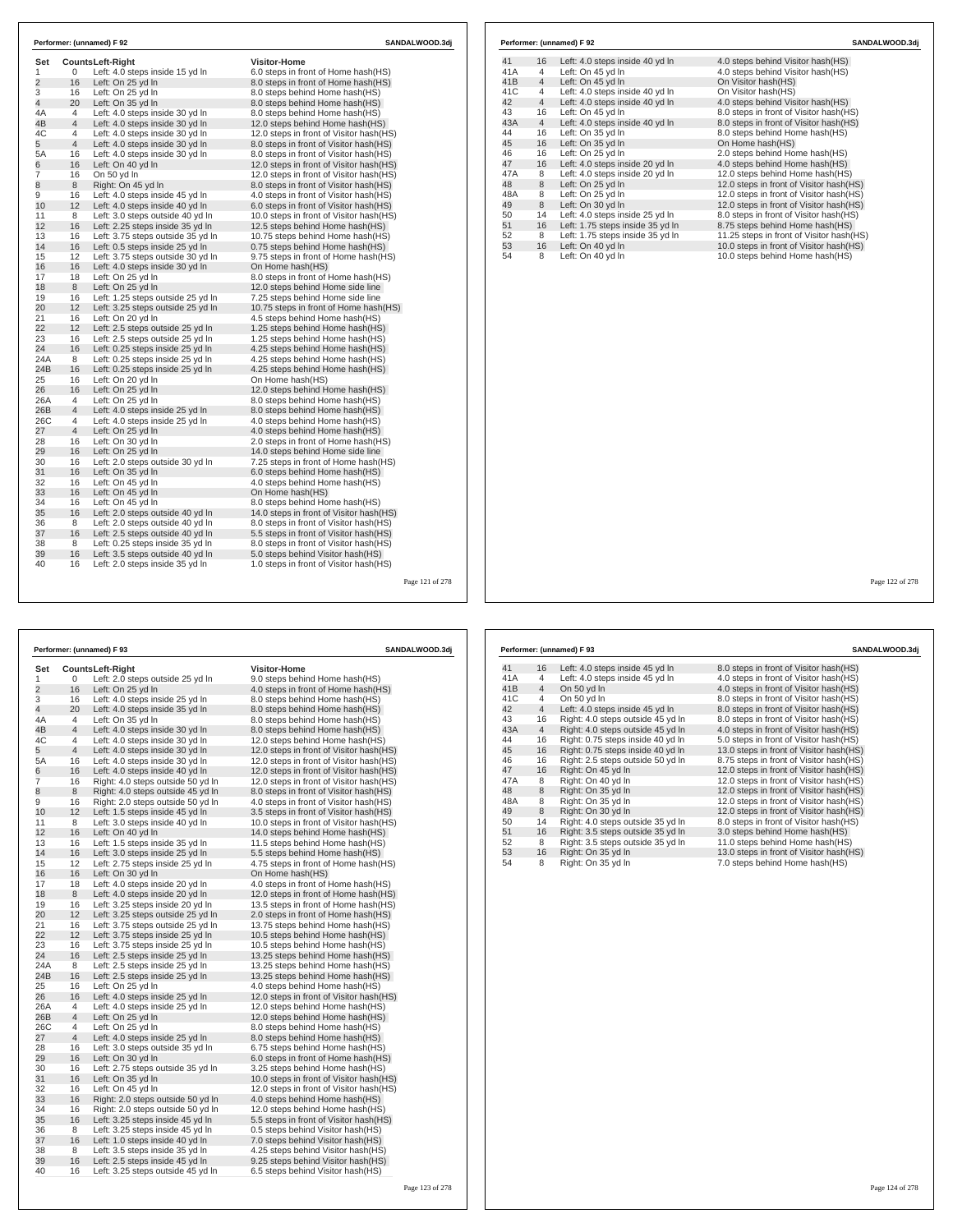| Set            |                | <b>CountsLeft-Right</b>                                               | <b>Visitor-Home</b>                                                       |
|----------------|----------------|-----------------------------------------------------------------------|---------------------------------------------------------------------------|
| $\mathbf{1}$   | 0              | Left: 3.0 steps inside 20 yd In                                       | 11.0 steps in front of Visitor hash(HS)                                   |
| $\overline{2}$ | 16             | Left: On 25 yd In                                                     | On Home hash(HS)                                                          |
| 3              | 16             | Left: On 30 yd In                                                     | 8.0 steps behind Home hash(HS)                                            |
| $\overline{4}$ | 20             | Left: On 40 yd In                                                     | 8.0 steps behind Home hash(HS)                                            |
| 4A             | $\overline{4}$ | Left: 4.0 steps inside 35 yd In                                       | 8.0 steps behind Home hash(HS)                                            |
| 4B             | $\overline{4}$ | Left: On 35 yd In                                                     | 8.0 steps behind Home hash(HS)                                            |
| 4C             | $\overline{4}$ | Left: 4.0 steps inside 30 yd In                                       | 8.0 steps behind Home hash(HS)                                            |
| 5              | 4              | Left: 4.0 steps inside 30 yd In                                       | 12.0 steps behind Home hash(HS)                                           |
| 5A             | 16             | Left: 4.0 steps inside 30 yd In                                       | 12.0 steps behind Home hash(HS)                                           |
| 6              | 16             | Left: 4.0 steps inside 40 yd In                                       | 12.0 steps behind Home hash(HS)                                           |
| 7              | 16             | Right: 4.0 steps outside 50 yd In                                     | 12.0 steps behind Home hash(HS)                                           |
| 8              | 8              | Right: 4.0 steps outside 45 yd In                                     | 12.0 steps in front of Visitor hash (HS)                                  |
| 9              | 16             | Right: 3.0 steps inside 45 yd In                                      | 4.0 steps in front of Visitor hash(HS)                                    |
| 10             | 12             | Left: 3.75 steps outside 50 yd In                                     | 2.75 steps in front of Visitor hash(HS)                                   |
| 11             | 8              | Left: 2.0 steps outside 45 yd In                                      | 10.0 steps in front of Visitor hash (HS)                                  |
| 12             | 16             | Left: 3.0 steps inside 40 yd In                                       | 13.25 steps in front of Visitor hash(HS)                                  |
| 13             | 16             | Left: 3.75 steps outside 40 yd In                                     | 11.75 steps behind Home hash(HS)                                          |
| 14             | 16             | Left: 3.0 steps outside 30 yd In                                      | 7.25 steps behind Home hash(HS)                                           |
| 15             | 12             | Left: 2.75 steps inside 25 yd In                                      | 2.0 steps in front of Home hash(HS)                                       |
| 16             | 16             | Left: 4.0 steps inside 25 yd In                                       | 4.0 steps behind Home hash(HS)                                            |
| 17             | 18             | Left: 4.0 steps inside 20 yd In                                       | On Home hash(HS)                                                          |
| 18             | 8              | Left: 4.0 steps inside 20 yd In                                       | 8.0 steps in front of Home hash(HS)                                       |
| 19             | 16             | Left: 4.0 steps inside 20 yd In                                       | 9.5 steps in front of Home hash(HS)                                       |
| 20             | 12             | Left: 1.25 steps outside 25 yd In                                     | 2.0 steps behind Home hash(HS)                                            |
| 21             | 16             | Left: 0.5 steps inside 25 yd In                                       | 11.0 steps in front of Visitor hash(HS)                                   |
| 22             | 12             | Left: 0.5 steps outside 30 vd In                                      | 13.5 steps in front of Visitor hash (HS)                                  |
| 23             | 16             | Left: 0.5 steps outside 30 yd In                                      | 13.5 steps in front of Visitor hash (HS)                                  |
| 24             | 16             | Left: 2.5 steps outside 30 yd In                                      | 11.5 steps in front of Visitor hash (HS)                                  |
| 24A            | 8              | Left: 2.5 steps outside 30 yd In                                      | 11.5 steps in front of Visitor hash (HS)                                  |
| 24B            | 16             | Left: 2.5 steps outside 30 yd In                                      | 11.5 steps in front of Visitor hash (HS)                                  |
| 25             | 16             | Left: 4.0 steps inside 25 yd In                                       | 4.0 steps behind Home hash(HS)                                            |
| 26             | 16             | Left: On 30 yd In                                                     | 12.0 steps in front of Visitor hash(HS)                                   |
| 26A            | 4              | Left: 4.0 steps inside 30 vd In                                       | 12.0 steps in front of Visitor hash (HS)                                  |
| 26B            | 4              | Left: 4.0 steps inside 30 yd In                                       | 12.0 steps behind Home hash(HS)                                           |
| 26C            | 4              | Left: On 30 vd In                                                     | 12.0 steps behind Home hash (HS)                                          |
| 27             | $\overline{4}$ | Left: On 30 yd In                                                     | 8.0 steps behind Home hash(HS)                                            |
| 28             | 16             | Left: 1.75 steps outside 35 yd In                                     | 8.75 steps behind Home hash(HS)                                           |
| 29             | 16             | Left: 2.0 steps inside 30 yd In                                       | 4.0 steps in front of Home hash(HS)                                       |
| 30<br>31       | 16<br>16       | Left: 0.5 steps outside 35 yd In                                      | 5.25 steps behind Home hash(HS)                                           |
|                |                | Left: On 35 yd In                                                     | 7.0 steps in front of Visitor hash(HS)                                    |
| 32<br>33       | 16<br>16       | Left: On 45 yd In                                                     | 9.0 steps in front of Visitor hash(HS)                                    |
| 34             | 16             | Right: 4.0 steps outside 50 yd In                                     | 4.0 steps behind Home hash(HS)                                            |
|                | 16             | Right: 4.0 steps outside 50 yd In                                     | 12.0 steps behind Home hash(HS)                                           |
| 35             |                | Left: 0.75 steps outside 50 yd In                                     | 4.5 steps in front of Visitor hash(HS)                                    |
| 36<br>37       | 8<br>16        | Left: 0.75 steps outside 50 yd In<br>Left: 2.0 steps outside 45 yd In | 1.5 steps behind Visitor hash(HS)                                         |
|                |                |                                                                       | 9.75 steps behind Visitor hash(HS)                                        |
| 38<br>39       | 8<br>16        | Left: 0.75 steps inside 40 yd In                                      | 7.25 steps behind Visitor hash(HS)                                        |
| 40             | 16             | Right: 0.5 steps outside 50 yd In<br>Left: 2.0 steps inside 45 yd In  | 9.25 steps behind Visitor hash (HS)<br>7.75 steps behind Visitor hash(HS) |

|                |                   | Performer: (unnamed) F 95         | SANDALWOOD.3dj                           |
|----------------|-------------------|-----------------------------------|------------------------------------------|
| Set            | Counts Left-Right |                                   | <b>Visitor-Home</b>                      |
| 1              | 0                 | Left: 1.0 steps outside 30 yd In  | 11.0 steps in front of Visitor hash(HS)  |
| $\overline{2}$ | 16                | Left: 2.0 steps inside 35 yd In   | 10.0 steps behind Home hash(HS)          |
| 3              | 16                | Left: 4.0 steps inside 40 yd In   | 4.0 steps behind Home hash(HS)           |
| 4              | 20                | Left: 4.0 steps inside 25 yd In   | 4.0 steps behind Home hash(HS)           |
| 4A             | 4                 | Left: 4.0 steps inside 25 yd In   | 8.0 steps behind Home hash(HS)           |
| 4B             | 4                 | Left: 4.0 steps inside 25 yd In   | 12.0 steps behind Home hash(HS)          |
| 4C             | 4                 | Left: On 30 yd In                 | 12.0 steps behind Home hash(HS)          |
| 5              | $\overline{4}$    | Left: On 30 yd In                 | 12.0 steps in front of Visitor hash(HS)  |
| 5A             | 16                | Left: On 30 yd In                 | 12.0 steps in front of Visitor hash(HS)  |
| 6              | 16                | Left: On 40 yd In                 | 12.0 steps behind Home hash(HS)          |
| $\overline{7}$ | 16                | On 50 yd In                       | 12.0 steps behind Home hash(HS)          |
| 8              | 8                 | Right: On 45 yd In                | 12.0 steps in front of Visitor hash(HS)  |
| 9              | 16                | Left: 1.0 steps outside 50 yd In  | 4.0 steps in front of Visitor hash(HS)   |
| 10             | 12                | Left: 1.5 steps outside 45 yd In  | 4.25 steps in front of Visitor hash(HS)  |
| 11             | 8                 | Left: On 40 yd In                 | 10.0 steps in front of Visitor hash (HS) |
| 12             | 16                | Left: 3.0 steps outside 40 yd In  | 13.25 steps behind Home hash(HS)         |
| 13             | 16                | Left: 1.25 steps outside 35 yd In | 11.25 steps behind Home hash (HS)        |
| 14             | 16                | Left: 1.5 steps inside 25 yd In   | 3.25 steps behind Home hash (HS)         |
| 15             | 12                | Left: 3.25 steps inside 25 yd In  | 7.25 steps in front of Home hash(HS)     |
| 16             | 16                | Left: On 30 yd In                 | 4.0 steps in front of Home hash(HS)      |
| 17             | 18                | Left: 4.0 steps inside 20 yd In   | 8.0 steps in front of Home hash (HS)     |
| 18             | 8                 | Left: 4.0 steps inside 20 yd In   | 12.0 steps behind Home side line         |
| 19             | 16                | Left: 2.75 steps outside 25 yd In | 8.75 steps behind Home side line         |
| 20             | 12                | Left: 3.75 steps outside 25 yd In | 8.5 steps in front of Home hash(HS)      |
| 21             | 16                | Left: 0.5 steps inside 20 yd In   | 7.25 steps behind Home hash(HS)          |
| 22             | 12                | Left: 1.25 steps outside 25 yd In | 3.75 steps behind Home hash(HS)          |
| 23             | 16                | Left: 1.25 steps outside 25 yd In | 3.75 steps behind Home hash(HS)          |
| 24             | 16                | Left: On 25 yd In                 | 6.75 steps behind Home hash(HS)          |
| 24A            | 8                 | Left: On 25 yd In                 | 6.75 steps behind Home hash(HS)          |
| 24B            | 16                | Left: On 25 yd In                 | 6.75 steps behind Home hash(HS)          |
| 25             | 16                | Left: 4.0 steps inside 20 yd In   | On Home hash(HS)                         |
| 26             | 16                | Left: 4.0 steps inside 25 yd In   | 12.0 steps behind Home hash(HS)          |
| 26A            | 4                 | Left: On 25 yd In                 | 12.0 steps behind Home hash(HS)          |
| 26B            | 4                 | Left: On 25 yd In                 | 8.0 steps behind Home hash(HS)           |
| 26C            | 4                 | Left: 4.0 steps inside 25 yd In   | 8.0 steps behind Home hash(HS)           |
| 27             | $\overline{4}$    | Left: 4.0 steps inside 25 yd In   | 4.0 steps behind Home hash(HS)           |
| 28             | 16                | Left: 1.25 steps inside 30 yd In  | 0.25 steps behind Home hash(HS)          |
| 29             | 16                | Left: 2.0 steps inside 25 yd In   | 12.0 steps in front of Home hash(HS)     |
| 30             | 16                | Left: 0.75 steps outside 30 yd In | 4.25 steps in front of Home hash(HS)     |
| 31             | 16                | Left: On 35 yd In                 | 9.0 steps behind Home hash(HS)           |
| 32             | 16                | Left: On 45 yd In                 | 7.0 steps behind Home hash(HS)           |
| 33             | 16                | Left: 4.0 steps inside 45 yd In   | 4.0 steps behind Home hash(HS)           |
| 34             | 16                | Left: 4.0 steps inside 45 yd In   | 12.0 steps behind Home hash(HS)          |
| 35<br>36       | 16                | Left: 1.0 steps inside 40 yd In   | 11.25 steps in front of Visitor hash(HS) |
| 37             | 8                 | Left: 1.0 steps inside 40 yd In   | 5.25 steps in front of Visitor hash(HS)  |
|                | 16                | Left: 3.0 steps inside 40 yd In   | 7.5 steps in front of Visitor hash(HS)   |
| 38             | 8                 | Left: 2.25 steps outside 40 yd In | 10.0 steps in front of Visitor hash(HS)  |

39 16 Left: 0.25 steps inside 35 yd ln 1.0 steps behind Visitor hash(HS) 40 16 Left: 0.75 steps outside 35 yd ln 5.5 steps in front of Visitor hash(HS)

41 16 Left: 4.0 steps inside 45 yd ln On Visitor hash(HS)<br>41A 4 Left: 4.0 steps inside 45 yd ln 4.0 steps behind Visitor hash(HS) 41A 4 Left: 4.0 steps inside 45 yd ln<br>41B 4 On 50 yd ln 41B 4 On 50 yd ln 4.0 steps behind Visitor hash(HS)<br>41C 4 On 50 yd ln 50 on Visitor hash(HS) 41C 4 On 50 yd ln On Visitor hash(HS) 42 4 Left: 4.0 steps inside 45 yd ln On Visitor hash(HS) 43 16 On 50 yd ln 4.0 steps in front of Visitor hash(HS)<br>43 4 Right: 2.0 steps outside 50 yd ln 4.0 steps in front of Visitor hash(HS) 43A 4 Right: 2.0 steps outside 50 yd ln 4.0 steps in front of Visitor hash (HS)<br>44 16 Right: 1.75 steps outside 50 yd ln 6.0 steps in front of Visitor hash (HS) 44 16 Right: 1.75 steps outside 50 yd ln 6.0 steps in front of Visitor hash(HS) 45 16 Right: 1.75 steps outside 50 yd in 14.0 steps behind Home hash(HS)<br>46 16 Left: 3.75 steps inside 40 yd ln 9.25 steps in front of Visitor hash(HS) 46 16 Left: 3.75 steps inside 40 yd ln 9.25 steps in front of Visitor hash(HS) 47 16 Left: 4.0 steps inside 40 yd ln 12.0 steps in front of Visitor hash(HS) 47A 8 Left: 4.0 steps inside 45 yd In 12.0 steps in front of Visitor hash (HS)<br>48 8 Right: 4.0 steps outside 50 yd In 12.0 steps in front of Visitor hash (HS)<br>48A 8 Right: 4.0 steps outside 50 yd In 12.0 steps in front of 48 8 Right: 4.0 steps outside 50 yd ln 12.0 steps in front of Visitor hash(HS) 48A 8 Right: 4.0 steps outside 50 yd ln 12.0 steps in front of Visitor hash(HS) 49 8 Right: 4.0 steps outside 45 yd in 12.0 steps in front of Visitor hash(HS)<br>50 14 Right: On 45 yd ln 8.0 steps in front of Visitor hash(HS)  $50$  14 Right: On 45 yd ln<br> $51$  16 Right: 2.25 steps inside 40 yd ln 51 16 Right: 2.25 steps inside 40 yd ln 11.25 steps in front of Visitor hash(HS)<br>52 8 Right: 2.25 steps inside 40 yd ln 3.25 steps in front of Visitor hash(HS)<br>54 16 Right: On 45 yd ln 10.0 steps in front of Visitor hash(H 52 8 Right: 2.25 steps inside 40 yd ln 3.25 steps in front of Visitor hash(HS)<br>53 16 Right: On 45 yd ln 10.0 steps in front of Visitor hash(HS)<br>54 8 Right: On 45 yd ln

**Performer: (unnamed) F 94 SANDALWOOD.3dj**

|     |                | Performer: (unnamed) F 95          | SANDALWOOD.3dj                           |
|-----|----------------|------------------------------------|------------------------------------------|
| 41  | 16             | Left: 4.0 steps inside 40 yd In    | 4.0 steps in front of Visitor hash (HS)  |
| 41A | 4              | Left: On 45 yd In                  | 4.0 steps in front of Visitor hash (HS)  |
| 41B | $\overline{4}$ | Left: On 45 yd In                  | 8.0 steps in front of Visitor hash(HS)   |
| 41C | 4              | Left: 4.0 steps inside 40 yd In    | 8.0 steps in front of Visitor hash(HS)   |
| 42  | $\overline{4}$ | Left: 4.0 steps inside 40 yd In    | 4.0 steps in front of Visitor hash(HS)   |
| 43  | 16             | On 50 yd In                        | 8.0 steps in front of Visitor hash(HS)   |
| 43A | $\overline{4}$ | On 50 yd In                        | 4.0 steps in front of Visitor hash (HS)  |
| 44  | 16             | Left: 0.75 steps outside 50 yd In  | 6.75 steps in front of Visitor hash(HS)  |
| 45  | 16             | Left: 0.75 steps outside 50 yd In  | 13.25 steps behind Home hash(HS)         |
| 46  | 16             | Left: 0.75 steps inside 40 yd In   | 10.0 steps in front of Visitor hash(HS)  |
| 47  | 16             | Left: On 40 yd In                  | 12.0 steps in front of Visitor hash (HS) |
| 47A | 8              | Left: On 45 yd In                  | 12.0 steps in front of Visitor hash(HS)  |
| 48  | 8              | On 50 yd In                        | 12.0 steps in front of Visitor hash(HS)  |
| 48A | 8              | On 50 yd In                        | 12.0 steps in front of Visitor hash(HS)  |
| 49  | 8              | Right: On 45 yd In                 | 12.0 steps in front of Visitor hash(HS)  |
| 50  | 14             | Right: 4.0 steps outside 50 yd In  | 8.0 steps in front of Visitor hash (HS)  |
| 51  | 16             | Right: 2.75 steps outside 45 yd In | 9.0 steps in front of Visitor hash(HS)   |
| 52  | 8              | Right: 2.75 steps outside 45 yd In | 1.0 steps in front of Visitor hash(HS)   |
| 53  | 16             | Right: On 45 yd In                 | 13.0 steps in front of Visitor hash(HS)  |
| 54  | 8              | Right: On 45 yd In                 | 7.0 steps behind Home hash (HS)          |

Page 126 of 278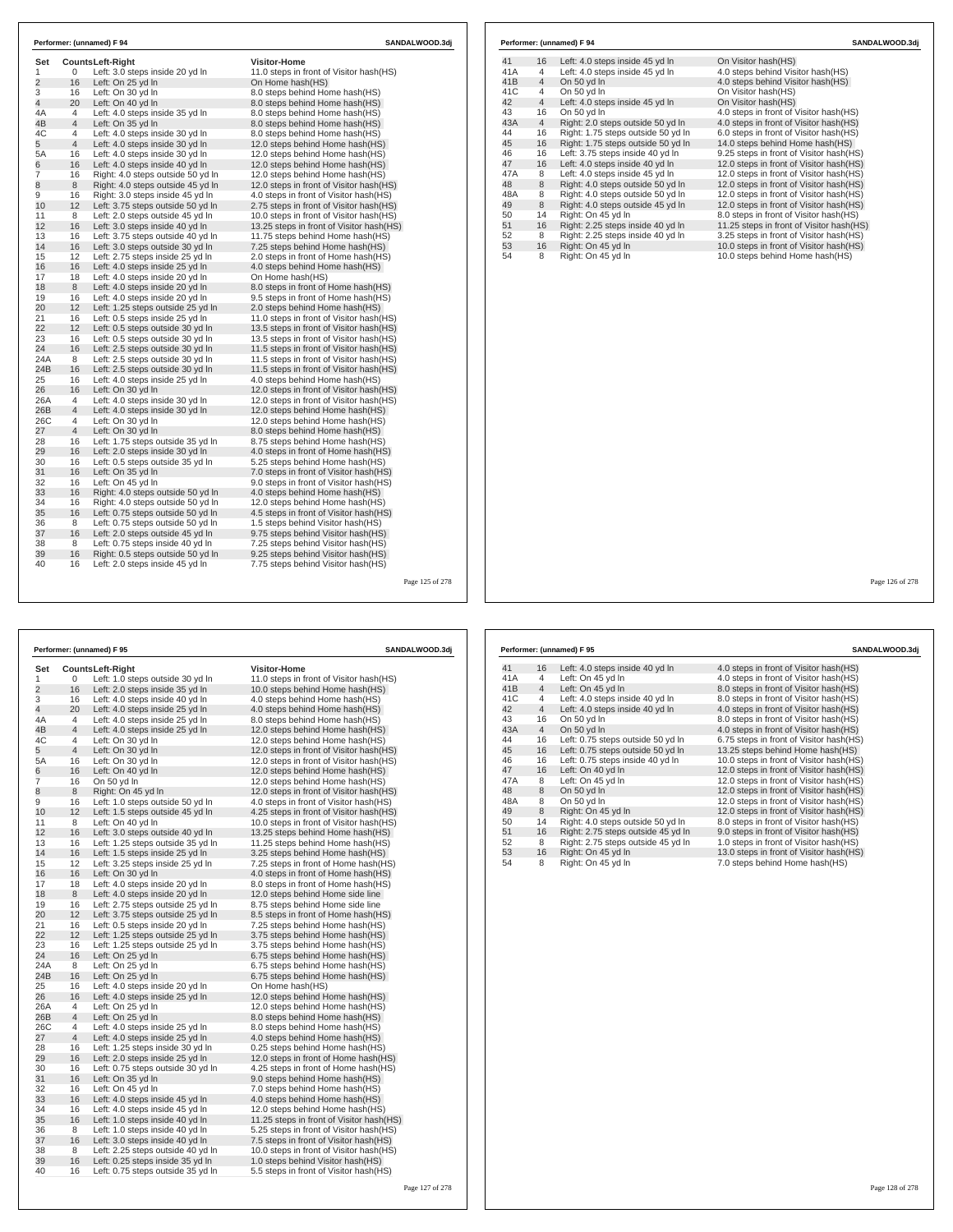| Set                 | <b>CountsLeft-Right</b> |                                   | <b>Visitor-Home</b>                   |
|---------------------|-------------------------|-----------------------------------|---------------------------------------|
| 1                   | 0                       | Left: 4.0 steps inside 40 yd In   | 10.0 steps behind Home side line      |
| $\overline{2}$      | 16                      | Left: 4.0 steps inside 40 yd In   | On Home side line                     |
|                     | 16                      | On 50 yd In                       | 8.0 steps behind Home side line       |
| 3<br>$\overline{4}$ | 20                      | Left: 4.0 steps inside 45 yd In   | 12.0 steps behind Home side line      |
| 4A                  | 4                       | Left: 4.0 steps inside 45 yd In   | 12.0 steps behind Home side line      |
| 4B                  | $\overline{4}$          | Left: 4.0 steps inside 45 yd In   | 12.0 steps behind Home side line      |
| 4C                  | 4                       | Left: 4.0 steps inside 45 yd In   | 12.0 steps behind Home side line      |
| 5                   | $\overline{4}$          | Left: 4.0 steps inside 45 yd In   | 12.0 steps behind Home side line      |
| 5A                  | 16                      | Left: 4.0 steps inside 45 yd In   | 12.0 steps behind Home side line      |
|                     | 16                      | Right: 2.0 steps inside 45 yd In  | 14.0 steps behind Home side line      |
| 6<br>7              | 16                      | Left: 2.0 steps outside 45 yd In  | 14.0 steps behind Home side line      |
| 8                   | 8                       | Left: 2.0 steps outside 40 yd In  | 14.0 steps behind Home side line      |
| 9                   | 16                      | Left: 2.25 steps inside 35 yd In  | 10.25 steps behind Home side line     |
| 10                  | 12                      | Left: 2.25 steps inside 35 yd In  | 12.0 steps in front of Home hash(HS)  |
| 11                  | 8                       | Left: 2.0 steps outside 35 yd In  | 14.0 steps behind Home side line      |
| 12                  | 16                      | Left: 2.0 steps inside 30 yd In   | 8.0 steps behind Home side line       |
| 13                  | 16                      | Left: 1.0 steps outside 25 yd In  | 6.0 steps behind Home side line       |
| 14                  | 16                      | Left: 1.0 steps outside 25 yd In  | 6.0 steps behind Home side line       |
| 15                  | 12                      | Left: 1.0 steps outside 25 yd In  | 6.0 steps behind Home side line       |
| 16                  | 16                      | Left: On 25 yd In                 | 12.0 steps behind Home side line      |
| 17                  | 18                      | Left: 2.0 steps inside 15 yd In   | 4.0 steps behind Home side line       |
| 18                  | 8                       | Left: 2.0 steps inside 20 yd In   | 2.0 steps behind Home side line       |
| 19                  | 16                      | Left: On 35 yd In                 | On Home side line                     |
| 20                  | 12                      | Left: 2.0 steps inside 35 yd In   | 6.0 steps behind Home side line       |
| 21                  | 16                      | Left: 2.0 steps inside 35 yd In   | 6.0 steps behind Home side line       |
| 22                  | 12                      | Left: On 30 yd In                 | 4.75 steps behind Home side line      |
| 23                  | 16                      | Left: On 30 yd In                 | 4.75 steps behind Home side line      |
| 24                  | 16                      | Left: On 30 yd In                 | 8.0 steps behind Home side line       |
| 24A                 | 8                       | Left: On 30 yd In                 | On Home side line                     |
| 24 <sub>B</sub>     | 16                      | Left: On 30 yd In                 | On Home side line                     |
| 25                  | 16                      | Left: On 30 yd In                 | 4.0 steps behind Home side line       |
| 26                  | 16                      | Left: On 30 yd In                 | 12.0 steps in front of Home hash(HS)  |
| 26A                 | $\overline{4}$          | Left: On 30 vd In                 | 12.0 steps in front of Home hash (HS) |
| 26B                 | 4                       | Left: On 30 yd In                 | 12.0 steps in front of Home hash(HS)  |
| 26C                 | 4                       | Left: 2.0 steps inside 30 yd In   | 12.0 steps behind Home side line      |
| 27                  | $\overline{4}$          | Left: 4.0 steps inside 30 yd In   | 10.0 steps behind Home side line      |
| 28                  | 16                      | Left: 4.0 steps inside 25 yd In   | 4.0 steps behind Home side line       |
| 29                  | 16                      | Left: 1.5 steps inside 30 yd In   | 1.75 steps behind Home side line      |
| 30                  | 16                      | Left: 1.5 steps inside 30 yd In   | 1.75 steps behind Home side line      |
| 31                  | 16                      | Left: 2.0 steps outside 35 yd In  | 6.0 steps behind Home side line       |
| 32                  | 16                      | Left: 2.0 steps outside 35 yd In  | 2.0 steps behind Home side line       |
| 33                  | 16                      | Left: 2.0 steps outside 35 yd In  | 2.0 steps behind Home side line       |
| 34                  | 16                      | Left: 2.0 steps outside 40 yd In  | On Home side line                     |
| 35                  | 16                      | Left: On 40 yd In                 | 8.0 steps behind Home side line       |
| 36                  | 8                       | Left: On 40 yd In                 | 8.0 steps behind Home side line       |
| 37                  | 16                      | On 50 yd In                       | 12.0 steps behind Home side line      |
| 38                  | 8                       | On 50 yd In                       | 12.0 steps behind Home side line      |
| 39                  | 16                      | Right: 4.0 steps outside 45 yd In | 8.0 steps behind Home side line       |
| 40                  | 16                      | Right: 4.0 steps outside 45 yd In | 8.0 steps behind Home side line       |

| 41              | 16             | Right: On 40 yd In                 | On Home side line                       |
|-----------------|----------------|------------------------------------|-----------------------------------------|
| 41A             | 4              | Right: 1.0 steps outside 40 yd In  | 4.0 steps behind Home side line         |
| 41 <sub>B</sub> | $\overline{4}$ | Right: 2.0 steps outside 40 yd In  | 8.0 steps behind Home side line         |
| 41C             | 4              | Right: 3.0 steps outside 40 yd In  | 12.0 steps behind Home side line        |
| 42              | $\overline{4}$ | Right: 4.0 steps outside 40 yd In  | 12.0 steps in front of Home hash(HS)    |
| 43              | 16             | Right: 4.0 steps outside 45 yd In  | 12.0 steps in front of Home hash(HS)    |
| 43A             | $\overline{4}$ | Right: 4.0 steps outside 45 yd In  | 12.0 steps in front of Home hash(HS)    |
| 44              | 16             | Right: 3.75 steps inside 30 yd In  | 10.0 steps behind Home side line        |
| 45              | 16             | Right: 1.75 steps outside 25 yd In | 14.0 steps in front of Home hash(HS)    |
| 46              | 16             | Right: 0.5 steps outside 25 yd In  | 0.75 steps behind Home hash(HS)         |
| 47              | 16             | Right: On 25 yd In                 | 8.0 steps behind Home hash(HS)          |
| 47A             | 8              | Right: On 20 yd In                 | 10.0 steps behind Home hash(HS)         |
| 48              | 8              | Right: On 15 yd In                 | 12.0 steps behind Home hash(HS)         |
| 48A             | 8              | Right: 2.0 steps outside 20 yd In  | 13.0 steps in front of Visitor hash(HS) |
| 49              | 8              | Right: 4.0 steps outside 25 yd In  | 10.0 steps in front of Visitor hash(HS) |
| 50              | 14             | Right: 2.0 steps inside 25 yd In   | 10.0 steps in front of Visitor hash(HS) |
| 51              | 16             | Right: 4.0 steps outside 30 yd In  | 10.0 steps behind Home hash(HS)         |
| 52              | 8              | Right: 0.75 steps inside 25 yd In  | 13.5 steps in front of Visitor hash(HS) |
| 53              | 16             | Right: 2.0 steps outside 25 yd In  | 2.0 steps in front of Visitor hash(HS)  |
| 54              | 8              | Right: 2.0 steps outside 25 yd In  | 12.0 steps in front of Visitor hash(HS) |
|                 |                |                                    |                                         |

Page 129 of 278

| Performer: (unnamed) G 2 | SANDALWOOD.3dj |                                   |                                       |
|--------------------------|----------------|-----------------------------------|---------------------------------------|
| Set                      |                | <b>CountsLeft-Right</b>           | <b>Visitor-Home</b>                   |
| 1                        | 0              | Right: 4.0 steps outside 45 yd In | On Home side line                     |
| $\overline{2}$           | 16             | Right: 2.0 steps inside 40 yd In  | 4.0 steps behind Home side line       |
| 3                        | 16             | Right: 2.0 steps inside 45 yd In  | 8.0 steps behind Home side line       |
| 4                        | 20             | Right: 2.0 steps outside 50 yd In | 12.0 steps behind Home side line      |
| 4A                       | 4              | Right: 2.0 steps outside 50 yd In | 12.0 steps behind Home side line      |
| 4B                       | $\overline{4}$ | Right: 2.0 steps outside 50 yd In | 12.0 steps behind Home side line      |
| 4C                       | 4              | Right: 2.0 steps outside 50 yd In | 12.0 steps behind Home side line      |
| 5                        | $\overline{4}$ | Right: 2.0 steps outside 50 yd In | 12.0 steps behind Home side line      |
| 5A                       | 16             | Right: 2.0 steps outside 50 yd In | 12.0 steps behind Home side line      |
| 6                        | 16             | Right: 4.0 steps outside 45 yd In | 14.0 steps behind Home side line      |
| 7                        | 16             | Left: 4.0 steps inside 45 yd In   | 14.0 steps behind Home side line      |
| 8                        | $\,8\,$        | Left: 4.0 steps inside 40 yd In   | 14.0 steps behind Home side line      |
| 9                        | 16             | Left: 1.5 steps inside 40 yd In   | 11.25 steps behind Home side line     |
| 10                       | 12             | Left: 0.75 steps outside 40 yd In | 11.0 steps in front of Home hash(HS)  |
| 11                       | 8              | Left: 3.0 steps inside 35 yd In   | 14.0 steps behind Home side line      |
| 12                       | 16             | Left: On 35 yd In                 | 8.0 steps behind Home side line       |
| 13                       | 16             | Left: 4.0 steps inside 25 yd In   | 6.0 steps behind Home side line       |
| 14                       | 16             | Left: 4.0 steps inside 25 yd In   | 6.0 steps behind Home side line       |
| 15                       | 12             | Left: 4.0 steps inside 25 yd In   | 6.0 steps behind Home side line       |
| 16                       | 16             | Left: On 30 yd In                 | 12.0 steps behind Home side line      |
| 17                       | 18             | Left: 2.0 steps inside 20 yd In   | 4.0 steps behind Home side line       |
| 18                       | 8              | Left: On 25 yd In                 | 2.0 steps behind Home side line       |
| 19                       | 16             | Left: 4.0 steps inside 20 yd In   | On Home side line                     |
| 20                       | 12             | Left: 4.0 steps inside 20 yd In   | On Home side line                     |
| 21                       | 16             | Left: 2.0 steps inside 20 yd In   | 12.0 steps behind Home side line      |
| 22                       | 12             | Left: 4.0 steps inside 15 yd In   | 7.0 steps in front of Home hash(HS)   |
| 23                       | 16             | Left: 4.0 steps inside 15 yd In   | 7.0 steps in front of Home hash(HS)   |
| 24                       | 16             | Left: 2.0 steps outside 20 yd In  | 4.0 steps in front of Home hash(HS)   |
| 24A                      | 8              | Left: On 15 yd In                 | 12.0 steps in front of Home hash(HS)  |
| 24B                      | 16             | Left: On 15 yd In                 | 12.0 steps in front of Home hash(HS)  |
| 25                       | 16             | Left: 4.0 steps inside 20 yd In   | 12.0 steps in front of Home hash(HS)  |
| 26                       | 16             | Left: 4.0 steps inside 20 yd In   | On Home hash(HS)                      |
| 26A                      | 4              | Left: 4.0 steps inside 20 yd In   | On Home hash(HS)                      |
| 26B                      | $\overline{4}$ | Left: 4.0 steps inside 20 yd In   | On Home hash(HS)                      |
| 26C                      | 4              | Left: 2.0 steps outside 25 yd In  | 4.0 steps in front of Home hash(HS)   |
| 27                       | $\overline{4}$ | Left: On 25 yd In                 | 6.0 steps in front of Home hash(HS)   |
| 28                       | 16             | Left: On 20 yd In                 | 8.0 steps in front of Home hash(HS)   |
| 29                       | 16             | Left: On 15 yd In                 | 12.0 steps in front of Home hash(HS)  |
| 30                       | 16             | Left: On 15 yd In                 | 12.0 steps in front of Home hash (HS) |
| 31                       | 16             | Left: 4.0 steps inside 20 yd In   | 6.0 steps behind Home side line       |
| 32                       | 16             | Left: 4.0 steps inside 20 yd In   | 2.0 steps behind Home side line       |
| 33                       | 16             | Left: 4.0 steps inside 20 yd In   | 2.0 steps behind Home side line       |
| 34                       | 16             | Left: 2.0 steps inside 30 yd In   | On Home side line                     |
| 35                       | 16             | Left: 4.0 steps inside 30 yd In   | 12.0 steps behind Home side line      |
| 36                       | 8              | Left: 4.0 steps inside 30 yd In   | 12.0 steps behind Home side line      |
| 37                       | 16             | Left: 4.0 steps inside 40 yd In   | 12.0 steps in front of Home hash(HS)  |
| 38                       | 8              | Left: 4.0 steps inside 40 yd In   | 12.0 steps in front of Home hash(HS)  |
| 39                       | 16             | Right: 2.0 steps inside 45 yd In  | 10.0 steps behind Home side line      |
| 40                       | 16             | Right: 2.0 steps inside 45 yd In  | 10.0 steps behind Home side line      |
|                          |                |                                   |                                       |

|     |                | Performer: (unnamed) G 2          | SANDALWOOD.3di                          |
|-----|----------------|-----------------------------------|-----------------------------------------|
| 41  | 16             | Right: 2.0 steps outside 45 yd In | On Home side line                       |
| 41A | 4              | Right: 3.5 steps outside 45 yd In | 2.0 steps behind Home side line         |
| 41B | $\overline{4}$ | Right: 3.0 steps inside 40 yd In  | 4.0 steps behind Home side line         |
| 41C | 4              | Right: 1.5 steps inside 40 yd In  | 6.0 steps behind Home side line         |
| 42  | $\overline{4}$ | Right: On 40 yd In                | 8.0 steps behind Home side line         |
| 43  | 16             | Right: 4.0 steps outside 50 yd In | 12.0 steps in front of Home hash(HS)    |
| 43A | $\overline{4}$ | Right: 4.0 steps outside 50 yd In | 12.0 steps in front of Home hash(HS)    |
| 44  | 16             | Right: 3.25 steps inside 35 yd In | 11.0 steps behind Home side line        |
| 45  | 16             | Right: 1.75 steps inside 25 yd In | 8.5 steps behind Home side line         |
| 46  | 16             | Right: 3.5 steps outside 25 yd In | 5.25 steps in front of Home hash(HS)    |
| 47  | 16             | Right: 2.0 steps inside 20 yd In  | 2.0 steps behind Home hash(HS)          |
| 47A | 8              | Right: 3.0 steps outside 20 yd In | 5.0 steps behind Home hash(HS)          |
| 48  | 8              | Right: On 15 yd In                | 8.0 steps behind Home hash(HS)          |
| 48A | 8              | Right: 1.0 steps inside 15 yd In  | 11.0 steps behind Home hash(HS)         |
| 49  | 8              | Right: 2.0 steps inside 15 yd In  | 14.0 steps in front of Visitor hash(HS) |
| 50  | 14             | Right: On 20 yd In                | 10.0 steps in front of Visitor hash(HS) |
| 51  | 16             | Right: 2.25 steps inside 25 yd In | 5.0 steps in front of Visitor hash(HS)  |
| 52  | 8              | Right: 3.0 steps inside 25 yd In  | 2.25 steps in front of Visitor hash(HS) |
| 53  | 16             | Right: On 20 yd In                | 6.0 steps behind Visitor hash(HS)       |
| 54  | 8              | Right: 4.0 steps outside 20 yd In | 12.0 steps behind Visitor hash(HS)      |
|     |                |                                   |                                         |

Page 130 of 278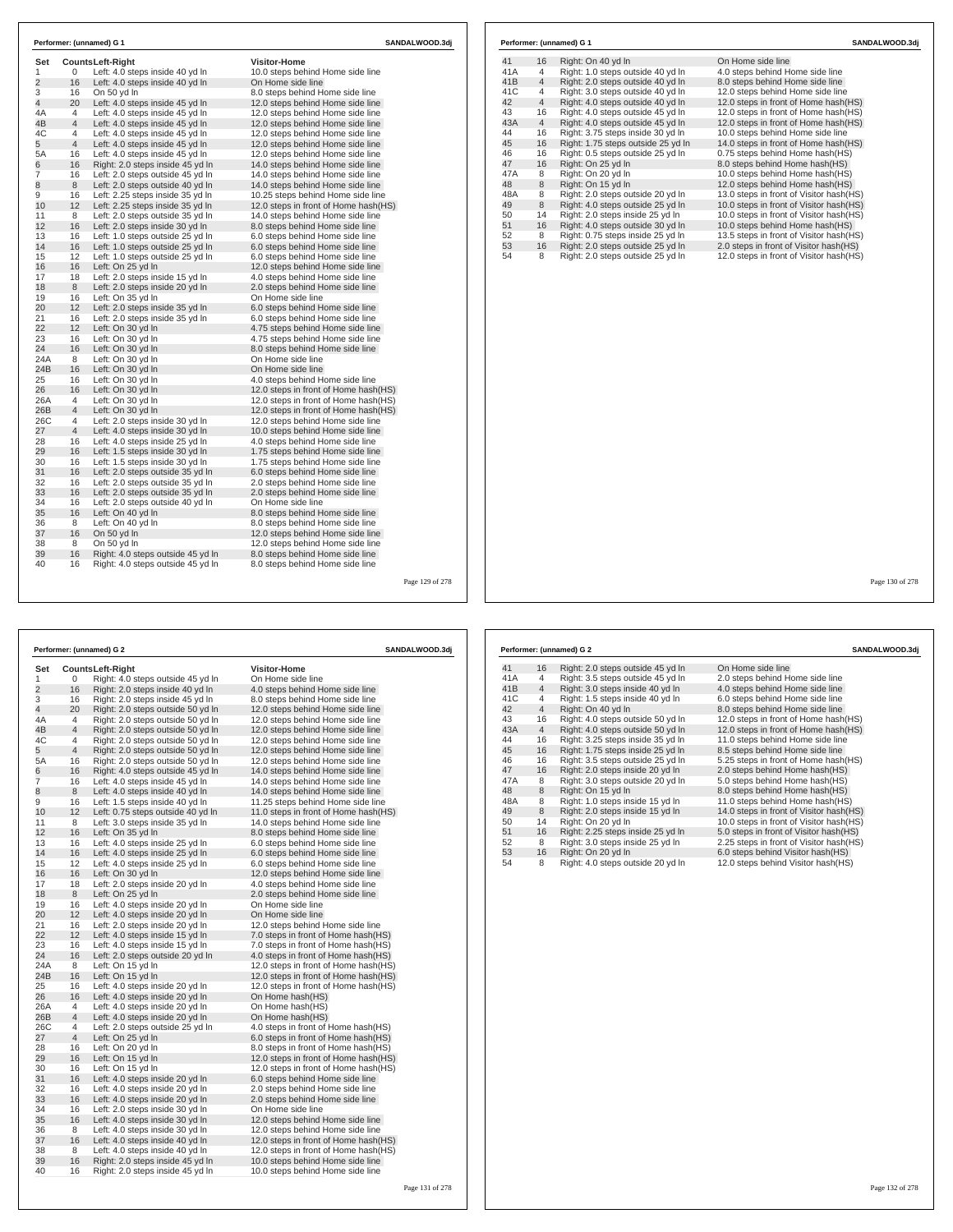| Set            |                     | <b>CountsLeft-Right</b>                                              | <b>Visitor-Home</b>                                                          |  |  |
|----------------|---------------------|----------------------------------------------------------------------|------------------------------------------------------------------------------|--|--|
| 1              | 0                   | Right: On 40 yd In                                                   | On Home side line                                                            |  |  |
| $\overline{2}$ | 16                  | Right: 4.0 steps outside 40 yd In                                    | 4.0 steps behind Home side line                                              |  |  |
| 3              | 16                  | Right: 4.0 steps outside 45 yd In                                    | 8.0 steps behind Home side line                                              |  |  |
| $\overline{4}$ | 20                  | Right: On 45 yd In                                                   | 12.0 steps behind Home side line                                             |  |  |
| 4A             | 4                   | Right: On 45 yd In                                                   | 12.0 steps behind Home side line                                             |  |  |
| 4B             | $\overline{4}$      | Right: On 45 yd In                                                   | 12.0 steps behind Home side line                                             |  |  |
| 4C             | 4                   | Right: On 45 yd In                                                   | 12.0 steps behind Home side line                                             |  |  |
| 5              | $\overline{4}$      | Right: On 45 yd In                                                   | 12.0 steps behind Home side line                                             |  |  |
| 5A             | 16                  | Right: On 45 yd In                                                   | 12.0 steps behind Home side line                                             |  |  |
| 6              | 16                  | Right: 2.0 steps outside 40 yd In                                    | 14.0 steps behind Home side line                                             |  |  |
| $\overline{7}$ | 16                  | Right: 2.0 steps outside 50 yd In                                    | 14.0 steps behind Home side line                                             |  |  |
| 8              | 8                   | Left: 2.0 steps inside 45 yd In                                      | 14.0 steps behind Home side line                                             |  |  |
| 9              | 16                  | Left: 0.25 steps inside 45 yd In                                     | 13.5 steps behind Home side line                                             |  |  |
| 10             | 12                  | Left: 4.0 steps outside 45 yd In                                     | 9.75 steps in front of Home hash (HS)                                        |  |  |
| 11             | 8                   | Left: On 40 yd In                                                    | 14.0 steps behind Home side line                                             |  |  |
| 12             | 16                  | Left: 2.0 steps outside 40 yd In                                     | 8.0 steps behind Home side line                                              |  |  |
| 13             | 16                  | Left: 1.0 steps inside 30 yd In                                      | 6.0 steps behind Home side line                                              |  |  |
| 14             | 16                  | Left: 1.0 steps inside 30 yd In                                      | 6.0 steps behind Home side line                                              |  |  |
| 15             | 12                  | Left: 1.0 steps inside 30 yd In                                      | 6.0 steps behind Home side line                                              |  |  |
| 16             | 16                  | Left: On 35 yd In                                                    | 12.0 steps behind Home side line                                             |  |  |
| 17             | 18                  | Left: 2.0 steps inside 25 vd In                                      | 4.0 steps behind Home side line                                              |  |  |
| 18             | 8                   | Left: 2.0 steps outside 30 yd In                                     | 2.0 steps behind Home side line                                              |  |  |
| 19             | 16                  | Left: 4.0 steps inside 35 yd In                                      | On Home side line                                                            |  |  |
| 20             | 12                  | Left: 1.0 steps outside 40 yd In                                     | 6.5 steps behind Home side line                                              |  |  |
| 21             | 16                  | Left: 1.0 steps outside 40 yd In                                     | 6.5 steps behind Home side line                                              |  |  |
| 22             | 12                  | Left: 1.5 steps inside 35 yd In                                      | 6.75 steps behind Home side line                                             |  |  |
| 23             | 16                  | Left: 1.5 steps inside 35 yd In                                      | 6.75 steps behind Home side line                                             |  |  |
| 24<br>24A      | 16<br>8             | Left: 4.0 steps inside 35 yd In                                      | 8.0 steps behind Home side line<br>On Home side line                         |  |  |
| 24B            | 16                  | Left: 4.0 steps inside 35 yd In                                      | On Home side line                                                            |  |  |
| 25             | 16                  | Left: 4.0 steps inside 35 yd In                                      |                                                                              |  |  |
| 26             | 16                  | Left: 4.0 steps inside 35 yd In                                      | 12.0 steps in front of Home hash(HS)                                         |  |  |
|                |                     | Left: 4.0 steps inside 35 yd In                                      | On Home hash(HS)                                                             |  |  |
| 26A<br>26B     | 4<br>$\overline{4}$ | Left: 4.0 steps inside 35 yd In                                      | On Home hash(HS)<br>On Home hash(HS)                                         |  |  |
| 26C            | 4                   | Left: 4.0 steps inside 35 yd In                                      |                                                                              |  |  |
| 27             | $\overline{4}$      | Left: 2.0 steps outside 40 yd In<br>Left: On 40 yd In                | 4.0 steps in front of Home hash (HS)<br>6.0 steps in front of Home hash(HS)  |  |  |
| 28             | 16                  | Left: On 35 yd In                                                    | 8.0 steps in front of Home hash (HS)                                         |  |  |
| 29             | 16                  | Left: 2.0 steps outside 40 yd In                                     |                                                                              |  |  |
| 30             | 16                  | Left: 2.0 steps outside 40 yd In                                     | 2.25 steps behind Home side line<br>2.25 steps behind Home side line         |  |  |
| 31             | 16                  | Left: 4.0 steps inside 35 yd In                                      | 6.0 steps behind Home side line                                              |  |  |
| 32             | 16                  | Left: 4.0 steps inside 35 yd In                                      | 2.0 steps behind Home side line                                              |  |  |
| 33             | 16                  | Left: 4.0 steps inside 35 yd In                                      | 2.0 steps behind Home side line                                              |  |  |
| 34             | 16                  |                                                                      | On Home side line                                                            |  |  |
| 35             | 16                  | Left: 2.0 steps inside 40 yd In<br>Left: 4.0 steps inside 40 yd In   | 12.0 steps behind Home side line                                             |  |  |
| 36             | 8                   | Left: 4.0 steps inside 40 yd In                                      | 12.0 steps behind Home side line                                             |  |  |
| 37             | 16                  | Right: 4.0 steps outside 50 yd In                                    |                                                                              |  |  |
| 38             | 8                   | Right: 4.0 steps outside 50 vd In                                    | 12.0 steps in front of Home hash(HS)<br>12.0 steps in front of Home hash(HS) |  |  |
| 39             | 16                  |                                                                      |                                                                              |  |  |
| 40             | 16                  | Right: 2.0 steps inside 40 yd In<br>Right: 2.0 steps inside 40 yd In | 10.0 steps behind Home side line<br>10.0 steps behind Home side line         |  |  |

|     |                | Performer: (unnamed) G 3           | SANDALWOOD.3di                          |
|-----|----------------|------------------------------------|-----------------------------------------|
| 41  | 16             | Right: 2.0 steps outside 40 yd In  | On Home side line                       |
| 41A | 4              | Right: 2.5 steps inside 35 yd In   | 2.0 steps behind Home side line         |
| 41B | $\overline{4}$ | Right: 1.0 steps outside 35 yd In  | 4.0 steps behind Home side line         |
| 41C | $\overline{4}$ | Right: 3.5 steps inside 30 yd In   | 6.0 steps behind Home side line         |
| 42  | $\overline{4}$ | Right: On 30 yd In                 | 8.0 steps behind Home side line         |
| 43  | 16             | Right: 4.0 steps outside 30 yd In  | 12.0 steps in front of Home hash(HS)    |
| 43A | $\overline{4}$ | Right: 4.0 steps outside 30 yd In  | 12.0 steps in front of Home hash(HS)    |
| 44  | 16             | Right: 4.0 steps outside 25 yd In  | 4.5 steps in front of Home hash(HS)     |
| 45  | 16             | Right: 2.25 steps outside 25 yd In | 5.75 steps behind Home hash(HS)         |
| 46  | 16             | Right: On 20 yd In                 | 12.0 steps in front of Visitor hash(HS) |
| 47  | 16             | Right: 2.0 steps inside 20 yd In   | 10.0 steps in front of Visitor hash(HS) |
| 47A | 8              | Right: 3.0 steps outside 20 yd In  | 7.0 steps in front of Visitor hash(HS)  |
| 48  | 8              | Right: On 15 yd In                 | 4.0 steps in front of Visitor hash(HS)  |
| 48A | 8              | Right: 1.0 steps inside 15 yd In   | 1.0 steps in front of Visitor hash(HS)  |
| 49  | 8              | Right: 2.0 steps inside 15 yd In   | 2.0 steps behind Visitor hash(HS)       |
| 50  | 14             | Right: On 25 yd In                 | 6.0 steps behind Visitor hash (HS)      |
| 51  | 16             | Right: 1.5 steps inside 35 yd In   | 5.25 steps behind Visitor hash(HS)      |
| 52  | 8              | Right: 2.0 steps inside 35 yd In   | 7.5 steps behind Visitor hash(HS)       |
| 53  | 16             | Right: 4.0 steps outside 35 yd In  | 6.0 steps behind Visitor hash(HS)       |
| 54  | 8              | Right: On 30 yd In                 | 12.0 steps behind Visitor hash(HS)      |
|     |                |                                    |                                         |

78

| Performer: (unnamed) G 4 |                | SANDALWOOD.3dj                    |                                       |  |
|--------------------------|----------------|-----------------------------------|---------------------------------------|--|
| Set                      |                | <b>CountsLeft-Right</b>           | <b>Visitor-Home</b>                   |  |
| 1                        | 0              | Right: 4.0 steps outside 40 yd In | On Home side line                     |  |
| $\overline{2}$           | 16             | Right: 2.0 steps outside 35 yd In | 4.0 steps behind Home side line       |  |
| 3                        | 16             | Right: 2.0 steps outside 40 yd In | 8.0 steps behind Home side line       |  |
| $\overline{4}$           | 20             | Right: 2.0 steps inside 40 yd In  | 12.0 steps behind Home side line      |  |
| 4A                       | 4              | Right: 2.0 steps inside 40 yd In  | 12.0 steps behind Home side line      |  |
| 4B                       | $\overline{4}$ | Right: 2.0 steps inside 40 yd In  | 12.0 steps behind Home side line      |  |
| 4C                       | 4              | Right: 2.0 steps inside 40 yd In  | 12.0 steps behind Home side line      |  |
| 5                        | $\overline{4}$ | Right: 2.0 steps inside 40 yd In  | 12.0 steps behind Home side line      |  |
| 5A                       | 16             | Right: 2.0 steps inside 40 yd In  | 12.0 steps behind Home side line      |  |
| 6                        | 16             | Right: On 35 vd In                | 14.0 steps behind Home side line      |  |
| $\overline{7}$           | 16             | Right: On 45 yd In                | 14.0 steps behind Home side line      |  |
| 8                        | 8              | On 50 yd In                       | 14.0 steps behind Home side line      |  |
| 9                        | 16             | Left: 1.25 steps outside 50 yd In | 11.0 steps in front of Home hash (HS) |  |
| 10                       | 12             | Left: 1.0 steps inside 45 yd In   | 8.25 steps in front of Home hash(HS)  |  |
| 11                       | 8              | Left: 3.0 steps outside 45 yd In  | 14.0 steps behind Home side line      |  |
| 12                       | 16             | Left: 4.0 steps inside 40 yd In   | 8.0 steps behind Home side line       |  |
| 13                       | 16             | Left: 2.0 steps outside 35 yd In  | 6.0 steps behind Home side line       |  |
| 14                       | 16             | Left: 2.0 steps outside 35 yd In  | 6.0 steps behind Home side line       |  |
| 15                       | 12             | Left: 2.0 steps outside 35 yd In  | 6.0 steps behind Home side line       |  |
| 16                       | 16             | Left: On 40 yd In                 | 12.0 steps behind Home side line      |  |
| 17                       | 18             | Left: 2.0 steps inside 30 yd In   | 4.0 steps behind Home side line       |  |
| 18                       | 8              | Left: 4.0 steps inside 30 yd In   | 2.0 steps behind Home side line       |  |
| 19                       | 16             | Left: On 25 yd In                 | On Home side line                     |  |
| 20                       | 12             | Left: On 25 yd In                 | On Home side line                     |  |
| 21                       | 16             | Left: 1.5 steps inside 25 yd In   | 7.75 steps behind Home side line      |  |
| 22                       | 12             | Left: 1.75 steps outside 20 yd In | 11.5 steps behind Home side line      |  |
| 23                       | 16             | Left: 1.75 steps outside 20 yd In | 11.5 steps behind Home side line      |  |
| 24                       | 16             | Left: 2.0 steps outside 20 yd In  | 12.0 steps in front of Home hash(HS)  |  |
| 24A                      | 8              | Left: On 15 yd In                 | 8.0 steps behind Home side line       |  |
| 24B                      | 16             | Left: On 15 yd In                 | 8.0 steps behind Home side line       |  |
| 25                       | 16             | Left: 2.0 steps outside 20 yd In  | 10.0 steps behind Home side line      |  |
| 26                       | 16             | Left: 2.0 steps outside 20 yd In  | 6.0 steps in front of Home hash(HS)   |  |
| 26A                      | 4              | Left: 2.0 steps outside 20 yd In  | 6.0 steps in front of Home hash(HS)   |  |
| 26B                      | $\overline{4}$ | Left: 2.0 steps outside 20 yd In  | 6.0 steps in front of Home hash(HS)   |  |
| 26C                      | 4              | Left: On 20 yd In                 | 10.0 steps in front of Home hash(HS)  |  |
| 27                       | $\overline{4}$ | Left: 2.0 steps inside 20 yd In   | 12.0 steps in front of Home hash(HS)  |  |
| 28                       | 16             | Left: On 20 yd In                 | 12.0 steps behind Home side line      |  |
| 29                       | 16             | Left: 2.75 steps inside 15 yd In  | 10.25 steps behind Home side line     |  |
| 30                       | 16             | Left: 2.75 steps inside 15 yd In  | 10.25 steps behind Home side line     |  |
| 31                       | 16             | Left: 2.0 steps inside 25 yd In   | 6.0 steps behind Home side line       |  |
| 32                       | 16             | Left: 2.0 steps inside 25 yd In   | 2.0 steps behind Home side line       |  |
| 33                       | 16             | Left: 2.0 steps inside 25 yd In   | 2.0 steps behind Home side line       |  |
| 34                       | 16             | Left: 2.0 steps outside 35 yd In  | On Home side line                     |  |
| 35                       | 16             | Left: On 35 yd In                 | 8.0 steps behind Home side line       |  |
| 36                       | 8              | Left: On 35 yd In                 | 8.0 steps behind Home side line       |  |
| 37                       | 16             | Left: On 45 yd In                 | 12.0 steps behind Home side line      |  |
| 38                       | 8              | Left: On 45 vd In                 | 12.0 steps behind Home side line      |  |
| 39                       | 16             | Right: On 45 yd In                | 8.0 steps behind Home side line       |  |
| 40                       | 16             | Right: On 45 yd In                | 8.0 steps behind Home side line       |  |

|                 |                | Performer: (unnamed) G 4          | SANDALWOOD.3di                          |
|-----------------|----------------|-----------------------------------|-----------------------------------------|
| 41              | 16             | Right: 4.0 steps outside 45 yd In | On Home side line                       |
| 41A             | 4              | Right: 4.0 steps outside 45 yd In | 4.0 steps behind Home side line         |
| 41B             | $\overline{4}$ | Right: 4.0 steps outside 45 yd In | 8.0 steps behind Home side line         |
| 41 <sub>C</sub> | 4              | Right: 4.0 steps outside 45 yd In | 12.0 steps behind Home side line        |
| 42              | $\overline{4}$ | Right: 4.0 steps outside 45 yd In | 12.0 steps in front of Home hash(HS)    |
| 43              | 16             | Left: 4.0 steps inside 45 yd In   | 12.0 steps in front of Home hash(HS)    |
| 43A             | $\overline{4}$ | Left: 4.0 steps inside 45 yd In   | 12.0 steps in front of Home hash(HS)    |
| 44              | 16             | Right: 2.0 steps inside 40 vd In  | 14.0 steps behind Home side line        |
| 45              | 16             | Right: On 30 yd In                | 6.0 steps behind Home side line         |
| 46              | 16             | Right: 2.75 steps inside 25 yd In | 7.25 steps in front of Home hash(HS)    |
| 47              | 16             | Right: On 25 yd In                | On Home hash(HS)                        |
| 47A             | 8              | Right: On 20 yd In                | 2.0 steps behind Home hash(HS)          |
| 48              | 8              | Right: On 15 yd In                | 4.0 steps behind Home hash(HS)          |
| 48A             | 8              | Right: 2.0 steps outside 20 yd In | 7.0 steps behind Home hash(HS)          |
| 49              | 8              | Right: 4.0 steps outside 25 yd In | 10.0 steps behind Home hash(HS)         |
| 50              | 14             | Right: 4.0 steps outside 25 yd In | 10.0 steps behind Home hash(HS)         |
| 51              | 16             | Right: 4.0 steps outside 25 yd In | 12.0 steps in front of Visitor hash(HS) |
| 52              | 8              | Right: 4.0 steps outside 25 yd In | 8.0 steps in front of Visitor hash(HS)  |
| 53              | 16             | Right: 4.0 steps outside 20 yd In | 2.0 steps in front of Visitor hash(HS)  |
| 54              | 8              | Right: 4.0 steps outside 20 yd In | 4.0 steps in front of Visitor hash(HS)  |

Page 134 of 278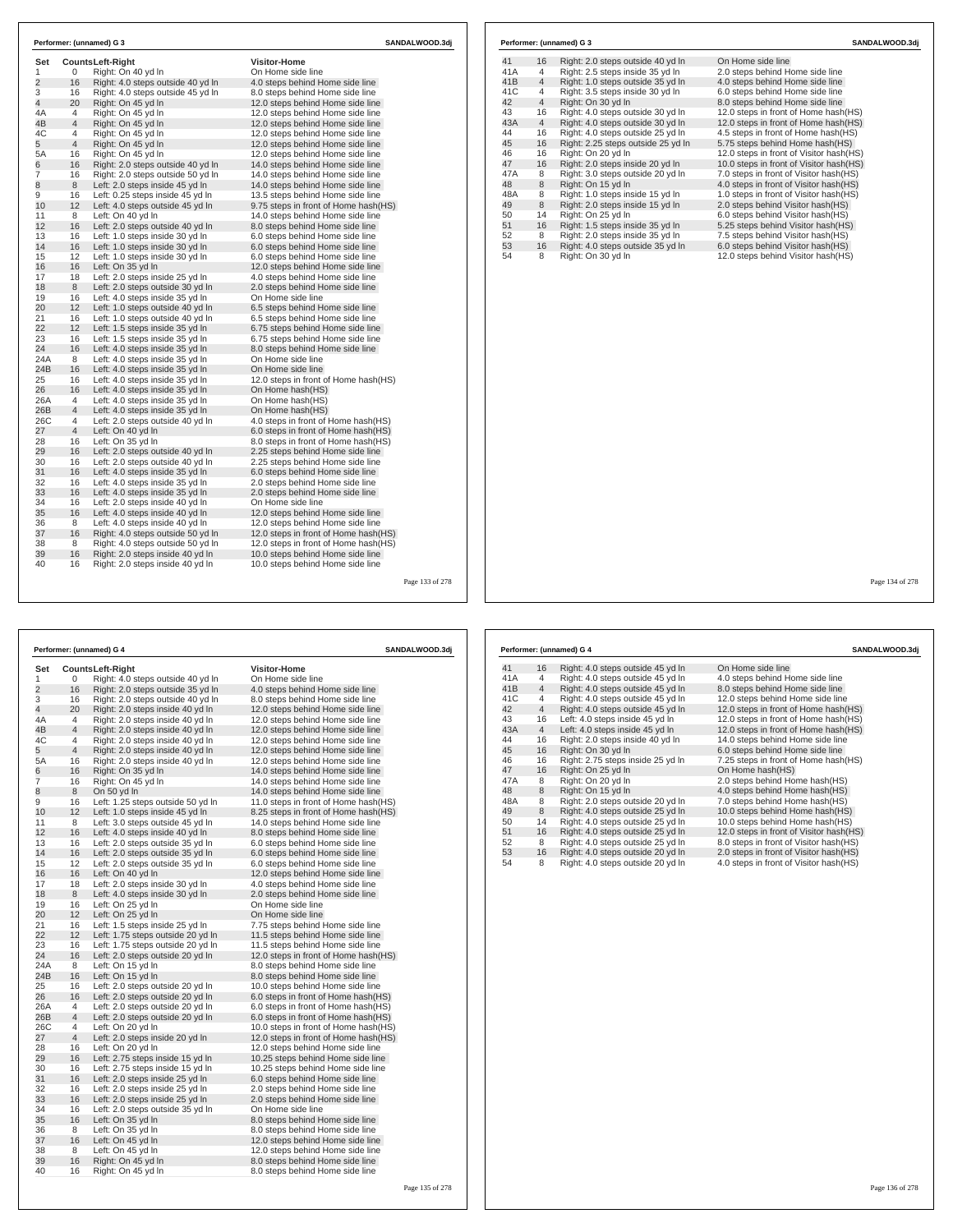| Set                            |                | <b>CountsLeft-Right</b>                                                | <b>Visitor-Home</b>                                                  |  |  |  |
|--------------------------------|----------------|------------------------------------------------------------------------|----------------------------------------------------------------------|--|--|--|
| $\mathbf{1}$<br>$\overline{2}$ | 0<br>16        | Right: On 35 yd In                                                     | On Home side line                                                    |  |  |  |
|                                |                | Right: On 30 yd In                                                     | 4.0 steps behind Home side line                                      |  |  |  |
| 3<br>$\overline{4}$            | 16<br>20       | Right: On 35 yd In                                                     | 8.0 steps behind Home side line                                      |  |  |  |
|                                |                | Right: 4.0 steps outside 40 yd In                                      | 12.0 steps behind Home side line                                     |  |  |  |
| 4A<br>4B                       | 4<br>4         | Right: 4.0 steps outside 40 yd In<br>Right: 4.0 steps outside 40 yd In | 12.0 steps behind Home side line<br>12.0 steps behind Home side line |  |  |  |
| 4C                             | $\overline{4}$ |                                                                        |                                                                      |  |  |  |
| 5                              | $\overline{4}$ | Right: 4.0 steps outside 40 yd In<br>Right: 4.0 steps outside 40 yd In | 12.0 steps behind Home side line<br>12.0 steps behind Home side line |  |  |  |
| 5A                             | 16             | Right: 4.0 steps outside 40 yd In                                      | 12.0 steps behind Home side line                                     |  |  |  |
| 6                              | 16             | Right: 2.0 steps inside 30 yd In                                       | 14.0 steps behind Home side line                                     |  |  |  |
| $\overline{7}$                 | 16             | Right: 2.0 steps inside 40 yd In                                       | 14.0 steps behind Home side line                                     |  |  |  |
| 8                              | 8              | Right: 2.0 steps inside 45 yd In                                       | 14.0 steps behind Home side line                                     |  |  |  |
| 9                              | 16             | Right: 2.75 steps inside 45 yd In                                      | 7.5 steps in front of Home hash(HS)                                  |  |  |  |
| 10                             | 12             | Left: 2.5 steps outside 50 yd In                                       | 6.25 steps in front of Home hash(HS)                                 |  |  |  |
| 11                             | 8              | Left: 2.0 steps inside 45 yd In                                        | 14.0 steps behind Home side line                                     |  |  |  |
| 12                             | 16             | Left: 2.0 steps inside 45 yd In                                        | 8.0 steps behind Home side line                                      |  |  |  |
| 13                             | 16             | Left: 3.0 steps inside 35 yd In                                        | 6.0 steps behind Home side line                                      |  |  |  |
| 14                             | 16             | Left: 3.0 steps inside 35 yd In                                        | 6.0 steps behind Home side line                                      |  |  |  |
| 15                             | 12             | Left: 3.0 steps inside 35 yd In                                        | 6.0 steps behind Home side line                                      |  |  |  |
| 16                             | 16             | Left: On 45 yd In                                                      | 12.0 steps behind Home side line                                     |  |  |  |
| 17                             | 18             | Left: 2.0 steps inside 35 yd In                                        | 4.0 steps behind Home side line                                      |  |  |  |
| 18                             | 8              | Left: 2.0 steps inside 35 yd In                                        | 2.0 steps behind Home side line                                      |  |  |  |
| 19                             | 16             | Left: On 40 yd In                                                      | On Home side line                                                    |  |  |  |
| 20                             | 12             | Left: 4.0 steps inside 40 yd In                                        | 8.0 steps behind Home side line                                      |  |  |  |
| 21                             | 16             | Left: 4.0 steps inside 40 yd In                                        | 8.0 steps behind Home side line                                      |  |  |  |
| 22                             | 12             | Left: 2.0 steps inside 40 yd In                                        | 12.0 steps behind Home side line                                     |  |  |  |
| 23                             | 16             | Left: 2.0 steps inside 40 yd In                                        | 12.0 steps behind Home side line                                     |  |  |  |
| 24                             | 16             | Left: 2.0 steps inside 40 yd In                                        | 8.0 steps behind Home side line                                      |  |  |  |
| 24A                            | 8              | Left: 2.0 steps inside 40 yd In                                        | On Home side line                                                    |  |  |  |
| 24 <sub>B</sub>                | 16             | Left: 2.0 steps inside 40 yd In                                        | On Home side line                                                    |  |  |  |
| 25                             | 16             | Left: 4.0 steps inside 35 yd In                                        | 4.0 steps behind Home side line                                      |  |  |  |
| 26                             | 16             | Left: 4.0 steps inside 35 yd In                                        | 12.0 steps in front of Home hash(HS)                                 |  |  |  |
| 26A                            | 4              | Left: 4.0 steps inside 35 yd In                                        | 12.0 steps in front of Home hash(HS)                                 |  |  |  |
| 26B                            | $\overline{4}$ | Left: 4.0 steps inside 35 yd In                                        | 12.0 steps in front of Home hash(HS)                                 |  |  |  |
| 26C                            | 4              | Left: 2.0 steps outside 40 yd In                                       | 12.0 steps behind Home side line                                     |  |  |  |
| 27                             | $\overline{4}$ | Left: On 40 yd In                                                      | 10.0 steps behind Home side line                                     |  |  |  |
| 28                             | 16             | Left: On 35 yd In                                                      | 4.0 steps behind Home side line                                      |  |  |  |
| 29                             | 16             | Left: 4.0 steps inside 40 yd In                                        | 4.0 steps behind Home side line                                      |  |  |  |
| 30                             | 16             | Left: 4.0 steps inside 40 yd In                                        | 4.0 steps behind Home side line                                      |  |  |  |
| 31                             | 16             | Left: 2.0 steps inside 40 yd In                                        | 6.0 steps behind Home side line                                      |  |  |  |
| 32                             | 16             | Left: 2.0 steps inside 40 yd In                                        | 2.0 steps behind Home side line                                      |  |  |  |
| 33                             | 16             | Left: 2.0 steps inside 40 yd In                                        | 2.0 steps behind Home side line                                      |  |  |  |
| 34                             | 16             | Left: 2.0 steps outside 45 yd In                                       | On Home side line                                                    |  |  |  |
| 35                             | 16             | Left: On 45 yd In                                                      | 8.0 steps behind Home side line                                      |  |  |  |
| 36                             | 8              | Left: On 45 yd In                                                      | 8.0 steps behind Home side line                                      |  |  |  |
| 37                             | 16             | Right: On 45 yd In                                                     | 12.0 steps behind Home side line                                     |  |  |  |
| 38                             | 8              | Right: On 45 vd In                                                     | 12.0 steps behind Home side line                                     |  |  |  |
| 39                             | 16             | Right: On 40 yd In                                                     | 8.0 steps behind Home side line                                      |  |  |  |
| 40                             | 16             | Right: On 40 yd In                                                     | 8.0 steps behind Home side line                                      |  |  |  |

|     |                | Performer: (unnamed) G 6          | <b>SANDALWOOD.3dj</b>                |
|-----|----------------|-----------------------------------|--------------------------------------|
| Set |                | <b>CountsLeft-Right</b>           | <b>Visitor-Home</b>                  |
| 1   | 0              | Right: 4.0 steps outside 35 yd In | On Home side line                    |
| 2   | 16             | Right: 2.0 steps inside 25 yd In  | 4.0 steps behind Home side line      |
| 3   | 16             | Right: 2.0 steps inside 30 yd In  | 8.0 steps behind Home side line      |
| 4   | 20             | Right: 2.0 steps outside 35 yd In | 12.0 steps behind Home side line     |
| 4A  | 4              | Right: 2.0 steps outside 35 yd In | 12.0 steps behind Home side line     |
| 4B  | $\overline{4}$ | Right: 2.0 steps outside 35 yd In | 12.0 steps behind Home side line     |
| 4C  | 4              | Right: 2.0 steps outside 35 yd In | 12.0 steps behind Home side line     |
| 5   | $\overline{4}$ | Right: 2.0 steps outside 35 yd In | 12.0 steps behind Home side line     |
| 5A  | 16             | Right: 2.0 steps outside 35 yd In | 12.0 steps behind Home side line     |
| 6   | 16             | Right: 4.0 steps outside 30 yd In | 14.0 steps behind Home side line     |
| 7   | 16             | Right: 4.0 steps outside 40 yd In | 14.0 steps behind Home side line     |
| 8   | 8              | Right: 4.0 steps outside 45 yd In | 14.0 steps behind Home side line     |
| 9   | 16             | Right: 4.0 steps outside 45 yd In | 5.0 steps in front of Home hash (HS) |
| 10  | 12             | Right: 2.0 steps outside 50 yd In | 4.0 steps in front of Home hash(HS)  |
| 11  | 8              | Left: 1.0 steps outside 50 yd In  | 14.0 steps behind Home side line     |
| 12  | 16             | On 50 yd In                       | 8.0 steps behind Home side line      |
| 13  | 16             | Left: On 40 yd In                 | 6.0 steps behind Home side line      |
| 14  | 16             | Left: On 40 yd In                 | 6.0 steps behind Home side line      |
| 15  | 12             | Left: On 40 yd In                 | 6.0 steps behind Home side line      |
| 16  | 16             | On 50 yd In                       | 12.0 steps behind Home side line     |
| 17  | 18             | Left: 2.0 steps inside 40 yd In   | 4.0 steps behind Home side line      |
| 18  | 8              | Left: On 40 yd In                 | 2.0 steps behind Home side line      |
| 19  | 16             | Left: 4.0 steps inside 25 yd In   | On Home side line                    |
| 20  | 12             | Left: 4.0 steps inside 25 yd In   | On Home side line                    |
| 21  | 16             | Left: 2.0 steps inside 30 yd In   | 6.0 steps behind Home side line      |
| 22  | 12             | Left: 1.75 steps outside 25 yd In | 5.75 steps behind Home side line     |
| 23  | 16             | Left: 1.75 steps outside 25 yd In | 5.75 steps behind Home side line     |
| 24  | 16             | Left: 2.0 steps outside 20 yd In  | 8.0 steps behind Home side line      |
| 24A | 8              | Left: 2.0 steps outside 20 yd In  | On Home side line                    |
| 24B | 16             | Left: 2.0 steps outside 20 yd In  | On Home side line                    |
| 25  | 16             | Left: 4.0 steps inside 20 yd In   | 4.0 steps behind Home side line      |
| 26  | 16             | Left: 4.0 steps inside 20 yd In   | 12.0 steps in front of Home hash(HS) |
| 26A | 4              | Left: 4.0 steps inside 20 yd In   | 12.0 steps in front of Home hash(HS) |
| 26B | $\overline{4}$ | Left: 4.0 steps inside 20 yd In   | 12.0 steps in front of Home hash(HS) |
| 26C | 4              | Left: 2.0 steps outside 25 yd In  | 12.0 steps behind Home side line     |
| 27  | $\overline{4}$ | Left: On 25 yd In                 | 10.0 steps behind Home side line     |
| 28  | 16             | Left: On 20 yd In                 | 4.0 steps behind Home side line      |
| 29  | 16             | Left: 0.75 steps outside 20 yd In | 6.0 steps behind Home side line      |
| 30  | 16             | Left: 0.75 steps outside 20 yd In | 6.0 steps behind Home side line      |
| 31  | 16             | Left: On 30 yd In                 | 6.0 steps behind Home side line      |
| 32  | 16             | Left: On 30 yd In                 | 2.0 steps behind Home side line      |
| 33  | 16             | Left: On 30 yd In                 | 2.0 steps behind Home side line      |
| 34  | 16             | Left: 2.0 steps inside 35 yd In   | On Home side line                    |
| 35  | 16             | Left: 4.0 steps inside 35 yd In   | 12.0 steps behind Home side line     |
| 36  | 8              | Left: 4.0 steps inside 35 yd In   | 12.0 steps behind Home side line     |
| 37  | 16             | Left: 4.0 steps inside 45 yd In   | 12.0 steps in front of Home hash(HS) |
| 38  | 8              | Left: 4.0 steps inside 45 yd In   | 12.0 steps in front of Home hash(HS) |
| 39  | 16             | Right: 2.0 steps outside 45 yd In | 10.0 steps behind Home side line     |
| 40  | 16             | Right: 2.0 steps outside 45 yd In | 10.0 steps behind Home side line     |

|     |                | Performer: (unnamed) G 5           | SANDALWOOD.3dj                          |
|-----|----------------|------------------------------------|-----------------------------------------|
| 41  | 16             | Right: 4.0 steps outside 40 yd In  | On Home side line                       |
| 41A | 4              | Right: 2.0 steps inside 35 yd In   | 4.0 steps behind Home side line         |
| 41B | $\overline{4}$ | Right: On 35 yd In                 | 8.0 steps behind Home side line         |
| 41C | 4              | Right: 2.0 steps outside 35 yd In  | 12.0 steps behind Home side line        |
| 42  | $\overline{4}$ | Right: 4.0 steps outside 35 yd In  | 12.0 steps in front of Home hash(HS)    |
| 43  | 16             | Right: 4.0 steps outside 35 yd In  | 12.0 steps in front of Home hash(HS)    |
| 43A | $\overline{4}$ | Right: 4.0 steps outside 35 yd In  | 12.0 steps in front of Home hash(HS)    |
| 44  | 16             | Right: 1.25 steps outside 25 yd In | 11.25 steps in front of Home hash (HS)  |
| 45  | 16             | Right: 3.75 steps outside 25 yd In | 0.75 steps in front of Home hash(HS)    |
| 46  | 16             | Right: 1.25 steps outside 25 yd In | 10.5 steps behind Home hash(HS)         |
| 47  | 16             | Right: On 25 yd In                 | 12.0 steps in front of Visitor hash(HS) |
| 47A | 8              | Right: On 20 vd In                 | 10.0 steps in front of Visitor hash(HS) |
| 48  | 8              | Right: On 15 yd In                 | 8.0 steps in front of Visitor hash(HS)  |
| 48A | 8              | Right: 2.0 steps outside 20 yd In  | 5.0 steps in front of Visitor hash(HS)  |
| 49  | 8              | Right: 4.0 steps outside 25 yd In  | 2.0 steps in front of Visitor hash(HS)  |
| 50  | 14             | Right: 2.0 steps outside 30 yd In  | 2.0 steps in front of Visitor hash (HS) |
| 51  | 16             | Right: 3.25 steps inside 30 yd In  | 12.0 steps in front of Visitor hash(HS) |
| 52  | 8              | Right: 0.25 steps outside 30 yd In | 7.5 steps in front of Visitor hash(HS)  |
| 53  | 16             | Right: On 30 yd In                 | 2.0 steps in front of Visitor hash(HS)  |
| 54  | 8              | Right: On 30 yd In                 | 4.0 steps in front of Visitor hash(HS)  |

Page 138 of 278

|     |                | Performer: (unnamed) G 6          | SANDALWOOD.3dj                          |
|-----|----------------|-----------------------------------|-----------------------------------------|
| 41  | 16             | Right: 2.0 steps inside 40 yd In  | On Home side line                       |
| 41A | 4              | Right: 0.5 steps outside 40 yd In | 2.0 steps behind Home side line         |
| 41B | $\overline{4}$ | Right: 3.0 steps outside 40 yd In | 4.0 steps behind Home side line         |
| 41C | 4              | Right: 2.5 steps inside 35 yd In  | 6.0 steps behind Home side line         |
| 42  | $\overline{4}$ | Right: On 35 yd In                | 8.0 steps behind Home side line         |
| 43  | 16             | Right: 4.0 steps outside 40 yd In | 12.0 steps in front of Home hash(HS)    |
| 43A | $\overline{4}$ | Right: 4.0 steps outside 40 yd In | 12.0 steps in front of Home hash(HS)    |
| 44  | 16             | Right: 3.5 steps outside 30 yd In | 12.0 steps behind Home side line        |
| 45  | 16             | Right: 3.5 steps outside 25 yd In | 7.5 steps in front of Home hash(HS)     |
| 46  | 16             | Right: 2.75 steps inside 20 yd In | 4.25 steps behind Home hash(HS)         |
| 47  | 16             | Right: 2.0 steps inside 20 yd In  | 10.0 steps behind Home hash(HS)         |
| 47A | 8              | Right: 3.0 steps outside 20 yd In | 13.0 steps behind Home hash (HS)        |
| 48  | 8              | Right: On 15 yd In                | 12.0 steps in front of Visitor hash(HS) |
| 48A | 8              | Right: 1.0 steps inside 15 yd In  | 9.0 steps in front of Visitor hash(HS)  |
| 49  | 8              | Right: 2.0 steps inside 15 yd In  | 6.0 steps in front of Visitor hash(HS)  |
| 50  | 14             | Right: 4.0 steps outside 25 yd In | 2.0 steps in front of Visitor hash(HS)  |
| 51  | 16             | Right: 1.5 steps inside 30 yd In  | 0.75 steps behind Visitor hash(HS)      |
| 52  | 8              | Right: 2.25 steps inside 30 yd In | 3.25 steps behind Visitor hash(HS)      |
| 53  | 16             | Right: 2.0 steps inside 25 yd In  | 6.0 steps behind Visitor hash(HS)       |
| 54  | 8              | Right: 2.0 steps outside 25 yd In | 4.0 steps behind Visitor hash(HS)       |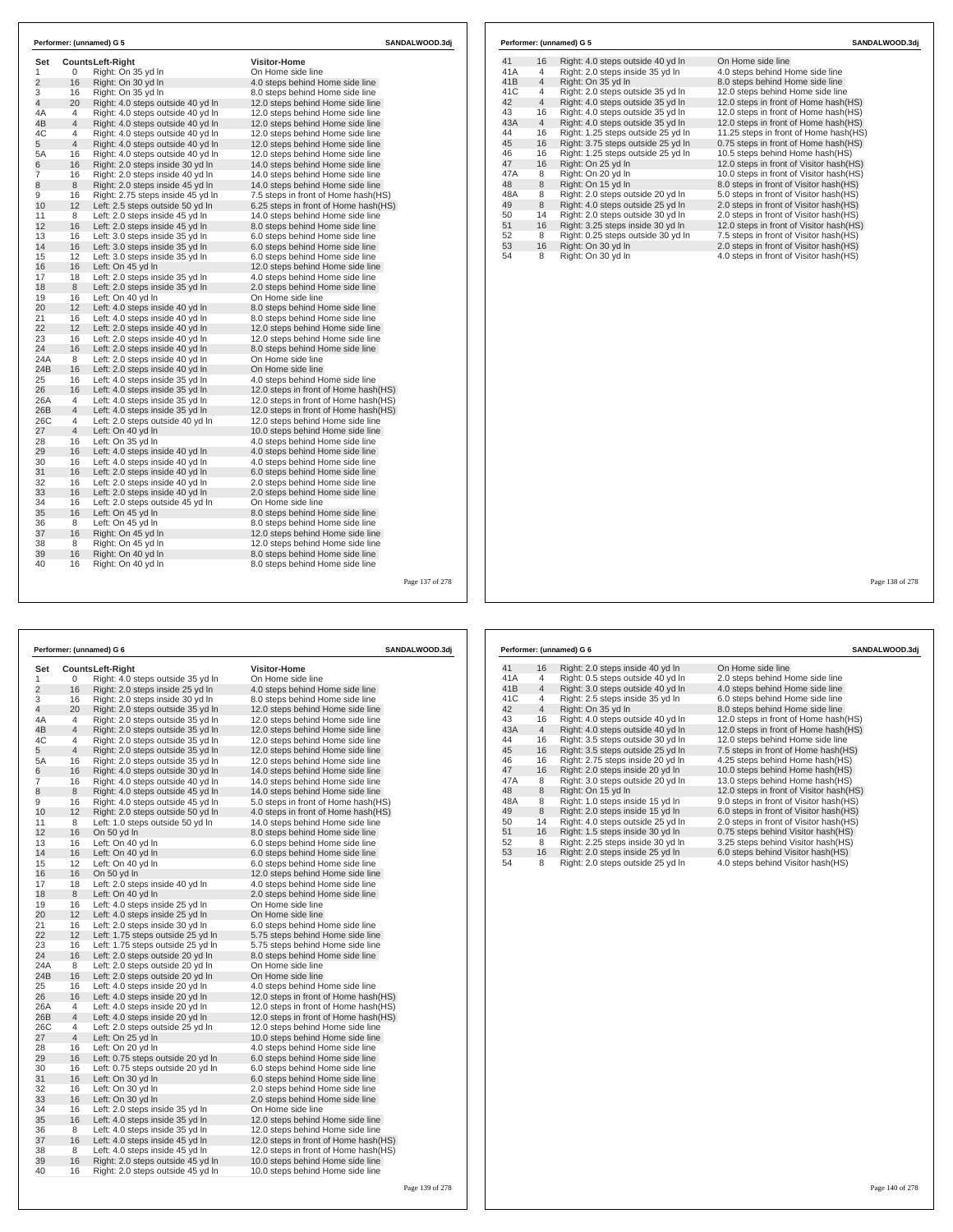| Set<br>1       | 0              | <b>CountsLeft-Right</b><br>Right: On 35 yd In | <b>Visitor-Home</b><br>12.0 steps behind Home hash(HS) |
|----------------|----------------|-----------------------------------------------|--------------------------------------------------------|
| 2              | 16             | Right: On 30 yd In                            | 2.0 steps in front of Home hash(HS)                    |
| 3              | 16             | Right: On 40 vd In                            | 4.0 steps behind Home hash(HS)                         |
| 4              | 20             | Right: 4.0 steps outside 40 yd In             | 6.0 steps in front of Home hash(HS)                    |
| 4A             | 4              | Right: 0.5 steps outside 40 yd In             | 6.25 steps in front of Home hash(HS)                   |
| 4B             | $\overline{4}$ | Right: 3.0 steps inside 40 yd In              | 6.25 steps in front of Home hash(HS)                   |
| 4C             | 4              | Right: 1.5 steps outside 45 yd In             | 6.25 steps in front of Home hash(HS)                   |
| 5              | $\overline{4}$ | Right: 2.0 steps inside 45 yd In              | 6.25 steps in front of Home hash(HS)                   |
| 5A             | 16             | Left: 4.0 steps inside 45 yd In               | 8.0 steps in front of Home hash(HS)                    |
| 6              | 16             | Right: 4.0 steps outside 50 yd In             | 4.0 steps in front of Home hash(HS)                    |
| $\overline{7}$ | 16             | Left: 2.0 steps outside 45 yd In              | 4.0 steps in front of Home hash(HS)                    |
| 8              | 8              | Left: 2.0 steps outside 50 yd In              | 4.0 steps in front of Home hash(HS)                    |
| 9              | 16             | Left: 2.0 steps inside 40 yd In               | 2.0 steps behind Home hash(HS)                         |
| 10             | 12             | Left: On 35 yd In                             | 7.0 steps behind Home hash(HS)                         |
| 11             | 8              | Left: 2.0 steps outside 30 yd In              | 2.0 steps behind Home hash(HS)                         |
| 12             | 16             | Left: On 25 yd In                             | 4.5 steps behind Home hash(HS)                         |
| 13             | 16             | Left: 0.25 steps inside 20 vd In              | 8.25 steps behind Home hash(HS)                        |
| 14             | 16             | Left: 0.25 steps inside 20 yd In              | 8.25 steps behind Home hash(HS)                        |
| 15             | 12             | Left: 0.25 steps inside 20 yd In              | 8.25 steps behind Home hash(HS)                        |
| 16             | 16             | Left: 3.0 steps outside 25 yd In              | 2.5 steps in front of Home hash(HS)                    |
| 17             | 18             | Left: 2.0 steps inside 15 yd In               | 8.0 steps in front of Home hash(HS)                    |
| 18             | 8              | Left: 2.0 steps inside 15 yd In               | 10.0 steps in front of Home hash(HS)                   |
| 19             | 16             | Left: On 15 yd In                             | 10.0 steps in front of Home hash(HS)                   |
| 20             | 12             | Left: On 15 yd In                             | 10.0 steps in front of Home hash(HS)                   |
| 21             | 16             | Left: 2.5 steps inside 20 yd In               | 6.5 steps in front of Home hash(HS)                    |
| 22             | 12             | Left: 4.0 steps inside 25 yd In               | 8.0 steps in front of Home hash(HS)                    |
| 23             | 16             | Left: 4.0 steps inside 25 yd In               | 8.0 steps in front of Home hash(HS)                    |
| 24             | 16             | Left: 4.0 steps inside 20 yd In               | 8.0 steps behind Home side line                        |
| 24A            | 8              | Left: 4.0 steps inside 20 yd In               | On Home side line                                      |
| 24B            | 16             | Left: 4.0 steps inside 20 yd In               | On Home side line                                      |
| 25             | 16             | Left: 2.0 steps inside 25 yd In               | 10.0 steps behind Home side line                       |
| 26             | 16             | Left: 2.0 steps inside 25 yd In               | 6.0 steps in front of Home hash(HS)                    |
| 26A            | 4              | Left: 2.0 steps inside 25 vd In               | 6.0 steps in front of Home hash (HS)                   |
| 26B            | $\overline{4}$ | Left: 2.0 steps inside 25 yd In               | 6.0 steps in front of Home hash(HS)                    |
| 26C            | 4              | Left: 4.0 steps inside 25 yd In               | 10.0 steps in front of Home hash(HS)                   |
| 27             | $\overline{4}$ | Left: 2.0 steps outside 30 yd In              | 12.0 steps in front of Home hash(HS)                   |
| 28             | 16             | Left: 4.0 steps inside 25 yd In               | 12.0 steps behind Home side line                       |
| 29             | 16             | Left: 3.0 steps outside 25 yd In              | 3.5 steps behind Home side line                        |
| 30             | 16             | Left: 3.0 steps outside 25 yd In              | 3.5 steps behind Home side line                        |
| 31             | 16             | Left: On 25 vd In                             | 8.0 steps in front of Home hash (HS)                   |
| 32             | 16             | Left: On 25 yd In                             | 4.0 steps in front of Home hash(HS)                    |
| 33             | 16             | Left: 2.75 steps inside 20 yd In              | 8.0 steps in front of Home hash(HS)                    |
| 34             | 16             | Left: On 20 yd In                             | 6.0 steps behind Home hash(HS)                         |
| 35             | 16             | Left: On 20 yd In                             | 6.0 steps in front of Visitor hash(HS)                 |
| 36             | 8              | Left: On 15 yd In                             | 6.0 steps in front of Visitor hash(HS)                 |
| 37             | 16             | Left: On 15 yd In                             | 6.0 steps in front of Visitor hash(HS)                 |
| 38             | 8              | Left: On 15 vd In                             | 6.0 steps in front of Visitor hash (HS)                |
| 39             | 16             | Left: On 15 yd In                             | 6.0 steps in front of Visitor hash(HS)                 |
|                | 16             | Left: On 15 yd In                             | 6.0 steps in front of Visitor hash(HS)                 |

|     |                | Performer: (unnamed) G 7          | SANDALWOOD.3dj                           |
|-----|----------------|-----------------------------------|------------------------------------------|
| 41  | 16             | Left: On 25 yd In                 | 2.0 steps in front of Visitor hash (HS)  |
| 41A | 4              | Left: 3.0 steps inside 25 yd In   | 2.0 steps in front of Visitor hash(HS)   |
| 41B | $\overline{4}$ | Left: 2.0 steps outside 30 yd In  | 2.0 steps in front of Visitor hash(HS)   |
| 41C | 4              | Left: 1.0 steps inside 30 yd In   | 2.0 steps in front of Visitor hash(HS)   |
| 42  | $\overline{4}$ | Left: 4.0 steps inside 30 yd In   | 2.0 steps in front of Visitor hash(HS)   |
| 43  | 16             | Left: 2.0 steps outside 25 yd In  | 4.0 steps in front of Visitor hash(HS)   |
| 43A | $\overline{4}$ | Left: 2.0 steps outside 25 yd In  | 4.0 steps in front of Visitor hash(HS)   |
| 44  | 16             | Left: 0.25 steps inside 30 yd In  | 13.75 steps in front of Visitor hash(HS) |
| 45  | 16             | Left: 2.75 steps inside 25 yd In  | 11.0 steps behind Home hash(HS)          |
| 46  | 16             | Left: 1.75 steps outside 25 vd In | 3.0 steps in front of Visitor hash(HS)   |
| 47  | 16             | Left: 4.0 steps inside 20 yd In   | 4.0 steps behind Visitor hash(HS)        |
| 47A | 8              | Left: 2.0 steps inside 20 yd In   | 8.0 steps behind Visitor hash(HS)        |
| 48  | 8              | Left: On 20 yd In                 | 12.0 steps behind Visitor hash(HS)       |
| 48A | 8              | Left: On 25 yd In                 | 5.0 steps behind Visitor hash(HS)        |
| 49  | 8              | Left: On 30 yd In                 | 2.0 steps in front of Visitor hash(HS)   |
| 50  | 14             | Left: 4.0 steps inside 25 yd In   | 2.0 steps in front of Visitor hash(HS)   |
| 51  | 16             | Left: 3.25 steps inside 30 yd In  | 12.0 steps in front of Visitor hash(HS)  |
| 52  | 8              | Left: 0.25 steps outside 30 yd In | 7.5 steps in front of Visitor hash(HS)   |
| 53  | 16             | Left: 2.0 steps inside 25 yd In   | 2.0 steps in front of Visitor hash(HS)   |
| 54  | 8              | Left: 2.0 steps inside 25 yd In   | 12.0 steps in front of Visitor hash(HS)  |

Page 141 of 278

|                |    | Performer: (unnamed) G 8          | SANDALWOOD.3dj                           |  |
|----------------|----|-----------------------------------|------------------------------------------|--|
| Set            |    | <b>CountsLeft-Right</b>           | <b>Visitor-Home</b>                      |  |
| 1              | 0  | Right: 4.0 steps outside 35 yd In | 12.0 steps behind Home hash(HS)          |  |
| $\overline{2}$ | 16 | Right: 4.0 steps outside 30 yd In | 2.0 steps in front of Home hash(HS)      |  |
| 3              | 16 | Right: On 35 yd In                | On Home hash(HS)                         |  |
| 4              | 20 | Right: 4.0 steps outside 35 yd In | 10.0 steps in front of Home hash(HS)     |  |
| 4Α             | 4  | Right: 1.5 steps outside 35 yd In | 9.25 steps in front of Home hash(HS)     |  |
| 4B             | 4  | Right: 1.0 steps inside 35 yd In  | 8.25 steps in front of Home hash (HS)    |  |
| 4C             | 4  | Right: 3.5 steps inside 35 yd In  | 7.5 steps in front of Home hash (HS)     |  |
| 5              | 4  | Right: 2.0 steps outside 40 yd In | 6.5 steps in front of Home hash(HS)      |  |
| 5A             | 16 | Right: On 45 yd In                | 8.0 steps in front of Home hash(HS)      |  |
| 6              | 16 | Right: On 40 yd In                | 4.0 steps in front of Home hash(HS)      |  |
| 7              | 16 | Right: 2.0 steps outside 50 yd In | 4.0 steps in front of Home hash (HS)     |  |
| 8              | 8  | Right: 2.0 steps outside 45 yd In | 4.0 steps in front of Home hash(HS)      |  |
| 9              | 16 | Right: 2.0 steps outside 45 yd In | 2.0 steps behind Home hash(HS)           |  |
| 10             | 12 | On 50 yd In                       | 7.0 steps behind Home hash(HS)           |  |
| 11             | 8  | Left: 2.0 steps outside 45 yd In  | 2.0 steps behind Home hash(HS)           |  |
| 12             | 16 | Left: 1.75 steps outside 40 yd In | 13.5 steps behind Home hash (HS)         |  |
| 13             | 16 | Left: 2.25 steps outside 45 yd In | 1.5 steps in front of Visitor hash(HS)   |  |
| 14             | 16 | Left: 2.25 steps outside 45 yd In | 1.5 steps in front of Visitor hash(HS)   |  |
| 15             | 12 | Left: 2.25 steps outside 45 yd In | 1.5 steps in front of Visitor hash (HS)  |  |
| 16             | 16 | Left: 3.25 steps inside 40 yd In  | 1.25 steps behind Visitor hash(HS)       |  |
| 17             | 18 | Left: 4.0 steps inside 45 yd In   | 6.0 steps in front of Visitor hash (HS)  |  |
| 18             | 8  | Left: 4.0 steps inside 45 yd In   | 14.0 steps in front of Visitor hash (HS) |  |
| 19             | 16 | Left: On 45 yd In                 | 12.0 steps behind Visitor hash (HS)      |  |
| 20             | 12 | Left: On 45 yd In                 | 12.0 steps behind Visitor hash(HS)       |  |
| 21             | 16 | Left: 3.75 steps outside 45 yd In | 6.5 steps behind Visitor hash (HS)       |  |
| 22             | 12 | Left: 2.0 steps inside 35 yd In   | 2.75 steps behind Visitor hash (HS)      |  |
| 23             | 16 | Left: 2.0 steps inside 35 yd In   | 2.75 steps behind Visitor hash (HS)      |  |
| 24             | 16 | Left: 3.25 steps inside 35 yd In  | 2.0 steps behind Visitor hash (HS)       |  |
| 24A            | 8  | Left: On 40 yd In                 | 12.0 steps behind Visitor hash(HS)       |  |
| 24B            | 16 | Left: On 40 yd In                 | 12.0 steps behind Visitor hash(HS)       |  |
| 25             | 16 | Left: On 40 yd In                 | 4.0 steps in front of Visitor hash(HS)   |  |
| 26             | 16 | Left: On 40 yd In                 | 4.0 steps behind Visitor hash (HS)       |  |
| 26A            | 4  | Left: On 40 yd In                 | 4.0 steps behind Visitor hash (HS)       |  |
| 26B            | 4  | Left: On 40 yd In                 | 4.0 steps behind Visitor hash(HS)        |  |
| 26C            | 4  | Left: On 40 yd In                 | On Visitor hash(HS)                      |  |
| 27             | 4  | Left: On 40 yd In                 | 4.0 steps in front of Visitor hash(HS)   |  |
| 28             | 16 | Left: On 40 yd In                 | 0.25 steps in front of Visitor hash (HS) |  |
| 29             | 16 | Left: 2.0 steps outside 40 yd In  | 4.0 steps in front of Visitor hash(HS)   |  |
| 30             | 16 | Left: 2.0 steps outside 40 yd In  | 4.0 steps in front of Visitor hash(HS)   |  |
| 31             | 16 | Left: On 35 yd In                 | On Visitor hash(HS)                      |  |
| 32             | 16 | Left: On 35 yd In                 | On Visitor hash(HS)                      |  |
| 33             | 16 | Left: 0.25 steps inside 45 yd In  | 4.5 steps in front of Visitor hash (HS)  |  |
| 34             | 16 | Left: 0.5 steps inside 45 yd In   | 8.0 steps behind Visitor hash (HS)       |  |
| 35             | 16 | Left: 1.25 steps outside 40 yd In | 10.75 steps behind Visitor hash(HS)      |  |
| 36             | 8  | Left: 2.0 steps inside 35 yd In   | 12.0 steps behind Visitor hash(HS)       |  |
| 37             | 16 | Left: 2.0 steps inside 35 yd In   | 12.0 steps behind Visitor hash (HS)      |  |
| 38             | 8  | Left: 2.0 steps inside 35 yd In   | 12.0 steps behind Visitor hash (HS)      |  |
| 39             | 16 | Left: 2.0 steps inside 35 yd In   | 12.0 steps behind Visitor hash(HS)       |  |
| 40             | 16 | Left: 2.0 steps inside 35 yd In   | 12.0 steps behind Visitor hash(HS)       |  |

|     |                | Performer: (unnamed) G 8          | SANDALWOOD.3dj                          |
|-----|----------------|-----------------------------------|-----------------------------------------|
| 41  | 16             | Left: On 40 yd In                 | 10.0 steps behind Visitor hash (HS)     |
| 41A | 4              | Left: 3.0 steps inside 40 yd In   | 10.0 steps behind Visitor hash(HS)      |
| 41B | $\overline{4}$ | Left: 2.0 steps outside 45 yd In  | 10.0 steps behind Visitor hash(HS)      |
| 41C | 4              | Left: 1.0 steps inside 45 yd In   | 10.0 steps behind Visitor hash(HS)      |
| 42  | $\overline{4}$ | Left: 4.0 steps inside 45 yd In   | 10.0 steps behind Visitor hash(HS)      |
| 43  | 16             | On 50 yd In                       | 8.0 steps behind Visitor hash (HS)      |
| 43A | $\overline{4}$ | On 50 yd In                       | 8.0 steps behind Visitor hash(HS)       |
| 44  | 16             | Right: 0.5 steps inside 45 vd In  | 5.5 steps behind Visitor hash(HS)       |
| 45  | 16             | Left: 1.25 steps outside 50 yd In | 0.75 steps in front of Visitor hash(HS) |
| 46  | 16             | Left: 1.75 steps outside 50 yd In | 2.5 steps behind Visitor hash(HS)       |
| 47  | 16             | Left: 2.0 steps outside 50 yd In  | 4.0 steps behind Visitor hash(HS)       |
| 47A | 8              | Left: 1.0 steps outside 50 yd In  | 8.0 steps behind Visitor hash (HS)      |
| 48  | 8              | On 50 yd In                       | 12.0 steps behind Visitor hash (HS)     |
| 48A | 8              | Left: 1.0 steps outside 50 yd In  | 5.0 steps behind Visitor hash (HS)      |
| 49  | 8              | Left: 2.0 steps outside 50 yd In  | 2.0 steps in front of Visitor hash(HS)  |
| 50  | 14             | Left: 2.0 steps inside 45 yd In   | 2.0 steps in front of Visitor hash(HS)  |
| 51  | 16             | Left: 3.25 steps inside 45 yd In  | 1.5 steps behind Visitor hash (HS)      |
| 52  | 8              | Left: On 45 yd In                 | 6.0 steps behind Visitor hash(HS)       |
| 53  | 16             | Left: On 45 yd In                 | 2.0 steps in front of Visitor hash(HS)  |
| 54  | 8              | Left: On 45 yd In                 | 4.0 steps in front of Visitor hash (HS) |

Page 142 of 278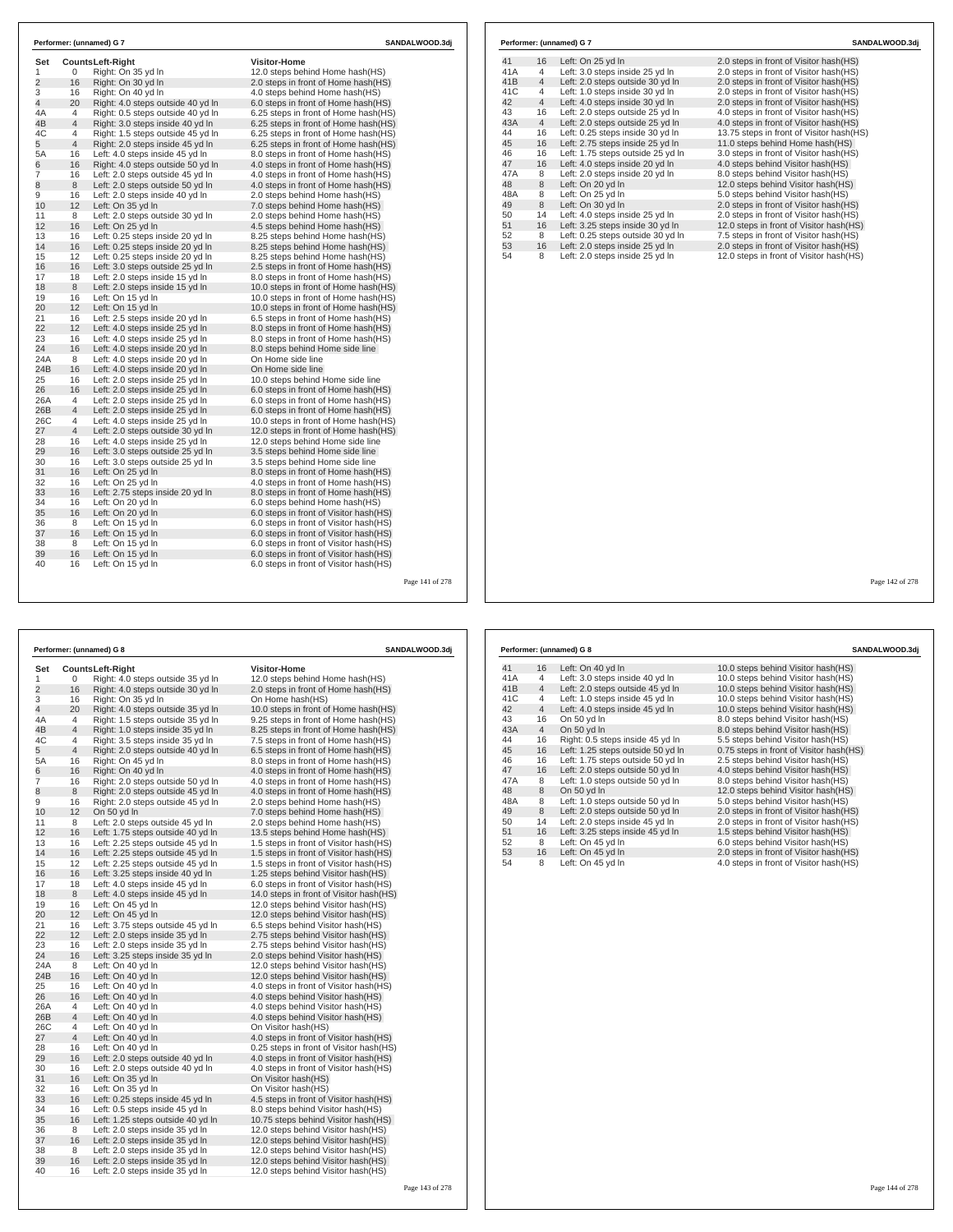|                |                | Performer: (unnamed) G 9           | SANDALWOOD.3dj                           |  |  |
|----------------|----------------|------------------------------------|------------------------------------------|--|--|
| Set            |                | Counts Left-Right                  | <b>Visitor-Home</b>                      |  |  |
| 1              | 0              | Right: On 30 yd In                 | 12.0 steps behind Home hash(HS)          |  |  |
| $\overline{2}$ | 16             | Right: On 25 yd In                 | 2.0 steps in front of Home hash (HS)     |  |  |
| 3              | 16             | Right: On 30 yd In                 | 4.0 steps in front of Home hash (HS)     |  |  |
| $\overline{4}$ | 20             | Right: 4.0 steps outside 30 yd In  | 14.0 steps behind Home side line         |  |  |
| 4A             | 4              | Right: 2.5 steps outside 30 yd In  | 12.5 steps in front of Home hash(HS)     |  |  |
| 4B             | $\overline{4}$ | Right: 1.0 steps outside 30 yd In  | 10.75 steps in front of Home hash(HS)    |  |  |
| 4C             | 4              | Right: 0.5 steps inside 30 yd In   | 9.0 steps in front of Home hash(HS)      |  |  |
| 5              | 4              | Right: 2.0 steps inside 30 yd In   | 7.5 steps in front of Home hash(HS)      |  |  |
| 5A             | 16             | Right: 4.0 steps outside 40 yd In  | 8.0 steps in front of Home hash (HS)     |  |  |
| 6              | 16             | Right: 4.0 steps outside 35 yd In  | 4.0 steps in front of Home hash(HS)      |  |  |
| $\overline{7}$ | 16             | Right: 2.0 steps inside 40 yd In   | 4.0 steps in front of Home hash (HS)     |  |  |
| 8              | 8              | Right: 2.0 steps inside 35 yd In   | 4.0 steps in front of Home hash(HS)      |  |  |
| 9              | 16             | Right: On 35 yd In                 | 8.0 steps behind Home hash(HS)           |  |  |
| 10             | 12             | Right: On 30 yd In                 | On Home hash(HS)                         |  |  |
| 11             | 8              | Right: 2.0 steps outside 35 yd In  | 4.0 steps in front of Home hash (HS)     |  |  |
| 12             | 16             | Right: On 25 yd In                 | 2.5 steps behind Home hash(HS)           |  |  |
| 13             | 16             | Right: 4.0 steps inside 25 yd In   | 9.75 steps in front of Visitor hash (HS) |  |  |
| 14             | 16             | Right: 4.0 steps inside 25 yd In   | 9.75 steps in front of Visitor hash(HS)  |  |  |
| 15             | 12             | Right: 4.0 steps inside 25 yd In   | 9.75 steps in front of Visitor hash (HS) |  |  |
| 16             | 16             | Right: On 35 yd In                 | 2.0 steps in front of Visitor hash(HS)   |  |  |
| 17             | 18             | Right: 4.0 steps outside 25 yd In  | 6.0 steps in front of Visitor hash(HS)   |  |  |
| 18             | 8              | Right: 4.0 steps outside 25 yd In  | 14.0 steps in front of Visitor hash(HS)  |  |  |
| 19             | 16             | Right: On 25 yd In                 | 12.0 steps behind Visitor hash (HS)      |  |  |
| 20             | 12             | Right: On 25 yd In                 | 12.0 steps behind Visitor hash(HS)       |  |  |
| 21             | 16             | Right: 2.0 steps outside 35 yd In  | On Visitor hash(HS)                      |  |  |
| 22             | 12             | Right: On 30 yd In                 | 2.0 steps in front of Visitor hash (HS)  |  |  |
| 23             | 16             | Right: On 30 yd In                 | 2.0 steps in front of Visitor hash(HS)   |  |  |
| 24             | 16             | Right: On 30 yd In                 | 6.0 steps behind Visitor hash (HS)       |  |  |
| 24A            | 8              | Right: On 25 yd In                 | 12.0 steps behind Visitor hash (HS)      |  |  |
| 24B            | 16             | Right: On 25 yd In                 | 12.0 steps behind Visitor hash(HS)       |  |  |
| 25             | 16             | Right: On 25 yd In                 | 4.0 steps in front of Visitor hash(HS)   |  |  |
| 26             | 16             | Right: On 25 yd In                 | 4.0 steps in front of Visitor hash (HS)  |  |  |
| 26A            | 4              | Right: On 25 yd In                 | 4.0 steps in front of Visitor hash (HS)  |  |  |
| 26B            | 4              | Right: On 25 yd In                 | 4.0 steps in front of Visitor hash(HS)   |  |  |
| 26C            | 4              | Right: On 25 yd In                 | 8.0 steps in front of Visitor hash(HS)   |  |  |
| 27             | $\overline{4}$ | Right: On 25 yd In                 | 12.0 steps in front of Visitor hash(HS)  |  |  |
| 28             | 16             | Right: 4.0 steps outside 30 yd In  | 4.0 steps behind Home hash(HS)           |  |  |
| 29             | 16             | Right: On 25 yd In                 | 12.0 steps in front of Visitor hash(HS)  |  |  |
| 30             | 16             | Right: On 25 yd In                 | 12.0 steps in front of Visitor hash (HS) |  |  |
| 31             | 16             | Right: On 30 yd In                 | On Visitor hash(HS)                      |  |  |
| 32             | 16             | Right: On 35 yd In                 | 8.0 steps in front of Visitor hash(HS)   |  |  |
| 33             | 16             | Right: 2.0 steps outside 35 yd In  | 6.25 steps behind Home hash (HS)         |  |  |
| 34             | 16             | Right: 2.25 steps outside 35 yd In | 6.25 steps in front of Visitor hash (HS) |  |  |
| 35             | 16             | Right: 2.0 steps inside 30 yd In   | 6.0 steps behind Visitor hash (HS)       |  |  |
| 36             | 8              | Right: On 30 yd In                 | 12.0 steps behind Visitor hash (HS)      |  |  |
| 37             | 16             | Right: On 30 yd In                 | 12.0 steps behind Visitor hash(HS)       |  |  |
| 38             | 8              | Right: On 30 yd In                 | 12.0 steps behind Visitor hash (HS)      |  |  |
| 39             | 16             | Right: On 30 yd In                 | 12.0 steps behind Visitor hash(HS)       |  |  |
| 40             | 16             | Right: On 30 yd In                 | 12.0 steps behind Visitor hash (HS)      |  |  |

|     |                | Performer: (unnamed) G 9           | SANDALWOOD.3dj                          |  |  |
|-----|----------------|------------------------------------|-----------------------------------------|--|--|
| 41  | 16             | Right: 2.0 steps inside 40 yd In   | 10.0 steps behind Visitor hash (HS)     |  |  |
| 41A | 4              | Right: 1.0 steps outside 40 yd In  | 10.0 steps behind Visitor hash(HS)      |  |  |
| 41B | $\overline{4}$ | Right: 4.0 steps outside 40 yd In  | 10.0 steps behind Visitor hash(HS)      |  |  |
| 41C | 4              | Right: 1.0 steps inside 35 yd In   | 10.0 steps behind Visitor hash(HS)      |  |  |
| 42  | $\overline{4}$ | Right: 2.0 steps outside 35 yd In  | 10.0 steps behind Visitor hash(HS)      |  |  |
| 43  | 16             | Right: On 25 yd In                 | 8.0 steps behind Visitor hash(HS)       |  |  |
| 43A | $\overline{4}$ | Right: On 25 yd In                 | 8.0 steps behind Visitor hash(HS)       |  |  |
| 44  | 16             | Right: 1.0 steps inside 25 yd In   | 11.0 steps in front of Visitor hash(HS) |  |  |
| 45  | 16             | Right: 1.25 steps inside 30 yd In  | 6.25 steps in front of Visitor hash(HS) |  |  |
| 46  | 16             | Right: 0.25 steps outside 30 yd In | 0.5 steps behind Visitor hash(HS)       |  |  |
| 47  | 16             | Right: 1.0 steps outside 30 yd In  | 4.0 steps behind Visitor hash(HS)       |  |  |
| 47A | 8              | Right: 3.5 steps inside 25 vd In   | 8.0 steps behind Visitor hash (HS)      |  |  |
| 48  | 8              | Right: On 25 yd In                 | 12.0 steps behind Visitor hash(HS)      |  |  |
| 48A | 8              | Right: On 30 yd In                 | 9.0 steps behind Visitor hash(HS)       |  |  |
| 49  | 8              | Right: On 35 yd In                 | 6.0 steps behind Visitor hash(HS)       |  |  |
| 50  | 14             | Right: 4.0 steps outside 40 yd In  | 6.0 steps behind Visitor hash(HS)       |  |  |
| 51  | 16             | Right: 3.5 steps inside 45 yd In   | 9.75 steps behind Visitor hash(HS)      |  |  |
| 52  | 8              | Right: 3.5 steps inside 45 yd In   | 11.75 steps behind Visitor hash(HS)     |  |  |
| 53  | 16             | Right: On 45 yd In                 | 6.0 steps behind Visitor hash(HS)       |  |  |
| 54  | 8              | Right: 4.0 steps outside 45 yd In  | 12.0 steps behind Visitor hash(HS)      |  |  |

Page 145 of 278

|                |                | Performer: (unnamed) G 10          | SANDALWOOD.3dj                           |  |  |  |
|----------------|----------------|------------------------------------|------------------------------------------|--|--|--|
| Set            |                | <b>CountsLeft-Right</b>            | <b>Visitor-Home</b>                      |  |  |  |
| 1              | 0              | Right: 4.0 steps outside 30 yd In  | 12.0 steps behind Home hash(HS)          |  |  |  |
| $\overline{2}$ | 16             | Right: 4.0 steps outside 25 yd In  | 2.0 steps in front of Home hash(HS)      |  |  |  |
| 3              | 16             | Right: On 25 yd In                 | 8.0 steps in front of Home hash (HS)     |  |  |  |
| 4              | 20             | Right: 4.0 steps outside 25 yd In  | 10.0 steps behind Home side line         |  |  |  |
| 4A             | 4              | Right: 3.5 steps outside 25 yd In  | 12.25 steps behind Home side line        |  |  |  |
| 4B             | $\overline{4}$ | Right: 3.0 steps outside 25 yd In  | 13.75 steps in front of Home hash(HS)    |  |  |  |
| 4C             | 4              | Right: 2.5 steps outside 25 yd In  | 11.5 steps in front of Home hash(HS)     |  |  |  |
| 5              | $\overline{4}$ | Right: 2.0 steps outside 25 yd In  | 9.25 steps in front of Home hash(HS)     |  |  |  |
| 5A             | 16             | Right: On 30 yd In                 | 8.0 steps in front of Home hash (HS)     |  |  |  |
| 6              | 16             | Right: 4.0 steps outside 35 yd In  | 2.0 steps behind Home hash(HS)           |  |  |  |
| 7              | 16             | Right: 2.0 steps inside 40 yd In   | 2.0 steps behind Home hash(HS)           |  |  |  |
| 8              | 8              | Right: 2.0 steps inside 40 yd In   | 2.0 steps behind Home hash(HS)           |  |  |  |
| 9              | 16             | Right: 2.0 steps outside 40 yd In  | 13.0 steps in front of Visitor hash (HS) |  |  |  |
| 10             | 12             | Right: On 40 yd In                 | 9.0 steps in front of Visitor hash(HS)   |  |  |  |
| 11             | 8              | Right: 2.0 steps inside 40 yd In   | 12.0 steps behind Home hash(HS)          |  |  |  |
| 12             | 16             | Right: 3.75 steps inside 40 yd In  | 9.75 steps in front of Visitor hash (HS) |  |  |  |
| 13             | 16             | Right: 2.75 steps inside 45 yd In  | 3.25 steps in front of Visitor hash(HS)  |  |  |  |
| 14             | 16             | Right: 2.75 steps inside 45 yd In  | 3.25 steps in front of Visitor hash(HS)  |  |  |  |
| 15             | 12             | Right: 2.75 steps inside 45 yd In  | 3.25 steps in front of Visitor hash(HS)  |  |  |  |
| 16             | 16             | Left: 0.5 steps outside 50 yd In   | 2.0 steps behind Visitor hash (HS)       |  |  |  |
| 17             | 18             | Right: 4.0 steps outside 45 yd In  | 6.0 steps in front of Visitor hash(HS)   |  |  |  |
| 18             | 8              | Right: 4.0 steps outside 45 yd In  | 14.0 steps in front of Visitor hash(HS)  |  |  |  |
| 19             | 16             | Right: On 45 yd In                 | 12.0 steps behind Visitor hash (HS)      |  |  |  |
| 20             | 12             | Right: On 45 yd In                 | 12.0 steps behind Visitor hash(HS)       |  |  |  |
| 21             | 16             | Right: 1.25 steps outside 50 yd In | 6.5 steps behind Visitor hash(HS)        |  |  |  |
| 22             | 12             | Left: 4.0 steps inside 45 yd In    | 4.0 steps in front of Visitor hash (HS)  |  |  |  |
| 23             | 16             | Left: 4.0 steps inside 45 yd In    | 4.0 steps in front of Visitor hash (HS)  |  |  |  |
| 24             | 16             | Right: 3.0 steps inside 45 yd In   | 4.25 steps behind Visitor hash (HS)      |  |  |  |
| 24A            | 8              | Right: On 45 yd In                 | 12.0 steps behind Visitor hash (HS)      |  |  |  |
| 24B            | 16             | Right: On 45 yd In                 | 12.0 steps behind Visitor hash (HS)      |  |  |  |
| 25             | 16             | Right: On 45 yd In                 | 4.0 steps in front of Visitor hash(HS)   |  |  |  |
| 26             | 16             | Right: On 45 yd In                 | 4.0 steps in front of Visitor hash(HS)   |  |  |  |
| 26A            | 4              | Right: On 45 yd In                 | 4.0 steps in front of Visitor hash(HS)   |  |  |  |
| 26B            | $\overline{4}$ | Right: On 45 yd In                 | 4.0 steps in front of Visitor hash (HS)  |  |  |  |
| 26C            | 4              | Right: On 45 yd In                 | 8.0 steps in front of Visitor hash (HS)  |  |  |  |
| 27             | $\overline{4}$ | Right: On 45 yd In                 | 12.0 steps in front of Visitor hash (HS) |  |  |  |
| 28             | 16             | Right: On 45 yd In                 | 6.25 steps in front of Visitor hash (HS) |  |  |  |
| 29             | 16             | Right: 0.75 steps inside 45 yd In  | 0.25 steps in front of Visitor hash(HS)  |  |  |  |
| 30             | 16             | Right: 0.75 steps inside 45 yd In  | 0.25 steps in front of Visitor hash(HS)  |  |  |  |
| 31             | 16             | On 50 yd In                        | On Visitor hash(HS)                      |  |  |  |
| 32             | 16             | On 50 yd In                        | On Visitor hash(HS)                      |  |  |  |
| 33             | 16             | Right: 0.25 steps outside 40 yd In | 0.5 steps in front of Visitor hash (HS)  |  |  |  |
| 34             | 16             | Right: 0.5 steps outside 40 yd In  | 11.5 steps behind Visitor hash (HS)      |  |  |  |
| 35             | 16             | Right: 2.75 steps outside 40 yd In | 11.75 steps behind Visitor hash(HS)      |  |  |  |
| 36             | 8              | Right: 4.0 steps outside 40 yd In  | 12.0 steps behind Visitor hash(HS)       |  |  |  |
| 37             | 16             | Right: 4.0 steps outside 40 yd In  | 12.0 steps behind Visitor hash(HS)       |  |  |  |
| 38             | 8<br>16        | Right: 4.0 steps outside 40 yd In  | 12.0 steps behind Visitor hash (HS)      |  |  |  |
| 39             |                | Right: 4.0 steps outside 40 yd In  | 12.0 steps behind Visitor hash(HS)       |  |  |  |
| 40             | 16             | Right: 4.0 steps outside 40 yd In  | 12.0 steps behind Visitor hash (HS)      |  |  |  |

|     |                | Performer: (unnamed) G 10          | SANDALWOOD.3dj                         |
|-----|----------------|------------------------------------|----------------------------------------|
| 41  | 16             | Right: 2.0 steps outside 50 yd In  | 10.0 steps behind Visitor hash (HS)    |
| 41A | 4              | Right: 3.0 steps inside 45 yd In   | 10.0 steps behind Visitor hash(HS)     |
| 41B | $\overline{4}$ | Right: On 45 vd In                 | 10.0 steps behind Visitor hash (HS)    |
| 41C | 4              | Right: 3.0 steps outside 45 yd In  | 10.0 steps behind Visitor hash (HS)    |
| 42  | $\overline{4}$ | Right: 2.0 steps inside 40 yd In   | 10.0 steps behind Visitor hash(HS)     |
| 43  | 16             | Right: On 35 yd In                 | 8.0 steps behind Visitor hash(HS)      |
| 43A | $\overline{4}$ | Right: On 35 yd In                 | 8.0 steps behind Visitor hash(HS)      |
| 44  | 16             | Right: 3.0 steps inside 30 yd In   | 0.25 steps behind Visitor hash(HS)     |
| 45  | 16             | Right: 2.75 steps outside 40 yd In | 0.5 steps in front of Visitor hash(HS) |
| 46  | 16             | Right: 3.0 steps outside 40 yd In  | 2.5 steps behind Visitor hash(HS)      |
| 47  | 16             | Right: 3.0 steps outside 40 yd In  | 4.0 steps behind Visitor hash(HS)      |
| 47A | 8              | Right: 2.5 steps inside 35 yd In   | 8.0 steps behind Visitor hash(HS)      |
| 48  | 8              | Right: On 35 yd In                 | 12.0 steps behind Visitor hash(HS)     |
| 48A | 8              | Right: 3.0 steps outside 40 yd In  | 9.0 steps behind Visitor hash(HS)      |
| 49  | 8              | Right: 2.0 steps inside 40 yd In   | 6.0 steps behind Visitor hash(HS)      |
| 50  | 14             | Right: 2.0 steps outside 45 yd In  | 6.0 steps behind Visitor hash(HS)      |
| 51  | 16             | Left: 3.25 steps inside 45 yd In   | 9.75 steps behind Visitor hash(HS)     |
| 52  | 8              | Left: 3.5 steps inside 45 yd In    | 11.75 steps behind Visitor hash(HS)    |
| 53  | 16             | Left: 2.0 steps outside 50 yd In   | 6.0 steps behind Visitor hash(HS)      |
| 54  | 8              | Right: 2.0 steps outside 50 yd In  | 4.0 steps behind Visitor hash(HS)      |

Page 146 of 278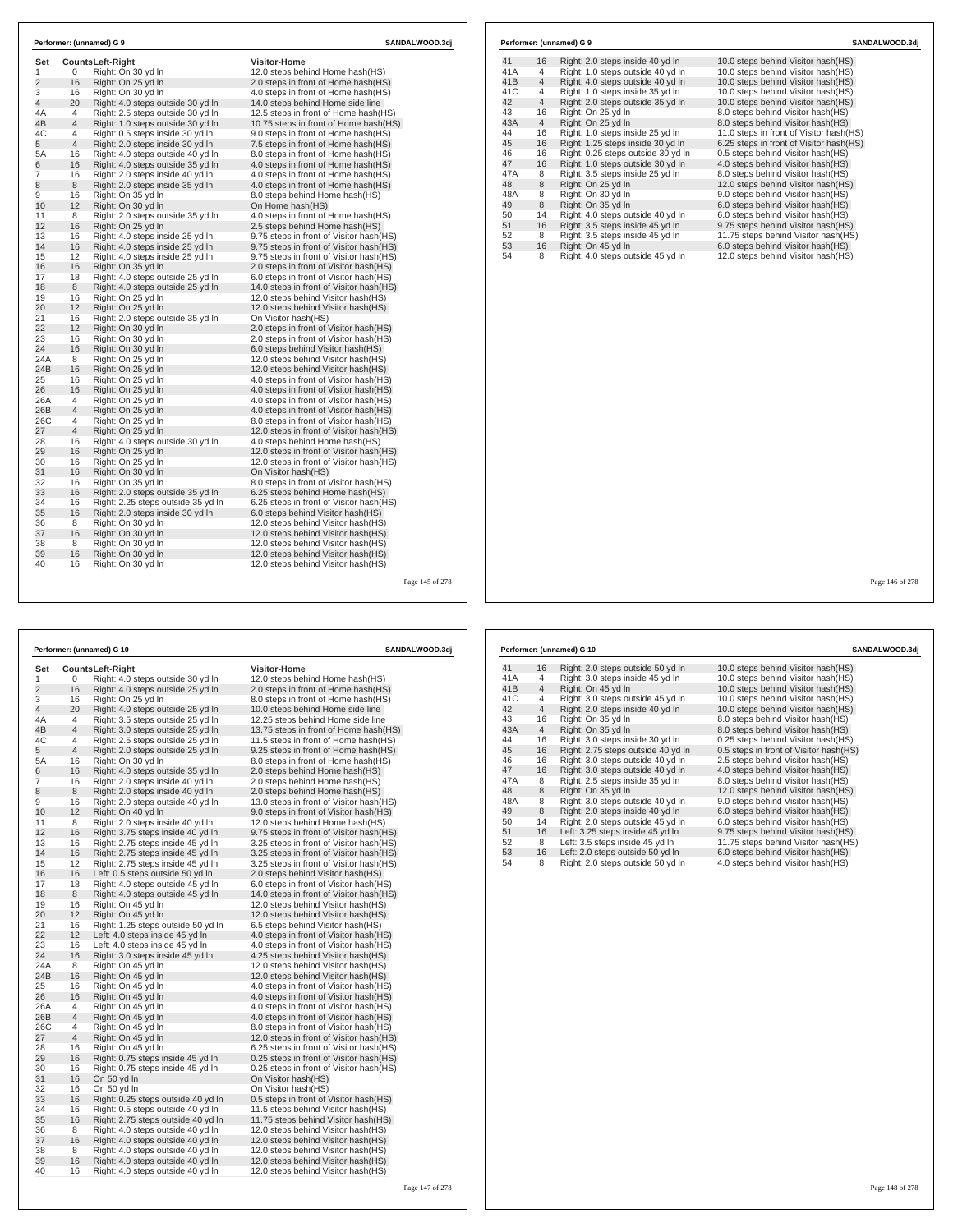| Set            |                | Counts Left-Right                 | <b>Visitor-Home</b>                       |
|----------------|----------------|-----------------------------------|-------------------------------------------|
| 1              | 0              | Right: 4.0 steps outside 30 yd In | 12.0 steps in front of Visitor hash(HS)   |
| $\overline{2}$ | 16             | Right: On 30 yd In                | 2.0 steps behind Home hash(HS)            |
| 3              | 16             | Right: On 35 vd In                | 4.0 steps behind Home hash(HS)            |
| 4              | 20             | Right: 4.0 steps outside 35 yd In | 6.0 steps in front of Home hash(HS)       |
| 4Α             | 4              | Right: 0.5 steps outside 35 yd In | 4.75 steps in front of Home hash(HS)      |
| 4B             | 4              | Right: 3.0 steps inside 35 yd In  | 3.25 steps in front of Home hash(HS)      |
| 4C             | 4              | Right: 1.5 steps outside 40 yd In | 1.75 steps in front of Home hash(HS)      |
| 5              | $\overline{4}$ | Right: 2.0 steps inside 40 yd In  | 0.25 steps in front of Home hash(HS)      |
| 5A             | 16             | Right: 2.0 steps outside 50 yd In | On Home hash(HS)                          |
| 6              | 16             | Left: 2.0 steps inside 40 yd In   | 2.0 steps behind Home hash(HS)            |
| 7              | 16             | Left: 4.0 steps inside 30 yd In   | 2.0 steps behind Home hash(HS)            |
| 8              | 8              | Left: 4.0 steps inside 30 yd In   | 2.0 steps behind Home hash(HS)            |
| 9              | 16             | Left: 0.5 steps inside 25 yd In   | 11.0 steps behind Home hash(HS)           |
| 10             | 12             | Left: 0.5 steps inside 25 yd In   | 11.0 steps in front of Visitor hash (HS)  |
| 11             | 8              | Left: 4.0 steps inside 20 yd In   | 10.0 steps in front of Visitor hash(HS)   |
| 12             | 16             | Left: 3.75 steps inside 25 yd In  | 9.0 steps in front of Visitor hash(HS)    |
| 13             | 16             | Left: On 25 yd In                 | 4.75 steps in front of Visitor hash(HS)   |
| 14             | 16             | Left: On 25 yd In                 | 4.75 steps in front of Visitor hash(HS)   |
| 15             | 12             | Left: On 25 yd In                 | 4.75 steps in front of Visitor hash(HS)   |
| 16             | 16             | Left: 0.75 steps inside 25 yd In  | 13.25 steps in front of Visitor hash (HS) |
| 17             | 18             | Left: 4.0 steps inside 20 yd In   | 6.0 steps in front of Visitor hash(HS)    |
| 18             | 8              | Left: 4.0 steps inside 20 yd In   | 14.0 steps in front of Visitor hash(HS)   |
| 19             | 16             | Left: On 20 yd In                 | 12.0 steps behind Visitor hash (HS)       |
| 20             | 12             | Left: On 20 yd In                 | 12.0 steps behind Visitor hash(HS)        |
| 21             | 16             | Left: 1.25 steps outside 25 yd In | 11.5 steps in front of Visitor hash (HS)  |
| 22             | 12             | Left: 2.0 steps inside 30 yd In   | 6.75 steps behind Home hash(HS)           |
| 23             | 16             | Left: 2.0 steps inside 30 yd In   | 6.75 steps behind Home hash(HS)           |
| 24             | 16             | Left: 0.25 steps outside 25 yd In | 9.0 steps in front of Visitor hash(HS)    |
| 24A            | 8              | Left: On 15 yd In                 | 4.0 steps in front of Visitor hash(HS)    |
| 24B            | 16             | Left: On 15 yd In                 | 4.0 steps in front of Visitor hash(HS)    |
| 25             | 16             | Left: On 25 yd In                 | 8.0 steps in front of Visitor hash(HS)    |
| 26             | 16             | Left: On 25 yd In                 | 4.0 steps behind Visitor hash(HS)         |
| 26A            | 4              | Left: On 25 yd In                 | 4.0 steps behind Visitor hash(HS)         |
| 26B            | 4              | Left: On 25 yd In                 | 4.0 steps behind Visitor hash (HS)        |
| 26C            | 4              | Left: On 25 vd In                 | On Visitor hash(HS)                       |
| 27             | $\overline{4}$ | Left: On 25 yd In                 | 4.0 steps in front of Visitor hash(HS)    |
| 28             | 16             | Left: 3.75 steps inside 25 yd In  | 13.75 steps behind Home hash(HS)          |
| 29             | 16             | Left: 4.0 steps outside 30 yd In  | 5.5 steps behind Home hash(HS)            |
| 30             | 16             | Left: 4.0 steps outside 30 yd In  | 5.5 steps behind Home hash(HS)            |
| 31             | 16             | Left: On 25 yd In                 | 14.0 steps in front of Visitor hash (HS)  |
| 32             | 16             | Left: On 30 yd In                 | 12.0 steps behind Home hash(HS)           |
| 33             | 16             | Left: 3.75 steps inside 30 yd In  | 9.75 steps behind Home hash(HS)           |
| 34             | 16             | Left: 4.0 steps outside 35 yd In  | 3.25 steps in front of Visitor hash(HS)   |
| 35             | 16             | Left: 4.0 steps inside 25 yd In   | 7.0 steps behind Visitor hash(HS)         |
| 36             | 8              | Left: On 25 yd In                 | 12.0 steps behind Visitor hash(HS)        |
| 37             | 16             | Left: On 25 yd In                 | 12.0 steps behind Visitor hash (HS)       |
| 38             | 8              | Left: On 25 yd In                 | 12.0 steps behind Visitor hash (HS)       |
| 39             | 16             | Left: On 25 yd In                 | 12.0 steps behind Visitor hash(HS)        |
| 40             | 16             | Left: On 25 yd In                 | 12.0 steps behind Visitor hash(HS)        |

| 41  | 16             | Left: 2.0 steps outside 30 yd In | 10.0 steps behind Visitor hash (HS)     |
|-----|----------------|----------------------------------|-----------------------------------------|
| 41A | 4              | Left: 1.0 steps inside 30 yd In  | 10.0 steps behind Visitor hash(HS)      |
| 41B | $\overline{4}$ | Left: 4.0 steps inside 30 yd In  | 10.0 steps behind Visitor hash(HS)      |
| 41C | $\overline{4}$ | Left: 1.0 steps outside 35 yd In | 10.0 steps behind Visitor hash(HS)      |
| 42  | $\overline{4}$ | Left: 2.0 steps inside 35 yd In  | 10.0 steps behind Visitor hash(HS)      |
| 43  | 16             | Left: 2.0 steps inside 30 yd In  | 4.0 steps behind Visitor hash(HS)       |
| 43A | $\overline{4}$ | Left: 2.0 steps inside 30 yd In  | 4.0 steps behind Visitor hash(HS)       |
| 44  | 16             | Left: 1.75 steps inside 40 yd In | 0.25 steps behind Visitor hash(HS)      |
| 45  | 16             | Left: 3.5 steps inside 35 yd In  | 6.75 steps in front of Visitor hash(HS) |
| 46  | 16             | Left: 1.75 steps inside 35 yd In | 0.5 steps behind Visitor hash(HS)       |
| 47  | 16             | Left: 1.0 steps inside 35 yd In  | 4.0 steps behind Visitor hash(HS)       |
| 47A | 8              | Left: 0.5 steps inside 35 yd In  | 8.0 steps behind Visitor hash(HS)       |
| 48  | 8              | Left: On 35 yd In                | 12.0 steps behind Visitor hash(HS)      |
| 48A | 8              | Left: 4.0 steps inside 35 yd In  | 9.0 steps behind Visitor hash(HS)       |
| 49  | 8              | Left: On 40 yd In                | 6.0 steps behind Visitor hash(HS)       |
| 50  | 14             | Left: 4.0 steps inside 35 yd In  | 6.0 steps behind Visitor hash(HS)       |
| 51  | 16             | Left: 1.5 steps inside 30 yd In  | 0.75 steps behind Visitor hash(HS)      |
| 52  | 8              | Left: 2.25 steps inside 30 yd In | 3.25 steps behind Visitor hash (HS)     |
| 53  | 16             | Left: On 30 yd In                | 6.0 steps behind Visitor hash(HS)       |
| 54  | 8              | Left: 4.0 steps inside 30 yd In  | 12.0 steps behind Visitor hash(HS)      |

Page 149 of 278

|                |                | Performer: (unnamed) G 12                                          | SANDALWOOD.3dj                                                             |
|----------------|----------------|--------------------------------------------------------------------|----------------------------------------------------------------------------|
| Set            |                | Counts Left-Right                                                  | <b>Visitor-Home</b>                                                        |
| 1              | 0              | Right: 4.0 steps outside 30 yd In                                  | 8.0 steps behind Home hash(HS)                                             |
| $\overline{2}$ | 16             | Right: On 30 yd In                                                 | 6.0 steps in front of Home hash (HS)                                       |
| 3              | 16             | Right: 4.0 steps outside 40 yd In                                  | 2.0 steps behind Home hash(HS)                                             |
| 4              | 20             | Right: On 35 yd In                                                 | 8.0 steps in front of Home hash(HS)                                        |
| 4A             | 4              | Right: 3.0 steps inside 35 yd In                                   | 7.75 steps in front of Home hash(HS)                                       |
| 4B             | $\overline{4}$ | Right: 2.0 steps outside 40 yd In                                  | 7.25 steps in front of Home hash(HS)                                       |
| 4C             | 4              | Right: 1.0 steps inside 40 yd In                                   | 6.75 steps in front of Home hash (HS)                                      |
| 5              | 4              | Right: 4.0 steps inside 40 yd In                                   | 6.5 steps in front of Home hash(HS)                                        |
| 5A             | 16             | Right: 2.0 steps outside 50 yd In                                  | 8.0 steps in front of Home hash (HS)                                       |
| 6              | 16             | Right: 2.0 steps outside 45 yd In                                  | 4.0 steps in front of Home hash(HS)                                        |
| 7              | 16             | Left: 4.0 steps inside 45 yd In                                    | 4.0 steps in front of Home hash (HS)                                       |
| 8              | 8              | Right: 4.0 steps outside 50 yd In                                  | 4.0 steps in front of Home hash(HS)                                        |
| 9              | 16             | Left: 2.0 steps outside 50 yd In                                   | 2.0 steps behind Home hash(HS)                                             |
| 10             | 12             | Left: 4.0 steps inside 40 yd In                                    | 7.0 steps behind Home hash(HS)                                             |
| 11             | 8              | Left: 2.0 steps inside 35 yd In                                    | 2.0 steps behind Home hash(HS)                                             |
| 12             | 16             | Left: 2.75 steps inside 30 yd In                                   | 9.75 steps behind Home hash(HS)                                            |
| 13             | 16             | Left: 2.5 steps outside 30 yd In                                   | 2.25 steps in front of Visitor hash (HS)                                   |
| 14             | 16             | Left: 2.5 steps outside 30 yd In                                   | 2.25 steps in front of Visitor hash (HS)                                   |
| 15             | 12             | Left: 2.5 steps outside 30 yd In                                   | 2.25 steps in front of Visitor hash (HS)                                   |
| 16             | 16             | Left: 3.0 steps outside 30 yd In                                   | 8.75 steps in front of Visitor hash(HS)                                    |
| 17             | 18             | Left: 4.0 steps inside 25 yd In                                    | 6.0 steps in front of Visitor hash (HS)                                    |
| 18             | 8              | Left: 4.0 steps inside 25 yd In                                    | 14.0 steps in front of Visitor hash(HS)                                    |
| 19             | 16             | Left: On 25 yd In                                                  | 12.0 steps behind Visitor hash (HS)                                        |
| 20             | 12             | Left: On 25 yd In                                                  | 12.0 steps behind Visitor hash(HS)                                         |
| 21             | 16             | Left: 3.5 steps inside 25 yd In                                    | 0.25 steps behind Visitor hash (HS)                                        |
| 22             | 12             | Left: 0.75 steps outside 25 yd In                                  | 9.25 steps in front of Visitor hash (HS)                                   |
| 23             | 16             | Left: 0.75 steps outside 25 yd In                                  | 9.25 steps in front of Visitor hash (HS)                                   |
| 24             | 16             | Left: 2.5 steps inside 20 yd In                                    | 13.5 steps behind Home hash(HS)                                            |
| 24A            | 8              | Left: On 15 yd In                                                  | 12.0 steps in front of Visitor hash (HS)                                   |
| 24B            | 16             | Left: On 15 yd In                                                  | 12.0 steps in front of Visitor hash (HS)                                   |
| 25             | 16             | Left: On 20 yd In                                                  | 12.0 steps in front of Visitor hash (HS)                                   |
| 26             | 16             | Left: On 20 yd In                                                  | 4.0 steps behind Visitor hash (HS)                                         |
| 26A            | 4              | Left: On 20 yd In                                                  | 4.0 steps behind Visitor hash (HS)                                         |
| 26B            | $\overline{4}$ | Left: On 20 yd In                                                  | 4.0 steps behind Visitor hash(HS)                                          |
| 26C            | 4              | Left: On 20 yd In                                                  | On Visitor hash(HS)                                                        |
| 27             | 4              | Left: On 20 yd In                                                  | 4.0 steps in front of Visitor hash(HS)                                     |
| 28             | 16             | Left: 1.25 steps outside 25 yd In                                  | 7.0 steps behind Home hash(HS)                                             |
| 29             | 16             | Left: 1.5 steps outside 25 yd In                                   | 1.25 steps in front of Home hash(HS)                                       |
| 30             | 16             | Left: 1.5 steps outside 25 yd In                                   | 1.25 steps in front of Home hash (HS)                                      |
| 31             | 16             | Left: On 25 yd In                                                  | 7.0 steps behind Home hash(HS)                                             |
| 32             | 16             | Left: On 25 yd In                                                  | 12.0 steps behind Home hash(HS)                                            |
| 33<br>34       | 16<br>16       | Left: 2.25 steps outside 30 yd In                                  | 4.25 steps behind Home hash(HS)                                            |
|                |                | Left: 2.0 steps outside 30 yd In                                   | 8.0 steps in front of Visitor hash (HS)                                    |
| 35<br>36       | 16<br>8        | Left: 2.0 steps outside 25 yd In                                   | 5.25 steps behind Visitor hash (HS)                                        |
| 37             | 16             | Left: 2.0 steps inside 20 yd In                                    | 12.0 steps behind Visitor hash (HS)<br>12.0 steps behind Visitor hash (HS) |
| 38             | 8              | Left: 2.0 steps inside 20 yd In<br>Left: 2.0 steps inside 20 yd In | 12.0 steps behind Visitor hash (HS)                                        |
| 39             | 16             |                                                                    |                                                                            |
| 40             | 16             | Left: 2.0 steps inside 20 yd In                                    | 12.0 steps behind Visitor hash(HS)<br>12.0 steps behind Visitor hash (HS)  |
|                |                | Left: 2.0 steps inside 20 yd In                                    |                                                                            |

|                 |                | Performer: (unnamed) G 12         | SANDALWOOD.3dj                          |
|-----------------|----------------|-----------------------------------|-----------------------------------------|
| 41              | 16             | Left: On 25 yd In                 | 10.0 steps behind Visitor hash (HS)     |
| 41A             | 4              | Left: 3.0 steps inside 25 yd In   | 10.0 steps behind Visitor hash(HS)      |
| 41 <sub>B</sub> | $\overline{4}$ | Left: 2.0 steps outside 30 yd In  | 10.0 steps behind Visitor hash (HS)     |
| 41C             | 4              | Left: 1.0 steps inside 30 yd In   | 10.0 steps behind Visitor hash (HS)     |
| 42              | $\overline{4}$ | Left: 4.0 steps inside 30 yd In   | 10.0 steps behind Visitor hash(HS)      |
| 43              | 16             | Left: 4.0 steps inside 25 yd In   | 4.0 steps behind Visitor hash (HS)      |
| 43A             | $\overline{4}$ | Left: 4.0 steps inside 25 yd In   | 4.0 steps behind Visitor hash(HS)       |
| 44              | 16             | Left: 3.25 steps inside 35 vd In  | 3.5 steps in front of Visitor hash(HS)  |
| 45              | 16             | Left: 2.75 steps outside 35 yd In | 8.75 steps in front of Visitor hash(HS) |
| 46              | 16             | Left: 3.0 steps inside 30 vd In   | 0.25 steps in front of Visitor hash(HS) |
| 47              | 16             | Left: 2.0 steps inside 30 yd In   | 4.0 steps behind Visitor hash(HS)       |
| 47A             | 8              | Left: 1.0 steps inside 30 yd In   | 8.0 steps behind Visitor hash(HS)       |
| 48              | 8              | Left: On 30 yd In                 | 12.0 steps behind Visitor hash (HS)     |
| 48A             | 8              | Left: 3.0 steps outside 35 yd In  | 5.0 steps behind Visitor hash(HS)       |
| 49              | 8              | Left: 2.0 steps inside 35 yd In   | 2.0 steps in front of Visitor hash(HS)  |
| 50              | 14             | Left: 2.0 steps outside 35 yd In  | 2.0 steps in front of Visitor hash(HS)  |
| 51              | 16             | Left: 2.75 steps inside 35 yd In  | 6.5 steps in front of Visitor hash(HS)  |
| 52              | 8              | Left: 0.75 steps outside 35 yd In | 2.0 steps in front of Visitor hash(HS)  |
| 53              | 16             | Left: 4.0 steps inside 30 yd In   | 2.0 steps in front of Visitor hash(HS)  |
| 54              | 8              | Left: 4.0 steps inside 30 yd In   | 4.0 steps in front of Visitor hash(HS)  |

Page 150 of 278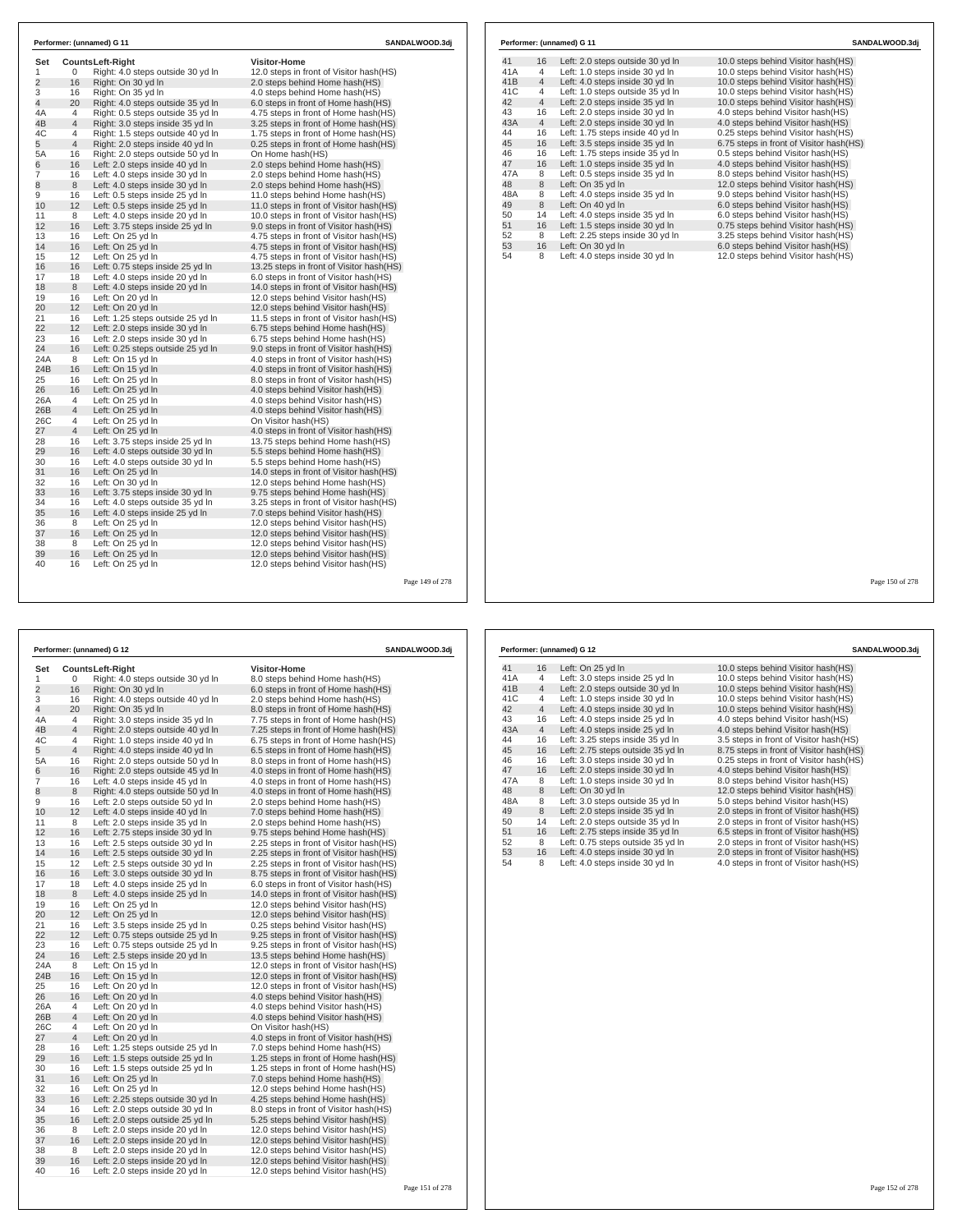|                |                | Performer: (unnamed) G 13          |                                          | SANDALWOOD.3di  |     |                | Performer: (unnamed) G 13          | SANDALWOOD.3di                          |
|----------------|----------------|------------------------------------|------------------------------------------|-----------------|-----|----------------|------------------------------------|-----------------------------------------|
| Set            |                | <b>CountsLeft-Right</b>            | <b>Visitor-Home</b>                      |                 | 41  | 16             | Right: On 45 yd In                 | 10.0 steps behind Visitor hash (HS)     |
| $\overline{2}$ | $\mathbf{0}$   | Right: On 25 yd In                 | 8.0 steps behind Home hash(HS)           |                 | 41A | $\overline{4}$ | Right: 3.0 steps outside 45 yd In  | 10.0 steps behind Visitor hash(HS)      |
|                | 16             | Right: 4.0 steps outside 30 yd In  | 6.0 steps in front of Home hash(HS)      |                 | 41B | $\overline{4}$ | Right: 2.0 steps inside 40 yd In   | 10.0 steps behind Visitor hash (HS)     |
|                | 16             | Right: 4.0 steps outside 35 yd In  | 2.0 steps in front of Home hash (HS)     |                 | 41C | $\overline{4}$ | Right: 1.0 steps outside 40 yd In  | 10.0 steps behind Visitor hash(HS)      |
|                | 20             | Right: On 30 yd In                 | 12.0 steps in front of Home hash(HS)     |                 | 42  | $\overline{4}$ | Right: 4.0 steps outside 40 yd In  | 10.0 steps behind Visitor hash (HS)     |
|                | $\overline{4}$ | Right: 2.0 steps inside 30 yd In   | 10.75 steps in front of Home hash(HS)    |                 | 43  | 16             | Right: On 30 yd In                 | 8.0 steps behind Visitor hash(HS)       |
|                | $\overline{4}$ | Right: 4.0 steps inside 30 yd In   | 9.5 steps in front of Home hash(HS)      |                 | 43A | $\overline{4}$ | Right: On 30 yd In                 | 8.0 steps behind Visitor hash(HS)       |
|                | $\overline{4}$ | Right: 2.0 steps outside 35 yd In  | 8.25 steps in front of Home hash(HS)     |                 | 44  | 16             | Right: 2.5 steps outside 30 yd In  | 4.75 steps in front of Visitor hash(HS) |
|                | 4              | Right: On 35 yd In                 | 7.0 steps in front of Home hash(HS)      |                 | 45  | 16             | Right: 1.0 steps outside 35 yd In  | 2.75 steps in front of Visitor hash(HS) |
|                | 16             | Right: 2.0 steps inside 40 yd In   | 8.0 steps in front of Home hash(HS)      |                 | 46  | 16             | Right: 1.75 steps outside 35 yd In | 1.75 steps behind Visitor hash(HS)      |
|                | 16             | Right: 2.0 steps inside 35 yd In   | 4.0 steps in front of Home hash(HS)      |                 | 47  | 16             | Right: 2.0 steps outside 35 yd In  | 4.0 steps behind Visitor hash(HS)       |
|                | 16             | Right: On 45 yd In                 | 4.0 steps in front of Home hash(HS)      |                 | 47A | 8              | Right: 3.0 steps inside 30 yd In   | 8.0 steps behind Visitor hash(HS)       |
|                | 8              | Right: On 40 yd In                 | 4.0 steps in front of Home hash(HS)      |                 | 48  | 8              | Right: On 30 yd In                 | 12.0 steps behind Visitor hash(HS)      |
|                | 16             | Right: 2.0 steps outside 40 yd In  | 8.0 steps behind Home hash(HS)           |                 | 48A | 8              | Right: 1.0 steps outside 35 yd In  | 5.0 steps behind Visitor hash(HS)       |
|                | 12             | Right: 1.5 steps inside 35 yd In   | 11.25 steps in front of Visitor hash(HS) |                 | 49  | 8              | Right: 2.0 steps outside 40 vd In  | 2.0 steps in front of Visitor hash (HS) |
|                | 8              | Right: 4.0 steps outside 40 yd In  | 12.0 steps behind Home hash(HS)          |                 | 50  | 14             | Right: 2.0 steps inside 40 yd In   | 2.0 steps in front of Visitor hash(HS)  |
|                | 16             | Right: 2.5 steps inside 35 yd In   | 10.0 steps in front of Visitor hash(HS)  |                 | 51  | 16             | Right: 2.75 steps inside 40 yd In  | 1.75 steps in front of Visitor hash(HS) |
|                | 16             | Right: 3.0 steps inside 40 vd In   | 4.75 steps in front of Visitor hash (HS) |                 | 52  | 8              | Right: 0.75 steps outside 40 yd In | 2.75 steps behind Visitor hash(HS)      |
|                | 16             | Right: 3.0 steps inside 40 yd In   | 4.75 steps in front of Visitor hash(HS)  |                 | 53  | 16             | Right: 4.0 steps outside 45 yd In  | 2.0 steps in front of Visitor hash(HS)  |
|                | 12             | Right: 3.0 steps inside 40 yd In   | 4.75 steps in front of Visitor hash (HS) |                 | 54  | 8              | Right: 4.0 steps outside 45 yd In  | 4.0 steps in front of Visitor hash(HS)  |
|                | 16             | Right: 2.25 steps inside 45 yd In  | 1.5 steps behind Visitor hash(HS)        |                 |     |                |                                    |                                         |
|                | 18             | Right: 4.0 steps outside 40 vd ln  | 6.0 steps in front of Visitor hash(HS)   |                 |     |                |                                    |                                         |
|                | 8              | Right: 4.0 steps outside 40 yd In  | 14.0 steps in front of Visitor hash(HS)  |                 |     |                |                                    |                                         |
|                | 16             | Right: On 40 yd In                 | 12.0 steps behind Visitor hash(HS)       |                 |     |                |                                    |                                         |
|                | 12             | Right: On 40 yd In                 | 12.0 steps behind Visitor hash(HS)       |                 |     |                |                                    |                                         |
|                | 16             | Right: 0.25 steps inside 45 yd In  | 5.75 steps behind Visitor hash (HS)      |                 |     |                |                                    |                                         |
|                | 12             | Right: 3.5 steps inside 45 yd In   | 0.75 steps behind Visitor hash(HS)       |                 |     |                |                                    |                                         |
|                | 16             | Right: 3.5 steps inside 45 yd In   | 0.75 steps behind Visitor hash(HS)       |                 |     |                |                                    |                                         |
|                | 16             | Right: 3.5 steps outside 45 yd In  | 7.25 steps behind Visitor hash(HS)       |                 |     |                |                                    |                                         |
|                | 8              | Right: On 40 yd In                 | 12.0 steps behind Visitor hash(HS)       |                 |     |                |                                    |                                         |
|                | 16             | Right: On 40 yd In                 | 12.0 steps behind Visitor hash(HS)       |                 |     |                |                                    |                                         |
|                | 16             | Right: On 40 yd In                 | 4.0 steps in front of Visitor hash(HS)   |                 |     |                |                                    |                                         |
|                | 16             | Right: On 40 yd In                 | 4.0 steps in front of Visitor hash(HS)   |                 |     |                |                                    |                                         |
| 26A<br>26B     | $\overline{4}$ | Right: On 40 yd In                 | 4.0 steps in front of Visitor hash(HS)   |                 |     |                |                                    |                                         |
|                | $\overline{4}$ | Right: On 40 yd In                 | 4.0 steps in front of Visitor hash(HS)   |                 |     |                |                                    |                                         |
| 26C            | $\overline{4}$ | Right: On 40 vd In                 | 8.0 steps in front of Visitor hash(HS)   |                 |     |                |                                    |                                         |
|                | $\overline{4}$ | Right: On 40 yd In                 | 12.0 steps in front of Visitor hash(HS)  |                 |     |                |                                    |                                         |
|                | 16             | Right: 0.5 steps inside 40 yd In   | 10.25 steps in front of Visitor hash(HS) |                 |     |                |                                    |                                         |
|                | 16             | Right: 0.25 steps inside 40 yd In  | 2.25 steps in front of Visitor hash(HS)  |                 |     |                |                                    |                                         |
|                | 16             | Right: 0.25 steps inside 40 yd In  | 2.25 steps in front of Visitor hash(HS)  |                 |     |                |                                    |                                         |
|                | 16             | Right: On 45 yd In                 | On Visitor hash(HS)                      |                 |     |                |                                    |                                         |
|                | 16             | Right: On 45 yd In                 | On Visitor hash(HS)                      |                 |     |                |                                    |                                         |
|                | 16             | Right: On 35 yd In                 | 3.25 steps in front of Visitor hash(HS)  |                 |     |                |                                    |                                         |
|                | 16             | Right: 0.25 steps outside 35 yd In | 9.0 steps behind Visitor hash(HS)        |                 |     |                |                                    |                                         |
|                | 16             | Right: 1.5 steps outside 35 yd In  | 11.0 steps behind Visitor hash(HS)       |                 |     |                |                                    |                                         |
|                | 8              | Right: 2.0 steps outside 35 yd In  | 12.0 steps behind Visitor hash(HS)       |                 |     |                |                                    |                                         |
|                | 16             | Right: 2.0 steps outside 35 yd In  | 12.0 steps behind Visitor hash(HS)       |                 |     |                |                                    |                                         |
|                | 8              | Right: 2.0 steps outside 35 yd In  | 12.0 steps behind Visitor hash(HS)       |                 |     |                |                                    |                                         |
|                | 16             | Right: 2.0 steps outside 35 yd In  | 12.0 steps behind Visitor hash(HS)       |                 |     |                |                                    |                                         |
|                | 16             | Right: 2.0 steps outside 35 yd In  | 12.0 steps behind Visitor hash(HS)       |                 |     |                |                                    |                                         |
|                |                |                                    |                                          | Page 153 of 278 |     |                |                                    | Page 154 of 278                         |
|                |                |                                    |                                          |                 |     |                |                                    |                                         |

|                | Performer: (unnamed) G 14<br>SANDALWOOD.3dj |                                    |                                          |  |  |  |  |  |
|----------------|---------------------------------------------|------------------------------------|------------------------------------------|--|--|--|--|--|
| Set            |                                             | <b>CountsLeft-Right</b>            | <b>Visitor-Home</b>                      |  |  |  |  |  |
| 1              | 0                                           | Right: 4.0 steps outside 25 yd In  | 8.0 steps behind Home hash(HS)           |  |  |  |  |  |
| $\overline{2}$ | 16                                          | Right: On 25 yd In                 | 6.0 steps in front of Home hash(HS)      |  |  |  |  |  |
| 3              | 16                                          | Right: 4.0 steps outside 30 yd In  | 6.0 steps in front of Home hash(HS)      |  |  |  |  |  |
| 4              | 20                                          | Right: On 25 yd In                 | 12.0 steps behind Home side line         |  |  |  |  |  |
| 4Α             | 4                                           | Right: 1.0 steps inside 25 yd In   | 14.0 steps behind Home side line         |  |  |  |  |  |
| 4B             | 4                                           | Right: 2.0 steps inside 25 yd In   | 12.25 steps in front of Home hash(HS)    |  |  |  |  |  |
| 4C             | 4                                           | Right: 3.0 steps inside 25 yd In   | 10.25 steps in front of Home hash (HS)   |  |  |  |  |  |
| 5              | 4                                           | Right: 4.0 steps inside 25 yd In   | 8.25 steps in front of Home hash(HS)     |  |  |  |  |  |
| 5А             | 16                                          | Right: 2.0 steps outside 35 yd In  | 8.0 steps in front of Home hash(HS)      |  |  |  |  |  |
| 6              | 16                                          | Right: 2.0 steps outside 30 yd In  | 4.0 steps in front of Home hash (HS)     |  |  |  |  |  |
| 7              | 16                                          | Right: 4.0 steps outside 40 yd In  | 4.0 steps in front of Home hash (HS)     |  |  |  |  |  |
| 8              | 8                                           | Right: 2.0 steps outside 35 yd In  | 2.0 steps behind Home hash(HS)           |  |  |  |  |  |
| 9              | 16                                          | Right: 2.0 steps inside 30 yd In   | 13.0 steps in front of Visitor hash (HS) |  |  |  |  |  |
| 10             | 12                                          | Right: 0.25 steps inside 30 yd In  | 6.75 steps behind Home hash(HS)          |  |  |  |  |  |
| 11             | 8                                           | Right: 2.0 steps outside 35 yd In  | 4.0 steps behind Home hash(HS)           |  |  |  |  |  |
| 12             | 16                                          | Right: 2.25 steps inside 25 yd In  | 11.25 steps behind Home hash(HS)         |  |  |  |  |  |
| 13             | 16                                          | Right: 3.5 steps inside 30 yd In   | 8.0 steps in front of Visitor hash(HS)   |  |  |  |  |  |
| 14             | 16                                          | Right: 3.5 steps inside 30 yd In   | 8.0 steps in front of Visitor hash(HS)   |  |  |  |  |  |
| 15             | 12                                          | Right: 3.5 steps inside 30 yd In   | 8.0 steps in front of Visitor hash (HS)  |  |  |  |  |  |
| 16             | 16                                          | Right: 2.0 steps outside 40 yd In  | 1.0 steps in front of Visitor hash(HS)   |  |  |  |  |  |
| 17             | 18                                          | Right: 4.0 steps outside 30 yd In  | 6.0 steps in front of Visitor hash (HS)  |  |  |  |  |  |
| 18             | 8                                           | Right: 4.0 steps outside 30 yd In  | 14.0 steps in front of Visitor hash(HS)  |  |  |  |  |  |
| 19             | 16                                          | Right: On 30 yd In                 | 12.0 steps behind Visitor hash(HS)       |  |  |  |  |  |
| 20             | 12                                          | Right: On 30 yd In                 | 12.0 steps behind Visitor hash(HS)       |  |  |  |  |  |
| 21             | 16                                          | Right: 4.0 steps inside 35 yd In   | 2.5 steps behind Visitor hash(HS)        |  |  |  |  |  |
| 22             | 12                                          | Right: 0.5 steps inside 35 yd In   | 2.75 steps behind Visitor hash(HS)       |  |  |  |  |  |
| 23             | 16                                          | Right: 0.5 steps inside 35 yd In   | 2.75 steps behind Visitor hash (HS)      |  |  |  |  |  |
| 24             | 16                                          | Right: 1.25 steps outside 35 yd In | 8.25 steps behind Visitor hash (HS)      |  |  |  |  |  |
| 24A            | 8                                           | Right: On 30 yd In                 | 12.0 steps behind Visitor hash (HS)      |  |  |  |  |  |
| 24B            | 16                                          | Right: On 30 yd In                 | 12.0 steps behind Visitor hash(HS)       |  |  |  |  |  |
| 25             | 16                                          | Right: On 30 yd In                 | 4.0 steps in front of Visitor hash (HS)  |  |  |  |  |  |
| 26             | 16                                          | Right: On 30 yd In                 | 4.0 steps in front of Visitor hash(HS)   |  |  |  |  |  |
| 26A            | 4                                           | Right: On 30 yd In                 | 4.0 steps in front of Visitor hash(HS)   |  |  |  |  |  |
| 26B            | 4                                           | Right: On 30 yd In                 | 4.0 steps in front of Visitor hash (HS)  |  |  |  |  |  |
| 26C            | 4                                           | Right: On 30 yd In                 | 8.0 steps in front of Visitor hash (HS)  |  |  |  |  |  |
| 27             | 4                                           | Right: On 30 yd In                 | 12.0 steps in front of Visitor hash(HS)  |  |  |  |  |  |
| 28             | 16                                          | Right: 2.25 steps inside 30 yd In  | 8.75 steps behind Home hash(HS)          |  |  |  |  |  |
| 29             | 16                                          | Right: On 30 yd In                 | 8.5 steps in front of Visitor hash(HS)   |  |  |  |  |  |
| 30             | 16                                          | Right: On 30 yd In                 | 8.5 steps in front of Visitor hash(HS)   |  |  |  |  |  |
| 31             | 16                                          | Right: On 35 yd In                 | On Visitor hash(HS)                      |  |  |  |  |  |
| 32             | 16                                          | Right: On 35 yd In                 | On Visitor hash(HS)                      |  |  |  |  |  |
| 33             | 16                                          | Right: 0.25 steps inside 30 yd In  | 11.75 steps behind Home hash(HS)         |  |  |  |  |  |
| 34             | 16                                          | Right: On 30 yd In                 | 1.75 steps in front of Visitor hash(HS)  |  |  |  |  |  |
| 35             | 16                                          | Right: On 25 yd In                 | 7.5 steps behind Visitor hash(HS)        |  |  |  |  |  |
| 36             | 8                                           | Right: 4.0 steps outside 25 yd In  | 12.0 steps behind Visitor hash(HS)       |  |  |  |  |  |
| 37             | 16                                          | Right: 4.0 steps outside 25 yd In  | 12.0 steps behind Visitor hash(HS)       |  |  |  |  |  |
| 38             | 8                                           | Right: 4.0 steps outside 25 yd In  | 12.0 steps behind Visitor hash (HS)      |  |  |  |  |  |
| 39             | 16                                          | Right: 4.0 steps outside 25 yd In  | 12.0 steps behind Visitor hash(HS)       |  |  |  |  |  |
| 40             | 16                                          | Right: 4.0 steps outside 25 yd In  | 12.0 steps behind Visitor hash(HS)       |  |  |  |  |  |

|     |                | Performer: (unnamed) G 14          | SANDALWOOD.3dj                           |
|-----|----------------|------------------------------------|------------------------------------------|
| 41  | 16             | Right: 2.0 steps outside 35 yd In  | 10.0 steps behind Visitor hash (HS)      |
| 41A | 4              | Right: 2.0 steps outside 35 yd In  | 6.0 steps behind Visitor hash (HS)       |
| 41B | $\overline{4}$ | Right: 2.0 steps outside 35 yd In  | 2.0 steps behind Visitor hash(HS)        |
| 41C | 4              | Right: 2.0 steps outside 35 yd In  | 2.0 steps in front of Visitor hash(HS)   |
| 42  | $\overline{4}$ | Right: 2.0 steps outside 35 yd In  | 6.0 steps in front of Visitor hash(HS)   |
| 43  | 16             | Right: On 25 yd In                 | 8.0 steps in front of Visitor hash(HS)   |
| 43A | $\overline{4}$ | Right: On 25 yd In                 | 8.0 steps in front of Visitor hash(HS)   |
| 44  | 16             | Right: 4.0 steps outside 25 vd In  | 3.0 steps behind Home hash (HS)          |
| 45  | 16             | Right: 0.5 steps inside 25 yd In   | 11.75 steps behind Home hash(HS)         |
| 46  | 16             | Right: 0.25 steps inside 25 yd In  | 8.0 steps in front of Visitor hash(HS)   |
| 47  | 16             | Right: On 25 yd In                 | 4.0 steps in front of Visitor hash(HS)   |
| 47A | 8              | Right: On 20 yd In                 | 2.0 steps in front of Visitor hash(HS)   |
| 48  | 8              | Right: On 15 yd In                 | On Visitor hash(HS)                      |
| 48A | 8              | Right: 3.0 steps inside 20 yd In   | 1.0 steps in front of Visitor hash(HS)   |
| 49  | 8              | Right: 2.0 steps outside 30 yd In  | 2.0 steps in front of Visitor hash(HS)   |
| 50  | 14             | Right: On 35 yd In                 | 2.0 steps in front of Visitor hash(HS)   |
| 51  | 16             | Right: 2.75 steps inside 35 yd In  | 6.5 steps in front of Visitor hash(HS)   |
| 52  | 8              | Right: 0.75 steps outside 35 yd In | 2.0 steps in front of Visitor hash(HS)   |
| 53  | 16             | Right: 2.0 steps inside 35 yd In   | 2.0 steps in front of Visitor hash(HS)   |
| 54  | 8              | Right: 2.0 steps inside 35 yd In   | 12.0 steps in front of Visitor hash (HS) |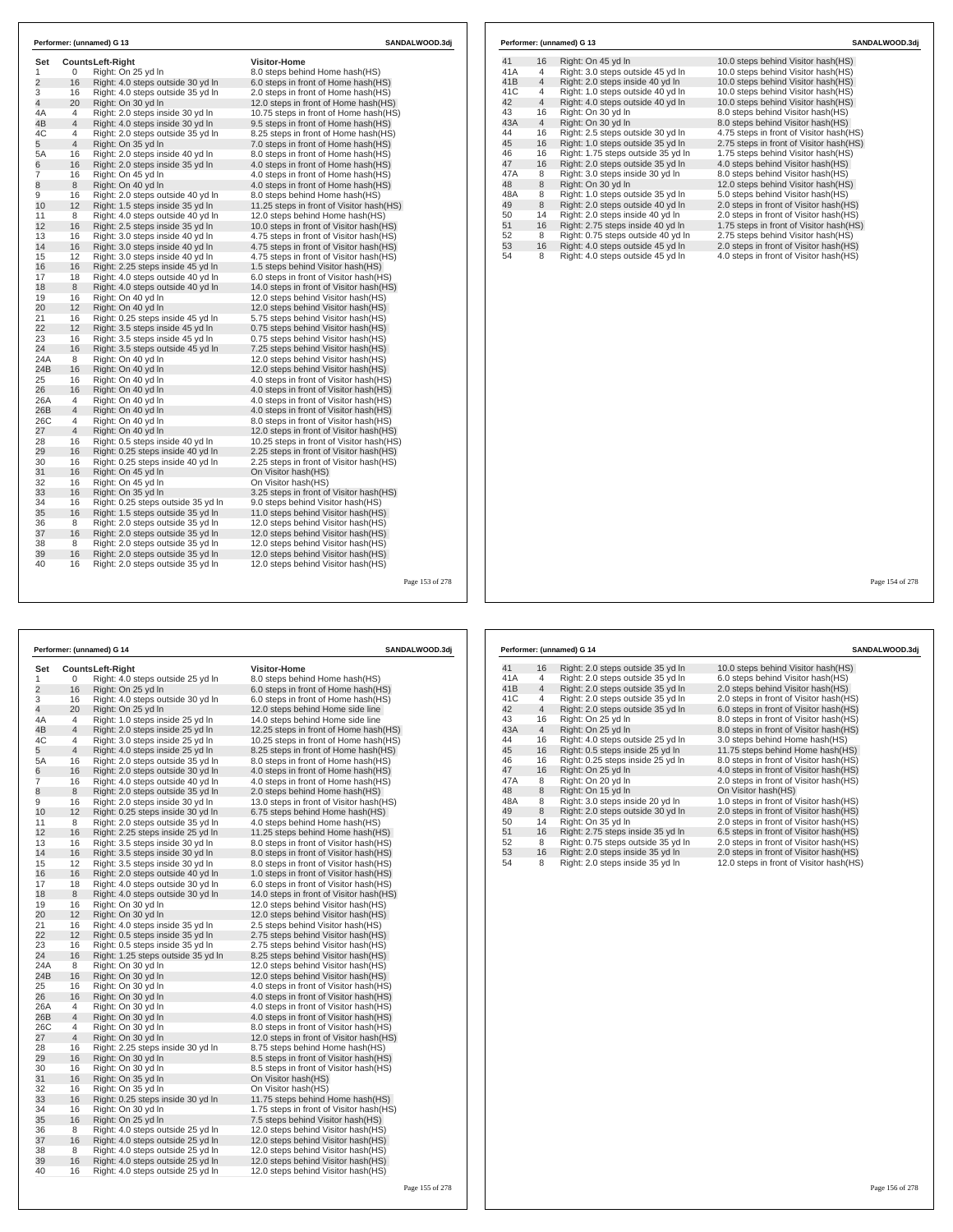|                |                | Performer: (unnamed) G 15          |                                         | SANDALWOOD.3dj |     |                | Performer: (unnamed) G 15         |                                         |
|----------------|----------------|------------------------------------|-----------------------------------------|----------------|-----|----------------|-----------------------------------|-----------------------------------------|
| Set            |                | <b>CountsLeft-Right</b>            | Visitor-Home                            |                | 41  | 16             | Right: 4.0 steps outside 40 yd In | 10.0 steps behind Visitor hash(HS)      |
| 1              | 0              | Right: On 20 yd In                 | 8.0 steps behind Home hash(HS)          |                | 41A | $\overline{4}$ | Right: 2.5 steps inside 35 yd In  | 8.0 steps behind Visitor hash(HS)       |
| $\overline{2}$ | 16             | Right: 4.0 steps outside 25 yd In  | 6.0 steps in front of Home hash(HS)     |                | 41B | $\overline{4}$ | Right: 1.0 steps inside 35 yd In  | 6.0 steps behind Visitor hash(HS)       |
| 3              | 16             | Right: 4.0 steps outside 25 yd In  | 10.0 steps in front of Home hash(HS)    |                | 41C | $\overline{4}$ | Right: 0.5 steps outside 35 yd In | 4.0 steps behind Visitor hash(HS)       |
| $\overline{4}$ | 20             | Right: On 20 yd In                 | 8.0 steps behind Home side line         |                | 42  | $\overline{4}$ | Right: 2.0 steps outside 35 yd In | 2.0 steps behind Visitor hash(HS)       |
| 4A             | $\overline{4}$ | Right: On 20 yd In                 | 10.25 steps behind Home side line       |                | 43  | 16             | Right: On 25 yd In                | On Visitor hash(HS)                     |
| 4B             | $\overline{4}$ | Right: On 20 yd In                 | 12.75 steps behind Home side line       |                | 43A | $\overline{4}$ | Right: On 25 yd In                | On Visitor hash(HS)                     |
| 4C             | $\overline{4}$ | Right: On 20 yd In                 | 12.75 steps in front of Home hash(HS)   |                | 44  | 16             | Right: 2.0 steps outside 25 yd In | 10.25 steps behind Home hash(HS)        |
| 5              | $\overline{4}$ | Right: On 20 yd In                 | 10.25 steps in front of Home hash(HS)   |                | 45  | 16             | Right: 3.5 steps outside 30 yd In | 10.75 steps in front of Visitor hash(F  |
| 5A             | 16             | Right: 2.0 steps inside 25 yd In   | 8.0 steps in front of Home hash(HS)     |                | 46  | 16             | Right: 2.0 steps inside 20 yd In  | 4.0 steps in front of Visitor hash (HS) |
| 6              | 16             | Right: 2.0 steps outside 30 yd In  | 2.0 steps behind Home hash(HS)          |                | 47  | 16             | Right: 2.0 steps inside 20 yd In  | 2.0 steps in front of Visitor hash(HS)  |
| $\overline{7}$ | 16             | Right: 4.0 steps outside 40 yd In  | 2.0 steps behind Home hash(HS)          |                | 47A | 8              | Right: 3.0 steps outside 20 yd In | 1.0 steps behind Visitor hash(HS)       |
| 8              | 8              | Right: 4.0 steps outside 40 yd In  | 2.0 steps behind Home hash(HS)          |                | 48  | 8              | Right: On 15 yd In                | 4.0 steps behind Visitor hash(HS)       |
| 9              | 16             | Right: On 35 yd In                 | 13.0 steps in front of Visitor hash(HS) |                | 48A | 8              | Right: On 20 yd In                | 5.0 steps behind Visitor hash(HS)       |
| 10             | 12             | Right: 3.75 steps outside 35 yd In | 12.25 steps behind Home hash(HS)        |                | 49  | 8              | Right: On 25 yd In                | 6.0 steps behind Visitor hash(HS)       |
| 11             | 8              | Right: 2.0 steps outside 35 yd In  | 12.0 steps behind Home hash(HS)         |                | 50  | 14             | Right: 2.0 steps inside 30 yd In  | 6.0 steps behind Visitor hash(HS)       |
| 12             | 16             | Right: 1.75 steps inside 30 yd In  | 12.0 steps in front of Visitor hash(HS) |                | 51  | 16             | Right: 2.25 steps inside 40 yd In | 8.25 steps behind Visitor hash(HS)      |
| 13             | 16             | Right: 3.25 steps inside 35 yd In  | 6.5 steps in front of Visitor hash(HS)  |                | 52  | 8              | Right: 2.5 steps inside 40 yd In  | 10.25 steps behind Visitor hash (HS)    |
| 14             | 16             | Right: 3.25 steps inside 35 yd In  | 6.5 steps in front of Visitor hash(HS)  |                | 53  | 16             | Right: 2.0 steps outside 40 yd In | 6.0 steps behind Visitor hash(HS)       |
| 15             | 12             | Right: 3.25 steps inside 35 yd In  | 6.5 steps in front of Visitor hash(HS)  |                | 54  | 8              | Right: 2.0 steps inside 35 yd In  | 4.0 steps behind Visitor hash(HS)       |
| 16             | 16             | Right: 3.75 steps outside 45 yd In | 0.25 steps behind Visitor hash(HS)      |                |     |                |                                   |                                         |
| 17             | 18             | Right: 4.0 steps outside 35 yd In  | 6.0 steps in front of Visitor hash(HS)  |                |     |                |                                   |                                         |
| 18             | 8              | Right: 4.0 steps outside 35 yd In  | 14.0 steps in front of Visitor hash(HS) |                |     |                |                                   |                                         |
| 19             | 16             | Right: On 35 yd In                 | 12.0 steps behind Visitor hash (HS)     |                |     |                |                                   |                                         |
| 20             | 12             | Right: On 35 yd In                 | 12.0 steps behind Visitor hash(HS)      |                |     |                |                                   |                                         |
| 21             | 16             | Right: 2.0 steps inside 40 yd In   | 4.5 steps behind Visitor hash(HS)       |                |     |                |                                   |                                         |
| 22             | 12             | Right: 2.0 steps inside 40 yd In   | 3.25 steps behind Visitor hash(HS)      |                |     |                |                                   |                                         |
| 23             | 16             | Right: 2.0 steps inside 40 yd In   | 3.25 steps behind Visitor hash(HS)      |                |     |                |                                   |                                         |
| 24             | 16             | Right: 2.25 steps outside 40 yd In | 8.75 steps behind Visitor hash(HS)      |                |     |                |                                   |                                         |
| 24A            | 8              | Right: On 35 yd In                 | 12.0 steps behind Visitor hash(HS)      |                |     |                |                                   |                                         |
| 24B            | 16             | Right: On 35 yd In                 | 12.0 steps behind Visitor hash(HS)      |                |     |                |                                   |                                         |
| 25             | 16             | Right: On 35 yd In                 | 4.0 steps in front of Visitor hash(HS)  |                |     |                |                                   |                                         |
| 26             | 16             | Right: On 35 yd In                 | 4.0 steps in front of Visitor hash(HS)  |                |     |                |                                   |                                         |
| 26A            | $\overline{4}$ | Right: On 35 yd In                 | 4.0 steps in front of Visitor hash(HS)  |                |     |                |                                   |                                         |
| 26B            | $\overline{4}$ | Right: On 35 yd In                 | 4.0 steps in front of Visitor hash(HS)  |                |     |                |                                   |                                         |
| 26C            | $\overline{4}$ | Right: On 35 yd In                 | 8.0 steps in front of Visitor hash(HS)  |                |     |                |                                   |                                         |
| 27             | $\overline{4}$ | Right: On 35 yd In                 | 12.0 steps in front of Visitor hash(HS) |                |     |                |                                   |                                         |
| 28             | 16             | Right: 1.25 steps inside 35 yd In  | 13.5 steps behind Home hash (HS)        |                |     |                |                                   |                                         |
| 29             | 16             | Right: On 35 yd In                 | 5.25 steps in front of Visitor hash(HS) |                |     |                |                                   |                                         |
| 30             | 16             | Right: On 35 yd In                 | 5.25 steps in front of Visitor hash(HS) |                |     |                |                                   |                                         |
| 31             | 16             | Right: On 40 yd In                 | On Visitor hash(HS)                     |                |     |                |                                   |                                         |
| 32             | 16             | Right: On 40 yd In                 | On Visitor hash(HS)                     |                |     |                |                                   |                                         |
| 33             | 16             | Right: 1.75 steps inside 30 yd In  | 8.5 steps in front of Visitor hash(HS)  |                |     |                |                                   |                                         |
| 34             | 16             | Right: 1.5 steps inside 30 yd In   | 4.75 steps behind Visitor hash(HS)      |                |     |                |                                   |                                         |
| 35             | 16             | Right: 3.5 steps outside 30 yd In  | 9.5 steps behind Visitor hash(HS)       |                |     |                |                                   |                                         |
| 36             | 8              | Right: 2.0 steps inside 25 yd In   | 12.0 steps behind Visitor hash(HS)      |                |     |                |                                   |                                         |
| 37             | 16             | Right: 2.0 steps inside 25 yd In   | 12.0 steps behind Visitor hash(HS)      |                |     |                |                                   |                                         |
| 38             | 8              | Right: 2.0 steps inside 25 vd In   | 12.0 steps behind Visitor hash(HS)      |                |     |                |                                   |                                         |
| 39             | 16             | Right: 2.0 steps inside 25 yd In   | 12.0 steps behind Visitor hash(HS)      |                |     |                |                                   |                                         |
| 40             | 16             | Right: 2.0 steps inside 25 yd In   | 12.0 steps behind Visitor hash(HS)      |                |     |                |                                   |                                         |
|                |                |                                    |                                         |                |     |                |                                   |                                         |

**Set CountsLeft-Right Visitor-Home**<br>1 0 Right: 4.0 steps outside 25 yd In 12.0 steps in 1 1 0 Right: 4.0 steps outside 25 yd ln 12.0 steps in front of Visitor hash(HS)<br>2 16 Right: On 25 yd ln 2.0 steps behind Home hash(HS) 2 16 Right: On 25 yd ln 2.0 steps behind Home hash(HS) 3 16 Right: On 25 yd ln 4.0 steps in front of Home hash(HS) 4 20 Right: 4.0 steps outside 25 yd ln 14.0 steps behind Home side line<br>4 Right: 2.5 steps outside 25 yd ln 11.25 steps in front of Home hash 4A 4 Right: 2.5 steps outside 25 yd ln 11.25 steps in front of Home hash(HS)<br>4B 4 Right: 1.0 steps outside 25 yd ln 8.25 steps in front of Home hash(HS)<br>4C 4 Right: 0.5 steps inside 25 yd ln 5.25 steps in front of Home has 4B 4 Right: 1.0 steps outside 25 yd ln 8.25 steps in front of Home hash(HS) 4C 4 Right: 0.5 steps inside 25 yd ln 5.25 steps in front of Home hash(HS) 5 4 Right: 2.0 steps inside 25 yd ln 2.5 steps in front of Home hash(HS)<br>5A 16 Right: 2.0 steps outside 35 yd ln 2.5 steps in front of Home hash(HS) 5A 16 Right: 2.0 steps outside 35 yd ln<br>6 16 Right: 2.0 steps outside 45 yd ln 2.0 steps behind Home hash(HS) 7 16 Left: 4.0 steps inside 45 yd ln 2.0 steps behind Home hash(HS) 8 8 Left: 4.0 steps inside 45 yd ln 2.0 steps behind Home hash(HS) 9 16 Left: 4.0 steps inside 35 yd ln 2.0 steps behind Home hash(HS) 10 12 Left: 2.0 steps inside 30 yd ln 7.0 steps behind Home hash(HS) 11 8 Left: On 25 yd ln 2.0 steps behind Home hash(HS)<br>12 16 Left: 3.0 steps inside 20 yd ln 1.5 steps behind Home hash(HS)<br>13 16 Left: 3.0 steps inside 20 yd ln 3.0 steps behind Home hash(HS) 12 16 Left: 3.0 steps inside 20 yd ln 1.5 steps behind Home hash(HS) 13 16 Left: 3.0 steps inside 20 yd ln 3.0 steps behind Home hash(HS) 14 16 Left: 3.0 steps inside 20 yd ln 3.0 steps behind Home hash(HS)<br>15 12 Left: 3.0 steps inside 20 yd ln 3.0 steps behind Home hash(HS) 15 12 Left: 3.0 steps inside 20 yd In 3.0 steps behind Home hash (HS)<br>16 16 Left: On 25 yd In 3.0 steps in 8.0 steps in front of Home hash (Home hash (HS)<br>17 18 Left: 2.0 steps inside 15 yd In 12.0 steps behind Home side l 16 16 Left: On 25 yd ln 8.0 steps in front of Home hash(HS) 17 18 Left: 2.0 steps inside 15 yd ln 12.0 steps behind Home side line 18 8 Left: 2.0 steps inside 15 yd ln 10.0 steps behind Home side line<br>19 16 Left: On 15 yd ln 10.0 steps behind Home side line 19 16 Left: On 15 yd ln 10.0 steps behind Home side line<br>
20 12 Left: On 15 yd ln 10.0 steps behind Home side line 20 12 Left: On 15 yd In 10.0 steps behind Home side line<br>21 16 Left: 2.0 steps outside 25 yd In 10.25 steps in front of Home hash/H<br>22 12 Left: 2.0 steps outside 35 yd In 6.0 steps in front of Home hash/H 16 Left: 2.0 steps outside 25 yd ln 10.25 steps in front of Home hash(HS)<br>12 Left: 2.0 steps outside 35 yd ln 6.0 steps in front of Home hash(HS) 22 12 Left: 2.0 steps outside 35 yd ln 6.0 steps in front of Home hash(HS) 23 16 Left: 2.0 steps outside 35 yd ln 6.0 steps in front of Home hash(HS) 24 16 Left: 2.0 steps outside 35 yd ln 8.0 steps behind Home side line<br>24A 8 Left: 2.0 steps outside 35 yd ln On Home side line 24A 8 Left: 2.0 steps outside 35 yd ln On Home side line<br>24B 16 Left: 2.0 steps outside 35 yd ln On Home side line 24B 16 Left: 2.0 steps outside 35 yd ln<br>25 16 Left: 2.0 steps outside 35 yd ln 25 16 Left: 2.0 steps outside 35 yd ln 10.0 steps behind Home side line<br>
26 16 Left: 2.0 steps outside 35 yd ln 6.0 steps in front of Home hash(H 26 16 Left: 2.0 steps outside 35 yd ln 6.0 steps in front of Home hash(HS)<br>26A 4 Left: 2.0 steps outside 35 yd ln 6.0 steps in front of Home hash(HS) 26A 4 Left: 2.0 steps outside 35 yd ln 6.0 steps in front of Home hash(HS)<br>26B 4 Left: 2.0 steps outside 35 yd ln 6.0 steps in front of Home hash(HS)<br>26C 4 Left: On 35 yd ln 26B 4 Left: 2.0 steps outside 35 yd ln 6.0 steps in front of Home hash(HS) 26C 4 Left: On 35 yd ln 10.0 steps in front of Home hash(HS) 27 4 Left: 2.0 steps inside 35 yd ln 2.0 steps in front of Home hash(HS)<br>28 16 Left: On 35 yd ln 12.0 steps behind Home side line 28 16 Left: On 35 yd ln 12.0 steps behind Home side line<br>29 16 Left: 0.25 steps outside 35 yd ln 1.75 steps behind Home side line 1.75 steps behind Home side line 30 16 Left: 0.25 steps outside 35 yd ln 1.75 steps behind Home side line 30 16 Left: 0.25 steps outside 35 yd ln 1.75 steps behind Home side line<br>1916 - Left: 4.0 steps inside 30 yd ln 12.0 steps behind Home side line<br>1920 - 16 Left: On 25 yd ln 32 16 Left: On 25 yd ln 8.0 steps behind Home side line 33 16 Left: 2.25 steps outside 20 yd ln 5.75 steps behind Home side line 16 Left: On 20 yd ln 6.0 steps in front of Home hash(HS)<br>16 Left: On 20 yd ln 10.0 steps behind Home hash(HS) 35 16 Left: On 20 yd ln 10.0 steps behind Home hash(HS)<br>36 8 Left: On 15 yd ln 10.0 steps behind Home hash(HS) 36 8 Left: On 15 yd in 10.0 steps behind Home hash(HS)<br>37 16 Left: On 15 yd In 10.0 steps behind Home hash(HS) 17 Left: On 15 yd ln 10.0 steps behind Home hash(HS)<br>
Left: On 15 yd ln 10.0 steps behind Home hash(HS) 38 8 Left: On 15 yd ln 10.0 steps behind Home hash(HS)<br>38 8 Left: On 15 yd ln 10.0 steps behind Home hash(HS)<br>40 16 Left: On 15 yd ln 10.0 steps behind Home hash(HS)

**Performer:** (unnamed) G 16 **SANDALWOOD.3dj** 

39 16 Left: On 15 yd ln 10.0 steps behind Home hash(HS) 40 16 Left: On 15 yd ln 10.0 steps behind Home hash(HS)

41 16 Left: On 25 yd In 14.0 steps in front of Visitor hash(HS)<br>41A 4 Left: 3.0 steps inside 25 yd In 14.0 steps in front of Visitor hash(HS) 41A 4 Left: 3.0 steps inside 25 yd ln 14.0 steps in front of Visitor hash(HS)<br>41B 4 Left: 2.0 steps outside 30 yd ln 14.0 steps in front of Visitor hash(HS) 41B 4 Left: 2.0 steps outside 30 yd ln 14.0 steps in front of Visitor hash(HS)<br>41C 4 Left: 1.0 steps inside 30 yd ln 14.0 steps in front of Visitor hash(HS) 41C 4 Left: 1.0 steps inside 30 yd ln 14.0 steps in front of Visitor hash(HS)<br>42 4 Left: 4.0 steps inside 30 yd ln 14.0 steps in front of Visitor hash(HS) 42 4 Left: 4.0 steps inside 30 yd ln 14.0 steps in front of Visitor hash(HS)<br>43 16 Left: 4.0 steps inside 25 yd ln 12.0 steps in front of Visitor hash(HS) 43 16 Left: 4.0 steps inside 25 yd ln 12.0 steps in front of Visitor hash(HS)<br>43A 4 Left: 4.0 steps inside 25 yd ln 12.0 steps in front of Visitor hash(HS) 4 Left: 4.0 steps inside 25 yd ln 12.0 steps in front of Visitor hash(HS)<br>16 Left: 4.0 steps inside 25 yd ln 0n Home hash(HS) 44 16 Left: 4.0 steps inside 25 yd ln<br>45 16 Left: 3.0 steps inside 20 yd ln<br>46 16 Left: 1.75 steps outside 20 yd Left: 3.0 steps inside 20 yd ln<br>Left: 1.75 steps outside 20 yd ln 45 16 Left: 3.0 steps inside 20 yd ln 13.25 steps behind Home hash(HS)<br>46 16 Left: 1.75 steps outside 20 yd ln 13.25 steps behind Home hash(HS)<br>47 16 Left: 4.0 steps inside 15 yd ln 13.25 steps in front of Visitor hash(HS) 47 16 Left: 4.0 steps inside 15 yd ln 8.0 steps in front of Visitor hash(HS)<br>47A 8 Left: 2.0 steps inside 15 yd ln 8.0 steps in front of Visitor hash(HS) 47A 8 Left: 2.0 steps inside 15 yd ln 8.0 steps in front of Visitor hash(HS)<br>48 8 Left: 0.0 15 yd ln 8.0 steps in front of Visitor hash(HS)<br>48A 8 Left: 1.0 steps outside 20 yd ln 5.0 steps in front of Visitor hash(HS) 48 8 Left: On 15 yd ln 8.0 steps in front of Visitor hash(HS) 48A 8 Left: 1.0 steps outside 20 yd ln 5.0 steps in front of Visitor hash(HS) 49 8 Left: 2.0 steps outside 25 yd ln<br>
49 8 Left: 2.0 steps outside 25 yd ln<br>
50 14 Left: 2.0 steps inside 20 yd ln 
2.0 steps in front of Visitor hash(HS) 50 14 Left: 2.0 steps inside 20 yd ln 2.0 steps in front of Visitor hash(HS)<br>51 16 Left: 4.0 steps inside 25 yd ln 10.0 steps behind Home hash(HS) 51 16 Left: 4.0 steps inside 25 yd ln 10.0 steps behind Home hash(HS) 52 8 Left: 0.75 steps inside 25 yd ln 13.5 steps in front of Visitor hash(HS) 53 16 Left: On 20 yd ln 2.0 steps in front of Visitor hash(HS) 54 September 2.5 September 2.6 September 2.6 September 2.6 September 2.6 September 2.6 September 2.6 September 2.6 September 2.6 September 2.6 September 2.6 September 2.6 September 2.6 September 2.6 September 2.6 September **Performer: (unnamed) G 16 SANDALWOOD.3dj**

16.15 steps behind heme hash(HS)<br>10.75 steps in front of Visitor hash(HS)

**Performer: (unnamed) G 15 SANDALWOOD.3dj**

Page 158 of 278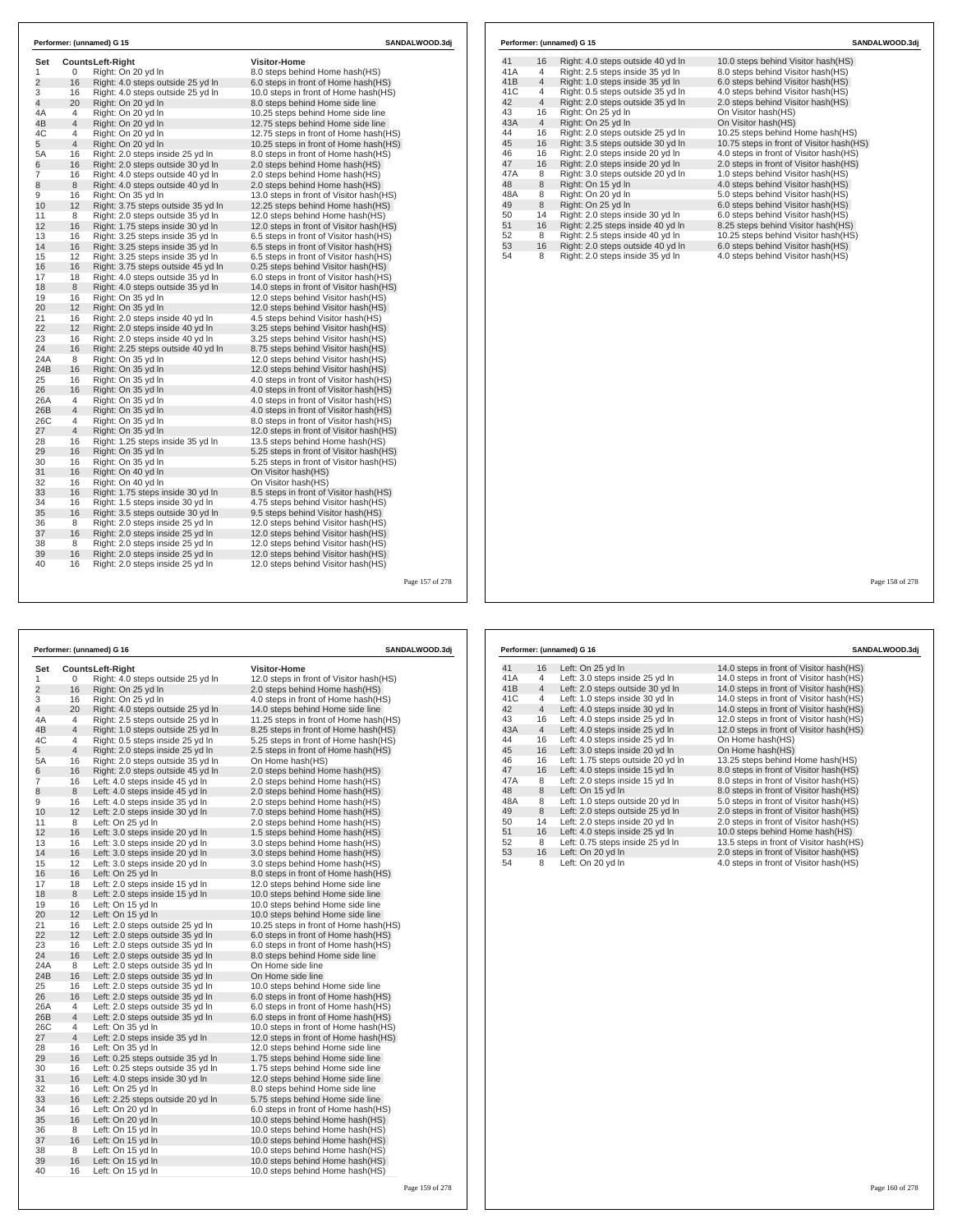| Set            |                 | <b>CountsLeft-Right</b>           | <b>Visitor-Home</b>                      |  |
|----------------|-----------------|-----------------------------------|------------------------------------------|--|
| 1              | 0               | Right: On 20 yd In                | 12.0 steps in front of Visitor hash(HS)  |  |
| $\overline{c}$ | 16              | Right: 4.0 steps outside 25 yd In | 2.0 steps behind Home hash(HS)           |  |
| 3              | 16              | Right: On 20 vd In                | 8.0 steps in front of Home hash(HS)      |  |
| 4              | 20              | Right: 4.0 steps outside 20 yd In | 10.0 steps behind Home side line         |  |
| 4A             | $\overline{4}$  | Right: 3.5 steps outside 20 vd In | 13.25 steps behind Home side line        |  |
| 4B             | $\overline{4}$  | Right: 3.0 steps outside 20 yd In | 11.25 steps in front of Home hash (HS)   |  |
| 4C             | 4               | Right: 2.5 steps outside 20 yd In | 7.75 steps in front of Home hash(HS)     |  |
| 5              | $\overline{4}$  | Right: 2.0 steps outside 20 yd In | 4.25 steps in front of Home hash (HS)    |  |
| 5A             | 16              | Right: 2.0 steps inside 25 yd In  | On Home hash(HS)                         |  |
| 6              | 16              | Right: 2.0 steps inside 35 yd In  | 2.0 steps behind Home hash(HS)           |  |
| 7              | 16              | Right: On 45 yd In                | 2.0 steps behind Home hash(HS)           |  |
| 8              | 8               | Right: On 45 vd In                | 2.0 steps behind Home hash (HS)          |  |
| 9              | 16              | Right: 4.0 steps outside 50 yd In | 2.0 steps behind Home hash(HS)           |  |
| 10             | 12              | Left: 2.0 steps inside 45 vd In   | 7.0 steps behind Home hash (HS)          |  |
| 11             | 8               | Left: On 40 yd In                 | 2.0 steps behind Home hash(HS)           |  |
| 12             | 16              | Left: 0.5 steps inside 35 yd In   | 11.75 steps behind Home hash(HS)         |  |
| 13             | 16              | Left: 1.5 steps inside 35 yd In   | 1.25 steps in front of Visitor hash(HS)  |  |
| 14             | 16              | Left: 1.5 steps inside 35 yd In   | 1.25 steps in front of Visitor hash(HS)  |  |
| 15             | 12              | Left: 1.5 steps inside 35 vd In   | 1.25 steps in front of Visitor hash (HS) |  |
| 16             | 16              | Left: 0.75 steps outside 35 yd In | 2.0 steps in front of Visitor hash(HS)   |  |
| 17             | 18              | Left: 4.0 steps inside 35 vd In   | 6.0 steps in front of Visitor hash(HS)   |  |
| 18             | 8               | Left: 4.0 steps inside 35 yd In   | 14.0 steps in front of Visitor hash(HS)  |  |
| 19             | 16              | Left: On 35 yd In                 | 12.0 steps behind Visitor hash (HS)      |  |
| 20             | 12              | Left: On 35 yd In                 | 12.0 steps behind Visitor hash (HS)      |  |
| 21             | 16              | Left: 0.5 steps outside 35 yd In  | 4.75 steps behind Visitor hash(HS)       |  |
| 22             | 12 <sup>2</sup> | Left: 0.25 steps outside 30 vd In | 2.0 steps in front of Visitor hash (HS)  |  |
| 23             | 16              | Left: 0.25 steps outside 30 yd In | 2.0 steps in front of Visitor hash(HS)   |  |
| 24             | 16              | Left: 2.25 steps outside 30 yd In | 4.5 steps in front of Visitor hash (HS)  |  |
| 24A            | 8               | Left: On 30 yd In                 | 12.0 steps behind Visitor hash(HS)       |  |
| 24B            | 16              | Left: On 30 vd In                 | 12.0 steps behind Visitor hash (HS)      |  |
| 25             | 16              | Left: On 30 yd In                 | 4.0 steps in front of Visitor hash(HS)   |  |
| 26             | 16              | Left: On 30 yd In                 | 4.0 steps behind Visitor hash (HS)       |  |
| 26A            | 4               | Left: On 30 vd In                 | 4.0 steps behind Visitor hash (HS)       |  |
| 26B            | $\overline{4}$  | Left: On 30 yd In                 | 4.0 steps behind Visitor hash(HS)        |  |
| 26C            | 4               | Left: On 30 vd In                 | On Visitor hash(HS)                      |  |
| 27             | $\overline{4}$  | Left: On 30 yd In                 | 4.0 steps in front of Visitor hash(HS)   |  |
| 28             | 16              | Left: 1.5 steps inside 30 yd In   | 8.0 steps in front of Visitor hash(HS)   |  |
| 29             | 16              | Left: 1.25 steps inside 30 yd In  | 12.5 steps behind Home hash(HS)          |  |
| 30             | 16              | Left: 1.25 steps inside 30 yd In  | 12.5 steps behind Home hash(HS)          |  |
| 31             | 16              | Left: On 25 vd In                 | 7.0 steps in front of Visitor hash(HS)   |  |
| 32             | 16              | Left: On 35 yd In                 | 12.0 steps behind Home hash(HS)          |  |
| 33             | 16              | Left: 2.25 steps inside 35 yd In  | 13.0 steps in front of Visitor hash (HS) |  |
| 34             | 16              | Left: 2.5 steps inside 35 yd In   | 1.0 steps behind Visitor hash (HS)       |  |
| 35             | 16              | Left: 2.25 steps inside 30 yd In  | 8.25 steps behind Visitor hash (HS)      |  |
| 36             | 8               | Left: 2.0 steps outside 30 yd In  | 12.0 steps behind Visitor hash (HS)      |  |
| 37             | 16              | Left: 2.0 steps outside 30 yd In  | 12.0 steps behind Visitor hash (HS)      |  |
| 38             | 8               | Left: 2.0 steps outside 30 yd In  | 12.0 steps behind Visitor hash (HS)      |  |
| 39             | 16              | Left: 2.0 steps outside 30 yd In  | 12.0 steps behind Visitor hash (HS)      |  |
| 40             | 16              | Left: 2.0 steps outside 30 yd In  | 12.0 steps behind Visitor hash (HS)      |  |

|                |                | Performer: (unnamed) G 18                                            | SANDALWOOD.3dj                                                     |  |
|----------------|----------------|----------------------------------------------------------------------|--------------------------------------------------------------------|--|
| Set            |                | Counts Left-Right                                                    | Visitor-Home                                                       |  |
| 1              | 0              | Right: On 35 yd In                                                   | 8.0 steps in front of Visitor hash(HS)                             |  |
| $\overline{2}$ | 16             | Right: On 30 yd In                                                   | 6.0 steps behind Home hash(HS)                                     |  |
| 3              | 16             | Right: 4.0 steps outside 40 yd In                                    | 6.0 steps behind Home hash(HS)                                     |  |
| $\overline{4}$ | 20             | Right: On 35 yd In                                                   | 4.0 steps in front of Home hash(HS)                                |  |
| 4A             | 4              | Right: 4.0 steps outside 40 yd In                                    | 3.0 steps in front of Home hash(HS)                                |  |
| 4B             | $\overline{4}$ | Right: On 40 yd In                                                   | 2.0 steps in front of Home hash(HS)                                |  |
| 4C             | 4              | Right: 4.0 steps outside 45 yd In                                    | 1.0 steps in front of Home hash(HS)                                |  |
| 5              | $\overline{4}$ | Right: On 45 yd In                                                   | On Home hash(HS)                                                   |  |
| 5A             | 16             | Left: 4.0 steps inside 45 yd In                                      | On Home hash(HS)                                                   |  |
| 6              | 16             | Left: 4.0 steps inside 35 yd In                                      | 2.0 steps behind Home hash (HS)                                    |  |
| $\overline{7}$ | 16             | Left: 2.0 steps outside 30 yd In                                     | 2.0 steps behind Home hash(HS)                                     |  |
| 8              | 8              | Left: 2.0 steps outside 30 yd In                                     | 2.0 steps behind Home hash(HS)                                     |  |
| 9              | 16             | Left: 3.0 steps inside 20 yd In                                      | 8.0 steps behind Home hash(HS)                                     |  |
| 10             | 12             | Left: 3.0 steps inside 20 yd In                                      | 14.0 steps in front of Visitor hash(HS)                            |  |
| 11             | 8              | Left: 2.0 steps outside 20 yd In                                     | 10.0 steps in front of Visitor hash(HS)                            |  |
| 12             | 16             | Left: 4.0 steps inside 20 yd In                                      | 13.0 steps in front of Visitor hash (HS)                           |  |
| 13             | 16             | Left: 0.5 steps inside 20 yd In                                      | 13.75 steps in front of Visitor hash (HS)                          |  |
| 14             | 16             | Left: 0.5 steps inside 20 yd In                                      | 13.75 steps in front of Visitor hash(HS)                           |  |
| 15             | 12             | Left: 0.5 steps inside 20 yd In                                      | 13.75 steps in front of Visitor hash (HS)                          |  |
| 16             | 16             | Left: 4.0 steps inside 20 yd In                                      | 3.5 steps behind Home hash(HS)                                     |  |
| 17             | 18             | Left: 4.0 steps inside 20 yd In                                      | 6.0 steps behind Home hash(HS)                                     |  |
| 18             | 8              | Left: 4.0 steps inside 20 yd In                                      | 2.0 steps in front of Home hash(HS)                                |  |
| 19             | 16             | Left: On 15 yd In                                                    | 4.0 steps in front of Home hash(HS)                                |  |
| 20             | 12             | Left: On 15 yd In                                                    | 4.0 steps in front of Home hash (HS)                               |  |
| 21             | 16             | Left: 0.25 steps inside 20 yd In                                     | 2.25 steps in front of Home hash(HS)                               |  |
| 22<br>23       | 12<br>16       | Left: 3.25 steps outside 30 yd In                                    | 0.25 steps behind Home hash (HS)                                   |  |
| 24             | 16             | Left: 3.25 steps outside 30 yd In<br>Left: 2.0 steps inside 25 yd In | 0.25 steps behind Home hash(HS)<br>8.0 steps behind Home side line |  |
| 24A            | 8              | Left: 2.0 steps inside 25 yd In                                      | On Home side line                                                  |  |
| 24B            | 16             | Left: 2.0 steps inside 25 yd In                                      | On Home side line                                                  |  |
| 25             | 16             | Left: On 30 yd In                                                    | 12.0 steps in front of Home hash (HS)                              |  |
| 26             | 16             | Left: On 30 yd In                                                    | On Home hash(HS)                                                   |  |
| 26A            | 4              | Left: On 30 yd In                                                    | On Home hash(HS)                                                   |  |
| 26B            | $\overline{4}$ | Left: On 30 yd In                                                    | On Home hash(HS)                                                   |  |
| 26C            | 4              | Left: 2.0 steps inside 30 yd In                                      | 4.0 steps in front of Home hash(HS)                                |  |
| 27             | $\overline{4}$ | Left: 4.0 steps inside 30 yd In                                      | 6.0 steps in front of Home hash(HS)                                |  |
| 28             | 16             | Left: 4.0 steps inside 25 yd In                                      | 8.0 steps in front of Home hash(HS)                                |  |
| 29             | 16             | Left: 3.25 steps inside 25 yd In                                     | 2.25 steps behind Home side line                                   |  |
| 30             | 16             | Left: 3.25 steps inside 25 yd In                                     | 2.25 steps behind Home side line                                   |  |
| 31             | 16             | Left: 2.0 steps outside 30 yd In                                     | 12.0 steps in front of Home hash(HS)                               |  |
| 32             | 16             | Left: On 25 yd In                                                    | 12.0 steps in front of Home hash (HS)                              |  |
| 33             | 16             | Left: 2.0 steps outside 20 yd In                                     | 13.25 steps behind Home side line                                  |  |
| 34             | 16             | Left: On 20 yd In                                                    | On Home hash(HS)                                                   |  |
| 35             | 16             | Left: On 20 yd In                                                    | 12.0 steps in front of Visitor hash(HS)                            |  |
| 36             | 8              | Left: On 15 yd In                                                    | 12.0 steps in front of Visitor hash (HS)                           |  |
| 37             | 16             | Left: On 15 yd In                                                    | 12.0 steps in front of Visitor hash(HS)                            |  |
| 38             | 8              | Left: On 15 yd In                                                    | 12.0 steps in front of Visitor hash (HS)                           |  |
| 39             | 16             | Left: On 15 yd In                                                    | 12.0 steps in front of Visitor hash (HS)                           |  |
| 40             | 16             | Left: On 15 yd In                                                    | 12.0 steps in front of Visitor hash(HS)                            |  |

|     |                | Performer: (unnamed) G 17         | SANDALWOOD.3dj                          |  |
|-----|----------------|-----------------------------------|-----------------------------------------|--|
| 41  | 16             | Left: 4.0 steps inside 30 yd In   | 10.0 steps behind Visitor hash (HS)     |  |
| 41A | 4              | Left: 1.0 steps outside 35 yd In  | 10.0 steps behind Visitor hash (HS)     |  |
| 41B | $\overline{4}$ | Left: 2.0 steps inside 35 yd In   | 10.0 steps behind Visitor hash(HS)      |  |
| 41C | 4              | Left: 3.0 steps outside 40 yd In  | 10.0 steps behind Visitor hash (HS)     |  |
| 42  | $\overline{4}$ | Left: On 40 yd In                 | 10.0 steps behind Visitor hash(HS)      |  |
| 43  | 16             | Left: On 35 yd In                 | 4.0 steps behind Visitor hash(HS)       |  |
| 43A | $\overline{4}$ | Left: On 35 yd In                 | 4.0 steps behind Visitor hash(HS)       |  |
| 44  | 16             | Left: 0.75 steps inside 45 yd In  | 3.0 steps behind Visitor hash(HS)       |  |
| 45  | 16             | Left: 1.75 steps inside 40 yd In  | 4.25 steps in front of Visitor hash(HS) |  |
| 46  | 16             | Left: 0.5 steps inside 40 yd In   | 1.25 steps behind Visitor hash(HS)      |  |
| 47  | 16             | Left: On 40 yd In                 | 4.0 steps behind Visitor hash (HS)      |  |
| 47A | 8              | Left: On 40 vd In                 | 8.0 steps behind Visitor hash(HS)       |  |
| 48  | 8              | Left: On 40 yd In                 | 12.0 steps behind Visitor hash(HS)      |  |
| 48A | 8              | Left: 2.0 steps inside 40 yd In   | 5.0 steps behind Visitor hash (HS)      |  |
| 49  | 8              | Left: 4.0 steps inside 40 yd In   | 2.0 steps in front of Visitor hash(HS)  |  |
| 50  | 14             | Left: On 40 yd In                 | 2.0 steps in front of Visitor hash(HS)  |  |
| 51  | 16             | Left: 2.75 steps inside 40 yd In  | 1.75 steps in front of Visitor hash(HS) |  |
| 52  | 8              | Left: 0.75 steps outside 40 yd In | 2.75 steps behind Visitor hash (HS)     |  |
| 53  | 16             | Left: 2.0 steps outside 40 yd In  | 2.0 steps in front of Visitor hash(HS)  |  |
| 54  | 8              | Left: 2.0 steps outside 40 yd In  | 12.0 steps in front of Visitor hash(HS) |  |

|  | Page 162 of 278 |  |
|--|-----------------|--|
|--|-----------------|--|

|     |                | Performer: (unnamed) G 18         | SANDALWOOD.3dj                          |
|-----|----------------|-----------------------------------|-----------------------------------------|
| 41  | 16             | Left: On 25 yd In                 | 8.0 steps in front of Visitor hash (HS) |
| 41A | 4              | Left: 3.0 steps inside 25 yd In   | 8.0 steps in front of Visitor hash(HS)  |
| 41B | $\overline{4}$ | Left: 2.0 steps outside 30 yd In  | 8.0 steps in front of Visitor hash(HS)  |
| 41C | 4              | Left: 1.0 steps inside 30 yd In   | 8.0 steps in front of Visitor hash(HS)  |
| 42  | $\overline{4}$ | Left: 4.0 steps inside 30 yd In   | 8.0 steps in front of Visitor hash(HS)  |
| 43  | 16             | Left: 2.0 steps outside 25 yd In  | 12.0 steps in front of Visitor hash(HS) |
| 43A | $\overline{4}$ | Left: 2.0 steps outside 25 yd In  | 12.0 steps in front of Visitor hash(HS) |
| 44  | 16             | Left: 2.5 steps outside 30 yd In  | 7.5 steps behind Home hash(HS)          |
| 45  | 16             | Left: 1.75 steps outside 25 yd In | 5.75 steps behind Home hash(HS)         |
| 46  | 16             | Left: 0.75 steps inside 20 yd In  | 7.5 steps in front of Visitor hash(HS)  |
| 47  | 16             | Left: 2.0 steps outside 20 yd In  | On Visitor hash(HS)                     |
| 47A | 8              | Left: 3.0 steps inside 15 yd In   | On Visitor hash(HS)                     |
| 48  | 8              | Left: On 15 yd In                 | On Visitor hash(HS)                     |
| 48A | 8              | Left: 2.0 steps inside 20 yd In   | 3.0 steps behind Visitor hash(HS)       |
| 49  | 8              | Left: 4.0 steps inside 25 yd In   | 6.0 steps behind Visitor hash (HS)      |
| 50  | 14             | Left: On 25 yd In                 | 6.0 steps behind Visitor hash(HS)       |
| 51  | 16             | Left: 4.0 steps inside 20 yd In   | 12.0 steps in front of Visitor hash(HS) |
| 52  | 8              | Left: 4.0 steps inside 20 yd In   | 8.0 steps in front of Visitor hash(HS)  |
| 53  | 16             | Left: 4.0 steps inside 15 yd In   | 6.0 steps behind Visitor hash(HS)       |
| 54  | 8              | Left: On 20 yd In                 | 12.0 steps behind Visitor hash(HS)      |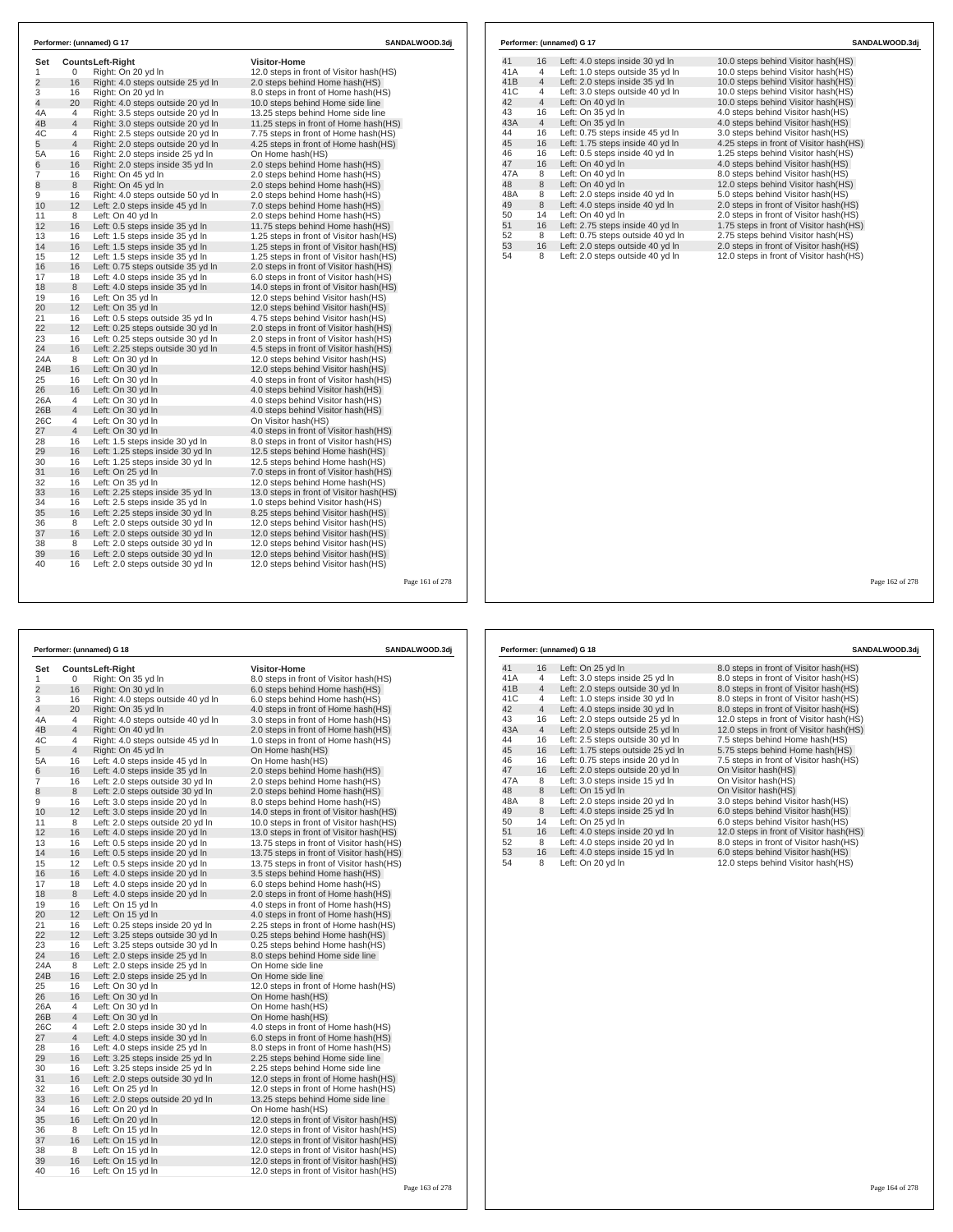| Set<br>1       | 0              | <b>CountsLeft-Right</b><br>Right: 4.0 steps outside 35 yd In | <b>Visitor-Home</b><br>8.0 steps in front of Visitor hash(HS) |  |
|----------------|----------------|--------------------------------------------------------------|---------------------------------------------------------------|--|
| $\overline{2}$ | 16             | Right: 4.0 steps outside 30 yd In                            | 6.0 steps behind Home hash (HS)                               |  |
| 3              | 16             | Right: 4.0 steps outside 35 yd In                            | 2.0 steps behind Home hash(HS)                                |  |
| 4              | 20             | Right: On 30 yd In                                           | 8.0 steps in front of Home hash (HS)                          |  |
| 4A             | 4              | Right: 3.0 steps inside 30 yd In                             | 6.25 steps in front of Home hash(HS)                          |  |
| 4B             | $\overline{4}$ | Right: 2.0 steps outside 35 yd In                            | 4.25 steps in front of Home hash(HS)                          |  |
| 4C             | 4              | Right: 1.0 steps inside 35 vd In                             | 2.5 steps in front of Home hash (HS)                          |  |
| 5              | $\overline{4}$ | Right: 4.0 steps inside 35 yd In                             | 0.5 steps in front of Home hash(HS)                           |  |
| 5A             | 16             | Right: On 45 yd In                                           | On Home hash(HS)                                              |  |
| 6              | 16             | Left: On 45 vd In                                            | 2.0 steps behind Home hash (HS)                               |  |
| 7              | 16             | Left: 2.0 steps inside 35 yd In                              | 2.0 steps behind Home hash(HS)                                |  |
| 8              | 8              | Left: 2.0 steps inside 35 yd In                              | 2.0 steps behind Home hash(HS)                                |  |
| 9              | 16             | Left: 1.5 steps outside 30 yd In                             | 13.0 steps behind Home hash(HS)                               |  |
| 10             | 12             | Left: 1.5 steps outside 30 yd In                             | 9.0 steps in front of Visitor hash (HS)                       |  |
| 11             | 8              | Left: 2.0 steps inside 25 yd In                              | 10.0 steps in front of Visitor hash(HS)                       |  |
| 12             | 16             | Left: 3.5 steps inside 30 yd In                              | 5.5 steps in front of Visitor hash (HS)                       |  |
| 13             | 16             | Left: 3.5 steps inside 30 yd In                              | 1.25 steps in front of Visitor hash (HS)                      |  |
| 14             | 16             | Left: 3.5 steps inside 30 yd In                              | 1.25 steps in front of Visitor hash(HS)                       |  |
| 15             | 12             | Left: 3.5 steps inside 30 yd In                              | 1.25 steps in front of Visitor hash (HS)                      |  |
| 16             | 16             | Left: 1.75 steps inside 30 yd In                             | 5.0 steps in front of Visitor hash(HS)                        |  |
| 17             | 18             | Left: 4.0 steps inside 30 yd In                              | 6.0 steps in front of Visitor hash(HS)                        |  |
| 18             | 8              | Left: 4.0 steps inside 30 yd In                              | 14.0 steps in front of Visitor hash(HS)                       |  |
| 19             | 16             | Left: On 30 yd In                                            | 12.0 steps behind Visitor hash (HS)                           |  |
| 20             | 12             | Left: On 30 yd In                                            | 12.0 steps behind Visitor hash(HS)                            |  |
| 21             | 16             | Left: 1.75 steps outside 30 yd In                            | 8.5 steps in front of Visitor hash(HS)                        |  |
| 22             | 12             | Left: 0.5 steps inside 35 yd In                              | 12.0 steps behind Home hash(HS)                               |  |
| 23             | 16             | Left: 0.5 steps inside 35 yd In                              | 12.0 steps behind Home hash(HS)                               |  |
| 24             | 16             | Left: 3.75 steps outside 35 yd In                            | 0.75 steps in front of Visitor hash (HS)                      |  |
| 24A            | 8              | Left: On 35 yd In                                            | 12.0 steps behind Visitor hash(HS)                            |  |
| 24B            | 16             | Left: On 35 yd In                                            | 12.0 steps behind Visitor hash (HS)                           |  |
| 25             | 16             | Left: On 35 yd In                                            | 4.0 steps in front of Visitor hash(HS)                        |  |
| 26             | 16             | Left: On 35 yd In                                            | 4.0 steps behind Visitor hash(HS)                             |  |
| 26A            | 4              | Left: On 35 vd In                                            | 4.0 steps behind Visitor hash (HS)                            |  |
| 26B            | $\overline{4}$ | Left: On 35 yd In                                            | 4.0 steps behind Visitor hash (HS)                            |  |
| 26C            | $\overline{4}$ | Left: On 35 yd In                                            | On Visitor hash(HS)                                           |  |
| 27             | $\overline{4}$ | Left: On 35 yd In                                            | 4.0 steps in front of Visitor hash(HS)                        |  |
| 28             | 16             | Left: On 35 yd In                                            | 3.0 steps in front of Visitor hash(HS)                        |  |
| 29             | 16             | Left: 1.0 steps outside 35 yd In                             | 9.25 steps in front of Visitor hash(HS)                       |  |
| 30             | 16             | Left: 1.0 steps outside 35 yd In                             | 9.25 steps in front of Visitor hash (HS)                      |  |
| 31             | 16             | Left: On 30 yd In                                            | 7.0 steps in front of Visitor hash(HS)                        |  |
| 32             | 16             | Left: On 35 yd In                                            | 8.0 steps in front of Visitor hash (HS)                       |  |
| 33             | 16             | Left: 1.0 steps inside 40 yd In                              | 8.5 steps in front of Visitor hash (HS)                       |  |
| 34             | 16             | Left: 1.25 steps inside 40 yd In                             | 4.75 steps behind Visitor hash(HS)                            |  |
| 35             | 16             | Left: 0.5 steps inside 35 yd In                              | 9.5 steps behind Visitor hash (HS)                            |  |
| 36             | 8              | Left: 4.0 steps inside 30 yd In                              | 12.0 steps behind Visitor hash(HS)                            |  |
| 37             | 16             | Left: 4.0 steps inside 30 yd In                              | 12.0 steps behind Visitor hash(HS)                            |  |
| 38             | 8              | Left: 4.0 steps inside 30 vd In                              | 12.0 steps behind Visitor hash(HS)                            |  |
| 39             | 16             | Left: 4.0 steps inside 30 yd In                              | 12.0 steps behind Visitor hash(HS)                            |  |
| 40             | 16             | Left: 4.0 steps inside 30 yd In                              | 12.0 steps behind Visitor hash (HS)                           |  |

|     |                | Performer: (unnamed) G 19        | SANDALWOOD.3dj                          |
|-----|----------------|----------------------------------|-----------------------------------------|
| 41  | 16             | Left: 2.0 steps inside 35 yd In  | 10.0 steps behind Visitor hash (HS)     |
| 41A | 4              | Left: 3.0 steps outside 40 yd In | 10.0 steps behind Visitor hash (HS)     |
| 41B | $\overline{4}$ | Left: On 40 yd In                | 10.0 steps behind Visitor hash(HS)      |
| 41C | 4              | Left: 3.0 steps inside 40 yd In  | 10.0 steps behind Visitor hash(HS)      |
| 42  | $\overline{4}$ | Left: 2.0 steps outside 45 yd In | 10.0 steps behind Visitor hash(HS)      |
| 43  | 16             | Left: 2.0 steps outside 40 yd In | 4.0 steps behind Visitor hash (HS)      |
| 43A | $\overline{4}$ | Left: 2.0 steps outside 40 yd In | 4.0 steps behind Visitor hash(HS)       |
| 44  | 16             | Left: On 50 vd In                | 4.75 steps behind Visitor hash(HS)      |
| 45  | 16             | Left: 0.25 steps inside 45 yd In | 2.25 steps in front of Visitor hash(HS) |
| 46  | 16             | Left: 0.5 steps outside 45 yd In | 2.0 steps behind Visitor hash(HS)       |
| 47  | 16             | Left: 1.0 steps outside 45 yd In | 4.0 steps behind Visitor hash(HS)       |
| 47A | 8              | Left: 0.5 steps outside 45 yd In | 8.0 steps behind Visitor hash(HS)       |
| 48  | 8              | Left: On 45 yd In                | 12.0 steps behind Visitor hash(HS)      |
| 48A | 8              | Left: 1.0 steps inside 45 yd In  | 9.0 steps behind Visitor hash(HS)       |
| 49  | 8              | Left: 2.0 steps inside 45 yd In  | 6.0 steps behind Visitor hash(HS)       |
| 50  | 14             | Left: 2.0 steps outside 45 yd In | 6.0 steps behind Visitor hash(HS)       |
| 51  | 16             | Left: 1.5 steps inside 35 yd In  | 5.25 steps behind Visitor hash(HS)      |
| 52  | 8              | Left: 2.0 steps inside 35 yd In  | 7.5 steps behind Visitor hash(HS)       |
| 53  | 16             | Left: 2.0 steps inside 35 yd In  | 6.0 steps behind Visitor hash(HS)       |
| 54  | 8              | Left: 2.0 steps outside 40 yd In | 4.0 steps behind Visitor hash(HS)       |

Page 165 of 278

|                |                | Performer: (unnamed) G 20                        | SANDALWOOD.3dj                                                                 |  |
|----------------|----------------|--------------------------------------------------|--------------------------------------------------------------------------------|--|
| Set            |                | Counts Left-Right                                | Visitor-Home                                                                   |  |
| 1              | 0              | Right: On 30 yd In                               | 8.0 steps in front of Visitor hash(HS)                                         |  |
| $\overline{2}$ | 16             | Right: On 25 yd In                               | 6.0 steps behind Home hash(HS)                                                 |  |
| 3              | 16             | Right: 4.0 steps outside 30 yd In                | 2.0 steps in front of Home hash(HS)                                            |  |
| 4              | 20             | Right: On 25 yd In                               | 12.0 steps in front of Home hash(HS)                                           |  |
| 4A             | 4              | Right: 2.0 steps inside 25 yd In                 | 9.5 steps in front of Home hash(HS)                                            |  |
| 4B             | $\overline{4}$ | Right: 4.0 steps inside 25 yd In                 | 6.75 steps in front of Home hash(HS)                                           |  |
| 4C             | 4              | Right: 2.0 steps outside 30 yd In                | 4.25 steps in front of Home hash(HS)                                           |  |
| 5              | 4              | Right: On 30 yd In                               | 1.75 steps in front of Home hash(HS)                                           |  |
| 5A             | 16             | Right: 4.0 steps outside 40 yd In                | On Home hash(HS)                                                               |  |
| 6              | 16             | Right: 4.0 steps outside 50 yd In                | 2.0 steps behind Home hash(HS)                                                 |  |
| 7              | 16             | Left: 2.0 steps outside 45 yd In                 | 2.0 steps behind Home hash(HS)                                                 |  |
| 8              | 8              | Left: 2.0 steps outside 45 yd In                 | 2.0 steps behind Home hash(HS)                                                 |  |
| 9              | 16             | Left: 3.0 steps inside 35 yd In                  | 14.0 steps in front of Visitor hash (HS)                                       |  |
| 10             | 12             | Left: 3.0 steps inside 35 yd In                  | 8.0 steps in front of Visitor hash(HS)                                         |  |
| 11             | 8              | Left: 2.0 steps outside 35 yd In                 | 10.0 steps in front of Visitor hash (HS)                                       |  |
| 12             | 16             | Left: 4.0 steps inside 40 yd In                  | On Visitor hash(HS)                                                            |  |
| 13             | 16             | Left: 2.5 steps outside 50 yd In                 | 2.25 steps in front of Visitor hash(HS)                                        |  |
| 14             | 16             | Left: 2.5 steps outside 50 yd In                 | 2.25 steps in front of Visitor hash(HS)                                        |  |
| 15             | 12<br>16       | Left: 2.5 steps outside 50 yd In                 | 2.25 steps in front of Visitor hash(HS)                                        |  |
| 16<br>17       |                | Left: 1.25 steps inside 45 yd In                 | 2.0 steps behind Visitor hash(HS)                                              |  |
| 18             | 18<br>8        | Right: 4.0 steps outside 50 yd In                | 6.0 steps in front of Visitor hash(HS)                                         |  |
| 19             | 16             | Right: 4.0 steps outside 50 yd In<br>On 50 yd In | 14.0 steps in front of Visitor hash(HS)<br>12.0 steps behind Visitor hash (HS) |  |
| 20             | 12             | On 50 yd In                                      | 12.0 steps behind Visitor hash(HS)                                             |  |
| 21             | 16             | Left: 2.75 steps inside 45 yd In                 | 6.5 steps behind Visitor hash(HS)                                              |  |
| 22             | 12             | Left: 3.0 steps outside 45 yd In                 | 2.0 steps behind Visitor hash(HS)                                              |  |
| 23             | 16             | Left: 3.0 steps outside 45 yd In                 | 2.0 steps behind Visitor hash(HS)                                              |  |
| 24             | 16             | Left: 0.25 steps outside 50 yd In                | 0.25 steps in front of Visitor hash(HS)                                        |  |
| 24A            | 8              | On 50 yd In                                      | 12.0 steps behind Visitor hash (HS)                                            |  |
| 24B            | 16             | On 50 yd In                                      | 12.0 steps behind Visitor hash(HS)                                             |  |
| 25             | 16             | On 50 yd In                                      | 4.0 steps in front of Visitor hash(HS)                                         |  |
| 26             | 16             | On 50 yd In                                      | 4.0 steps behind Visitor hash(HS)                                              |  |
| 26A            | 4              | On 50 yd In                                      | 4.0 steps behind Visitor hash(HS)                                              |  |
| 26B            | $\overline{4}$ | On 50 yd In                                      | 4.0 steps behind Visitor hash(HS)                                              |  |
| 26C            | 4              | On 50 yd In                                      | On Visitor hash(HS)                                                            |  |
| 27             | $\overline{4}$ | On 50 yd In                                      | 4.0 steps in front of Visitor hash(HS)                                         |  |
| 28             | 16             | Right: 0.5 steps outside 50 yd In                | 3.0 steps in front of Visitor hash(HS)                                         |  |
| 29             | 16             | Left: 1.25 steps outside 50 yd In                | 0.5 steps behind Visitor hash(HS)                                              |  |
| 30             | 16             | Left: 1.25 steps outside 50 yd In                | 0.5 steps behind Visitor hash(HS)                                              |  |
| 31             | 16             | Left: On 45 yd In                                | On Visitor hash(HS)                                                            |  |
| 32             | 16             | Left: On 45 yd In                                | On Visitor hash(HS)                                                            |  |
| 33             | 16             | Right: On 45 vd In                               | 0.25 steps behind Visitor hash(HS)                                             |  |
| 34             | 16             | Right: 0.25 steps outside 45 yd In               | 12.0 steps behind Visitor hash (HS)                                            |  |
| 35             | 16             | Right: 4.0 steps inside 40 yd In                 | 12.0 steps behind Visitor hash(HS)                                             |  |
| 36             | 8              | Right: 2.0 steps inside 40 yd In                 | 12.0 steps behind Visitor hash (HS)                                            |  |
| 37             | 16             | Right: 2.0 steps inside 40 yd In                 | 12.0 steps behind Visitor hash(HS)                                             |  |
| 38             | 8              | Right: 2.0 steps inside 40 yd In                 | 12.0 steps behind Visitor hash (HS)                                            |  |
| 39             | 16             | Right: 2.0 steps inside 40 yd In                 | 12.0 steps behind Visitor hash(HS)                                             |  |
| 40             | 16             | Right: 2.0 steps inside 40 yd In                 | 12.0 steps behind Visitor hash (HS)                                            |  |

|     |                | Performer: (unnamed) G 20         | SANDALWOOD.3di                          |
|-----|----------------|-----------------------------------|-----------------------------------------|
| 41  | 16             | Left: 4.0 steps inside 45 yd In   | 10.0 steps behind Visitor hash (HS)     |
| 41A | 4              | Left: 1.0 steps outside 50 yd In  | 10.0 steps behind Visitor hash (HS)     |
| 41B | $\overline{4}$ | Right: 2.0 steps outside 50 yd In | 10.0 steps behind Visitor hash(HS)      |
| 41C | 4              | Right: 3.0 steps inside 45 yd In  | 10.0 steps behind Visitor hash(HS)      |
| 42  | $\overline{4}$ | Right: On 45 yd In                | 10.0 steps behind Visitor hash(HS)      |
| 43  | 16             | Right: On 40 yd In                | 8.0 steps behind Visitor hash(HS)       |
| 43A | $\overline{4}$ | Right: On 40 yd In                | 8.0 steps behind Visitor hash (HS)      |
| 44  | 16             | Right: 1.75 steps inside 35 yd In | 3.5 steps behind Visitor hash(HS)       |
| 45  | 16             | Right: 4.0 steps inside 40 yd In  | 0.25 steps behind Visitor hash(HS)      |
| 46  | 16             | Right: 4.0 steps outside 45 yd In | 2.75 steps behind Visitor hash(HS)      |
| 47  | 16             | Right: 4.0 steps outside 45 yd In | 4.0 steps behind Visitor hash(HS)       |
| 47A | 8              | Right: 2.0 steps inside 40 yd In  | 8.0 steps behind Visitor hash(HS)       |
| 48  | 8              | Right: On 40 yd In                | 12.0 steps behind Visitor hash(HS)      |
| 48A | 8              | Right: 4.0 steps outside 45 yd In | 5.0 steps behind Visitor hash (HS)      |
| 49  | 8              | Right: On 45 yd In                | 2.0 steps in front of Visitor hash(HS)  |
| 50  | 14             | Right: 4.0 steps outside 50 yd In | 2.0 steps in front of Visitor hash(HS)  |
| 51  | 16             | Right: 3.5 steps inside 45 yd In  | 1.5 steps behind Visitor hash(HS)       |
| 52  | 8              | Right: On 45 yd In                | 6.0 steps behind Visitor hash(HS)       |
| 53  | 16             | Right: 2.0 steps outside 50 yd In | 2.0 steps in front of Visitor hash(HS)  |
| 54  | 8              | Right: 2.0 steps outside 50 yd In | 12.0 steps in front of Visitor hash(HS) |

Page 166 of 278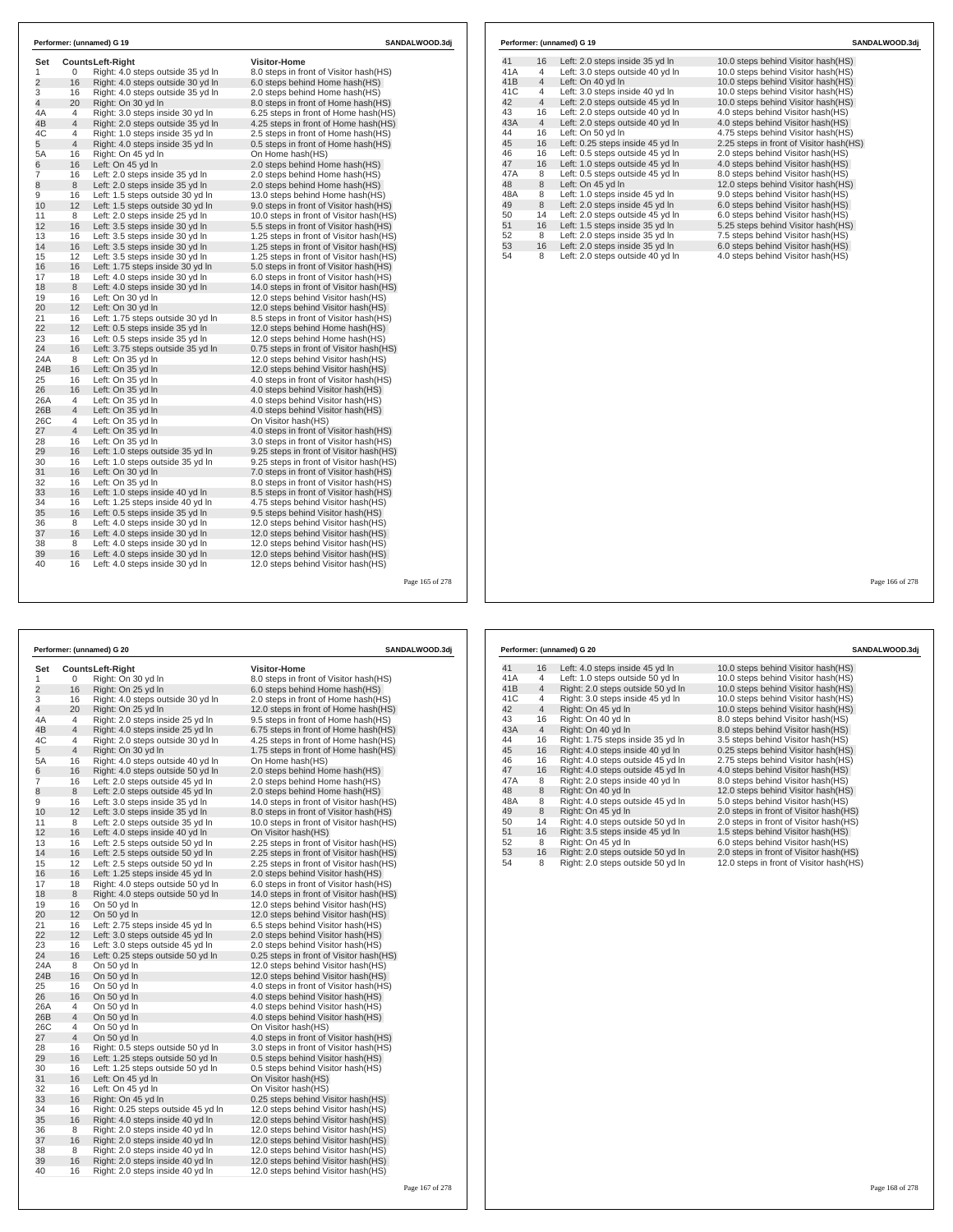| Set            |                     | Counts Left-Right                                     | <b>Visitor-Home</b>                                                              |  |
|----------------|---------------------|-------------------------------------------------------|----------------------------------------------------------------------------------|--|
| 1              | 0                   | Right: 4.0 steps outside 30 yd In                     | 8.0 steps in front of Visitor hash(HS)                                           |  |
| $\overline{2}$ | 16                  | Right: 4.0 steps outside 25 yd In                     | 6.0 steps behind Home hash(HS)                                                   |  |
| 3              | 16                  | Right: 4.0 steps outside 25 yd In                     | 6.0 steps in front of Home hash (HS)                                             |  |
| 4              | 20                  | Right: On 20 yd In                                    | 12.0 steps behind Home side line                                                 |  |
| 4A             | $\overline{4}$      | Right: 1.0 steps inside 20 yd In                      | 13.0 steps in front of Home hash(HS)                                             |  |
| 4B             | $\overline{4}$      | Right: 2.0 steps inside 20 yd In                      | 9.75 steps in front of Home hash(HS)                                             |  |
| 4C             | 4<br>$\overline{4}$ | Right: 3.0 steps inside 20 yd In                      | 6.5 steps in front of Home hash(HS)                                              |  |
| 5              |                     | Right: 4.0 steps inside 20 yd In                      | 3.25 steps in front of Home hash(HS)                                             |  |
| 5A             | 16                  | Right: On 30 yd In                                    | On Home hash(HS)                                                                 |  |
| 6              | 16                  | Right: On 40 vd In                                    | 2.0 steps behind Home hash(HS)                                                   |  |
| 7              | 16                  | Right: 2.0 steps outside 50 yd In                     | 2.0 steps behind Home hash(HS)                                                   |  |
| 8              | 8                   | Right: 2.0 steps outside 50 yd In                     | 2.0 steps behind Home hash(HS)                                                   |  |
| 9              | 16                  | Left: On 45 yd In                                     | 2.0 steps behind Home hash(HS)                                                   |  |
| 10<br>11       | 12<br>8             | Left: 2.0 steps outside 40 yd In                      | 7.0 steps behind Home hash(HS)                                                   |  |
| 12             |                     | Left: 4.0 steps inside 30 yd In                       | 2.0 steps behind Home hash(HS)                                                   |  |
|                | 16                  | Left: 2.75 steps outside 30 yd In                     | 7.5 steps behind Home hash(HS)                                                   |  |
| 13<br>14       | 16<br>16            | Left: 3.5 steps inside 20 yd In                       | 8.5 steps in front of Visitor hash(HS)                                           |  |
|                |                     | Left: 3.5 steps inside 20 yd In                       | 8.5 steps in front of Visitor hash(HS)                                           |  |
| 15             | 12                  | Left: 3.5 steps inside 20 yd In                       | 8.5 steps in front of Visitor hash(HS)                                           |  |
| 16<br>17       | 16                  | Left: 2.25 steps outside 25 yd In                     | 9.5 steps behind Home hash(HS)                                                   |  |
|                | 18                  | Left: 4.0 steps inside 20 yd In                       | 14.0 steps in front of Visitor hash (HS)                                         |  |
| 18<br>19       | 8                   | Left: 4.0 steps inside 20 yd In                       | 6.0 steps behind Home hash(HS)                                                   |  |
| 20             | 16<br>12            | Left: On 15 yd In<br>Left: On 15 yd In                | 4.0 steps behind Home hash(HS)<br>4.0 steps behind Home hash(HS)                 |  |
| 21             | 16                  |                                                       |                                                                                  |  |
| 22             | 12                  | Left: On 20 yd In<br>Left: On 20 vd In                | 8.0 steps in front of Visitor hash(HS)<br>10.0 steps behind Home hash (HS)       |  |
| 23             | 16                  |                                                       |                                                                                  |  |
| 24             | 16                  | Left: On 20 yd In                                     | 10.0 steps behind Home hash(HS)                                                  |  |
| 24A            | 8                   | Left: 1.0 steps outside 20 yd In<br>Left: On 15 yd In | 6.75 steps behind Home hash(HS)<br>8.0 steps behind Home hash(HS)                |  |
| 24B            | 16                  | Left: On 15 yd In                                     | 8.0 steps behind Home hash(HS)                                                   |  |
| 25             | 16                  | Left: On 15 yd In                                     | 12.0 steps behind Home hash(HS)                                                  |  |
| 26             | 16                  | Left: On 20 yd In                                     | 4.0 steps in front of Visitor hash(HS)                                           |  |
|                | 4                   | Left: On 20 yd In                                     |                                                                                  |  |
| 26A<br>26B     | $\overline{4}$      | Left: On 20 yd In                                     | 4.0 steps in front of Visitor hash(HS)<br>4.0 steps in front of Visitor hash(HS) |  |
| 26C            | 4                   | Left: On 20 yd In                                     | 8.0 steps in front of Visitor hash(HS)                                           |  |
| 27             | $\overline{4}$      | Left: On 20 yd In                                     | 12.0 steps in front of Visitor hash(HS)                                          |  |
| 28             | 16                  | Left: 2.0 steps inside 20 yd In                       | On Home hash(HS)                                                                 |  |
| 29             | 16                  | Left: On 20 yd In                                     | 7.0 steps in front of Home hash(HS)                                              |  |
| 30             | 16                  | Left: On 20 yd In                                     | 7.0 steps in front of Home hash(HS)                                              |  |
| 31             | 16                  | Left: On 25 yd In                                     | On Home hash(HS)                                                                 |  |
| 32             | 16                  | Left: On 25 yd In                                     | 4.0 steps behind Home hash(HS)                                                   |  |
| 33             | 16                  | Left: On 25 yd In                                     | 1.75 steps in front of Home hash(HS)                                             |  |
| 34             | 16                  |                                                       | 12.0 steps behind Home hash(HS)                                                  |  |
| 35             | 16                  | Left: On 20 yd In<br>Left: On 20 yd In                | On Visitor hash(HS)                                                              |  |
| 36             | 8                   | Left: On 15 yd In                                     | On Visitor hash(HS)                                                              |  |
| 37             | 16                  | Left: On 15 yd In                                     | On Visitor hash(HS)                                                              |  |
|                |                     |                                                       |                                                                                  |  |
| 38<br>39       | 8<br>16             | Left: On 15 yd In<br>Left: On 15 yd In                | On Visitor hash(HS)<br>On Visitor hash(HS)                                       |  |
| 40             | 16                  | Left: On 15 yd In                                     | On Visitor hash(HS)                                                              |  |

| 41  | 16             | Left: On 25 yd In                | 4.0 steps behind Visitor hash (HS)      |
|-----|----------------|----------------------------------|-----------------------------------------|
| 41A | 4              | Left: 3.0 steps inside 25 yd In  | 4.0 steps behind Visitor hash(HS)       |
| 41B | $\overline{4}$ | Left: 2.0 steps outside 30 yd In | 4.0 steps behind Visitor hash(HS)       |
| 41C | 4              | Left: 1.0 steps inside 30 yd In  | 4.0 steps behind Visitor hash(HS)       |
| 42  | $\overline{4}$ | Left: 4.0 steps inside 30 yd In  | 4.0 steps behind Visitor hash(HS)       |
| 43  | 16             | Left: 2.0 steps outside 25 yd In | 4.0 steps behind Visitor hash(HS)       |
| 43A | $\overline{4}$ | Left: 2.0 steps outside 25 yd In | 4.0 steps behind Visitor hash(HS)       |
| 44  | 16             | Left: 3.0 steps outside 35 yd In | 8.0 steps in front of Visitor hash(HS)  |
| 45  | 16             | Left: 0.5 steps outside 30 yd In | 12.5 steps in front of Visitor hash(HS) |
| 46  | 16             | Left: 3.5 steps outside 30 yd In | 1.5 steps in front of Visitor hash(HS)  |
| 47  | 16             | Left: 3.0 steps inside 25 yd In  | 4.0 steps behind Visitor hash(HS)       |
| 47A | 8              | Left: 1.5 steps inside 25 yd In  | 8.0 steps behind Visitor hash(HS)       |
| 48  | 8              | Left: On 25 yd In                | 12.0 steps behind Visitor hash(HS)      |
| 48A | 8              | Left: 1.0 steps outside 30 yd In | 9.0 steps behind Visitor hash(HS)       |
| 49  | 8              | Left: 2.0 steps outside 35 yd In | 6.0 steps behind Visitor hash(HS)       |
| 50  | 14             | Left: 2.0 steps inside 30 yd In  | 6.0 steps behind Visitor hash(HS)       |
| 51  | 16             | Left: 2.25 steps inside 25 yd In | 5.0 steps in front of Visitor hash(HS)  |
| 52  | 8              | Left: 3.0 steps inside 25 yd In  | 2.25 steps in front of Visitor hash(HS) |
| 53  | 16             | Left: 2.0 steps outside 25 yd In | 6.0 steps behind Visitor hash(HS)       |
| 54  | 8              | Left: 2.0 steps inside 25 yd In  | 4.0 steps behind Visitor hash(HS)       |

Page 169 of 278

|                         |                | Performer: (unnamed) G 22          | SANDALWOOD.3dj                            |  |  |
|-------------------------|----------------|------------------------------------|-------------------------------------------|--|--|
| Set                     |                | <b>CountsLeft-Right</b>            | <b>Visitor-Home</b>                       |  |  |
| 1                       | 0              | Right: On 25 yd In                 | 12.0 steps in front of Visitor hash (HS)  |  |  |
| $\overline{\mathbf{c}}$ | 16             | Right: 4.0 steps outside 30 yd In  | 2.0 steps behind Home hash(HS)            |  |  |
| 3                       | 16             | Right: On 30 vd In                 | On Home hash(HS)                          |  |  |
| 4                       | 20             | Right: 4.0 steps outside 30 yd In  | 10.0 steps in front of Home hash(HS)      |  |  |
| 4A                      | 4              | Right: 1.5 steps outside 30 yd In  | 7.75 steps in front of Home hash(HS)      |  |  |
| 4B                      | $\overline{4}$ | Right: 1.0 steps inside 30 yd In   | 5.5 steps in front of Home hash(HS)       |  |  |
| 4C                      | $\overline{4}$ | Right: 3.5 steps inside 30 yd In   | 3.25 steps in front of Home hash(HS)      |  |  |
| 5                       | $\overline{4}$ | Right: 2.0 steps outside 35 yd In  | 1.0 steps in front of Home hash(HS)       |  |  |
| 5A                      | 16             | Right: 2.0 steps inside 40 yd In   | On Home hash(HS)                          |  |  |
| 6                       | 16             | Left: 2.0 steps outside 50 yd In   | 2.0 steps behind Home hash (HS)           |  |  |
| $\overline{7}$          | 16             | Left: On 40 yd In                  | 2.0 steps behind Home hash(HS)            |  |  |
| 8                       | 8              | Left: On 40 yd In                  | 2.0 steps behind Home hash(HS)            |  |  |
| 9                       | 16             | Left: 3.25 steps outside 35 yd In  | 14.0 steps in front of Visitor hash(HS)   |  |  |
| 10                      | 12             | Left: 3.25 steps outside 35 yd In  | 8.0 steps in front of Visitor hash(HS)    |  |  |
| 11                      | 8              | Left: On 30 yd In                  | 10.0 steps in front of Visitor hash(HS)   |  |  |
| 12                      | 16             | Left: 3.75 steps inside 35 yd In   | 2.5 steps in front of Visitor hash(HS)    |  |  |
| 13                      | 16             | Left: 0.5 steps outside 40 yd In   | 1.25 steps in front of Visitor hash(HS)   |  |  |
| 14                      | 16             | Left: 0.5 steps outside 40 yd In   | 1.25 steps in front of Visitor hash(HS)   |  |  |
| 15                      | 12             | Left: 0.5 steps outside 40 yd In   | 1.25 steps in front of Visitor hash (HS)  |  |  |
| 16                      | 16             | Left: 2.75 steps outside 40 yd In  | On Visitor hash(HS)                       |  |  |
| 17                      | 18             | Left: 4.0 steps inside 40 yd In    | 6.0 steps in front of Visitor hash(HS)    |  |  |
| 18                      | 8              | Left: 4.0 steps inside 40 yd In    | 14.0 steps in front of Visitor hash(HS)   |  |  |
| 19                      | 16             | Left: On 40 yd In                  | 12.0 steps behind Visitor hash(HS)        |  |  |
| 20                      | 12             | Left: On 40 yd In                  | 12.0 steps behind Visitor hash(HS)        |  |  |
| 21                      | 16             | Left: 2.0 steps outside 35 yd In   | 8.0 steps in front of Visitor hash(HS)    |  |  |
| 22                      | 12             | Left: 0.25 steps inside 40 yd In   | 12.25 steps in front of Visitor hash (HS) |  |  |
| 23                      | 16             | Left: 0.25 steps inside 40 yd In   | 12.25 steps in front of Visitor hash (HS) |  |  |
| 24                      | 16             | Left: 4.0 steps inside 45 yd In    | 6.25 steps in front of Visitor hash(HS)   |  |  |
| 24A                     | 8              | Left: On 45 yd In                  | 12.0 steps behind Visitor hash (HS)       |  |  |
| 24B                     | 16             | Left: On 45 yd In                  | 12.0 steps behind Visitor hash (HS)       |  |  |
| 25                      | 16             | Left: On 45 yd In                  | 4.0 steps in front of Visitor hash(HS)    |  |  |
| 26                      | 16             | Left: On 45 yd In                  | 4.0 steps behind Visitor hash(HS)         |  |  |
| 26A                     | 4              | Left: On 45 yd In                  | 4.0 steps behind Visitor hash(HS)         |  |  |
| 26B                     | $\overline{4}$ | Left: On 45 yd In                  | 4.0 steps behind Visitor hash(HS)         |  |  |
| 26C                     | 4              | Left: On 45 yd In                  | On Visitor hash(HS)                       |  |  |
| 27                      | $\overline{4}$ | Left: On 45 yd In                  | 4.0 steps in front of Visitor hash(HS)    |  |  |
| 28                      | 16             | Left: 0.25 steps inside 45 yd In   | 0.5 steps in front of Visitor hash(HS)    |  |  |
| 29                      | 16             | Left: 2.0 steps outside 45 yd In   | 1.0 steps in front of Visitor hash(HS)    |  |  |
| 30                      | 16             | Left: 2.0 steps outside 45 yd In   | 1.0 steps in front of Visitor hash(HS)    |  |  |
| 31                      | 16             | Left: On 40 yd In                  | On Visitor hash(HS)                       |  |  |
| 32                      | 16             | Left: On 40 yd In                  | On Visitor hash(HS)                       |  |  |
| 33                      | 16             | Left: On 50 yd In                  | 1.5 steps in front of Visitor hash(HS)    |  |  |
| 34                      | 16             | Right: 0.25 steps outside 50 yd In | 10.5 steps behind Visitor hash(HS)        |  |  |
| 35                      | 16             | Left: 2.5 steps outside 45 yd In   | 11.5 steps behind Visitor hash (HS)       |  |  |
| 36                      | 8              | Left: On 40 yd In                  | 12.0 steps behind Visitor hash (HS)       |  |  |
| 37                      | 16             | Left: On 40 yd In                  | 12.0 steps behind Visitor hash (HS)       |  |  |
| 38                      | 8              | Left: On 40 yd In                  | 12.0 steps behind Visitor hash (HS)       |  |  |
| 39                      | 16             | Left: On 40 yd In                  | 12.0 steps behind Visitor hash(HS)        |  |  |
| 40                      | 16             | Left: On 40 yd In                  | 12.0 steps behind Visitor hash(HS)        |  |  |
|                         |                |                                    |                                           |  |  |

41 16 Left: 2.0 steps outside 45 yd ln 10.0 steps behind Visitor hash(HS) 41A 4 Left: 1.0 steps inside 45 yd ln 10.0 steps behind Visitor hash(HS) 41B 4 Left: 4.0 steps inside 45 yd In 10.0 steps behind Visitor hash(HS)<br>41C 4 Left: 1.0 steps outside 50 yd In 10.0 steps behind Visitor hash(HS)<br>42 4 Right: 2.0 steps outside 50 yd In 10.0 steps behind Visitor hash(HS)<br>4 43A 4 Right: On 45 yd ln 8.0 steps behind Visitor hash(HS) 44 16 Right: 1.0 steps inside 40 yd ln 5.25 steps behind Visitor hash(HS) 45 16 Right: 2.75 steps inside 45 yd ln 0.25 steps behind Visitor hash(HS) 46 16 Right: 3.0 steps inside 45 yd ln 2.75 steps behind Visitor hash(HS) 47 16 Right: 3.0 steps inside 45 yd ln 4.0 steps behind Visitor hash(HS) 47A 8 Right: 1.5 steps inside 45 yd ln 8.0 steps behind Visitor hash(HS) 48 8 Right: On 45 yd ln 12.0 steps behind Visitor hash(HS) 48A 8 Right: 2.0 steps inside 45 yd ln 9.0 steps behind Visitor hash(HS) 49 8 Right: 4.0 steps outside 50 yd ln 6.0 steps behind Visitor hash(HS) Fight: 4.0 steps outside 50 yd ln 6.0 steps behind Visitor hash(HS)<br>
50 14 On 50 yd ln 6.0 steps behind Visitor hash(HS)<br>
51 16 Left: 2.5 steps inside 40 yd ln 8.25 steps behind Visitor hash(HS)<br>
52 8 Left: 2.5 steps insid 51 16 Left: 2.25 steps inside 40 yd In 8.25 steps behind Visitor hash(HS)<br>52 8 Left: 2.5 steps inside 40 yd In 10.25 steps behind Visitor hash(HS)<br>53 16 Left: 4.0 steps inside 40 yd In 6.0 steps behind Visitor hash(HS)<br>54 **Performer: (unnamed) G 22 SANDALWOOD.3dj**

Page 170 of 278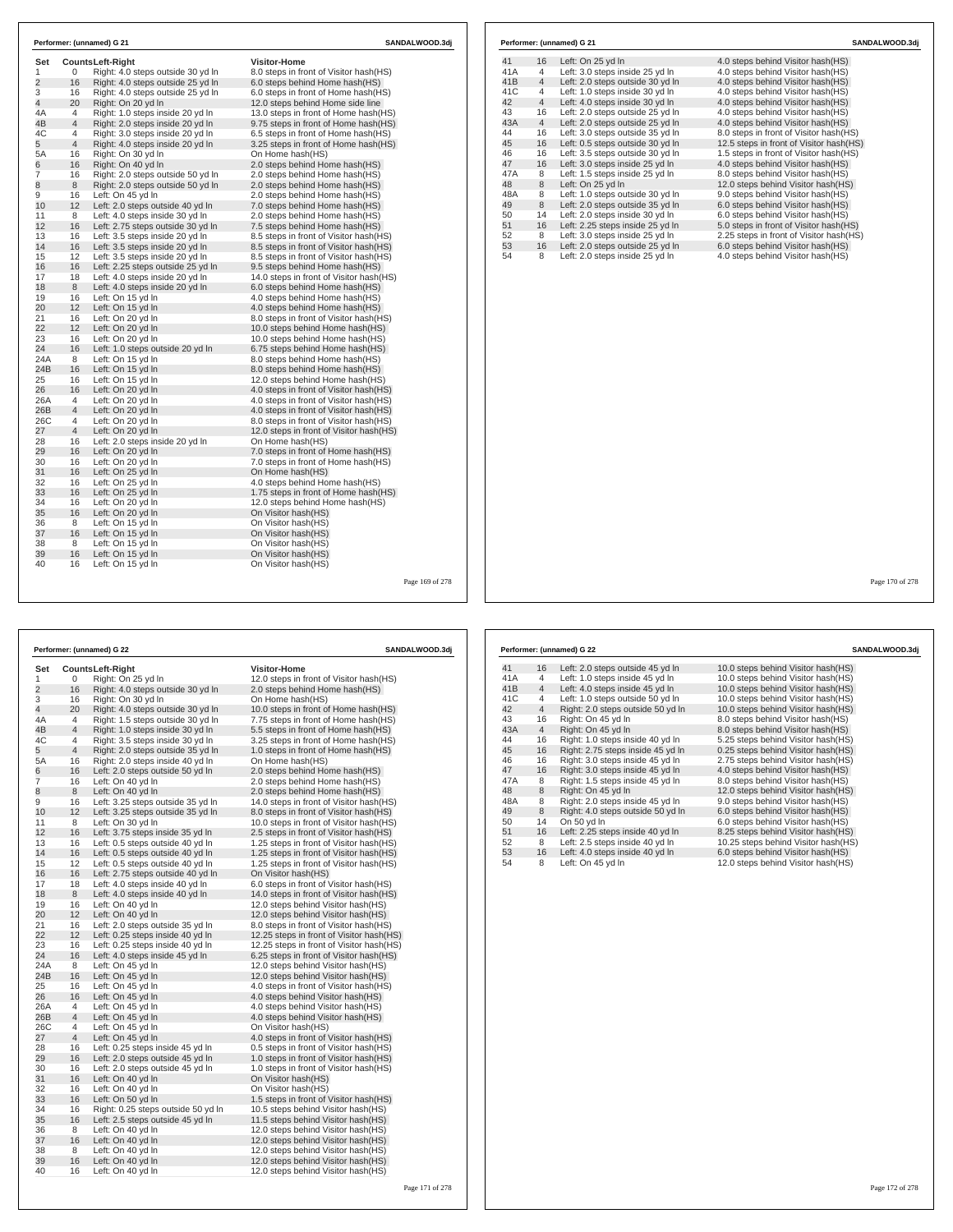| Set<br>1       | 0              | <b>CountsLeft-Right</b><br>Left: 3.0 steps inside 25 yd In | <b>Visitor-Home</b><br>7.0 steps in front of Visitor hash(HS) |  |
|----------------|----------------|------------------------------------------------------------|---------------------------------------------------------------|--|
| $\overline{2}$ | 16             | Left: On 25 yd In                                          | 8.0 steps behind Home hash(HS)                                |  |
| 3              | 16             | Left: On 35 yd In                                          | 8.0 steps behind Home hash(HS)                                |  |
| $\overline{4}$ | 20             | Left: On 45 yd In                                          | 8.0 steps behind Home hash(HS)                                |  |
| 4A             | 4              | Left: 4.0 steps inside 40 yd In                            | 8.0 steps behind Home hash(HS)                                |  |
| 4B             | 4              | Left: On 40 yd In                                          | 8.0 steps behind Home hash(HS)                                |  |
| 4C             | 4              | Left: 4.0 steps inside 35 yd In                            | 8.0 steps behind Home hash(HS)                                |  |
| 5              | $\overline{4}$ | Left: On 35 yd In                                          | 8.0 steps behind Home hash(HS)                                |  |
| 5A             | 16             | Left: On 35 yd In                                          | 8.0 steps behind Home hash(HS)                                |  |
| 6              | 16             | Left: 2.75 steps outside 30 yd In                          | 8.0 steps behind Home hash(HS)                                |  |
| $\overline{7}$ | 16             | Left: 2.25 steps outside 25 yd In                          | 2.25 steps in front of Home hash(HS)                          |  |
| 8              | 8              | Left: 2.5 steps outside 30 yd In                           | 4.0 steps in front of Home hash (HS)                          |  |
| 9              | 16             | Left: On 30 yd In                                          | 12.0 steps in front of Home hash(HS)                          |  |
| 10             | 12             | Left: On 30 yd In                                          | 6.0 steps in front of Home hash(HS)                           |  |
| 11             | 8              | Left: 2.0 steps outside 30 yd In                           | 8.0 steps in front of Home hash (HS)                          |  |
| 12             | 16             | Left: 4.0 steps inside 25 yd In                            | 6.0 steps in front of Home hash(HS)                           |  |
| 13             | 16             | Left: 2.75 steps inside 35 yd In                           | 10.0 steps in front of Home hash(HS)                          |  |
| 14             | 16             | Left: 2.75 steps inside 45 yd In                           | 10.0 steps in front of Home hash(HS)                          |  |
| 15             | 12             | Right: 4.0 steps outside 50 yd In                          | 12.0 steps in front of Home hash(HS)                          |  |
| 16             | 16             | Right: 4.0 steps outside 50 yd In                          | 4.0 steps behind Home hash(HS)                                |  |
| 17             | 18             | Left: 4.0 steps inside 45 yd In                            | 4.0 steps in front of Home hash(HS)                           |  |
| 18             | 8              | Left: 4.0 steps inside 45 yd In                            | 12.0 steps in front of Home hash(HS)                          |  |
| 19             | 16             | Left: 2.0 steps outside 45 yd In                           | 4.25 steps in front of Home hash(HS)                          |  |
| 20             | 12             | Left: On 40 yd In                                          | 2.25 steps in front of Home hash(HS)                          |  |
| 21             | 16             | Left: 2.5 steps outside 45 yd In                           | 9.75 steps in front of Home hash(HS)                          |  |
| 22             | 12             | Left: 0.25 steps outside 45 yd In                          | 0.5 steps behind Home hash(HS)                                |  |
| 23             | 16             | Left: 0.25 steps outside 45 yd In                          | 0.5 steps behind Home hash(HS)                                |  |
| 24             | 16             | Left: 1.25 steps inside 45 yd In                           | 12.5 steps behind Home hash(HS)                               |  |
| 24A            | 8              | Left: 1.25 steps inside 45 yd In                           | 12.5 steps behind Home hash(HS)                               |  |
| 24B            | 16             | Left: 1.25 steps inside 45 yd In                           | 12.5 steps behind Home hash(HS)                               |  |
| 25             | 16             | On 50 yd In                                                | 12.0 steps behind Home hash(HS)                               |  |
| 26             | 16             | Left: 4.0 steps inside 45 yd In                            | 4.0 steps in front of Visitor hash(HS)                        |  |
| 26A            | 4              | Left: 4.0 steps inside 45 yd In                            | 8.0 steps in front of Visitor hash(HS)                        |  |
| 26B            | 4              | Left: On 45 yd In                                          | 8.0 steps in front of Visitor hash (HS)                       |  |
| 26C            | 4              | Left: On 45 yd In                                          | 12.0 steps in front of Visitor hash(HS)                       |  |
| 27             | $\overline{4}$ | Left: 4.0 steps inside 45 yd In                            | 12.0 steps in front of Visitor hash(HS)                       |  |
| 28             | 16             | Left: 1.0 steps inside 45 yd In                            | 12.0 steps in front of Visitor hash(HS)                       |  |
| 29             | 16             | Left: 2.0 steps outside 45 yd In                           | 2.0 steps in front of Home hash(HS)                           |  |
| 30             | 16             | Left: 4.0 steps inside 45 yd In                            | 10.0 steps behind Home side line                              |  |
| 31             | 16             | Right: 4.0 steps outside 50 vd In                          | 8.0 steps in front of Home hash (HS)                          |  |
| 32             | 16             | Left: 4.0 steps inside 40 yd In                            | 8.0 steps in front of Home hash(HS)                           |  |
| 33             | 16             | Left: 2.0 steps outside 35 yd In                           | 12.0 steps behind Home side line                              |  |
| 34             | 16             | Left: 2.0 steps outside 35 yd In                           | 6.0 steps in front of Home hash(HS)                           |  |
| 35             | 16             | Left: On 40 yd In                                          | On Home hash(HS)                                              |  |
| 36             | 8              | Left: On 40 yd In                                          | 6.0 steps behind Home hash(HS)                                |  |
| 37             | 16             | Left: 0.75 steps inside 35 yd In                           | 12.0 steps behind Home hash(HS)                               |  |
| 38             | 8              | Left: 3.25 steps inside 30 yd In                           | 9.25 steps behind Home hash(HS)                               |  |
| 39             | 16             | Left: 2.25 steps outside 25 yd In                          | 1.5 steps behind Home hash(HS)                                |  |
|                |                |                                                            |                                                               |  |

| 41  | 16             | Left: 4.0 steps inside 35 yd In   | 4.0 steps behind Home hash (HS)      |
|-----|----------------|-----------------------------------|--------------------------------------|
| 41A | 4              | Left: 4.0 steps inside 35 yd In   | 8.0 steps behind Home hash(HS)       |
| 41B | $\overline{4}$ | Left: On 40 vd In                 | 8.0 steps behind Home hash(HS)       |
| 41C | 4              | Left: On 40 yd In                 | 4.0 steps behind Home hash(HS)       |
| 42  | $\overline{4}$ | Left: 4.0 steps inside 35 yd In   | 4.0 steps behind Home hash(HS)       |
| 43  | 16             | Left: 4.0 steps inside 45 yd In   | 4.0 steps behind Home hash(HS)       |
| 43A | $\overline{4}$ | Left: 4.0 steps inside 45 yd In   | 8.0 steps behind Home hash(HS)       |
| 44  | 16             | Left: 4.0 steps inside 45 vd In   | On Home hash(HS)                     |
| 45  | 16             | Left: 4.0 steps inside 45 yd In   | 8.0 steps in front of Home hash(HS)  |
| 46  | 16             | Left: 1.0 steps outside 40 yd In  | 5.0 steps in front of Home hash(HS)  |
| 47  | 16             | Left: 4.0 steps inside 35 yd In   | 4.0 steps in front of Home hash(HS)  |
| 47A | 8              | Left: 2.0 steps inside 40 yd In   | On Home hash(HS)                     |
| 48  | 8              | Left: On 45 yd In                 | 5.0 steps in front of Home hash(HS)  |
| 48A | 8              | Right: 2.0 steps outside 50 yd In | 5.0 steps in front of Home hash(HS)  |
| 49  | 8              | Left: 2.0 steps outside 50 yd In  | 12.0 steps in front of Home hash(HS) |
| 50  | 14             | Right: 4.0 steps outside 50 yd In | 12.0 steps in front of Home hash(HS) |
| 51  | 16             | Right: 4.0 steps outside 40 yd In | 12.0 steps behind Home side line     |
| 52  | 8              | Right: On 40 yd In                | 10.0 steps behind Home side line     |
| 53  | 16             | Left: On 50 yd In                 | 8.0 steps behind Home side line      |
| 54  | 8              | Left: On 50 yd In                 | 8.0 steps behind Home side line      |

Page 173 of 278

 $\Gamma$ 

|                |                | Performer: (unnamed) H 51         | SANDALWOOD.3dj                            |  |
|----------------|----------------|-----------------------------------|-------------------------------------------|--|
| Set            |                | Counts Left-Right                 | <b>Visitor-Home</b>                       |  |
| 1              | 0              | Left: On 30 yd In                 | 3.0 steps in front of Visitor hash(HS)    |  |
| $\overline{2}$ | 16             | Left: 4.0 steps inside 25 yd In   | 8.0 steps behind Home hash(HS)            |  |
| 3              | 16             | Left: 4.0 steps inside 35 yd In   | 8.0 steps behind Home hash(HS)            |  |
| $\overline{4}$ | 20             | Left: 4.0 steps inside 45 yd In   | 8.0 steps behind Home hash(HS)            |  |
| 4A             | 4              | Left: On 45 yd In                 | 8.0 steps behind Home hash(HS)            |  |
| 4B             | $\overline{4}$ | Left: 4.0 steps inside 40 yd In   | 8.0 steps behind Home hash(HS)            |  |
| 4C             | 4              | Left: On 40 yd In                 | 8.0 steps behind Home hash(HS)            |  |
| 5              | $\overline{4}$ | Left: 4.0 steps inside 35 yd In   | 8.0 steps behind Home hash(HS)            |  |
| 5A             | 16             | Left: 4.0 steps inside 35 yd In   | 8.0 steps behind Home hash(HS)            |  |
| 6              | 16             | Left: On 30 yd In                 | 8.0 steps behind Home hash(HS)            |  |
| $\overline{7}$ | 16             | Left: 3.25 steps outside 25 yd In | 0.25 steps behind Home hash (HS)          |  |
| 8              | 8              | Left: 2.75 steps inside 25 yd In  | 3.75 steps in front of Home hash(HS)      |  |
| 9              | 16             | Left: 3.0 steps outside 30 yd In  | 13.5 steps in front of Home hash(HS)      |  |
| 10             | 12             | Left: 3.0 steps outside 30 yd In  | 7.5 steps in front of Home hash(HS)       |  |
| 11             | 8              | Left: 4.0 steps inside 25 yd In   | 8.0 steps in front of Home hash(HS)       |  |
| 12             | 16             | Left: On 25 yd In                 | 6.0 steps in front of Home hash(HS)       |  |
| 13             | 16             | Left: On 35 vd In                 | 10.0 steps in front of Home hash (HS)     |  |
| 14             | 16             | Left: On 45 yd In                 | 10.0 steps in front of Home hash(HS)      |  |
| 15             | 12             | On 50 yd In                       | 8.0 steps in front of Home hash(HS)       |  |
| 16             | 16             | On 50 yd In                       | 8.0 steps behind Home hash(HS)            |  |
| 17             | 18             | Left: 4.0 steps inside 45 yd In   | On Home hash(HS)                          |  |
| 18             | 8              | Left: 4.0 steps inside 45 yd In   | 8.0 steps in front of Home hash(HS)       |  |
| 19             | 16             | Left: On 45 yd In                 | 4.0 steps in front of Home hash(HS)       |  |
| 20             | 12             | Left: On 40 yd In                 | On Home hash(HS)                          |  |
| 21             | 16             | Left: On 45 yd In                 | 9.0 steps in front of Home hash(HS)       |  |
| 22             | 12             | Left: 1.75 steps inside 45 yd In  | 2.5 steps behind Home hash(HS)            |  |
| 23             | 16             | Left: 1.75 steps inside 45 yd In  | 2.5 steps behind Home hash(HS)            |  |
| 24             | 16             | Left: 2.0 steps inside 45 yd In   | 13.25 steps in front of Visitor hash(HS)  |  |
| 24A            | 8              | Left: 2.0 steps inside 45 yd In   | 13.25 steps in front of Visitor hash (HS) |  |
| 24B            | 16             | Left: 2.0 steps inside 45 yd In   | 13.25 steps in front of Visitor hash (HS) |  |
| 25             | 16             | Right: 4.0 steps outside 50 yd In | 12.0 steps behind Home hash(HS)           |  |
| 26             | 16             | On 50 yd In                       | 4.0 steps in front of Visitor hash(HS)    |  |
| 26A            | 4              | On 50 yd In                       | 8.0 steps in front of Visitor hash (HS)   |  |
| 26B            | $\overline{4}$ | On 50 yd In                       | 12.0 steps in front of Visitor hash(HS)   |  |
| 26C            | 4              | Right: 4.0 steps outside 50 yd In | 12.0 steps in front of Visitor hash (HS)  |  |
| 27             | 4              | Right: 4.0 steps outside 50 yd In | 12.0 steps behind Home hash(HS)           |  |
| 28             | 16             | Left: 0.75 steps outside 45 yd In | 13.75 steps in front of Visitor hash (HS) |  |
| 29             | 16             | Left: 4.0 steps inside 40 yd In   | 4.0 steps in front of Home hash(HS)       |  |
| 30             | 16             | Left: 2.0 steps inside 45 yd In   | 10.0 steps behind Home side line          |  |
| 31             | 16             | Right: 4.0 steps outside 50 yd In | 12.0 steps in front of Home hash(HS)      |  |
| 32             | 16             | Left: 4.0 steps inside 40 yd In   | 12.0 steps in front of Home hash(HS)      |  |
| 33             | 16             | Left: 4.0 steps inside 30 yd In   | 12.0 steps behind Home side line          |  |
| 34             | 16             | Left: 4.0 steps inside 30 yd In   | 8.0 steps in front of Home hash(HS)       |  |
| 35             | 16             | Left: 2.75 steps outside 40 yd In | On Home hash(HS)                          |  |
| 36             | 8              | Left: 2.75 steps outside 40 yd In | 6.0 steps behind Home hash(HS)            |  |
| 37             | 16             | Left: 2.0 steps outside 35 yd In  | 11.0 steps behind Home hash(HS)           |  |
| 38             | 8              | Left: 0.5 steps inside 30 yd In   | 8.5 steps behind Home hash(HS)            |  |
| 39             | 16             | Left: 3.75 steps outside 25 yd In | 1.0 steps in front of Home hash(HS)       |  |
| 40             | 16             | Left: 3.75 steps inside 25 yd In  | 0.25 steps behind Home hash(HS)           |  |

| 41  | 16             | Left: On 35 yd In                 | 8.0 steps behind Home hash(HS)       |
|-----|----------------|-----------------------------------|--------------------------------------|
| 41A | 4              | Left: On 35 yd In                 | 4.0 steps behind Home hash(HS)       |
| 41B | $\overline{4}$ | Left: 4.0 steps inside 30 yd In   | 4.0 steps behind Home hash(HS)       |
| 41C | 4              | Left: 4.0 steps inside 30 yd In   | 8.0 steps behind Home hash(HS)       |
| 42  | $\overline{4}$ | Left: On 35 yd In                 | 8.0 steps behind Home hash(HS)       |
| 43  | 16             | Left: On 45 yd In                 | 8.0 steps behind Home hash(HS)       |
| 43A | $\overline{4}$ | Left: 2.0 steps outside 45 yd In  | 8.0 steps behind Home hash(HS)       |
| 44  | 16             | Left: 2.0 steps outside 45 vd In  | On Home hash(HS)                     |
| 45  | 16             | Left: 2.0 steps outside 45 yd In  | 8.0 steps in front of Home hash(HS)  |
| 46  | 16             | Left: 0.25 steps outside 35 vd In | 3.0 steps in front of Home hash(HS)  |
| 47  | 16             | Left: 4.0 steps inside 30 yd In   | 8.0 steps in front of Home hash(HS)  |
| 47A | 8              | Left: On 35 vd In                 | 14.0 steps behind Home side line     |
| 48  | 8              | Left: 4.0 steps inside 30 yd In   | 8.0 steps behind Home side line      |
| 48A | 8              | Left: 2.0 steps inside 25 yd In   | 8.0 steps behind Home side line      |
| 49  | 8              | Left: 2.0 steps inside 25 vd In   | 12.0 steps in front of Home hash(HS) |
| 50  | 14             | Left: 4.0 steps inside 30 yd In   | 12.0 steps in front of Home hash(HS) |
| 51  | 16             | Left: 4.0 steps inside 30 yd In   | 12.0 steps behind Home side line     |
| 52  | 8              | Left: 4.0 steps outside 35 yd In  | 13.0 steps behind Home side line     |
| 53  | 16             | Left: 4.0 steps outside 45 yd In  | 11.0 steps behind Home side line     |
| 54  | 8              | Left: 2.0 steps outside 45 yd In  | 8.0 steps behind Home side line      |
|     |                |                                   |                                      |
|     |                |                                   |                                      |

**Performer: (unnamed) H 51 SANDALWOOD.3dj**

Page 174 of 278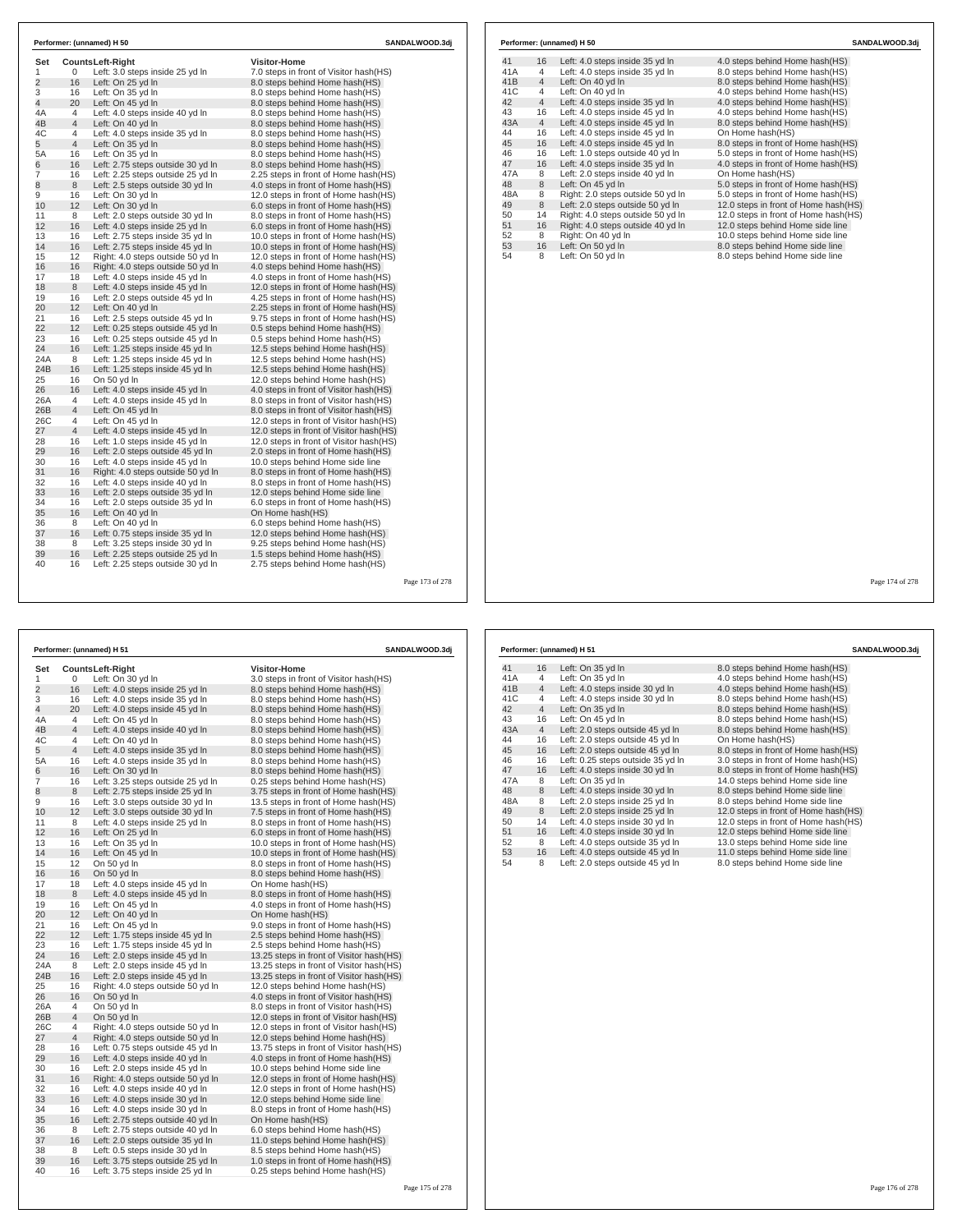| Set            |                | Counts Left-Right                                     | <b>Visitor-Home</b>                                                       |  |
|----------------|----------------|-------------------------------------------------------|---------------------------------------------------------------------------|--|
| 1              | 0              | Left: 3.0 steps outside 35 yd In                      | 3.0 steps in front of Visitor hash(HS)                                    |  |
| $\overline{2}$ | 16             | Left: On 30 yd In                                     | 8.0 steps behind Home hash(HS)                                            |  |
| 3              | 16             | Left: On 40 yd In                                     | 8.0 steps behind Home hash(HS)                                            |  |
| 4              | 20             | On 50 yd In                                           | 8.0 steps behind Home hash (HS)                                           |  |
| 4A             | 4              | Left: 4.0 steps inside 45 yd In                       | 8.0 steps behind Home hash(HS)                                            |  |
| 4B             | $\overline{4}$ | Left: On 45 yd In                                     | 8.0 steps behind Home hash(HS)                                            |  |
| 4C             | 4              | Left: 4.0 steps inside 40 yd In                       | 8.0 steps behind Home hash(HS)                                            |  |
| 5              | $\overline{4}$ | Left: On 40 yd In                                     | 8.0 steps behind Home hash(HS)                                            |  |
| 5А             | 16             | Left: On 40 yd In                                     | 8.0 steps behind Home hash(HS)                                            |  |
| 6<br>7         | 16<br>16       | Left: 2.75 steps inside 30 yd In                      | 8.0 steps behind Home hash (HS)                                           |  |
|                | 8              | Left: 3.25 steps outside 25 yd In                     | 3.0 steps behind Home hash(HS)                                            |  |
| 8<br>9         | 16             | Left: On 25 yd In<br>Left: 1.75 steps inside 25 yd In | 3.5 steps in front of Home hash (HS)<br>13.75 steps behind Home side line |  |
| 10             | 12             | Left: 1.75 steps inside 25 yd In                      | 8.25 steps in front of Home hash (HS)                                     |  |
| 11             | 8              | Left: 2.0 steps inside 25 yd In                       | 8.0 steps in front of Home hash(HS)                                       |  |
| 12             | 16             | Left: On 25 yd In                                     | 10.0 steps in front of Home hash(HS)                                      |  |
| 13             | 16             | Left: On 35 yd In                                     | 14.0 steps behind Home side line                                          |  |
| 14             | 16             | Left: On 45 yd In                                     | 14.0 steps behind Home side line                                          |  |
| 15             | 12             | On 50 yd In                                           | 12.0 steps behind Home side line                                          |  |
| 16             | 16             | On 50 yd In                                           | On Home hash(HS)                                                          |  |
| 17             | 18             | Left: 4.0 steps inside 40 yd In                       | 8.0 steps in front of Home hash(HS)                                       |  |
| 18             | 8              | Left: 4.0 steps inside 40 yd In                       | 12.0 steps behind Home side line                                          |  |
| 19             | 16             | Left: 2.0 steps outside 40 yd In                      | 6.75 steps in front of Home hash(HS)                                      |  |
| 20             | 12             | Left: 1.0 steps outside 40 yd In                      | 11.0 steps in front of Home hash(HS)                                      |  |
| 21             | 16             | Left: 3.5 steps inside 35 yd In                       | 12.25 steps in front of Home hash(HS)                                     |  |
| 22             | 12             | Left: 0.75 steps outside 40 yd In                     | 7.25 steps in front of Home hash(HS)                                      |  |
| 23             | 16             | Left: 0.75 steps outside 40 yd In                     | 7.25 steps in front of Home hash(HS)                                      |  |
| 24             | 16             | Left: 3.5 steps outside 45 yd In                      | 4.5 steps behind Home hash (HS)                                           |  |
| 24A            | 8              | Left: 3.5 steps outside 45 yd In                      | 4.5 steps behind Home hash(HS)                                            |  |
| 24B            | 16             | Left: 3.5 steps outside 45 yd In                      | 4.5 steps behind Home hash (HS)                                           |  |
| 25             | 16             | Left: 4.0 steps inside 45 yd In                       | 4.0 steps behind Home hash(HS)                                            |  |
| 26             | 16             | On 50 yd In                                           | 12.0 steps in front of Visitor hash(HS)                                   |  |
| 26A            | 4              | Right: 4.0 steps outside 50 yd In                     | 12.0 steps in front of Visitor hash(HS)                                   |  |
| 26B            | $\overline{4}$ | Right: 4.0 steps outside 50 yd In                     | 12.0 steps behind Home hash(HS)                                           |  |
| 26C            | 4              | On 50 yd In                                           | 12.0 steps behind Home hash(HS)                                           |  |
| 27             | $\overline{4}$ | On 50 yd In                                           | 8.0 steps behind Home hash(HS)                                            |  |
| 28             | 16             | Left: 0.75 steps inside 40 yd In                      | 6.75 steps behind Home hash(HS)                                           |  |
| 29             | 16             | Left: 4.0 steps inside 35 yd In                       | 12.0 steps in front of Home hash(HS)                                      |  |
| 30             | 16             | Left: 4.0 steps inside 40 yd In                       | 10.0 steps behind Home side line                                          |  |
| 31             | 16             | On 50 yd In                                           | 8.0 steps in front of Home hash(HS)                                       |  |
| 32             | 16             | Left: On 40 yd In                                     | 8.0 steps in front of Home hash(HS)                                       |  |
| 33             | 16             | Left: 2.0 steps inside 30 yd In                       | 12.0 steps behind Home side line                                          |  |
| 34             | 16             | Left: 2.0 steps inside 30 yd In                       | 6.0 steps in front of Home hash (HS)                                      |  |
| 35             | 16             | Left: 2.75 steps inside 35 yd In                      | On Home hash(HS)                                                          |  |
| 36             | 8              | Left: 2.75 steps inside 35 yd In                      | 6.0 steps behind Home hash(HS)                                            |  |
| 37             | 16             | Left: 3.25 steps inside 30 yd In                      | 10.0 steps behind Home hash(HS)                                           |  |
| 38             | 8              | Left: 2.25 steps outside 30 vd In                     | 7.5 steps behind Home hash (HS)                                           |  |
| 39             | 16             | Left: 3.0 steps inside 20 yd In                       | 3.75 steps in front of Home hash(HS)                                      |  |
| 40             | 16             | Left: 2.25 steps inside 25 yd In                      | 2.25 steps in front of Home hash(HS)                                      |  |

|      |                | Performer: (unnamed) H 52        | SANDALWOOD.3di                       |  |
|------|----------------|----------------------------------|--------------------------------------|--|
| 41   | 16             | Left: On 35 yd In                | 4.0 steps behind Home hash (HS)      |  |
| 41A  | 4              | Left: 4.0 steps inside 30 yd In  | 4.0 steps behind Home hash(HS)       |  |
| 41B  | $\overline{4}$ | Left: 4.0 steps inside 30 yd In  | 8.0 steps behind Home hash(HS)       |  |
| 41C  | 4              | Left: On 35 yd In                | 8.0 steps behind Home hash(HS)       |  |
| 42   | $\overline{4}$ | Left: On 35 yd In                | 4.0 steps behind Home hash(HS)       |  |
| 43   | 16             | Left: On 45 yd In                | 4.0 steps behind Home hash(HS)       |  |
| 43A  | $\overline{4}$ | Left: On 45 yd In                | 8.0 steps behind Home hash(HS)       |  |
| 44   | 16             | Left: On 45 vd In                | On Home hash(HS)                     |  |
| 45   | 16             | Left: On 45 yd In                | 8.0 steps in front of Home hash(HS)  |  |
| 46   | 16             | Left: 2.25 steps inside 35 yd In | 3.25 steps in front of Home hash(HS) |  |
| 47   | 16             | Left: On 35 yd In                | 8.0 steps in front of Home hash(HS)  |  |
| 47 A | 8              | Left: On 35 vd In                | 10.0 steps behind Home side line     |  |
| 48   | 8              | Left: On 30 yd In                | 8.0 steps behind Home side line      |  |
| 48A  | 8              | Left: 2.0 steps outside 25 yd In | 8.0 steps behind Home side line      |  |
| 49   | 8              | Left: 2.0 steps outside 25 yd In | 12.0 steps in front of Home hash(HS) |  |
| 50   | 14             | Left: 4.0 steps inside 30 yd In  | 12.0 steps behind Home side line     |  |
| 51   | 16             | Left: On 30 yd In                | 12.0 steps behind Home side line     |  |
| 52   | 8              | Left: On 30 yd In                | 13.0 steps behind Home side line     |  |
| 53   | 16             | Left: On 40 yd In                | 11.0 steps behind Home side line     |  |
| 54   | 8              | Left: 2.0 steps inside 40 yd In  | 8.0 steps behind Home side line      |  |

Page 177 of 278

 $\Gamma$ 

| Performer: (unnamed) H 53<br>SANDALWOOD.3dj |                |                                   |                                          |  |  |
|---------------------------------------------|----------------|-----------------------------------|------------------------------------------|--|--|
| Set                                         |                | <b>CountsLeft-Right</b>           | <b>Visitor-Home</b>                      |  |  |
| 1                                           | 0              | Left: 1.0 steps inside 30 yd In   | 8.0 steps in front of Visitor hash(HS)   |  |  |
| 2                                           | 16             | Left: On 35 yd In                 | 12.0 steps behind Home hash(HS)          |  |  |
| 3                                           | 16             | Left: 4.0 steps inside 40 yd In   | 8.0 steps behind Home hash(HS)           |  |  |
| 4                                           | 20             | Right: 4.0 steps outside 50 yd In | 8.0 steps behind Home hash(HS)           |  |  |
| 4A                                          | 4              | On 50 yd In                       | 8.0 steps behind Home hash(HS)           |  |  |
| 4B                                          | 4              | Left: 4.0 steps inside 45 yd In   | 8.0 steps behind Home hash(HS)           |  |  |
| 4C                                          | 4              | Left: On 45 yd In                 | 8.0 steps behind Home hash(HS)           |  |  |
| 5                                           | 4              | Left: 4.0 steps inside 40 yd In   | 8.0 steps behind Home hash(HS)           |  |  |
| 5A                                          | 16             | Left: 4.0 steps inside 40 yd In   | 8.0 steps behind Home hash(HS)           |  |  |
| 6                                           | 16             | Left: 2.75 steps outside 35 yd In | 8.0 steps behind Home hash(HS)           |  |  |
| 7                                           | 16             | Left: 2.0 steps outside 25 yd In  | 5.25 steps behind Home hash(HS)          |  |  |
| 8                                           | 8              | Left: 2.25 steps outside 25 yd In | 2.25 steps in front of Home hash (HS)    |  |  |
| 9                                           | 16             | Left: 1.75 steps outside 25 yd In | 13.5 steps behind Home side line         |  |  |
| 10                                          | 12             | Left: 1.75 steps outside 25 yd In | 8.5 steps in front of Home hash (HS)     |  |  |
| 11                                          | 8              | Left: On 25 yd In                 | 8.0 steps in front of Home hash(HS)      |  |  |
| 12                                          | 16             | Left: 4.0 steps inside 20 yd In   | 6.0 steps in front of Home hash(HS)      |  |  |
| 13                                          | 16             | Left: 2.75 steps outside 35 yd In | 10.0 steps in front of Home hash(HS)     |  |  |
| 14                                          | 16             | Left: 2.75 steps outside 45 yd In | 10.0 steps in front of Home hash(HS)     |  |  |
| 15                                          | 12             | On 50 yd In                       | 12.0 steps in front of Home hash (HS)    |  |  |
| 16                                          | 16             | On 50 yd In                       | 4.0 steps behind Home hash(HS)           |  |  |
| 17                                          | 18             | Left: On 45 yd In                 | 4.0 steps in front of Home hash(HS)      |  |  |
| 18                                          | 8              | Left: On 45 yd In                 | 12.0 steps in front of Home hash(HS)     |  |  |
| 19                                          | 16             | Left: 2.0 steps inside 40 yd In   | 5.25 steps in front of Home hash(HS)     |  |  |
| 20                                          | 12             | Left: 0.25 steps outside 40 yd In | 6.75 steps in front of Home hash(HS)     |  |  |
| 21                                          | 16             | Left: 0.5 steps inside 40 yd In   | 11.0 steps in front of Home hash(HS)     |  |  |
| 22                                          | 12             | Left: 3.5 steps inside 40 yd In   | 3.5 steps in front of Home hash (HS)     |  |  |
| 23                                          | 16             | Left: 3.5 steps inside 40 yd In   | 3.5 steps in front of Home hash (HS)     |  |  |
| 24                                          | 16             | Left: 0.75 steps outside 45 yd In | 8.25 steps behind Home hash (HS)         |  |  |
| 24A                                         | 8              | Left: 0.75 steps outside 45 yd In | 8.25 steps behind Home hash(HS)          |  |  |
| 24B                                         | 16             | Left: 0.75 steps outside 45 yd In | 8.25 steps behind Home hash(HS)          |  |  |
| 25                                          | 16             | Left: 4.0 steps inside 45 yd In   | 8.0 steps behind Home hash(HS)           |  |  |
| 26                                          | 16             | Left: 4.0 steps inside 45 yd In   | 8.0 steps in front of Visitor hash(HS)   |  |  |
| 26A                                         | $\overline{4}$ | Left: On 45 yd In                 | 8.0 steps in front of Visitor hash(HS)   |  |  |
| 26B                                         | 4              | Left: On 45 yd In                 | 12.0 steps in front of Visitor hash(HS)  |  |  |
| 26C                                         | 4              | Left: 4.0 steps inside 45 yd In   | 12.0 steps in front of Visitor hash (HS) |  |  |
| 27                                          | 4              | Left: 4.0 steps inside 45 yd In   | 12.0 steps behind Home hash(HS)          |  |  |
| 28                                          | 16             | Left: 4.0 steps inside 40 yd In   | 10.5 steps behind Home hash(HS)          |  |  |
| 29                                          | 16             | Left: On 40 yd In                 | 8.0 steps in front of Home hash(HS)      |  |  |
| 30                                          | 16             | Left: 2.0 steps outside 45 yd In  | 10.0 steps behind Home side line         |  |  |
| 31                                          | 16             | Right: 4.0 steps outside 50 yd In | 8.0 steps behind Home side line          |  |  |
| 32                                          | 16             | Left: 4.0 steps inside 40 yd In   | 8.0 steps behind Home side line          |  |  |
| 33                                          | 16             | Left: 4.0 steps inside 30 yd In   | 8.0 steps behind Home side line          |  |  |
| 34                                          | 16             | Left: 4.0 steps inside 30 yd In   | 12.0 steps in front of Home hash(HS)     |  |  |
| 35                                          | 16             | Left: On 35 yd In                 | 6.0 steps in front of Home hash(HS)      |  |  |
| 36                                          | 8              | Left: On 35 yd In                 | On Home hash(HS)                         |  |  |
| 37                                          | 16             | Left: 2.25 steps outside 40 yd In | 5.25 steps in front of Home hash(HS)     |  |  |
| 38                                          | 8              | Left: 1.5 steps inside 35 yd In   | 12.25 steps in front of Home hash(HS)    |  |  |
| 39                                          | 16             | Left: 0.75 steps outside 45 yd In | 3.75 steps in front of Home hash(HS)     |  |  |
| 40                                          | 16             | Right: On 50 yd In                | 0.75 steps in front of Home hash(HS)     |  |  |
|                                             |                |                                   |                                          |  |  |

Page 179 of 278

Page 178 of 278

|     |                | Performer: (unnamed) H 53         | SANDALWOOD.3dj                        |
|-----|----------------|-----------------------------------|---------------------------------------|
| 41  | 16             | On 50 yd In                       | 4.0 steps in front of Home hash (HS)  |
| 41A | 4              | Left: 4.0 steps inside 45 yd In   | 4.0 steps in front of Home hash(HS)   |
| 41B | $\overline{4}$ | Left: 4.0 steps inside 45 yd In   | On Home hash(HS)                      |
| 41C | 4              | On 50 yd In                       | On Home hash(HS)                      |
| 42  | $\overline{4}$ | On 50 yd In                       | 4.0 steps in front of Home hash(HS)   |
| 43  | 16             | Left: On 40 yd In                 | 4.0 steps in front of Home hash(HS)   |
| 43A | $\overline{4}$ | Left: On 40 yd In                 | On Home hash(HS)                      |
| 44  | 16             | Left: On 40 vd In                 | 8.0 steps in front of Home hash(HS)   |
| 45  | 16             | Left: On 40 yd In                 | 12.0 steps behind Home side line      |
| 46  | 16             | Left: 0.5 steps inside 30 yd In   | 12.25 steps in front of Home hash(HS) |
| 47  | 16             | Left: On 30 yd In                 | 12.0 steps in front of Home hash(HS)  |
| 47A | 8              | Left: 4.0 steps inside 30 yd In   | 10.0 steps in front of Home hash(HS)  |
| 48  | 8              | Left: On 35 yd In                 | 12.0 steps behind Home side line      |
| 48A | 8              | Left: 2.0 steps outside 30 yd In  | 12.0 steps behind Home side line      |
| 49  | 8              | Left: 2.0 steps outside 30 yd In  | 8.0 steps in front of Home hash (HS)  |
| 50  | 14             | Left: 2.0 steps inside 35 yd In   | 8.0 steps in front of Home hash(HS)   |
| 51  | 16             | Left: On 40 yd In                 | 4.0 steps in front of Home hash(HS)   |
| 52  | 8              | Left: On 40 yd In                 | 3.0 steps behind Home hash(HS)        |
| 53  | 16             | Right: On 50 yd In                | 1.0 steps behind Home hash(HS)        |
| 54  | 8              | Right: 2.0 steps outside 50 yd In | 8.0 steps in front of Home hash(HS)   |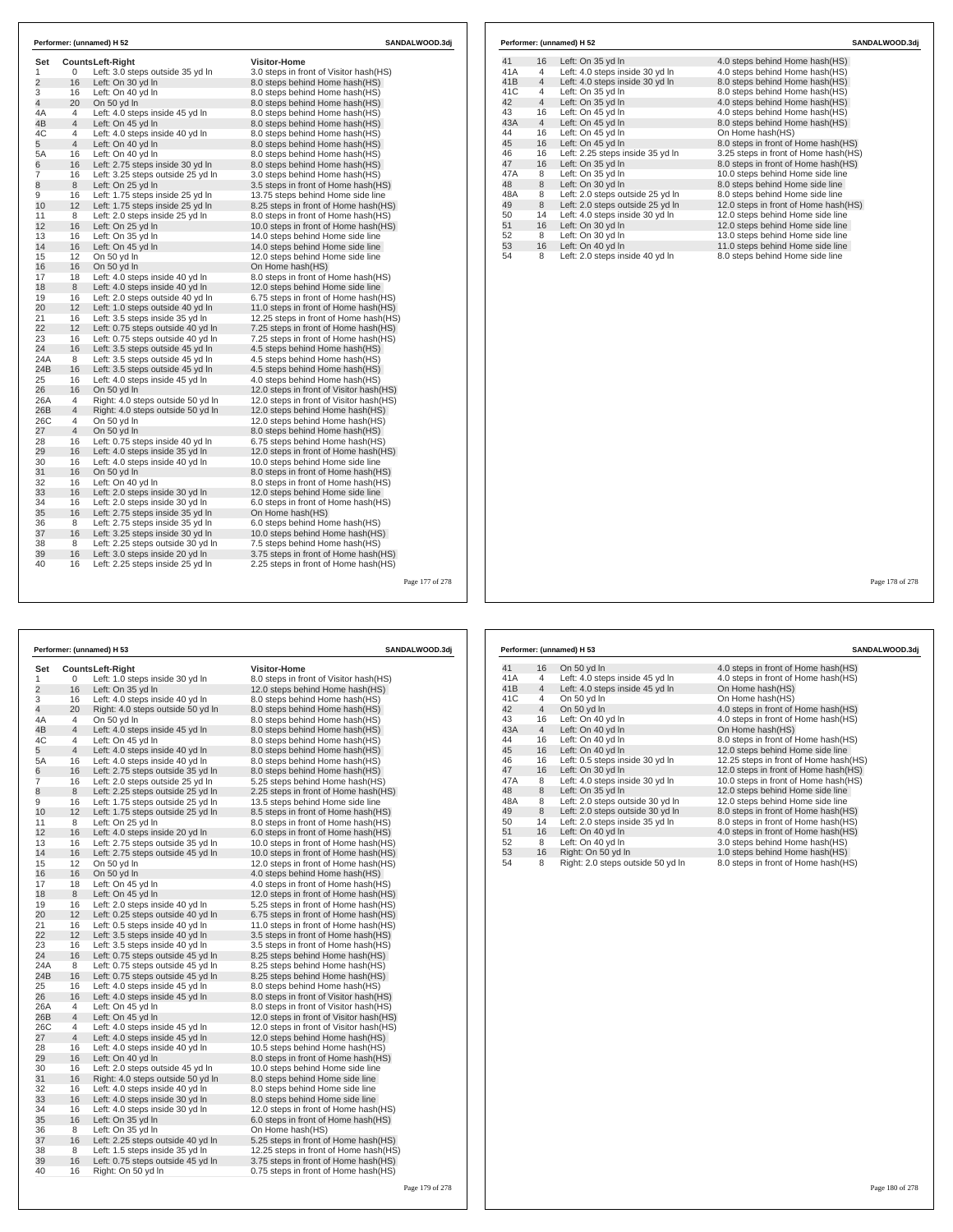| Set            |                     | <b>CountsLeft-Right</b>                                              | <b>Visitor-Home</b>                                              |
|----------------|---------------------|----------------------------------------------------------------------|------------------------------------------------------------------|
| 1              | 0                   | Left: 2.0 steps outside 40 yd In                                     | 9.0 steps in front of Visitor hash(HS)                           |
| $\overline{c}$ | 16                  | Left: 4.0 steps inside 35 yd In                                      | 12.0 steps behind Home hash(HS)                                  |
| 3              | 16                  | Left: On 45 yd In                                                    | 8.0 steps behind Home hash(HS)                                   |
| $\overline{4}$ | 20                  | Right: On 45 yd In                                                   | 8.0 steps behind Home hash(HS)                                   |
| 4A             | 4<br>$\overline{4}$ | Right: 4.0 steps outside 50 yd In                                    | 8.0 steps behind Home hash(HS)                                   |
| 4B<br>4C       | $\overline{4}$      | On 50 yd In<br>Left: 4.0 steps inside 45 yd In                       | 8.0 steps behind Home hash(HS)<br>8.0 steps behind Home hash(HS) |
| 5              | $\overline{4}$      | Left: On 45 yd In                                                    | 8.0 steps behind Home hash(HS)                                   |
| 5A             | 16                  | Left: On 45 yd In                                                    | 8.0 steps behind Home hash(HS)                                   |
| 6              | 16                  | Left: On 35 vd In                                                    | 8.0 steps behind Home hash (HS)                                  |
| 7              | 16                  | Left: 0.25 steps inside 25 yd In                                     | 6.75 steps behind Home hash(HS)                                  |
| 8              | 8                   | Left: 3.25 steps outside 25 yd In                                    | 0.25 steps behind Home hash(HS)                                  |
| 9              | 16                  | Left: 3.0 steps inside 20 yd In                                      | 13.75 steps in front of Home hash(HS)                            |
| 10             | 12 <sup>2</sup>     | Left: 3.0 steps inside 20 yd In                                      | 7.75 steps in front of Home hash(HS)                             |
| 11             | 8                   | Left: 2.0 steps outside 25 yd In                                     | 8.0 steps in front of Home hash(HS)                              |
| 12             | 16                  | Left: 4.0 steps inside 20 yd In                                      | 10.0 steps in front of Home hash(HS)                             |
| 13             | 16                  | Left: 2.75 steps outside 35 yd In                                    | 14.0 steps behind Home side line                                 |
| 14             | 16                  | Left: 2.75 steps outside 45 yd In                                    | 14.0 steps behind Home side line                                 |
| 15             | 12                  | On 50 vd In                                                          | 8.0 steps behind Home side line                                  |
| 16             | 16                  | On 50 yd In                                                          | 4.0 steps in front of Home hash(HS)                              |
| 17             | 18                  | Left: On 40 yd In                                                    | 12.0 steps in front of Home hash (HS)                            |
| 18             | 8                   | Left: On 40 yd In                                                    | 8.0 steps behind Home side line                                  |
| 19             | 16                  | Left: 3.0 steps inside 35 yd In                                      | 9.25 steps in front of Home hash(HS)                             |
| 20             | 12 <sup>2</sup>     | Left: 3.0 steps outside 40 yd In                                     | 13.0 steps behind Home side line                                 |
| 21             | 16                  | Left: 1.5 steps outside 35 yd In                                     | 12.75 steps in front of Home hash(HS)                            |
| 22             | 12                  | Left: 2.75 steps inside 35 yd In                                     | 11.0 steps in front of Home hash(HS)                             |
| 23             | 16                  | Left: 2.75 steps inside 35 yd In                                     | 11.0 steps in front of Home hash(HS)                             |
| 24             | 16                  | Left: 1.5 steps inside 40 yd In                                      | 1.0 steps behind Home hash(HS)                                   |
| 24A            | 8                   | Left: 1.5 steps inside 40 yd In                                      | 1.0 steps behind Home hash(HS)                                   |
| 24B            | 16                  | Left: 1.5 steps inside 40 yd In                                      | 1.0 steps behind Home hash (HS)                                  |
| 25             | 16                  | Left: On 45 yd In                                                    | 4.0 steps behind Home hash(HS)                                   |
| 26             | 16                  | Left: 4.0 steps inside 45 yd In                                      | 12.0 steps in front of Visitor hash(HS)                          |
| 26A            | 4                   | Left: 4.0 steps inside 45 yd In                                      | 12.0 steps behind Home hash (HS)                                 |
| 26B            | $\overline{4}$      | Left: On 45 yd In                                                    | 12.0 steps behind Home hash(HS)                                  |
| 26C            | $\overline{4}$      | Left: On 45 yd In                                                    | 8.0 steps behind Home hash(HS)                                   |
| 27             | $\overline{4}$      | Left: 4.0 steps inside 45 yd In                                      | 8.0 steps behind Home hash(HS)                                   |
| 28             | 16                  | Left: 0.5 steps outside 40 yd In                                     | 4.5 steps behind Home hash(HS)                                   |
| 29             | 16                  | Left: 2.0 steps inside 35 yd In                                      | 14.0 steps behind Home side line                                 |
| 30             | 16                  | Left: 2.0 steps inside 40 yd In                                      | 10.0 steps behind Home side line                                 |
| 31             | 16                  | On 50 yd In                                                          | 12.0 steps in front of Home hash(HS)                             |
| 32             | 16                  | Left: On 40 yd In                                                    | 12.0 steps in front of Home hash(HS)                             |
| 33             | 16                  | Left: On 30 yd In                                                    | 12.0 steps behind Home side line                                 |
| 34             | 16                  | Left: On 30 yd In                                                    | 8.0 steps in front of Home hash(HS)                              |
| 35             | 16                  | Left: On 35 yd In                                                    | On Home hash(HS)                                                 |
| 36             | 8                   | Left: On 35 yd In                                                    | 6.0 steps behind Home hash(HS)                                   |
| 37<br>38       | 16<br>8             | Left: 0.5 steps inside 30 yd In                                      | 8.75 steps behind Home hash(HS)                                  |
| 39             | 16                  | Left: 3.25 steps inside 25 yd In                                     | 6.25 steps behind Home hash(HS)                                  |
| 40             | 16                  | Left: 2.75 steps inside 20 yd In<br>Left: 0.75 steps inside 25 yd In | 6.5 steps in front of Home hash(HS)                              |
|                |                     |                                                                      | 5.0 steps in front of Home hash(HS)                              |

|     |                | Performer: (unnamed) H 54         | SANDALWOOD.3dj                       |
|-----|----------------|-----------------------------------|--------------------------------------|
| 41  | 16             | Left: 4.0 steps inside 30 yd In   | 4.0 steps behind Home hash (HS)      |
| 41A | 4              | Left: 4.0 steps inside 30 yd In   | 8.0 steps behind Home hash(HS)       |
| 41B | $\overline{4}$ | Left: On 35 yd In                 | 8.0 steps behind Home hash(HS)       |
| 41C | 4              | Left: On 35 yd In                 | 4.0 steps behind Home hash(HS)       |
| 42  | $\overline{4}$ | Left: 4.0 steps inside 30 yd In   | 4.0 steps behind Home hash(HS)       |
| 43  | 16             | Left: On 40 yd In                 | 8.0 steps behind Home hash(HS)       |
| 43A | $\overline{4}$ | Left: 2.0 steps inside 40 yd In   | 8.0 steps behind Home hash(HS)       |
| 44  | 16             | Left: 2.0 steps inside 40 yd In   | On Home hash(HS)                     |
| 45  | 16             | Left: 2.0 steps inside 40 yd In   | 8.0 steps in front of Home hash(HS)  |
| 46  | 16             | Left: 2.75 steps inside 30 yd In  | 4.0 steps in front of Home hash(HS)  |
| 47  | 16             | Left: 4.0 steps inside 25 yd In   | 4.0 steps in front of Home hash(HS)  |
| 47A | 8              | Left: 2.0 steps inside 25 yd In   | 8.0 steps in front of Home hash(HS)  |
| 48  | 8              | Left: On 25 yd In                 | 5.0 steps in front of Home hash(HS)  |
| 48A | 8              | Left: 2.0 steps inside 30 yd In   | 5.0 steps in front of Home hash(HS)  |
| 49  | 8              | Left: 2.0 steps outside 35 yd In  | 4.0 steps in front of Home hash(HS)  |
| 50  | 14             | Left: On 40 yd In                 | On Home hash(HS)                     |
| 51  | 16             | Left: On 45 yd In                 | 8.0 steps in front of Home hash(HS)  |
| 52  | 8              | Left: On 45 yd In                 | 3.0 steps in front of Home hash(HS)  |
| 53  | 16             | Right: On 45 vd In                | 5.0 steps in front of Home hash(HS)  |
| 54  | 8              | Right: 2.0 steps outside 45 yd In | 12.0 steps in front of Home hash(HS) |

Page 181 of 278

|                |                | Performer: (unnamed) H 55         | <b>SANDALWOOD.3dj</b>                    |  |
|----------------|----------------|-----------------------------------|------------------------------------------|--|
| Set            |                | <b>CountsLeft-Right</b>           | <b>Visitor-Home</b>                      |  |
| 1              | 0              | Left: 2.0 steps outside 45 yd In  | 2.0 steps in front of Visitor hash(HS)   |  |
| $\overline{c}$ | 16             | Left: On 40 yd In                 | 12.0 steps behind Home hash(HS)          |  |
| 3              | 16             | Left: 4.0 steps inside 45 yd In   | 8.0 steps behind Home hash(HS)           |  |
| 4              | 20             | Right: 4.0 steps outside 45 yd In | 8.0 steps behind Home hash(HS)           |  |
| 4A             | 4              | Right: On 45 yd In                | 8.0 steps behind Home hash(HS)           |  |
| 4B             | $\overline{4}$ | Right: 4.0 steps outside 50 yd In | 8.0 steps behind Home hash(HS)           |  |
| 4C             | 4              | On 50 yd In                       | 8.0 steps behind Home hash(HS)           |  |
| 5              | $\overline{4}$ | Left: 4.0 steps inside 45 yd In   | 8.0 steps behind Home hash(HS)           |  |
| 5А             | 16             | Left: 4.0 steps inside 45 yd In   | 8.0 steps behind Home hash(HS)           |  |
| 6              | 16             | Left: 2.75 steps inside 35 yd In  | 8.0 steps behind Home hash(HS)           |  |
| 7              | 16             | Left: 2.75 steps inside 25 yd In  | 7.75 steps behind Home hash(HS)          |  |
| 8              | 8              | Left: 3.25 steps outside 25 yd In | 3.0 steps behind Home hash(HS)           |  |
| 9              | 16             | Left: 0.75 steps inside 20 yd In  | 11.25 steps in front of Home hash (HS)   |  |
| 10             | 12             | Left: 0.75 steps inside 20 yd In  | 5.25 steps in front of Home hash(HS)     |  |
| 11             | 8              | Left: 4.0 steps inside 20 yd In   | 8.0 steps in front of Home hash(HS)      |  |
| 12             | 16             | Left: On 20 yd In                 | 6.0 steps in front of Home hash(HS)      |  |
| 13             | 16             | Left: 2.75 steps inside 30 yd In  | 10.0 steps in front of Home hash (HS)    |  |
| 14             | 16             | Left: 2.75 steps inside 40 yd In  | 10.0 steps in front of Home hash(HS)     |  |
| 15             | 12             | Left: 4.0 steps inside 45 yd In   | 8.0 steps in front of Home hash(HS)      |  |
| 16             | 16             | Left: 4.0 steps inside 45 yd In   | 8.0 steps behind Home hash(HS)           |  |
| 17             | 18             | Left: On 45 yd In                 | On Home hash(HS)                         |  |
| 18             | 8              | Left: On 45 yd In                 | 8.0 steps in front of Home hash(HS)      |  |
| 19             | 16             | Left: 4.0 steps inside 40 yd In   | 4.75 steps in front of Home hash(HS)     |  |
| 20             | 12             | Left: On 40 yd In                 | 4.5 steps in front of Home hash(HS)      |  |
| 21             | 16             | Left: 3.0 steps inside 40 yd In   | 10.25 steps in front of Home hash (HS)   |  |
| 22             | 12             | Left: 2.5 steps outside 45 yd In  | 1.5 steps in front of Home hash (HS)     |  |
| 23             | 16             | Left: 2.5 steps outside 45 yd In  | 1.5 steps in front of Home hash (HS)     |  |
| 24             | 16             | Left: 0.25 steps inside 45 yd In  | 10.25 steps behind Home hash(HS)         |  |
| 24A            | 8              | Left: 0.25 steps inside 45 yd In  | 10.25 steps behind Home hash(HS)         |  |
| 24B            | 16             | Left: 0.25 steps inside 45 yd In  | 10.25 steps behind Home hash(HS)         |  |
| 25             | 16             | On 50 yd In                       | 8.0 steps behind Home hash(HS)           |  |
| 26             | 16             | On 50 yd In                       | 8.0 steps in front of Visitor hash(HS)   |  |
| 26A            | 4              | On 50 yd In                       | 12.0 steps in front of Visitor hash (HS) |  |
| 26B            | $\overline{4}$ | Right: 4.0 steps outside 50 yd In | 12.0 steps in front of Visitor hash(HS)  |  |
| 26C            | 4              | Right: 4.0 steps outside 50 yd In | 12.0 steps behind Home hash(HS)          |  |
| 27             | $\overline{4}$ | On 50 yd In                       | 12.0 steps behind Home hash(HS)          |  |
| 28             | 16             | Left: 2.5 steps outside 45 yd In  | 12.5 steps behind Home hash(HS)          |  |
| 29             | 16             | Left: 2.0 steps inside 40 yd In   | 6.0 steps in front of Home hash(HS)      |  |
| 30             | 16             | Left: On 45 yd In                 | 10.0 steps behind Home side line         |  |
| 31             | 16             | Right: 4.0 steps outside 50 yd In | 12.0 steps behind Home side line         |  |
| 32             | 16             | Left: 4.0 steps inside 40 yd In   | 12.0 steps behind Home side line         |  |
| 33             | 16             | Left: 2.0 steps outside 35 yd In  | 8.0 steps behind Home side line          |  |
| 34             | 16             | Left: 2.0 steps outside 35 yd In  | 10.0 steps in front of Home hash(HS)     |  |
| 35             | 16             | Left: 2.75 steps inside 35 yd In  | 6.0 steps in front of Home hash(HS)      |  |
| 36             | 8              | Left: 2.75 steps inside 35 yd In  | On Home hash(HS)                         |  |
| 37             | 16             | Left: On 40 yd In                 | 3.5 steps in front of Home hash(HS)      |  |
| 38             | 8              | Left: 4.0 steps outside 40 yd In  | 10.5 steps in front of Home hash(HS)     |  |
| 39             | 16             | Left: 2.0 steps inside 45 yd In   | 2.75 steps in front of Home hash(HS)     |  |
| 40             | 16             | Right: 3.0 steps outside 50 yd In | 1.25 steps in front of Home hash (HS)    |  |
|                |                |                                   |                                          |  |

|     |                | Performer: (unnamed) H 55        | SANDALWOOD.3dj                       |
|-----|----------------|----------------------------------|--------------------------------------|
| 41  | 16             | On 50 yd In                      | On Home hash(HS)                     |
| 41A | 4              | On 50 yd In                      | 4.0 steps in front of Home hash (HS) |
| 41B | $\overline{4}$ | Left: 4.0 steps inside 45 yd In  | 4.0 steps in front of Home hash(HS)  |
| 41C | 4              | Left: 4.0 steps inside 45 yd In  | On Home hash(HS)                     |
| 42  | $\overline{4}$ | On 50 yd In                      | On Home hash(HS)                     |
| 43  | 16             | Left: On 40 yd In                | On Home hash(HS)                     |
| 43A | $\overline{4}$ | Left: 2.0 steps inside 40 yd In  | On Home hash(HS)                     |
| 44  | 16             | Left: 2.0 steps inside 40 yd In  | 8.0 steps in front of Home hash(HS)  |
| 45  | 16             | Left: 2.0 steps inside 40 yd In  | 12.0 steps behind Home side line     |
| 46  | 16             | Left: 2.75 steps inside 30 yd In | 11.0 steps in front of Home hash(HS) |
| 47  | 16             | Left: On 30 yd In                | 8.0 steps in front of Home hash (HS) |
| 47A | 8              | Left: On 35 vd In                | 10.0 steps in front of Home hash(HS) |
| 48  | 8              | Left: On 35 yd In                | 8.0 steps behind Home side line      |
| 48A | 8              | Left: 2.0 steps outside 30 yd In | 8.0 steps behind Home side line      |
| 49  | 8              | Left: 2.0 steps outside 30 yd In | 12.0 steps in front of Home hash(HS) |
| 50  | 14             | Left: 2.0 steps inside 35 yd In  | 12.0 steps behind Home side line     |
| 51  | 16             | Left: On 35 yd In                | 4.0 steps in front of Home hash (HS) |
| 52  | 8              | Left: On 35 yd In                | 3.0 steps behind Home hash(HS)       |
| 53  | 16             | Left: On 45 yd In                | 1.0 steps behind Home hash(HS)       |
| 54  | 8              | Left: 2.0 steps inside 45 yd In  | 8.0 steps in front of Home hash(HS)  |

Page 182 of 278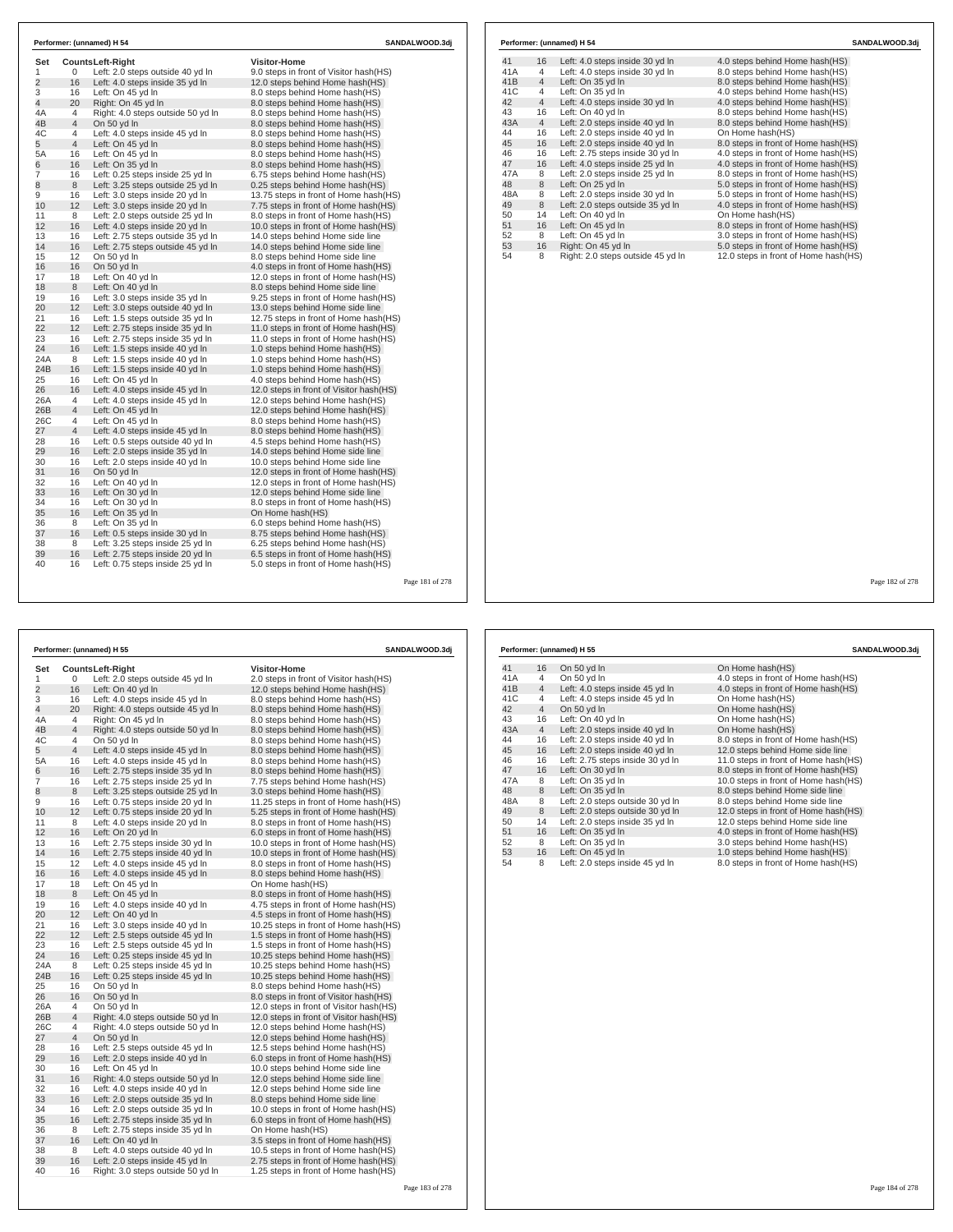|                 |    |                                                              | <b>Visitor-Home</b>                   |  |
|-----------------|----|--------------------------------------------------------------|---------------------------------------|--|
| Set<br>1        | 0  | <b>CountsLeft-Right</b><br>Right: 1.0 steps outside 50 yd In | 1.0 steps behind Visitor hash(HS)     |  |
| $\overline{c}$  | 16 | Left: 4.0 steps inside 40 yd In                              | 12.0 steps behind Home hash(HS)       |  |
| 3               | 16 | On 50 yd In                                                  | 8.0 steps behind Home hash (HS)       |  |
| $\overline{4}$  | 20 | Right: On 40 yd In                                           | 8.0 steps behind Home hash (HS)       |  |
| 4A              | 4  | Right: 4.0 steps outside 45 yd In                            | 8.0 steps behind Home hash (HS)       |  |
| 4B              | 4  | Right: On 45 yd In                                           | 8.0 steps behind Home hash(HS)        |  |
| 4C              | 4  | Right: 4.0 steps outside 50 yd In                            | 8.0 steps behind Home hash(HS)        |  |
| 5               | 4  | On 50 yd In                                                  | 8.0 steps behind Home hash (HS)       |  |
| 5A              | 16 | On 50 yd In                                                  | 8.0 steps behind Home hash(HS)        |  |
| 6               | 16 | Left: 2.75 steps outside 40 yd In                            | 8.0 steps behind Home hash (HS)       |  |
| $\overline{7}$  | 16 | Left: 2.75 steps outside 30 yd In                            | 8.0 steps behind Home hash(HS)        |  |
| 8               | 8  | Left: 2.0 steps outside 25 vd In                             | 5.25 steps behind Home hash(HS)       |  |
| 9               | 16 | Left: 0.25 steps inside 20 yd In                             | 8.0 steps in front of Home hash(HS)   |  |
| 10              | 12 | Left: 0.25 steps inside 20 yd In                             | 2.0 steps in front of Home hash(HS)   |  |
| 11              | 8  | Left: 2.0 steps inside 20 yd In                              | 8.0 steps in front of Home hash(HS)   |  |
| 12 <sup>2</sup> | 16 | Left: On 20 yd In                                            | 10.0 steps in front of Home hash(HS)  |  |
| 13              | 16 | Left: 2.75 steps inside 30 yd In                             | 14.0 steps behind Home side line      |  |
| 14              | 16 | Left: 2.75 steps inside 40 yd In                             | 14.0 steps behind Home side line      |  |
| 15              | 12 | Left: 4.0 steps inside 45 yd In                              | 12.0 steps behind Home side line      |  |
| 16              | 16 | Left: 4.0 steps inside 45 yd In                              | On Home hash(HS)                      |  |
| 17              | 18 | Left: On 40 yd In                                            | 8.0 steps in front of Home hash(HS)   |  |
| 18              | 8  | Left: On 40 yd In                                            | 12.0 steps behind Home side line      |  |
| 19              | 16 | Left: 3.75 steps outside 40 yd In                            | 7.75 steps in front of Home hash(HS)  |  |
| 20              | 12 | Left: 1.75 steps outside 40 yd In                            | 13.25 steps in front of Home hash(HS) |  |
| 21              | 16 | Left: 1.0 steps inside 35 yd In                              | 12.5 steps in front of Home hash(HS)  |  |
| 22              | 12 | Left: 3.0 steps outside 40 yd In                             | 9.25 steps in front of Home hash (HS) |  |
| 23              | 16 | Left: 3.0 steps outside 40 yd In                             | 9.25 steps in front of Home hash (HS) |  |
| 24              | 16 | Left: 3.0 steps inside 40 yd In                              | 2.75 steps behind Home hash(HS)       |  |
| 24A             | 8  | Left: 3.0 steps inside 40 yd In                              | 2.75 steps behind Home hash(HS)       |  |
| 24B             | 16 | Left: 3.0 steps inside 40 yd In                              | 2.75 steps behind Home hash (HS)      |  |
| 25              | 16 | Left: 4.0 steps inside 45 yd In                              | On Home hash(HS)                      |  |
| 26              | 16 | Right: 4.0 steps outside 50 yd In                            | 12.0 steps behind Home hash(HS)       |  |
| 26A             | 4  | On 50 vd In                                                  | 12.0 steps behind Home hash(HS)       |  |
| 26B             | 4  | On 50 yd In                                                  | 8.0 steps behind Home hash(HS)        |  |
| 26C             | 4  | Right: 4.0 steps outside 50 yd In                            | 8.0 steps behind Home hash(HS)        |  |
| 27              | 4  | Right: 4.0 steps outside 50 yd In                            | 4.0 steps behind Home hash(HS)        |  |
| 28              | 16 | Left: 1.75 steps outside 40 yd In                            | 2.5 steps behind Home hash(HS)        |  |
| 29              | 16 | Left: On 35 yd In                                            | 12.0 steps behind Home side line      |  |
| 30              | 16 | Left: On 40 yd In                                            | 10.0 steps behind Home side line      |  |
| 31              | 16 | On 50 vd In                                                  | 12.0 steps behind Home side line      |  |
| 32              | 16 | Left: On 40 yd In                                            | 12.0 steps behind Home side line      |  |
| 33              | 16 | Left: 2.0 steps inside 30 yd In                              | 8.0 steps behind Home side line       |  |
| 34              | 16 | Left: 2.0 steps inside 30 yd In                              | 10.0 steps in front of Home hash(HS)  |  |
| 35              | 16 | Left: 2.75 steps outside 35 yd In                            | 6.0 steps in front of Home hash(HS)   |  |
| 36              | 8  | Left: 2.75 steps outside 35 yd In                            | On Home hash(HS)                      |  |
| 37              | 16 | Left: 3.75 steps inside 35 yd In                             | 7.25 steps in front of Home hash(HS)  |  |
| 38              | 8  | Left: 1.0 steps outside 35 yd In                             | 13.5 steps in front of Home hash(HS)  |  |
| 39              | 16 | Left: 3.5 steps outside 45 yd In                             | 5.0 steps in front of Home hash (HS)  |  |
| 40              | 16 | Left: 2.75 steps outside 50 yd In                            | 0.25 steps in front of Home hash(HS)  |  |

|                |                |                                                                      | Page 185 of 278                                                            |     |                |                   |
|----------------|----------------|----------------------------------------------------------------------|----------------------------------------------------------------------------|-----|----------------|-------------------|
|                |                |                                                                      |                                                                            |     |                |                   |
|                |                | Performer: (unnamed) H 57                                            | Performer: (unnamed) H 57                                                  |     |                |                   |
| Set            |                | Counts Left-Right                                                    | <b>Visitor-Home</b>                                                        | 41  | 16             | Left: 4.0 s       |
| 1              | 0              | Left: On 45 yd In                                                    | 12.0 steps in front of Home hash(HS)                                       | 41A | 4              | Left: 4.0 s       |
| $\overline{2}$ | 16             | Right: 2.0 steps inside 45 yd In                                     | 2.0 steps in front of Home hash(HS)                                        | 41B | 4              | On 50 yd          |
| 3              | 16             | Right: 4.0 steps outside 50 yd In                                    | 8.0 steps behind Home hash(HS)                                             | 41C | 4              | On 50 yd          |
| 4              | 20             | Right: 4.0 steps outside 40 yd In                                    | 8.0 steps behind Home hash(HS)                                             | 42  | $\overline{4}$ | Left: 4.0 s       |
| 4A             | 4              | Right: On 40 yd In                                                   | 8.0 steps behind Home hash (HS)                                            | 43  | 16             | Left: 4.0 s       |
| 4B             | 4              | Right: 4.0 steps outside 45 yd In                                    | 8.0 steps behind Home hash(HS)                                             | 43A | $\overline{4}$ | Left: 4.0 s       |
| 4C             | 4              | Right: On 45 yd In                                                   | 8.0 steps behind Home hash(HS)                                             | 44  | 16             | Left: 4.0 s       |
| 5              | $\overline{4}$ | Right: 4.0 steps outside 50 yd In                                    | 8.0 steps behind Home hash(HS)                                             | 45  | 16             | Left: 4.0 s       |
| 5A             | 16             | Right: 4.0 steps outside 50 yd In                                    | 8.0 steps behind Home hash(HS)                                             | 46  | 16             | Left: 4.0 s       |
| 6              | 16             | Left: On 40 yd In                                                    | 8.0 steps behind Home hash (HS)                                            | 47  | 16             | Left: 4.0 s       |
| $\overline{7}$ | 16             | Left: On 30 yd In                                                    | 8.0 steps behind Home hash(HS)                                             | 47A | 8              | Left: 2.0 s       |
| 8              | 8              | Left: 0.25 steps inside 25 yd In                                     | 6.75 steps behind Home hash(HS)                                            | 48  | 8              | Left: On 2        |
| 9              | 16             | Left: 0.75 steps inside 20 yd In                                     | 4.5 steps in front of Home hash(HS)                                        | 48A | 8              | Left: 2.0 s       |
| 10             | 12             | Left: 0.75 steps inside 20 yd In                                     | 1.5 steps behind Home hash (HS)                                            | 49  | 8              | Left: 2.0 s       |
| 11             | 8              | Left: On 20 yd In                                                    | 8.0 steps in front of Home hash(HS)                                        | 50  | 14             | ⊿ Left: On        |
| 12             | 16             | Left: 4.0 steps inside 15 yd In                                      | 10.0 steps in front of Home hash (HS)                                      | 51  | 16             | Left: 4.0 s       |
| 13             | 16             | Left: On 30 yd In                                                    | 14.0 steps behind Home side line                                           | 52  | 8              | Left: 4.0 s       |
| 14             | 16             | Left: On 40 yd In                                                    | 14.0 steps behind Home side line                                           | 53  | 16             | <b>Right: 4.0</b> |
| 15             | 12             | Left: 4.0 steps inside 45 yd In                                      | 8.0 steps behind Home side line                                            | 54  | 8              | <b>Right: 2.0</b> |
| 16             | 16             | Left: 4.0 steps inside 45 yd In                                      | 4.0 steps in front of Home hash (HS)                                       |     |                |                   |
| 17             | 18             | Left: 4.0 steps inside 35 yd In                                      | 12.0 steps in front of Home hash(HS)                                       |     |                |                   |
| 18             | 8              | Left: 4.0 steps inside 35 yd In                                      | 8.0 steps behind Home side line                                            |     |                |                   |
| 19             | 16             | Left: 1.75 steps inside 35 yd In                                     | 11.0 steps in front of Home hash (HS)                                      |     |                |                   |
| 20             | 12             | Left: 3.25 steps inside 35 yd In                                     | 11.5 steps behind Home side line                                           |     |                |                   |
| 21             | 16             | Left: 4.0 steps inside 30 yd In                                      | 13.0 steps in front of Home hash (HS)                                      |     |                |                   |
| 22             | 12             | Left: 0.25 steps inside 35 yd In                                     | 12.5 steps in front of Home hash(HS)                                       |     |                |                   |
| 23<br>24       | 16<br>16       | Left: 0.25 steps inside 35 yd In                                     | 12.5 steps in front of Home hash(HS)                                       |     |                |                   |
| 24A            | 8              | Left: 0.5 steps outside 40 yd In<br>Left: 0.5 steps outside 40 yd In | 0.5 steps in front of Home hash (HS)                                       |     |                |                   |
| 24B            | 16             | Left: 0.5 steps outside 40 yd In                                     | 0.5 steps in front of Home hash(HS)<br>0.5 steps in front of Home hash(HS) |     |                |                   |
| 25             | 16             | Left: On 45 yd In                                                    | On Home hash(HS)                                                           |     |                |                   |
| 26             | 16             | On 50 yd In                                                          | 12.0 steps behind Home hash(HS)                                            |     |                |                   |
| 26A            | $\overline{4}$ | On 50 yd In                                                          | 8.0 steps behind Home hash(HS)                                             |     |                |                   |
| 26B            | 4              | Right: 4.0 steps outside 50 yd In                                    | 8.0 steps behind Home hash(HS)                                             |     |                |                   |
| 26C            | 4              | Right: 4.0 steps outside 50 yd In                                    | 4.0 steps behind Home hash(HS)                                             |     |                |                   |
| 27             | 4              | On 50 yd In                                                          | 4.0 steps behind Home hash(HS)                                             |     |                |                   |
| 28             | 16             | Left: 3.0 steps outside 40 yd In                                     | 0.25 steps behind Home hash(HS)                                            |     |                |                   |
| 29             | 16             | Left: 2.0 steps outside 35 yd In                                     | 10.0 steps behind Home side line                                           |     |                |                   |
| 30             | 16             | Left: 2.0 steps outside 40 yd In                                     | 10.0 steps behind Home side line                                           |     |                |                   |
| 31             | 16             | On 50 yd In                                                          | 8.0 steps behind Home side line                                            |     |                |                   |
| 32             | 16             | Left: On 40 yd In                                                    | 8.0 steps behind Home side line                                            |     |                |                   |
| 33             | 16             | Left: On 30 yd In                                                    | 8.0 steps behind Home side line                                            |     |                |                   |
| 34             | 16             | Left: On 30 yd In                                                    | 12.0 steps in front of Home hash (HS)                                      |     |                |                   |
| 35             | 16             | Left: 2.75 steps inside 30 yd In                                     | 6.0 steps in front of Home hash(HS)                                        |     |                |                   |
| 36             | 8              | Left: 2.75 steps inside 30 yd In                                     | On Home hash(HS)                                                           |     |                |                   |
| 37             | 16             | Left: 1.25 steps inside 35 yd In                                     | 9.0 steps in front of Home hash (HS)                                       |     |                |                   |
| 38             | 8              | Left: 3.75 steps outside 35 yd In                                    | 13.5 steps behind Home side line                                           |     |                |                   |
| 39             | 16             | Left: 2.0 steps inside 40 yd In                                      | 6.5 steps in front of Home hash (HS)                                       |     |                |                   |
| 40             | 16             | Left: 2.25 steps inside 45 yd In                                     | On Home hash(HS)                                                           |     |                |                   |
|                |                |                                                                      |                                                                            |     |                |                   |

|     |                | Performer: (unnamed) H 56         | SANDALWOOD.3di                         |  |
|-----|----------------|-----------------------------------|----------------------------------------|--|
| 41  | 16             | Left: 4.0 steps inside 45 yd In   | On Home hash(HS)                       |  |
| 41A | 4              | On 50 yd In                       | On Home hash(HS)                       |  |
| 41B | $\overline{4}$ | On 50 yd In                       | 4.0 steps in front of Home hash(HS)    |  |
| 41C | 4              | Left: 4.0 steps inside 45 yd In   | 4.0 steps in front of Home hash(HS)    |  |
| 42  | $\overline{4}$ | Left: 4.0 steps inside 45 yd In   | On Home hash(HS)                       |  |
| 43  | 16             | Left: 4.0 steps inside 35 yd In   | On Home hash(HS)                       |  |
| 43A | $\overline{4}$ | Left: 2.0 steps outside 40 yd In  | On Home hash(HS)                       |  |
| 44  | 16             | Left: 2.0 steps outside 40 yd In  | 8.0 steps in front of Home hash(HS)    |  |
| 45  | 16             | Left: 2.0 steps outside 40 yd In  | 12.0 steps behind Home side line       |  |
| 46  | 16             | Left: 1.75 steps outside 30 yd In | 13.25 steps in front of Home hash (HS) |  |
| 47  | 16             | Left: On 30 yd In                 | 12.0 steps behind Home side line       |  |
| 47A | 8              | Left: On 30 vd In                 | 10.0 steps in front of Home hash(HS)   |  |
| 48  | 8              | Left: On 35 yd In                 | 12.0 steps in front of Home hash (HS)  |  |
| 48A | 8              | Left: 2.0 steps outside 30 yd In  | 12.0 steps in front of Home hash(HS)   |  |
| 49  | 8              | Left: 2.0 steps outside 30 yd In  | 4.0 steps in front of Home hash (HS)   |  |
| 50  | 14             | Left: 2.0 steps inside 35 yd In   | On Home hash(HS)                       |  |
| 51  | 16             | Left: On 45 yd In                 | 4.0 steps in front of Home hash(HS)    |  |
| 52  | 8              | Left: On 45 yd In                 | 3.0 steps behind Home hash(HS)         |  |
| 53  | 16             | Right: On 45 yd In                | 1.0 steps behind Home hash(HS)         |  |
| 54  | 8              | Right: 2.0 steps outside 45 yd In | 8.0 steps in front of Home hash(HS)    |  |

Page 186 of 278

|     |                | Performer: (unnamed) H 57        | SANDALWOOD.3di                       |
|-----|----------------|----------------------------------|--------------------------------------|
| 41  | 16             | Left: 4.0 steps inside 45 yd In  | 4.0 steps in front of Home hash (HS) |
| 41A | 4              | Left: 4.0 steps inside 45 yd In  | On Home hash(HS)                     |
| 41B | $\overline{4}$ | On 50 yd In                      | On Home hash(HS)                     |
| 41C | $\overline{4}$ | On 50 yd In                      | 4.0 steps in front of Home hash(HS)  |
| 42  | $\overline{4}$ | Left: 4.0 steps inside 45 yd In  | 4.0 steps in front of Home hash(HS)  |
| 43  | 16             | Left: 4.0 steps inside 35 yd In  | 4.0 steps in front of Home hash(HS)  |
| 43A | $\overline{4}$ | Left: 4.0 steps inside 35 yd In  | On Home hash(HS)                     |
| 44  | 16             | Left: 4.0 steps inside 35 yd In  | 8.0 steps in front of Home hash(HS)  |
| 45  | 16             | Left: 4.0 steps inside 35 yd In  | 12.0 steps behind Home side line     |
| 46  | 16             | Left: 4.0 steps outside 30 vd In | 13.25 steps behind Home side line    |
| 47  | 16             | Left: 4.0 steps inside 25 yd In  | 8.0 steps in front of Home hash (HS) |
| 47A | 8              | Left: 2.0 steps outside 25 yd In | 8.0 steps in front of Home hash(HS)  |
| 48  | 8              | Left: On 25 yd In                | 1.0 steps in front of Home hash(HS)  |
| 48A | 8              | Left: 2.0 steps inside 30 yd In  | 1.0 steps in front of Home hash(HS)  |
| 49  | 8              | Left: 2.0 steps inside 35 yd In  | 4.0 steps in front of Home hash(HS)  |
| 50  | 14             | Left: On 40 yd In                | 4.0 steps behind Home hash(HS)       |
| 51  | 16             | Left: 4.0 steps outside 50 yd In | 8.0 steps in front of Home hash(HS)  |
| 52  | 8              | Left: 4.0 steps outside 50 yd In | 3.0 steps in front of Home hash(HS)  |
| 53  | 16             | Right: 4.0 steps inside 40 yd In | 5.0 steps in front of Home hash(HS)  |
| 54  | 8              | Right: 2.0 steps inside 40 yd In | 12.0 steps in front of Home hash(HS) |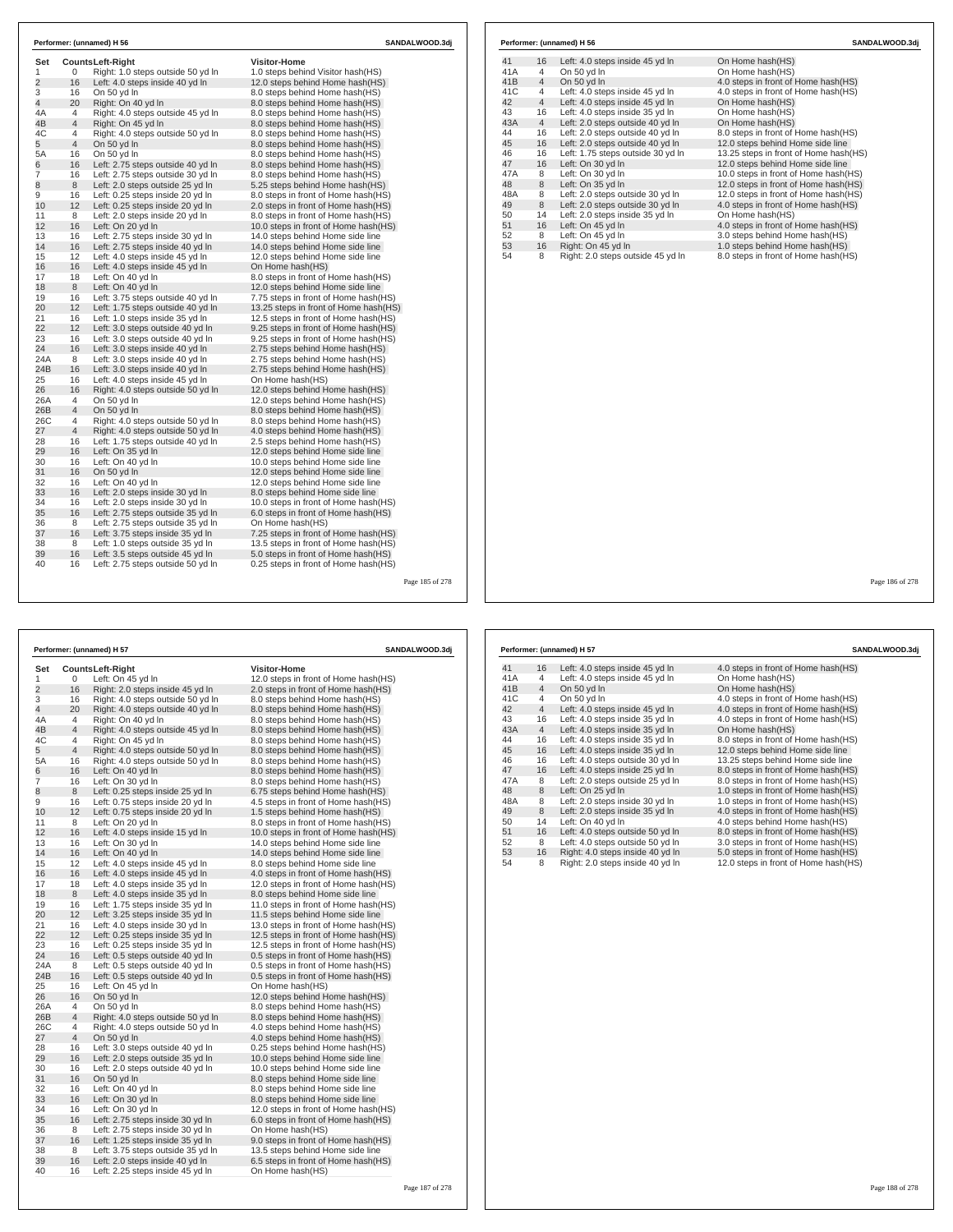| Set            |                | <b>CountsLeft-Right</b>                                                  | <b>Visitor-Home</b>                                               |  |
|----------------|----------------|--------------------------------------------------------------------------|-------------------------------------------------------------------|--|
| 1              | 0              | Right: 2.0 steps inside 35 yd In                                         | 7.0 steps in front of Home hash(HS)                               |  |
| $\overline{2}$ | 16             | Right: 2.0 steps inside 40 yd In                                         | 6.0 steps in front of Home hash(HS)                               |  |
| 3              | 16             | Right: On 45 yd In                                                       | On Home hash(HS)                                                  |  |
| $\overline{4}$ | 20             | Left: 4.0 steps inside 40 yd In                                          | On Home hash(HS)                                                  |  |
| 4A             | 4              | Left: On 40 yd In                                                        | On Home hash(HS)                                                  |  |
| 4B             | 4              | Left: 4.0 steps inside 35 yd In                                          | On Home hash(HS)                                                  |  |
| 4C             | 4              | Left: On 35 yd In                                                        | On Home hash(HS)                                                  |  |
| 5              | $\overline{4}$ | Left: 4.0 steps inside 30 yd In                                          | On Home hash(HS)                                                  |  |
| 5A             | 16             | Left: 4.0 steps inside 30 yd In                                          | On Home hash(HS)                                                  |  |
| 6              | 16             | Left: On 30 yd In                                                        | 4.0 steps in front of Home hash(HS)                               |  |
| 7              | 16             | Left: On 40 yd In                                                        | 4.0 steps in front of Home hash(HS)                               |  |
| 8              | 8              | Left: On 45 vd In                                                        | 4.0 steps in front of Home hash(HS)                               |  |
| 9              | 16             | Left: On 40 yd In                                                        | 4.0 steps in front of Home hash(HS)                               |  |
| 10             | 12             | Left: On 40 vd In                                                        | 1.0 steps behind Home hash(HS)                                    |  |
| 11             | 8              | Left: On 40 yd In                                                        | 4.0 steps in front of Home hash(HS)                               |  |
| 12             | 16             | Left: On 45 yd In                                                        | 2.0 steps in front of Home hash(HS)                               |  |
| 13             | 16             | Right: 4.0 steps outside 50 yd In                                        | 6.0 steps in front of Home hash(HS)                               |  |
| 14             | 16             | Right: 4.0 steps outside 40 yd In                                        | 6.0 steps in front of Home hash(HS)                               |  |
| 15             | 12             | Right: On 30 vd In                                                       | 4.0 steps in front of Home hash(HS)                               |  |
| 16             | 16             | Right: On 30 yd In                                                       | 12.0 steps behind Home hash(HS)                                   |  |
| 17             | 18             | Right: On 30 yd In                                                       | 4.0 steps behind Home hash(HS)                                    |  |
| 18             | 8              | Right: On 30 yd In                                                       | 4.0 steps in front of Home hash(HS)                               |  |
| 19             | 16             | Right: On 30 yd In                                                       | 4.0 steps behind Home hash(HS)                                    |  |
| 20             | 12             | Right: On 30 yd In                                                       | 14.0 steps in front of Visitor hash (HS)                          |  |
| 21             | 16             | Right: On 40 yd In                                                       | 9.0 steps behind Home hash(HS)                                    |  |
| 22<br>23       | 12             | Right: 2.0 steps inside 45 yd In                                         | 13.0 steps in front of Visitor hash (HS)                          |  |
|                | 16             | Right: 2.25 steps inside 40 yd In                                        | 4.0 steps behind Home hash(HS)                                    |  |
| 24             | 16             | Right: 3.75 steps outside 40 yd In                                       | 10.0 steps behind Home hash(HS)                                   |  |
| 24A<br>24B     | 8<br>16        | Right: 3.75 steps outside 40 yd In<br>Right: 3.75 steps outside 40 yd In | 10.0 steps behind Home hash(HS)                                   |  |
| 25             | 16             |                                                                          | 10.0 steps behind Home hash(HS)<br>4.0 steps behind Home hash(HS) |  |
| 26             | 16             | Right: 4.0 steps outside 30 yd In<br>Right: 4.0 steps outside 25 yd In   | 8.0 steps behind Home hash(HS)                                    |  |
| 26A            | 4              | Right: 4.0 steps outside 25 yd In                                        | 4.0 steps behind Home hash(HS)                                    |  |
| 26B            | 4              | Right: On 25 yd In                                                       | 4.0 steps behind Home hash(HS)                                    |  |
| 26C            | 4              | Right: On 25 vd In                                                       | On Home hash(HS)                                                  |  |
| 27             | 4              | Right: 4.0 steps outside 25 yd In                                        | On Home hash(HS)                                                  |  |
| 28             | 16             | Right: On 25 yd In                                                       | 6.0 steps in front of Home hash(HS)                               |  |
| 29             | 16             | Right: On 30 yd In                                                       | 8.0 steps in front of Home hash(HS)                               |  |
| 30             | 16             | Right: 4.0 steps outside 30 yd In                                        | 8.0 steps behind Home hash(HS)                                    |  |
| 31             | 16             | Right: 4.0 steps outside 30 yd In                                        | On Home hash(HS)                                                  |  |
| 32             | 16             | Right: 4.0 steps outside 35 yd In                                        | 8.0 steps in front of Home hash(HS)                               |  |
| 33             | 16             | Right: On 40 vd In                                                       | 12.0 steps in front of Home hash(HS)                              |  |
| 34             | 16             | Right: On 40 yd In                                                       | 4.0 steps in front of Home hash(HS)                               |  |
| 35             | 16             | Right: 4.0 steps outside 35 yd In                                        | 4.0 steps behind Home hash(HS)                                    |  |
| 36             | 8              | Right: 4.0 steps outside 35 yd In                                        | 10.0 steps behind Home hash(HS)                                   |  |
| 37             | 16             | Right: 4.0 steps outside 35 yd In                                        | 13.75 steps behind Home hash(HS)                                  |  |
| 38             | 8              | Right: 1.5 steps inside 35 vd In                                         | 11.25 steps behind Home hash (HS)                                 |  |
| 39             | 16             | Right: 3.0 steps inside 35 yd In                                         | 2.0 steps behind Home hash(HS)                                    |  |
| 40             | 16             | Right: 1.0 steps outside 35 yd In                                        | 10.0 steps in front of Visitor hash (HS)                          |  |

|     |                | Performer: (unnamed) O 40         | SANDALWOOD.3dj                      |
|-----|----------------|-----------------------------------|-------------------------------------|
| 41  | 16             | Right: 4.0 steps outside 40 yd In | 12.0 steps behind Home hash(HS)     |
| 41A | 4              | Right: On 35 yd In                | 12.0 steps behind Home hash(HS)     |
| 41B | $\overline{4}$ | Right: 4.0 steps outside 35 yd In | 12.0 steps behind Home hash(HS)     |
| 41C | 4              | Right: On 30 yd In                | 12.0 steps behind Home hash(HS)     |
| 42  | $\overline{4}$ | Right: On 30 vd In                | 8.0 steps behind Home hash (HS)     |
| 43  | 16             | Right: 4.0 steps outside 40 yd In | 12.0 steps behind Home hash(HS)     |
| 43A | $\overline{4}$ | Right: On 40 yd In                | 12.0 steps behind Home hash(HS)     |
| 44  | 16             | On 50 vd In                       | 4.0 steps behind Home hash (HS)     |
| 45  | 16             | On 50 yd In                       | 4.0 steps in front of Home hash(HS) |
| 46  | 16             | Right: 3.75 steps inside 45 yd In | 3.5 steps behind Home hash (HS)     |
| 47  | 16             | Right: 4.0 steps outside 50 yd In | 4.0 steps behind Home hash(HS)      |
| 47A | 8              | Left: 4.0 steps inside 45 vd In   | 4.0 steps behind Home hash (HS)     |
| 48  | 8              | Left: 4.0 steps inside 40 yd In   | 4.0 steps behind Home hash(HS)      |
| 48A | 8              | Left: 4.0 steps inside 40 yd In   | 8.0 steps behind Home hash(HS)      |
| 49  | 8              | Left: 4.0 steps inside 45 vd In   | 8.0 steps behind Home hash (HS)     |
| 50  | 14             | Right: 2.0 steps outside 45 yd In | 8.0 steps behind Home hash(HS)      |
| 51  | 16             | Right: On 45 vd In                | 2.0 steps behind Home hash (HS)     |
| 52  | 8              | Right: 4.0 steps outside 50 yd In | 6.0 steps behind Home hash(HS)      |
| 53  | 16             | Right: 4.0 steps outside 50 yd In | 4.0 steps behind Home hash(HS)      |
| 54  | 8              | Right: 4.0 steps outside 50 yd In | 4.0 steps in front of Home hash(HS) |

| Performer: (unnamed) O 41<br>SANDALWOOD.3dj |                |                                    |                                           |  |  |
|---------------------------------------------|----------------|------------------------------------|-------------------------------------------|--|--|
| Set                                         |                | <b>CountsLeft-Right</b>            | <b>Visitor-Home</b>                       |  |  |
| 1                                           | 0              | Right: 2.0 steps inside 40 yd In   | 4.0 steps in front of Home hash(HS)       |  |  |
| $\overline{2}$                              | 16             | Right: 2.0 steps outside 45 yd In  | 6.0 steps in front of Home hash(HS)       |  |  |
| 3                                           | 16             | Right: 4.0 steps outside 50 yd In  | On Home hash(HS)                          |  |  |
| 4                                           | 20             | Left: On 40 yd In                  | On Home hash(HS)                          |  |  |
| 4A                                          | 4              | Left: 4.0 steps inside 35 yd In    | On Home hash(HS)                          |  |  |
| 4B                                          | $\overline{4}$ | Left: On 35 yd In                  | On Home hash(HS)                          |  |  |
| 4C                                          | 4              | Left: 4.0 steps inside 30 yd In    | On Home hash(HS)                          |  |  |
| 5                                           | $\overline{4}$ | Left: On 30 yd In                  | On Home hash(HS)                          |  |  |
| 5A                                          | 16             | Left: On 30 yd In                  | On Home hash(HS)                          |  |  |
| 6                                           | 16             | Left: On 25 yd In                  | 3.5 steps in front of Home hash(HS)       |  |  |
| 7                                           | 16             | Left: On 35 yd In                  | 4.0 steps in front of Home hash(HS)       |  |  |
| 8                                           | 8              | Left: On 40 yd In                  | 4.0 steps in front of Home hash(HS)       |  |  |
| 9                                           | 16             | Left: On 35 yd In                  | 4.0 steps in front of Home hash(HS)       |  |  |
| 10                                          | 12             | Left: On 35 yd In                  | 1.0 steps behind Home hash(HS)            |  |  |
| 11                                          | 8              | Left: On 35 yd In                  | 4.0 steps in front of Home hash(HS)       |  |  |
| 12                                          | 16             | Left: 4.0 steps inside 35 yd In    | 2.0 steps in front of Home hash(HS)       |  |  |
| 13                                          | 16             | Left: On 45 yd In                  | 6.0 steps in front of Home hash(HS)       |  |  |
| 14                                          | 16             | Right: On 45 yd In                 | 6.0 steps in front of Home hash(HS)       |  |  |
| 15                                          | 12             | Right: 4.0 steps outside 40 yd In  | 4.0 steps in front of Home hash(HS)       |  |  |
| 16                                          | 16             | Right: 4.0 steps outside 40 yd In  | 12.0 steps behind Home hash(HS)           |  |  |
| 17                                          | 18             | Right: 4.0 steps outside 40 yd In  | 4.0 steps behind Home hash(HS)            |  |  |
| 18                                          | 8              | Right: 4.0 steps outside 40 yd In  | 4.0 steps in front of Home hash(HS)       |  |  |
| 19                                          | 16             | Right: 4.0 steps outside 40 yd In  | 4.0 steps behind Home hash(HS)            |  |  |
| 20                                          | 12             | Right: 4.0 steps outside 40 yd In  | 14.0 steps in front of Visitor hash(HS)   |  |  |
| 21                                          | 16             | Right: 2.25 steps outside 45 yd In | 13.75 steps in front of Visitor hash (HS) |  |  |
| 22                                          | 12             | Left: 1.5 steps outside 50 yd In   | 13.0 steps behind Home hash(HS)           |  |  |
| 23                                          | 16             | Right: 2.0 steps inside 45 yd In   | 0.5 steps in front of Home hash(HS)       |  |  |
| 24                                          | 16             | Right: 1.75 steps outside 45 yd In | 5.25 steps behind Home hash(HS)           |  |  |
| 24A                                         | 8              | Right: 1.75 steps outside 45 yd In | 5.25 steps behind Home hash(HS)           |  |  |
| 24B                                         | 16             | Right: 1.75 steps outside 45 yd In | 5.25 steps behind Home hash(HS)           |  |  |
| 25                                          | 16             | Right: On 35 yd In                 | 4.0 steps behind Home hash(HS)            |  |  |
| 26                                          | 16             | Right: On 30 yd In                 | 12.0 steps behind Home hash(HS)           |  |  |
| 26A                                         | $\overline{4}$ | Right: On 30 yd In                 | 8.0 steps behind Home hash(HS)            |  |  |
| 26B                                         | $\overline{4}$ | Right: 4.0 steps outside 30 yd In  | 8.0 steps behind Home hash(HS)            |  |  |
| 26C                                         | $\overline{4}$ | Right: 4.0 steps outside 30 yd In  | 4.0 steps behind Home hash(HS)            |  |  |
| 27                                          | $\overline{4}$ | Right: On 30 yd In                 | 4.0 steps behind Home hash(HS)            |  |  |
| 28                                          | 16             | Right: On 30 yd In                 | 2.0 steps in front of Home hash(HS)       |  |  |
| 29                                          | 16             | Right: On 40 yd In                 | 4.0 steps in front of Home hash(HS)       |  |  |
| 30                                          | 16             | Right: On 35 yd In                 | 8.0 steps behind Home hash(HS)            |  |  |
| 31                                          | 16             | Right: On 35 yd In                 | On Home hash(HS)                          |  |  |
| 32                                          | 16             | Right: On 40 yd In                 | 8.0 steps in front of Home hash(HS)       |  |  |
| 33                                          | 16             | Right: 4.0 steps outside 50 yd In  | 12.0 steps in front of Home hash(HS)      |  |  |
| 34                                          | 16             | Right: 4.0 steps outside 50 yd In  | 4.0 steps in front of Home hash(HS)       |  |  |
| 35                                          | 16             | Right: On 40 yd In                 | 4.0 steps behind Home hash(HS)            |  |  |
| 36                                          | 8              | Right: On 40 yd In                 | 10.0 steps behind Home hash(HS)           |  |  |
| 37                                          | 16             | Right: 3.5 steps outside 40 yd In  | 10.75 steps in front of Visitor hash(HS)  |  |  |
| 38<br>39                                    | 8<br>16        | Right: 1.75 steps inside 40 yd In  | 13.25 steps in front of Visitor hash (HS) |  |  |
| 40                                          | 16             | Right: 2.5 steps outside 35 yd In  | 6.0 steps behind Home hash(HS)            |  |  |
|                                             |                | Right: 3.5 steps outside 35 yd In  | 11.75 steps in front of Visitor hash(HS)  |  |  |

|     |                | Performer: (unnamed) O 41          | SANDALWOOD.3dj                      |
|-----|----------------|------------------------------------|-------------------------------------|
| 41  | 16             | Right: On 35 yd In                 | 12.0 steps behind Home hash(HS)     |
| 41A | 4              | Right: 4.0 steps outside 35 yd In  | 12.0 steps behind Home hash(HS)     |
| 41B | $\overline{4}$ | Right: On 30 yd In                 | 12.0 steps behind Home hash(HS)     |
| 41C | $\overline{4}$ | Right: On 30 yd In                 | 8.0 steps behind Home hash(HS)      |
| 42  | $\overline{4}$ | Right: On 30 yd In                 | 4.0 steps behind Home hash(HS)      |
| 43  | 16             | Right: On 35 yd In                 | 12.0 steps behind Home hash(HS)     |
| 43A | $\overline{4}$ | Right: 4.0 steps outside 40 yd In  | 12.0 steps behind Home hash(HS)     |
| 44  | 16             | Right: 4.0 steps outside 50 vd In  | 4.0 steps behind Home hash (HS)     |
| 45  | 16             | Right: 4.0 steps outside 50 yd In  | 4.0 steps in front of Home hash(HS) |
| 46  | 16             | Right: 0.25 steps outside 45 yd In | 2.75 steps behind Home hash(HS)     |
| 47  | 16             | Right: On 45 yd In                 | 4.0 steps behind Home hash(HS)      |
| 47A | 8              | On 50 yd In                        | 4.0 steps behind Home hash(HS)      |
| 48  | 8              | Left: On 45 yd In                  | 4.0 steps behind Home hash(HS)      |
| 48A | 8              | Left: On 45 yd In                  | 8.0 steps behind Home hash(HS)      |
| 49  | 8              | On 50 yd In                        | 8.0 steps behind Home hash(HS)      |
| 50  | 14             | Right: 2.0 steps inside 40 yd In   | 8.0 steps behind Home hash(HS)      |
| 51  | 16             | Right: 4.0 steps outside 45 yd In  | 2.0 steps behind Home hash(HS)      |
| 52  | 8              | Right: On 45 yd In                 | 6.0 steps behind Home hash(HS)      |
| 53  | 16             | Right: On 45 yd In                 | 4.0 steps behind Home hash(HS)      |
| 54  | 8              | Right: On 45 yd In                 | 4.0 steps in front of Home hash(HS) |

Page 190 of 278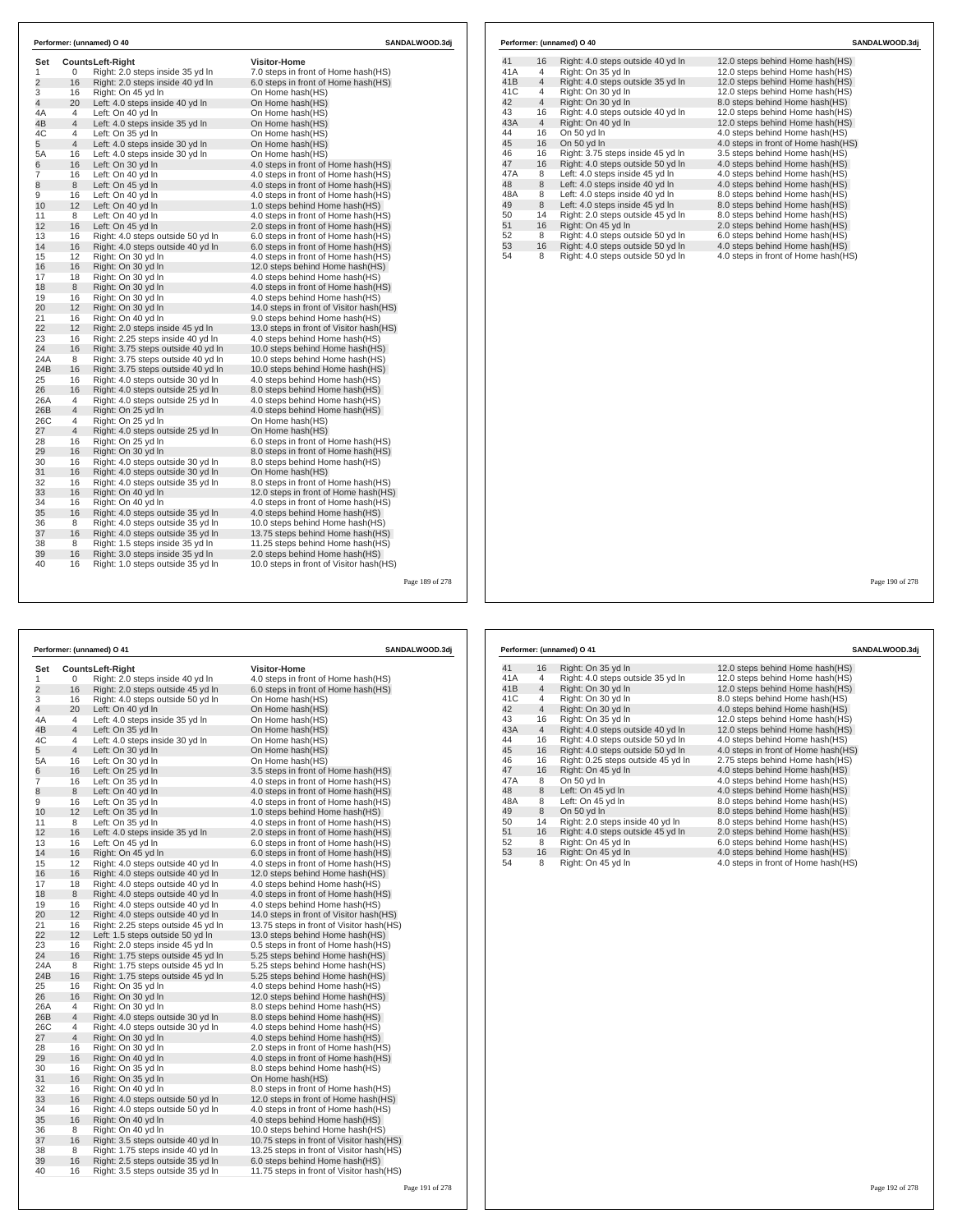| Set            |                | <b>CountsLeft-Right</b>                                 | <b>Visitor-Home</b>                                               |  |
|----------------|----------------|---------------------------------------------------------|-------------------------------------------------------------------|--|
| 1              | 0              | Right: 2.0 steps outside 45 yd In                       | 6.0 steps in front of Home hash(HS)                               |  |
| $\overline{2}$ | 16             | Right: 2.0 steps inside 45 yd In                        | 6.0 steps in front of Home hash(HS)                               |  |
| 3              | 16             | On 50 vd In                                             | On Home hash(HS)                                                  |  |
| $\overline{4}$ | 20             | Left: 4.0 steps inside 35 yd In                         | On Home hash(HS)                                                  |  |
| 4A             | 4              | Left: On 35 yd In                                       | On Home hash(HS)                                                  |  |
| 4B             | 4              | Left: 4.0 steps inside 30 yd In                         | On Home hash(HS)                                                  |  |
| 4C             | 4              | Left: On 30 yd In                                       | On Home hash(HS)                                                  |  |
| 5              | $\overline{4}$ | Left: 4.0 steps inside 25 yd In                         | On Home hash(HS)                                                  |  |
| 5A             | 16             | Left: 4.0 steps inside 25 yd In                         | On Home hash(HS)                                                  |  |
| 6              | 16             | Left: 3.25 steps outside 25 yd In                       | 0.25 steps behind Home hash(HS)                                   |  |
| 7              | 16             | Left: 2.75 steps inside 30 yd In                        | 4.0 steps in front of Home hash(HS)                               |  |
| 8              | 8              | Left: 2.75 steps inside 35 yd In                        | 4.0 steps in front of Home hash(HS)                               |  |
| 9              | 16             | Left: 2.75 steps inside 30 yd In                        | 4.0 steps in front of Home hash(HS)                               |  |
| 10             | 12             | Left: 2.75 steps inside 30 yd In                        | 1.0 steps behind Home hash(HS)                                    |  |
| 11             | 8              | Left: 2.75 steps inside 30 yd In                        | 4.0 steps in front of Home hash(HS)                               |  |
| 12             | 16             | Left: 4.0 steps inside 30 yd In                         | 2.0 steps in front of Home hash(HS)                               |  |
| 13             | 16             | Left: On 40 yd In                                       | 6.0 steps in front of Home hash(HS)                               |  |
| 14             | 16             | On 50 yd In                                             | 6.0 steps in front of Home hash(HS)                               |  |
| 15             | 12             | Right: 4.0 steps outside 45 yd In                       | 4.0 steps in front of Home hash(HS)                               |  |
| 16             | 16             | Right: 4.0 steps outside 45 yd In                       | 12.0 steps behind Home hash(HS)                                   |  |
| 17             | 18             | Right: 4.0 steps outside 45 yd In                       | 4.0 steps behind Home hash(HS)                                    |  |
| 18             | 8              | Right: 4.0 steps outside 45 yd In                       | 4.0 steps in front of Home hash(HS)                               |  |
| 19             | 16             | Right: 4.0 steps outside 45 yd In                       | 4.0 steps behind Home hash(HS)                                    |  |
| 20             | 12             | Right: 4.0 steps outside 45 yd In                       | 14.0 steps in front of Visitor hash(HS)                           |  |
| 21             | 16             | Right: 3.0 steps inside 45 yd In                        | 12.75 steps in front of Visitor hash (HS)                         |  |
| 22<br>23       | 12             | Left: 3.75 steps inside 45 yd In                        | 8.5 steps behind Home hash (HS)                                   |  |
|                | 16             | Right: 1.0 steps outside 50 yd In                       | 4.0 steps in front of Home hash(HS)                               |  |
| 24             | 16             | Right: 4.0 steps outside 50 yd In                       | 0.5 steps behind Home hash(HS)                                    |  |
| 24A<br>24B     | 8<br>16        | Right: 4.0 steps outside 50 yd In                       | 0.5 steps behind Home hash(HS)                                    |  |
| 25             | 16             | Right: 4.0 steps outside 50 yd In<br>Right: On 40 yd In | 0.5 steps behind Home hash(HS)                                    |  |
| 26             | 16             | Right: On 35 yd In                                      | 4.0 steps behind Home hash(HS)<br>12.0 steps behind Home hash(HS) |  |
| 26A            | 4              | Right: On 35 yd In                                      | 8.0 steps behind Home hash(HS)                                    |  |
| 26B            | 4              | Right: 4.0 steps outside 35 yd In                       | 8.0 steps behind Home hash(HS)                                    |  |
| 26C            | 4              | Right: 4.0 steps outside 35 yd In                       | 4.0 steps behind Home hash(HS)                                    |  |
| 27             | 4              | Right: On 35 yd In                                      | 4.0 steps behind Home hash(HS)                                    |  |
| 28             | 16             | Right: On 35 yd In                                      | 2.0 steps in front of Home hash (HS)                              |  |
| 29             | 16             | Right: On 45 yd In                                      | 4.0 steps in front of Home hash(HS)                               |  |
| 30             | 16             | Right: On 40 yd In                                      | 8.0 steps behind Home hash(HS)                                    |  |
| 31             | 16             | Right: On 40 yd In                                      | On Home hash(HS)                                                  |  |
| 32             | 16             | Right: On 45 yd In                                      | 8.0 steps in front of Home hash(HS)                               |  |
| 33             | 16             | Left: 4.0 steps inside 45 yd In                         | 12.0 steps in front of Home hash (HS)                             |  |
| 34             | 16             | Left: 4.0 steps inside 45 yd In                         | 4.0 steps in front of Home hash(HS)                               |  |
| 35             | 16             | Right: On 45 yd In                                      | 4.0 steps behind Home hash(HS)                                    |  |
| 36             | 8              | Right: On 45 yd In                                      | 10.0 steps behind Home hash(HS)                                   |  |
| 37             | 16             | Right: 2.5 steps inside 40 yd In                        | 9.5 steps in front of Visitor hash(HS)                            |  |
| 38             | 8              | Right: 0.25 steps outside 45 vd In                      | 12.0 steps in front of Visitor hash (HS)                          |  |
| 39             | 16             | Right: 0.75 steps inside 35 yd In                       | 10.75 steps behind Home hash(HS)                                  |  |
| 40             | 16             | Right: 3.75 steps outside 40 yd In                      | 7.25 steps in front of Visitor hash(HS)                           |  |

| Performer: (unnamed) O 43<br>SANDALWOOD.3dj |                |                                          |                                                                       |  |  |
|---------------------------------------------|----------------|------------------------------------------|-----------------------------------------------------------------------|--|--|
| Set                                         |                | <b>CountsLeft-Right</b>                  | <b>Visitor-Home</b>                                                   |  |  |
| 1                                           | 0              | Right: 2.0 steps outside 40 yd In        | 1.0 steps in front of Home hash(HS)                                   |  |  |
| $\overline{2}$                              | 16             | Right: On 40 yd In                       | 4.0 steps in front of Home hash(HS)                                   |  |  |
| 3                                           | 16             | Right: 4.0 steps outside 45 yd In        | 4.0 steps behind Home hash(HS)                                        |  |  |
| 4                                           | 20             | Left: 4.0 steps inside 40 yd In          | 4.0 steps behind Home hash(HS)                                        |  |  |
| 4A                                          | 4              | Left: On 40 yd In                        | 4.0 steps behind Home hash(HS)                                        |  |  |
| 4B                                          | $\overline{4}$ | Left: 4.0 steps inside 35 yd In          | 4.0 steps behind Home hash(HS)                                        |  |  |
| 4C                                          | 4              | Left: On 35 yd In                        | 4.0 steps behind Home hash(HS)                                        |  |  |
| 5                                           | $\overline{4}$ | Left: 4.0 steps inside 30 yd In          | 4.0 steps behind Home hash(HS)                                        |  |  |
| 5A                                          | 16             | Left: 4.0 steps inside 30 yd In          | 4.0 steps behind Home hash(HS)                                        |  |  |
| 6                                           | 16             | Left: 2.75 steps outside 30 yd In        | 4.0 steps in front of Home hash (HS)                                  |  |  |
| 7                                           | 16             | Left: 2.75 steps outside 40 yd In        | 4.0 steps in front of Home hash(HS)                                   |  |  |
| 8                                           | 8              | Left: 2.75 steps outside 45 yd In        | 4.0 steps in front of Home hash (HS)                                  |  |  |
| 9                                           | 16             | Left: 2.75 steps outside 40 yd In        | 4.0 steps in front of Home hash (HS)                                  |  |  |
| 10                                          | 12             | Left: 2.75 steps outside 40 yd In        | 1.0 steps behind Home hash(HS)                                        |  |  |
| 11                                          | 8              | Left: 2.75 steps outside 40 yd In        | 4.0 steps in front of Home hash (HS)                                  |  |  |
| 12                                          | 16             | Left: 4.0 steps inside 40 yd In          | 2.0 steps in front of Home hash(HS)                                   |  |  |
| 13                                          | 16             | On 50 yd In                              | 6.0 steps in front of Home hash(HS)                                   |  |  |
| 14                                          | 16             | Right: On 40 yd In                       | 6.0 steps in front of Home hash(HS)                                   |  |  |
| 15                                          | 12             | Right: 4.0 steps outside 35 yd In        | 4.0 steps in front of Home hash(HS)                                   |  |  |
| 16                                          | 16             | Right: 4.0 steps outside 35 yd In        | 12.0 steps behind Home hash(HS)                                       |  |  |
| 17                                          | 18             | Right: 4.0 steps outside 35 yd In        | 4.0 steps behind Home hash(HS)                                        |  |  |
| 18                                          | 8              | Right: 4.0 steps outside 35 yd In        | 4.0 steps in front of Home hash(HS)                                   |  |  |
| 19                                          | 16             | Right: 4.0 steps outside 35 yd In        | 4.0 steps behind Home hash(HS)                                        |  |  |
| 20                                          | 12             | Right: 4.0 steps outside 35 yd In        | 14.0 steps in front of Visitor hash(HS)                               |  |  |
| 21                                          | 16             | Right: 1.5 steps inside 40 yd In         | 11.25 steps behind Home hash(HS)                                      |  |  |
| 22                                          | 12             | Right: 3.5 steps outside 50 yd In        | 13.0 steps in front of Visitor hash (HS)                              |  |  |
| 23                                          | 16             | Right: 3.25 steps outside 45 yd In       | 2.5 steps behind Home hash(HS)                                        |  |  |
| 24                                          | 16             | Right: 0.25 steps outside 40 yd In       | 8.75 steps behind Home hash(HS)                                       |  |  |
| 24A                                         | 8              | Right: 0.25 steps outside 40 yd In       | 8.75 steps behind Home hash(HS)                                       |  |  |
| 24B                                         | 16             | Right: 0.25 steps outside 40 yd In       | 8.75 steps behind Home hash(HS)                                       |  |  |
| 25                                          | 16             | Right: On 30 yd In                       | 4.0 steps behind Home hash(HS)                                        |  |  |
| 26                                          | 16             | Right: On 25 yd In                       | 12.0 steps behind Home hash(HS)                                       |  |  |
| 26A                                         | 4              | Right: On 25 yd In                       | 8.0 steps behind Home hash (HS)                                       |  |  |
| 26B<br>26C                                  | 4<br>4         | Right: 4.0 steps outside 25 yd In        | 8.0 steps behind Home hash(HS)<br>4.0 steps behind Home hash(HS)      |  |  |
| 27                                          | $\overline{4}$ | Right: 4.0 steps outside 25 yd In        |                                                                       |  |  |
| 28                                          | 16             | Right: On 25 yd In<br>Right: On 25 yd In | 4.0 steps behind Home hash(HS)<br>2.0 steps in front of Home hash(HS) |  |  |
| 29                                          | 16             | Right: On 35 yd In                       | 4.0 steps in front of Home hash(HS)                                   |  |  |
| 30                                          | 16             | Right: On 30 yd In                       | 8.0 steps behind Home hash(HS)                                        |  |  |
| 31                                          | 16             | Right: On 30 yd In                       | On Home hash(HS)                                                      |  |  |
| 32                                          | 16             | Right: On 35 yd In                       | 8.0 steps in front of Home hash(HS)                                   |  |  |
| 33                                          | 16             | Right: 4.0 steps outside 45 yd In        | 12.0 steps in front of Home hash(HS)                                  |  |  |
| 34                                          | 16             | Right: 4.0 steps outside 45 yd In        | 4.0 steps in front of Home hash (HS)                                  |  |  |
| 35                                          | 16             | Right: On 35 yd In                       | 4.0 steps behind Home hash(HS)                                        |  |  |
| 36                                          | 8              | Right: On 35 yd In                       | 10.0 steps behind Home hash(HS)                                       |  |  |
| 37                                          | 16             | Right: 1.25 steps outside 35 yd In       | 12.75 steps in front of Visitor hash(HS)                              |  |  |
| 38                                          | 8              | Right: 3.75 steps outside 40 yd In       | 12.75 steps behind Home hash (HS)                                     |  |  |
| 39                                          | 16             | Right: 0.25 steps inside 35 yd In        | 1.75 steps behind Home hash(HS)                                       |  |  |
| 40                                          | 16             | Right: 2.0 steps inside 30 yd In         | 13.75 steps in front of Visitor hash (HS)                             |  |  |
|                                             |                |                                          |                                                                       |  |  |

|     |                | Performer: (unnamed) O 42         | SANDALWOOD.3dj                      |
|-----|----------------|-----------------------------------|-------------------------------------|
| 41  | 16             | Right: 4.0 steps outside 45 yd In | 12.0 steps behind Home hash(HS)     |
| 41A | 4              | Right: On 40 yd In                | 12.0 steps behind Home hash(HS)     |
| 41B | $\overline{4}$ | Right: 4.0 steps outside 40 yd In | 12.0 steps behind Home hash(HS)     |
| 41C | $\overline{4}$ | Right: On 35 yd In                | 12.0 steps behind Home hash(HS)     |
| 42  | $\overline{4}$ | Right: 4.0 steps outside 35 yd In | 12.0 steps behind Home hash(HS)     |
| 43  | 16             | Right: 4.0 steps outside 45 yd In | 12.0 steps behind Home hash(HS)     |
| 43A | $\overline{4}$ | Right: On 45 vd In                | 12.0 steps behind Home hash(HS)     |
| 44  | 16             | Left: On 45 vd In                 | 4.0 steps behind Home hash (HS)     |
| 45  | 16             | Left: On 45 yd In                 | 4.0 steps in front of Home hash(HS) |
| 46  | 16             | Left: 4.0 steps outside 50 yd In  | 4.25 steps behind Home hash(HS)     |
| 47  | 16             | Left: 4.0 steps inside 45 yd In   | 4.0 steps behind Home hash(HS)      |
| 47A | 8              | Left: 4.0 steps inside 40 vd In   | 4.0 steps behind Home hash(HS)      |
| 48  | 8              | Left: 4.0 steps inside 35 yd In   | 4.0 steps behind Home hash(HS)      |
| 48A | 8              | Left: 4.0 steps inside 35 yd In   | 8.0 steps behind Home hash(HS)      |
| 49  | 8              | Left: 4.0 steps inside 40 yd In   | 8.0 steps behind Home hash(HS)      |
| 50  | 14             | Right: 2.0 steps outside 50 yd In | 8.0 steps behind Home hash(HS)      |
| 51  | 16             | Left: 4.0 steps inside 45 yd In   | 2.0 steps behind Home hash(HS)      |
| 52  | 8              | Left: 4.0 steps inside 45 yd In   | 9.0 steps behind Home hash(HS)      |
| 53  | 16             | Left: 4.0 steps inside 45 yd In   | 4.0 steps behind Home hash(HS)      |
| 54  | 8              | Left: 4.0 steps inside 45 yd In   | 4.0 steps in front of Home hash(HS) |

Page 194 of 278

|     |                | Performer: (unnamed) O 43         | SANDALWOOD.3dj                       |
|-----|----------------|-----------------------------------|--------------------------------------|
| 41  | 16             | Right: 4.0 steps outside 35 yd In | 12.0 steps behind Home hash(HS)      |
| 41A | 4              | Right: On 30 yd In                | 12.0 steps behind Home hash(HS)      |
| 41B | $\overline{4}$ | Right: On 30 yd In                | 8.0 steps behind Home hash(HS)       |
| 41C | 4              | Right: On 30 yd In                | 4.0 steps behind Home hash(HS)       |
| 42  | $\overline{4}$ | Right: On 30 yd In                | On Home hash(HS)                     |
| 43  | 16             | Right: 4.0 steps outside 35 yd In | 12.0 steps behind Home hash(HS)      |
| 43A | $\overline{4}$ | Right: On 35 yd In                | 12.0 steps behind Home hash(HS)      |
| 44  | 16             | Right: On 45 vd In                | 4.0 steps behind Home hash(HS)       |
| 45  | 16             | Right: On 45 yd In                | 4.0 steps in front of Home hash (HS) |
| 46  | 16             | Right: 4.0 steps outside 45 yd In | 1.25 steps behind Home hash(HS)      |
| 47  | 16             | Right: 4.0 steps outside 45 yd In | 4.0 steps behind Home hash (HS)      |
| 47A | 8              | Right: 4.0 steps outside 50 yd In | 4.0 steps behind Home hash(HS)       |
| 48  | 8              | Left: 4.0 steps inside 45 yd In   | 4.0 steps behind Home hash(HS)       |
| 48A | 8              | Left: 4.0 steps inside 45 yd In   | 8.0 steps behind Home hash(HS)       |
| 49  | 8              | Right: 4.0 steps outside 50 yd In | 8.0 steps behind Home hash(HS)       |
| 50  | 14             | Right: 2.0 steps outside 40 yd In | 8.0 steps behind Home hash(HS)       |
| 51  | 16             | Right: On 40 yd In                | 2.0 steps behind Home hash(HS)       |
| 52  | 8              | Right: 4.0 steps outside 45 yd In | 6.0 steps behind Home hash(HS)       |
| 53  | 16             | Right: 4.0 steps outside 45 yd In | 4.0 steps behind Home hash(HS)       |
| 54  | 8              | Right: 4.0 steps outside 45 yd In | 4.0 steps in front of Home hash (HS) |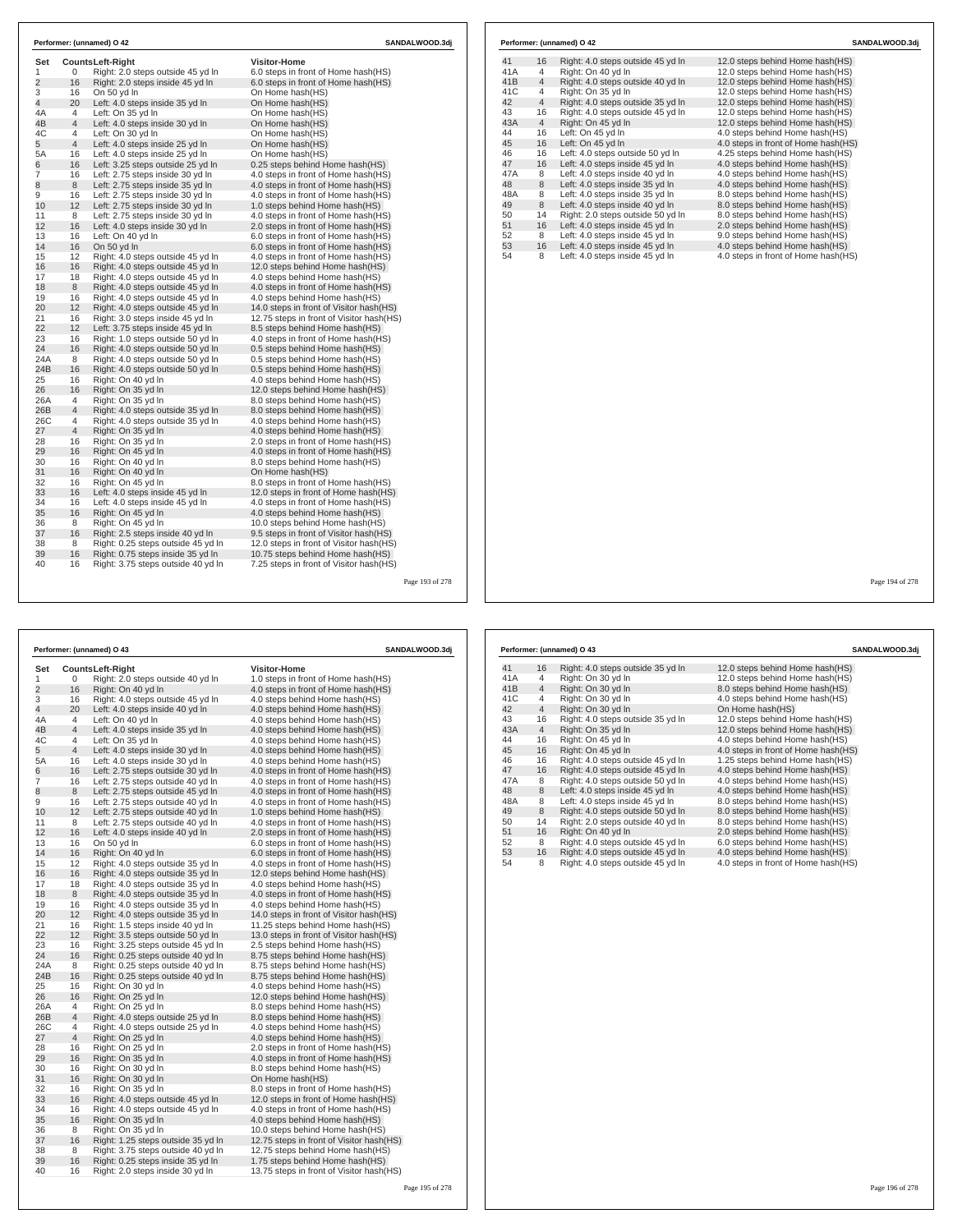| Set            |                | <b>CountsLeft-Right</b>            | Visitor-Home                             |  |
|----------------|----------------|------------------------------------|------------------------------------------|--|
| 1              | 0              | Right: 2.0 steps outside 40 yd In  | 7.0 steps in front of Home hash(HS)      |  |
| $\overline{2}$ | 16             | Right: 4.0 steps outside 45 yd In  | 4.0 steps in front of Home hash(HS)      |  |
| 3              | 16             | Right: On 45 yd In                 | 4.0 steps behind Home hash(HS)           |  |
| 4              | 20             | Left: On 40 yd In                  | 4.0 steps behind Home hash(HS)           |  |
| 4A             | 4              | Left: 4.0 steps inside 35 yd In    | 4.0 steps behind Home hash(HS)           |  |
| 4B             | $\overline{4}$ | Left: On 35 yd In                  | 4.0 steps behind Home hash(HS)           |  |
| 4C             | 4              | Left: 4.0 steps inside 30 yd In    | 4.0 steps behind Home hash(HS)           |  |
| 5              | $\overline{4}$ | Left: On 30 yd In                  | 4.0 steps behind Home hash(HS)           |  |
| 5A             | 16             | Left: On 30 yd In                  | 4.0 steps behind Home hash(HS)           |  |
| 6              | 16             | Left: 2.25 steps outside 25 yd In  | 2.0 steps in front of Home hash(HS)      |  |
| 7              | 16             | Left: 2.75 steps outside 35 yd In  | 4.0 steps in front of Home hash(HS)      |  |
| 8              | 8              | Left: 2.75 steps outside 40 yd In  | 4.0 steps in front of Home hash(HS)      |  |
| 9              | 16             | Left: 2.75 steps outside 35 yd In  | 4.0 steps in front of Home hash(HS)      |  |
| 10             | 12             | Left: 2.75 steps outside 35 yd In  | 1.0 steps behind Home hash(HS)           |  |
| 11             | 8              | Left: 2.75 steps outside 35 yd In  | 4.0 steps in front of Home hash(HS)      |  |
| 12             | 16             | Left: On 35 yd In                  | 2.0 steps in front of Home hash(HS)      |  |
| 13             | 16             | Left: 4.0 steps inside 40 yd In    | 6.0 steps in front of Home hash(HS)      |  |
| 14             | 16             | Right: 4.0 steps outside 50 yd In  | 6.0 steps in front of Home hash(HS)      |  |
| 15             | 12             | Right: On 40 yd In                 | 4.0 steps in front of Home hash(HS)      |  |
| 16             | 16             | Right: On 40 yd In                 | 12.0 steps behind Home hash(HS)          |  |
| 17             | 18             | Right: On 40 yd In                 | 4.0 steps behind Home hash(HS)           |  |
| 18             | 8              | Right: On 40 yd In                 | 4.0 steps in front of Home hash(HS)      |  |
| 19             | 16             | Right: On 40 yd In                 | 4.0 steps behind Home hash(HS)           |  |
| 20             | 12             | Right: On 40 yd In                 | 14.0 steps in front of Visitor hash(HS)  |  |
| 21             | 16             | Right: 0.5 steps inside 45 yd In   | 13.0 steps in front of Visitor hash (HS) |  |
| 22             | 12             | Left: 3.25 steps outside 50 yd In  | 11.0 steps behind Home hash(HS)          |  |
| 23             | 16             | Right: 3.5 steps outside 50 yd In  | 2.25 steps in front of Home hash(HS)     |  |
| 24             | 16             | Right: 1.5 steps inside 45 yd In   | 3.25 steps behind Home hash(HS)          |  |
| 24A            | 8              | Right: 1.5 steps inside 45 yd In   | 3.25 steps behind Home hash(HS)          |  |
| 24B            | 16             | Right: 1.5 steps inside 45 yd In   | 3.25 steps behind Home hash(HS)          |  |
| 25             | 16             | Right: 4.0 steps outside 40 yd In  | 4.0 steps behind Home hash(HS)           |  |
| 26             | 16             | Right: 4.0 steps outside 35 yd In  | 12.0 steps behind Home hash(HS)          |  |
| 26A            | 4              | Right: On 35 vd In                 | 12.0 steps behind Home hash(HS)          |  |
| 26B            | 4              | Right: On 35 yd In                 | 8.0 steps behind Home hash(HS)           |  |
| 26C            | 4              | Right: 4.0 steps outside 35 yd In  | 8.0 steps behind Home hash(HS)           |  |
| 27             | 4              | Right: 4.0 steps outside 35 yd In  | 4.0 steps behind Home hash(HS)           |  |
| 28             | 16             | Right: 4.0 steps outside 35 yd In  | 2.0 steps in front of Home hash(HS)      |  |
| 29             | 16             | Right: 4.0 steps outside 45 yd In  | 4.0 steps in front of Home hash(HS)      |  |
| 30             | 16             | Right: 4.0 steps outside 40 yd In  | 8.0 steps behind Home hash(HS)           |  |
| 31             | 16             | Right: 4.0 steps outside 40 vd In  | On Home hash(HS)                         |  |
| 32             | 16             | Right: 4.0 steps outside 45 yd In  | 8.0 steps in front of Home hash(HS)      |  |
| 33             | 16             | On 50 vd In                        | 12.0 steps in front of Home hash (HS)    |  |
| 34             | 16             | On 50 yd In                        | 4.0 steps in front of Home hash(HS)      |  |
| 35             | 16             | Right: 4.0 steps outside 45 yd In  | 4.0 steps behind Home hash(HS)           |  |
| 36             | 8              | Right: 4.0 steps outside 45 yd In  | 10.0 steps behind Home hash(HS)          |  |
| 37             | 16             | Right: 0.5 steps outside 40 yd In  | 10.0 steps in front of Visitor hash(HS)  |  |
| 38             | 8              | Right: 3.25 steps outside 45 yd In | 12.5 steps in front of Visitor hash (HS) |  |
| 39             | 16             | Right: 1.5 steps outside 35 yd In  | 8.75 steps behind Home hash(HS)          |  |
| 40             | 16             | Right: 1.5 steps inside 35 yd In   | 8.5 steps in front of Visitor hash(HS)   |  |

|     |                | Performer: (unnamed) O 45         | SANDALWOOD.3dj                      |
|-----|----------------|-----------------------------------|-------------------------------------|
| 41  | 16             | Right: On 45 yd In                | 12.0 steps behind Home hash (HS)    |
| 41A | 4              | Right: 4.0 steps outside 45 yd In | 12.0 steps behind Home hash(HS)     |
| 41B | $\overline{4}$ | Right: On 40 yd In                | 12.0 steps behind Home hash(HS)     |
| 41C | 4              | Right: 4.0 steps outside 40 yd In | 12.0 steps behind Home hash(HS)     |
| 42  | $\overline{4}$ | Right: On 35 yd In                | 12.0 steps behind Home hash(HS)     |
| 43  | 16             | Right: On 45 yd In                | 12.0 steps behind Home hash(HS)     |
| 43A | 4              | Right: 4.0 steps outside 50 yd In | 12.0 steps behind Home hash(HS)     |
| 44  | 16             | Left: 4.0 steps inside 40 yd In   | 4.0 steps behind Home hash(HS)      |
| 45  | 16             | Left: 4.0 steps inside 40 yd In   | 4.0 steps in front of Home hash(HS) |
| 46  | 16             | Left: On 45 yd In                 | 3.5 steps behind Home hash(HS)      |
| 47  | 16             | Left: On 45 yd In                 | 4.0 steps behind Home hash(HS)      |
| 47A | 8              | Left: On 40 yd In                 | 4.0 steps behind Home hash(HS)      |
| 48  | 8              | Left: On 35 yd In                 | 4.0 steps behind Home hash(HS)      |
| 48A | 8              | Left: On 35 yd In                 | 8.0 steps behind Home hash(HS)      |
| 49  | 8              | Left: On 40 yd In                 | 8.0 steps behind Home hash(HS)      |
| 50  | 14             | Left: 2.0 steps outside 50 yd In  | 8.0 steps behind Home hash(HS)      |
| 51  | 16             | Left: On 45 yd In                 | 2.0 steps behind Home hash(HS)      |
| 52  | 8              | Left: On 45 yd In                 | 9.0 steps behind Home hash(HS)      |
| 53  | 16             | Left: On 45 yd In                 | 4.0 steps behind Home hash(HS)      |
| 54  | 8              | Left: On 45 yd In                 | 4.0 steps in front of Home hash(HS) |

Page 199 of 278

Page 200 of 278

|     |                | Performer: (unnamed) O 44         | SANDALWOOD.3di                      |
|-----|----------------|-----------------------------------|-------------------------------------|
| 41  | 16             | Right: On 40 yd In                | 12.0 steps behind Home hash(HS)     |
| 41A | 4              | Right: 4.0 steps outside 40 yd In | 12.0 steps behind Home hash(HS)     |
| 41B | $\overline{4}$ | Right: On 35 yd In                | 12.0 steps behind Home hash(HS)     |
| 41C | 4              | Right: 4.0 steps outside 35 yd In | 12.0 steps behind Home hash(HS)     |
| 42  | $\overline{4}$ | Right: On 30 yd In                | 12.0 steps behind Home hash(HS)     |
| 43  | 16             | Right: On 40 yd In                | 12.0 steps behind Home hash(HS)     |
| 43A | $\overline{4}$ | Right: 4.0 steps outside 45 yd In | 12.0 steps behind Home hash(HS)     |
| 44  | 16             | Left: 4.0 steps inside 45 yd In   | 4.0 steps behind Home hash(HS)      |
| 45  | 16             | Left: 4.0 steps inside 45 yd In   | 4.0 steps in front of Home hash(HS) |
| 46  | 16             | Right: On 50 yd In                | 4.0 steps behind Home hash(HS)      |
| 47  | 16             | On 50 yd In                       | 4.0 steps behind Home hash(HS)      |
| 47A | 8              | Left: On 45 yd In                 | 4.0 steps behind Home hash(HS)      |
| 48  | 8              | Left: On 40 yd In                 | 4.0 steps behind Home hash(HS)      |
| 48A | 8              | Left: On 40 yd In                 | 8.0 steps behind Home hash(HS)      |
| 49  | 8              | Left: On 45 yd In                 | 8.0 steps behind Home hash(HS)      |
| 50  | 14             | Right: 2.0 steps inside 45 yd In  | 8.0 steps behind Home hash(HS)      |
| 51  | 16             | Right: 4.0 steps outside 50 yd In | 2.0 steps behind Home hash(HS)      |
| 52  | 8              | On 50 yd In                       | 6.0 steps behind Home hash(HS)      |
| 53  | 16             | On 50 yd In                       | 4.0 steps behind Home hash(HS)      |
| 54  | 8              | On 50 yd In                       | 4.0 steps in front of Home hash(HS) |

278

|           |                | Performer: (unnamed) O 45                               | SANDALWOOD.3dj                                                     |
|-----------|----------------|---------------------------------------------------------|--------------------------------------------------------------------|
| Set       |                | <b>CountsLeft-Right</b>                                 | <b>Visitor-Home</b>                                                |
| 1         | 0              | Right: On 45 yd In                                      | 2.0 steps in front of Home hash(HS)                                |
| 2         | 16             | Right: On 45 yd In                                      | 4.0 steps in front of Home hash(HS)                                |
| 3         | 16             | Right: 4.0 steps outside 50 yd In                       | 4.0 steps behind Home hash(HS)                                     |
| 4         | 20             | Left: 4.0 steps inside 35 yd In                         | 4.0 steps behind Home hash(HS)                                     |
| 4A        | $\overline{4}$ | Left: On 35 yd In                                       | 4.0 steps behind Home hash(HS)                                     |
| 4B        | $\overline{4}$ | Left: 4.0 steps inside 30 yd In                         | 4.0 steps behind Home hash(HS)                                     |
| 4C        | 4              | Left: On 30 yd In                                       | 4.0 steps behind Home hash(HS)                                     |
| 5         | 4              | Left: 4.0 steps inside 25 yd In                         | 4.0 steps behind Home hash(HS)                                     |
| 5A        | 16             | Left: 4.0 steps inside 25 yd In                         | 4.0 steps behind Home hash(HS)                                     |
| 6         | 16             | Left: 3.25 steps outside 25 yd In                       | 3.0 steps behind Home hash(HS)                                     |
| 7         | 16             | Left: On 30 yd In                                       | 4.0 steps in front of Home hash (HS)                               |
| 8         | 8              | Left: On 35 yd In                                       | 4.0 steps in front of Home hash (HS)                               |
| 9         | 16             | Left: On 30 yd In                                       | 4.0 steps in front of Home hash(HS)                                |
| 10        | 12             | Left: On 30 yd In                                       | 1.0 steps behind Home hash(HS)                                     |
| 11        | 8              | Left: On 30 yd In                                       | 4.0 steps in front of Home hash (HS)                               |
| 12        | 16             | Left: On 30 yd In                                       | 2.0 steps in front of Home hash(HS)                                |
| 13        | 16             | Left: 4.0 steps inside 35 yd In                         | 6.0 steps in front of Home hash(HS)                                |
| 14        | 16             | Left: 4.0 steps inside 45 yd In                         | 6.0 steps in front of Home hash(HS)                                |
| 15        | 12             | Right: On 45 yd In                                      | 4.0 steps in front of Home hash(HS)                                |
| 16        | 16             | Right: On 45 yd In                                      | 12.0 steps behind Home hash(HS)                                    |
| 17        | 18             | Right: On 45 yd In                                      | 4.0 steps behind Home hash(HS)                                     |
| 18        | 8              | Right: On 45 yd In                                      | 4.0 steps in front of Home hash(HS)                                |
| 19        | 16             | Right: On 45 yd In                                      | 4.0 steps behind Home hash(HS)                                     |
| 20        | 12             | Right: On 45 yd In                                      | 14.0 steps in front of Visitor hash(HS)                            |
| 21        | 16             | Right: 2.25 steps outside 50 yd In                      | 13.25 steps in front of Visitor hash(HS)                           |
| 22        | 12             | Left: 3.75 steps inside 45 yd In                        | 6.0 steps behind Home hash(HS)                                     |
| 23        | 16             | Left: 1.25 steps outside 50 yd In                       | 6.0 steps in front of Home hash (HS)                               |
| 24        | 16             | Right: 1.5 steps outside 50 yd In                       | 2.25 steps in front of Home hash(HS)                               |
| 24A       | 8              | Right: 1.5 steps outside 50 yd In                       | 2.25 steps in front of Home hash(HS)                               |
| 24B<br>25 | 16<br>16       | Right: 1.5 steps outside 50 yd In                       | 2.25 steps in front of Home hash(HS)                               |
| 26        | 16             | Right: 4.0 steps outside 45 yd In                       | 4.0 steps behind Home hash(HS)                                     |
| 26A       | 4              | Right: 4.0 steps outside 40 yd In<br>Right: On 40 yd In | 12.0 steps behind Home hash(HS)                                    |
| 26B       | $\overline{4}$ | Right: On 40 yd In                                      | 12.0 steps behind Home hash(HS)<br>8.0 steps behind Home hash (HS) |
| 26C       | 4              | Right: 4.0 steps outside 40 yd In                       | 8.0 steps behind Home hash(HS)                                     |
| 27        | $\overline{4}$ | Right: 4.0 steps outside 40 yd In                       | 4.0 steps behind Home hash(HS)                                     |
| 28        | 16             | Right: 4.0 steps outside 40 yd In                       | 2.0 steps in front of Home hash(HS)                                |
| 29        | 16             | Right: 4.0 steps outside 50 yd In                       | 4.0 steps in front of Home hash(HS)                                |
| 30        | 16             | Right: 4.0 steps outside 45 yd In                       | 8.0 steps behind Home hash(HS)                                     |
| 31        | 16             | Right: 4.0 steps outside 45 yd In                       | On Home hash(HS)                                                   |
| 32        | 16             | Right: 4.0 steps outside 50 yd In                       | 8.0 steps in front of Home hash(HS)                                |
| 33        | 16             | Left: On 45 yd In                                       | 12.0 steps in front of Home hash(HS)                               |
| 34        | 16             | Left: On 45 yd In                                       | 4.0 steps in front of Home hash (HS)                               |
| 35        | 16             | Right: 4.0 steps outside 50 yd In                       | 4.0 steps behind Home hash(HS)                                     |
| 36        | 8              | Right: 4.0 steps outside 50 yd In                       | 10.0 steps behind Home hash(HS)                                    |
| 37        | 16             | Right: 2.5 steps outside 45 yd In                       | 8.75 steps in front of Visitor hash (HS)                           |
| 38        | 8              | Right: 2.75 steps inside 45 yd In                       | 11.5 steps in front of Visitor hash (HS)                           |
| 39        | 16             | Right: 3.5 steps inside 35 yd In                        | 12.25 steps behind Home hash(HS)                                   |
| 40        | 16             | Right: 0.75 steps outside 40 yd In                      | 6.25 steps in front of Visitor hash(HS)                            |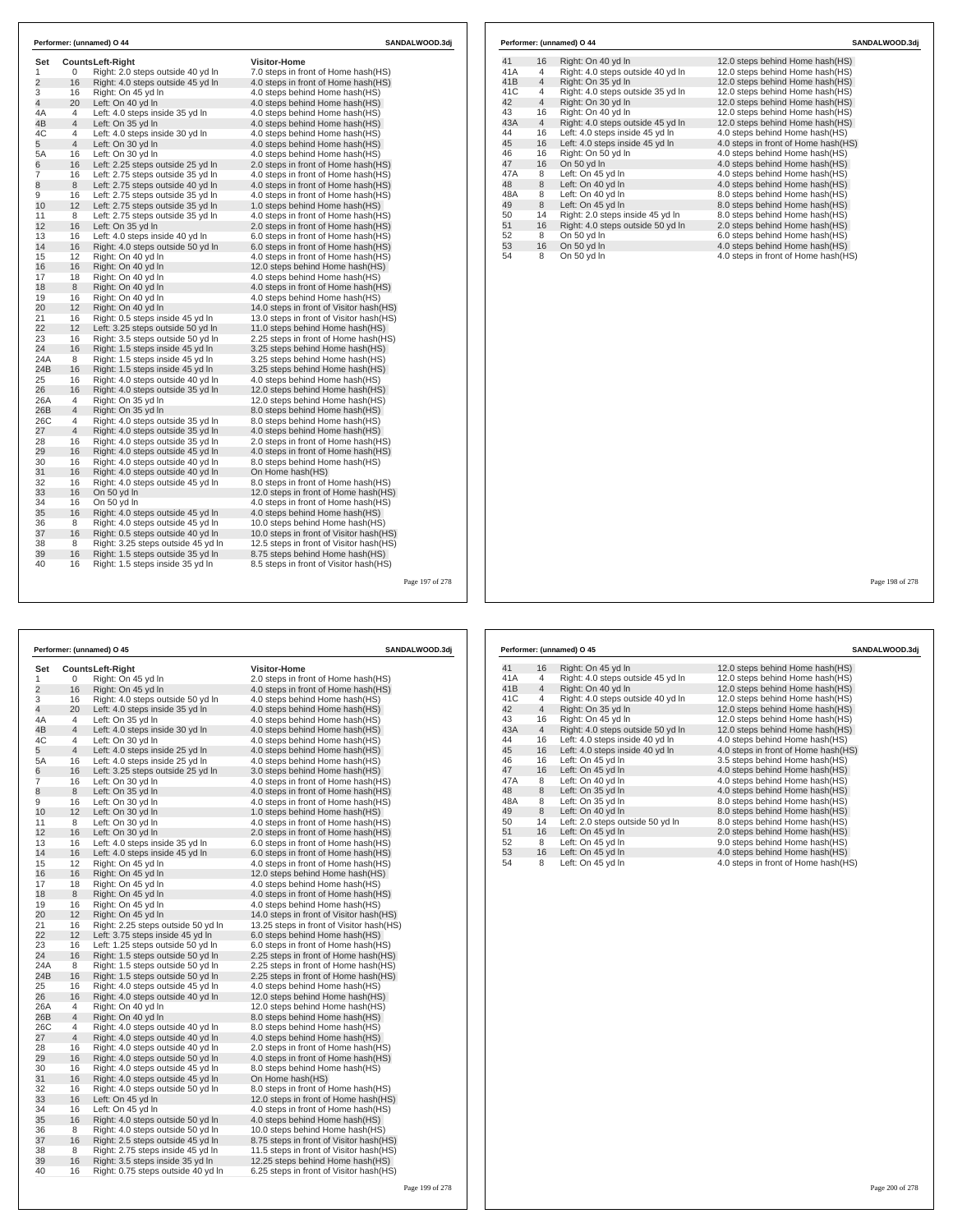| Set<br>1       | 0              | <b>CountsLeft-Right</b><br>Left: 3.0 steps outside 25 yd In | <b>Visitor-Home</b><br>6.0 steps in front of Visitor hash(HS) |
|----------------|----------------|-------------------------------------------------------------|---------------------------------------------------------------|
| $\overline{2}$ | 16             | Left: On 25 yd In                                           | 4.0 steps behind Home hash(HS)                                |
| 3              | 16             | Left: 4.0 steps inside 30 yd In                             | 8.0 steps behind Home hash (HS)                               |
| $\overline{4}$ | 20             | Left: 4.0 steps inside 40 yd In                             | 8.0 steps behind Home hash(HS)                                |
| 4A             | 4              | Left: On 40 yd In                                           | 8.0 steps behind Home hash(HS)                                |
| 4B             | $\overline{4}$ | Left: 4.0 steps inside 35 yd In                             | 8.0 steps behind Home hash(HS)                                |
| 4C             | 4              | Left: On 35 yd In                                           | 8.0 steps behind Home hash(HS)                                |
| 5              | $\overline{4}$ | Left: 4.0 steps inside 30 yd In                             | 8.0 steps behind Home hash(HS)                                |
| 5A             | 16             | Left: 4.0 steps inside 30 yd In                             | 8.0 steps behind Home hash(HS)                                |
| 6              | 16             | Left: 2.75 steps inside 25 yd In                            | 3.75 steps in front of Home hash(HS)                          |
| $\overline{7}$ | 16             | Left: 2.75 steps inside 35 yd In                            | 4.0 steps in front of Home hash(HS)                           |
| 8              | 8              | Left: 2.75 steps inside 40 yd In                            | 4.0 steps in front of Home hash(HS)                           |
| 9              | 16             | Left: 2.75 steps inside 35 yd In                            | 4.0 steps in front of Home hash(HS)                           |
| 10             | 12             | Left: 2.75 steps inside 35 yd In                            | 1.0 steps behind Home hash(HS)                                |
| 11             | 8              | Left: 2.75 steps inside 35 yd In                            | 4.0 steps in front of Home hash(HS)                           |
| 12             | 16             | Left: On 40 yd In                                           | 2.0 steps in front of Home hash(HS)                           |
| 13             | 16             | Left: 4.0 steps inside 45 yd In                             | 6.0 steps in front of Home hash(HS)                           |
| 14             | 16             | Right: 4.0 steps outside 45 yd In                           | 6.0 steps in front of Home hash(HS)                           |
| 15             | 12             | Right: On 35 vd In                                          | 4.0 steps in front of Home hash(HS)                           |
| 16             | 16             | Right: On 35 yd In                                          | 12.0 steps behind Home hash(HS)                               |
| 17             | 18             | Right: On 35 yd In                                          | 4.0 steps behind Home hash(HS)                                |
| 18             | 8              | Right: On 35 yd In                                          | 4.0 steps in front of Home hash(HS)                           |
| 19             | 16             | Right: On 35 yd In                                          | 4.0 steps behind Home hash(HS)                                |
| 20             | 12             | Right: On 35 yd In                                          | 14.0 steps in front of Visitor hash (HS)                      |
| 21             | 16             | Right: 3.5 steps inside 40 yd In                            | 13.0 steps behind Home hash(HS)                               |
| 22             | 12             | Right: 1.0 steps outside 50 yd In                           | 13.75 steps in front of Visitor hash (HS)                     |
| 23             | 16             | Right: 0.5 steps outside 45 yd In                           | 1.0 steps behind Home hash(HS)                                |
| 24             | 16             | Right: 3.25 steps inside 40 yd In                           | 7.25 steps behind Home hash(HS)                               |
| 24A            | 8              | Right: 3.25 steps inside 40 yd In                           | 7.25 steps behind Home hash(HS)                               |
| 24B            | 16             | Right: 3.25 steps inside 40 yd In                           | 7.25 steps behind Home hash(HS)                               |
| 25             | 16             | Right: 4.0 steps outside 35 yd In                           | 4.0 steps behind Home hash(HS)                                |
| 26             | 16             | Right: 4.0 steps outside 30 yd In                           | 12.0 steps behind Home hash(HS)                               |
| 26A            | 4              | Right: On 30 vd In                                          | 12.0 steps behind Home hash(HS)                               |
| 26B            | $\overline{4}$ | Right: On 30 yd In                                          | 8.0 steps behind Home hash(HS)                                |
| 26C            | 4              | Right: 4.0 steps outside 30 yd In                           | 8.0 steps behind Home hash(HS)                                |
| 27             | $\overline{4}$ | Right: 4.0 steps outside 30 yd In                           | 4.0 steps behind Home hash(HS)                                |
| 28             | 16             | Right: 4.0 steps outside 30 yd In                           | 2.0 steps in front of Home hash(HS)                           |
| 29             | 16             | Right: 4.0 steps outside 40 yd In                           | 4.0 steps in front of Home hash(HS)                           |
| 30             | 16             | Right: 4.0 steps outside 35 yd In                           | 8.0 steps behind Home hash(HS)                                |
| 31             | 16             | Right: 4.0 steps outside 35 vd In                           | On Home hash(HS)                                              |
| 32             | 16             | Right: 4.0 steps outside 40 yd In                           | 8.0 steps in front of Home hash(HS)                           |
| 33             | 16             | Right: On 45 vd In                                          | 12.0 steps in front of Home hash (HS)                         |
| 34             | 16             | Right: On 45 yd In                                          | 4.0 steps in front of Home hash(HS)                           |
| 35             | 16             | Right: 4.0 steps outside 40 yd In                           | 4.0 steps behind Home hash(HS)                                |
| 36             | 8              | Right: 4.0 steps outside 40 yd In                           | 10.0 steps behind Home hash(HS)                               |
| 37             | 16             | Right: 1.5 steps inside 35 yd In                            | 11.75 steps in front of Visitor hash (HS)                     |
| 38             | 8              | Right: 1.0 steps outside 40 yd In                           | 13.75 steps behind Home hash(HS)                              |
| 39             | 16             | Right: 2.25 steps outside 35 yd In                          | 3.0 steps behind Home hash(HS)                                |
| 40             | 16             | Right: On 30 yd In                                          | 12.0 steps behind Home hash(HS)                               |

|     |                | Performer: (unnamed) O 46         | SANDALWOOD.3dj                       |
|-----|----------------|-----------------------------------|--------------------------------------|
| 41  | 16             | Right: On 30 yd In                | 12.0 steps behind Home hash (HS)     |
| 41A | 4              | Right: On 30 yd In                | 8.0 steps behind Home hash(HS)       |
| 41B | $\overline{4}$ | Right: On 30 yd In                | 4.0 steps behind Home hash(HS)       |
| 41C | 4              | Right: On 30 yd In                | On Home hash(HS)                     |
| 42  | $\overline{4}$ | Right: On 30 yd In                | 4.0 steps in front of Home hash(HS)  |
| 43  | 16             | Right: On 30 yd In                | 12.0 steps behind Home hash(HS)      |
| 43A | $\overline{4}$ | Right: 4.0 steps outside 35 yd In | 12.0 steps behind Home hash(HS)      |
| 44  | 16             | Right: 4.0 steps outside 45 yd In | 4.0 steps behind Home hash(HS)       |
| 45  | 16             | Right: 4.0 steps outside 45 yd In | 4.0 steps in front of Home hash(HS)  |
| 46  | 16             | Right: 0.75 steps inside 40 yd In | 1.25 steps in front of Home hash(HS) |
| 47  | 16             | Right: On 40 yd In                | 4.0 steps behind Home hash(HS)       |
| 47A | 8              | Right: On 45 yd In                | 4.0 steps behind Home hash(HS)       |
| 48  | 8              | On 50 yd In                       | 4.0 steps behind Home hash(HS)       |
| 48A | 8              | On 50 yd In                       | 8.0 steps behind Home hash(HS)       |
| 49  | 8              | Right: On 45 yd In                | 8.0 steps behind Home hash(HS)       |
| 50  | 14             | Right: 2.0 steps inside 35 yd In  | 8.0 steps behind Home hash(HS)       |
| 51  | 16             | Right: 4.0 steps outside 40 yd In | 2.0 steps behind Home hash(HS)       |
| 52  | 8              | Right: On 40 yd In                | 6.0 steps behind Home hash(HS)       |
| 53  | 16             | Right: On 40 yd In                | 4.0 steps behind Home hash(HS)       |
| 54  | 8              | Right: On 40 yd In                | 4.0 steps in front of Home hash(HS)  |

 $\Gamma$ 

Page 202 of 278

|                |                | Performer: (unnamed) O 47          |                                          | SANDALWOOD.3dj  |
|----------------|----------------|------------------------------------|------------------------------------------|-----------------|
| Set            |                | CountsLeft-Right                   | <b>Visitor-Home</b>                      |                 |
| 1              | 0              | Left: 2.0 steps outside 45 yd In   | 12.0 steps in front of Home hash(HS)     |                 |
| $\overline{c}$ | 16             | Right: 4.0 steps outside 50 yd In  | 4.0 steps in front of Home hash (HS)     |                 |
| 3              | 16             | On 50 yd In                        | 4.0 steps behind Home hash (HS)          |                 |
| 4              | 20             | Left: On 35 yd In                  | 4.0 steps behind Home hash(HS)           |                 |
| 4Α             | 4              | Left: 4.0 steps inside 30 yd In    | 4.0 steps behind Home hash (HS)          |                 |
| 4B             | 4              | Left: On 30 yd In                  | 4.0 steps behind Home hash(HS)           |                 |
| 4C             | 4              | Left: 4.0 steps inside 25 yd In    | 4.0 steps behind Home hash(HS)           |                 |
| 5              | 4              | Left: 4.0 steps inside 25 yd In    | 8.0 steps behind Home hash(HS)           |                 |
| 5A             | 16             | Left: 4.0 steps inside 25 yd In    | 8.0 steps behind Home hash(HS)           |                 |
| 6              | 16             | Left: 2.0 steps outside 25 yd In   | 5.25 steps behind Home hash (HS)         |                 |
| 7              | 16             | Left: 2.5 steps outside 30 yd In   | 4.0 steps in front of Home hash(HS)      |                 |
| 8              | 8              | Left: 2.75 steps outside 35 yd In  | 4.0 steps in front of Home hash (HS)     |                 |
| 9              | 16             | Left: 2.75 steps outside 30 yd In  | 4.0 steps in front of Home hash(HS)      |                 |
| 10             | 12             | Left: 2.75 steps outside 30 yd In  | 1.0 steps behind Home hash(HS)           |                 |
| 11             | 8              | Left: 2.75 steps outside 30 yd In  | 4.0 steps in front of Home hash (HS)     |                 |
| 12             | 16             | Left: 4.0 steps inside 25 yd In    | 2.0 steps in front of Home hash(HS)      |                 |
| 13             | 16             | Left: On 35 yd In                  | 6.0 steps in front of Home hash(HS)      |                 |
| 14             | 16             | Left: On 45 yd In                  | 6.0 steps in front of Home hash(HS)      |                 |
| 15             | 12             | Right: 4.0 steps outside 50 yd In  | 4.0 steps in front of Home hash(HS)      |                 |
| 16             | 16             | Right: 4.0 steps outside 50 yd In  | 12.0 steps behind Home hash(HS)          |                 |
| 17             | 18             | Right: 4.0 steps outside 50 yd In  | 4.0 steps behind Home hash(HS)           |                 |
| 18             | 8              | Right: 4.0 steps outside 50 yd In  | 4.0 steps in front of Home hash(HS)      |                 |
| 19             | 16             | Right: 4.0 steps outside 50 yd In  | 4.0 steps behind Home hash(HS)           |                 |
| 20             | 12             | Right: 4.0 steps outside 50 yd In  | 14.0 steps in front of Visitor hash(HS)  |                 |
| 21             | 16             | Left: 0.25 steps outside 50 yd In  | 13.75 steps behind Home hash (HS)        |                 |
| 22             | 12             | Left: 3.0 steps outside 50 yd In   | 3.5 steps behind Home hash(HS)           |                 |
| 23             | 16             | Left: 3.75 steps outside 50 yd In  | 7.75 steps in front of Home hash (HS)    |                 |
| 24             | 16             | Left: 0.5 steps outside 50 yd In   | 5.5 steps in front of Home hash (HS)     |                 |
| 24A            | 8              | Left: 0.5 steps outside 50 yd In   | 5.5 steps in front of Home hash (HS)     |                 |
| 24B            | 16             | Left: 0.5 steps outside 50 yd In   | 5.5 steps in front of Home hash(HS)      |                 |
| 25             | 16             | Right: On 45 yd In                 | 4.0 steps behind Home hash(HS)           |                 |
| 26             | 16             | Right: On 40 yd In                 | 12.0 steps behind Home hash(HS)          |                 |
| 26A            | 4              | Right: On 40 yd In                 | 8.0 steps behind Home hash(HS)           |                 |
| 26B            | 4              | Right: 4.0 steps outside 40 yd In  | 8.0 steps behind Home hash(HS)           |                 |
| 26C            | 4              | Right: 4.0 steps outside 40 yd In  | 4.0 steps behind Home hash(HS)           |                 |
| 27             | $\overline{4}$ | Right: On 40 yd In                 | 4.0 steps behind Home hash(HS)           |                 |
| 28             | 16             | Right: On 40 yd In                 | 2.0 steps in front of Home hash(HS)      |                 |
| 29             | 16             | On 50 yd In                        | 4.0 steps in front of Home hash(HS)      |                 |
| 30             | 16             | Right: On 45 yd In                 | 8.0 steps behind Home hash(HS)           |                 |
| 31             | 16             | Right: On 45 yd In                 | On Home hash(HS)                         |                 |
| 32             | 16             | On 50 yd In                        | 8.0 steps in front of Home hash (HS)     |                 |
| 33             | 16             | Left: 4.0 steps inside 40 yd In    | 12.0 steps in front of Home hash(HS)     |                 |
| 34             | 16             | Left: 4.0 steps inside 40 yd In    | 4.0 steps in front of Home hash (HS)     |                 |
| 35             | 16             | On 50 yd In                        | 4.0 steps behind Home hash(HS)           |                 |
| 36             | 8              | On 50 yd In                        | 10.0 steps behind Home hash(HS)          |                 |
| 37             | 16             | Right: 0.5 steps inside 45 yd In   | 8.25 steps in front of Visitor hash (HS) |                 |
| 38             | 8              | Right: 2.25 steps outside 50 yd In | 11.0 steps in front of Visitor hash (HS) |                 |
| 39             | 16             | Right: 1.75 steps outside 40 yd In | 13.5 steps behind Home hash(HS)          |                 |
| 40             | 16             | Right: 2.25 steps inside 40 yd In  | 5.5 steps in front of Visitor hash(HS)   |                 |
|                |                |                                    |                                          | Page 203 of 278 |

|     |                | Performer: (unnamed) O 47         | SANDALWOOD.3dj                      |  |
|-----|----------------|-----------------------------------|-------------------------------------|--|
| 41  | 16             | Right: 4.0 steps outside 50 yd In | 12.0 steps behind Home hash (HS)    |  |
| 41A | 4              | Right: On 45 yd In                | 12.0 steps behind Home hash(HS)     |  |
| 41B | $\overline{4}$ | Right: 4.0 steps outside 45 yd In | 12.0 steps behind Home hash(HS)     |  |
| 41C | 4              | Right: On 40 yd In                | 12.0 steps behind Home hash(HS)     |  |
| 42  | $\overline{4}$ | Right: 4.0 steps outside 40 yd In | 12.0 steps behind Home hash(HS)     |  |
| 43  | 16             | Right: 4.0 steps outside 50 yd In | 12.0 steps behind Home hash(HS)     |  |
| 43A | $\overline{4}$ | On 50 yd In                       | 12.0 steps behind Home hash (HS)    |  |
| 44  | 16             | Left: On 40 vd In                 | 4.0 steps behind Home hash (HS)     |  |
| 45  | 16             | Left: On 40 yd In                 | 4.0 steps in front of Home hash(HS) |  |
| 46  | 16             | Left: 4.0 steps outside 45 yd In  | 2.5 steps behind Home hash(HS)      |  |
| 47  | 16             | Left: 4.0 steps inside 40 yd In   | 4.0 steps behind Home hash (HS)     |  |
| 47A | 8              | Left: 4.0 steps inside 35 yd In   | 4.0 steps behind Home hash (HS)     |  |
| 48  | 8              | Left: 4.0 steps inside 30 yd In   | 4.0 steps behind Home hash (HS)     |  |
| 48A | 8              | Left: 4.0 steps inside 30 yd In   | 8.0 steps behind Home hash(HS)      |  |
| 49  | 8              | Left: 4.0 steps inside 35 yd In   | 8.0 steps behind Home hash(HS)      |  |
| 50  | 14             | Left: 2.0 steps inside 45 yd In   | 8.0 steps behind Home hash(HS)      |  |
| 51  | 16             | Left: 4.0 steps inside 40 yd In   | 2.0 steps behind Home hash(HS)      |  |
| 52  | 8              | Left: 4.0 steps inside 40 yd In   | 9.0 steps behind Home hash(HS)      |  |
| 53  | 16             | Left: 4.0 steps inside 40 yd In   | 4.0 steps behind Home hash(HS)      |  |
| 54  | 8              | Left: 4.0 steps inside 40 yd In   | 4.0 steps in front of Home hash(HS) |  |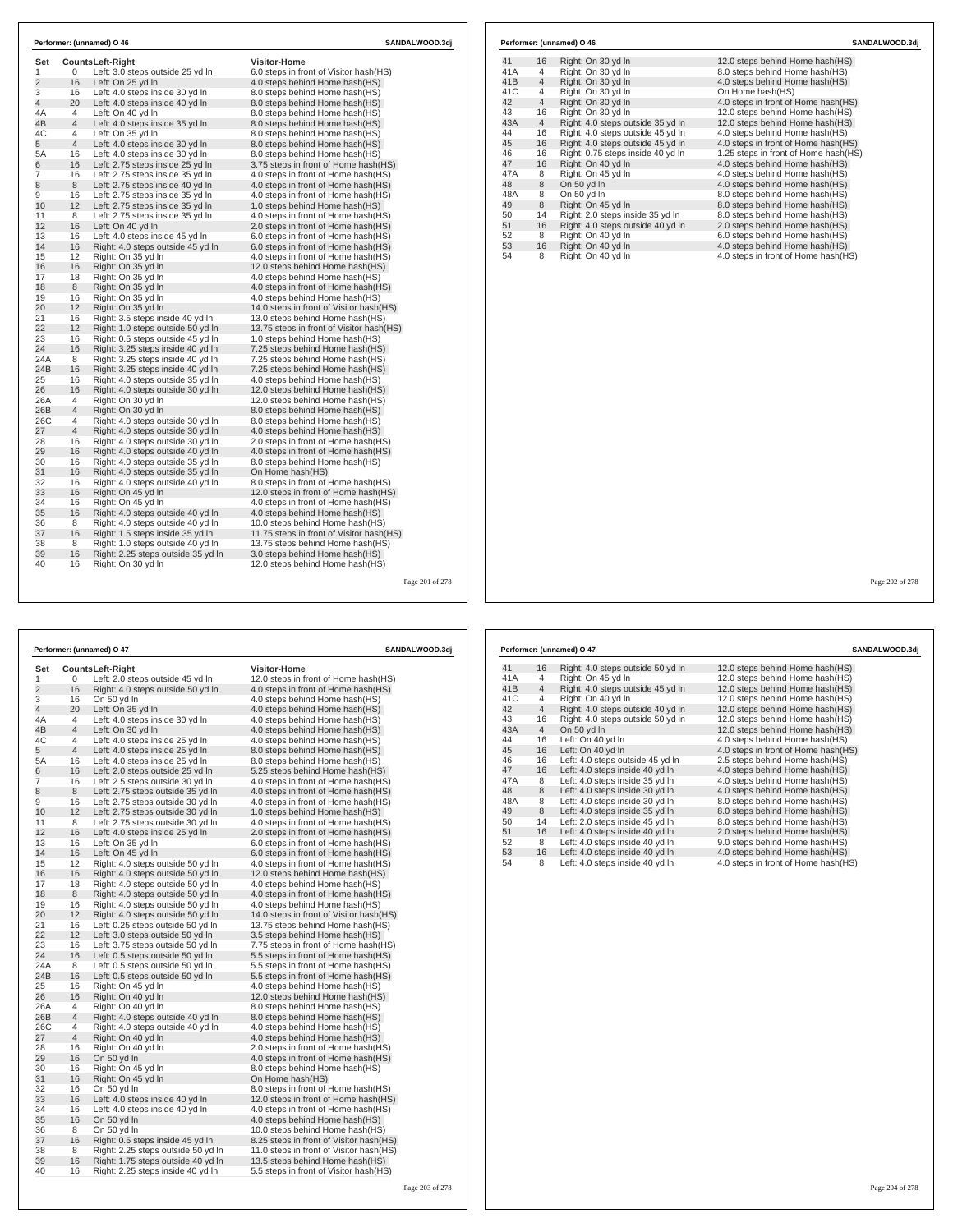| Set            |                |                                                            | <b>Visitor-Home</b>                       |
|----------------|----------------|------------------------------------------------------------|-------------------------------------------|
| 1              | 0              | <b>CountsLeft-Right</b><br>Left: 1.0 steps inside 45 yd In | 8.0 steps in front of Visitor hash(HS)    |
| $\overline{2}$ | 16             | Left: 2.0 steps inside 40 yd In                            | 10.0 steps behind Home hash(HS)           |
| 3              | 16             | Left: 4.0 steps inside 45 vd In                            | 4.0 steps behind Home hash(HS)            |
| 4              | 20             | Left: 4.0 steps inside 30 yd In                            | 4.0 steps behind Home hash(HS)            |
| 4A             | $\overline{4}$ | Left: On 30 vd In                                          | 4.0 steps behind Home hash(HS)            |
| 4B             | 4              | Left: 4.0 steps inside 25 yd In                            | 4.0 steps behind Home hash(HS)            |
| 4C             | $\overline{4}$ | Left: 4.0 steps inside 25 yd In                            | 8.0 steps behind Home hash(HS)            |
| 5              | $\overline{4}$ | Left: 4.0 steps inside 25 yd In                            | 12.0 steps behind Home hash(HS)           |
| 5A             | 16             | Left: 4.0 steps inside 25 yd In                            | 12.0 steps behind Home hash(HS)           |
| 6              | 16             | Left: 0.25 steps inside 25 yd In                           | 6.75 steps behind Home hash(HS)           |
| $\overline{7}$ | 16             | Left: 2.75 steps inside 25 yd In                           | 3.75 steps in front of Home hash(HS)      |
| 8              | 8              | Left: 2.75 steps inside 30 yd In                           | 4.0 steps in front of Home hash (HS)      |
| 9              | 16             | Left: 2.75 steps inside 25 yd In                           | 4.0 steps in front of Home hash(HS)       |
| 10             | 12             | Left: 2.75 steps inside 25 yd In                           | 1.0 steps behind Home hash(HS)            |
| 11             | 8              | Left: 2.75 steps inside 25 yd In                           | 4.0 steps in front of Home hash(HS)       |
| 12             | 16             | Left: On 25 yd In                                          | 2.0 steps in front of Home hash(HS)       |
| 13             | 16             | Left: 4.0 steps inside 30 yd In                            | 6.0 steps in front of Home hash(HS)       |
| 14             | 16             | Left: 4.0 steps inside 40 yd In                            | 6.0 steps in front of Home hash(HS)       |
| 15             | 12             | On 50 yd In                                                | 4.0 steps in front of Home hash(HS)       |
| 16             | 16             | On 50 yd In                                                | 12.0 steps behind Home hash(HS)           |
| 17             | 18             | On 50 yd In                                                | 4.0 steps behind Home hash(HS)            |
| 18             | 8              | On 50 yd In                                                | 4.0 steps in front of Home hash(HS)       |
| 19             | 16             | On 50 yd In                                                | 4.0 steps behind Home hash(HS)            |
| 20             | 12             | On 50 yd In                                                | 14.0 steps in front of Visitor hash(HS)   |
| 21             | 16             | Left: 2.25 steps outside 50 yd In                          | 12.25 steps behind Home hash(HS)          |
| 22             | 12             | Left: 1.0 steps outside 50 yd In                           | 2.0 steps behind Home hash(HS)            |
| 23             | 16             | Left: 2.0 steps inside 45 yd In                            | 9.75 steps in front of Home hash(HS)      |
| 24             | 16             | Left: 2.0 steps outside 50 yd In                           | 8.75 steps in front of Home hash(HS)      |
| 24A            | 8              | Left: 2.0 steps outside 50 yd In                           | 8.75 steps in front of Home hash(HS)      |
| 24B            | 16             | Left: 2.0 steps outside 50 yd In                           | 8.75 steps in front of Home hash(HS)      |
| 25             | 16             | Right: On 45 yd In                                         | On Home hash(HS)                          |
| 26             | 16             | Right: 4.0 steps outside 45 yd In                          | 12.0 steps behind Home hash(HS)           |
| 26A            | 4              | Right: On 45 yd In                                         | 12.0 steps behind Home hash(HS)           |
| 26B            | $\overline{4}$ | Right: On 45 yd In                                         | 8.0 steps behind Home hash(HS)            |
| 26C            | 4              | Right: 4.0 steps outside 45 yd In                          | 8.0 steps behind Home hash(HS)            |
| 27             | $\overline{4}$ | Right: 4.0 steps outside 45 yd In                          | 4.0 steps behind Home hash(HS)            |
| 28             | 16             | Right: 4.0 steps outside 45 yd In                          | 2.0 steps in front of Home hash(HS)       |
| 29             | 16             | Left: 4.0 steps inside 45 yd In                            | 4.0 steps in front of Home hash(HS)       |
| 30             | 16             | Right: 4.0 steps outside 50 yd In                          | 8.0 steps behind Home hash(HS)            |
| 31             | 16             | Right: 4.0 steps outside 50 yd In                          | On Home hash(HS)                          |
| 32             | 16             | Left: 4.0 steps inside 45 yd In                            | 8.0 steps in front of Home hash(HS)       |
| 33             | 16             | Left: On 40 yd In                                          | 12.0 steps in front of Home hash(HS)      |
| 34             | 16             | Left: On 40 yd In                                          | 4.0 steps in front of Home hash(HS)       |
| 35             | 16             | Left: 4.0 steps inside 45 yd In                            | 4.0 steps behind Home hash(HS)            |
| 36             | 8              | Left: 4.0 steps inside 45 yd In                            | 10.0 steps behind Home hash(HS)           |
| 37             | 16             | Right: 3.5 steps inside 45 yd In                           | 7.75 steps in front of Visitor hash(HS)   |
| 38             | 8              | Left: 0.75 steps outside 50 vd In                          | 10.25 steps in front of Visitor hash (HS) |
| 39             | 16             | Right: 1.0 steps inside 40 yd In                           | 13.5 steps in front of Visitor hash (HS)  |
| 40             | 16             | Right: 2.75 steps outside 45 yd In                         | 5.0 steps in front of Visitor hash(HS)    |

|                 |                | Performer: (unnamed) O 48         | SANDALWOOD.3di                      |
|-----------------|----------------|-----------------------------------|-------------------------------------|
| 41              | 16             | On 50 yd In                       | 12.0 steps behind Home hash (HS)    |
| 41A             | 4              | Right: 4.0 steps outside 50 yd In | 12.0 steps behind Home hash(HS)     |
| 41 <sub>B</sub> | $\overline{4}$ | Right: On 45 yd In                | 12.0 steps behind Home hash(HS)     |
| 41C             | 4              | Right: 4.0 steps outside 45 yd In | 12.0 steps behind Home hash(HS)     |
| 42              | $\overline{4}$ | Right: On 40 vd In                | 12.0 steps behind Home hash(HS)     |
| 43              | 16             | On 50 yd In                       | 12.0 steps behind Home hash(HS)     |
| 43A             | $\overline{4}$ | Left: 4.0 steps inside 45 yd In   | 12.0 steps behind Home hash(HS)     |
| 44              | 16             | Left: 4.0 steps inside 35 vd In   | 4.0 steps behind Home hash(HS)      |
| 45              | 16             | Left: 4.0 steps inside 35 yd In   | 4.0 steps in front of Home hash(HS) |
| 46              | 16             | Left: 0.25 steps inside 40 yd In  | 0.75 steps behind Home hash(HS)     |
| 47              | 16             | Left: On 40 yd In                 | 4.0 steps behind Home hash(HS)      |
| 47A             | 8              | Left: On 35 vd In                 | 4.0 steps behind Home hash(HS)      |
| 48              | 8              | Left: On 30 yd In                 | 4.0 steps behind Home hash(HS)      |
| 48A             | 8              | Left: On 30 yd In                 | 8.0 steps behind Home hash(HS)      |
| 49              | 8              | Left: On 35 yd In                 | 8.0 steps behind Home hash(HS)      |
| 50              | 14             | Left: 2.0 steps outside 45 yd In  | 8.0 steps behind Home hash(HS)      |
| 51              | 16             | Left: On 40 yd In                 | 2.0 steps behind Home hash(HS)      |
| 52              | 8              | Left: On 40 yd In                 | 9.0 steps behind Home hash(HS)      |
| 53              | 16             | Left: On 40 yd In                 | 4.0 steps behind Home hash(HS)      |
| 54              | 8              | Left: On 40 yd In                 | 4.0 steps in front of Home hash(HS) |

Page 205 of 278

|     |                | Performer: (unnamed) O 49          | SANDALWOOD.3dj                           |  |
|-----|----------------|------------------------------------|------------------------------------------|--|
| Set |                | <b>CountsLeft-Right</b>            | <b>Visitor-Home</b>                      |  |
| 1   | 0              | Left: 1.0 steps inside 40 yd In    | 5.0 steps in front of Visitor hash (HS)  |  |
| 2   | 16             | Left: 2.0 steps outside 40 yd In   | 10.0 steps behind Home hash(HS)          |  |
| 3   | 16             | Left: On 45 yd In                  | 4.0 steps behind Home hash (HS)          |  |
| 4   | 20             | Left: On 30 yd In                  | 4.0 steps behind Home hash(HS)           |  |
| 4A  | 4              | Left: 4.0 steps inside 25 yd In    | 4.0 steps behind Home hash(HS)           |  |
| 4B  | $\overline{4}$ | Left: 4.0 steps inside 25 yd In    | 8.0 steps behind Home hash(HS)           |  |
| 4C  | 4              | Left: On 30 yd In                  | 8.0 steps behind Home hash(HS)           |  |
| 5   | $\overline{4}$ | Left: On 30 yd In                  | 12.0 steps behind Home hash(HS)          |  |
| 5A  | 16             | Left: On 30 yd In                  | 12.0 steps behind Home hash(HS)          |  |
| 6   | 16             | Left: 2.75 steps inside 25 yd In   | 7.75 steps behind Home hash(HS)          |  |
| 7   | 16             | Left: On 25 yd In                  | 3.5 steps in front of Home hash (HS)     |  |
| 8   | 8              | Left: On 30 yd In                  | 4.0 steps in front of Home hash (HS)     |  |
| 9   | 16             | Left: On 25 yd In                  | 4.0 steps in front of Home hash (HS)     |  |
| 10  | 12             | Left: On 25 yd In                  | 1.0 steps behind Home hash(HS)           |  |
| 11  | 8              | Left: On 25 yd In                  | 4.0 steps in front of Home hash (HS)     |  |
| 12  | 16             | Left: 4.0 steps inside 20 yd In    | 2.0 steps in front of Home hash(HS)      |  |
| 13  | 16             | Left: On 30 yd In                  | 6.0 steps in front of Home hash(HS)      |  |
| 14  | 16             | Left: On 40 yd In                  | 6.0 steps in front of Home hash(HS)      |  |
| 15  | 12             | Left: 4.0 steps inside 45 yd In    | 4.0 steps in front of Home hash (HS)     |  |
| 16  | 16             | Left: 4.0 steps inside 45 yd In    | 12.0 steps behind Home hash(HS)          |  |
| 17  | 18             | Left: 4.0 steps inside 45 yd In    | 4.0 steps behind Home hash(HS)           |  |
| 18  | 8              | Left: 4.0 steps inside 45 yd In    | 4.0 steps in front of Home hash(HS)      |  |
| 19  | 16             | Left: 4.0 steps inside 45 yd In    | 4.0 steps behind Home hash(HS)           |  |
| 20  | 12             | Left: 4.0 steps inside 45 yd In    | 14.0 steps in front of Visitor hash(HS)  |  |
| 21  | 16             | Left: 3.75 steps outside 50 yd In  | 10.0 steps behind Home hash(HS)          |  |
| 22  | 12             | Right: 1.5 steps outside 50 yd In  | 1.0 steps behind Home hash(HS)           |  |
| 23  | 16             | Left: On 45 yd In                  | 12.0 steps in front of Home hash (HS)    |  |
| 24  | 16             | Left: 3.5 steps outside 50 yd In   | 12.25 steps in front of Home hash(HS)    |  |
| 24A | 8              | Left: 3.5 steps outside 50 yd In   | 12.25 steps in front of Home hash (HS)   |  |
| 24B | 16             | Left: 3.5 steps outside 50 yd In   | 12.25 steps in front of Home hash(HS)    |  |
| 25  | 16             | Right: On 45 yd In                 | 4.0 steps in front of Home hash (HS)     |  |
| 26  | 16             | Right: On 45 yd In                 | 12.0 steps behind Home hash(HS)          |  |
| 26A | 4              | Right: On 45 yd In                 | 8.0 steps behind Home hash(HS)           |  |
| 26B | $\overline{4}$ | Right: 4.0 steps outside 45 yd In  | 8.0 steps behind Home hash(HS)           |  |
| 26C | 4              | Right: 4.0 steps outside 45 yd In  | 4.0 steps behind Home hash(HS)           |  |
| 27  | $\overline{4}$ | Right: On 45 yd In                 | 4.0 steps behind Home hash(HS)           |  |
| 28  | 16             | Right: On 45 yd In                 | 2.0 steps in front of Home hash (HS)     |  |
| 29  | 16             | Left: On 45 yd In                  | 4.0 steps in front of Home hash(HS)      |  |
| 30  | 16             | On 50 yd In                        | 8.0 steps behind Home hash(HS)           |  |
| 31  | 16             | On 50 yd In                        | On Home hash(HS)                         |  |
| 32  | 16             | Left: On 45 yd In                  | 8.0 steps in front of Home hash (HS)     |  |
| 33  | 16             | Left: 4.0 steps inside 35 yd In    | 12.0 steps in front of Home hash(HS)     |  |
| 34  | 16             | Left: 4.0 steps inside 35 yd In    | 4.0 steps in front of Home hash (HS)     |  |
| 35  | 16             | Left: On 45 yd In                  | 4.0 steps behind Home hash(HS)           |  |
| 36  | 8              | Left: On 45 yd In                  | 10.0 steps behind Home hash(HS)          |  |
| 37  | 16             | Right: 1.75 steps outside 50 yd In | 7.25 steps in front of Visitor hash(HS)  |  |
| 38  | 8              | Left: 3.75 steps outside 50 yd In  | 9.75 steps in front of Visitor hash(HS)  |  |
| 39  | 16             | Right: 4.0 steps inside 40 yd In   | 12.75 steps in front of Visitor hash(HS) |  |
| 40  | 16             | Right: 0.25 steps inside 45 yd In  | 4.75 steps in front of Visitor hash(HS)  |  |

|     |                | Performer: (unnamed) O 49         | SANDALWOOD.3dj                       |
|-----|----------------|-----------------------------------|--------------------------------------|
| 41  | 16             | Left: 4.0 steps inside 45 yd In   | 12.0 steps behind Home hash(HS)      |
| 41A | 4              | On 50 yd In                       | 12.0 steps behind Home hash(HS)      |
| 41B | $\overline{4}$ | Right: 4.0 steps outside 50 yd In | 12.0 steps behind Home hash(HS)      |
| 41C | 4              | Right: On 45 yd In                | 12.0 steps behind Home hash(HS)      |
| 42  | 4              | Right: 4.0 steps outside 45 yd In | 12.0 steps behind Home hash(HS)      |
| 43  | 16             | Left: 4.0 steps inside 45 yd In   | 12.0 steps behind Home hash(HS)      |
| 43A | $\overline{4}$ | Left: On 45 yd In                 | 12.0 steps behind Home hash(HS)      |
| 44  | 16             | Left: On 35 yd In                 | 4.0 steps behind Home hash(HS)       |
| 45  | 16             | Left: On 35 yd In                 | 4.0 steps in front of Home hash (HS) |
| 46  | 16             | Left: 3.5 steps outside 40 yd In  | 1.0 steps in front of Home hash(HS)  |
| 47  | 16             | Left: 4.0 steps inside 35 yd In   | 4.0 steps behind Home hash (HS)      |
| 47A | 8              | Left: 4.0 steps inside 30 yd In   | 4.0 steps behind Home hash(HS)       |
| 48  | 8              | Left: 4.0 steps inside 25 yd In   | 4.0 steps behind Home hash(HS)       |
| 48A | 8              | Left: 4.0 steps inside 25 yd In   | 8.0 steps behind Home hash(HS)       |
| 49  | 8              | Left: 4.0 steps inside 30 vd In   | 8.0 steps behind Home hash(HS)       |
| 50  | 14             | Left: 2.0 steps inside 40 yd In   | 8.0 steps behind Home hash(HS)       |
| 51  | 16             | Left: 4.0 steps inside 35 yd In   | 2.0 steps behind Home hash(HS)       |
| 52  | 8              | Left: 4.0 steps inside 35 yd In   | 9.0 steps behind Home hash(HS)       |
| 53  | 16             | Left: 4.0 steps inside 35 yd In   | 4.0 steps behind Home hash(HS)       |
| 54  | 8              | Left: 4.0 steps inside 35 yd In   | 4.0 steps in front of Home hash(HS)  |

Page 206 of 278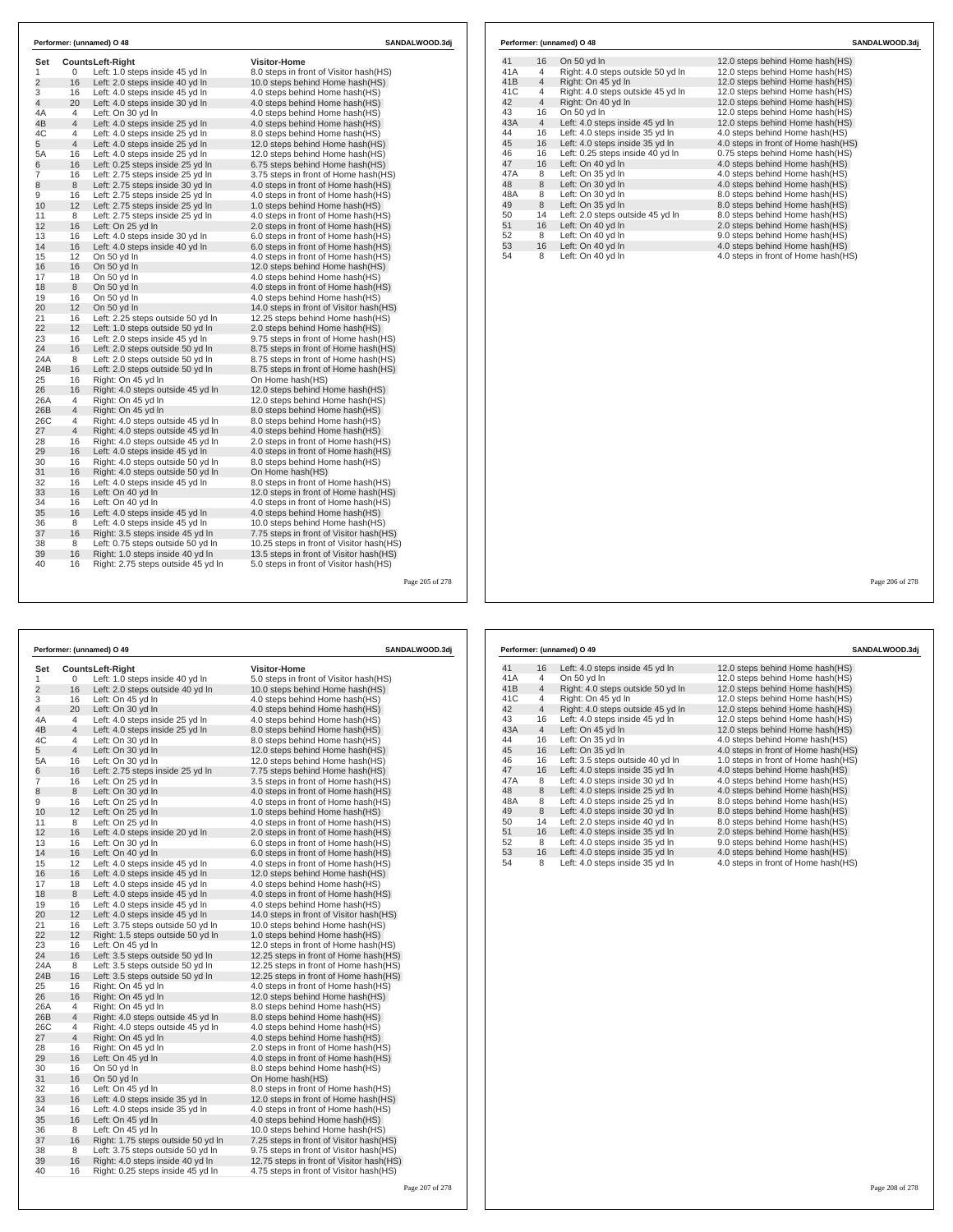|                |                | Performer: (unnamed) Q 1           |                                          | SANDALWOOD.3dj |
|----------------|----------------|------------------------------------|------------------------------------------|----------------|
| Set            |                | <b>CountsLeft-Right</b>            | <b>Visitor-Home</b>                      |                |
| 1              | 0              | Left: On 45 yd In                  | 6.0 steps behind Home hash(HS)           |                |
| $\overline{2}$ | 16             | On 50 yd In                        | 8.0 steps in front of Visitor hash (HS)  |                |
| 3              | 16             | Left: 4.0 steps inside 40 yd In    | 8.0 steps in front of Visitor hash(HS)   |                |
| $\overline{4}$ | 20             | Left: On 35 yd In                  | 8.0 steps in front of Visitor hash (HS)  |                |
| 4A             | 4              | Left: 4.0 steps inside 35 yd In    | 8.0 steps in front of Visitor hash(HS)   |                |
| 4B             | $\overline{4}$ | Left: On 40 yd In                  | 8.0 steps in front of Visitor hash(HS)   |                |
| 4C             | 4              | Left: 4.0 steps inside 35 yd In    | 8.0 steps in front of Visitor hash (HS)  |                |
| 5              | 4              | Left: On 35 yd In                  | 8.0 steps in front of Visitor hash(HS)   |                |
| 5A             | 16             | Left: On 35 yd In                  | 8.0 steps in front of Visitor hash (HS)  |                |
| 6              | 16             | Left: On 40 yd In                  | 8.0 steps in front of Visitor hash (HS)  |                |
| $\overline{7}$ | 16             |                                    | 10.0 steps in front of Visitor hash(HS)  |                |
|                | 8              | Left: On 35 yd In                  |                                          |                |
| 8              |                | Left: On 40 yd In                  | 10.0 steps in front of Visitor hash (HS) |                |
| 9              | 16             | Left: On 45 yd In                  | 8.0 steps behind Home hash(HS)           |                |
| 10             | 12             | Left: On 45 yd In                  | 14.0 steps in front of Visitor hash (HS) |                |
| 11             | 8              | Left: 4.0 steps inside 40 yd In    | 8.0 steps behind Home hash(HS)           |                |
| 12             | 16             | Left: On 45 yd In                  | 4.0 steps behind Home hash (HS)          |                |
| 13             | 16             | Left: 4.0 steps inside 35 yd In    | 2.0 steps in front of Home hash(HS)      |                |
| 14             | 16             | Left: 4.0 steps inside 45 yd In    | 2.0 steps in front of Home hash (HS)     |                |
| 15             | 12             | Right: On 45 vd In                 | On Home hash(HS)                         |                |
| 16             | 16             | Right: On 45 yd In                 | 12.0 steps in front of Visitor hash(HS)  |                |
| 17             | 18             | Left: On 45 yd In                  | 8.0 steps behind Home hash(HS)           |                |
| 18             | 8              | Left: On 45 yd In                  | On Home hash(HS)                         |                |
| 19             | 16             | Left: 2.0 steps outside 45 yd In   | 10.0 steps behind Home hash(HS)          |                |
| 20             | 12             | Left: 1.0 steps inside 40 yd In    | 8.0 steps in front of Visitor hash(HS)   |                |
| 21             | 16             | Left: 3.0 steps inside 45 yd In    | 6.0 steps in front of Visitor hash(HS)   |                |
| 22             | 12             | Right: 2.5 steps inside 45 yd In   | 9.25 steps in front of Visitor hash (HS) |                |
| 23             | 16             | Left: 4.0 steps inside 45 yd In    | 4.5 steps behind Home hash (HS)          |                |
| 24             | 16             | Left: 2.5 steps outside 45 yd In   | 6.5 steps in front of Home hash (HS)     |                |
| 24A            | 8              | Left: 2.5 steps outside 45 yd In   | 6.5 steps in front of Home hash (HS)     |                |
| 24B            | 16             | Left: 2.0 steps outside 40 yd In   | 10.0 steps in front of Home hash(HS)     |                |
| 25             | 16             | Left: 3.0 steps inside 40 yd In    | 12.0 steps in front of Home hash (HS)    |                |
| 26             | 16             | Left: 3.0 steps inside 40 yd In    | 12.0 steps in front of Home hash(HS)     |                |
| 26A            | 4              | Left: 3.0 steps inside 40 yd In    | 12.0 steps in front of Home hash (HS)    |                |
| 26B            | $\overline{4}$ | Left: 3.0 steps inside 40 yd In    | 12.0 steps in front of Home hash(HS)     |                |
| 26C            | 4              | Left: 3.0 steps inside 40 yd In    | 12.0 steps in front of Home hash(HS)     |                |
| 27             | $\overline{4}$ | Left: 3.0 steps inside 40 yd In    | 12.0 steps in front of Home hash(HS)     |                |
| 28             | 16             | Left: On 40 yd In                  | On Home hash(HS)                         |                |
| 29             | 16             | Left: 4.0 steps inside 45 yd In    | On Home hash(HS)                         |                |
| 30             | 16             | Right: 4.0 steps outside 50 yd In  | 12.0 steps behind Home hash(HS)          |                |
| 31             | 16             | Right: 4.0 steps outside 45 yd In  | 4.0 steps behind Home hash(HS)           |                |
| 32             | 16             | Right: 4.0 steps outside 50 yd In  | 4.0 steps in front of Home hash(HS)      |                |
| 33             | 16             | Left: 4.0 steps inside 40 yd In    | 8.0 steps in front of Home hash (HS)     |                |
| 34             | 16             | Left: 4.0 steps inside 40 yd In    | On Home hash(HS)                         |                |
| 35             | 16             | Left: 4.0 steps inside 40 yd In    | 4.0 steps behind Home hash (HS)          |                |
| 36             | 8              | Left: 4.0 steps inside 40 yd In    | 10.0 steps behind Home hash(HS)          |                |
| 37             | 16             | Left: 1.75 steps outside 50 yd In  | 6.75 steps in front of Visitor hash (HS) |                |
| 38             | 8              | Left: 0.75 steps inside 45 yd In   | 9.25 steps in front of Visitor hash (HS) |                |
| 39             | 16             | Right: 0.75 steps outside 45 yd In | 12.0 steps in front of Visitor hash (HS) |                |
|                |                |                                    |                                          |                |

| 41  | 16             | Right: 4.0 steps outside 45 yd In | 12.0 steps in front of Visitor hash (HS) |
|-----|----------------|-----------------------------------|------------------------------------------|
| 41A | 4              | Right: On 40 yd In                | 12.0 steps in front of Visitor hash(HS)  |
| 41B | $\overline{4}$ | Right: 4.0 steps outside 40 yd In | 12.0 steps in front of Visitor hash(HS)  |
| 41C | 4              | Right: On 35 yd In                | 12.0 steps in front of Visitor hash(HS)  |
| 42  | $\overline{4}$ | Right: 4.0 steps outside 35 yd In | 12.0 steps in front of Visitor hash(HS)  |
| 43  | 16             | Right: 4.0 steps outside 45 yd In | 12.0 steps in front of Visitor hash(HS)  |
| 43A | $\overline{4}$ | Right: 4.0 steps outside 45 yd In | 12.0 steps in front of Visitor hash(HS)  |
| 44  | 16             | Right: 4.0 steps outside 35 yd In | 8.0 steps behind Home hash(HS)           |
| 45  | 16             | Right: 4.0 steps outside 35 yd In | On Home hash(HS)                         |
| 46  | 16             | Right: 1.5 steps inside 40 yd In  | 6.75 steps behind Home hash(HS)          |
| 47  | 16             | Right: On 45 yd In                | 10.0 steps behind Home hash(HS)          |
| 47A | 8              | Right: On 40 yd In                | 10.0 steps behind Home hash(HS)          |
| 48  | 8              | Right: On 35 yd In                | 10.0 steps behind Home hash(HS)          |
| 48A | 8              | Right: On 40 yd In                | 12.0 steps behind Home hash(HS)          |
| 49  | 8              | Right: On 40 yd In                | 12.0 steps behind Home hash(HS)          |
| 50  | 14             | Right: On 40 yd In                | 12.0 steps behind Home hash(HS)          |
| 51  | 16             | Right: On 45 yd In                | 8.0 steps behind Home hash(HS)           |
| 52  | 8              | Right: On 45 yd In                | 14.0 steps in front of Visitor hash(HS)  |
| 53  | 16             | Right: 2.0 steps outside 40 yd In | 8.0 steps behind Home hash(HS)           |
| 54  | 8              | Right: 2.0 steps outside 40 yd In | On Home hash(HS)                         |

Page 210 of 278

|                |                | Performer: (unnamed) Q 2                                             |                                                                                    | SANDALWOOD.3dj  |
|----------------|----------------|----------------------------------------------------------------------|------------------------------------------------------------------------------------|-----------------|
| Set            |                | <b>CountsLeft-Right</b>                                              | <b>Visitor-Home</b>                                                                |                 |
| 1              | 0              | Left: 3.0 steps inside 45 yd In                                      | 6.0 steps behind Home hash(HS)                                                     |                 |
| $\overline{2}$ | 16             | Right: 3.5 steps outside 50 yd In                                    | 10.0 steps in front of Visitor hash(HS)                                            |                 |
| 3              | 16             | Left: On 45 yd In                                                    | 8.0 steps in front of Visitor hash(HS)                                             |                 |
| $\overline{4}$ | 20             | Left: 4.0 steps inside 35 yd In                                      | 8.0 steps in front of Visitor hash(HS)                                             |                 |
| 4A             | $\overline{4}$ | Left: On 40 yd In                                                    | 8.0 steps in front of Visitor hash (HS)                                            |                 |
| 4B             | $\overline{4}$ | Left: 4.0 steps inside 40 yd In                                      | 8.0 steps in front of Visitor hash(HS)                                             |                 |
| 4C             | $\overline{4}$ | Left: On 40 yd In                                                    | 8.0 steps in front of Visitor hash (HS)                                            |                 |
| 5              | $\overline{4}$ | Left: 4.0 steps inside 35 yd In                                      | 8.0 steps in front of Visitor hash(HS)                                             |                 |
| 5A             | 16             | Left: 4.0 steps inside 35 yd In                                      | 8.0 steps in front of Visitor hash(HS)                                             |                 |
| 6              | 16             | Left: 4.0 steps inside 40 vd In                                      | 8.0 steps in front of Visitor hash(HS)                                             |                 |
| $\overline{7}$ | 16             | Left: 4.0 steps inside 35 yd In                                      | 10.0 steps in front of Visitor hash(HS)                                            |                 |
| 8              | 8              | Left: 3.75 steps inside 40 yd In                                     | 11.0 steps in front of Visitor hash(HS)                                            |                 |
| 9              | 16             | Left: 4.0 steps inside 45 yd In                                      | 8.0 steps behind Home hash(HS)                                                     |                 |
| 10             | 12             | Left: 4.0 steps inside 45 yd In                                      | 14.0 steps in front of Visitor hash(HS)                                            |                 |
| 11             | 8              | Left: On 45 yd In                                                    | 8.0 steps behind Home hash(HS)                                                     |                 |
| 12             | 16             | Left: 4.0 steps inside 45 yd In                                      | 4.0 steps behind Home hash (HS)                                                    |                 |
| 13             | 16             | Left: On 40 yd In                                                    | 2.0 steps in front of Home hash (HS)                                               |                 |
| 14             | 16             | On 50 yd In                                                          | 2.0 steps in front of Home hash(HS)                                                |                 |
| 15             | 12             | Right: 4.0 steps outside 45 yd In                                    | On Home hash(HS)                                                                   |                 |
| 16             | 16             | Right: 4.0 steps outside 45 yd In                                    | 12.0 steps in front of Visitor hash (HS)                                           |                 |
| 17             | 18             | Left: 4.0 steps inside 45 yd In                                      | 8.0 steps behind Home hash(HS)                                                     |                 |
| 18             | 8              | Left: 4.0 steps inside 45 yd In                                      | On Home hash(HS)                                                                   |                 |
| 19             | 16             | Left: 2.0 steps inside 45 yd In                                      | 10.0 steps behind Home hash(HS)                                                    |                 |
| 20             | 12             | Left: 3.0 steps outside 45 yd In                                     | 8.0 steps in front of Visitor hash(HS)                                             |                 |
| 21             | 16             | Left: 2.25 steps outside 50 yd In                                    | 4.5 steps in front of Visitor hash (HS)                                            |                 |
| 22             | 12             | Right: 0.25 steps outside 45 yd In                                   | 7.75 steps in front of Visitor hash(HS)                                            |                 |
| 23             | 16             | Left: 1.75 steps outside 50 yd In                                    | 6.5 steps behind Home hash(HS)                                                     |                 |
| 24             | 16             | Left: 1.0 steps outside 45 yd In                                     | 4.0 steps in front of Home hash(HS)                                                |                 |
| 24A            | 8              | Left: 1.0 steps outside 45 yd In                                     | 4.0 steps in front of Home hash(HS)                                                |                 |
| 24B            | 16             | Left: 1.0 steps inside 40 yd In                                      | 10.0 steps in front of Home hash(HS)                                               |                 |
| 25             | 16             | Left: 2.0 steps outside 45 yd In                                     | 12.0 steps in front of Home hash(HS)                                               |                 |
| 26             | 16             | Left: 2.0 steps outside 45 yd In                                     | 12.0 steps in front of Home hash(HS)                                               |                 |
| 26A            | 4              | Left: 2.0 steps outside 45 yd In                                     | 12.0 steps in front of Home hash(HS)                                               |                 |
| 26B            | $\overline{4}$ | Left: 2.0 steps outside 45 yd In                                     | 12.0 steps in front of Home hash(HS)                                               |                 |
| 26C            | $\overline{4}$ | Left: 2.0 steps outside 45 yd In                                     | 12.0 steps in front of Home hash(HS)                                               |                 |
| 27             | $\overline{4}$ | Left: 2.0 steps outside 45 yd In                                     | 12.0 steps in front of Home hash(HS)                                               |                 |
| 28<br>29       | 16<br>16       | Left: 3.0 steps inside 40 yd In                                      | On Home hash(HS)                                                                   |                 |
|                |                | On 50 yd In                                                          | On Home hash(HS)                                                                   |                 |
| 30             | 16             | Right: On 45 yd In                                                   | 12.0 steps behind Home hash(HS)                                                    |                 |
| 31<br>32       | 16<br>16       | Right: On 40 vd In                                                   | 4.0 steps behind Home hash (HS)                                                    |                 |
| 33             | 16             | Right: On 45 yd In                                                   | 4.0 steps in front of Home hash(HS)                                                |                 |
| 34             | 16             | Left: On 45 yd In<br>Left: On 45 yd In                               | 8.0 steps in front of Home hash(HS)<br>On Home hash(HS)                            |                 |
| 35             | 16             | Left: 2.0 steps outside 45 yd In                                     | 6.5 steps behind Home hash(HS)                                                     |                 |
| 36             | 8              |                                                                      |                                                                                    |                 |
| 37             | 16             | Left: 2.0 steps outside 45 yd In                                     | 12.5 steps behind Home hash(HS)                                                    |                 |
| 38             | 8              | Left: 3.25 steps inside 45 yd In<br>Left: 2.0 steps outside 45 yd In | 6.0 steps in front of Visitor hash(HS)<br>8.75 steps in front of Visitor hash (HS) |                 |
| 39             | 16             | Right: 2.25 steps inside 45 yd In                                    | 11.5 steps in front of Visitor hash(HS)                                            |                 |
| 40             | 16             | Right: 1.75 steps outside 50 yd In                                   | 4.25 steps in front of Visitor hash(HS)                                            |                 |
|                |                |                                                                      |                                                                                    |                 |
|                |                |                                                                      |                                                                                    | Page 211 of 278 |

| Performer: (unnamed) Q 2 |                |                                    | SANDALWOOD.3dj                           |
|--------------------------|----------------|------------------------------------|------------------------------------------|
| 41                       | 16             | Right: On 45 yd In                 | 12.0 steps in front of Visitor hash (HS) |
| 41A                      | 4              | Right: 4.0 steps outside 45 yd In  | 12.0 steps in front of Visitor hash (HS) |
| 41B                      | $\overline{4}$ | Right: On 40 yd In                 | 12.0 steps in front of Visitor hash(HS)  |
| 41C                      | 4              | Right: 4.0 steps outside 40 yd In  | 12.0 steps in front of Visitor hash (HS) |
| 42                       | $\overline{4}$ | Right: On 35 yd In                 | 12.0 steps in front of Visitor hash(HS)  |
| 43                       | 16             | Right: On 45 yd In                 | 12.0 steps in front of Visitor hash(HS)  |
| 43A                      | $\overline{4}$ | Right: On 45 yd In                 | 12.0 steps in front of Visitor hash(HS)  |
| 44                       | 16             | Right: On 35 yd In                 | 8.0 steps behind Home hash(HS)           |
| 45                       | 16             | Right: On 35 yd In                 | On Home hash(HS)                         |
| 46                       | 16             | Right: 2.75 steps outside 45 vd In | 7.75 steps behind Home hash (HS)         |
| 47                       | 16             | Right: 4.0 steps outside 50 yd In  | 10.0 steps behind Home hash(HS)          |
| 47A                      | 8              | Right: 4.0 steps outside 45 vd In  | 10.0 steps behind Home hash(HS)          |
| 48                       | 8              | Right: 4.0 steps outside 40 yd In  | 10.0 steps behind Home hash(HS)          |
| 48A                      | 8              | Right: 4.0 steps outside 45 yd In  | 12.0 steps behind Home hash(HS)          |
| 49                       | 8              | Right: 4.0 steps outside 45 yd In  | 12.0 steps behind Home hash(HS)          |
| 50                       | 14             | Right: 4.0 steps outside 45 yd In  | 12.0 steps behind Home hash(HS)          |
| 51                       | 16             | Right: 4.0 steps outside 50 yd In  | 8.0 steps behind Home hash(HS)           |
| 52                       | 8              | Right: 4.0 steps outside 50 yd In  | 14.0 steps in front of Visitor hash(HS)  |
| 53                       | 16             | Right: 2.0 steps inside 40 yd In   | 8.0 steps behind Home hash(HS)           |
| 54                       | 8              | Right: 2.0 steps inside 40 yd In   | On Home hash(HS)                         |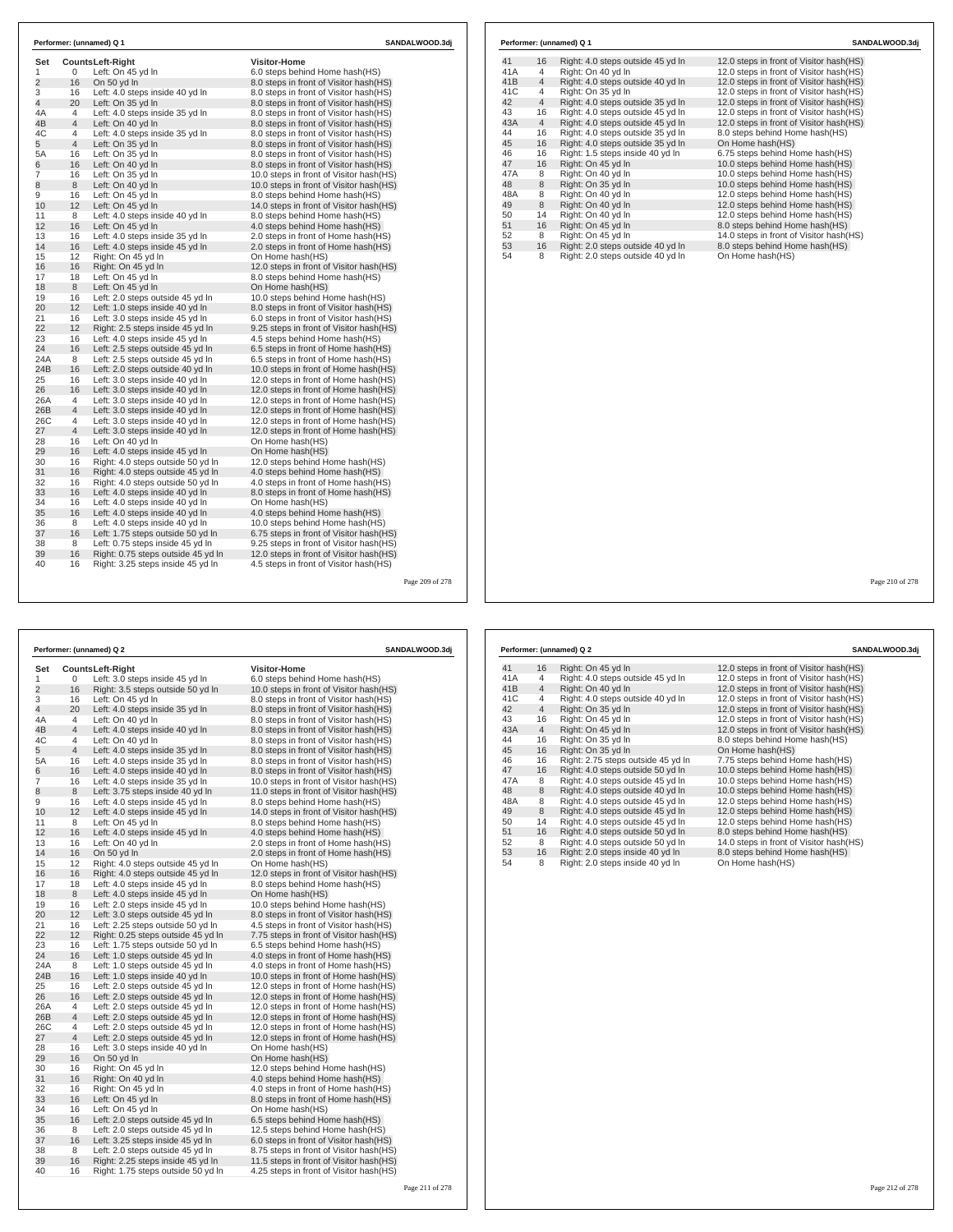| Set            |                | <b>CountsLeft-Right</b>                                            | <b>Visitor-Home</b>                                                          |
|----------------|----------------|--------------------------------------------------------------------|------------------------------------------------------------------------------|
| 1              | 0              | Left: 2.0 steps outside 50 yd In                                   | 6.0 steps behind Home hash(HS)                                               |
| $\overline{2}$ | 16             | Right: 1.25 steps inside 45 yd In                                  | 12.25 steps in front of Visitor hash(HS)                                     |
| 3              | 16             | Left: 4.0 steps inside 45 yd In                                    | 8.0 steps in front of Visitor hash (HS)                                      |
| 4              | 20             | Left: On 40 yd In                                                  | 8.0 steps in front of Visitor hash(HS)                                       |
| 4A             | 4              | Left: 4.0 steps inside 40 yd In                                    | 8.0 steps in front of Visitor hash (HS)                                      |
| 4B             | $\overline{4}$ | Left: On 45 yd In                                                  | 8.0 steps in front of Visitor hash(HS)                                       |
| 4C             | 4              | Left: 4.0 steps inside 40 yd In                                    | 8.0 steps in front of Visitor hash (HS)                                      |
| 5              | $\overline{4}$ | Left: On 40 yd In                                                  | 8.0 steps in front of Visitor hash(HS)                                       |
| 5A             | 16             | Left: On 40 yd In                                                  | 8.0 steps in front of Visitor hash(HS)                                       |
| 6              | 16             | Left: On 45 vd In                                                  | 8.0 steps in front of Visitor hash(HS)                                       |
| 7              | 16             | Left: On 40 yd In                                                  | 10.0 steps in front of Visitor hash(HS)                                      |
| 8              | 8              | Left: 0.25 steps outside 45 yd In                                  | 12.25 steps in front of Visitor hash (HS)                                    |
| 9              | 16             | On 50 yd In                                                        | 8.0 steps behind Home hash(HS)                                               |
| 10             | 12             | On 50 yd In                                                        | 14.0 steps in front of Visitor hash (HS)                                     |
| 11             | 8              | Left: 4.0 steps inside 45 yd In                                    | 8.0 steps behind Home hash(HS)                                               |
| 12             | 16             | On 50 yd In                                                        | 4.0 steps behind Home hash(HS)                                               |
| 13             | 16             | Left: 4.0 steps inside 40 yd In                                    | 2.0 steps in front of Home hash(HS)                                          |
| 14             | 16             | Right: 4.0 steps outside 50 yd In                                  | 2.0 steps in front of Home hash (HS)                                         |
| 15             | 12             | Right: On 40 vd In                                                 | On Home hash(HS)                                                             |
| 16             | 16             | Right: On 40 yd In                                                 | 12.0 steps in front of Visitor hash(HS)                                      |
| 17             | 18             | On 50 yd In                                                        | 8.0 steps behind Home hash(HS)                                               |
| 18             | 8              | On 50 yd In                                                        | On Home hash(HS)                                                             |
| 19             | 16             | Left: 2.0 steps outside 50 yd In                                   | 10.0 steps behind Home hash(HS)                                              |
| 20             | 12             | Left: 1.0 steps inside 45 yd In                                    | 8.0 steps in front of Visitor hash(HS)                                       |
| 21             | 16             | Right: 0.5 steps outside 50 yd In                                  | 3.5 steps in front of Visitor hash(HS)                                       |
| 22             | 12             | Right: 3.0 steps outside 45 yd In                                  | 6.5 steps in front of Visitor hash (HS)                                      |
| 23<br>24       | 16<br>16       | Right: 0.25 steps outside 50 yd In                                 | 8.5 steps behind Home hash(HS)                                               |
| 24A            | 8              | Left: 0.75 steps inside 45 yd In                                   | 1.5 steps in front of Home hash(HS)                                          |
| 24B            |                | Left: 0.75 steps inside 45 yd In                                   | 1.5 steps in front of Home hash(HS)                                          |
| 25             | 16<br>16       | Left: 4.0 steps inside 40 yd In<br>Left: 1.0 steps inside 45 yd In | 10.0 steps in front of Home hash(HS)<br>12.0 steps in front of Home hash(HS) |
| 26             | 16             | Left: 1.0 steps inside 45 yd In                                    | 12.0 steps in front of Home hash(HS)                                         |
| 26A            | 4              | Left: 1.0 steps inside 45 vd In                                    | 12.0 steps in front of Home hash(HS)                                         |
| 26B            | $\overline{4}$ | Left: 1.0 steps inside 45 yd In                                    | 12.0 steps in front of Home hash(HS)                                         |
| 26C            | 4              | Left: 1.0 steps inside 45 yd In                                    | 12.0 steps in front of Home hash(HS)                                         |
| 27             | 4              | Left: 1.0 steps inside 45 yd In                                    | 12.0 steps in front of Home hash(HS)                                         |
| 28             | 16             | Left: 2.0 steps outside 45 yd In                                   | On Home hash(HS)                                                             |
| 29             | 16             | Right: 4.0 steps outside 50 yd In                                  | On Home hash(HS)                                                             |
| 30             | 16             | Right: 4.0 steps outside 45 yd In                                  | 12.0 steps behind Home hash(HS)                                              |
| 31             | 16             | Right: 4.0 steps outside 40 yd In                                  | 4.0 steps behind Home hash (HS)                                              |
| 32             | 16             | Right: 4.0 steps outside 45 yd In                                  | 4.0 steps in front of Home hash(HS)                                          |
| 33             | 16             | Left: 4.0 steps inside 45 yd In                                    | 8.0 steps in front of Home hash(HS)                                          |
| 34             | 16             | Left: 4.0 steps inside 45 yd In                                    | On Home hash(HS)                                                             |
| 35             | 16             | Left: 0.75 steps inside 45 yd In                                   | 8.25 steps behind Home hash (HS)                                             |
| 36             | 8              | Left: 0.5 steps inside 45 yd In                                    | 13.25 steps in front of Visitor hash(HS)                                     |
| 37             | 16             | Left: 1.0 steps inside 45 yd In                                    | 4.5 steps in front of Visitor hash (HS)                                      |
| 38             | 8              | Left: 3.5 steps inside 40 yd In                                    | 7.0 steps in front of Visitor hash(HS)                                       |
| 39             | 16             | Right: 2.75 steps outside 50 yd In                                 | 11.0 steps in front of Visitor hash(HS)                                      |
| 40             | 16             | Left: 1.5 steps outside 50 yd In                                   | 4.25 steps in front of Visitor hash(HS)                                      |

|     |                | Performer: (unnamed) Q 3          | SANDALWOOD.3di                           |
|-----|----------------|-----------------------------------|------------------------------------------|
| 41  | 16             | Right: 4.0 steps outside 50 yd In | 12.0 steps in front of Visitor hash (HS) |
| 41A | 4              | Right: On 45 yd In                | 12.0 steps in front of Visitor hash (HS) |
| 41B | $\overline{4}$ | Right: 4.0 steps outside 45 yd In | 12.0 steps in front of Visitor hash(HS)  |
| 41C | 4              | Right: On 40 yd In                | 12.0 steps in front of Visitor hash(HS)  |
| 42  | $\overline{4}$ | Right: 4.0 steps outside 40 yd In | 12.0 steps in front of Visitor hash(HS)  |
| 43  | 16             | Right: 4.0 steps outside 50 yd In | 12.0 steps in front of Visitor hash(HS)  |
| 43A | $\overline{4}$ | Right: 4.0 steps outside 50 yd In | 12.0 steps in front of Visitor hash(HS)  |
| 44  | 16             | Right: 4.0 steps outside 40 yd In | 8.0 steps behind Home hash(HS)           |
| 45  | 16             | Right: 4.0 steps outside 40 yd In | On Home hash(HS)                         |
| 46  | 16             | Right: 1.25 steps inside 45 yd In | 8.75 steps behind Home hash(HS)          |
| 47  | 16             | On 50 yd In                       | 10.0 steps behind Home hash(HS)          |
| 47A | 8              | Right: On 45 yd In                | 10.0 steps behind Home hash(HS)          |
| 48  | 8              | Right: On 40 yd In                | 10.0 steps behind Home hash(HS)          |
| 48A | 8              | Right: On 45 yd In                | 12.0 steps behind Home hash(HS)          |
| 49  | 8              | Right: On 45 yd In                | 12.0 steps behind Home hash(HS)          |
| 50  | 14             | Right: On 45 yd In                | 12.0 steps behind Home hash(HS)          |
| 51  | 16             | On 50 yd In                       | 8.0 steps behind Home hash(HS)           |
| 52  | 8              | On 50 yd In                       | 14.0 steps in front of Visitor hash(HS)  |
| 53  | 16             | Right: 2.0 steps outside 45 yd In | 8.0 steps behind Home hash(HS)           |
| 54  | 8              | Right: 2.0 steps outside 45 yd In | On Home hash(HS)                         |

### Page 214 of 278

| Performer: (unnamed) S 4 |                |                                    | SANDALWOOD.3dj                            |                 |  |
|--------------------------|----------------|------------------------------------|-------------------------------------------|-----------------|--|
| Set                      |                | <b>CountsLeft-Right</b>            | <b>Visitor-Home</b>                       |                 |  |
| 1                        | 0              | Right: 1.0 steps outside 50 yd In  | 6.0 steps behind Home hash(HS)            |                 |  |
| 2                        | 16             | Right: 2.25 steps outside 45 yd In | 13.75 steps behind Home hash(HS)          |                 |  |
| 3                        | 16             | On 50 yd In                        | 8.0 steps in front of Visitor hash (HS)   |                 |  |
| 4                        | 20             | Left: 4.0 steps inside 40 yd In    | 8.0 steps in front of Visitor hash(HS)    |                 |  |
| 4A                       | $\overline{4}$ | Left: On 45 yd In                  | 8.0 steps in front of Visitor hash(HS)    |                 |  |
| 4B                       | $\overline{4}$ | Left: 4.0 steps inside 45 yd In    | 8.0 steps in front of Visitor hash(HS)    |                 |  |
| 4C                       | 4              | Left: On 45 yd In                  | 8.0 steps in front of Visitor hash (HS)   |                 |  |
| 5                        | $\overline{4}$ | Left: 4.0 steps inside 40 yd In    | 8.0 steps in front of Visitor hash(HS)    |                 |  |
| 5A                       | 16             | Left: 4.0 steps inside 40 yd In    | 8.0 steps in front of Visitor hash (HS)   |                 |  |
| 6                        | 16             | Left: 4.0 steps inside 45 vd In    | 8.0 steps in front of Visitor hash (HS)   |                 |  |
| $\overline{7}$           | 16             | Left: 4.0 steps inside 40 yd In    | 10.0 steps in front of Visitor hash(HS)   |                 |  |
| 8                        | 8              | Left: 3.5 steps inside 45 vd In    | 13.25 steps in front of Visitor hash (HS) |                 |  |
| 9                        | 16             | Right: 4.0 steps outside 50 yd In  | 8.0 steps behind Home hash(HS)            |                 |  |
| 10                       | 12             | Right: 4.0 steps outside 50 yd In  | 14.0 steps in front of Visitor hash (HS)  |                 |  |
| 11                       | 8              | On 50 yd In                        | 8.0 steps behind Home hash(HS)            |                 |  |
| 12                       | 16             | Right: 4.0 steps outside 50 yd In  | 4.0 steps behind Home hash (HS)           |                 |  |
| 13                       | 16             | Left: On 45 yd In                  | 2.0 steps in front of Home hash(HS)       |                 |  |
| 14                       | 16             | Right: On 45 yd In                 | 2.0 steps in front of Home hash(HS)       |                 |  |
| 15                       | 12             | Right: 4.0 steps outside 40 yd In  | On Home hash(HS)                          |                 |  |
| 16                       | 16             | Right: 4.0 steps outside 40 yd In  | 12.0 steps in front of Visitor hash(HS)   |                 |  |
| 17                       | 18             | Right: 4.0 steps outside 50 yd In  | 8.0 steps behind Home hash(HS)            |                 |  |
| 18                       | 8              | Right: 4.0 steps outside 50 yd In  | On Home hash(HS)                          |                 |  |
| 19                       | 16             | Right: 2.0 steps outside 50 yd In  | 10.0 steps behind Home hash(HS)           |                 |  |
| 20                       | 12             | Left: 3.0 steps outside 50 yd In   | 8.0 steps in front of Visitor hash(HS)    |                 |  |
| 21                       | 16             | Right: 3.5 steps outside 50 yd In  | 3.0 steps in front of Visitor hash (HS)   |                 |  |
| 22                       | 12             | Right: 2.0 steps inside 40 yd In   | 6.0 steps in front of Visitor hash (HS)   |                 |  |
| 23                       | 16             | Right: 2.5 steps outside 50 yd In  | 10.25 steps behind Home hash(HS)          |                 |  |
| 24                       | 16             | Left: 2.5 steps inside 45 yd In    | 1.0 steps behind Home hash(HS)            |                 |  |
| 24A                      | 8              | Left: 2.5 steps inside 45 yd In    | 1.0 steps behind Home hash(HS)            |                 |  |
| 24B                      | 16             | Left: 4.0 steps inside 40 yd In    | 6.0 steps in front of Home hash (HS)      |                 |  |
| 25                       | 16             | Left: 4.0 steps inside 45 yd In    | 12.0 steps in front of Home hash(HS)      |                 |  |
| 26                       | 16             | Left: 4.0 steps inside 45 yd In    | 12.0 steps in front of Home hash(HS)      |                 |  |
| 26A                      | $\overline{4}$ | Left: 4.0 steps inside 45 yd In    | 12.0 steps in front of Home hash(HS)      |                 |  |
| 26B                      | $\overline{4}$ | Left: 4.0 steps inside 45 yd In    | 12.0 steps in front of Home hash(HS)      |                 |  |
| 26C                      | 4              | Left: 4.0 steps inside 45 yd In    | 12.0 steps in front of Home hash(HS)      |                 |  |
| 27                       | $\overline{4}$ | Left: 4.0 steps inside 45 yd In    | 12.0 steps in front of Home hash(HS)      |                 |  |
| 28                       | 16             | Left: 1.0 steps inside 45 yd In    | On Home hash(HS)                          |                 |  |
| 29                       | 16             | Right: On 45 yd In                 | On Home hash(HS)                          |                 |  |
| 30                       | 16             | Right: On 40 yd In                 | 12.0 steps behind Home hash(HS)           |                 |  |
| 31                       | 16             | Right: On 35 yd In                 | 4.0 steps behind Home hash (HS)           |                 |  |
| 32                       | 16             | Right: On 40 yd In                 | 4.0 steps in front of Home hash (HS)      |                 |  |
| 33                       | 16             | On 50 yd In                        | 8.0 steps in front of Home hash(HS)       |                 |  |
| 34                       | 16             | On 50 yd In                        | On Home hash(HS)                          |                 |  |
| 35                       | 16             | Left: 3.5 steps inside 45 yd In    | 9.75 steps behind Home hash(HS)           |                 |  |
| 36                       | 8              | Left: 3.25 steps inside 45 yd In   | 11.5 steps in front of Visitor hash (HS)  |                 |  |
| 37                       | 16             | Left: 0.25 steps inside 45 yd In   | 1.5 steps in front of Visitor hash(HS)    |                 |  |
| 38                       | 8              | Left: 2.75 steps inside 40 yd In   | 4.25 steps in front of Visitor hash (HS)  |                 |  |
| 39                       | 16             | Left: On 50 yd In                  | 10.5 steps in front of Visitor hash(HS)   |                 |  |
| 40                       | 16             | Left: 3.5 steps inside 45 yd In    | 4.25 steps in front of Visitor hash(HS)   |                 |  |
|                          |                |                                    |                                           | Page 215 of 278 |  |

|     |                | Performer: (unnamed) S 4          | SANDALWOOD.3dj                           |
|-----|----------------|-----------------------------------|------------------------------------------|
| 41  | 16             | On 50 yd In                       | 12.0 steps in front of Visitor hash (HS) |
| 41A | 4              | Right: 4.0 steps outside 50 yd In | 12.0 steps in front of Visitor hash(HS)  |
| 41B | $\overline{4}$ | Right: On 45 yd In                | 12.0 steps in front of Visitor hash(HS)  |
| 41C | 4              | Right: 4.0 steps outside 45 yd In | 12.0 steps in front of Visitor hash(HS)  |
| 42  | $\overline{4}$ | Right: On 40 vd In                | 12.0 steps in front of Visitor hash(HS)  |
| 43  | 16             | On 50 yd In                       | 12.0 steps in front of Visitor hash(HS)  |
| 43A | $\overline{4}$ | On 50 yd In                       | 12.0 steps in front of Visitor hash(HS)  |
| 44  | 16             | Right: On 40 yd In                | 8.0 steps behind Home hash(HS)           |
| 45  | 16             | Right: On 40 yd In                | On Home hash(HS)                         |
| 46  | 16             | Right: 3.0 steps outside 50 yd In | 9.5 steps behind Home hash(HS)           |
| 47  | 16             | Left: 4.0 steps inside 45 yd In   | 10.0 steps behind Home hash(HS)          |
| 47A | 8              | Right: 4.0 steps outside 50 yd In | 10.0 steps behind Home hash(HS)          |
| 48  | 8              | Right: 4.0 steps outside 45 yd In | 10.0 steps behind Home hash(HS)          |
| 48A | 8              | Right: 4.0 steps outside 50 yd In | 12.0 steps behind Home hash(HS)          |
| 49  | 8              | Right: 4.0 steps outside 50 yd In | 12.0 steps behind Home hash(HS)          |
| 50  | 14             | Right: 4.0 steps outside 50 yd In | 12.0 steps behind Home hash(HS)          |
| 51  | 16             | Left: 4.0 steps inside 45 yd In   | 8.0 steps behind Home hash(HS)           |
| 52  | 8              | Left: 4.0 steps inside 45 yd In   | 14.0 steps in front of Visitor hash(HS)  |
| 53  | 16             | Right: 2.0 steps inside 45 yd In  | 8.0 steps behind Home hash(HS)           |
| 54  | 8              | Right: 2.0 steps inside 45 yd In  | On Home hash(HS)                         |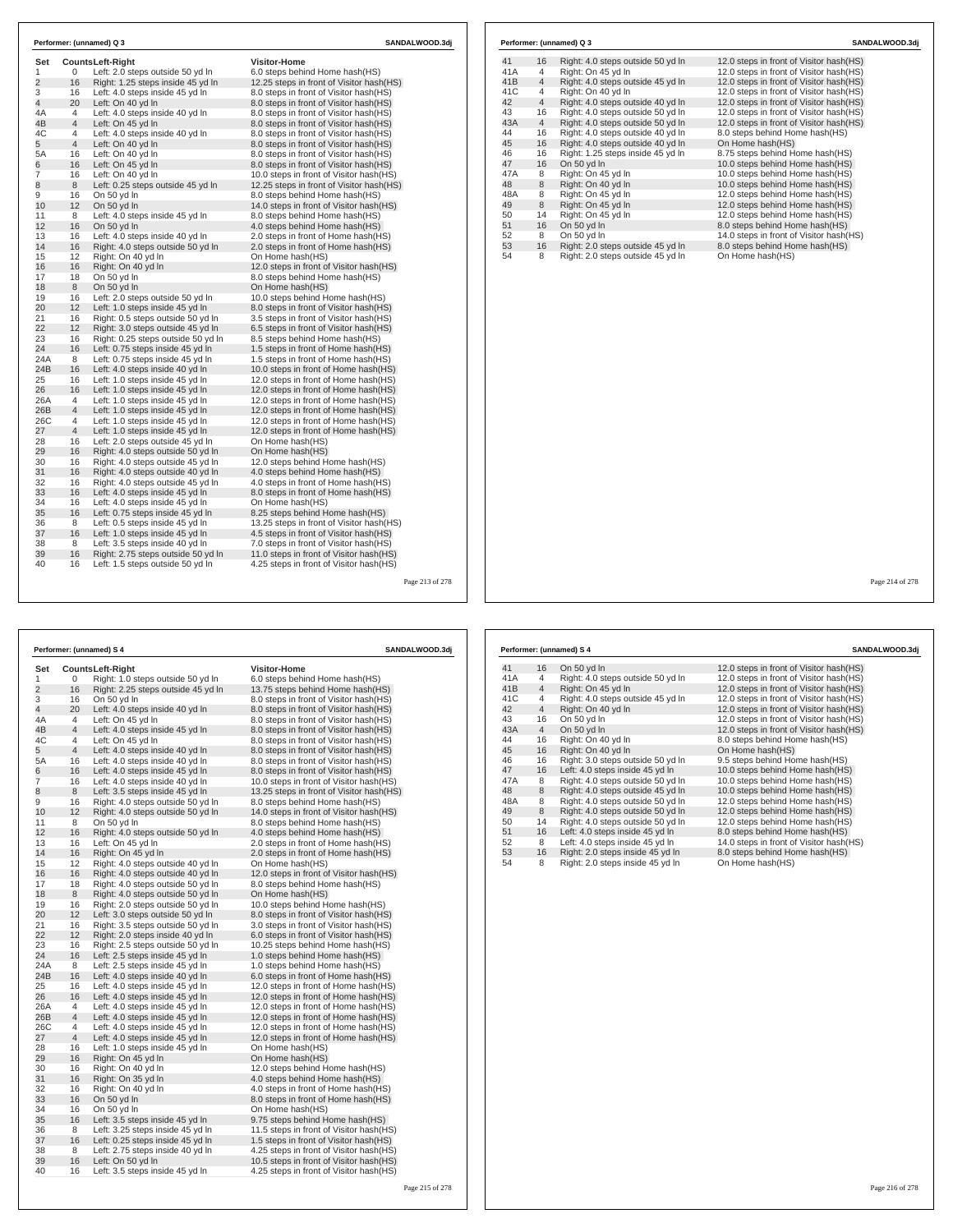| Set            |                | Counts Left-Right                                                     | Visitor-Home                                                       |  |
|----------------|----------------|-----------------------------------------------------------------------|--------------------------------------------------------------------|--|
| 1              | 0              | Right: 3.0 steps outside 50 yd In                                     | 6.0 steps behind Home hash(HS)                                     |  |
| $\overline{2}$ | 16             | Right: 4.0 steps outside 45 yd In                                     | 12.75 steps behind Home hash(HS)                                   |  |
| 3              | 16             | Right: 2.0 steps outside 50 yd In                                     | 8.0 steps in front of Visitor hash(HS)                             |  |
| $\overline{4}$ | 20             | Left: 2.0 steps outside 45 yd In                                      | 8.0 steps in front of Visitor hash(HS)                             |  |
| 4A             | $\overline{4}$ | Left: 2.0 steps inside 45 yd In                                       | 8.0 steps in front of Visitor hash(HS)                             |  |
| 4B             | $\overline{4}$ | Left: 2.0 steps outside 50 yd In                                      | 8.0 steps in front of Visitor hash(HS)                             |  |
| 4C             | 4              | Left: 2.0 steps inside 45 yd In                                       | 8.0 steps in front of Visitor hash(HS)                             |  |
| 5              | $\overline{4}$ | Left: 2.0 steps outside 45 yd In                                      | 8.0 steps in front of Visitor hash(HS)                             |  |
| 5A             | 16             | Left: 2.0 steps outside 45 yd In                                      | 8.0 steps in front of Visitor hash(HS)                             |  |
| 6              | 16             | Left: 2.0 steps outside 50 yd In                                      | 8.0 steps in front of Visitor hash(HS)                             |  |
| 7              | 16             | Left: 2.0 steps outside 45 yd In                                      | 10.0 steps in front of Visitor hash (HS)                           |  |
| 8              | 8              | Left: 2.5 steps outside 50 yd In                                      | 13.75 steps in front of Visitor hash (HS)                          |  |
| 9              | 16             | Right: 2.0 steps inside 45 yd In                                      | 8.0 steps behind Home hash(HS)                                     |  |
| 10             | 12             | Right: 2.0 steps inside 45 yd In                                      | 14.0 steps in front of Visitor hash (HS)                           |  |
| 11             | 8              | Right: 2.0 steps outside 50 yd In                                     | 8.0 steps behind Home hash(HS)                                     |  |
| 12             | 16             | Right: 2.0 steps inside 45 yd In                                      | 4.0 steps behind Home hash(HS)                                     |  |
| 13             | 16<br>16       | Left: 2.0 steps inside 45 yd In                                       | 2.0 steps in front of Home hash(HS)                                |  |
| 14             |                | Right: 2.0 steps outside 45 yd In                                     | 2.0 steps in front of Home hash(HS)                                |  |
| 15             | 12             | Right: 2.0 steps inside 35 yd In                                      | On Home hash(HS)                                                   |  |
| 16<br>17       | 16             | Right: 2.0 steps inside 35 yd In                                      | 12.0 steps in front of Visitor hash(HS)                            |  |
|                | 18             | Right: 2.0 steps inside 45 yd In                                      | 8.0 steps behind Home hash(HS)                                     |  |
| 18             | 8              | Right: 2.0 steps inside 45 yd In                                      | On Home hash(HS)                                                   |  |
| 19<br>20       | 16<br>12       | Right: 4.0 steps outside 50 yd In                                     | 10.0 steps behind Home hash(HS)                                    |  |
|                |                | Left: 1.0 steps outside 50 yd In                                      | 8.0 steps in front of Visitor hash(HS)                             |  |
| 21<br>22       | 16<br>12       | Right: 1.5 steps inside 45 yd In                                      | 2.75 steps in front of Visitor hash(HS)                            |  |
| 23             | 16             | Right: 1.25 steps outside 40 yd In                                    | 6.0 steps in front of Visitor hash(HS)                             |  |
| 24             | 16             | Right: 3.25 steps inside 45 yd In<br>Left: 3.5 steps outside 50 yd In | 12.0 steps behind Home hash(HS)<br>3.25 steps behind Home hash(HS) |  |
| 24A            | 8              | Left: 3.5 steps outside 50 yd In                                      | 3.25 steps behind Home hash(HS)                                    |  |
| 24B            | 16             |                                                                       | 6.0 steps in front of Home hash(HS)                                |  |
| 25             | 16             | Left: 2.0 steps outside 45 yd In<br>Left: 2.0 steps outside 50 yd In  | 12.0 steps in front of Home hash (HS)                              |  |
| 26             | 16             | Left: 2.0 steps outside 50 yd In                                      | 12.0 steps in front of Home hash(HS)                               |  |
| 26A            | 4              | Left: 2.0 steps outside 50 yd In                                      | 12.0 steps in front of Home hash(HS)                               |  |
| 26B            | $\overline{4}$ | Left: 2.0 steps outside 50 yd In                                      | 12.0 steps in front of Home hash(HS)                               |  |
| 26C            | 4              | Left: 2.0 steps outside 50 yd In                                      | 12.0 steps in front of Home hash (HS)                              |  |
| 27             | $\overline{4}$ | Left: 2.0 steps outside 50 yd In                                      | 12.0 steps in front of Home hash(HS)                               |  |
| 28             | 16             | Left: 3.0 steps inside 45 yd In                                       | On Home hash(HS)                                                   |  |
| 29             | 16             | Right: 2.0 steps outside 45 yd In                                     | On Home hash(HS)                                                   |  |
| 30             | 16             | Right: 2.0 steps outside 40 yd In                                     | 12.0 steps behind Home hash(HS)                                    |  |
| 31             | 16             | Right: 2.0 steps outside 35 yd In                                     | 4.0 steps behind Home hash(HS)                                     |  |
| 32             | 16             | Right: 2.0 steps outside 40 yd In                                     | 4.0 steps in front of Home hash(HS)                                |  |
| 33             | 16             | Right: 2.0 steps outside 50 yd In                                     | 8.0 steps in front of Home hash(HS)                                |  |
| 34             | 16             | Right: 2.0 steps outside 50 yd In                                     | On Home hash(HS)                                                   |  |
| 35             | 16             | Left: 1.25 steps outside 50 yd In                                     | 10.75 steps behind Home hash(HS)                                   |  |
| 36             | 8              | Left: 1.75 steps outside 50 yd In                                     | 10.0 steps in front of Visitor hash(HS)                            |  |
| 37             | 16             | Left: 1.75 steps inside 45 yd In                                      | 0.75 steps behind Visitor hash(HS)                                 |  |
| 38             | 8              | Left: 3.5 steps outside 45 yd In                                      | 1.75 steps in front of Visitor hash(HS)                            |  |
| 39             | 16             | Left: 2.75 steps outside 50 yd In                                     | 10.0 steps in front of Visitor hash(HS)                            |  |
|                |                |                                                                       |                                                                    |  |

30 16 Right: 4.0 steps outside 40 yd ln 12.0 steps behind Home hash(HS)

34 16 Right: 4.0 steps outside 50 yd ln On Home hash(HS)

27 4 On 50 yd ln 12.0 steps in front of Home hash(HS)<br>
28 16 Left: 3.0 steps outside 50 yd ln On Home hash(HS)

31 16 Right: 4.0 steps outside 35 yd ln 4.0 steps behind Home hash(HS) 32 16 Right: 4.0 steps outside 40 yd ln 4.0 steps in front of Home hash(HS) 33 16 Right: 4.0 steps outside 50 yd ln 8.0 steps in front of Home hash(HS)<br>34 16 Right: 4.0 steps outside 50 yd ln 9.0 steps in front of Home hash(HS)<br>35 16 Right: 1.75 steps outside 50 yd ln 11.5 steps behind Home hash(H

35 16 Right: 1.75 steps outside 50 yd ln 11.5 steps behind Home hash(HS) 36 8 Right: 1.5 steps outside 50 yd ln 9.0 steps in front of Visitor hash(HS) 37 16 Left: 3.5 steps outside 50 yd ln 1.75 steps behind Visitor hash(HS) 38 8 Left: 0.75 steps outside 45 yd ln 1.0 steps in front of Visitor hash(HS) 39 16 Left: 2.25 steps inside 45 yd ln 9.5 steps in front of Visitor hash(HS) 40 16 Left: 0.5 steps outside 45 yd ln 4.75 steps in front of Visitor hash(HS)

29 16 Right: 4.0 steps outside 45 yd In On Home hash(HS)<br>1901 16 Right: 4.0 steps outside 40 yd In 12.0 steps behind Home hash(HS)<br>11 16 Right: 4.0 steps outside 35 yd In 1.0 steps behind Home hash(HS)

28 16 Left: 3.0 steps outside 50 yd ln On Home hash(HS)

|     |                | Performer: (unnamed) S 5          | SANDALWOOD.3di                           |
|-----|----------------|-----------------------------------|------------------------------------------|
| 41  | 16             | Left: 2.0 steps outside 50 yd In  | 12.0 steps in front of Visitor hash (HS) |
| 41A | 4              | Right: 2.0 steps outside 50 yd In | 12.0 steps in front of Visitor hash (HS) |
| 41B | $\overline{4}$ | Right: 2.0 steps inside 45 yd In  | 12.0 steps in front of Visitor hash(HS)  |
| 41C | 4              | Right: 2.0 steps outside 45 yd In | 12.0 steps in front of Visitor hash(HS)  |
| 42  | $\overline{4}$ | Right: 2.0 steps inside 40 yd In  | 12.0 steps in front of Visitor hash(HS)  |
| 43  | 16             | Left: 2.0 steps outside 50 yd In  | 12.0 steps in front of Visitor hash(HS)  |
| 43A | $\overline{4}$ | Left: 2.0 steps outside 50 yd In  | 12.0 steps in front of Visitor hash(HS)  |
| 44  | 16             | Right: 2.0 steps inside 40 yd In  | 8.0 steps behind Home hash(HS)           |
| 45  | 16             | Right: 2.0 steps inside 40 yd In  | On Home hash(HS)                         |
| 46  | 16             | Right: 1.0 steps outside 50 yd In | 9.75 steps behind Home hash(HS)          |
| 47  | 16             | Left: 2.0 steps inside 45 yd In   | 10.0 steps behind Home hash(HS)          |
| 47A | 8              | Right: 2.0 steps outside 50 yd In | 10.0 steps behind Home hash(HS)          |
| 48  | 8              | Right: 2.0 steps outside 45 yd In | 10.0 steps behind Home hash(HS)          |
| 48A | 8              | Right: 2.0 steps outside 50 yd In | 12.0 steps behind Home hash(HS)          |
| 49  | 8              | Right: 2.0 steps outside 50 yd In | 12.0 steps behind Home hash(HS)          |
| 50  | 14             | Right: 2.0 steps outside 50 yd In | 12.0 steps behind Home hash(HS)          |
| 51  | 16             | Left: 2.0 steps inside 45 yd In   | 8.0 steps behind Home hash(HS)           |
| 52  | 8              | Left: 2.0 steps inside 45 yd In   | 14.0 steps in front of Visitor hash(HS)  |
| 53  | 16             | Right: 4.0 steps outside 50 yd In | 8.0 steps behind Home hash(HS)           |
| 54  | 8              | Right: 4.0 steps outside 50 yd In | On Home hash(HS)                         |
|     |                |                                   |                                          |
|     |                |                                   |                                          |

٦  $\Gamma$ 

|                |                         | Performer: (unnamed) S 6           | SANDALWOOD.3dj                          |     |                | Performer: (unnamed) S 6 |
|----------------|-------------------------|------------------------------------|-----------------------------------------|-----|----------------|--------------------------|
| Set            | <b>CountsLeft-Right</b> |                                    | <b>Visitor-Home</b>                     | 41  | 16             | Left: 4.0 steps inside   |
| 1              | 0                       | Right: 3.0 steps inside 45 yd In   | 6.0 steps behind Home hash (HS)         | 41A | $\overline{4}$ | On 50 yd In              |
| 2              | 16                      | Right: 2.25 steps inside 40 yd In  | 11.75 steps behind Home hash (HS)       | 41B | 4              | Right: 4.0 steps out:    |
| 3              | 16                      | Right: 4.0 steps outside 50 yd In  | 8.0 steps in front of Visitor hash(HS)  | 41C | $\overline{4}$ | Right: On 45 yd In       |
| 4              | 20                      | Left: On 45 yd In                  | 8.0 steps in front of Visitor hash (HS) | 42  | $\overline{4}$ | Right: 4.0 steps out:    |
| 4A             | 4                       | Left: 4.0 steps inside 45 yd In    | 8.0 steps in front of Visitor hash (HS) | 43  | 16             | Left: 4.0 steps inside   |
| 4B             | 4                       | On 50 yd In                        | 8.0 steps in front of Visitor hash (HS) | 43A | $\overline{4}$ | Left: 4.0 steps inside   |
| 4C             | 4                       | Left: 4.0 steps inside 45 yd In    | 8.0 steps in front of Visitor hash(HS)  | 44  | 16             | Right: 4.0 steps out:    |
| 5              | 4                       | Left: On 45 yd In                  | 8.0 steps in front of Visitor hash(HS)  | 45  | 16             | Right: 4.0 steps out:    |
| 5A             | 16                      | Left: On 45 yd In                  | 8.0 steps in front of Visitor hash (HS) | 46  | 16             | Left: 1.0 steps outsi    |
| 6              | 16                      | On 50 yd In                        | 8.0 steps in front of Visitor hash(HS)  | 47  | 16             | Left: On 45 yd In        |
| $\overline{7}$ | 16                      | Left: On 45 yd In                  | 10.0 steps in front of Visitor hash(HS) | 47A | 8              | On 50 yd In              |
| 8              | 8                       | Left: 0.5 steps outside 50 yd In   | 13.75 steps behind Home hash (HS)       | 48  | 8              | Right: On 45 yd In       |
| 9              | 16                      | Right: On 45 yd In                 | 8.0 steps behind Home hash(HS)          | 48A | 8              | On 50 yd In              |
| 10             | 12                      | Right: On 45 yd In                 | 14.0 steps in front of Visitor hash(HS) | 49  | 8              | On 50 yd In              |
| 11             | 8                       | Right: 4.0 steps outside 50 yd In  | 8.0 steps behind Home hash(HS)          | 50  | 14             | On 50 yd In              |
| 12             | 16                      | Right: On 45 yd In                 | 4.0 steps behind Home hash (HS)         | 51  | 16             | Left: On 45 yd In        |
| 13             | 16                      | Left: 4.0 steps inside 45 yd In    | 2.0 steps in front of Home hash(HS)     | 52  | 8              | Left: On 45 yd In        |
| 14             | 16                      | Right: 4.0 steps outside 45 yd In  | 2.0 steps in front of Home hash(HS)     | 53  | 16             | Right: 2.0 steps out:    |
| 15             | 12                      | Right: On 35 yd In                 | On Home hash(HS)                        | 54  | 8              | Right: 2.0 steps out:    |
| 16             | 16                      | Right: On 35 yd In                 | 12.0 steps in front of Visitor hash(HS) |     |                |                          |
| 17             | 18                      | Right: On 45 yd In                 | 8.0 steps behind Home hash(HS)          |     |                |                          |
| 18             | 8                       | Right: On 45 yd In                 | On Home hash(HS)                        |     |                |                          |
| 19             | 16                      | Right: 2.0 steps inside 45 yd In   | 10.0 steps behind Home hash(HS)         |     |                |                          |
| 20             | 12                      | Right: 1.0 steps outside 50 yd In  | 8.0 steps in front of Visitor hash(HS)  |     |                |                          |
| 21             | 16                      | Right: 1.75 steps outside 45 yd In | 3.0 steps in front of Visitor hash (HS) |     |                |                          |
| 22             | 12                      | Right: 3.75 steps inside 35 yd In  | 6.25 steps in front of Visitor hash(HS) |     |                |                          |
| 23             | 16                      | Right: 0.75 steps inside 45 yd In  | 13.75 steps behind Home hash(HS)        |     |                |                          |
| 24             | 16                      | Left: 1.5 steps outside 50 yd In   | 5.5 steps behind Home hash(HS)          |     |                |                          |
| 24A            | 8                       | Left: 1.5 steps outside 50 yd In   | 5.5 steps behind Home hash(HS)          |     |                |                          |
| 24B            | 16                      | Left: On 45 yd In                  | 6.0 steps in front of Home hash (HS)    |     |                |                          |
| 25             | 16                      | On 50 yd In                        | 12.0 steps in front of Home hash(HS)    |     |                |                          |
| 26             | 16                      | On 50 yd In                        | 12.0 steps in front of Home hash(HS)    |     |                |                          |
| 26A            | 4                       | On 50 yd In                        | 12.0 steps in front of Home hash(HS)    |     |                |                          |
| 26B            | 4                       | On 50 yd In                        | 12.0 steps in front of Home hash(HS)    |     |                |                          |
| 26C            | 4                       | On 50 yd In                        | 12.0 steps in front of Home hash(HS)    |     |                |                          |

|      |                | Performer: (unnamed) S 6          | SANDALWOOD.3dj                           |
|------|----------------|-----------------------------------|------------------------------------------|
|      |                |                                   |                                          |
| 41   | 16             | Left: 4.0 steps inside 45 yd In   | 12.0 steps in front of Visitor hash (HS) |
| 41 A | 4              | On 50 yd In                       | 12.0 steps in front of Visitor hash(HS)  |
| 41B  | $\overline{4}$ | Right: 4.0 steps outside 50 yd In | 12.0 steps in front of Visitor hash(HS)  |
| 41C  | 4              | Right: On 45 yd In                | 12.0 steps in front of Visitor hash(HS)  |
| 42   | 4              | Right: 4.0 steps outside 45 yd In | 12.0 steps in front of Visitor hash(HS)  |
| 43   | 16             | Left: 4.0 steps inside 45 yd In   | 12.0 steps in front of Visitor hash(HS)  |
| 43A  | 4              | Left: 4.0 steps inside 45 yd In   | 12.0 steps in front of Visitor hash (HS) |
| 44   | 16             | Right: 4.0 steps outside 45 yd In | 8.0 steps behind Home hash(HS)           |
| 45   | 16             | Right: 4.0 steps outside 45 yd In | On Home hash(HS)                         |
| 46   | 16             | Left: 1.0 steps outside 50 vd In  | 9.75 steps behind Home hash(HS)          |
| 47   | 16             | Left: On 45 yd In                 | 10.0 steps behind Home hash(HS)          |
| 47A  | 8              | On 50 yd In                       | 10.0 steps behind Home hash(HS)          |
| 48   | 8              | Right: On 45 yd In                | 10.0 steps behind Home hash(HS)          |
| 48A  | 8              | On 50 yd In                       | 12.0 steps behind Home hash(HS)          |
| 49   | 8              | On 50 vd In                       | 12.0 steps behind Home hash(HS)          |
| 50   | 14             | On 50 yd In                       | 12.0 steps behind Home hash(HS)          |
| 51   | 16             | Left: On 45 yd In                 | 8.0 steps behind Home hash(HS)           |
| 52   | 8              | Left: On 45 yd In                 | 14.0 steps in front of Visitor hash(HS)  |
| 53   | 16             | Right: 2.0 steps outside 50 yd In | 8.0 steps behind Home hash (HS)          |
| 54   | 8              | Right: 2.0 steps outside 50 yd In | On Home hash(HS)                         |
|      |                |                                   |                                          |

Page 218 of 278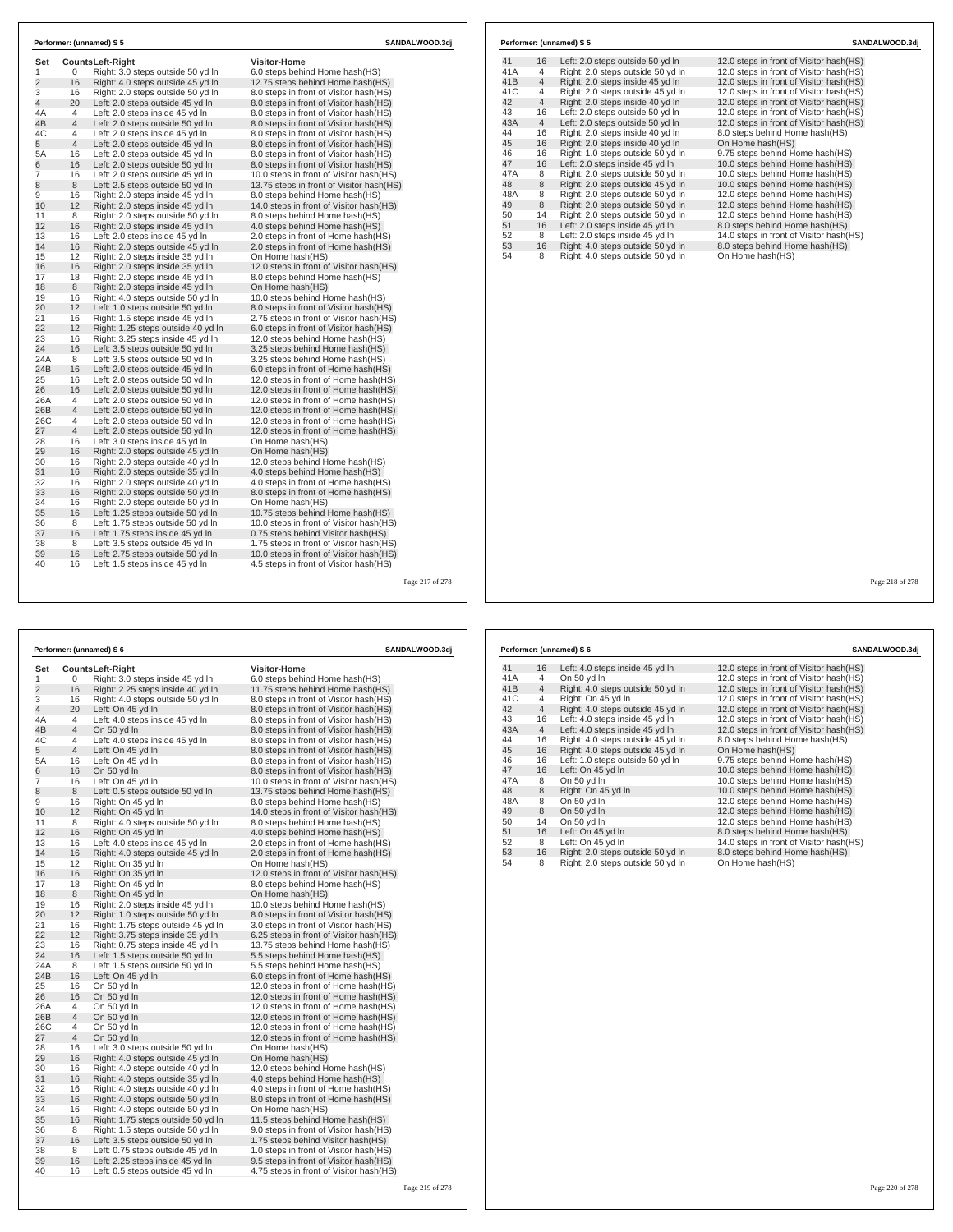| Set            |                | <b>CountsLeft-Right</b>                                                | <b>Visitor-Home</b>                                                               |  |
|----------------|----------------|------------------------------------------------------------------------|-----------------------------------------------------------------------------------|--|
| 1              | 0              | Right: 1.0 steps inside 45 yd In                                       | 6.0 steps behind Home hash(HS)                                                    |  |
| $\overline{2}$ | 16             | Right: 0.5 steps inside 40 yd In                                       | 10.75 steps behind Home hash(HS)                                                  |  |
| 3              | 16             | Right: 2.0 steps inside 45 yd In                                       | 8.0 steps in front of Visitor hash (HS)                                           |  |
| $\overline{4}$ | 20             | Left: 2.0 steps inside 45 yd In                                        | 8.0 steps in front of Visitor hash(HS)                                            |  |
| 4Α             | 4              | Left: 2.0 steps outside 50 yd In                                       | 8.0 steps in front of Visitor hash (HS)                                           |  |
| 4B             | 4              | Right: 2.0 steps outside 50 yd In                                      | 8.0 steps in front of Visitor hash(HS)                                            |  |
| 4C             | 4              | Left: 2.0 steps outside 50 yd In                                       | 8.0 steps in front of Visitor hash (HS)                                           |  |
| 5              | 4              | Left: 2.0 steps inside 45 yd In                                        | 8.0 steps in front of Visitor hash (HS)                                           |  |
| 5A             | 16             | Left: 2.0 steps inside 45 yd In                                        | 8.0 steps in front of Visitor hash(HS)                                            |  |
| 6              | 16             | Right: 2.0 steps outside 50 yd In                                      | 8.0 steps in front of Visitor hash (HS)                                           |  |
| 7              | 16             | Left: 2.0 steps inside 45 yd In                                        | 10.0 steps in front of Visitor hash (HS)                                          |  |
| 8              | 8              | Right: 1.25 steps outside 50 yd In                                     | 13.25 steps behind Home hash(HS)                                                  |  |
| 9              | 16             | Right: 2.0 steps outside 45 yd In                                      | 8.0 steps behind Home hash(HS)                                                    |  |
| 10             | 12             | Right: 2.0 steps outside 45 yd In                                      | 14.0 steps in front of Visitor hash (HS)                                          |  |
| 11             | 8              | Right: 2.0 steps inside 45 yd In                                       | 8.0 steps behind Home hash(HS)                                                    |  |
| 12             | 16             | Right: 2.0 steps outside 45 yd In                                      | 4.0 steps behind Home hash (HS)                                                   |  |
| 13             | 16             | Left: 2.0 steps outside 50 yd In                                       | 2.0 steps in front of Home hash (HS)                                              |  |
| 14             | 16             | Right: 2.0 steps inside 40 yd In                                       | 2.0 steps in front of Home hash(HS)                                               |  |
| 15             | 12             | Right: 2.0 steps outside 35 yd In                                      | On Home hash(HS)                                                                  |  |
| 16             | 16             | Right: 2.0 steps outside 35 yd In                                      | 12.0 steps in front of Visitor hash (HS)                                          |  |
| 17             | 18             | Right: 2.0 steps outside 45 vd In                                      | 8.0 steps behind Home hash(HS)                                                    |  |
| 18             | 8              | Right: 2.0 steps outside 45 yd In                                      | On Home hash(HS)                                                                  |  |
| 19             | 16             | Right: On 45 vd In                                                     | 10.0 steps behind Home hash(HS)                                                   |  |
| 20             | 12             | Right: 3.0 steps outside 50 yd In                                      | 8.0 steps in front of Visitor hash(HS)                                            |  |
| 21             | 16             | Right: 3.25 steps inside 40 yd In                                      | 3.5 steps in front of Visitor hash (HS)                                           |  |
| 22             | 12             | Right: 0.75 steps inside 35 yd In                                      | 6.75 steps in front of Visitor hash (HS)                                          |  |
| 23             | 16             | Right: 2.0 steps outside 45 yd In                                      | 13.5 steps in front of Visitor hash (HS)                                          |  |
| 24             | 16             | Right: 0.75 steps outside 50 yd In                                     | 7.5 steps behind Home hash(HS)                                                    |  |
| 24A            | 8              | Right: 0.75 steps outside 50 yd In                                     | 7.5 steps behind Home hash(HS)                                                    |  |
| 24B            | 16             | Left: 2.0 steps inside 45 yd In                                        | 6.0 steps in front of Home hash (HS)                                              |  |
| 25             | 16             | Right: 2.0 steps outside 50 yd In                                      | 12.0 steps in front of Home hash (HS)                                             |  |
| 26             | 16             | Right: 2.0 steps outside 50 yd In                                      | 12.0 steps in front of Home hash(HS)                                              |  |
| 26A            | 4              | Right: 2.0 steps outside 50 yd In                                      | 12.0 steps in front of Home hash(HS)                                              |  |
| 26B            | 4              | Right: 2.0 steps outside 50 yd In                                      | 12.0 steps in front of Home hash(HS)                                              |  |
| 26C            | 4              | Right: 2.0 steps outside 50 vd In                                      | 12.0 steps in front of Home hash (HS)                                             |  |
| 27             | $\overline{4}$ | Right: 2.0 steps outside 50 yd In                                      | 12.0 steps in front of Home hash(HS)                                              |  |
| 28<br>29       | 16             | Left: 1.0 steps outside 50 yd In                                       | On Home hash(HS)                                                                  |  |
|                | 16             | Right: 2.0 steps inside 40 yd In                                       | On Home hash(HS)                                                                  |  |
| 30             | 16             | Right: 2.0 steps inside 35 yd In                                       | 12.0 steps behind Home hash(HS)                                                   |  |
| 31             | 16             | Right: 2.0 steps inside 30 yd In                                       | 4.0 steps behind Home hash(HS)                                                    |  |
| 32<br>33       | 16<br>16       | Right: 2.0 steps inside 35 yd In                                       | 4.0 steps in front of Home hash (HS)                                              |  |
| 34             | 16             | Right: 2.0 steps inside 45 yd In                                       | 8.0 steps in front of Home hash(HS)                                               |  |
|                |                | Right: 2.0 steps inside 45 yd In                                       | On Home hash(HS)                                                                  |  |
| 35<br>36       | 16<br>8        | Right: 3.25 steps inside 45 yd In                                      | 12.25 steps behind Home hash (HS)                                                 |  |
| 37             | 16             | Right: 3.25 steps inside 45 yd In                                      | 8.25 steps in front of Visitor hash (HS)                                          |  |
| 38             | 8              | Left: 0.5 steps outside 50 yd In<br>Left: 2.25 steps inside 45 vd In   | 2.0 steps behind Visitor hash (HS)                                                |  |
| 39             | 16             |                                                                        | 0.5 steps in front of Visitor hash (HS)                                           |  |
| 40             | 16             | Left: 0.75 steps outside 45 yd In<br>Left: 2.75 steps outside 45 yd In | 9.0 steps in front of Visitor hash(HS)<br>5.0 steps in front of Visitor hash (HS) |  |

| 41  | 16             | Left: 2.0 steps inside 45 yd In   | 12.0 steps in front of Visitor hash (HS) |
|-----|----------------|-----------------------------------|------------------------------------------|
| 41A | $\overline{4}$ | Left: 2.0 steps outside 50 yd In  | 12.0 steps in front of Visitor hash(HS)  |
| 41B | $\overline{4}$ | Right: 2.0 steps outside 50 yd In | 12.0 steps in front of Visitor hash(HS)  |
| 41C | 4              | Right: 2.0 steps inside 45 yd In  | 12.0 steps in front of Visitor hash(HS)  |
| 42  | $\overline{4}$ | Right: 2.0 steps outside 45 yd In | 12.0 steps in front of Visitor hash(HS)  |
| 43  | 16             | Left: 2.0 steps inside 45 yd In   | 12.0 steps in front of Visitor hash(HS)  |
| 43A | $\overline{4}$ | Left: 2.0 steps inside 45 yd In   | 12.0 steps in front of Visitor hash(HS)  |
| 44  | 16             | Right: 2.0 steps outside 45 yd In | 8.0 steps behind Home hash(HS)           |
| 45  | 16             | Right: 2.0 steps outside 45 yd In | On Home hash(HS)                         |
| 46  | 16             | Left: 3.0 steps outside 50 yd In  | 10.0 steps behind Home hash(HS)          |
| 47  | 16             | Left: 2.0 steps outside 45 yd In  | 10.0 steps behind Home hash(HS)          |
| 47A | 8              | Left: 2.0 steps outside 50 vd In  | 10.0 steps behind Home hash(HS)          |
| 48  | 8              | Right: 2.0 steps inside 45 yd In  | 10.0 steps behind Home hash(HS)          |
| 48A | 8              | Left: 2.0 steps outside 50 yd In  | 12.0 steps behind Home hash(HS)          |
| 49  | 8              | Left: 2.0 steps outside 50 yd In  | 12.0 steps behind Home hash(HS)          |
| 50  | 14             | Left: 2.0 steps outside 50 yd In  | 12.0 steps behind Home hash(HS)          |
| 51  | 16             | Left: 2.0 steps outside 45 yd In  | 8.0 steps behind Home hash(HS)           |
| 52  | 8              | Left: 2.0 steps outside 45 yd In  | 14.0 steps in front of Visitor hash(HS)  |
| 53  | 16             | On 50 vd In                       | 8.0 steps behind Home hash(HS)           |
| 54  | 8              | On 50 yd In                       | On Home hash(HS)                         |
|     |                |                                   |                                          |
|     |                |                                   |                                          |
|     |                |                                   |                                          |
|     |                |                                   |                                          |

Page 222 of 278

|                |                | Performer: (unnamed) S 8                                               |                                                                              | SANDALWOOD.3dj  |
|----------------|----------------|------------------------------------------------------------------------|------------------------------------------------------------------------------|-----------------|
| Set            |                | <b>CountsLeft-Right</b>                                                | <b>Visitor-Home</b>                                                          |                 |
| 1              | $\Omega$       | Right: 1.0 steps outside 45 yd In                                      | 6.0 steps behind Home hash(HS)                                               |                 |
| $\overline{2}$ | 16             | Right: 1.0 steps outside 40 yd In                                      | 9.75 steps behind Home hash(HS)                                              |                 |
| 3              | 16             | Right: On 45 yd In                                                     | 8.0 steps in front of Visitor hash(HS)                                       |                 |
| 4              | 20             | Left: 4.0 steps inside 45 yd In                                        | 8.0 steps in front of Visitor hash(HS)                                       |                 |
| 4A             | $\overline{4}$ | On 50 yd In                                                            | 8.0 steps in front of Visitor hash(HS)                                       |                 |
| 4B             | $\overline{4}$ | Right: 4.0 steps outside 50 yd In                                      | 8.0 steps in front of Visitor hash(HS)                                       |                 |
| 4C             | 4              | On 50 yd In                                                            | 8.0 steps in front of Visitor hash(HS)                                       |                 |
| 5              | 4              | Left: 4.0 steps inside 45 yd In                                        | 8.0 steps in front of Visitor hash(HS)                                       |                 |
| 5A             | 16             | Left: 4.0 steps inside 45 yd In                                        | 8.0 steps in front of Visitor hash (HS)                                      |                 |
| 6              | 16             | Right: 4.0 steps outside 50 yd In                                      | 8.0 steps in front of Visitor hash(HS)                                       |                 |
| 7              | 16             | Left: 4.0 steps inside 45 yd In                                        | 10.0 steps in front of Visitor hash(HS)                                      |                 |
| 8              | 8              | Right: 3.25 steps outside 50 yd In                                     | 12.5 steps behind Home hash (HS)                                             |                 |
| 9              | 16             | Right: 4.0 steps outside 45 yd In                                      | 8.0 steps behind Home hash(HS)                                               |                 |
| 10             | 12             | Right: 4.0 steps outside 45 yd In                                      | 14.0 steps in front of Visitor hash (HS)                                     |                 |
| 11             | 8              | Right: On 45 yd In                                                     | 8.0 steps behind Home hash(HS)                                               |                 |
| 12             | 16             | Right: 4.0 steps outside 45 yd In                                      | 4.0 steps behind Home hash (HS)                                              |                 |
| 13             | 16             | On 50 vd In                                                            | 2.0 steps in front of Home hash (HS)                                         |                 |
| 14             | 16             | Right: On 40 yd In                                                     | 2.0 steps in front of Home hash(HS)                                          |                 |
| 15             | 12             | Right: 4.0 steps outside 35 yd In                                      | On Home hash(HS)                                                             |                 |
| 16             | 16             | Right: 4.0 steps outside 35 yd In                                      | 12.0 steps in front of Visitor hash(HS)                                      |                 |
| 17             | 18             | Right: 4.0 steps outside 45 yd In                                      | 8.0 steps behind Home hash(HS)                                               |                 |
| 18             | 8              | Right: 4.0 steps outside 45 yd In                                      | On Home hash(HS)                                                             |                 |
| 19             | 16             | Right: 2.0 steps outside 45 yd In                                      | 10.0 steps behind Home hash(HS)                                              |                 |
| 20             | 12             | Right: 3.0 steps inside 45 yd In                                       | 8.0 steps in front of Visitor hash(HS)                                       |                 |
| 21             | 16             | Right: 0.5 steps inside 40 yd In                                       | 4.75 steps in front of Visitor hash (HS)                                     |                 |
| 22             | 12             | Right: 2.0 steps outside 35 yd In                                      | 7.75 steps in front of Visitor hash (HS)                                     |                 |
| 23             | 16             | Right: 3.0 steps inside 40 yd In                                       | 13.0 steps in front of Visitor hash(HS)                                      |                 |
| 24             | 16             | Right: 3.0 steps outside 50 yd In                                      | 9.25 steps behind Home hash (HS)                                             |                 |
| 24A            | 8              | Right: 3.0 steps outside 50 yd In                                      | 9.25 steps behind Home hash(HS)                                              |                 |
| 24B            | 16<br>16       | Left: 4.0 steps inside 45 yd In                                        | 6.0 steps in front of Home hash (HS)                                         |                 |
| 25             | 16             | Right: 4.0 steps outside 50 yd In                                      | 12.0 steps in front of Home hash(HS)                                         |                 |
| 26<br>26A      | 4              | Right: 4.0 steps outside 50 yd In<br>Right: 4.0 steps outside 50 yd In | 12.0 steps in front of Home hash(HS)<br>12.0 steps in front of Home hash(HS) |                 |
| 26B            | $\overline{4}$ | Right: 4.0 steps outside 50 yd In                                      | 12.0 steps in front of Home hash(HS)                                         |                 |
| 26C            | 4              | Right: 4.0 steps outside 50 yd In                                      | 12.0 steps in front of Home hash(HS)                                         |                 |
| 27             | $\overline{4}$ | Right: 4.0 steps outside 50 yd In                                      | 12.0 steps in front of Home hash(HS)                                         |                 |
| 28             | 16             | Right: 1.0 steps outside 50 yd In                                      | On Home hash(HS)                                                             |                 |
| 29             | 16             | Right: On 40 yd In                                                     | On Home hash(HS)                                                             |                 |
| 30             | 16             | Right: On 35 yd In                                                     | 12.0 steps behind Home hash(HS)                                              |                 |
| 31             | 16             | Right: On 30 yd In                                                     | 4.0 steps behind Home hash(HS)                                               |                 |
| 32             | 16             | Right: On 35 yd In                                                     | 4.0 steps in front of Home hash(HS)                                          |                 |
| 33             | 16             | Right: On 45 yd In                                                     | 8.0 steps in front of Home hash(HS)                                          |                 |
| 34             | 16             | Right: On 45 yd In                                                     | On Home hash(HS)                                                             |                 |
| 35             | 16             | Right: On 45 yd In                                                     | 13.0 steps behind Home hash (HS)                                             |                 |
| 36             | 8              | Right: On 45 yd In                                                     | 8.0 steps in front of Visitor hash(HS)                                       |                 |
| 37             | 16             | Right: 2.5 steps outside 50 yd In                                      | 2.0 steps behind Visitor hash (HS)                                           |                 |
| 38             | 8              | Left: 2.75 steps outside 50 yd In                                      | 0.5 steps in front of Visitor hash(HS)                                       |                 |
| 39             | 16             | Left: 3.5 steps outside 45 yd In                                       | 7.75 steps in front of Visitor hash(HS)                                      |                 |
| 40             | 16             | Left: 3.25 steps inside 40 yd In                                       | 5.5 steps in front of Visitor hash(HS)                                       |                 |
|                |                |                                                                        |                                                                              | Page 223 of 278 |

|     |                | Performer: (unnamed) S 8          | SANDALWOOD.3dj                           |
|-----|----------------|-----------------------------------|------------------------------------------|
| 41  | 16             | Left: On 45 yd In                 | 12.0 steps in front of Visitor hash (HS) |
| 41A | 4              | Left: 4.0 steps inside 45 yd In   | 12.0 steps in front of Visitor hash(HS)  |
| 41B | $\overline{4}$ | On 50 yd In                       | 12.0 steps in front of Visitor hash(HS)  |
| 41C | 4              | Right: 4.0 steps outside 50 yd In | 12.0 steps in front of Visitor hash(HS)  |
| 42  | $\overline{4}$ | Right: On 45 yd In                | 12.0 steps in front of Visitor hash(HS)  |
| 43  | 16             | Left: On 45 yd In                 | 12.0 steps in front of Visitor hash(HS)  |
| 43A | $\overline{4}$ | Left: On 45 yd In                 | 12.0 steps in front of Visitor hash(HS)  |
| 44  | 16             | Right: On 45 vd In                | 8.0 steps behind Home hash(HS)           |
| 45  | 16             | Right: On 45 vd In                | On Home hash(HS)                         |
| 46  | 16             | Left: 3.0 steps inside 45 vd In   | 9.75 steps behind Home hash(HS)          |
| 47  | 16             | Left: 4.0 steps inside 40 yd In   | 10.0 steps behind Home hash(HS)          |
| 47A | 8              | Left: 4.0 steps inside 45 yd In   | 10.0 steps behind Home hash(HS)          |
| 48  | 8              | Right: 4.0 steps outside 50 yd In | 10.0 steps behind Home hash(HS)          |
| 48A | 8              | Left: 4.0 steps inside 45 yd In   | 12.0 steps behind Home hash(HS)          |
| 49  | 8              | Left: 4.0 steps inside 45 yd In   | 12.0 steps behind Home hash(HS)          |
| 50  | 14             | Left: 4.0 steps inside 45 yd In   | 12.0 steps behind Home hash(HS)          |
| 51  | 16             | Left: 4.0 steps inside 40 yd In   | 8.0 steps behind Home hash(HS)           |
| 52  | 8              | Left: 4.0 steps inside 40 yd In   | 14.0 steps in front of Visitor hash(HS)  |
| 53  | 16             | Left: 2.0 steps outside 50 yd In  | 8.0 steps behind Home hash(HS)           |
| 54  | 8              | Left: 2.0 steps outside 50 yd In  | On Home hash(HS)                         |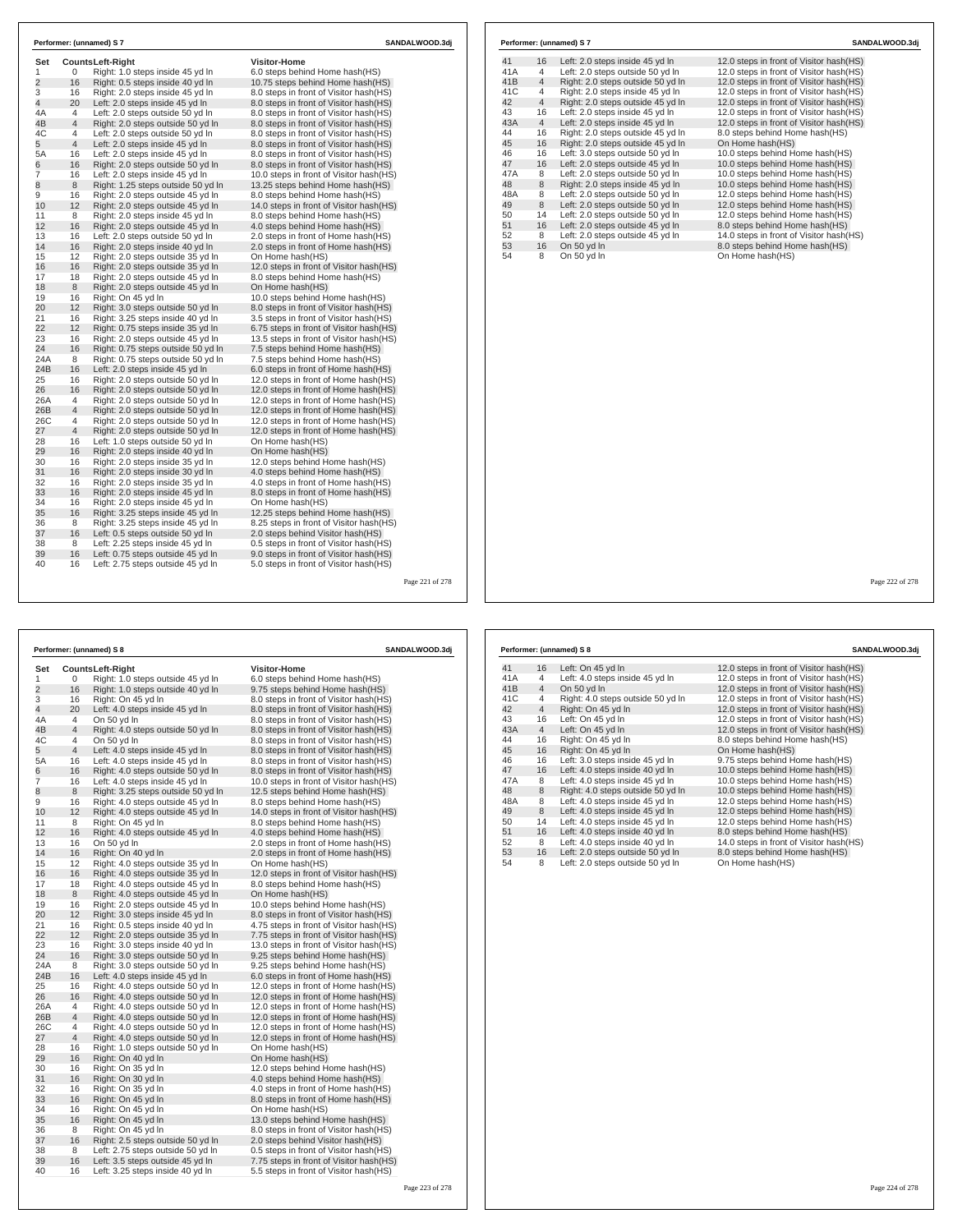| Counts Left-Right                                                                                                                                                                                                                                                                                                    | Visitor-Home                                                                                                                                                                                                                                                                                                                                                                                                                                                                                                                                                                                                                                                                                                                                                                                                                                                                                                                                                                                                                                                                                                                                                                                                                                                                                                                                                                                                                                                                                                                                |                                                                                                                                                                                                                                                                                                                                                                                                                                                                                                                                                                                                                                                                                                                                                                                                                                                                                                                                                                                                                                                                                                                                                                                                                                                                                                                                                                                                                                                                                                                                                                                                                                                                                                                                                                                                |  |  |
|----------------------------------------------------------------------------------------------------------------------------------------------------------------------------------------------------------------------------------------------------------------------------------------------------------------------|---------------------------------------------------------------------------------------------------------------------------------------------------------------------------------------------------------------------------------------------------------------------------------------------------------------------------------------------------------------------------------------------------------------------------------------------------------------------------------------------------------------------------------------------------------------------------------------------------------------------------------------------------------------------------------------------------------------------------------------------------------------------------------------------------------------------------------------------------------------------------------------------------------------------------------------------------------------------------------------------------------------------------------------------------------------------------------------------------------------------------------------------------------------------------------------------------------------------------------------------------------------------------------------------------------------------------------------------------------------------------------------------------------------------------------------------------------------------------------------------------------------------------------------------|------------------------------------------------------------------------------------------------------------------------------------------------------------------------------------------------------------------------------------------------------------------------------------------------------------------------------------------------------------------------------------------------------------------------------------------------------------------------------------------------------------------------------------------------------------------------------------------------------------------------------------------------------------------------------------------------------------------------------------------------------------------------------------------------------------------------------------------------------------------------------------------------------------------------------------------------------------------------------------------------------------------------------------------------------------------------------------------------------------------------------------------------------------------------------------------------------------------------------------------------------------------------------------------------------------------------------------------------------------------------------------------------------------------------------------------------------------------------------------------------------------------------------------------------------------------------------------------------------------------------------------------------------------------------------------------------------------------------------------------------------------------------------------------------|--|--|
|                                                                                                                                                                                                                                                                                                                      |                                                                                                                                                                                                                                                                                                                                                                                                                                                                                                                                                                                                                                                                                                                                                                                                                                                                                                                                                                                                                                                                                                                                                                                                                                                                                                                                                                                                                                                                                                                                             |                                                                                                                                                                                                                                                                                                                                                                                                                                                                                                                                                                                                                                                                                                                                                                                                                                                                                                                                                                                                                                                                                                                                                                                                                                                                                                                                                                                                                                                                                                                                                                                                                                                                                                                                                                                                |  |  |
|                                                                                                                                                                                                                                                                                                                      |                                                                                                                                                                                                                                                                                                                                                                                                                                                                                                                                                                                                                                                                                                                                                                                                                                                                                                                                                                                                                                                                                                                                                                                                                                                                                                                                                                                                                                                                                                                                             |                                                                                                                                                                                                                                                                                                                                                                                                                                                                                                                                                                                                                                                                                                                                                                                                                                                                                                                                                                                                                                                                                                                                                                                                                                                                                                                                                                                                                                                                                                                                                                                                                                                                                                                                                                                                |  |  |
|                                                                                                                                                                                                                                                                                                                      |                                                                                                                                                                                                                                                                                                                                                                                                                                                                                                                                                                                                                                                                                                                                                                                                                                                                                                                                                                                                                                                                                                                                                                                                                                                                                                                                                                                                                                                                                                                                             |                                                                                                                                                                                                                                                                                                                                                                                                                                                                                                                                                                                                                                                                                                                                                                                                                                                                                                                                                                                                                                                                                                                                                                                                                                                                                                                                                                                                                                                                                                                                                                                                                                                                                                                                                                                                |  |  |
|                                                                                                                                                                                                                                                                                                                      |                                                                                                                                                                                                                                                                                                                                                                                                                                                                                                                                                                                                                                                                                                                                                                                                                                                                                                                                                                                                                                                                                                                                                                                                                                                                                                                                                                                                                                                                                                                                             |                                                                                                                                                                                                                                                                                                                                                                                                                                                                                                                                                                                                                                                                                                                                                                                                                                                                                                                                                                                                                                                                                                                                                                                                                                                                                                                                                                                                                                                                                                                                                                                                                                                                                                                                                                                                |  |  |
|                                                                                                                                                                                                                                                                                                                      |                                                                                                                                                                                                                                                                                                                                                                                                                                                                                                                                                                                                                                                                                                                                                                                                                                                                                                                                                                                                                                                                                                                                                                                                                                                                                                                                                                                                                                                                                                                                             |                                                                                                                                                                                                                                                                                                                                                                                                                                                                                                                                                                                                                                                                                                                                                                                                                                                                                                                                                                                                                                                                                                                                                                                                                                                                                                                                                                                                                                                                                                                                                                                                                                                                                                                                                                                                |  |  |
|                                                                                                                                                                                                                                                                                                                      |                                                                                                                                                                                                                                                                                                                                                                                                                                                                                                                                                                                                                                                                                                                                                                                                                                                                                                                                                                                                                                                                                                                                                                                                                                                                                                                                                                                                                                                                                                                                             |                                                                                                                                                                                                                                                                                                                                                                                                                                                                                                                                                                                                                                                                                                                                                                                                                                                                                                                                                                                                                                                                                                                                                                                                                                                                                                                                                                                                                                                                                                                                                                                                                                                                                                                                                                                                |  |  |
|                                                                                                                                                                                                                                                                                                                      |                                                                                                                                                                                                                                                                                                                                                                                                                                                                                                                                                                                                                                                                                                                                                                                                                                                                                                                                                                                                                                                                                                                                                                                                                                                                                                                                                                                                                                                                                                                                             |                                                                                                                                                                                                                                                                                                                                                                                                                                                                                                                                                                                                                                                                                                                                                                                                                                                                                                                                                                                                                                                                                                                                                                                                                                                                                                                                                                                                                                                                                                                                                                                                                                                                                                                                                                                                |  |  |
|                                                                                                                                                                                                                                                                                                                      |                                                                                                                                                                                                                                                                                                                                                                                                                                                                                                                                                                                                                                                                                                                                                                                                                                                                                                                                                                                                                                                                                                                                                                                                                                                                                                                                                                                                                                                                                                                                             |                                                                                                                                                                                                                                                                                                                                                                                                                                                                                                                                                                                                                                                                                                                                                                                                                                                                                                                                                                                                                                                                                                                                                                                                                                                                                                                                                                                                                                                                                                                                                                                                                                                                                                                                                                                                |  |  |
|                                                                                                                                                                                                                                                                                                                      |                                                                                                                                                                                                                                                                                                                                                                                                                                                                                                                                                                                                                                                                                                                                                                                                                                                                                                                                                                                                                                                                                                                                                                                                                                                                                                                                                                                                                                                                                                                                             |                                                                                                                                                                                                                                                                                                                                                                                                                                                                                                                                                                                                                                                                                                                                                                                                                                                                                                                                                                                                                                                                                                                                                                                                                                                                                                                                                                                                                                                                                                                                                                                                                                                                                                                                                                                                |  |  |
|                                                                                                                                                                                                                                                                                                                      |                                                                                                                                                                                                                                                                                                                                                                                                                                                                                                                                                                                                                                                                                                                                                                                                                                                                                                                                                                                                                                                                                                                                                                                                                                                                                                                                                                                                                                                                                                                                             |                                                                                                                                                                                                                                                                                                                                                                                                                                                                                                                                                                                                                                                                                                                                                                                                                                                                                                                                                                                                                                                                                                                                                                                                                                                                                                                                                                                                                                                                                                                                                                                                                                                                                                                                                                                                |  |  |
|                                                                                                                                                                                                                                                                                                                      |                                                                                                                                                                                                                                                                                                                                                                                                                                                                                                                                                                                                                                                                                                                                                                                                                                                                                                                                                                                                                                                                                                                                                                                                                                                                                                                                                                                                                                                                                                                                             |                                                                                                                                                                                                                                                                                                                                                                                                                                                                                                                                                                                                                                                                                                                                                                                                                                                                                                                                                                                                                                                                                                                                                                                                                                                                                                                                                                                                                                                                                                                                                                                                                                                                                                                                                                                                |  |  |
|                                                                                                                                                                                                                                                                                                                      |                                                                                                                                                                                                                                                                                                                                                                                                                                                                                                                                                                                                                                                                                                                                                                                                                                                                                                                                                                                                                                                                                                                                                                                                                                                                                                                                                                                                                                                                                                                                             |                                                                                                                                                                                                                                                                                                                                                                                                                                                                                                                                                                                                                                                                                                                                                                                                                                                                                                                                                                                                                                                                                                                                                                                                                                                                                                                                                                                                                                                                                                                                                                                                                                                                                                                                                                                                |  |  |
|                                                                                                                                                                                                                                                                                                                      |                                                                                                                                                                                                                                                                                                                                                                                                                                                                                                                                                                                                                                                                                                                                                                                                                                                                                                                                                                                                                                                                                                                                                                                                                                                                                                                                                                                                                                                                                                                                             |                                                                                                                                                                                                                                                                                                                                                                                                                                                                                                                                                                                                                                                                                                                                                                                                                                                                                                                                                                                                                                                                                                                                                                                                                                                                                                                                                                                                                                                                                                                                                                                                                                                                                                                                                                                                |  |  |
|                                                                                                                                                                                                                                                                                                                      |                                                                                                                                                                                                                                                                                                                                                                                                                                                                                                                                                                                                                                                                                                                                                                                                                                                                                                                                                                                                                                                                                                                                                                                                                                                                                                                                                                                                                                                                                                                                             |                                                                                                                                                                                                                                                                                                                                                                                                                                                                                                                                                                                                                                                                                                                                                                                                                                                                                                                                                                                                                                                                                                                                                                                                                                                                                                                                                                                                                                                                                                                                                                                                                                                                                                                                                                                                |  |  |
|                                                                                                                                                                                                                                                                                                                      |                                                                                                                                                                                                                                                                                                                                                                                                                                                                                                                                                                                                                                                                                                                                                                                                                                                                                                                                                                                                                                                                                                                                                                                                                                                                                                                                                                                                                                                                                                                                             |                                                                                                                                                                                                                                                                                                                                                                                                                                                                                                                                                                                                                                                                                                                                                                                                                                                                                                                                                                                                                                                                                                                                                                                                                                                                                                                                                                                                                                                                                                                                                                                                                                                                                                                                                                                                |  |  |
|                                                                                                                                                                                                                                                                                                                      |                                                                                                                                                                                                                                                                                                                                                                                                                                                                                                                                                                                                                                                                                                                                                                                                                                                                                                                                                                                                                                                                                                                                                                                                                                                                                                                                                                                                                                                                                                                                             |                                                                                                                                                                                                                                                                                                                                                                                                                                                                                                                                                                                                                                                                                                                                                                                                                                                                                                                                                                                                                                                                                                                                                                                                                                                                                                                                                                                                                                                                                                                                                                                                                                                                                                                                                                                                |  |  |
|                                                                                                                                                                                                                                                                                                                      |                                                                                                                                                                                                                                                                                                                                                                                                                                                                                                                                                                                                                                                                                                                                                                                                                                                                                                                                                                                                                                                                                                                                                                                                                                                                                                                                                                                                                                                                                                                                             |                                                                                                                                                                                                                                                                                                                                                                                                                                                                                                                                                                                                                                                                                                                                                                                                                                                                                                                                                                                                                                                                                                                                                                                                                                                                                                                                                                                                                                                                                                                                                                                                                                                                                                                                                                                                |  |  |
|                                                                                                                                                                                                                                                                                                                      |                                                                                                                                                                                                                                                                                                                                                                                                                                                                                                                                                                                                                                                                                                                                                                                                                                                                                                                                                                                                                                                                                                                                                                                                                                                                                                                                                                                                                                                                                                                                             |                                                                                                                                                                                                                                                                                                                                                                                                                                                                                                                                                                                                                                                                                                                                                                                                                                                                                                                                                                                                                                                                                                                                                                                                                                                                                                                                                                                                                                                                                                                                                                                                                                                                                                                                                                                                |  |  |
|                                                                                                                                                                                                                                                                                                                      |                                                                                                                                                                                                                                                                                                                                                                                                                                                                                                                                                                                                                                                                                                                                                                                                                                                                                                                                                                                                                                                                                                                                                                                                                                                                                                                                                                                                                                                                                                                                             |                                                                                                                                                                                                                                                                                                                                                                                                                                                                                                                                                                                                                                                                                                                                                                                                                                                                                                                                                                                                                                                                                                                                                                                                                                                                                                                                                                                                                                                                                                                                                                                                                                                                                                                                                                                                |  |  |
|                                                                                                                                                                                                                                                                                                                      |                                                                                                                                                                                                                                                                                                                                                                                                                                                                                                                                                                                                                                                                                                                                                                                                                                                                                                                                                                                                                                                                                                                                                                                                                                                                                                                                                                                                                                                                                                                                             |                                                                                                                                                                                                                                                                                                                                                                                                                                                                                                                                                                                                                                                                                                                                                                                                                                                                                                                                                                                                                                                                                                                                                                                                                                                                                                                                                                                                                                                                                                                                                                                                                                                                                                                                                                                                |  |  |
|                                                                                                                                                                                                                                                                                                                      |                                                                                                                                                                                                                                                                                                                                                                                                                                                                                                                                                                                                                                                                                                                                                                                                                                                                                                                                                                                                                                                                                                                                                                                                                                                                                                                                                                                                                                                                                                                                             |                                                                                                                                                                                                                                                                                                                                                                                                                                                                                                                                                                                                                                                                                                                                                                                                                                                                                                                                                                                                                                                                                                                                                                                                                                                                                                                                                                                                                                                                                                                                                                                                                                                                                                                                                                                                |  |  |
|                                                                                                                                                                                                                                                                                                                      |                                                                                                                                                                                                                                                                                                                                                                                                                                                                                                                                                                                                                                                                                                                                                                                                                                                                                                                                                                                                                                                                                                                                                                                                                                                                                                                                                                                                                                                                                                                                             |                                                                                                                                                                                                                                                                                                                                                                                                                                                                                                                                                                                                                                                                                                                                                                                                                                                                                                                                                                                                                                                                                                                                                                                                                                                                                                                                                                                                                                                                                                                                                                                                                                                                                                                                                                                                |  |  |
|                                                                                                                                                                                                                                                                                                                      |                                                                                                                                                                                                                                                                                                                                                                                                                                                                                                                                                                                                                                                                                                                                                                                                                                                                                                                                                                                                                                                                                                                                                                                                                                                                                                                                                                                                                                                                                                                                             |                                                                                                                                                                                                                                                                                                                                                                                                                                                                                                                                                                                                                                                                                                                                                                                                                                                                                                                                                                                                                                                                                                                                                                                                                                                                                                                                                                                                                                                                                                                                                                                                                                                                                                                                                                                                |  |  |
|                                                                                                                                                                                                                                                                                                                      |                                                                                                                                                                                                                                                                                                                                                                                                                                                                                                                                                                                                                                                                                                                                                                                                                                                                                                                                                                                                                                                                                                                                                                                                                                                                                                                                                                                                                                                                                                                                             |                                                                                                                                                                                                                                                                                                                                                                                                                                                                                                                                                                                                                                                                                                                                                                                                                                                                                                                                                                                                                                                                                                                                                                                                                                                                                                                                                                                                                                                                                                                                                                                                                                                                                                                                                                                                |  |  |
|                                                                                                                                                                                                                                                                                                                      |                                                                                                                                                                                                                                                                                                                                                                                                                                                                                                                                                                                                                                                                                                                                                                                                                                                                                                                                                                                                                                                                                                                                                                                                                                                                                                                                                                                                                                                                                                                                             |                                                                                                                                                                                                                                                                                                                                                                                                                                                                                                                                                                                                                                                                                                                                                                                                                                                                                                                                                                                                                                                                                                                                                                                                                                                                                                                                                                                                                                                                                                                                                                                                                                                                                                                                                                                                |  |  |
|                                                                                                                                                                                                                                                                                                                      |                                                                                                                                                                                                                                                                                                                                                                                                                                                                                                                                                                                                                                                                                                                                                                                                                                                                                                                                                                                                                                                                                                                                                                                                                                                                                                                                                                                                                                                                                                                                             |                                                                                                                                                                                                                                                                                                                                                                                                                                                                                                                                                                                                                                                                                                                                                                                                                                                                                                                                                                                                                                                                                                                                                                                                                                                                                                                                                                                                                                                                                                                                                                                                                                                                                                                                                                                                |  |  |
|                                                                                                                                                                                                                                                                                                                      |                                                                                                                                                                                                                                                                                                                                                                                                                                                                                                                                                                                                                                                                                                                                                                                                                                                                                                                                                                                                                                                                                                                                                                                                                                                                                                                                                                                                                                                                                                                                             |                                                                                                                                                                                                                                                                                                                                                                                                                                                                                                                                                                                                                                                                                                                                                                                                                                                                                                                                                                                                                                                                                                                                                                                                                                                                                                                                                                                                                                                                                                                                                                                                                                                                                                                                                                                                |  |  |
|                                                                                                                                                                                                                                                                                                                      |                                                                                                                                                                                                                                                                                                                                                                                                                                                                                                                                                                                                                                                                                                                                                                                                                                                                                                                                                                                                                                                                                                                                                                                                                                                                                                                                                                                                                                                                                                                                             |                                                                                                                                                                                                                                                                                                                                                                                                                                                                                                                                                                                                                                                                                                                                                                                                                                                                                                                                                                                                                                                                                                                                                                                                                                                                                                                                                                                                                                                                                                                                                                                                                                                                                                                                                                                                |  |  |
|                                                                                                                                                                                                                                                                                                                      |                                                                                                                                                                                                                                                                                                                                                                                                                                                                                                                                                                                                                                                                                                                                                                                                                                                                                                                                                                                                                                                                                                                                                                                                                                                                                                                                                                                                                                                                                                                                             |                                                                                                                                                                                                                                                                                                                                                                                                                                                                                                                                                                                                                                                                                                                                                                                                                                                                                                                                                                                                                                                                                                                                                                                                                                                                                                                                                                                                                                                                                                                                                                                                                                                                                                                                                                                                |  |  |
|                                                                                                                                                                                                                                                                                                                      |                                                                                                                                                                                                                                                                                                                                                                                                                                                                                                                                                                                                                                                                                                                                                                                                                                                                                                                                                                                                                                                                                                                                                                                                                                                                                                                                                                                                                                                                                                                                             |                                                                                                                                                                                                                                                                                                                                                                                                                                                                                                                                                                                                                                                                                                                                                                                                                                                                                                                                                                                                                                                                                                                                                                                                                                                                                                                                                                                                                                                                                                                                                                                                                                                                                                                                                                                                |  |  |
|                                                                                                                                                                                                                                                                                                                      |                                                                                                                                                                                                                                                                                                                                                                                                                                                                                                                                                                                                                                                                                                                                                                                                                                                                                                                                                                                                                                                                                                                                                                                                                                                                                                                                                                                                                                                                                                                                             |                                                                                                                                                                                                                                                                                                                                                                                                                                                                                                                                                                                                                                                                                                                                                                                                                                                                                                                                                                                                                                                                                                                                                                                                                                                                                                                                                                                                                                                                                                                                                                                                                                                                                                                                                                                                |  |  |
|                                                                                                                                                                                                                                                                                                                      |                                                                                                                                                                                                                                                                                                                                                                                                                                                                                                                                                                                                                                                                                                                                                                                                                                                                                                                                                                                                                                                                                                                                                                                                                                                                                                                                                                                                                                                                                                                                             |                                                                                                                                                                                                                                                                                                                                                                                                                                                                                                                                                                                                                                                                                                                                                                                                                                                                                                                                                                                                                                                                                                                                                                                                                                                                                                                                                                                                                                                                                                                                                                                                                                                                                                                                                                                                |  |  |
|                                                                                                                                                                                                                                                                                                                      |                                                                                                                                                                                                                                                                                                                                                                                                                                                                                                                                                                                                                                                                                                                                                                                                                                                                                                                                                                                                                                                                                                                                                                                                                                                                                                                                                                                                                                                                                                                                             |                                                                                                                                                                                                                                                                                                                                                                                                                                                                                                                                                                                                                                                                                                                                                                                                                                                                                                                                                                                                                                                                                                                                                                                                                                                                                                                                                                                                                                                                                                                                                                                                                                                                                                                                                                                                |  |  |
|                                                                                                                                                                                                                                                                                                                      |                                                                                                                                                                                                                                                                                                                                                                                                                                                                                                                                                                                                                                                                                                                                                                                                                                                                                                                                                                                                                                                                                                                                                                                                                                                                                                                                                                                                                                                                                                                                             |                                                                                                                                                                                                                                                                                                                                                                                                                                                                                                                                                                                                                                                                                                                                                                                                                                                                                                                                                                                                                                                                                                                                                                                                                                                                                                                                                                                                                                                                                                                                                                                                                                                                                                                                                                                                |  |  |
|                                                                                                                                                                                                                                                                                                                      |                                                                                                                                                                                                                                                                                                                                                                                                                                                                                                                                                                                                                                                                                                                                                                                                                                                                                                                                                                                                                                                                                                                                                                                                                                                                                                                                                                                                                                                                                                                                             |                                                                                                                                                                                                                                                                                                                                                                                                                                                                                                                                                                                                                                                                                                                                                                                                                                                                                                                                                                                                                                                                                                                                                                                                                                                                                                                                                                                                                                                                                                                                                                                                                                                                                                                                                                                                |  |  |
|                                                                                                                                                                                                                                                                                                                      |                                                                                                                                                                                                                                                                                                                                                                                                                                                                                                                                                                                                                                                                                                                                                                                                                                                                                                                                                                                                                                                                                                                                                                                                                                                                                                                                                                                                                                                                                                                                             |                                                                                                                                                                                                                                                                                                                                                                                                                                                                                                                                                                                                                                                                                                                                                                                                                                                                                                                                                                                                                                                                                                                                                                                                                                                                                                                                                                                                                                                                                                                                                                                                                                                                                                                                                                                                |  |  |
|                                                                                                                                                                                                                                                                                                                      |                                                                                                                                                                                                                                                                                                                                                                                                                                                                                                                                                                                                                                                                                                                                                                                                                                                                                                                                                                                                                                                                                                                                                                                                                                                                                                                                                                                                                                                                                                                                             |                                                                                                                                                                                                                                                                                                                                                                                                                                                                                                                                                                                                                                                                                                                                                                                                                                                                                                                                                                                                                                                                                                                                                                                                                                                                                                                                                                                                                                                                                                                                                                                                                                                                                                                                                                                                |  |  |
|                                                                                                                                                                                                                                                                                                                      |                                                                                                                                                                                                                                                                                                                                                                                                                                                                                                                                                                                                                                                                                                                                                                                                                                                                                                                                                                                                                                                                                                                                                                                                                                                                                                                                                                                                                                                                                                                                             |                                                                                                                                                                                                                                                                                                                                                                                                                                                                                                                                                                                                                                                                                                                                                                                                                                                                                                                                                                                                                                                                                                                                                                                                                                                                                                                                                                                                                                                                                                                                                                                                                                                                                                                                                                                                |  |  |
|                                                                                                                                                                                                                                                                                                                      |                                                                                                                                                                                                                                                                                                                                                                                                                                                                                                                                                                                                                                                                                                                                                                                                                                                                                                                                                                                                                                                                                                                                                                                                                                                                                                                                                                                                                                                                                                                                             |                                                                                                                                                                                                                                                                                                                                                                                                                                                                                                                                                                                                                                                                                                                                                                                                                                                                                                                                                                                                                                                                                                                                                                                                                                                                                                                                                                                                                                                                                                                                                                                                                                                                                                                                                                                                |  |  |
|                                                                                                                                                                                                                                                                                                                      |                                                                                                                                                                                                                                                                                                                                                                                                                                                                                                                                                                                                                                                                                                                                                                                                                                                                                                                                                                                                                                                                                                                                                                                                                                                                                                                                                                                                                                                                                                                                             |                                                                                                                                                                                                                                                                                                                                                                                                                                                                                                                                                                                                                                                                                                                                                                                                                                                                                                                                                                                                                                                                                                                                                                                                                                                                                                                                                                                                                                                                                                                                                                                                                                                                                                                                                                                                |  |  |
|                                                                                                                                                                                                                                                                                                                      |                                                                                                                                                                                                                                                                                                                                                                                                                                                                                                                                                                                                                                                                                                                                                                                                                                                                                                                                                                                                                                                                                                                                                                                                                                                                                                                                                                                                                                                                                                                                             |                                                                                                                                                                                                                                                                                                                                                                                                                                                                                                                                                                                                                                                                                                                                                                                                                                                                                                                                                                                                                                                                                                                                                                                                                                                                                                                                                                                                                                                                                                                                                                                                                                                                                                                                                                                                |  |  |
|                                                                                                                                                                                                                                                                                                                      |                                                                                                                                                                                                                                                                                                                                                                                                                                                                                                                                                                                                                                                                                                                                                                                                                                                                                                                                                                                                                                                                                                                                                                                                                                                                                                                                                                                                                                                                                                                                             |                                                                                                                                                                                                                                                                                                                                                                                                                                                                                                                                                                                                                                                                                                                                                                                                                                                                                                                                                                                                                                                                                                                                                                                                                                                                                                                                                                                                                                                                                                                                                                                                                                                                                                                                                                                                |  |  |
|                                                                                                                                                                                                                                                                                                                      |                                                                                                                                                                                                                                                                                                                                                                                                                                                                                                                                                                                                                                                                                                                                                                                                                                                                                                                                                                                                                                                                                                                                                                                                                                                                                                                                                                                                                                                                                                                                             |                                                                                                                                                                                                                                                                                                                                                                                                                                                                                                                                                                                                                                                                                                                                                                                                                                                                                                                                                                                                                                                                                                                                                                                                                                                                                                                                                                                                                                                                                                                                                                                                                                                                                                                                                                                                |  |  |
|                                                                                                                                                                                                                                                                                                                      |                                                                                                                                                                                                                                                                                                                                                                                                                                                                                                                                                                                                                                                                                                                                                                                                                                                                                                                                                                                                                                                                                                                                                                                                                                                                                                                                                                                                                                                                                                                                             |                                                                                                                                                                                                                                                                                                                                                                                                                                                                                                                                                                                                                                                                                                                                                                                                                                                                                                                                                                                                                                                                                                                                                                                                                                                                                                                                                                                                                                                                                                                                                                                                                                                                                                                                                                                                |  |  |
|                                                                                                                                                                                                                                                                                                                      |                                                                                                                                                                                                                                                                                                                                                                                                                                                                                                                                                                                                                                                                                                                                                                                                                                                                                                                                                                                                                                                                                                                                                                                                                                                                                                                                                                                                                                                                                                                                             |                                                                                                                                                                                                                                                                                                                                                                                                                                                                                                                                                                                                                                                                                                                                                                                                                                                                                                                                                                                                                                                                                                                                                                                                                                                                                                                                                                                                                                                                                                                                                                                                                                                                                                                                                                                                |  |  |
|                                                                                                                                                                                                                                                                                                                      |                                                                                                                                                                                                                                                                                                                                                                                                                                                                                                                                                                                                                                                                                                                                                                                                                                                                                                                                                                                                                                                                                                                                                                                                                                                                                                                                                                                                                                                                                                                                             |                                                                                                                                                                                                                                                                                                                                                                                                                                                                                                                                                                                                                                                                                                                                                                                                                                                                                                                                                                                                                                                                                                                                                                                                                                                                                                                                                                                                                                                                                                                                                                                                                                                                                                                                                                                                |  |  |
|                                                                                                                                                                                                                                                                                                                      |                                                                                                                                                                                                                                                                                                                                                                                                                                                                                                                                                                                                                                                                                                                                                                                                                                                                                                                                                                                                                                                                                                                                                                                                                                                                                                                                                                                                                                                                                                                                             |                                                                                                                                                                                                                                                                                                                                                                                                                                                                                                                                                                                                                                                                                                                                                                                                                                                                                                                                                                                                                                                                                                                                                                                                                                                                                                                                                                                                                                                                                                                                                                                                                                                                                                                                                                                                |  |  |
| Right: 0.25 steps inside 35 yd In                                                                                                                                                                                                                                                                                    | 12.0 steps in front of Home hash(HS)                                                                                                                                                                                                                                                                                                                                                                                                                                                                                                                                                                                                                                                                                                                                                                                                                                                                                                                                                                                                                                                                                                                                                                                                                                                                                                                                                                                                                                                                                                        |                                                                                                                                                                                                                                                                                                                                                                                                                                                                                                                                                                                                                                                                                                                                                                                                                                                                                                                                                                                                                                                                                                                                                                                                                                                                                                                                                                                                                                                                                                                                                                                                                                                                                                                                                                                                |  |  |
| 0<br>16<br>16<br>20<br>4<br>$\overline{4}$<br>4<br>$\overline{4}$<br>16<br>16<br>16<br>8<br>16<br>12<br>8<br>16<br>16<br>16<br>12<br>16<br>18<br>8<br>16<br>12<br>16<br>12<br>16<br>16<br>8<br>16<br>16<br>16<br>4<br>$\overline{4}$<br>4<br>4<br>16<br>16<br>16<br>16<br>16<br>16<br>16<br>16<br>8<br>16<br>8<br>16 | Left: On 25 yd In<br>Left: 4.0 steps inside 30 yd In<br>Left: 4.0 steps inside 30 yd In<br>Left: 4.0 steps inside 30 yd In<br>Left: On 35 yd In<br>Left: 4.0 steps inside 35 yd In<br>Left: On 40 yd In<br>Left: 4.0 steps inside 40 yd In<br>Left: 4.0 steps inside 40 yd In<br>Right: On 45 yd In<br>Right: On 35 yd In<br>Right: On 30 yd In<br>Right: 4.0 steps outside 30 yd In<br>Right: 4.0 steps outside 30 yd In<br>Right: On 30 yd In<br>Right: On 25 yd In<br>Right: 2.75 steps inside 30 yd In<br>Right: 2.75 steps inside 20 yd In<br>Right: On 25 yd In<br>Right: On 25 yd In<br>Right: 4.0 steps outside 35 yd In<br>Right: 4.0 steps outside 35 yd In<br>Right: On 30 yd In<br>Right: 1.25 steps outside 30 yd In<br>Right: 2.5 steps outside 30 yd In<br>Right: 1.5 steps outside 35 yd In<br>Right: 3.0 steps inside 25 yd In<br>Right: 0.5 steps inside 25 yd In<br>Right: 0.5 steps inside 25 yd In<br>Right: 0.5 steps inside 25 yd In<br>Right: 4.0 steps outside 25 yd In<br>Right: 4.0 steps outside 25 yd In<br>Right: 4.0 steps outside 25 yd In<br>Right: On 25 yd In<br>Right: On 25 vd In<br>Right: 4.0 steps outside 25 yd In<br>Right: On 30 yd In<br>Right: On 25 yd In<br>Right: 2.0 steps outside 30 yd In<br>Right: 4.0 steps outside 40 yd In<br>Right: 4.0 steps outside 50 yd In<br>Left: 2.0 steps outside 45 yd In<br>Left: 2.0 steps outside 45 yd In<br>On 50 vd In<br>On 50 yd In<br>Right: 2.0 steps inside 45 yd In<br>Right: 1.75 steps outside 50 yd In<br>Right: 1.5 steps outside 40 yd In | 8.0 steps in front of Home hash(HS)<br>8.0 steps behind Home side line<br>4.0 steps in front of Home hash(HS)<br>8.0 steps behind Home side line<br>8.0 steps behind Home side line<br>8.0 steps behind Home side line<br>8.0 steps behind Home side line<br>8.0 steps behind Home side line<br>8.0 steps behind Home side line<br>8.0 steps behind Home side line<br>8.0 steps behind Home side line<br>8.0 steps behind Home side line<br>7.0 steps behind Home side line<br>13.0 steps behind Home side line<br>12.0 steps in front of Home hash(HS)<br>10.0 steps in front of Home hash(HS)<br>14.0 steps behind Home side line<br>14.0 steps behind Home side line<br>12.0 steps behind Home side line<br>On Home hash(HS)<br>8.0 steps in front of Home hash(HS)<br>12.0 steps behind Home side line<br>2.25 steps in front of Home hash(HS)<br>7.5 steps behind Home hash(HS)<br>5.75 steps in front of Home hash(HS)<br>12.5 steps in front of Home hash (HS)<br>8.5 steps in front of Home hash(HS)<br>10.25 steps behind Home side line<br>10.25 steps behind Home side line<br>10.25 steps behind Home side line<br>8.0 steps in front of Home hash(HS)<br>On Home hash(HS)<br>4.0 steps in front of Home hash(HS)<br>4.0 steps in front of Home hash(HS)<br>8.0 steps in front of Home hash (HS)<br>8.0 steps in front of Home hash(HS)<br>14.0 steps behind Home side line<br>12.0 steps behind Home side line<br>8.0 steps behind Home side line<br>12.0 steps behind Home side line<br>12.0 steps behind Home side line<br>8.0 steps behind Home side line<br>10.0 steps in front of Home hash(HS)<br>6.0 steps in front of Home hash(HS)<br>On Home hash(HS)<br>1.25 steps behind Home hash(HS)<br>1.5 steps in front of Home hash(HS)<br>4.25 steps in front of Home hash(HS) |  |  |

| 41<br>41A<br>41B<br>41C<br>42<br>43<br>43A | 16<br>4<br>$\overline{4}$<br>4<br>$\overline{4}$<br>16 | Right: On 40 yd In<br>Right: On 40 yd In<br>Right: 4.0 steps outside 45 yd In<br>Right: 4.0 steps outside 45 yd In<br>Right: On 40 yd In | On Home hash(HS)<br>4.0 steps in front of Home hash (HS)<br>4.0 steps in front of Home hash(HS)<br>On Home hash(HS) |
|--------------------------------------------|--------------------------------------------------------|------------------------------------------------------------------------------------------------------------------------------------------|---------------------------------------------------------------------------------------------------------------------|
|                                            |                                                        |                                                                                                                                          |                                                                                                                     |
|                                            |                                                        |                                                                                                                                          |                                                                                                                     |
|                                            |                                                        |                                                                                                                                          |                                                                                                                     |
|                                            |                                                        |                                                                                                                                          |                                                                                                                     |
|                                            |                                                        |                                                                                                                                          | On Home hash(HS)                                                                                                    |
|                                            |                                                        | On 50 yd In                                                                                                                              | On Home hash(HS)                                                                                                    |
|                                            | $\overline{4}$                                         | Right: 2.0 steps outside 50 yd In                                                                                                        | On Home hash(HS)                                                                                                    |
| 44                                         | 16                                                     | Right: 2.0 steps outside 50 yd In                                                                                                        | 8.0 steps in front of Home hash(HS)                                                                                 |
| 45                                         | 16                                                     | Right: 2.0 steps outside 50 yd In                                                                                                        | 12.0 steps behind Home side line                                                                                    |
| 46                                         | 16                                                     | Left: 2.75 steps outside 45 yd In                                                                                                        | 11.5 steps behind Home side line                                                                                    |
| 47                                         | 16                                                     | Left: On 45 yd In                                                                                                                        | 12.0 steps in front of Home hash(HS)                                                                                |
| 47A                                        | 8                                                      | Left: 4.0 steps inside 45 yd In                                                                                                          | 10.0 steps in front of Home hash(HS)                                                                                |
| 48                                         | 8                                                      | On 50 yd In                                                                                                                              | 12.0 steps behind Home side line                                                                                    |
| 48A                                        | 8                                                      | Left: 2.0 steps outside 45 yd In                                                                                                         | 12.0 steps behind Home side line                                                                                    |
| 49                                         | 8                                                      | Left: 2.0 steps outside 45 yd In                                                                                                         | 8.0 steps in front of Home hash(HS)                                                                                 |
| 50                                         | 14                                                     | Left: 4.0 steps inside 45 yd In                                                                                                          | 8.0 steps in front of Home hash(HS)                                                                                 |
| 51                                         | 16                                                     | Left: On 40 yd In                                                                                                                        | 12.0 steps behind Home side line                                                                                    |
| 52                                         | 8                                                      | Left: On 40 yd In                                                                                                                        | 13.0 steps behind Home side line                                                                                    |
| 53                                         | 16                                                     | On 50 vd In                                                                                                                              | 11.0 steps behind Home side line                                                                                    |
| 54                                         | 8                                                      | Right: 2.0 steps outside 50 yd In                                                                                                        | 8.0 steps behind Home side line                                                                                     |

Page 226 of 278

|                |                                  | Performer: (unnamed) T 2           |                                                                      | SANDALWOOD.3dj  |
|----------------|----------------------------------|------------------------------------|----------------------------------------------------------------------|-----------------|
| Set            |                                  | <b>CountsLeft-Right</b>            | <b>Visitor-Home</b>                                                  |                 |
| 1              | 0                                | Left: 3.0 steps outside 30 yd In   | 11.0 steps in front of Home hash(HS)                                 |                 |
| $\overline{c}$ | 16                               | Left: On 35 yd In                  | 4.0 steps behind Home side line                                      |                 |
| 3              | 16                               | Left: On 35 vd In                  | 8.0 steps in front of Home hash (HS)                                 |                 |
| $\overline{4}$ | 20                               | Left: On 35 yd In                  | 8.0 steps behind Home side line                                      |                 |
| 4A             | $\overline{4}$                   | Left: 4.0 steps inside 35 yd In    | 8.0 steps behind Home side line                                      |                 |
| 4B             | $\overline{4}$                   | Left: On 40 yd In                  | 8.0 steps behind Home side line                                      |                 |
| 4C             | 4                                | Left: 4.0 steps inside 40 yd In    | 8.0 steps behind Home side line                                      |                 |
| 5              | $\overline{4}$                   | Left: 4.0 steps inside 40 yd In    | 12.0 steps behind Home side line                                     |                 |
| 5A             | 16                               | Left: 4.0 steps inside 40 yd In    | 12.0 steps behind Home side line                                     |                 |
| 6              | 16                               | Right: 2.75 steps inside 45 yd In  | 8.0 steps behind Home side line                                      |                 |
| $\overline{7}$ | 16                               | Right: 2.75 steps inside 35 yd In  | 8.0 steps behind Home side line                                      |                 |
| 8              | 8                                | Right: 2.75 steps inside 30 yd In  | 8.0 steps behind Home side line                                      |                 |
| 9              | 16                               | Right: 3.5 steps outside 30 yd In  | 9.5 steps behind Home side line                                      |                 |
| 10             | 12                               | Right: 3.5 steps outside 30 yd In  | 12.5 steps in front of Home hash(HS)                                 |                 |
| 11             | 8                                | Right: 2.0 steps inside 30 yd In   | 12.0 steps in front of Home hash(HS)                                 |                 |
| 12             | 16                               | Right: 4.0 steps outside 30 yd In  | 10.0 steps in front of Home hash(HS)                                 |                 |
| 13             | 16                               | Right: 2.5 steps outside 35 yd In  | 14.0 steps behind Home side line                                     |                 |
| 14             | 16                               | Right: 2.5 steps outside 25 yd In  | 14.0 steps behind Home side line                                     |                 |
| 15             | 12                               | Right: On 25 yd In                 | 8.0 steps behind Home side line                                      |                 |
| 16             | 16                               | Right: On 25 yd In                 | 4.0 steps in front of Home hash(HS)                                  |                 |
| 17             | 18                               | Right: On 35 yd In                 | 12.0 steps in front of Home hash(HS)                                 |                 |
| 18             | 8                                | Right: On 35 yd In                 | 8.0 steps behind Home side line                                      |                 |
| 19             | 16                               | Right: 2.25 steps inside 30 yd In  | 4.5 steps in front of Home hash (HS)                                 |                 |
| 20             | 12                               | Right: 0.25 steps outside 30 yd In | 5.25 steps behind Home hash(HS)                                      |                 |
| 21             | 16                               | Right: 1.5 steps outside 30 yd In  | 8.25 steps in front of Home hash (HS)                                |                 |
| 22             | 12                               | Right: 1.25 steps inside 35 yd In  | 12.5 steps in front of Home hash(HS)                                 |                 |
| 23             | 16                               | Right: 3.5 steps inside 25 yd In   | 11.0 steps in front of Home hash(HS)                                 |                 |
| 24             | 16                               | Right: 1.75 steps inside 25 yd In  | 7.75 steps behind Home side line                                     |                 |
| 24A            | 8                                | Right: 1.75 steps inside 25 yd In  | 7.75 steps behind Home side line                                     |                 |
| 24B            | 16                               | Right: 1.75 steps inside 25 yd In  | 7.75 steps behind Home side line                                     |                 |
| 25             | 16                               | Right: On 25 yd In                 | 8.0 steps in front of Home hash(HS)                                  |                 |
| 26             | 16                               | Right: On 25 yd In                 | On Home hash(HS)                                                     |                 |
| 26A            | $\overline{4}$<br>$\overline{4}$ | Right: 4.0 steps outside 25 yd In  | On Home hash(HS)                                                     |                 |
| 26B            |                                  | Right: 4.0 steps outside 25 yd In  | 4.0 steps in front of Home hash(HS)                                  |                 |
| 26C<br>27      | 4<br>$\overline{4}$              | Right: On 25 yd In                 | 4.0 steps in front of Home hash(HS)                                  |                 |
|                |                                  | Right: On 25 yd In                 | 8.0 steps in front of Home hash(HS)                                  |                 |
| 28<br>29       | 16<br>16                         | Right: 4.0 steps outside 35 yd In  | 14.0 steps behind Home side line                                     |                 |
|                | 16                               | Right: 4.0 steps outside 30 yd In  | 12.0 steps behind Home side line                                     |                 |
| 30             | 16                               | Right: 2.0 steps inside 30 yd In   | 8.0 steps behind Home side line                                      |                 |
| 31<br>32       | 16                               | Right: On 40 yd In<br>On 50 yd In  | 12.0 steps behind Home side line<br>12.0 steps behind Home side line |                 |
| 33             | 16                               | Left: 2.0 steps inside 40 yd In    | 8.0 steps behind Home side line                                      |                 |
| 34             | 16                               | Left: 2.0 steps inside 40 yd In    | 10.0 steps in front of Home hash(HS)                                 |                 |
| 35             | 16                               | Left: 2.75 steps inside 45 yd In   | 6.0 steps in front of Home hash(HS)                                  |                 |
| 36             | 8                                | Left: 2.75 steps inside 45 yd In   | On Home hash(HS)                                                     |                 |
| 37             | 16                               | Right: 0.25 steps outside 50 yd In | 1.5 steps behind Home hash(HS)                                       |                 |
| 38             | 8                                | Left: 4.0 steps inside 45 yd In    | 2.25 steps in front of Home hash(HS)                                 |                 |
| 39             | 16                               | Right: 3.75 steps outside 45 yd In | 2.5 steps in front of Home hash(HS)                                  |                 |
| 40             | 16                               | Right: 3.5 steps outside 40 yd In  | 8.0 steps in front of Home hash(HS)                                  |                 |
|                |                                  |                                    |                                                                      |                 |
|                |                                  |                                    |                                                                      | Page 227 of 278 |

|     |                | Performer: (unnamed) T 2          | SANDALWOOD.3dj                        |
|-----|----------------|-----------------------------------|---------------------------------------|
| 41  | 16             | Right: 4.0 steps outside 45 yd In | On Home hash(HS)                      |
| 41A | 4              | Right: On 40 yd In                | On Home hash(HS)                      |
| 41B | $\overline{4}$ | Right: On 40 yd In                | 4.0 steps in front of Home hash(HS)   |
| 41C | 4              | Right: 4.0 steps outside 45 yd In | 4.0 steps in front of Home hash (HS)  |
| 42  | $\overline{4}$ | Right: 4.0 steps outside 45 yd In | On Home hash(HS)                      |
| 43  | 16             | Left: 4.0 steps inside 45 yd In   | On Home hash(HS)                      |
| 43A | $\overline{4}$ | Left: 2.0 steps outside 50 yd In  | On Home hash(HS)                      |
| 44  | 16             | Left: 2.0 steps outside 50 yd In  | 8.0 steps in front of Home hash(HS)   |
| 45  | 16             | Left: 2.0 steps outside 50 yd In  | 12.0 steps behind Home side line      |
| 46  | 16             | Left: 1.0 steps inside 40 vd In   | 13.5 steps in front of Home hash (HS) |
| 47  | 16             | Left: 4.0 steps inside 40 yd In   | 8.0 steps in front of Home hash(HS)   |
| 47A | 8              | Left: 2.0 steps outside 40 vd In  | 8.0 steps in front of Home hash(HS)   |
| 48  | 8              | Left: On 40 yd In                 | 1.0 steps in front of Home hash (HS)  |
| 48A | 8              | Left: 2.0 steps inside 45 yd In   | 1.0 steps in front of Home hash(HS)   |
| 49  | 8              | Right: 2.0 steps outside 50 yd In | 4.0 steps in front of Home hash(HS)   |
| 50  | 14             | Right: 4.0 steps outside 50 yd In | On Home hash(HS)                      |
| 51  | 16             | Right: On 45 yd In                | 12.0 steps behind Home side line      |
| 52  | 8              | Right: 4.0 steps outside 50 yd In | 10.0 steps behind Home side line      |
| 53  | 16             | Left: 4.0 steps inside 40 yd In   | 8.0 steps behind Home side line       |
| 54  | 8              | Left: 4.0 steps inside 40 yd In   | 8.0 steps behind Home side line       |

Page 228 of 278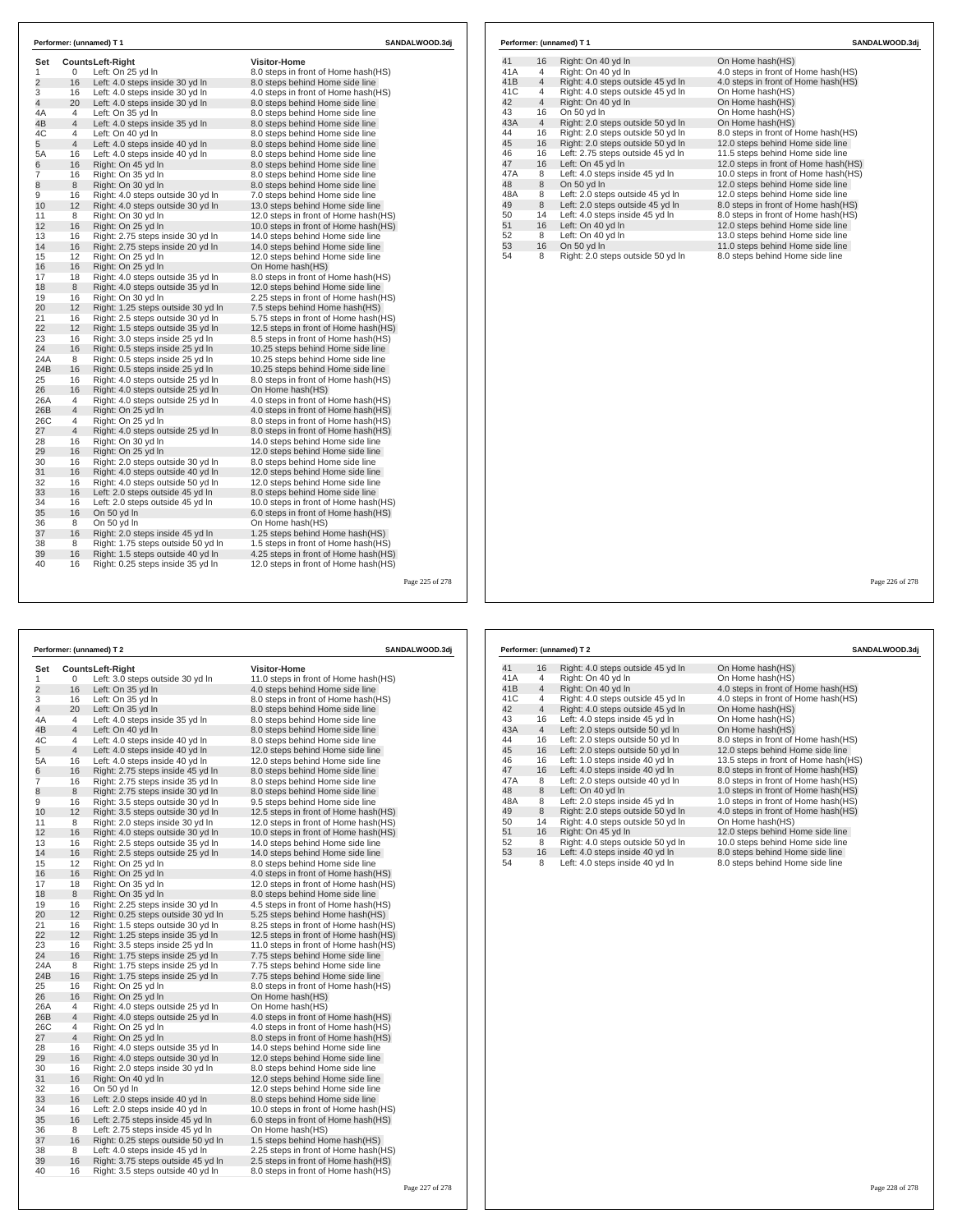| Set<br>1        | 0              | <b>CountsLeft-Right</b><br>Left: 2.0 steps inside 30 yd In | <b>Visitor-Home</b><br>7.0 steps behind Home hash(HS) |  |
|-----------------|----------------|------------------------------------------------------------|-------------------------------------------------------|--|
| $\overline{2}$  | 16             | Left: 4.0 steps inside 30 yd In                            | 12.0 steps in front of Home hash(HS)                  |  |
| 3               | 16             | Left: 4.0 steps inside 35 yd In                            | 4.0 steps in front of Home hash(HS)                   |  |
| $\overline{4}$  | 20             | Left: 4.0 steps inside 30 yd In                            | 12.0 steps in front of Home hash(HS)                  |  |
| 4A              | $\overline{4}$ | Left: On 35 yd In                                          | 12.0 steps in front of Home hash(HS)                  |  |
| 4B              | $\overline{4}$ | Left: 4.0 steps inside 35 yd In                            | 12.0 steps in front of Home hash(HS)                  |  |
| 4C              | 4              | Left: On 40 vd In                                          | 12.0 steps in front of Home hash(HS)                  |  |
| 5               | $\overline{4}$ | Left: 4.0 steps inside 40 yd In                            | 12.0 steps in front of Home hash(HS)                  |  |
| 5A              | 16             | Left: 4.0 steps inside 40 yd In                            | 12.0 steps in front of Home hash(HS)                  |  |
| 6               | 16             | Right: 2.75 steps outside 50 yd In                         | 8.0 steps behind Home side line                       |  |
| $\overline{7}$  | 16             | Right: 2.75 steps outside 40 yd In                         | 8.0 steps behind Home side line                       |  |
| 8               | 8              | Right: 2.75 steps outside 35 yd In                         | 8.0 steps behind Home side line                       |  |
| 9               | 16             | Right: 2.25 steps outside 30 yd In                         | 12.0 steps behind Home side line                      |  |
| 10              | 12             | Right: 2.25 steps outside 30 yd In                         | 10.0 steps in front of Home hash(HS)                  |  |
| 11              | 8              | Right: On 30 yd In                                         | 9.0 steps in front of Home hash (HS)                  |  |
| 12              | 16             | Right: On 25 yd In                                         | 6.0 steps in front of Home hash(HS)                   |  |
| 13              | 16             | Right: 2.75 steps inside 30 yd In                          | 10.0 steps in front of Home hash(HS)                  |  |
| 14              | 16             | Right: 2.75 steps inside 20 yd In                          | 10.0 steps in front of Home hash(HS)                  |  |
| 15              | 12             | Right: On 25 yd In                                         | 8.0 steps in front of Home hash (HS)                  |  |
| 16              | 16             | Right: On 25 yd In                                         | 8.0 steps behind Home hash(HS)                        |  |
| 17              | 18             | Right: 4.0 steps outside 30 yd In                          | On Home hash(HS)                                      |  |
| 18              | 8              | Right: 4.0 steps outside 30 yd In                          | 8.0 steps in front of Home hash(HS)                   |  |
| 19              | 16             | Right: 2.0 steps outside 30 yd In                          | On Home hash(HS)                                      |  |
| 20              | 12             | Right: 2.0 steps outside 30 yd In                          | 10.0 steps behind Home hash(HS)                       |  |
| 21              | 16             | Right: 2.75 steps outside 30 yd In                         | 3.25 steps in front of Home hash(HS)                  |  |
| 22              | 12             | Right: 3.75 steps inside 30 yd In                          | 12.25 steps in front of Home hash (HS)                |  |
| 23              | 16             | Right: 3.25 steps inside 25 yd In                          | 5.75 steps in front of Home hash(HS)                  |  |
| 24              | 16             | Right: On 25 yd In                                         | 12.75 steps behind Home side line                     |  |
| 24A             | 8              | Right: On 25 yd In                                         | 12.75 steps behind Home side line                     |  |
| 24 <sub>B</sub> | 16             | Right: On 25 yd In                                         | 12.75 steps behind Home side line                     |  |
| 25              | 16             | Right: On 20 yd In                                         | 4.0 steps in front of Home hash (HS)                  |  |
| 26              | 16             | Right: 4.0 steps outside 25 yd In                          | 4.0 steps behind Home hash (HS)                       |  |
| 26A             | 4              | Right: On 25 yd In                                         | 4.0 steps behind Home hash(HS)                        |  |
| 26B             | $\overline{4}$ | Right: On 25 yd In                                         | On Home hash(HS)                                      |  |
| 26C             | 4              | Right: 4.0 steps outside 25 yd In                          | On Home hash(HS)                                      |  |
| 27              | $\overline{4}$ | Right: 4.0 steps outside 25 yd In                          | 4.0 steps in front of Home hash(HS)                   |  |
| 28              | 16             | Right: 4.0 steps outside 30 yd In                          | 10.0 steps in front of Home hash(HS)                  |  |
| 29              | 16             | Right: 4.0 steps outside 30 yd In                          | 12.0 steps in front of Home hash(HS)                  |  |
| 30              | 16             | Right: 4.0 steps outside 30 yd In                          | 10.0 steps behind Home side line                      |  |
| 31              | 16             | Right: On 35 yd In                                         | 12.0 steps behind Home side line                      |  |
| 32              | 16             | Right: On 45 yd In                                         | 12.0 steps behind Home side line                      |  |
| 33              | 16             | Left: 2.0 steps inside 45 yd In                            | 8.0 steps behind Home side line                       |  |
| 34              | 16             | Left: 2.0 steps inside 45 yd In                            | 10.0 steps in front of Home hash(HS)                  |  |
| 35              | 16             | Right: 2.75 steps inside 45 yd In                          | 6.0 steps in front of Home hash(HS)                   |  |
| 36              | 8              | Right: 2.75 steps inside 45 yd In                          | On Home hash(HS)                                      |  |
| 37              | 16             | Right: 3.75 steps outside 45 yd In                         | 0.25 steps behind Home hash (HS)                      |  |
| 38              | 8              | Right: 0.25 steps inside 45 vd In                          | 2.0 steps in front of Home hash (HS)                  |  |
| 39              | 16             | Right: 1.25 steps inside 35 yd In                          | 7.25 steps in front of Home hash(HS)                  |  |
| 40              | 16             | Right: 3.25 steps inside 30 yd In                          | 6.25 steps behind Home hash (HS)                      |  |

| Performer: (unnamed) T 4<br><b>SANDALWOOD.3dj</b> |                     |                                                                        |                                                                  |  |  |
|---------------------------------------------------|---------------------|------------------------------------------------------------------------|------------------------------------------------------------------|--|--|
| Set                                               |                     | <b>CountsLeft-Right</b>                                                | <b>Visitor-Home</b>                                              |  |  |
| 1                                                 | 0                   | Left: 1.0 steps inside 20 yd In                                        | 8.0 steps behind Home side line                                  |  |  |
| $\overline{2}$                                    | 16                  | Left: On 30 yd In                                                      | 12.0 steps behind Home side line                                 |  |  |
| 3                                                 | 16                  | Left: On 30 yd In                                                      | On Home hash(HS)                                                 |  |  |
| 4                                                 | 20                  | Left: On 30 yd In                                                      | 8.0 steps behind Home side line                                  |  |  |
| 4A                                                | 4                   | Left: 4.0 steps inside 30 yd In                                        | 8.0 steps behind Home side line                                  |  |  |
| 4B                                                | 4                   | Left: On 35 yd In                                                      | 8.0 steps behind Home side line                                  |  |  |
| 4C                                                | 4                   | Left: 4.0 steps inside 35 yd In                                        | 8.0 steps behind Home side line                                  |  |  |
| 5                                                 | 4                   | Left: On 40 yd In                                                      | 8.0 steps behind Home side line                                  |  |  |
| 5A                                                | 16                  | Left: On 40 yd In                                                      | 8.0 steps behind Home side line                                  |  |  |
| 6                                                 | 16                  | On 50 yd In                                                            | 8.0 steps behind Home side line                                  |  |  |
| 7                                                 | 16                  | Right: On 40 yd In                                                     | 8.0 steps behind Home side line                                  |  |  |
| 8                                                 | 8                   | Right: On 35 yd In                                                     | 8.0 steps behind Home side line                                  |  |  |
| 9                                                 | 16                  | Right: 0.5 steps outside 30 yd In                                      | 14.0 steps behind Home side line                                 |  |  |
| 10                                                | 12                  | Right: 0.5 steps outside 30 yd In                                      | 8.0 steps in front of Home hash(HS)                              |  |  |
| 11                                                | 8                   | Right: 4.0 steps outside 35 yd In                                      | 12.0 steps in front of Home hash (HS)                            |  |  |
| 12                                                | 16                  | Right: 4.0 steps outside 30 yd In                                      | 6.0 steps in front of Home hash(HS)                              |  |  |
| 13                                                | 16                  | Right: 2.5 steps outside 35 yd In                                      | 10.0 steps in front of Home hash(HS)                             |  |  |
| 14                                                | 16                  | Right: 2.5 steps outside 25 yd In                                      | 10.0 steps in front of Home hash(HS)                             |  |  |
| 15                                                | 12                  | Right: On 25 yd In                                                     | 12.0 steps in front of Home hash(HS)                             |  |  |
| 16                                                | 16                  | Right: On 25 yd In                                                     | 4.0 steps behind Home hash(HS)                                   |  |  |
| 17                                                | 18                  | Right: On 30 yd In                                                     | 4.0 steps in front of Home hash(HS)                              |  |  |
| 18                                                | 8                   | Right: On 30 yd In                                                     | 12.0 steps in front of Home hash(HS)                             |  |  |
| 19                                                | 16                  | Right: On 30 yd In                                                     | On Home hash(HS)                                                 |  |  |
| 20                                                | 12                  | Right: On 30 yd In                                                     | 10.0 steps behind Home hash(HS)                                  |  |  |
| 21                                                | 16                  | Right: 2.5 steps outside 30 yd In                                      | 0.5 steps in front of Home hash(HS)                              |  |  |
| 22                                                | 12                  | Right: 1.5 steps inside 30 yd In                                       | 11.25 steps in front of Home hash (HS)                           |  |  |
| 23                                                | 16                  | Right: 3.5 steps outside 30 yd In                                      | 3.5 steps in front of Home hash(HS)                              |  |  |
| 24                                                | 16                  | Right: 0.25 steps outside 25 yd In                                     | 12.5 steps in front of Home hash (HS)                            |  |  |
| 24A                                               | 8                   | Right: 0.25 steps outside 25 yd In                                     | 12.5 steps in front of Home hash(HS)                             |  |  |
| 24 <sub>B</sub><br>25                             | 16                  | Right: 0.25 steps outside 25 yd In                                     | 12.5 steps in front of Home hash(HS)                             |  |  |
|                                                   | 16                  | Right: On 20 yd In                                                     | On Home hash(HS)                                                 |  |  |
| 26<br>26A                                         | 16                  | Right: On 25 yd In                                                     | 8.0 steps behind Home hash(HS)                                   |  |  |
| 26B                                               | 4<br>$\overline{4}$ | Right: 4.0 steps outside 25 yd In<br>Right: 4.0 steps outside 25 yd In | 8.0 steps behind Home hash(HS)<br>4.0 steps behind Home hash(HS) |  |  |
| 26C                                               | 4                   | Right: On 25 yd In                                                     | 4.0 steps behind Home hash(HS)                                   |  |  |
| 27                                                | 4                   | Right: On 25 yd In                                                     | On Home hash(HS)                                                 |  |  |
| 28                                                | 16                  | Right: 4.0 steps outside 30 yd In                                      | 6.0 steps in front of Home hash(HS)                              |  |  |
| 29                                                | 16                  | Right: 4.0 steps outside 35 yd In                                      | 8.0 steps in front of Home hash(HS)                              |  |  |
| 30                                                | 16                  | Right: 4.0 steps outside 30 yd In                                      | 10.0 steps in front of Home hash(HS)                             |  |  |
| 31                                                | 16                  | Right: On 30 yd In                                                     | 12.0 steps behind Home side line                                 |  |  |
| 32                                                | 16                  | Right: On 40 yd In                                                     | 12.0 steps behind Home side line                                 |  |  |
| 33                                                | 16                  | Right: 2.0 steps outside 50 yd In                                      | 8.0 steps behind Home side line                                  |  |  |
| 34                                                | 16                  | Right: 2.0 steps outside 50 yd In                                      | 10.0 steps in front of Home hash(HS)                             |  |  |
| 35                                                | 16                  | Right: On 40 yd In                                                     | 6.0 steps in front of Home hash(HS)                              |  |  |
| 36                                                | 8                   | Right: On 40 yd In                                                     | On Home hash(HS)                                                 |  |  |
| 37                                                | 16                  | Right: 1.25 steps inside 35 yd In                                      | 3.0 steps in front of Home hash(HS)                              |  |  |
| 38                                                | 8                   | Right: 3.25 steps outside 40 yd In                                     | 5.0 steps in front of Home hash(HS)                              |  |  |
| 39                                                | 16                  | Right: 3.5 steps inside 30 yd In                                       | 11.0 steps behind Home side line                                 |  |  |
| 40                                                | 16                  | Right: 0.25 steps outside 30 yd In                                     | 5.0 steps in front of Home hash(HS)                              |  |  |

|     |                | Performer: (unnamed) T 3           | SANDALWOOD.3di                       |
|-----|----------------|------------------------------------|--------------------------------------|
| 41  | 16             | Right: On 30 yd In                 | 8.0 steps behind Home hash (HS)      |
| 41A | 4              | Right: On 30 yd In                 | 4.0 steps behind Home hash(HS)       |
| 41B | 4              | Right: On 30 yd In                 | On Home hash(HS)                     |
| 41C | 4              | Right: On 30 yd In                 | 4.0 steps in front of Home hash(HS)  |
| 42  | $\overline{4}$ | Right: 4.0 steps outside 35 yd In  | 4.0 steps in front of Home hash(HS)  |
| 43  | 16             | Right: 4.0 steps outside 45 yd In  | 4.0 steps in front of Home hash(HS)  |
| 43A | $\overline{4}$ | Right: 4.0 steps outside 45 yd In  | On Home hash(HS)                     |
| 44  | 16             | Right: 4.0 steps outside 45 yd In  | 8.0 steps in front of Home hash(HS)  |
| 45  | 16             | Right: 4.0 steps outside 45 yd In  | 12.0 steps behind Home side line     |
| 46  | 16             | Right: 0.75 steps outside 50 yd In | 7.0 steps behind Home side line      |
| 47  | 16             | On 50 yd In                        | 8.0 steps in front of Home hash(HS)  |
| 47A | 8              | On 50 yd In                        | 10.0 steps behind Home side line     |
| 48  | 8              | Left: On 45 yd In                  | 8.0 steps behind Home side line      |
| 48A | 8              | Left: 2.0 steps outside 40 yd In   | 8.0 steps behind Home side line      |
| 49  | 8              | Left: 2.0 steps outside 40 yd In   | 12.0 steps in front of Home hash(HS) |
| 50  | 14             | Left: 2.0 steps outside 45 yd In   | 12.0 steps behind Home side line     |
| 51  | 16             | Left: On 35 yd In                  | 12.0 steps in front of Home hash(HS) |
| 52  | 8              | Left: On 35 yd In                  | 9.0 steps in front of Home hash(HS)  |
| 53  | 16             | Left: On 45 yd In                  | 11.0 steps in front of Home hash(HS) |
| 54  | 8              | Left: 2.0 steps inside 45 yd In    | 12.0 steps behind Home side line     |

Page 230 of 278

|     |                | Performer: (unnamed) T 4          | SANDALWOOD.3dj                       |
|-----|----------------|-----------------------------------|--------------------------------------|
| 41  | 16             | Right: On 30 yd In                | 4.0 steps in front of Home hash (HS) |
| 41A | 4              | Right: 4.0 steps outside 35 yd In | 4.0 steps in front of Home hash(HS)  |
| 41B | $\overline{4}$ | Right: 4.0 steps outside 35 yd In | On Home hash(HS)                     |
| 41C | 4              | Right: 4.0 steps outside 35 yd In | 4.0 steps behind Home hash(HS)       |
| 42  | $\overline{4}$ | Right: 4.0 steps outside 35 yd In | 8.0 steps behind Home hash(HS)       |
| 43  | 16             | Right: On 35 yd In                | 4.0 steps in front of Home hash(HS)  |
| 43A | $\overline{4}$ | Right: On 35 yd In                | On Home hash(HS)                     |
| 44  | 16             | Right: On 35 yd In                | 8.0 steps in front of Home hash(HS)  |
| 45  | 16             | Right: On 35 yd In                | 12.0 steps behind Home side line     |
| 46  | 16             | Right: 2.0 steps inside 40 yd In  | 14.0 steps in front of Home hash(HS) |
| 47  | 16             | Right: On 35 yd In                | 12.0 steps in front of Home hash(HS) |
| 47A | 8              | Right: 4.0 steps outside 40 yd In | 10.0 steps behind Home side line     |
| 48  | 8              | Right: On 40 yd In                | 12.0 steps behind Home side line     |
| 48A | 8              | Right: 2.0 steps inside 45 yd In  | 12.0 steps behind Home side line     |
| 49  | 8              | Right: 2.0 steps inside 45 yd In  | 8.0 steps in front of Home hash (HS) |
| 50  | 14             | Right: 2.0 steps outside 45 yd In | 4.0 steps in front of Home hash(HS)  |
| 51  | 16             | Right: 4.0 steps outside 45 yd In | 12.0 steps in front of Home hash(HS) |
| 52  | 8              | Right: On 45 yd In                | 12.0 steps in front of Home hash(HS) |
| 53  | 16             | Left: On 45 yd In                 | 14.0 steps behind Home side line     |
| 54  | 8              | Left: On 45 yd In                 | 12.0 steps behind Home side line     |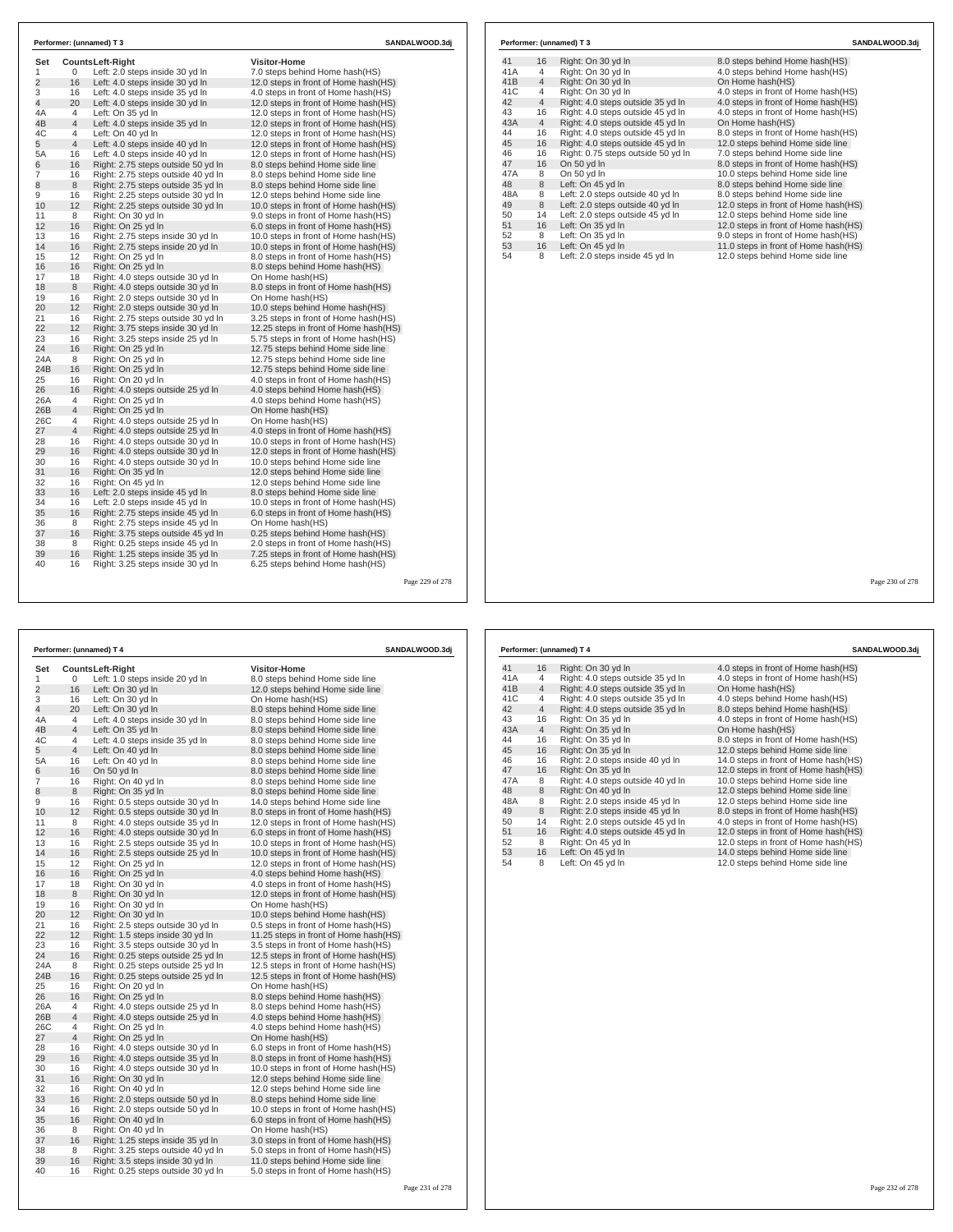| Set                 |                      | <b>CountsLeft-Right</b>                                            | <b>Visitor-Home</b>                                                 |  |
|---------------------|----------------------|--------------------------------------------------------------------|---------------------------------------------------------------------|--|
| 1<br>$\overline{2}$ | 0<br>16              | Left: On 40 yd In                                                  | 12.0 steps in front of Home hash(HS)<br>On Home side line           |  |
|                     |                      | Left: 4.0 steps inside 35 yd In                                    |                                                                     |  |
| 3                   | 16                   | Left: 4.0 steps inside 35 vd In                                    | 12.0 steps in front of Home hash(HS)                                |  |
| 4                   | 20<br>$\overline{4}$ | Left: 4.0 steps inside 35 yd In<br>Left: On 40 vd In               | 8.0 steps behind Home side line<br>8.0 steps behind Home side line  |  |
| 4A<br>4B            | $\overline{4}$       |                                                                    |                                                                     |  |
| 4C                  | $\overline{4}$       | Left: 4.0 steps inside 40 yd In<br>Left: 4.0 steps inside 40 vd In | 8.0 steps behind Home side line<br>12.0 steps behind Home side line |  |
| 5                   | $\overline{4}$       | Left: On 40 yd In                                                  | 12.0 steps behind Home side line                                    |  |
| 5A                  | 16                   | Left: On 40 yd In                                                  | 12.0 steps behind Home side line                                    |  |
| 6                   | 16                   | Left: 2.75 steps outside 50 yd In                                  | 8.0 steps behind Home side line                                     |  |
| $\overline{7}$      | 16                   | Right: 2.75 steps inside 40 yd In                                  | 8.0 steps behind Home side line                                     |  |
| 8                   | 8                    | Right: 2.75 steps inside 35 yd In                                  | 8.0 steps behind Home side line                                     |  |
| 9                   | 16                   | Right: 1.75 steps inside 30 yd In                                  | 12.5 steps in front of Home hash(HS)                                |  |
| 10                  | 12                   | Right: 1.75 steps inside 30 yd In                                  | 6.5 steps in front of Home hash(HS)                                 |  |
| 11                  | 8                    | Right: 2.0 steps outside 35 yd In                                  | 12.0 steps in front of Home hash(HS)                                |  |
| 12                  | 16                   | Right: On 30 yd In                                                 | 10.0 steps in front of Home hash(HS)                                |  |
| 13                  | 16                   | Right: On 35 yd In                                                 | 14.0 steps behind Home side line                                    |  |
| 14                  | 16                   | Right: On 25 yd In                                                 | 14.0 steps behind Home side line                                    |  |
| 15                  | 12                   | Right: 4.0 steps outside 30 yd In                                  | 12.0 steps behind Home side line                                    |  |
| 16                  | 16                   | Right: 4.0 steps outside 30 yd In                                  | On Home hash(HS)                                                    |  |
| 17                  | 18                   | Right: On 35 vd In                                                 | 8.0 steps in front of Home hash(HS)                                 |  |
| 18                  | 8                    | Right: On 35 yd In                                                 | 12.0 steps behind Home side line                                    |  |
| 19                  | 16                   | Right: On 40 yd In                                                 | 8.0 steps behind Home side line                                     |  |
| 20                  | 12 <sup>2</sup>      | Right: 4.0 steps outside 50 yd In                                  | 8.0 steps behind Home side line                                     |  |
| 21                  | 16                   | Right: 4.0 steps outside 50 yd In                                  | 8.0 steps behind Home side line                                     |  |
| 22                  | 12                   | Right: 4.0 steps outside 50 yd In                                  | 8.0 steps behind Home side line                                     |  |
| 23                  | 16                   | Right: 2.75 steps outside 40 yd In                                 | 8.0 steps behind Home side line                                     |  |
| 24                  | 16                   | Right: 4.0 steps inside 35 yd In                                   | 9.75 steps behind Home side line                                    |  |
| 24A                 | 8                    | Right: 4.0 steps inside 35 yd In                                   | 9.75 steps behind Home side line                                    |  |
| 24B                 | 16                   | Right: 4.0 steps inside 35 yd In                                   | 9.75 steps behind Home side line                                    |  |
| 25                  | 16                   | Right: 4.0 steps outside 35 yd In                                  | 12.0 steps in front of Home hash(HS)                                |  |
| 26                  | 16                   | Right: 4.0 steps outside 35 yd In                                  | 4.0 steps in front of Home hash(HS)                                 |  |
| 26A                 | 4                    | Right: On 35 yd In                                                 | 4.0 steps in front of Home hash(HS)                                 |  |
| 26B                 | $\overline{4}$       | Right: On 35 yd In                                                 | 8.0 steps in front of Home hash(HS)                                 |  |
| 26C                 | 4                    | Right: 4.0 steps outside 35 yd In                                  | 8.0 steps in front of Home hash(HS)                                 |  |
| 27                  | $\overline{4}$       | Right: 4.0 steps outside 35 yd In                                  | 12.0 steps in front of Home hash(HS)                                |  |
| 28                  | 16                   | Right: 4.0 steps outside 45 yd In                                  | 10.0 steps behind Home side line                                    |  |
| 29                  | 16                   | Right: 4.0 steps outside 35 yd In                                  | 8.0 steps behind Home side line                                     |  |
| 30                  | 16                   | Right: On 35 yd In                                                 | 8.0 steps behind Home side line                                     |  |
| 31                  | 16                   | Right: 4.0 steps outside 45 vd In                                  | 8.0 steps behind Home side line                                     |  |
| 32                  | 16                   | Left: 4.0 steps inside 45 yd In                                    | 8.0 steps behind Home side line                                     |  |
| 33                  | 16                   | Left: 4.0 steps inside 35 yd In                                    | 8.0 steps behind Home side line                                     |  |
| 34                  | 16                   | Left: 4.0 steps inside 35 yd In                                    | 12.0 steps in front of Home hash(HS)                                |  |
| 35                  | 16                   | Left: 2.75 steps inside 40 yd In                                   | 6.0 steps in front of Home hash(HS)                                 |  |
| 36                  | 8                    | Left: 2.75 steps inside 40 yd In                                   | On Home hash(HS)                                                    |  |
| 37                  | 16                   | Left: 0.5 steps outside 45 yd In                                   | 0.75 steps behind Home hash(HS)                                     |  |
| 38                  | 8                    | Left: 3.5 steps inside 40 yd In                                    | 5.5 steps in front of Home hash(HS)                                 |  |
| 39                  | 16                   | Right: 3.0 steps outside 50 yd In                                  | 1.5 steps in front of Home hash (HS)                                |  |
|                     |                      | Right: 3.5 steps outside 45 yd In                                  | 3.75 steps in front of Home hash(HS)                                |  |

30 16 Right: 4.0 steps outside 30 yd ln 12.0 steps behind Home side line 31 16 Right: 4.0 steps outside 35 yd ln 8.0 steps behind Home side line 32 16 Right: 4.0 steps outside 45 yd ln 8.0 steps behind Home side line 33 16 Left: 4.0 steps inside 45 yd ln 8.0 steps behind Home side line 34 16 Left: 4.0 steps inside 45 yd ln 12.0 steps in front of Home hash(HS) 35 16 Right: On 45 yd ln 6.0 steps in front of Home hash(HS) 36 8 Right: On 45 yd ln On Home hash(HS) 37 16 Right: 1.5 steps inside 40 yd ln 0.25 steps in front of Home hash(HS) 38 8 Right: 2.75 steps outside 45 yd ln 2.25 steps in front of Home hash(HS) 39 16 Right: 1.0 steps outside 35 yd ln 9.25 steps in front of Home hash(HS) 40 16 Right: 1.5 steps inside 30 yd ln 3.75 steps behind Home hash(HS)

|     |                | Performer: (unnamed) T 5          | SANDALWOOD.3dj                        |
|-----|----------------|-----------------------------------|---------------------------------------|
| 41  | 16             | Right: On 45 yd In                | 4.0 steps in front of Home hash(HS)   |
| 41A | 4              | Right: 4.0 steps outside 50 yd In | 4.0 steps in front of Home hash(HS)   |
| 41B | $\overline{4}$ | Right: 4.0 steps outside 50 yd In | On Home hash(HS)                      |
| 41C | 4              | Right: On 45 yd In                | On Home hash(HS)                      |
| 42  | $\overline{4}$ | Right: On 45 yd In                | 4.0 steps in front of Home hash(HS)   |
| 43  | 16             | Left: On 45 yd In                 | 4.0 steps in front of Home hash(HS)   |
| 43A | $\overline{4}$ | Left: On 45 yd In                 | On Home hash(HS)                      |
| 44  | 16             | Left: On 45 vd In                 | 8.0 steps in front of Home hash(HS)   |
| 45  | 16             | Left: On 45 yd In                 | 12.0 steps behind Home side line      |
| 46  | 16             | Left: 2.25 steps inside 35 yd In  | 10.25 steps in front of Home hash(HS) |
| 47  | 16             | Left: On 35 yd In                 | 12.0 steps in front of Home hash(HS)  |
| 47A | 8              | Left: 4.0 steps inside 30 yd In   | 10.0 steps behind Home side line      |
| 48  | 8              | Left: On 30 yd In                 | 12.0 steps behind Home side line      |
| 48A | 8              | Left: 2.0 steps outside 25 yd In  | 12.0 steps behind Home side line      |
| 49  | 8              | Left: 2.0 steps outside 25 yd In  | 8.0 steps in front of Home hash(HS)   |
| 50  | 14             | Left: 4.0 steps inside 30 yd In   | 8.0 steps in front of Home hash(HS)   |
| 51  | 16             | Left: On 30 yd In                 | 12.0 steps in front of Home hash(HS)  |
| 52  | 8              | Left: On 30 yd In                 | 9.0 steps in front of Home hash(HS)   |
| 53  | 16             | Left: On 40 yd In                 | 11.0 steps in front of Home hash(HS)  |
| 54  | 8              | Left: 2.0 steps inside 40 yd In   | 12.0 steps behind Home side line      |

Page 234 of 278

|                |                | Performer: (unnamed) T 6           | SANDALWOOD.3dj                        |     |                | Performer: (unnamed) T 6         |
|----------------|----------------|------------------------------------|---------------------------------------|-----|----------------|----------------------------------|
| Set            |                | <b>CountsLeft-Right</b>            | <b>Visitor-Home</b>                   | 41  | 16             | Right: On 35 yd In               |
| 1              | 0              | Left: 2.0 steps inside 20 yd In    | 9.0 steps in front of Home hash (HS)  | 41A | 4              | Right: 4.0 steps outside 40 yd   |
| $\overline{c}$ | 16             | Left: On 30 yd In                  | 8.0 steps in front of Home hash(HS)   | 41B | $\overline{4}$ | Right: 4.0 steps outside 40 yd   |
| 3              | 16             | Left: On 35 yd In                  | On Home hash(HS)                      | 41C | $\overline{4}$ | Right: On 35 yd In               |
| 4              | 20             | Left: On 30 yd In                  | 12.0 steps in front of Home hash(HS)  | 42  | $\overline{4}$ | Right: On 35 yd In               |
| 4A             | 4              | Left: 4.0 steps inside 30 yd In    | 12.0 steps in front of Home hash(HS)  | 43  | 16             | Right: 4.0 steps outside 45 yd   |
| 4B             | 4              | Left: On 35 yd In                  | 12.0 steps in front of Home hash(HS)  | 43A | $\overline{4}$ | Right: 2.0 steps inside 40 yd Ir |
| 4C             | 4              | Left: 4.0 steps inside 35 yd In    | 12.0 steps in front of Home hash(HS)  | 44  | 16             | Right: 2.0 steps inside 40 yd Ir |
| 5              | 4              | Left: On 40 yd In                  | 12.0 steps in front of Home hash(HS)  | 45  | 16             | Right: 2.0 steps inside 40 yd In |
| 5A             | 16             | Left: On 40 yd In                  | 12.0 steps in front of Home hash (HS) | 46  | 16             | Right: 3.25 steps outside 50 yo  |
| 6              | 16             | Left: 2.75 steps inside 45 yd In   | 8.0 steps behind Home side line       | 47  | 16             | Right: On 40 yd In               |
| $\overline{7}$ | 16             | Right: 2.75 steps outside 45 yd In | 8.0 steps behind Home side line       | 47A | 8              | Right: On 40 yd In               |
| 8              | 8              | Right: 2.75 steps outside 40 yd In | 8.0 steps behind Home side line       | 48  | 8              | Right: On 35 yd In               |
| 9              | 16             | Right: 3.75 steps outside 35 yd In | 11.5 steps in front of Home hash(HS)  | 48A | 8              | Right: 2.0 steps inside 40 yd Ir |
| 10             | 12             | Right: 3.75 steps outside 35 yd In | 5.5 steps in front of Home hash(HS)   | 49  | 8              | Right: 2.0 steps inside 40 yd Ir |
| 11             | 8              | Right: On 35 yd In                 | 12.0 steps in front of Home hash(HS)  | 50  | 14             | Right: On 40 yd In               |
| 12             | 16             | Right: On 30 yd In                 | 6.0 steps in front of Home hash (HS)  | 51  | 16             | Right: 4.0 steps outside 50 yd   |
| 13             | 16             | Right: On 35 yd In                 | 10.0 steps in front of Home hash(HS)  | 52  | 8              | On 50 yd In                      |
| 14             | 16             | Right: On 25 yd In                 | 10.0 steps in front of Home hash(HS)  | 53  | 16             | Left: On 40 yd In                |
| 15             | 12             | Right: 4.0 steps outside 30 yd In  | 8.0 steps in front of Home hash(HS)   | 54  | 8              | Left: On 40 yd In                |
| 16             | 16             | Right: 4.0 steps outside 30 yd In  | 8.0 steps behind Home hash(HS)        |     |                |                                  |
| 17             | 18             | Right: On 30 yd In                 | On Home hash(HS)                      |     |                |                                  |
| 18             | 8              | Right: On 30 yd In                 | 8.0 steps in front of Home hash (HS)  |     |                |                                  |
| 19             | 16             | Right: 2.0 steps inside 30 yd In   | On Home hash(HS)                      |     |                |                                  |
| 20             | 12             | Right: 2.0 steps inside 30 yd In   | 10.0 steps behind Home hash(HS)       |     |                |                                  |
| 21             | 16             | Right: 1.25 steps outside 30 yd In | 1.75 steps behind Home hash(HS)       |     |                |                                  |
| 22             | 12             | Right: 0.5 steps outside 30 yd In  | 9.5 steps in front of Home hash (HS)  |     |                |                                  |
| 23             | 16             | Right: 1.5 steps outside 30 yd In  | 1.75 steps in front of Home hash(HS)  |     |                |                                  |
| 24             | 16             | Right: 0.25 steps inside 25 yd In  | 10.0 steps in front of Home hash(HS)  |     |                |                                  |
| 24A            | 8              | Right: 0.25 steps inside 25 yd In  | 10.0 steps in front of Home hash(HS)  |     |                |                                  |
| 24B            | 16             | Right: 0.25 steps inside 25 yd In  | 10.0 steps in front of Home hash(HS)  |     |                |                                  |
| 25             | 16             | Right: 4.0 steps outside 25 yd In  | 4.0 steps in front of Home hash(HS)   |     |                |                                  |
| 26             | 16             | Right: On 25 yd In                 | 4.0 steps behind Home hash(HS)        |     |                |                                  |
| 26A            | 4              | Right: On 25 yd In                 | On Home hash(HS)                      |     |                |                                  |
| 26B            | $\overline{4}$ | Right: 4.0 steps outside 25 yd In  | On Home hash(HS)                      |     |                |                                  |
| 26C            | 4              | Right: 4.0 steps outside 25 yd In  | 4.0 steps in front of Home hash(HS)   |     |                |                                  |
| 27             | 4              | Right: On 25 yd In                 | 4.0 steps in front of Home hash(HS)   |     |                |                                  |
| 28             | 16             | Right: On 30 yd In                 | 10.0 steps in front of Home hash(HS)  |     |                |                                  |
| 29             | 16             | Right: On 30 yd In                 | 12.0 steps in front of Home hash(HS)  |     |                |                                  |
| 30             | 16             | Right: 4.0 steps outside 30 yd In  | 12.0 steps behind Home side line      |     |                |                                  |
| 31             | 16             | Right: 4.0 steps outside 35 yd In  | 8.0 steps behind Home side line       |     |                |                                  |

ח ר

| Performer: (unnamed) T 6<br>SANDALWOOD.3dj |    |                                    |                                      |  |  |
|--------------------------------------------|----|------------------------------------|--------------------------------------|--|--|
|                                            |    |                                    |                                      |  |  |
| 41                                         | 16 | Right: On 35 yd In                 | 4.0 steps behind Home hash (HS)      |  |  |
| 41 A                                       | 4  | Right: 4.0 steps outside 40 yd In  | 4.0 steps behind Home hash (HS)      |  |  |
| 41B                                        | 4  | Right: 4.0 steps outside 40 yd In  | 8.0 steps behind Home hash(HS)       |  |  |
| 41C                                        | 4  | Right: On 35 yd In                 | 8.0 steps behind Home hash(HS)       |  |  |
| 42                                         | 4  | Right: On 35 yd In                 | 4.0 steps behind Home hash(HS)       |  |  |
| 43                                         | 16 | Right: 4.0 steps outside 45 yd In  | On Home hash(HS)                     |  |  |
| 43A                                        | 4  | Right: 2.0 steps inside 40 yd In   | On Home hash(HS)                     |  |  |
| 44                                         | 16 | Right: 2.0 steps inside 40 yd In   | 8.0 steps in front of Home hash(HS)  |  |  |
| 45                                         | 16 | Right: 2.0 steps inside 40 yd In   | 12.0 steps behind Home side line     |  |  |
| 46                                         | 16 | Right: 3.25 steps outside 50 yd In | 7.5 steps behind Home side line      |  |  |
| 47                                         | 16 | Right: On 40 yd In                 | 12.0 steps behind Home side line     |  |  |
| 47 A                                       | 8  | Right: On 40 vd In                 | 10.0 steps in front of Home hash(HS) |  |  |
| 48                                         | 8  | Right: On 35 yd In                 | 12.0 steps in front of Home hash(HS) |  |  |
| 48A                                        | 8  | Right: 2.0 steps inside 40 yd In   | 12.0 steps in front of Home hash(HS) |  |  |
| 49                                         | 8  | Right: 2.0 steps inside 40 yd In   | 4.0 steps in front of Home hash (HS) |  |  |
| 50                                         | 14 | Right: On 40 yd In                 | 4.0 steps behind Home hash(HS)       |  |  |
| 51                                         | 16 | Right: 4.0 steps outside 50 yd In  | 8.0 steps in front of Home hash(HS)  |  |  |
| 52                                         | 8  | On 50 yd In                        | 6.0 steps in front of Home hash(HS)  |  |  |
| 53                                         | 16 | Left: On 40 yd In                  | 8.0 steps in front of Home hash (HS) |  |  |
| 54                                         | 8  | Left: On 40 yd In                  | 12.0 steps in front of Home hash(HS) |  |  |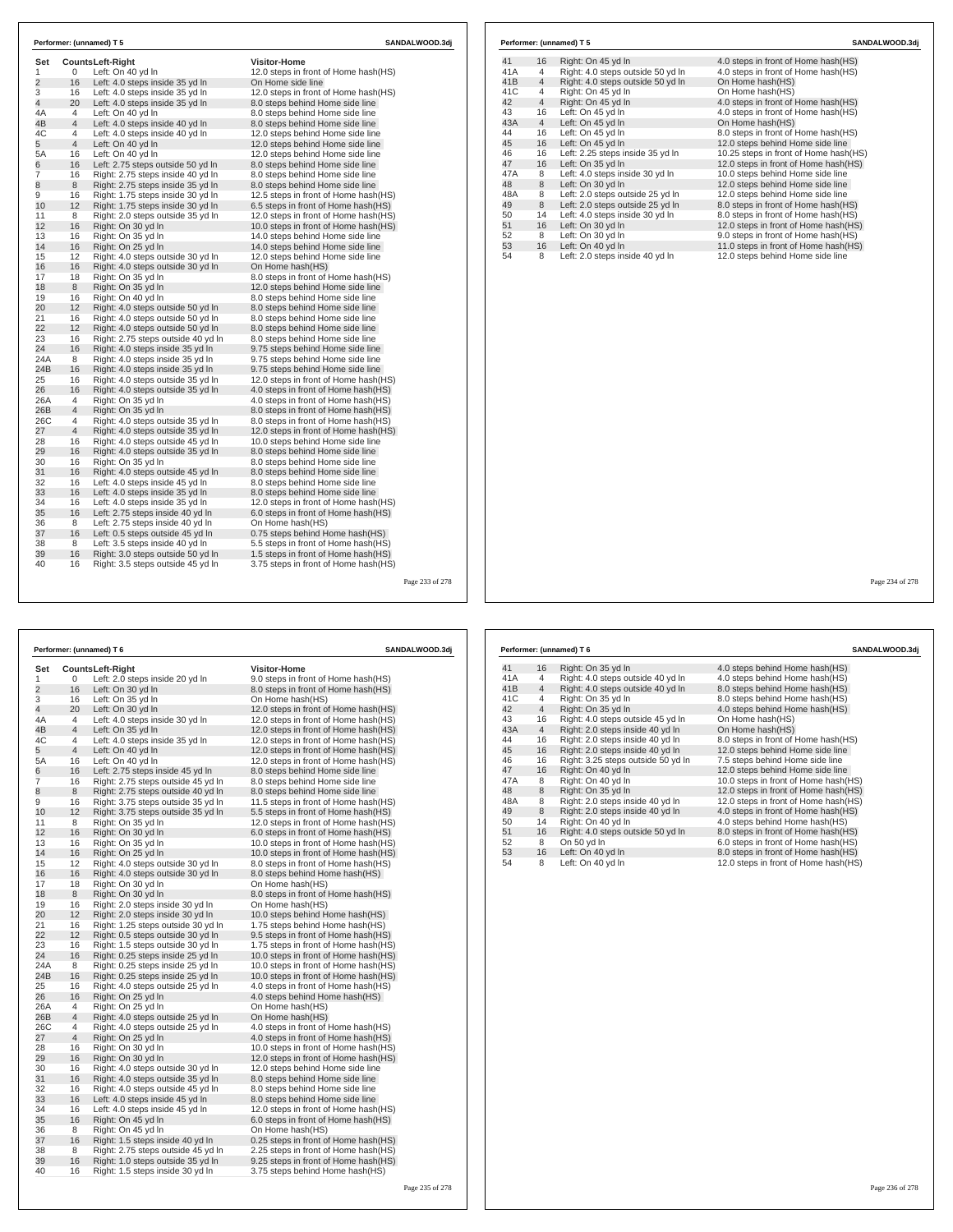| Set            |                | Counts Left-Right                                       | <b>Visitor-Home</b>                    | 41  | 16             | Right: 4.0 steps outside 50 yd In | On Home hash(HS)                      |
|----------------|----------------|---------------------------------------------------------|----------------------------------------|-----|----------------|-----------------------------------|---------------------------------------|
| -1             | $\mathbf{0}$   | Left: 1.0 steps outside 20 yd In                        | 13.0 steps behind Home side line       | 41A | $\overline{4}$ | Right: On 45 yd In                | On Home hash(HS)                      |
| $\overline{2}$ | 16             | Left: 4.0 steps inside 25 yd In                         | 12.0 steps in front of Home hash(HS)   | 41B | $\overline{4}$ | Right: On 45 yd In                | 4.0 steps in front of Home hash(HS)   |
| 3              | 16             | Left: 4.0 steps inside 25 yd In                         | 4.0 steps behind Home hash(HS)         | 41C | $\overline{4}$ | Right: 4.0 steps outside 50 yd In | 4.0 steps in front of Home hash(HS)   |
| 4              | 20             | Left: 4.0 steps inside 25 yd In                         | 8.0 steps behind Home side line        | 42  | $\overline{4}$ | Right: 4.0 steps outside 50 yd In | On Home hash(HS)                      |
| 4A             | $\overline{4}$ | Left: On 30 yd In                                       | 8.0 steps behind Home side line        | 43  | 16             | Left: 4.0 steps inside 40 yd In   | On Home hash(HS)                      |
| 4B             | $\overline{4}$ | Left: 4.0 steps inside 30 yd In                         | 8.0 steps behind Home side line        | 43A | $\overline{4}$ | Left: 2.0 steps outside 45 yd In  | On Home hash(HS)                      |
| 4C             | $\overline{4}$ | Left: On 35 yd In                                       | 8.0 steps behind Home side line        | 44  | 16             | Left: 2.0 steps outside 45 yd In  | 8.0 steps in front of Home hash(HS)   |
| 5              | $\overline{4}$ | Left: 4.0 steps inside 35 yd In                         | 8.0 steps behind Home side line        | 45  | 16             | Left: 2.0 steps outside 45 yd In  | 12.0 steps behind Home side line      |
| 5A             | 16             | Left: 4.0 steps inside 35 yd In                         | 8.0 steps behind Home side line        | 46  | 16             | Left: 0.25 steps outside 35 yd In | 10.0 steps in front of Home hash (HS) |
| 6              | 16             | Left: On 45 vd In                                       | 8.0 steps behind Home side line        | 47  | 16             | Left: 4.0 steps inside 30 yd In   | 12.0 steps in front of Home hash(HS)  |
| $\overline{7}$ | 16             | Right: On 45 yd In                                      | 8.0 steps behind Home side line        | 47A | 8              | Left: 4.0 steps inside 30 yd In   | 14.0 steps behind Home side line      |
|                | 8              | Right: On 40 yd In                                      | 8.0 steps behind Home side line        | 48  | 8              | Left: 4.0 steps inside 30 yd In   | 12.0 steps behind Home side line      |
| 9              | 16             | Right: 1.25 steps outside 35 yd In                      | 10.75 steps in front of Home hash (HS) | 48A | 8              | Left: 2.0 steps inside 25 yd In   | 12.0 steps behind Home side line      |
| 10             | 12             | Right: 1.25 steps outside 35 yd In                      | 4.75 steps in front of Home hash(HS)   | 49  | 8              | Left: 2.0 steps inside 25 yd In   | 8.0 steps in front of Home hash(HS)   |
| 11             | 8              | Right: 2.0 steps inside 35 yd In                        | 12.0 steps in front of Home hash(HS)   | 50  | 14             | Left: 4.0 steps inside 30 yd In   | 4.0 steps in front of Home hash(HS)   |
| 12             | 16             | Right: 4.0 steps outside 35 yd In                       | 10.0 steps in front of Home hash(HS)   | 51  | 16             | Left: 4.0 steps inside 30 yd In   | 12.0 steps in front of Home hash(HS)  |
| 13             | 16             | Right: 2.75 steps inside 35 yd In                       | 14.0 steps behind Home side line       | 52  | 8              | Left: 4.0 steps outside 35 yd In  | 9.0 steps in front of Home hash(HS)   |
| 14             | 16             | Right: 2.75 steps inside 25 yd In                       | 14.0 steps behind Home side line       | 53  | 16             | Left: 4.0 steps outside 45 yd In  | 11.0 steps in front of Home hash(HS)  |
| 15             | 12             | Right: 4.0 steps outside 30 yd In                       | 8.0 steps behind Home side line        | 54  | 8              | Left: 2.0 steps outside 45 yd In  | 12.0 steps behind Home side line      |
| 16             | 16             | Right: 4.0 steps outside 30 yd In                       | 4.0 steps in front of Home hash(HS)    |     |                |                                   |                                       |
| 17             | 18             | Right: 4.0 steps outside 40 yd In                       | 12.0 steps in front of Home hash(HS)   |     |                |                                   |                                       |
| 18             | 8              | Right: 4.0 steps outside 40 yd In                       | 8.0 steps behind Home side line        |     |                |                                   |                                       |
| 19             | 16             | Right: 2.0 steps inside 40 yd In                        | 8.0 steps behind Home side line        |     |                |                                   |                                       |
| 20             | 12             | Right: 1.5 steps outside 50 yd In                       | 8.0 steps behind Home side line        |     |                |                                   |                                       |
| 21             | 16             | Right: 1.5 steps outside 50 yd In                       | 8.0 steps behind Home side line        |     |                |                                   |                                       |
| 22             | 12             | Right: 1.5 steps outside 50 yd In                       | 8.0 steps behind Home side line        |     |                |                                   |                                       |
| 23             | 16             | Right: 2.75 steps inside 40 yd In                       | 8.0 steps behind Home side line        |     |                |                                   |                                       |
| 24             | 16             | Right: 0.5 steps inside 40 yd In                        | 12.5 steps behind Home side line       |     |                |                                   |                                       |
| 24A            | 8              | Right: 0.5 steps inside 40 yd In                        | 12.5 steps behind Home side line       |     |                |                                   |                                       |
| 24B            | 16             | Right: 0.5 steps inside 40 yd In                        | 12.5 steps behind Home side line       |     |                |                                   |                                       |
| 25             | 16             | Right: On 35 yd In                                      | 12.0 steps in front of Home hash (HS)  |     |                |                                   |                                       |
| 26             | 16             | Right: On 35 yd In                                      | 4.0 steps in front of Home hash(HS)    |     |                |                                   |                                       |
| 26A            | $\overline{4}$ |                                                         | 8.0 steps in front of Home hash (HS)   |     |                |                                   |                                       |
| 26B            | $\overline{4}$ | Right: On 35 yd In<br>Right: 4.0 steps outside 35 yd In | 8.0 steps in front of Home hash(HS)    |     |                |                                   |                                       |
|                |                |                                                         |                                        |     |                |                                   |                                       |
| 26C<br>27      | $\overline{4}$ | Right: 4.0 steps outside 35 yd In                       | 12.0 steps in front of Home hash(HS)   |     |                |                                   |                                       |
|                | $\overline{4}$ | Right: On 35 yd In                                      | 12.0 steps in front of Home hash(HS)   |     |                |                                   |                                       |
| 28             | 16             | Right: On 45 yd In                                      | 10.0 steps behind Home side line       |     |                |                                   |                                       |
| 29             | 16             | Right: On 35 yd In                                      | 8.0 steps behind Home side line        |     |                |                                   |                                       |
| 30             | 16             | Right: 2.0 steps inside 35 yd In                        | 8.0 steps behind Home side line        |     |                |                                   |                                       |
| 31             | 16             | Right: On 45 yd In                                      | 12.0 steps behind Home side line       |     |                |                                   |                                       |
| 32             | 16             | Left: On 45 yd In                                       | 12.0 steps behind Home side line       |     |                |                                   |                                       |
| 33             | 16             | Left: 2.0 steps inside 35 yd In                         | 8.0 steps behind Home side line        |     |                |                                   |                                       |
| 34             | 16             | Left: 2.0 steps inside 35 yd In                         | 10.0 steps in front of Home hash(HS)   |     |                |                                   |                                       |
| 35             | 16             | Left: On 40 vd In                                       | 6.0 steps in front of Home hash(HS)    |     |                |                                   |                                       |
| 36             | 8              | Left: On 40 yd In                                       | On Home hash(HS)                       |     |                |                                   |                                       |
| 37             | 16             | Left: 3.0 steps outside 45 yd In                        | 0.25 steps in front of Home hash(HS)   |     |                |                                   |                                       |
| 38             | 8              | Left: 1.0 steps inside 40 yd In                         | 7.0 steps in front of Home hash(HS)    |     |                |                                   |                                       |
| 39<br>40       | 16             | Left: On 50 yd In                                       | 1.75 steps in front of Home hash(HS)   |     |                |                                   |                                       |
|                | 16             | Right: 0.75 steps outside 45 yd In                      | 2.75 steps in front of Home hash(HS)   |     |                |                                   |                                       |

|          |                | Performer: (unnamed) T 8                                              | SANDALWOOD.3dj                                                              |  |  |
|----------|----------------|-----------------------------------------------------------------------|-----------------------------------------------------------------------------|--|--|
| Set      |                | <b>CountsLeft-Right</b>                                               | <b>Visitor-Home</b>                                                         |  |  |
| 1        | 0              | Left: 2.0 steps inside 40 yd In                                       | 12.0 steps in front of Home hash (HS)                                       |  |  |
| 2        | 16             | Left: On 40 yd In                                                     | On Home side line                                                           |  |  |
| 3        | 16             | Left: On 40 yd In                                                     | 12.0 steps behind Home side line                                            |  |  |
| 4        | 20             | Left: On 40 yd In                                                     | 8.0 steps behind Home side line                                             |  |  |
| 4A       | 4              | Left: 4.0 steps inside 40 yd In                                       | 8.0 steps behind Home side line                                             |  |  |
| 4B       | 4              | Left: 4.0 steps inside 40 yd In                                       | 12.0 steps behind Home side line                                            |  |  |
| 4C       | 4              | Left: On 40 yd In                                                     | 12.0 steps behind Home side line                                            |  |  |
| 5        | $\overline{4}$ | Left: 4.0 steps inside 35 yd In                                       | 12.0 steps behind Home side line                                            |  |  |
| 5A       | 16             | Left: 4.0 steps inside 35 yd In                                       | 12.0 steps behind Home side line                                            |  |  |
| 6        | 16             | Left: 2.75 steps outside 45 yd In                                     | 8.0 steps behind Home side line                                             |  |  |
| 7        | 16             | Right: 2.75 steps inside 45 yd In                                     | 8.0 steps behind Home side line                                             |  |  |
| 8        | 8              | Right: 2.75 steps inside 40 yd In                                     | 8.0 steps behind Home side line                                             |  |  |
| 9        | 16             | Right: 1.5 steps inside 35 yd In                                      | 10.5 steps in front of Home hash (HS)                                       |  |  |
| 10       | 12             | Right: 1.5 steps inside 35 yd In                                      | 4.5 steps in front of Home hash(HS)                                         |  |  |
| 11       | 8              | Right: 4.0 steps outside 40 yd In                                     | 12.0 steps in front of Home hash(HS)                                        |  |  |
| 12       | 16             | Right: 4.0 steps outside 35 yd In                                     | 6.0 steps in front of Home hash(HS)                                         |  |  |
| 13       | 16             | Right: 2.75 steps inside 35 yd In                                     | 10.0 steps in front of Home hash(HS)                                        |  |  |
| 14       | 16             | Right: 2.75 steps inside 25 yd In                                     | 10.0 steps in front of Home hash(HS)                                        |  |  |
| 15       | 12             | Right: 4.0 steps outside 30 yd In                                     | 12.0 steps in front of Home hash (HS)                                       |  |  |
| 16       | 16             | Right: 4.0 steps outside 30 yd In                                     | 4.0 steps behind Home hash(HS)                                              |  |  |
| 17       | 18             | Right: 4.0 steps outside 35 yd In                                     | 4.0 steps in front of Home hash(HS)                                         |  |  |
| 18       | 8              | Right: 4.0 steps outside 35 yd In                                     | 12.0 steps in front of Home hash(HS)                                        |  |  |
| 19       | 16             | Right: 4.0 steps outside 35 yd In                                     | On Home hash(HS)                                                            |  |  |
| 20       | 12             | Right: 4.0 steps outside 35 yd In                                     | 10.0 steps behind Home hash(HS)                                             |  |  |
| 21       | 16             | Right: 0.75 steps inside 30 yd In                                     | 3.5 steps behind Home hash(HS)                                              |  |  |
| 22<br>23 | 12<br>16       | Right: 1.75 steps outside 30 yd In                                    | 7.25 steps in front of Home hash(HS)                                        |  |  |
| 24       | 16             | Right: 0.75 steps inside 30 yd In<br>Right: 1.0 steps inside 25 yd In | 0.75 steps in front of Home hash(HS)<br>7.5 steps in front of Home hash(HS) |  |  |
| 24A      | 8              | Right: 1.0 steps inside 25 yd In                                      | 7.5 steps in front of Home hash(HS)                                         |  |  |
| 24B      | 16             | Right: 1.0 steps inside 25 yd In                                      | 7.5 steps in front of Home hash(HS)                                         |  |  |
| 25       | 16             | Right: 4.0 steps outside 25 yd In                                     | On Home hash(HS)                                                            |  |  |
| 26       | 16             | Right: 4.0 steps outside 30 yd In                                     | 8.0 steps behind Home hash(HS)                                              |  |  |
| 26A      | 4              | Right: 4.0 steps outside 30 yd In                                     | 4.0 steps behind Home hash(HS)                                              |  |  |
| 26B      | 4              | Right: On 30 yd In                                                    | 4.0 steps behind Home hash(HS)                                              |  |  |
| 26C      | 4              | Right: On 30 yd In                                                    | On Home hash(HS)                                                            |  |  |
| 27       | $\overline{4}$ | Right: 4.0 steps outside 30 yd In                                     | On Home hash(HS)                                                            |  |  |
| 28       | 16             | Right: On 30 yd In                                                    | 6.0 steps in front of Home hash(HS)                                         |  |  |
| 29       | 16             | Right: On 35 yd In                                                    | 8.0 steps in front of Home hash(HS)                                         |  |  |
| 30       | 16             | Right: 4.0 steps outside 30 yd In                                     | 8.0 steps in front of Home hash(HS)                                         |  |  |
| 31       | 16             | Right: 4.0 steps outside 30 yd In                                     | 8.0 steps behind Home side line                                             |  |  |
| 32       | 16             | Right: 4.0 steps outside 40 yd In                                     | 8.0 steps behind Home side line                                             |  |  |
| 33       | 16             | Right: 4.0 steps outside 50 yd In                                     | 8.0 steps behind Home side line                                             |  |  |
| 34       | 16             | Right: 4.0 steps outside 50 yd In                                     | 12.0 steps in front of Home hash (HS)                                       |  |  |
| 35       | 16             | Right: 2.75 steps outside 40 yd In                                    | 6.0 steps in front of Home hash(HS)                                         |  |  |
| 36       | 8              | Right: 2.75 steps outside 40 yd In                                    | On Home hash(HS)                                                            |  |  |
| 37       | 16             | Right: 1.25 steps outside 35 yd In                                    | 4.5 steps in front of Home hash(HS)                                         |  |  |
| 38       | 8              | Right: 2.25 steps inside 35 yd In                                     | 6.5 steps in front of Home hash(HS)                                         |  |  |
| 39       | 16             | Right: 3.75 steps inside 30 yd In                                     | 8.0 steps behind Home side line                                             |  |  |
| 40       | 16             | Right: On 30 yd In                                                    | 8.0 steps in front of Home hash(HS)                                         |  |  |

|     |                | Performer: (unnamed) T 8          | SANDALWOOD.3dj                       |
|-----|----------------|-----------------------------------|--------------------------------------|
| 41  | 16             | Right: On 35 yd In                | On Home hash(HS)                     |
| 41A | 4              | Right: On 35 yd In                | 4.0 steps in front of Home hash(HS)  |
| 41B | $\overline{4}$ | Right: 4.0 steps outside 40 yd In | 4.0 steps in front of Home hash(HS)  |
| 41C | 4              | Right: 4.0 steps outside 40 yd In | On Home hash(HS)                     |
| 42  | $\overline{4}$ | Right: On 35 yd In                | On Home hash(HS)                     |
| 43  | 16             | Right: On 45 yd In                | On Home hash(HS)                     |
| 43A | $\overline{4}$ | Right: 2.0 steps outside 45 yd In | On Home hash(HS)                     |
| 44  | 16             | Right: 2.0 steps outside 45 yd In | 8.0 steps in front of Home hash(HS)  |
| 45  | 16             | Right: 2.0 steps outside 45 yd In | 12.0 steps behind Home side line     |
| 46  | 16             | Left: 1.75 steps outside 50 yd In | 7.0 steps behind Home side line      |
| 47  | 16             | On 50 yd In                       | 12.0 steps in front of Home hash(HS) |
| 47A | 8              | Left: 4.0 steps inside 45 yd In   | 10.0 steps behind Home side line     |
| 48  | 8              | Left: On 45 yd In                 | 12.0 steps behind Home side line     |
| 48A | 8              | Left: 2.0 steps outside 40 yd In  | 12.0 steps behind Home side line     |
| 49  | 8              | Left: 2.0 steps outside 40 yd In  | 8.0 steps in front of Home hash(HS)  |
| 50  | 14             | Left: 2.0 steps outside 45 yd In  | 8.0 steps in front of Home hash(HS)  |
| 51  | 16             | Left: On 40 yd In                 | 12.0 steps in front of Home hash(HS) |
| 52  | 8              | Left: On 40 yd In                 | 9.0 steps in front of Home hash(HS)  |
| 53  | 16             | On 50 yd In                       | 11.0 steps in front of Home hash(HS) |
| 54  | 8              | Right: 2.0 steps outside 50 yd In | 12.0 steps behind Home side line     |

Page 239 of 278

**Performer: (unnamed) T 7 SANDALWOOD.3dj**

Page 238 of 278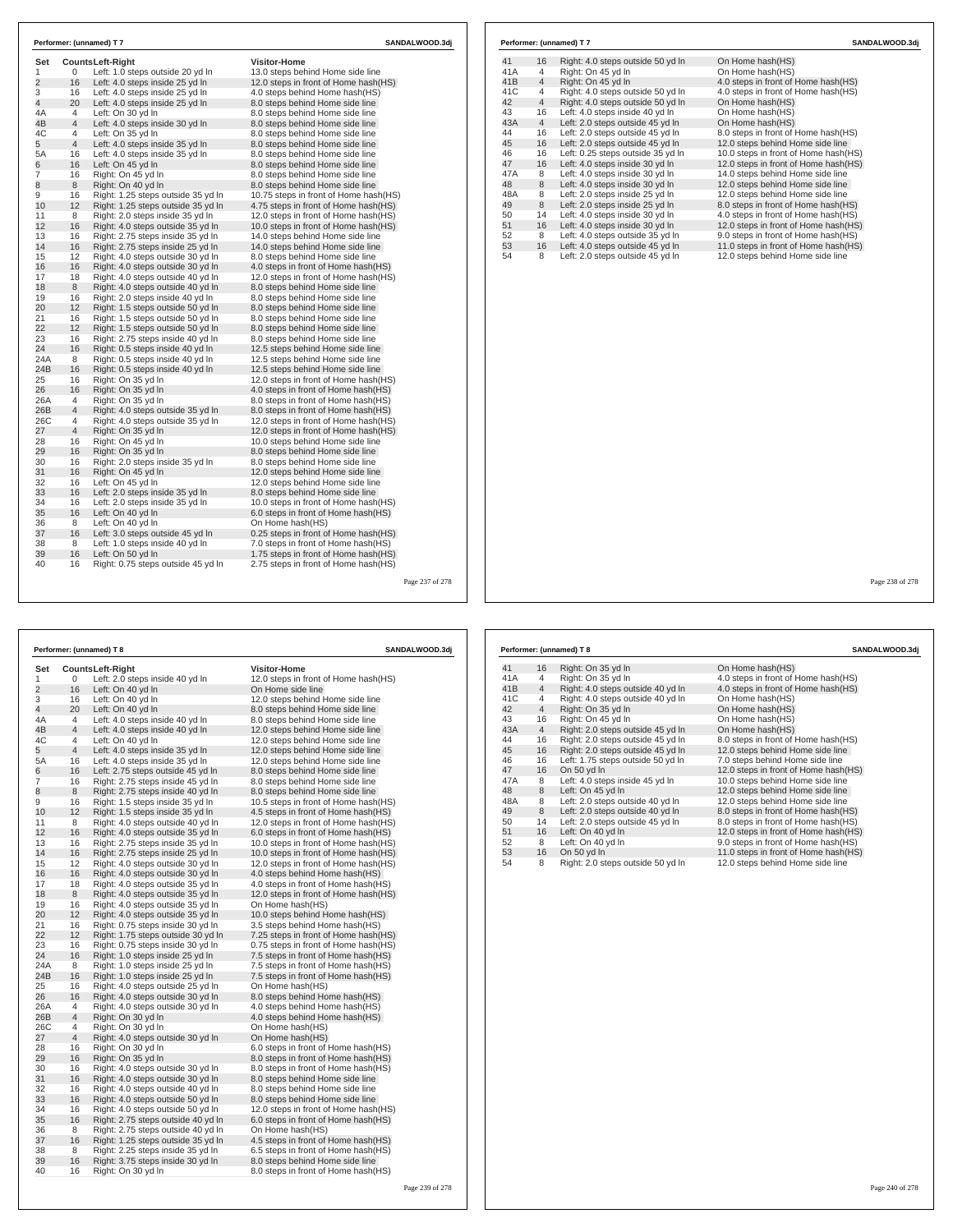| Set<br>1       | 0               | Counts Left-Riaht                                                  | <b>Visitor-Home</b>                                                   |  |
|----------------|-----------------|--------------------------------------------------------------------|-----------------------------------------------------------------------|--|
| $\overline{2}$ | 16              | Left: 4.0 steps inside 25 yd In<br>Left: 4.0 steps inside 25 yd In | 9.0 steps behind Home hash(HS)<br>4.0 steps in front of Home hash(HS) |  |
| 3              | 16              | Left: 4.0 steps inside 30 yd In                                    | 4.0 steps behind Home hash(HS)                                        |  |
| 4              | 20              | Left: 4.0 steps inside 25 yd In                                    | 12.0 steps in front of Home hash(HS)                                  |  |
| 4A             | 4               | Left: On 30 yd In                                                  | 12.0 steps in front of Home hash(HS)                                  |  |
| 4B             | $\overline{4}$  | Left: 4.0 steps inside 30 yd In                                    | 12.0 steps in front of Home hash(HS)                                  |  |
| 4C             | 4               | Left: On 35 yd In                                                  | 12.0 steps in front of Home hash(HS)                                  |  |
| 5              | $\overline{4}$  | Left: 4.0 steps inside 35 yd In                                    | 12.0 steps in front of Home hash(HS)                                  |  |
| 5A             | 16              | Left: 4.0 steps inside 35 yd In                                    | 12.0 steps in front of Home hash(HS)                                  |  |
| 6              | 16              | Left: 2.75 steps inside 40 yd In                                   | 8.0 steps behind Home side line                                       |  |
| 7              | 16              | Right: 2.75 steps outside 50 yd In                                 | 8.0 steps behind Home side line                                       |  |
| 8              | 8               | Right: 2.75 steps outside 45 yd In                                 | 8.0 steps behind Home side line                                       |  |
| 9              | 16              | Right: 4.0 steps outside 40 yd In                                  | 10.5 steps in front of Home hash(HS)                                  |  |
| 10             | 12              | Right: 4.0 steps outside 40 yd In                                  | 4.5 steps in front of Home hash(HS)                                   |  |
| 11             | 8               | Right: 2.0 steps outside 40 yd In                                  | 12.0 steps in front of Home hash(HS)                                  |  |
| 12             | 16              | Right: On 35 yd In                                                 | 10.0 steps in front of Home hash(HS)                                  |  |
| 13             | 16              | Right: 2.75 steps outside 40 yd In                                 | 14.0 steps behind Home side line                                      |  |
| 14             | 16              | Right: 2.75 steps outside 30 yd In                                 | 14.0 steps behind Home side line                                      |  |
| 15             | 12 <sup>2</sup> | Right: On 30 yd In                                                 | 12.0 steps behind Home side line                                      |  |
| 16             | 16              | Right: On 30 yd In                                                 | On Home hash(HS)                                                      |  |
| 17             | 18              | Right: 4.0 steps outside 40 yd In                                  | 8.0 steps in front of Home hash(HS)                                   |  |
| 18             | 8               | Right: 4.0 steps outside 40 yd In                                  | 12.0 steps behind Home side line                                      |  |
| 19             | 16              | Right: 3.75 steps outside 35 yd In                                 | 7.0 steps in front of Home hash(HS)                                   |  |
| 20             | 12              | Right: 1.25 steps inside 30 yd In                                  | 2.75 steps behind Home hash(HS)                                       |  |
| 21             | 16              | Right: 0.25 steps inside 30 yd In                                  | 10.25 steps in front of Home hash(HS)                                 |  |
| 22             | 12              | Right: 3.75 steps inside 35 yd In                                  | 12.25 steps in front of Home hash (HS)                                |  |
| 23             | 16              | Right: 3.5 steps outside 30 yd In                                  | 13.5 steps in front of Home hash(HS)                                  |  |
| 24             | 16              | Right: 3.25 steps inside 25 yd In                                  | 5.75 steps behind Home side line                                      |  |
| 24A            | 8               | Right: 3.25 steps inside 25 yd In                                  | 5.75 steps behind Home side line                                      |  |
| 24B            | 16              | Right: 3.25 steps inside 25 yd In                                  | 5.75 steps behind Home side line                                      |  |
| 25             | 16              | Right: 4.0 steps outside 25 yd In                                  | 12.0 steps in front of Home hash(HS)                                  |  |
| 26             | 16              | Right: 4.0 steps outside 25 yd In                                  | 4.0 steps in front of Home hash(HS)                                   |  |
| 26A            | 4               | Right: On 25 yd In                                                 | 4.0 steps in front of Home hash(HS)                                   |  |
| 26B            | 4               | Right: On 25 yd In                                                 | 8.0 steps in front of Home hash(HS)                                   |  |
| 26C            | 4               | Right: 4.0 steps outside 25 yd In                                  | 8.0 steps in front of Home hash(HS)                                   |  |
| 27             | $\overline{4}$  | Right: 4.0 steps outside 25 yd In                                  | 12.0 steps in front of Home hash(HS)                                  |  |
| 28             | 16              | Right: 4.0 steps outside 35 yd In                                  | 10.0 steps behind Home side line                                      |  |
| 29             | 16              | Right: 4.0 steps outside 25 yd In                                  | 8.0 steps behind Home side line                                       |  |
| 30             | 16              | Right: 4.0 steps outside 30 yd In                                  | 8.0 steps behind Home side line                                       |  |
| 31             | 16              | Right: On 35 yd In                                                 | 8.0 steps behind Home side line                                       |  |
| 32             | 16              | Right: On 45 yd In                                                 | 8.0 steps behind Home side line                                       |  |
| 33             | 16              | Left: On 45 yd In                                                  | 8.0 steps behind Home side line                                       |  |
| 34             | 16              | Left: On 45 yd In                                                  | 12.0 steps in front of Home hash(HS)                                  |  |
| 35             | 16              | Right: 2.75 steps outside 50 yd In                                 | 6.0 steps in front of Home hash(HS)                                   |  |
| 36             | 8               | Right: 2.75 steps outside 50 yd In                                 | On Home hash(HS)                                                      |  |
| 37             | 16              | Right: 1.0 steps outside 45 yd In                                  | 0.75 steps behind Home hash(HS)                                       |  |
| 38             | 8               | Right: 3.25 steps inside 45 yd In                                  | 1.75 steps in front of Home hash(HS)                                  |  |
| 39             | 16              | Right: 3.75 steps inside 35 yd In                                  | 5.5 steps in front of Home hash(HS)                                   |  |
| 40             | 16              | Right: 2.75 steps outside 35 yd In                                 | 8.5 steps behind Home hash(HS)                                        |  |

|                |                | Performer: (unnamed) T 10          | SANDALWOOD.3dj                         |
|----------------|----------------|------------------------------------|----------------------------------------|
| Set            |                | Counts Left-Right                  | <b>Visitor-Home</b>                    |
| 1              | 0              | Left: 3.0 steps outside 25 yd In   | 1.0 steps in front of Home hash(HS)    |
| $\overline{2}$ | 16             | Left: 4.0 steps inside 25 yd In    | 8.0 steps in front of Home hash(HS)    |
| 3              | 16             | Left: On 30 yd In                  | 4.0 steps behind Home hash(HS)         |
| 4              | 20             | Left: 4.0 steps inside 25 yd In    | 12.0 steps behind Home side line       |
| 4A             | 4              | Left: 4.0 steps inside 25 yd In    | 8.0 steps behind Home side line        |
| 4B             | $\overline{4}$ | Left: On 30 yd In                  | 8.0 steps behind Home side line        |
| 4C             | 4              | Left: 4.0 steps inside 30 yd In    | 8.0 steps behind Home side line        |
| 5              | $\overline{4}$ | Left: On 35 yd In                  | 8.0 steps behind Home side line        |
| 5A             | 16             | Left: On 35 yd In                  | 8.0 steps behind Home side line        |
| 6              | 16             | Left: On 40 yd In                  | 8.0 steps behind Home side line        |
| 7              | 16             | On 50 yd In                        | 8.0 steps behind Home side line        |
| 8              | 8              | Right: On 45 yd In                 | 8.0 steps behind Home side line        |
| 9              | 16             | Right: 1.25 steps outside 40 yd In | 10.75 steps in front of Home hash (HS) |
| 10             | 12             | Right: 1.25 steps outside 40 yd In | 4.75 steps in front of Home hash (HS)  |
| 11             | 8              | Right: On 40 yd In                 | 12.0 steps in front of Home hash(HS)   |
| 12             | 16             | Right: On 35 yd In                 | 6.0 steps in front of Home hash(HS)    |
| 13             | 16             | Right: 2.75 steps outside 40 yd In | 10.0 steps in front of Home hash (HS)  |
| 14             | 16             | Right: 2.75 steps outside 30 yd In | 10.0 steps in front of Home hash(HS)   |
| 15             | 12             | Right: On 30 yd In                 | 8.0 steps in front of Home hash (HS)   |
| 16             | 16             | Right: On 30 yd In                 | 8.0 steps behind Home hash(HS)         |
| 17             | 18             | Right: 4.0 steps outside 35 yd In  | On Home hash(HS)                       |
| 18             | 8              | Right: 4.0 steps outside 35 yd In  | 8.0 steps in front of Home hash(HS)    |
| 19             | 16             | Right: 2.0 steps outside 35 yd In  | On Home hash(HS)                       |
| 20             | 12             | Right: 2.0 steps outside 35 yd In  | 10.0 steps behind Home hash(HS)        |
| 21             | 16             | Right: 3.25 steps inside 30 yd In  | 4.5 steps behind Home hash(HS)         |
| 22             | 12             | Right: 2.5 steps outside 30 yd In  | 4.75 steps in front of Home hash(HS)   |
| 23             | 16             | Right: 3.5 steps inside 30 yd In   | On Home hash(HS)                       |
| 24             | 16             | Right: 2.5 steps inside 25 yd In   | 5.25 steps in front of Home hash(HS)   |
| 24A            | 8              | Right: 2.5 steps inside 25 yd In   | 5.25 steps in front of Home hash(HS)   |
| 24B            | 16             | Right: 2.5 steps inside 25 yd In   | 5.25 steps in front of Home hash(HS)   |
| 25             | 16             | Right: On 25 yd In                 | 4.0 steps in front of Home hash (HS)   |
| 26             | 16             | Right: 4.0 steps outside 30 yd In  | 4.0 steps behind Home hash(HS)         |
| 26A            | 4              | Right: On 30 yd In                 | 4.0 steps behind Home hash(HS)         |
| 26B            | 4              | Right: On 30 yd In                 | On Home hash(HS)                       |
| 26C            | 4              | Right: 4.0 steps outside 30 yd In  | On Home hash(HS)                       |
| 27             | 4              | Right: 4.0 steps outside 30 yd In  | 4.0 steps in front of Home hash (HS)   |
| 28             | 16             | Right: 4.0 steps outside 35 yd In  | 10.0 steps in front of Home hash(HS)   |
| 29             | 16             | Right: 4.0 steps outside 35 yd In  | 12.0 steps in front of Home hash(HS)   |
| 30             | 16             | Right: 4.0 steps outside 30 yd In  | 14.0 steps behind Home side line       |
| 31             | 16             | Right: 4.0 steps outside 35 yd In  | 12.0 steps behind Home side line       |
| 32             | 16             | Right: 4.0 steps outside 45 yd In  | 12.0 steps behind Home side line       |
| 33             | 16             | Left: 2.0 steps outside 50 yd In   | 8.0 steps behind Home side line        |
| 34             | 16             | Left: 2.0 steps outside 50 yd In   | 10.0 steps in front of Home hash(HS)   |
| 35             | 16             | Right: 2.75 steps outside 45 yd In | 6.0 steps in front of Home hash(HS)    |
| 36             | 8              | Right: 2.75 steps outside 45 yd In | On Home hash(HS)                       |
| 37             | 16             | Right: 1.5 steps outside 40 yd In  | 1.0 steps in front of Home hash(HS)    |
| 38             | 8              | Right: 2.25 steps inside 40 yd In  | 3.0 steps in front of Home hash (HS)   |
| 39             | 16             | Right: 2.75 steps outside 35 yd In | 11.5 steps in front of Home hash(HS)   |
| 40             | 16             | Right: 0.5 steps inside 30 yd In   | 1.0 steps behind Home hash(HS)         |

Page 243 of 278

## **Performer: (unnamed) T 9 SANDALWOOD.3dj**

| 41  | 16             | Right: 4.0 steps outside 40 yd In | 4.0 steps behind Home hash (HS)      |
|-----|----------------|-----------------------------------|--------------------------------------|
| 41A | 4              | Right: 4.0 steps outside 40 yd In | 8.0 steps behind Home hash(HS)       |
| 41B | $\overline{4}$ | Right: On 35 yd In                | 8.0 steps behind Home hash(HS)       |
| 41C | 4              | Right: On 35 yd In                | 4.0 steps behind Home hash(HS)       |
| 42  | $\overline{4}$ | Right: 4.0 steps outside 40 yd In | 4.0 steps behind Home hash(HS)       |
| 43  | 16             | Right: On 40 yd In                | On Home hash(HS)                     |
| 43A | $\overline{4}$ | Right: 2.0 steps outside 40 yd In | On Home hash(HS)                     |
| 44  | 16             | Right: 2.0 steps outside 40 vd In | 8.0 steps in front of Home hash(HS)  |
| 45  | 16             | Right: 2.0 steps outside 40 yd In | 12.0 steps behind Home side line     |
| 46  | 16             | Right: 0.25 steps inside 45 vd In | 9.75 steps behind Home side line     |
| 47  | 16             | Right: On 35 yd In                | 12.0 steps behind Home side line     |
| 47A | 8              | Right: On 40 yd In                | 10.0 steps behind Home side line     |
| 48  | 8              | Right: On 40 yd In                | 12.0 steps in front of Home hash(HS) |
| 48A | 8              | Right: 2.0 steps inside 45 yd In  | 12.0 steps in front of Home hash(HS) |
| 49  | 8              | Right: 2.0 steps inside 45 yd In  | 4.0 steps in front of Home hash(HS)  |
| 50  | 14             | Right: 2.0 steps outside 45 yd In | 4.0 steps behind Home hash (HS)      |
| 51  | 16             | Right: 4.0 steps outside 50 yd In | 12.0 steps in front of Home hash(HS) |
| 52  | 8              | On 50 yd In                       | 12.0 steps in front of Home hash(HS) |
| 53  | 16             | Left: On 40 yd In                 | 14.0 steps behind Home side line     |
| 54  | 8              | Left: On 40 yd In                 | 12.0 steps behind Home side line     |

Page 242 of 278

|     |                | Performer: (unnamed) T 10         | SANDALWOOD.3dj                       |
|-----|----------------|-----------------------------------|--------------------------------------|
| 41  | 16             | Right: On 30 yd In                | 4.0 steps behind Home hash(HS)       |
| 41A | 4              | Right: On 30 yd In                | On Home hash(HS)                     |
| 41B | 4              | Right: On 30 vd In                | 4.0 steps in front of Home hash(HS)  |
| 41C | 4              | Right: 4.0 steps outside 35 yd In | 4.0 steps in front of Home hash (HS) |
| 42  | $\overline{4}$ | Right: 4.0 steps outside 35 yd In | On Home hash(HS)                     |
| 43  | 16             | Right: On 40 yd In                | 4.0 steps in front of Home hash (HS) |
| 43A | 4              | Right: On 40 yd In                | On Home hash(HS)                     |
| 44  | 16             | Right: On 40 vd In                | 8.0 steps in front of Home hash (HS) |
| 45  | 16             | Right: On 40 yd In                | 12.0 steps behind Home side line     |
| 46  | 16             | Right: 2.25 steps inside 45 yd In | 8.5 steps behind Home side line      |
| 47  | 16             | Right: 4.0 steps outside 40 yd In | 12.0 steps behind Home side line     |
| 47A | 8              | Right: On 40 vd In                | 14.0 steps behind Home side line     |
| 48  | 8              | Right: 4.0 steps outside 40 yd In | 12.0 steps in front of Home hash(HS) |
| 48A | 8              | Right: 2.0 steps outside 45 yd In | 12.0 steps in front of Home hash(HS) |
| 49  | 8              | Right: 2.0 steps outside 45 yd In | 4.0 steps in front of Home hash(HS)  |
| 50  | 14             | Right: 2.0 steps outside 45 yd In | On Home hash(HS)                     |
| 51  | 16             | Right: On 45 yd In                | 12.0 steps in front of Home hash(HS) |
| 52  | 8              | Right: 4.0 steps outside 50 yd In | 12.0 steps in front of Home hash(HS) |
| 53  | 16             | Left: 4.0 steps inside 40 yd In   | 14.0 steps behind Home side line     |
| 54  | 8              | Left: 4.0 steps inside 40 yd In   | 12.0 steps behind Home side line     |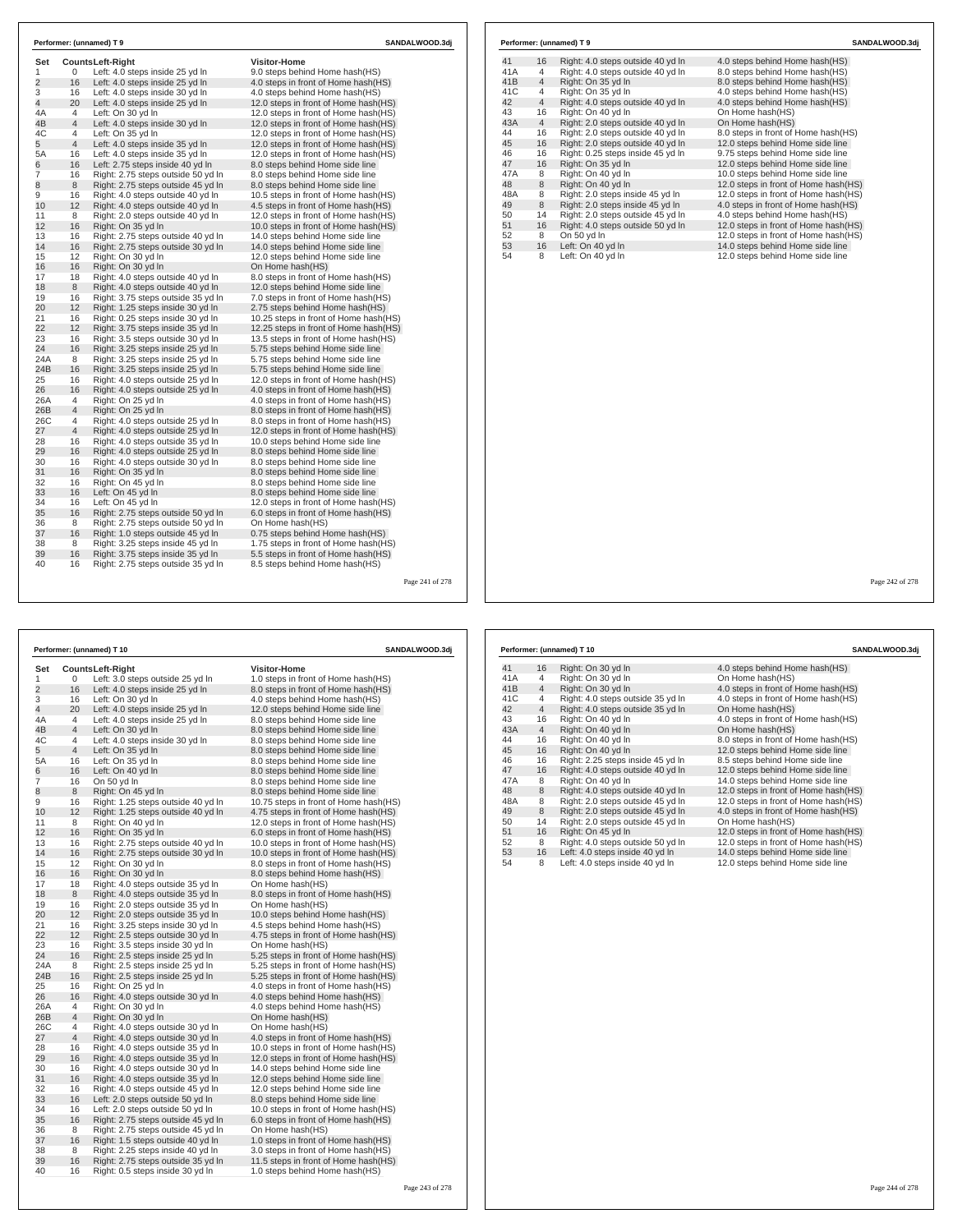| Set            |                | <b>CountsLeft-Right</b>           | <b>Visitor-Home</b>                   |  |
|----------------|----------------|-----------------------------------|---------------------------------------|--|
| 1              | 0              | On 50 yd In                       | 10.0 steps in front of Home hash(HS)  |  |
| $\overline{2}$ | 16             | Right: 4.0 steps outside 50 yd In | 12.0 steps behind Home side line      |  |
| 3              | 16             | Left: 4.0 steps inside 40 vd In   | 8.0 steps behind Home side line       |  |
| 4              | 20             | Left: 4.0 steps inside 40 yd In   | 8.0 steps behind Home side line       |  |
| 4Α             | $\overline{4}$ | Left: 4.0 steps inside 40 yd In   | 12.0 steps behind Home side line      |  |
| 4B             | $\overline{4}$ | Left: On 40 yd In                 | 12.0 steps behind Home side line      |  |
| 4C             | 4              | Left: 4.0 steps inside 35 yd In   | 12.0 steps behind Home side line      |  |
| 5              | $\overline{4}$ | Left: On 35 yd In                 | 12.0 steps behind Home side line      |  |
| 5A             | 16             | Left: On 35 yd In                 | 12.0 steps behind Home side line      |  |
| 6              | 16             | Left: 2.75 steps outside 40 vd In | 8.0 steps behind Home side line       |  |
| 7              | 16             | Left: 2.75 steps outside 50 yd In | 8.0 steps behind Home side line       |  |
| 8              | 8              | Right: 2.75 steps inside 45 yd In | 8.0 steps behind Home side line       |  |
| 9              | 16             | Right: 1.25 steps inside 40 yd In | 11.25 steps in front of Home hash(HS) |  |
| 10             | 12             | Right: 1.25 steps inside 40 yd In | 5.25 steps in front of Home hash (HS) |  |
| 11             | 8              | Right: 2.0 steps inside 40 yd In  | 12.0 steps in front of Home hash(HS)  |  |
| 12             | 16             | Right: 4.0 steps outside 40 yd In | 10.0 steps in front of Home hash(HS)  |  |
| 13             | 16             | Right: On 40 vd In                | 14.0 steps behind Home side line      |  |
| 14             | 16             | Right: On 30 yd In                | 14.0 steps behind Home side line      |  |
| 15             | 12             | Right: On 30 yd In                | 8.0 steps behind Home side line       |  |
| 16             | 16             | Right: On 30 yd In                | 4.0 steps in front of Home hash(HS)   |  |
| 17             | 18             | Right: On 40 yd In                | 12.0 steps in front of Home hash(HS)  |  |
| 18             | 8              | Right: On 40 yd In                | 8.0 steps behind Home side line       |  |
| 19             | 16             | Right: 1.0 steps inside 35 yd In  | 10.5 steps in front of Home hash(HS)  |  |
| 20             | 12             | Right: 3.5 steps outside 35 yd In | 1.25 steps in front of Home hash(HS)  |  |
| 21             | 16             | Right: 3.0 steps outside 35 yd In | 12.5 steps in front of Home hash(HS)  |  |
| 22             | 12             | Right: 1.0 steps inside 40 yd In  | 11.5 steps in front of Home hash (HS) |  |
| 23             | 16             | Right: 0.25 steps inside 30 yd In | 10.75 steps behind Home side line     |  |
| 24             | 16             | Right: On 30 yd In                | 4.0 steps behind Home side line       |  |
| 24A            | 8              | Right: On 30 yd In                | 4.0 steps behind Home side line       |  |
| 24B            | 16             | Right: On 30 yd In                | 4.0 steps behind Home side line       |  |
| 25             | 16             | Right: 4.0 steps outside 30 yd In | 8.0 steps in front of Home hash(HS)   |  |
| 26             | 16             | Right: 4.0 steps outside 30 yd In | On Home hash(HS)                      |  |
| 26A            | 4              | Right: 4.0 steps outside 30 vd In | 4.0 steps in front of Home hash (HS)  |  |
| 26B            | $\overline{4}$ | Right: On 30 yd In                | 4.0 steps in front of Home hash(HS)   |  |
| 26C            | 4              | Right: On 30 yd In                | 8.0 steps in front of Home hash (HS)  |  |
| 27             | $\overline{4}$ | Right: 4.0 steps outside 30 yd In | 8.0 steps in front of Home hash(HS)   |  |
| 28             | 16             | Right: On 35 yd In                | 14.0 steps behind Home side line      |  |
| 29             | 16             | Right: On 30 yd In                | 12.0 steps behind Home side line      |  |
| 30             | 16             | Right: 2.0 steps outside 35 yd In | 8.0 steps behind Home side line       |  |
| 31             | 16             | Right: 4.0 steps outside 45 yd In | 12.0 steps behind Home side line      |  |
| 32             | 16             | Left: 4.0 steps inside 45 yd In   | 12.0 steps behind Home side line      |  |
| 33             | 16             | Left: 2.0 steps outside 40 yd In  | 8.0 steps behind Home side line       |  |
| 34             | 16             | Left: 2.0 steps outside 40 yd In  | 10.0 steps in front of Home hash(HS)  |  |
| 35             | 16             | Left: 2.75 steps outside 45 yd In | 6.0 steps in front of Home hash(HS)   |  |
| 36             | 8              | Left: 2.75 steps outside 45 yd In | On Home hash(HS)                      |  |
| 37             | 16             | Left: 2.5 steps inside 45 yd In   | 1.25 steps behind Home hash(HS)       |  |
| 38             | 8              | Left: 1.75 steps outside 45 yd In | 4.25 steps in front of Home hash (HS) |  |
| 39             | 16             | Right: 2.0 steps inside 45 yd In  | 1.75 steps in front of Home hash(HS)  |  |
| 40             | 16             | Right: 1.75 steps inside 40 yd In | 5.0 steps in front of Home hash(HS)   |  |

|     |                | Performer: (unnamed) T 12         | SANDALWOOD.3dj                       |
|-----|----------------|-----------------------------------|--------------------------------------|
| 41  | 16             | Right: On 35 yd In                | 4.0 steps in front of Home hash(HS)  |
| 41A | 4              | Right: 4.0 steps outside 40 yd In | 4.0 steps in front of Home hash(HS)  |
| 41B | $\overline{4}$ | Right: 4.0 steps outside 40 yd In | On Home hash(HS)                     |
| 41C | $\overline{4}$ | Right: On 35 yd In                | On Home hash(HS)                     |
| 42  | $\overline{4}$ | Right: On 35 yd In                | 4.0 steps in front of Home hash(HS)  |
| 43  | 16             | Right: On 45 yd In                | 4.0 steps in front of Home hash(HS)  |
| 43A | $\overline{4}$ | Right: On 45 yd In                | On Home hash(HS)                     |
| 44  | 16             | Right: On 45 yd In                | 8.0 steps in front of Home hash(HS)  |
| 45  | 16             | Right: On 45 yd In                | 12.0 steps behind Home side line     |
| 46  | 16             | Left: 3.75 steps inside 45 yd In  | 7.75 steps behind Home side line     |
| 47  | 16             | On 50 yd In                       | 12.0 steps behind Home side line     |
| 47A | 8              | Left: On 45 yd In                 | 10.0 steps behind Home side line     |
| 48  | 8              | Left: On 45 yd In                 | 12.0 steps in front of Home hash(HS) |
| 48A | 8              | Left: 2.0 steps outside 40 yd In  | 12.0 steps in front of Home hash(HS) |
| 49  | 8              | Left: 2.0 steps outside 40 yd In  | 4.0 steps in front of Home hash(HS)  |
| 50  | 14             | Left: 2.0 steps outside 45 yd In  | On Home hash(HS)                     |
| 51  | 16             | Left: On 45 yd In                 | 12.0 steps in front of Home hash(HS) |
| 52  | 8              | Left: On 45 yd In                 | 9.0 steps in front of Home hash(HS)  |
| 53  | 16             | Right: On 45 yd In                | 11.0 steps in front of Home hash(HS) |
| 54  | 8              | Right: 2.0 steps outside 45 yd In | 12.0 steps behind Home side line     |

**Performer: (unnamed) T 12 SANDALWOOD.3** 

| Set            |                | <b>CountsLeft-Right</b>            | <b>Visitor-Home</b>                   |
|----------------|----------------|------------------------------------|---------------------------------------|
| 1              | 0              | Left: On 25 yd In                  | 13.0 steps behind Home hash(HS)       |
| $\overline{2}$ | 16             | Left: 4.0 steps inside 25 yd In    | On Home hash(HS)                      |
| 3              | 16             | Left: On 35 yd In                  | 4.0 steps behind Home hash(HS)        |
| 4              | 20             | Left: 4.0 steps inside 25 yd In    | 8.0 steps in front of Home hash(HS)   |
| 4A             | 4              | Left: 4.0 steps inside 25 yd In    | 12.0 steps in front of Home hash(HS)  |
| 4B             | $\overline{4}$ | Left: On 30 yd In                  | 12.0 steps in front of Home hash(HS)  |
| 4C             | 4              | Left: 4.0 steps inside 30 yd In    | 12.0 steps in front of Home hash(HS)  |
| 5              | $\overline{4}$ | Left: On 35 yd In                  | 12.0 steps in front of Home hash(HS)  |
| 5A             | 16             | Left: On 35 yd In                  | 12.0 steps in front of Home hash(HS)  |
| 6              | 16             | Left: 2.75 steps inside 35 yd In   | 8.0 steps behind Home side line       |
| 7              | 16             | Left: 2.75 steps inside 45 yd In   | 8.0 steps behind Home side line       |
| 8              | 8              | Right: 2.75 steps outside 50 yd In | 8.0 steps behind Home side line       |
| 9              | 16             | Right: 4.0 steps inside 40 yd In   | 11.75 steps in front of Home hash(HS) |
| 10             | 12             | Right: 4.0 steps inside 40 yd In   | 5.75 steps in front of Home hash(HS)  |
| 11             | 8              | Right: 4.0 steps outside 45 yd In  | 12.0 steps in front of Home hash(HS)  |
| 12             | 16             | Right: 4.0 steps outside 40 yd In  | 6.0 steps in front of Home hash(HS)   |
| 13             | 16             | Right: On 40 yd In                 | 10.0 steps in front of Home hash(HS)  |
| 14             | 16             | Right: On 30 yd In                 | 10.0 steps in front of Home hash(HS)  |
| 15             | 12             | Right: On 30 yd In                 | 12.0 steps in front of Home hash(HS)  |
| 16             | 16             | Right: On 30 yd In                 | 4.0 steps behind Home hash(HS)        |
| 17             | 18             | Right: On 35 yd In                 | 4.0 steps in front of Home hash(HS)   |
| 18             | 8              | Right: On 35 yd In                 | 12.0 steps in front of Home hash(HS)  |
| 19             | 16             | Right: On 35 yd In                 | On Home hash(HS)                      |
| 20             | 12             | Right: On 35 yd In                 | 10.0 steps behind Home hash(HS)       |
| 21             | 16             | Right: 2.0 steps outside 35 yd In  | 5.0 steps behind Home hash(HS)        |
| 22             | 12             | Right: 2.75 steps outside 30 yd In | 2.0 steps in front of Home hash(HS)   |
| 23             | 16             | Right: 1.75 steps outside 35 yd In | On Home hash(HS)                      |
| 24             | 16             | Right: 3.5 steps outside 30 yd In  | 3.5 steps in front of Home hash(HS)   |
| 24A            | 8              | Right: 3.5 steps outside 30 yd In  | 3.5 steps in front of Home hash(HS)   |
| 24B            | 16             | Right: 3.5 steps outside 30 yd In  | 3.5 steps in front of Home hash(HS)   |
| 25             | 16             | Right: On 25 yd In                 | On Home hash(HS)                      |
| 26             | 16             | Right: On 30 yd In                 | 8.0 steps behind Home hash(HS)        |
| 26A            | 4              | Right: 4.0 steps outside 30 yd In  | 8.0 steps behind Home hash(HS)        |
| 26B            | $\overline{4}$ | Right: 4.0 steps outside 30 yd In  | 4.0 steps behind Home hash(HS)        |
| 26C            | 4              | Right: On 30 yd In                 | 4.0 steps behind Home hash(HS)        |
| 27             | $\overline{4}$ | Right: On 30 yd In                 | On Home hash(HS)                      |
| 28             | 16             | Right: 4.0 steps outside 35 yd In  | 6.0 steps in front of Home hash(HS)   |
| 29             | 16             | Right: 4.0 steps outside 40 yd In  | 8.0 steps in front of Home hash(HS)   |
| 30             | 16             | Right: On 30 yd In                 | 6.75 steps in front of Home hash(HS)  |
| 31             | 16             | Right: 4.0 steps outside 30 yd In  | 12.0 steps behind Home side line      |
| 32             | 16             | Right: 2.0 steps inside 35 yd In   | 8.0 steps behind Home side line       |
| 33             | 16             | Right: 2.0 steps inside 45 yd In   | 8.0 steps behind Home side line       |
| 34             | 16             | Right: 2.0 steps inside 45 yd In   | 10.0 steps in front of Home hash(HS)  |
| 35             | 16             | Right: 2.75 steps inside 35 yd In  | 6.0 steps in front of Home hash(HS)   |
| 36             | 8              | Right: 2.75 steps inside 35 yd In  | On Home hash(HS)                      |
| 37             | 16             | Right: 3.75 steps outside 35 yd In | 6.0 steps in front of Home hash(HS)   |
| 38             | 8              | Right: 0.25 steps outside 35 vd In | 8.5 steps in front of Home hash (HS)  |
| 39             | 16             | Right: 2.75 steps outside 35 yd In | 5.25 steps behind Home side line      |
| 40             | 16             | Right: 1.25 steps inside 30 yd In  | 10.75 steps in front of Home hash(HS) |
|                |                |                                    |                                       |
|                |                |                                    |                                       |

| Page 248 of 278 |  |  |
|-----------------|--|--|
|                 |  |  |

|     |                | Performer: (unnamed) T 11         | SANDALWOOD.3dj                       |
|-----|----------------|-----------------------------------|--------------------------------------|
| 41  | 16             | Right: On 45 yd In                | On Home hash(HS)                     |
| 41A | 4              | Right: On 45 yd In                | 4.0 steps in front of Home hash (HS) |
| 41B | $\overline{4}$ | Right: 4.0 steps outside 50 yd In | 4.0 steps in front of Home hash(HS)  |
| 41C | 4              | Right: 4.0 steps outside 50 yd In | On Home hash(HS)                     |
| 42  | $\overline{4}$ | Right: On 45 yd In                | On Home hash(HS)                     |
| 43  | 16             | Left: On 45 yd In                 | On Home hash(HS)                     |
| 43A | $\overline{4}$ | Left: 2.0 steps inside 45 yd In   | On Home hash(HS)                     |
| 44  | 16             | Left: 2.0 steps inside 45 yd In   | 8.0 steps in front of Home hash(HS)  |
| 45  | 16             | Left: 2.0 steps inside 45 yd In   | 12.0 steps behind Home side line     |
| 46  | 16             | Left: 3.25 steps outside 40 yd In | 11.0 steps in front of Home hash(HS) |
| 47  | 16             | Left: On 35 yd In                 | 12.0 steps behind Home side line     |
| 47A | 8              | Left: On 30 yd In                 | 10.0 steps behind Home side line     |
| 48  | 8              | Left: On 30 yd In                 | 12.0 steps in front of Home hash(HS) |
| 48A | 8              | Left: 2.0 steps outside 25 yd In  | 12.0 steps in front of Home hash(HS) |
| 49  | 8              | Left: 2.0 steps outside 25 yd In  | 4.0 steps in front of Home hash(HS)  |
| 50  | 14             | Left: 4.0 steps inside 30 yd In   | On Home hash(HS)                     |
| 51  | 16             | Left: 4.0 steps inside 30 yd In   | 8.0 steps in front of Home hash(HS)  |
| 52  | 8              | Left: 4.0 steps outside 35 yd In  | 3.0 steps in front of Home hash(HS)  |
| 53  | 16             | Left: 4.0 steps outside 45 yd In  | 5.0 steps in front of Home hash(HS)  |
| 54  | 8              | Left: 2.0 steps outside 45 yd In  | 12.0 steps in front of Home hash(HS) |

| 1(no) | Page 245 of 278 |  |
|-------|-----------------|--|
|       |                 |  |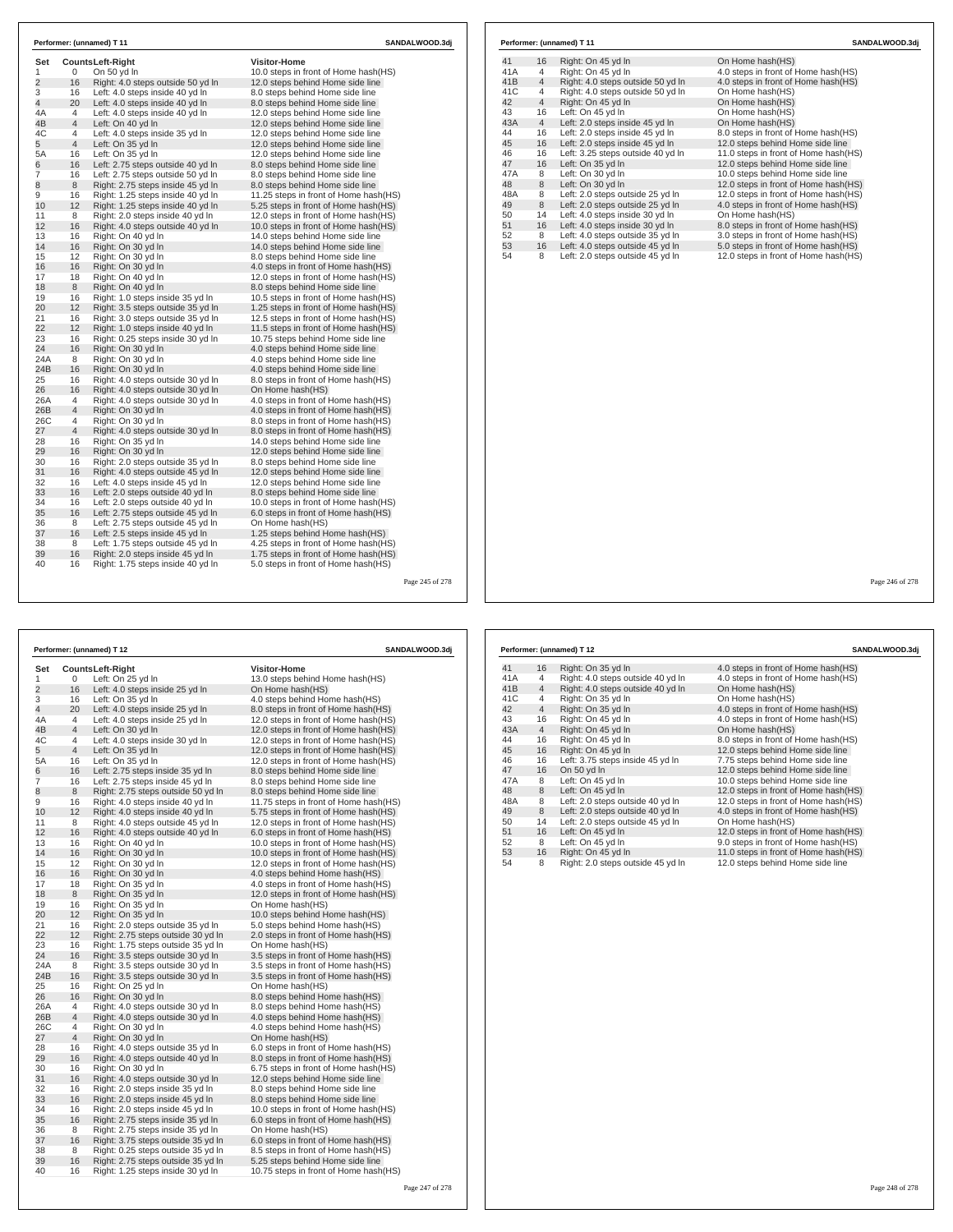| Set<br>$\mathbf{1}$ | 0              | <b>CountsLeft-Right</b><br>Left: 2.0 steps outside 25 yd In | <b>Visitor-Home</b><br>13.0 steps behind Home side line |  |
|---------------------|----------------|-------------------------------------------------------------|---------------------------------------------------------|--|
| $\overline{2}$      | 16             | Left: On 30 yd In                                           | 12.0 steps in front of Home hash(HS)                    |  |
| 3                   | 16             | Left: 4.0 steps inside 30 yd In                             | On Home hash(HS)                                        |  |
| 4                   | 20             | Left: On 30 yd In                                           | 12.0 steps behind Home side line                        |  |
| 4A                  | $\overline{4}$ | Left: 4.0 steps inside 25 yd In                             | 12.0 steps behind Home side line                        |  |
| 4B                  | $\overline{4}$ | Left: 4.0 steps inside 25 yd In                             | 8.0 steps behind Home side line                         |  |
| 4C                  | 4              | Left: On 30 yd In                                           | 8.0 steps behind Home side line                         |  |
| 5                   | $\overline{4}$ | Left: 4.0 steps inside 30 yd In                             | 8.0 steps behind Home side line                         |  |
| 5A                  | 16             | Left: 4.0 steps inside 30 yd In                             | 8.0 steps behind Home side line                         |  |
| 6                   | 16             | Left: On 35 yd In                                           | 8.0 steps behind Home side line                         |  |
| 7                   | 16             | Left: On 45 yd In                                           | 8.0 steps behind Home side line                         |  |
| 8                   | 8              | On 50 vd In                                                 | 8.0 steps behind Home side line                         |  |
| 9                   | 16             | Right: 1.5 steps outside 45 yd In                           | 12.5 steps in front of Home hash(HS)                    |  |
| 10                  | 12             | Right: 1.5 steps outside 45 vd In                           | 6.5 steps in front of Home hash (HS)                    |  |
| 11                  | 8              | Right: 2.0 steps outside 45 yd In                           | 12.0 steps in front of Home hash(HS)                    |  |
| 12                  | 16             | Right: On 40 yd In                                          | 10.0 steps in front of Home hash(HS)                    |  |
| 13                  | 16             | Right: 2.75 steps inside 40 yd In                           | 14.0 steps behind Home side line                        |  |
| 14                  | 16             | Right: 2.75 steps inside 30 yd In                           | 14.0 steps behind Home side line                        |  |
| 15                  | 12             | Right: 4.0 steps outside 35 vd In                           | 12.0 steps behind Home side line                        |  |
| 16                  | 16             | Right: 4.0 steps outside 35 yd In                           | On Home hash(HS)                                        |  |
| 17                  | 18             | Right: On 40 yd In                                          | 8.0 steps in front of Home hash(HS)                     |  |
| 18                  | 8              | Right: On 40 yd In                                          | 12.0 steps behind Home side line                        |  |
| 19                  | 16             | Right: 1.5 steps outside 35 yd In                           | 8.75 steps in front of Home hash(HS)                    |  |
| 20                  | 12             | Right: 2.75 steps inside 30 yd In                           | 0.75 steps behind Home hash(HS)                         |  |
| 21                  | 16             | Right: 2.5 steps inside 30 yd In                            | 11.75 steps in front of Home hash(HS)                   |  |
| 22                  | 12             | Right: 1.5 steps outside 40 yd In                           | 12.0 steps in front of Home hash(HS)                    |  |
| 23                  | 16             | Right: 1.75 steps outside 30 yd In                          | 12.5 steps behind Home side line                        |  |
| 24                  | 16             | Right: 2.5 steps outside 30 yd In                           | 4.25 steps behind Home side line                        |  |
| 24A                 | 8              | Right: 2.5 steps outside 30 yd In                           | 4.25 steps behind Home side line                        |  |
| 24B                 | 16             | Right: 2.5 steps outside 30 yd In                           | 4.25 steps behind Home side line                        |  |
| 25                  | 16             | Right: On 25 yd In                                          | 12.0 steps in front of Home hash(HS)                    |  |
| 26                  | 16             | Right: On 25 yd In                                          | 4.0 steps in front of Home hash(HS)                     |  |
| 26A                 | 4              | Right: On 25 yd In                                          | 8.0 steps in front of Home hash(HS)                     |  |
| 26B                 | 4              | Right: 4.0 steps outside 25 yd In                           | 8.0 steps in front of Home hash(HS)                     |  |
| 26C                 | 4              | Right: 4.0 steps outside 25 yd In                           | 12.0 steps in front of Home hash(HS)                    |  |
| 27                  | $\overline{4}$ | Right: On 25 yd In                                          | 12.0 steps in front of Home hash(HS)                    |  |
| 28                  | 16             | Right: On 35 vd In                                          | 10.0 steps behind Home side line                        |  |
| 29                  | 16             | Right: On 25 yd In                                          | 8.0 steps behind Home side line                         |  |
| 30                  | 16             | Right: On 30 yd In                                          | 8.0 steps behind Home side line                         |  |
| 31                  | 16             | Right: 4.0 steps outside 40 yd In                           | 8.0 steps behind Home side line                         |  |
| 32                  | 16             | Right: 4.0 steps outside 50 yd In                           | 8.0 steps behind Home side line                         |  |
| 33                  | 16             | Left: 4.0 steps inside 40 yd In                             | 8.0 steps behind Home side line                         |  |
| 34                  | 16             | Left: 4.0 steps inside 40 yd In                             | 12.0 steps in front of Home hash(HS)                    |  |
| 35                  | 16             | Left: 2.75 steps outside 50 yd In                           | 6.0 steps in front of Home hash(HS)                     |  |
| 36                  | 8              | Left: 2.75 steps outside 50 yd In                           | On Home hash(HS)                                        |  |
| 37                  | 16             | Right: 3.25 steps outside 50 yd In                          | 1.5 steps behind Home hash(HS)                          |  |
| 38                  | 8              | Left: 1.25 steps outside 50 vd In                           | 1.75 steps in front of Home hash(HS)                    |  |
| 39                  | 16             | Right: 1.25 steps inside 40 yd In                           | 3.25 steps in front of Home hash(HS)                    |  |
| 40                  | 16             | Right: 2.25 steps inside 35 yd In                           | 9.75 steps in front of Home hash (HS)                   |  |

| Performer: (unnamed) T 14<br>SANDALWOOD.3dj |                |                                    |                                       |  |  |
|---------------------------------------------|----------------|------------------------------------|---------------------------------------|--|--|
| Set                                         |                | Counts Left-Right                  | <b>Visitor-Home</b>                   |  |  |
| 1                                           | 0              | Right: 1.0 steps outside 45 yd In  | 8.0 steps behind Home side line       |  |  |
| $\overline{2}$                              | 16             | Right: 2.0 steps inside 45 yd In   | 14.0 steps behind Home side line      |  |  |
| 3                                           | 16             | Left: On 45 yd In                  | 12.0 steps behind Home side line      |  |  |
| 4                                           | 20             | Left: 4.0 steps inside 40 yd In    | 12.0 steps behind Home side line      |  |  |
| 4Α                                          | 4              | Left: On 40 yd In                  | 12.0 steps behind Home side line      |  |  |
| 4B                                          | $\overline{4}$ | Left: 4.0 steps inside 35 yd In    | 12.0 steps behind Home side line      |  |  |
| 4C                                          | 4              | Left: On 35 yd In                  | 12.0 steps behind Home side line      |  |  |
| 5                                           | $\overline{4}$ | Left: 4.0 steps inside 30 yd In    | 12.0 steps behind Home side line      |  |  |
| 5А                                          | 16             | Left: 4.0 steps inside 30 yd In    | 12.0 steps behind Home side line      |  |  |
| 6                                           | 16             | Left: 2.75 steps outside 35 yd In  | 8.0 steps behind Home side line       |  |  |
| 7                                           | 16             | Left: 2.75 steps outside 45 yd In  | 8.0 steps behind Home side line       |  |  |
| 8                                           | 8              | Left: 2.75 steps outside 50 yd In  | 8.0 steps behind Home side line       |  |  |
| 9                                           | 16             | Right: 1.0 steps inside 45 yd In   | 13.5 steps in front of Home hash (HS) |  |  |
| 10                                          | 12             | Right: 1.0 steps inside 45 yd In   | 7.5 steps in front of Home hash(HS)   |  |  |
| 11                                          | 8              | Right: On 45 yd In                 | 12.0 steps in front of Home hash (HS) |  |  |
| 12                                          | 16             | Right: On 40 yd In                 | 6.0 steps in front of Home hash(HS)   |  |  |
| 13                                          | 16             | Right: 2.75 steps inside 40 yd In  | 10.0 steps in front of Home hash (HS) |  |  |
| 14                                          | 16             | Right: 2.75 steps inside 30 yd In  | 10.0 steps in front of Home hash(HS)  |  |  |
| 15                                          | 12             | Right: 4.0 steps outside 35 yd In  | 8.0 steps in front of Home hash (HS)  |  |  |
| 16                                          | 16             | Right: 4.0 steps outside 35 yd In  | 8.0 steps behind Home hash(HS)        |  |  |
| 17                                          | 18             | Right: On 35 yd In                 | On Home hash(HS)                      |  |  |
| 18                                          | 8              | Right: On 35 yd In                 | 8.0 steps in front of Home hash(HS)   |  |  |
| 19                                          | 16             | Right: 2.0 steps inside 35 yd In   | On Home hash(HS)                      |  |  |
| 20                                          | 12             | Right: 2.0 steps inside 35 yd In   | 10.0 steps behind Home hash(HS)       |  |  |
| 21                                          | 16             | Right: 0.5 steps inside 35 yd In   | 4.5 steps behind Home hash(HS)        |  |  |
| 22                                          | 12             | Right: 2.0 steps outside 30 yd In  | 0.5 steps behind Home hash (HS)       |  |  |
| 23                                          | 16             | Right: 0.75 steps inside 35 yd In  | On Home hash(HS)                      |  |  |
| 24                                          | 16             | Right: 1.25 steps outside 30 yd In | 2.25 steps in front of Home hash(HS)  |  |  |
| 24A                                         | 8              | Right: 1.25 steps outside 30 yd In | 2.25 steps in front of Home hash (HS) |  |  |
| 24B                                         | 16             | Right: 1.25 steps outside 30 yd In | 2.25 steps in front of Home hash (HS) |  |  |
| 25                                          | 16             | Right: 4.0 steps outside 30 yd In  | 4.0 steps in front of Home hash (HS)  |  |  |
| 26                                          | 16             | Right: On 30 yd In                 | 4.0 steps behind Home hash (HS)       |  |  |
| 26A                                         | 4              | Right: On 30 yd In                 | On Home hash(HS)                      |  |  |
| 26B                                         | $\overline{4}$ | Right: 4.0 steps outside 30 yd In  | On Home hash(HS)                      |  |  |
| 26C                                         | 4              | Right: 4.0 steps outside 30 yd In  | 4.0 steps in front of Home hash (HS)  |  |  |
| 27                                          | $\overline{4}$ | Right: On 30 yd In                 | 4.0 steps in front of Home hash (HS)  |  |  |
| 28                                          | 16             | Right: On 35 yd In                 | 10.0 steps in front of Home hash (HS) |  |  |
| 29                                          | 16             | Right: On 35 yd In                 | 12.0 steps in front of Home hash(HS)  |  |  |
| 30                                          | 16             | Right: 4.0 steps outside 30 yd In  | 12.0 steps in front of Home hash (HS) |  |  |
| 31                                          | 16             | Right: On 30 yd In                 | 8.0 steps behind Home side line       |  |  |
| 32                                          | 16             | Right: On 40 yd In                 | 8.0 steps behind Home side line       |  |  |
| 33                                          | 16             | On 50 yd In                        | 8.0 steps behind Home side line       |  |  |
| 34                                          | 16             | On 50 yd In                        | 12.0 steps in front of Home hash(HS)  |  |  |
| 35                                          | 16             | Right: 2.75 steps inside 40 yd In  | 6.0 steps in front of Home hash(HS)   |  |  |
| 36                                          | 8              | Right: 2.75 steps inside 40 yd In  | On Home hash(HS)                      |  |  |
| 37                                          | 16             | Right: 4.0 steps inside 35 yd In   | 2.0 steps in front of Home hash(HS)   |  |  |
| 38                                          | 8              | Right: 0.5 steps outside 40 yd In  | 4.0 steps in front of Home hash (HS)  |  |  |
| 39                                          | 16             | Right: 3.75 steps inside 30 yd In  | 14.0 steps behind Home side line      |  |  |
| 40                                          | 16             | Right: 0.25 steps outside 30 yd In | 2.0 steps in front of Home hash(HS)   |  |  |

|     |                | Performer: (unnamed) T 13         | SANDALWOOD.3dj                       |  |
|-----|----------------|-----------------------------------|--------------------------------------|--|
| 41  | 16             | Right: On 40 yd In                | 4.0 steps in front of Home hash (HS) |  |
| 41A | 4              | Right: 4.0 steps outside 45 yd In | 4.0 steps in front of Home hash(HS)  |  |
| 41B | $\overline{4}$ | Right: 4.0 steps outside 45 yd In | On Home hash(HS)                     |  |
| 41C | 4              | Right: On 40 yd In                | On Home hash(HS)                     |  |
| 42  | $\overline{4}$ | Right: On 40 yd In                | 4.0 steps in front of Home hash(HS)  |  |
| 43  | 16             | On 50 yd In                       | 4.0 steps in front of Home hash (HS) |  |
| 43A | $\overline{4}$ | On 50 yd In                       | On Home hash(HS)                     |  |
| 44  | 16             | On 50 vd In                       | 8.0 steps in front of Home hash(HS)  |  |
| 45  | 16             | On 50 yd In                       | 12.0 steps behind Home side line     |  |
| 46  | 16             | Left: 3.25 steps inside 40 yd In  | 13.0 steps behind Home side line     |  |
| 47  | 16             | Left: On 45 yd In                 | 8.0 steps in front of Home hash(HS)  |  |
| 47A | 8              | On 50 yd In                       | 10.0 steps in front of Home hash(HS) |  |
| 48  | 8              | On 50 yd In                       | 8.0 steps behind Home side line      |  |
| 48A | 8              | Left: 2.0 steps outside 45 yd In  | 8.0 steps behind Home side line      |  |
| 49  | 8              | Left: 2.0 steps outside 45 yd In  | 12.0 steps in front of Home hash(HS) |  |
| 50  | 14             | Left: 4.0 steps inside 45 yd In   | 12.0 steps behind Home side line     |  |
| 51  | 16             | Left: On 35 yd In                 | 12.0 steps behind Home side line     |  |
| 52  | 8              | Left: On 35 yd In                 | 13.0 steps behind Home side line     |  |
| 53  | 16             | Left: On 45 yd In                 | 11.0 steps behind Home side line     |  |
| 54  | 8              | Left: 2.0 steps inside 45 yd In   | 8.0 steps behind Home side line      |  |

Page 250 of 278

|     |                | Performer: (unnamed) T 14         | SANDALWOOD.3dj                       |
|-----|----------------|-----------------------------------|--------------------------------------|
| 41  | 16             | Right: On 30 yd In                | On Home hash(HS)                     |
| 41A | 4              | Right: On 30 yd In                | 4.0 steps in front of Home hash(HS)  |
| 41B | $\overline{4}$ | Right: 4.0 steps outside 35 yd In | 4.0 steps in front of Home hash(HS)  |
| 41C | 4              | Right: 4.0 steps outside 35 yd In | On Home hash(HS)                     |
| 42  | $\overline{4}$ | Right: 4.0 steps outside 35 yd In | 4.0 steps behind Home hash(HS)       |
| 43  | 16             | Right: 4.0 steps outside 40 yd In | 4.0 steps in front of Home hash(HS)  |
| 43A | $\overline{4}$ | Right: 4.0 steps outside 40 yd In | On Home hash(HS)                     |
| 44  | 16             | Right: 4.0 steps outside 40 vd In | 8.0 steps in front of Home hash(HS)  |
| 45  | 16             | Right: 4.0 steps outside 40 yd In | 12.0 steps behind Home side line     |
| 46  | 16             | Right: 2.0 steps outside 45 yd In | 11.0 steps behind Home side line     |
| 47  | 16             | Right: On 40 yd In                | 12.0 steps in front of Home hash(HS) |
| 47A | 8              | Right: 4.0 steps outside 40 yd In | 10.0 steps in front of Home hash(HS) |
| 48  | 8              | Right: On 35 yd In                | 12.0 steps behind Home side line     |
| 48A | 8              | Right: 2.0 steps inside 40 yd In  | 12.0 steps behind Home side line     |
| 49  | 8              | Right: 2.0 steps inside 40 yd In  | 8.0 steps in front of Home hash (HS) |
| 50  | 14             | Right: On 40 yd In                | 4.0 steps in front of Home hash(HS)  |
| 51  | 16             | Right: 4.0 steps outside 45 yd In | 8.0 steps in front of Home hash(HS)  |
| 52  | 8              | Right: On 45 yd In                | 6.0 steps in front of Home hash(HS)  |
| 53  | 16             | Left: On 45 yd In                 | 8.0 steps in front of Home hash(HS)  |
| 54  | 8              | Left: On 45 yd In                 | 12.0 steps in front of Home hash(HS) |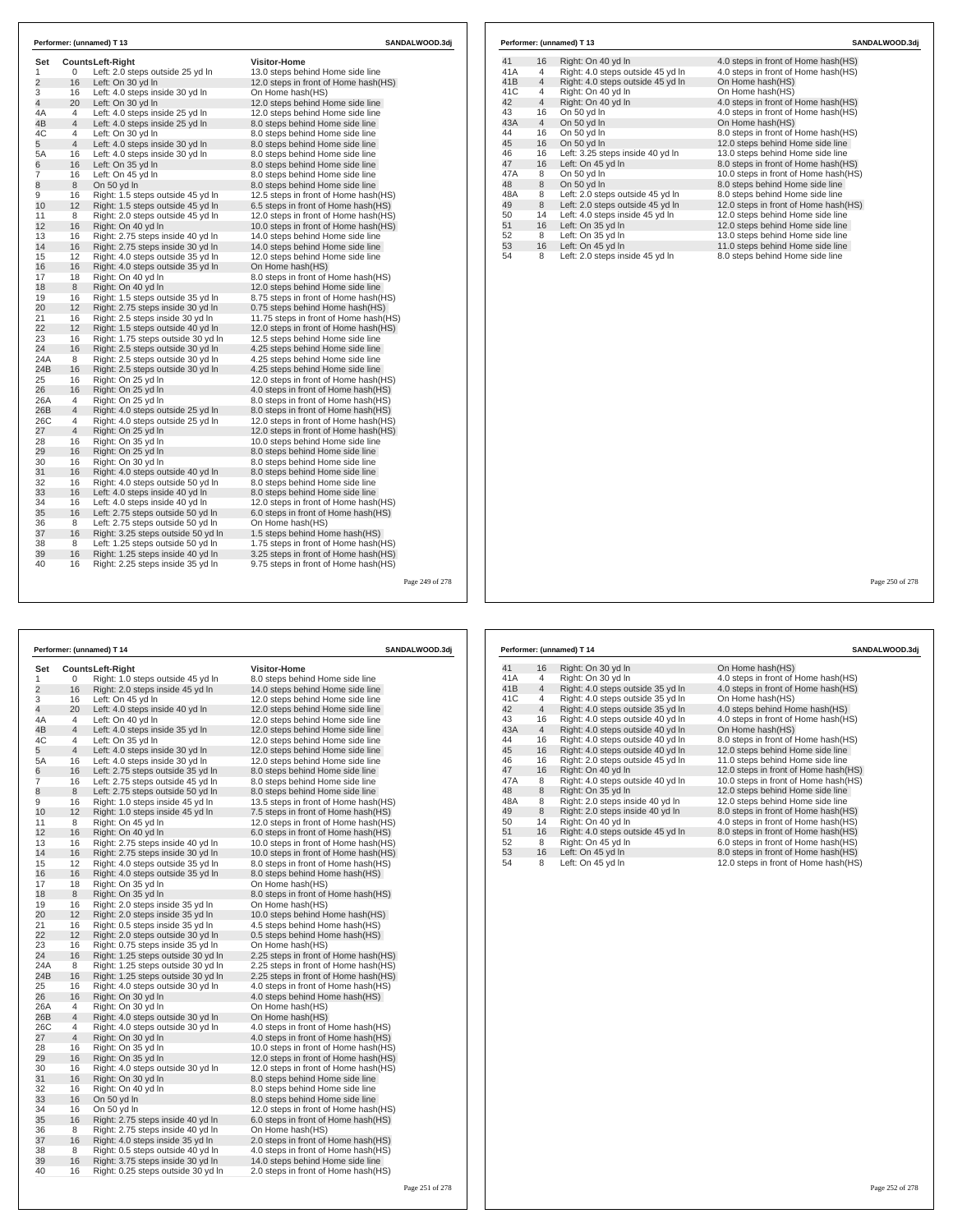| Set            |                | <b>CountsLeft-Right</b>            | <b>Visitor-Home</b>                   |  |
|----------------|----------------|------------------------------------|---------------------------------------|--|
| 1              | 0              | Left: 1.0 steps outside 35 yd In   | 13.0 steps behind Home hash(HS)       |  |
| $\overline{2}$ | 16             | Left: On 30 yd In                  | 4.0 steps in front of Home hash(HS)   |  |
| 3              | 16             | Left: 4.0 steps inside 35 yd In    | On Home hash(HS)                      |  |
| 4              | 20             | Left: On 30 yd In                  | 8.0 steps in front of Home hash(HS)   |  |
| 4A             | $\overline{4}$ | Left: 4.0 steps inside 25 yd In    | 8.0 steps in front of Home hash (HS)  |  |
| 4B             | $\overline{4}$ | Left: 4.0 steps inside 25 yd In    | 12.0 steps in front of Home hash(HS)  |  |
| 4C             | 4              | Left: On 30 yd In                  | 12.0 steps in front of Home hash(HS)  |  |
| 5              | $\overline{4}$ | Left: 4.0 steps inside 30 yd In    | 12.0 steps in front of Home hash(HS)  |  |
| 5A             | 16             | Left: 4.0 steps inside 30 yd In    | 12.0 steps in front of Home hash(HS)  |  |
| 6              | 16             | Left: 2.75 steps inside 30 yd In   | 8.0 steps behind Home side line       |  |
| $\overline{7}$ | 16             | Left: 2.75 steps inside 40 yd In   | 8.0 steps behind Home side line       |  |
| 8              | 8              | Left: 2.75 steps inside 45 yd In   | 8.0 steps behind Home side line       |  |
| 9              | 16             | Right: 3.5 steps inside 45 yd In   | 13.5 steps behind Home side line      |  |
| 10             | 12             | Right: 3.5 steps inside 45 yd In   | 8.5 steps in front of Home hash(HS)   |  |
| 11             | 8              | Right: 2.0 steps inside 45 yd In   | 14.0 steps behind Home side line      |  |
| 12             | 16             | Right: 4.0 steps outside 45 yd In  | 6.0 steps in front of Home hash(HS)   |  |
| 13             | 16             | Right: 2.75 steps outside 45 vd In | 10.0 steps in front of Home hash (HS) |  |
| 14             | 16             | Right: 2.75 steps outside 35 yd In | 10.0 steps in front of Home hash(HS)  |  |
| 15             | 12             | Right: 4.0 steps outside 35 vd In  | 12.0 steps in front of Home hash (HS) |  |
| 16             | 16             | Right: 4.0 steps outside 35 yd In  | 4.0 steps behind Home hash(HS)        |  |
| 17             | 18             | Right: 4.0 steps outside 40 yd In  | 4.0 steps in front of Home hash(HS)   |  |
| 18             | 8              | Right: 4.0 steps outside 40 yd In  | 12.0 steps in front of Home hash(HS)  |  |
| 19             | 16             | Right: 4.0 steps outside 40 yd In  | On Home hash(HS)                      |  |
| 20             | 12             | Right: 4.0 steps outside 40 yd In  | 10.0 steps behind Home hash(HS)       |  |
| 21             | 16             | Right: 3.25 steps inside 35 yd In  | 4.0 steps behind Home hash(HS)        |  |
| 22             | 12             | Right: 0.25 steps outside 30 yd In | 2.5 steps behind Home hash(HS)        |  |
| 23             | 16             | Right: 3.5 steps inside 35 yd In   | 0.5 steps in front of Home hash(HS)   |  |
| 24             | 16             | Right: 1.25 steps inside 30 yd In  | 1.25 steps in front of Home hash(HS)  |  |
| 24A            | 8              | Right: 1.25 steps inside 30 yd In  | 1.25 steps in front of Home hash(HS)  |  |
| 24B            | 16             | Right: 1.25 steps inside 30 yd In  | 1.25 steps in front of Home hash(HS)  |  |
| 25             | 16             | Right: 4.0 steps outside 30 yd In  | On Home hash(HS)                      |  |
| 26             | 16             | Right: 4.0 steps outside 35 yd In  | 8.0 steps behind Home hash(HS)        |  |
| 26A            | 4              | Right: 4.0 steps outside 35 yd In  | 4.0 steps behind Home hash(HS)        |  |
| 26B            | $\overline{4}$ | Right: On 35 yd In                 | 4.0 steps behind Home hash(HS)        |  |
| 26C            | 4              | Right: On 35 yd In                 | On Home hash(HS)                      |  |
| 27             | 4              | Right: 4.0 steps outside 35 yd In  | On Home hash(HS)                      |  |
| 28             | 16             | Right: On 35 yd In                 | 6.0 steps in front of Home hash(HS)   |  |
| 29             | 16             | Right: On 40 yd In                 | 8.0 steps in front of Home hash(HS)   |  |
| 30             | 16             | Right: On 35 yd In                 | 4.0 steps in front of Home hash(HS)   |  |
| 31             | 16             | Right: 4.0 steps outside 30 yd In  | 8.0 steps in front of Home hash(HS)   |  |
| 32             | 16             | Right: 2.0 steps outside 35 yd In  | 8.0 steps behind Home side line       |  |
| 33             | 16             | Right: 2.0 steps outside 45 yd In  | 8.0 steps behind Home side line       |  |
| 34             | 16             | Right: 2.0 steps outside 45 yd In  | 10.0 steps in front of Home hash(HS)  |  |
| 35             | 16             | Right: 2.75 steps outside 35 yd In | 6.0 steps in front of Home hash(HS)   |  |
| 36             | 8              | Right: 2.75 steps outside 35 yd In | On Home hash(HS)                      |  |
| 37             | 16             | Right: On 30 yd In                 | 10.0 steps in front of Home hash(HS)  |  |
| 38             | 8              | Right: 4.0 steps outside 35 yd In  | 13.0 steps in front of Home hash(HS)  |  |
| 39             | 16             | Right: 2.0 steps inside 35 yd In   | 2.0 steps behind Home side line       |  |
| 40             | 16             | Right: 2.0 steps outside 35 yd In  | 14.0 steps behind Home side line      |  |

|     |                | Performer: (unnamed) T 15         | SANDALWOOD.3di                       |
|-----|----------------|-----------------------------------|--------------------------------------|
| 41  | 16             | Right: 4.0 steps outside 40 yd In | 4.0 steps in front of Home hash (HS) |
| 41A | 4              | Right: 4.0 steps outside 40 yd In | On Home hash(HS)                     |
| 41B | $\overline{4}$ | Right: On 35 vd In                | On Home hash(HS)                     |
| 41C | 4              | Right: On 35 yd In                | 4.0 steps in front of Home hash (HS) |
| 42  | $\overline{4}$ | Right: 4.0 steps outside 40 yd In | 4.0 steps in front of Home hash(HS)  |
| 43  | 16             | Right: 4.0 steps outside 50 yd In | 4.0 steps in front of Home hash(HS)  |
| 43A | $\overline{4}$ | Right: 4.0 steps outside 50 yd In | On Home hash(HS)                     |
| 44  | 16             | Right: 4.0 steps outside 50 yd In | 8.0 steps in front of Home hash(HS)  |
| 45  | 16             | Right: 4.0 steps outside 50 yd In | 12.0 steps behind Home side line     |
| 46  | 16             | Left: 0.75 steps outside 45 yd In | 10.0 steps behind Home side line     |
| 47  | 16             | Left: On 45 yd In                 | 12.0 steps behind Home side line     |
| 47A | 8              | Left: On 45 yd In                 | 10.0 steps in front of Home hash(HS) |
| 48  | 8              | On 50 yd In                       | 12.0 steps in front of Home hash(HS) |
| 48A | 8              | Left: 2.0 steps outside 45 yd In  | 12.0 steps in front of Home hash(HS) |
| 49  | 8              | Left: 2.0 steps outside 45 yd In  | 4.0 steps in front of Home hash(HS)  |
| 50  | 14             | Left: 4.0 steps inside 45 yd In   | On Home hash(HS)                     |
| 51  | 16             | Left: On 45 vd In                 | 12.0 steps behind Home side line     |
| 52  | 8              | Left: On 45 yd In                 | 13.0 steps behind Home side line     |
| 53  | 16             | Right: On 45 yd In                | 11.0 steps behind Home side line     |
| 54  | 8              | Right: 2.0 steps outside 45 yd In | 8.0 steps behind Home side line      |

Page 254 of 278

| <b>Visitor-Home</b><br>Set<br>Counts Left-Right<br>Left: 2.0 steps inside 25 yd In<br>On Home hash(HS)<br>1<br>0<br>$\overline{c}$<br>16<br>Left: 4.0 steps inside 30 yd In<br>12.0 steps behind Home side line<br>3<br>16<br>Left: On 35 yd In<br>4.0 steps in front of Home hash(HS)<br>20<br>4<br>Left: 4.0 steps inside 30 yd In<br>12.0 steps behind Home side line<br>$\overline{4}$<br>4A<br>Left: On 30 yd In<br>12.0 steps behind Home side line<br>$\overline{4}$<br>4B<br>Left: 4.0 steps inside 25 yd In<br>12.0 steps behind Home side line<br>4C<br>4<br>Left: 4.0 steps inside 25 yd In<br>8.0 steps behind Home side line<br>5<br>$\overline{4}$<br>Left: On 30 yd In<br>8.0 steps behind Home side line<br>5A<br>16<br>Left: On 30 yd In<br>8.0 steps behind Home side line<br>16<br>Left: On 30 yd In<br>8.0 steps behind Home side line<br>6<br>7<br>16<br>Left: On 40 yd In<br>8.0 steps behind Home side line<br>8<br>8<br>Left: On 45 yd In<br>8.0 steps behind Home side line<br>9<br>16<br>Right: 2.25 steps outside 50 yd In<br>12.25 steps behind Home side line<br>12<br>10<br>Right: 2.25 steps outside 50 yd In<br>9.75 steps in front of Home hash (HS)<br>8<br>11<br>Right: 4.0 steps outside 50 yd In<br>12.0 steps behind Home side line<br>12<br>16<br>Right: 4.0 steps outside 45 yd In<br>10.0 steps in front of Home hash(HS)<br>16<br>13<br>Right: 2.75 steps outside 45 yd In<br>14.0 steps behind Home side line<br>14<br>16<br>Right: 2.75 steps outside 35 yd In<br>14.0 steps behind Home side line<br>12<br>15<br>Right: 4.0 steps outside 35 yd In<br>8.0 steps behind Home side line<br>16<br>16<br>Right: 4.0 steps outside 35 yd In<br>4.0 steps in front of Home hash(HS)<br>17<br>18<br>Right: 4.0 steps outside 45 yd In<br>12.0 steps in front of Home hash (HS)<br>8<br>18<br>8.0 steps behind Home side line<br>Right: 4.0 steps outside 45 yd In<br>16<br>19<br>Right: 3.75 steps inside 35 yd In<br>12.0 steps in front of Home hash(HS)<br>12<br>20<br>Right: 1.5 steps outside 35 yd In<br>2.75 steps in front of Home hash(HS)<br>16<br>21<br>Right: 0.25 steps outside 35 yd In<br>12.5 steps in front of Home hash(HS)<br>12<br>22<br>Right: 3.75 steps inside 40 yd In<br>11.25 steps in front of Home hash (HS)<br>23<br>16<br>Right: 2.75 steps inside 30 yd In<br>9.75 steps behind Home side line<br>24<br>16<br>Right: 2.75 steps inside 30 yd In<br>4.75 steps behind Home side line<br>24A<br>8<br>Right: 2.75 steps inside 30 yd In<br>4.75 steps behind Home side line<br>24B<br>16<br>Right: 2.75 steps inside 30 yd In<br>4.75 steps behind Home side line<br>25<br>16<br>Right: 4.0 steps outside 30 yd In<br>12.0 steps in front of Home hash(HS)<br>26<br>16<br>Right: 4.0 steps outside 30 yd In<br>4.0 steps in front of Home hash(HS)<br>26A<br>$\overline{4}$<br>Right: On 30 vd In<br>4.0 steps in front of Home hash (HS)<br>$\overline{4}$<br>26B<br>Right: On 30 yd In<br>8.0 steps in front of Home hash(HS)<br>26C<br>$\overline{4}$<br>Right: 4.0 steps outside 30 yd In<br>8.0 steps in front of Home hash(HS)<br>$\overline{4}$<br>27<br>Right: 4.0 steps outside 30 yd In<br>12.0 steps in front of Home hash(HS)<br>28<br>16<br>Right: 4.0 steps outside 40 yd In<br>10.0 steps behind Home side line<br>16<br>29<br>Right: 4.0 steps outside 30 yd In<br>8.0 steps behind Home side line<br>30<br>16<br>Right: 4.0 steps outside 35 yd In<br>8.0 steps behind Home side line<br>16<br>31<br>Right: On 40 yd In<br>8.0 steps behind Home side line<br>32<br>16<br>On 50 yd In<br>8.0 steps behind Home side line<br>16<br>33<br>Left: On 40 yd In<br>8.0 steps behind Home side line<br>16<br>34<br>Left: On 40 yd In<br>12.0 steps in front of Home hash(HS)<br>16<br>35<br>Left: On 45 yd In<br>6.0 steps in front of Home hash(HS)<br>8<br>36<br>Left: On 45 yd In<br>On Home hash(HS)<br>16<br>37<br>Left: 2.75 steps outside 50 yd In<br>1.5 steps behind Home hash(HS)<br>38<br>8<br>Left: 1.0 steps inside 45 yd In<br>3.0 steps in front of Home hash(HS)<br>16<br>39<br>Right: 0.75 steps outside 45 yd In<br>2.0 steps in front of Home hash(HS)<br>40<br>16<br>Right: 1.0 steps outside 40 yd In<br>6.25 steps in front of Home hash(HS)<br>Page 255 of 278 |  | Performer: (unnamed) T 16 | SANDALWOOD.3dj |
|-------------------------------------------------------------------------------------------------------------------------------------------------------------------------------------------------------------------------------------------------------------------------------------------------------------------------------------------------------------------------------------------------------------------------------------------------------------------------------------------------------------------------------------------------------------------------------------------------------------------------------------------------------------------------------------------------------------------------------------------------------------------------------------------------------------------------------------------------------------------------------------------------------------------------------------------------------------------------------------------------------------------------------------------------------------------------------------------------------------------------------------------------------------------------------------------------------------------------------------------------------------------------------------------------------------------------------------------------------------------------------------------------------------------------------------------------------------------------------------------------------------------------------------------------------------------------------------------------------------------------------------------------------------------------------------------------------------------------------------------------------------------------------------------------------------------------------------------------------------------------------------------------------------------------------------------------------------------------------------------------------------------------------------------------------------------------------------------------------------------------------------------------------------------------------------------------------------------------------------------------------------------------------------------------------------------------------------------------------------------------------------------------------------------------------------------------------------------------------------------------------------------------------------------------------------------------------------------------------------------------------------------------------------------------------------------------------------------------------------------------------------------------------------------------------------------------------------------------------------------------------------------------------------------------------------------------------------------------------------------------------------------------------------------------------------------------------------------------------------------------------------------------------------------------------------------------------------------------------------------------------------------------------------------------------------------------------------------------------------------------------------------------------------------------------------------------------------------------------------------------------------------------------------------------------------------------------------------------------------------------------------------------------------------------------------------------------------------------------------------------------------------------------------------------------------------------------------------------------------------------------------------------------------------------------------------------------------------------------------------------------------------------------------------------------------------------------------------------------------------------------------------------------------------------------------------------------------------------------------------------------------------|--|---------------------------|----------------|
|                                                                                                                                                                                                                                                                                                                                                                                                                                                                                                                                                                                                                                                                                                                                                                                                                                                                                                                                                                                                                                                                                                                                                                                                                                                                                                                                                                                                                                                                                                                                                                                                                                                                                                                                                                                                                                                                                                                                                                                                                                                                                                                                                                                                                                                                                                                                                                                                                                                                                                                                                                                                                                                                                                                                                                                                                                                                                                                                                                                                                                                                                                                                                                                                                                                                                                                                                                                                                                                                                                                                                                                                                                                                                                                                                                                                                                                                                                                                                                                                                                                                                                                                                                                                                                                                   |  |                           |                |
|                                                                                                                                                                                                                                                                                                                                                                                                                                                                                                                                                                                                                                                                                                                                                                                                                                                                                                                                                                                                                                                                                                                                                                                                                                                                                                                                                                                                                                                                                                                                                                                                                                                                                                                                                                                                                                                                                                                                                                                                                                                                                                                                                                                                                                                                                                                                                                                                                                                                                                                                                                                                                                                                                                                                                                                                                                                                                                                                                                                                                                                                                                                                                                                                                                                                                                                                                                                                                                                                                                                                                                                                                                                                                                                                                                                                                                                                                                                                                                                                                                                                                                                                                                                                                                                                   |  |                           |                |
|                                                                                                                                                                                                                                                                                                                                                                                                                                                                                                                                                                                                                                                                                                                                                                                                                                                                                                                                                                                                                                                                                                                                                                                                                                                                                                                                                                                                                                                                                                                                                                                                                                                                                                                                                                                                                                                                                                                                                                                                                                                                                                                                                                                                                                                                                                                                                                                                                                                                                                                                                                                                                                                                                                                                                                                                                                                                                                                                                                                                                                                                                                                                                                                                                                                                                                                                                                                                                                                                                                                                                                                                                                                                                                                                                                                                                                                                                                                                                                                                                                                                                                                                                                                                                                                                   |  |                           |                |
|                                                                                                                                                                                                                                                                                                                                                                                                                                                                                                                                                                                                                                                                                                                                                                                                                                                                                                                                                                                                                                                                                                                                                                                                                                                                                                                                                                                                                                                                                                                                                                                                                                                                                                                                                                                                                                                                                                                                                                                                                                                                                                                                                                                                                                                                                                                                                                                                                                                                                                                                                                                                                                                                                                                                                                                                                                                                                                                                                                                                                                                                                                                                                                                                                                                                                                                                                                                                                                                                                                                                                                                                                                                                                                                                                                                                                                                                                                                                                                                                                                                                                                                                                                                                                                                                   |  |                           |                |
|                                                                                                                                                                                                                                                                                                                                                                                                                                                                                                                                                                                                                                                                                                                                                                                                                                                                                                                                                                                                                                                                                                                                                                                                                                                                                                                                                                                                                                                                                                                                                                                                                                                                                                                                                                                                                                                                                                                                                                                                                                                                                                                                                                                                                                                                                                                                                                                                                                                                                                                                                                                                                                                                                                                                                                                                                                                                                                                                                                                                                                                                                                                                                                                                                                                                                                                                                                                                                                                                                                                                                                                                                                                                                                                                                                                                                                                                                                                                                                                                                                                                                                                                                                                                                                                                   |  |                           |                |
|                                                                                                                                                                                                                                                                                                                                                                                                                                                                                                                                                                                                                                                                                                                                                                                                                                                                                                                                                                                                                                                                                                                                                                                                                                                                                                                                                                                                                                                                                                                                                                                                                                                                                                                                                                                                                                                                                                                                                                                                                                                                                                                                                                                                                                                                                                                                                                                                                                                                                                                                                                                                                                                                                                                                                                                                                                                                                                                                                                                                                                                                                                                                                                                                                                                                                                                                                                                                                                                                                                                                                                                                                                                                                                                                                                                                                                                                                                                                                                                                                                                                                                                                                                                                                                                                   |  |                           |                |
|                                                                                                                                                                                                                                                                                                                                                                                                                                                                                                                                                                                                                                                                                                                                                                                                                                                                                                                                                                                                                                                                                                                                                                                                                                                                                                                                                                                                                                                                                                                                                                                                                                                                                                                                                                                                                                                                                                                                                                                                                                                                                                                                                                                                                                                                                                                                                                                                                                                                                                                                                                                                                                                                                                                                                                                                                                                                                                                                                                                                                                                                                                                                                                                                                                                                                                                                                                                                                                                                                                                                                                                                                                                                                                                                                                                                                                                                                                                                                                                                                                                                                                                                                                                                                                                                   |  |                           |                |
|                                                                                                                                                                                                                                                                                                                                                                                                                                                                                                                                                                                                                                                                                                                                                                                                                                                                                                                                                                                                                                                                                                                                                                                                                                                                                                                                                                                                                                                                                                                                                                                                                                                                                                                                                                                                                                                                                                                                                                                                                                                                                                                                                                                                                                                                                                                                                                                                                                                                                                                                                                                                                                                                                                                                                                                                                                                                                                                                                                                                                                                                                                                                                                                                                                                                                                                                                                                                                                                                                                                                                                                                                                                                                                                                                                                                                                                                                                                                                                                                                                                                                                                                                                                                                                                                   |  |                           |                |
|                                                                                                                                                                                                                                                                                                                                                                                                                                                                                                                                                                                                                                                                                                                                                                                                                                                                                                                                                                                                                                                                                                                                                                                                                                                                                                                                                                                                                                                                                                                                                                                                                                                                                                                                                                                                                                                                                                                                                                                                                                                                                                                                                                                                                                                                                                                                                                                                                                                                                                                                                                                                                                                                                                                                                                                                                                                                                                                                                                                                                                                                                                                                                                                                                                                                                                                                                                                                                                                                                                                                                                                                                                                                                                                                                                                                                                                                                                                                                                                                                                                                                                                                                                                                                                                                   |  |                           |                |
|                                                                                                                                                                                                                                                                                                                                                                                                                                                                                                                                                                                                                                                                                                                                                                                                                                                                                                                                                                                                                                                                                                                                                                                                                                                                                                                                                                                                                                                                                                                                                                                                                                                                                                                                                                                                                                                                                                                                                                                                                                                                                                                                                                                                                                                                                                                                                                                                                                                                                                                                                                                                                                                                                                                                                                                                                                                                                                                                                                                                                                                                                                                                                                                                                                                                                                                                                                                                                                                                                                                                                                                                                                                                                                                                                                                                                                                                                                                                                                                                                                                                                                                                                                                                                                                                   |  |                           |                |
|                                                                                                                                                                                                                                                                                                                                                                                                                                                                                                                                                                                                                                                                                                                                                                                                                                                                                                                                                                                                                                                                                                                                                                                                                                                                                                                                                                                                                                                                                                                                                                                                                                                                                                                                                                                                                                                                                                                                                                                                                                                                                                                                                                                                                                                                                                                                                                                                                                                                                                                                                                                                                                                                                                                                                                                                                                                                                                                                                                                                                                                                                                                                                                                                                                                                                                                                                                                                                                                                                                                                                                                                                                                                                                                                                                                                                                                                                                                                                                                                                                                                                                                                                                                                                                                                   |  |                           |                |
|                                                                                                                                                                                                                                                                                                                                                                                                                                                                                                                                                                                                                                                                                                                                                                                                                                                                                                                                                                                                                                                                                                                                                                                                                                                                                                                                                                                                                                                                                                                                                                                                                                                                                                                                                                                                                                                                                                                                                                                                                                                                                                                                                                                                                                                                                                                                                                                                                                                                                                                                                                                                                                                                                                                                                                                                                                                                                                                                                                                                                                                                                                                                                                                                                                                                                                                                                                                                                                                                                                                                                                                                                                                                                                                                                                                                                                                                                                                                                                                                                                                                                                                                                                                                                                                                   |  |                           |                |
|                                                                                                                                                                                                                                                                                                                                                                                                                                                                                                                                                                                                                                                                                                                                                                                                                                                                                                                                                                                                                                                                                                                                                                                                                                                                                                                                                                                                                                                                                                                                                                                                                                                                                                                                                                                                                                                                                                                                                                                                                                                                                                                                                                                                                                                                                                                                                                                                                                                                                                                                                                                                                                                                                                                                                                                                                                                                                                                                                                                                                                                                                                                                                                                                                                                                                                                                                                                                                                                                                                                                                                                                                                                                                                                                                                                                                                                                                                                                                                                                                                                                                                                                                                                                                                                                   |  |                           |                |
|                                                                                                                                                                                                                                                                                                                                                                                                                                                                                                                                                                                                                                                                                                                                                                                                                                                                                                                                                                                                                                                                                                                                                                                                                                                                                                                                                                                                                                                                                                                                                                                                                                                                                                                                                                                                                                                                                                                                                                                                                                                                                                                                                                                                                                                                                                                                                                                                                                                                                                                                                                                                                                                                                                                                                                                                                                                                                                                                                                                                                                                                                                                                                                                                                                                                                                                                                                                                                                                                                                                                                                                                                                                                                                                                                                                                                                                                                                                                                                                                                                                                                                                                                                                                                                                                   |  |                           |                |
|                                                                                                                                                                                                                                                                                                                                                                                                                                                                                                                                                                                                                                                                                                                                                                                                                                                                                                                                                                                                                                                                                                                                                                                                                                                                                                                                                                                                                                                                                                                                                                                                                                                                                                                                                                                                                                                                                                                                                                                                                                                                                                                                                                                                                                                                                                                                                                                                                                                                                                                                                                                                                                                                                                                                                                                                                                                                                                                                                                                                                                                                                                                                                                                                                                                                                                                                                                                                                                                                                                                                                                                                                                                                                                                                                                                                                                                                                                                                                                                                                                                                                                                                                                                                                                                                   |  |                           |                |
|                                                                                                                                                                                                                                                                                                                                                                                                                                                                                                                                                                                                                                                                                                                                                                                                                                                                                                                                                                                                                                                                                                                                                                                                                                                                                                                                                                                                                                                                                                                                                                                                                                                                                                                                                                                                                                                                                                                                                                                                                                                                                                                                                                                                                                                                                                                                                                                                                                                                                                                                                                                                                                                                                                                                                                                                                                                                                                                                                                                                                                                                                                                                                                                                                                                                                                                                                                                                                                                                                                                                                                                                                                                                                                                                                                                                                                                                                                                                                                                                                                                                                                                                                                                                                                                                   |  |                           |                |
|                                                                                                                                                                                                                                                                                                                                                                                                                                                                                                                                                                                                                                                                                                                                                                                                                                                                                                                                                                                                                                                                                                                                                                                                                                                                                                                                                                                                                                                                                                                                                                                                                                                                                                                                                                                                                                                                                                                                                                                                                                                                                                                                                                                                                                                                                                                                                                                                                                                                                                                                                                                                                                                                                                                                                                                                                                                                                                                                                                                                                                                                                                                                                                                                                                                                                                                                                                                                                                                                                                                                                                                                                                                                                                                                                                                                                                                                                                                                                                                                                                                                                                                                                                                                                                                                   |  |                           |                |
|                                                                                                                                                                                                                                                                                                                                                                                                                                                                                                                                                                                                                                                                                                                                                                                                                                                                                                                                                                                                                                                                                                                                                                                                                                                                                                                                                                                                                                                                                                                                                                                                                                                                                                                                                                                                                                                                                                                                                                                                                                                                                                                                                                                                                                                                                                                                                                                                                                                                                                                                                                                                                                                                                                                                                                                                                                                                                                                                                                                                                                                                                                                                                                                                                                                                                                                                                                                                                                                                                                                                                                                                                                                                                                                                                                                                                                                                                                                                                                                                                                                                                                                                                                                                                                                                   |  |                           |                |
|                                                                                                                                                                                                                                                                                                                                                                                                                                                                                                                                                                                                                                                                                                                                                                                                                                                                                                                                                                                                                                                                                                                                                                                                                                                                                                                                                                                                                                                                                                                                                                                                                                                                                                                                                                                                                                                                                                                                                                                                                                                                                                                                                                                                                                                                                                                                                                                                                                                                                                                                                                                                                                                                                                                                                                                                                                                                                                                                                                                                                                                                                                                                                                                                                                                                                                                                                                                                                                                                                                                                                                                                                                                                                                                                                                                                                                                                                                                                                                                                                                                                                                                                                                                                                                                                   |  |                           |                |
|                                                                                                                                                                                                                                                                                                                                                                                                                                                                                                                                                                                                                                                                                                                                                                                                                                                                                                                                                                                                                                                                                                                                                                                                                                                                                                                                                                                                                                                                                                                                                                                                                                                                                                                                                                                                                                                                                                                                                                                                                                                                                                                                                                                                                                                                                                                                                                                                                                                                                                                                                                                                                                                                                                                                                                                                                                                                                                                                                                                                                                                                                                                                                                                                                                                                                                                                                                                                                                                                                                                                                                                                                                                                                                                                                                                                                                                                                                                                                                                                                                                                                                                                                                                                                                                                   |  |                           |                |
|                                                                                                                                                                                                                                                                                                                                                                                                                                                                                                                                                                                                                                                                                                                                                                                                                                                                                                                                                                                                                                                                                                                                                                                                                                                                                                                                                                                                                                                                                                                                                                                                                                                                                                                                                                                                                                                                                                                                                                                                                                                                                                                                                                                                                                                                                                                                                                                                                                                                                                                                                                                                                                                                                                                                                                                                                                                                                                                                                                                                                                                                                                                                                                                                                                                                                                                                                                                                                                                                                                                                                                                                                                                                                                                                                                                                                                                                                                                                                                                                                                                                                                                                                                                                                                                                   |  |                           |                |
|                                                                                                                                                                                                                                                                                                                                                                                                                                                                                                                                                                                                                                                                                                                                                                                                                                                                                                                                                                                                                                                                                                                                                                                                                                                                                                                                                                                                                                                                                                                                                                                                                                                                                                                                                                                                                                                                                                                                                                                                                                                                                                                                                                                                                                                                                                                                                                                                                                                                                                                                                                                                                                                                                                                                                                                                                                                                                                                                                                                                                                                                                                                                                                                                                                                                                                                                                                                                                                                                                                                                                                                                                                                                                                                                                                                                                                                                                                                                                                                                                                                                                                                                                                                                                                                                   |  |                           |                |
|                                                                                                                                                                                                                                                                                                                                                                                                                                                                                                                                                                                                                                                                                                                                                                                                                                                                                                                                                                                                                                                                                                                                                                                                                                                                                                                                                                                                                                                                                                                                                                                                                                                                                                                                                                                                                                                                                                                                                                                                                                                                                                                                                                                                                                                                                                                                                                                                                                                                                                                                                                                                                                                                                                                                                                                                                                                                                                                                                                                                                                                                                                                                                                                                                                                                                                                                                                                                                                                                                                                                                                                                                                                                                                                                                                                                                                                                                                                                                                                                                                                                                                                                                                                                                                                                   |  |                           |                |
|                                                                                                                                                                                                                                                                                                                                                                                                                                                                                                                                                                                                                                                                                                                                                                                                                                                                                                                                                                                                                                                                                                                                                                                                                                                                                                                                                                                                                                                                                                                                                                                                                                                                                                                                                                                                                                                                                                                                                                                                                                                                                                                                                                                                                                                                                                                                                                                                                                                                                                                                                                                                                                                                                                                                                                                                                                                                                                                                                                                                                                                                                                                                                                                                                                                                                                                                                                                                                                                                                                                                                                                                                                                                                                                                                                                                                                                                                                                                                                                                                                                                                                                                                                                                                                                                   |  |                           |                |
|                                                                                                                                                                                                                                                                                                                                                                                                                                                                                                                                                                                                                                                                                                                                                                                                                                                                                                                                                                                                                                                                                                                                                                                                                                                                                                                                                                                                                                                                                                                                                                                                                                                                                                                                                                                                                                                                                                                                                                                                                                                                                                                                                                                                                                                                                                                                                                                                                                                                                                                                                                                                                                                                                                                                                                                                                                                                                                                                                                                                                                                                                                                                                                                                                                                                                                                                                                                                                                                                                                                                                                                                                                                                                                                                                                                                                                                                                                                                                                                                                                                                                                                                                                                                                                                                   |  |                           |                |
|                                                                                                                                                                                                                                                                                                                                                                                                                                                                                                                                                                                                                                                                                                                                                                                                                                                                                                                                                                                                                                                                                                                                                                                                                                                                                                                                                                                                                                                                                                                                                                                                                                                                                                                                                                                                                                                                                                                                                                                                                                                                                                                                                                                                                                                                                                                                                                                                                                                                                                                                                                                                                                                                                                                                                                                                                                                                                                                                                                                                                                                                                                                                                                                                                                                                                                                                                                                                                                                                                                                                                                                                                                                                                                                                                                                                                                                                                                                                                                                                                                                                                                                                                                                                                                                                   |  |                           |                |
|                                                                                                                                                                                                                                                                                                                                                                                                                                                                                                                                                                                                                                                                                                                                                                                                                                                                                                                                                                                                                                                                                                                                                                                                                                                                                                                                                                                                                                                                                                                                                                                                                                                                                                                                                                                                                                                                                                                                                                                                                                                                                                                                                                                                                                                                                                                                                                                                                                                                                                                                                                                                                                                                                                                                                                                                                                                                                                                                                                                                                                                                                                                                                                                                                                                                                                                                                                                                                                                                                                                                                                                                                                                                                                                                                                                                                                                                                                                                                                                                                                                                                                                                                                                                                                                                   |  |                           |                |
|                                                                                                                                                                                                                                                                                                                                                                                                                                                                                                                                                                                                                                                                                                                                                                                                                                                                                                                                                                                                                                                                                                                                                                                                                                                                                                                                                                                                                                                                                                                                                                                                                                                                                                                                                                                                                                                                                                                                                                                                                                                                                                                                                                                                                                                                                                                                                                                                                                                                                                                                                                                                                                                                                                                                                                                                                                                                                                                                                                                                                                                                                                                                                                                                                                                                                                                                                                                                                                                                                                                                                                                                                                                                                                                                                                                                                                                                                                                                                                                                                                                                                                                                                                                                                                                                   |  |                           |                |
|                                                                                                                                                                                                                                                                                                                                                                                                                                                                                                                                                                                                                                                                                                                                                                                                                                                                                                                                                                                                                                                                                                                                                                                                                                                                                                                                                                                                                                                                                                                                                                                                                                                                                                                                                                                                                                                                                                                                                                                                                                                                                                                                                                                                                                                                                                                                                                                                                                                                                                                                                                                                                                                                                                                                                                                                                                                                                                                                                                                                                                                                                                                                                                                                                                                                                                                                                                                                                                                                                                                                                                                                                                                                                                                                                                                                                                                                                                                                                                                                                                                                                                                                                                                                                                                                   |  |                           |                |
|                                                                                                                                                                                                                                                                                                                                                                                                                                                                                                                                                                                                                                                                                                                                                                                                                                                                                                                                                                                                                                                                                                                                                                                                                                                                                                                                                                                                                                                                                                                                                                                                                                                                                                                                                                                                                                                                                                                                                                                                                                                                                                                                                                                                                                                                                                                                                                                                                                                                                                                                                                                                                                                                                                                                                                                                                                                                                                                                                                                                                                                                                                                                                                                                                                                                                                                                                                                                                                                                                                                                                                                                                                                                                                                                                                                                                                                                                                                                                                                                                                                                                                                                                                                                                                                                   |  |                           |                |
|                                                                                                                                                                                                                                                                                                                                                                                                                                                                                                                                                                                                                                                                                                                                                                                                                                                                                                                                                                                                                                                                                                                                                                                                                                                                                                                                                                                                                                                                                                                                                                                                                                                                                                                                                                                                                                                                                                                                                                                                                                                                                                                                                                                                                                                                                                                                                                                                                                                                                                                                                                                                                                                                                                                                                                                                                                                                                                                                                                                                                                                                                                                                                                                                                                                                                                                                                                                                                                                                                                                                                                                                                                                                                                                                                                                                                                                                                                                                                                                                                                                                                                                                                                                                                                                                   |  |                           |                |
|                                                                                                                                                                                                                                                                                                                                                                                                                                                                                                                                                                                                                                                                                                                                                                                                                                                                                                                                                                                                                                                                                                                                                                                                                                                                                                                                                                                                                                                                                                                                                                                                                                                                                                                                                                                                                                                                                                                                                                                                                                                                                                                                                                                                                                                                                                                                                                                                                                                                                                                                                                                                                                                                                                                                                                                                                                                                                                                                                                                                                                                                                                                                                                                                                                                                                                                                                                                                                                                                                                                                                                                                                                                                                                                                                                                                                                                                                                                                                                                                                                                                                                                                                                                                                                                                   |  |                           |                |
|                                                                                                                                                                                                                                                                                                                                                                                                                                                                                                                                                                                                                                                                                                                                                                                                                                                                                                                                                                                                                                                                                                                                                                                                                                                                                                                                                                                                                                                                                                                                                                                                                                                                                                                                                                                                                                                                                                                                                                                                                                                                                                                                                                                                                                                                                                                                                                                                                                                                                                                                                                                                                                                                                                                                                                                                                                                                                                                                                                                                                                                                                                                                                                                                                                                                                                                                                                                                                                                                                                                                                                                                                                                                                                                                                                                                                                                                                                                                                                                                                                                                                                                                                                                                                                                                   |  |                           |                |
|                                                                                                                                                                                                                                                                                                                                                                                                                                                                                                                                                                                                                                                                                                                                                                                                                                                                                                                                                                                                                                                                                                                                                                                                                                                                                                                                                                                                                                                                                                                                                                                                                                                                                                                                                                                                                                                                                                                                                                                                                                                                                                                                                                                                                                                                                                                                                                                                                                                                                                                                                                                                                                                                                                                                                                                                                                                                                                                                                                                                                                                                                                                                                                                                                                                                                                                                                                                                                                                                                                                                                                                                                                                                                                                                                                                                                                                                                                                                                                                                                                                                                                                                                                                                                                                                   |  |                           |                |
|                                                                                                                                                                                                                                                                                                                                                                                                                                                                                                                                                                                                                                                                                                                                                                                                                                                                                                                                                                                                                                                                                                                                                                                                                                                                                                                                                                                                                                                                                                                                                                                                                                                                                                                                                                                                                                                                                                                                                                                                                                                                                                                                                                                                                                                                                                                                                                                                                                                                                                                                                                                                                                                                                                                                                                                                                                                                                                                                                                                                                                                                                                                                                                                                                                                                                                                                                                                                                                                                                                                                                                                                                                                                                                                                                                                                                                                                                                                                                                                                                                                                                                                                                                                                                                                                   |  |                           |                |
|                                                                                                                                                                                                                                                                                                                                                                                                                                                                                                                                                                                                                                                                                                                                                                                                                                                                                                                                                                                                                                                                                                                                                                                                                                                                                                                                                                                                                                                                                                                                                                                                                                                                                                                                                                                                                                                                                                                                                                                                                                                                                                                                                                                                                                                                                                                                                                                                                                                                                                                                                                                                                                                                                                                                                                                                                                                                                                                                                                                                                                                                                                                                                                                                                                                                                                                                                                                                                                                                                                                                                                                                                                                                                                                                                                                                                                                                                                                                                                                                                                                                                                                                                                                                                                                                   |  |                           |                |
|                                                                                                                                                                                                                                                                                                                                                                                                                                                                                                                                                                                                                                                                                                                                                                                                                                                                                                                                                                                                                                                                                                                                                                                                                                                                                                                                                                                                                                                                                                                                                                                                                                                                                                                                                                                                                                                                                                                                                                                                                                                                                                                                                                                                                                                                                                                                                                                                                                                                                                                                                                                                                                                                                                                                                                                                                                                                                                                                                                                                                                                                                                                                                                                                                                                                                                                                                                                                                                                                                                                                                                                                                                                                                                                                                                                                                                                                                                                                                                                                                                                                                                                                                                                                                                                                   |  |                           |                |
|                                                                                                                                                                                                                                                                                                                                                                                                                                                                                                                                                                                                                                                                                                                                                                                                                                                                                                                                                                                                                                                                                                                                                                                                                                                                                                                                                                                                                                                                                                                                                                                                                                                                                                                                                                                                                                                                                                                                                                                                                                                                                                                                                                                                                                                                                                                                                                                                                                                                                                                                                                                                                                                                                                                                                                                                                                                                                                                                                                                                                                                                                                                                                                                                                                                                                                                                                                                                                                                                                                                                                                                                                                                                                                                                                                                                                                                                                                                                                                                                                                                                                                                                                                                                                                                                   |  |                           |                |
|                                                                                                                                                                                                                                                                                                                                                                                                                                                                                                                                                                                                                                                                                                                                                                                                                                                                                                                                                                                                                                                                                                                                                                                                                                                                                                                                                                                                                                                                                                                                                                                                                                                                                                                                                                                                                                                                                                                                                                                                                                                                                                                                                                                                                                                                                                                                                                                                                                                                                                                                                                                                                                                                                                                                                                                                                                                                                                                                                                                                                                                                                                                                                                                                                                                                                                                                                                                                                                                                                                                                                                                                                                                                                                                                                                                                                                                                                                                                                                                                                                                                                                                                                                                                                                                                   |  |                           |                |
|                                                                                                                                                                                                                                                                                                                                                                                                                                                                                                                                                                                                                                                                                                                                                                                                                                                                                                                                                                                                                                                                                                                                                                                                                                                                                                                                                                                                                                                                                                                                                                                                                                                                                                                                                                                                                                                                                                                                                                                                                                                                                                                                                                                                                                                                                                                                                                                                                                                                                                                                                                                                                                                                                                                                                                                                                                                                                                                                                                                                                                                                                                                                                                                                                                                                                                                                                                                                                                                                                                                                                                                                                                                                                                                                                                                                                                                                                                                                                                                                                                                                                                                                                                                                                                                                   |  |                           |                |
|                                                                                                                                                                                                                                                                                                                                                                                                                                                                                                                                                                                                                                                                                                                                                                                                                                                                                                                                                                                                                                                                                                                                                                                                                                                                                                                                                                                                                                                                                                                                                                                                                                                                                                                                                                                                                                                                                                                                                                                                                                                                                                                                                                                                                                                                                                                                                                                                                                                                                                                                                                                                                                                                                                                                                                                                                                                                                                                                                                                                                                                                                                                                                                                                                                                                                                                                                                                                                                                                                                                                                                                                                                                                                                                                                                                                                                                                                                                                                                                                                                                                                                                                                                                                                                                                   |  |                           |                |
|                                                                                                                                                                                                                                                                                                                                                                                                                                                                                                                                                                                                                                                                                                                                                                                                                                                                                                                                                                                                                                                                                                                                                                                                                                                                                                                                                                                                                                                                                                                                                                                                                                                                                                                                                                                                                                                                                                                                                                                                                                                                                                                                                                                                                                                                                                                                                                                                                                                                                                                                                                                                                                                                                                                                                                                                                                                                                                                                                                                                                                                                                                                                                                                                                                                                                                                                                                                                                                                                                                                                                                                                                                                                                                                                                                                                                                                                                                                                                                                                                                                                                                                                                                                                                                                                   |  |                           |                |
|                                                                                                                                                                                                                                                                                                                                                                                                                                                                                                                                                                                                                                                                                                                                                                                                                                                                                                                                                                                                                                                                                                                                                                                                                                                                                                                                                                                                                                                                                                                                                                                                                                                                                                                                                                                                                                                                                                                                                                                                                                                                                                                                                                                                                                                                                                                                                                                                                                                                                                                                                                                                                                                                                                                                                                                                                                                                                                                                                                                                                                                                                                                                                                                                                                                                                                                                                                                                                                                                                                                                                                                                                                                                                                                                                                                                                                                                                                                                                                                                                                                                                                                                                                                                                                                                   |  |                           |                |
|                                                                                                                                                                                                                                                                                                                                                                                                                                                                                                                                                                                                                                                                                                                                                                                                                                                                                                                                                                                                                                                                                                                                                                                                                                                                                                                                                                                                                                                                                                                                                                                                                                                                                                                                                                                                                                                                                                                                                                                                                                                                                                                                                                                                                                                                                                                                                                                                                                                                                                                                                                                                                                                                                                                                                                                                                                                                                                                                                                                                                                                                                                                                                                                                                                                                                                                                                                                                                                                                                                                                                                                                                                                                                                                                                                                                                                                                                                                                                                                                                                                                                                                                                                                                                                                                   |  |                           |                |
|                                                                                                                                                                                                                                                                                                                                                                                                                                                                                                                                                                                                                                                                                                                                                                                                                                                                                                                                                                                                                                                                                                                                                                                                                                                                                                                                                                                                                                                                                                                                                                                                                                                                                                                                                                                                                                                                                                                                                                                                                                                                                                                                                                                                                                                                                                                                                                                                                                                                                                                                                                                                                                                                                                                                                                                                                                                                                                                                                                                                                                                                                                                                                                                                                                                                                                                                                                                                                                                                                                                                                                                                                                                                                                                                                                                                                                                                                                                                                                                                                                                                                                                                                                                                                                                                   |  |                           |                |
|                                                                                                                                                                                                                                                                                                                                                                                                                                                                                                                                                                                                                                                                                                                                                                                                                                                                                                                                                                                                                                                                                                                                                                                                                                                                                                                                                                                                                                                                                                                                                                                                                                                                                                                                                                                                                                                                                                                                                                                                                                                                                                                                                                                                                                                                                                                                                                                                                                                                                                                                                                                                                                                                                                                                                                                                                                                                                                                                                                                                                                                                                                                                                                                                                                                                                                                                                                                                                                                                                                                                                                                                                                                                                                                                                                                                                                                                                                                                                                                                                                                                                                                                                                                                                                                                   |  |                           |                |
|                                                                                                                                                                                                                                                                                                                                                                                                                                                                                                                                                                                                                                                                                                                                                                                                                                                                                                                                                                                                                                                                                                                                                                                                                                                                                                                                                                                                                                                                                                                                                                                                                                                                                                                                                                                                                                                                                                                                                                                                                                                                                                                                                                                                                                                                                                                                                                                                                                                                                                                                                                                                                                                                                                                                                                                                                                                                                                                                                                                                                                                                                                                                                                                                                                                                                                                                                                                                                                                                                                                                                                                                                                                                                                                                                                                                                                                                                                                                                                                                                                                                                                                                                                                                                                                                   |  |                           |                |
|                                                                                                                                                                                                                                                                                                                                                                                                                                                                                                                                                                                                                                                                                                                                                                                                                                                                                                                                                                                                                                                                                                                                                                                                                                                                                                                                                                                                                                                                                                                                                                                                                                                                                                                                                                                                                                                                                                                                                                                                                                                                                                                                                                                                                                                                                                                                                                                                                                                                                                                                                                                                                                                                                                                                                                                                                                                                                                                                                                                                                                                                                                                                                                                                                                                                                                                                                                                                                                                                                                                                                                                                                                                                                                                                                                                                                                                                                                                                                                                                                                                                                                                                                                                                                                                                   |  |                           |                |
|                                                                                                                                                                                                                                                                                                                                                                                                                                                                                                                                                                                                                                                                                                                                                                                                                                                                                                                                                                                                                                                                                                                                                                                                                                                                                                                                                                                                                                                                                                                                                                                                                                                                                                                                                                                                                                                                                                                                                                                                                                                                                                                                                                                                                                                                                                                                                                                                                                                                                                                                                                                                                                                                                                                                                                                                                                                                                                                                                                                                                                                                                                                                                                                                                                                                                                                                                                                                                                                                                                                                                                                                                                                                                                                                                                                                                                                                                                                                                                                                                                                                                                                                                                                                                                                                   |  |                           |                |
|                                                                                                                                                                                                                                                                                                                                                                                                                                                                                                                                                                                                                                                                                                                                                                                                                                                                                                                                                                                                                                                                                                                                                                                                                                                                                                                                                                                                                                                                                                                                                                                                                                                                                                                                                                                                                                                                                                                                                                                                                                                                                                                                                                                                                                                                                                                                                                                                                                                                                                                                                                                                                                                                                                                                                                                                                                                                                                                                                                                                                                                                                                                                                                                                                                                                                                                                                                                                                                                                                                                                                                                                                                                                                                                                                                                                                                                                                                                                                                                                                                                                                                                                                                                                                                                                   |  |                           |                |
|                                                                                                                                                                                                                                                                                                                                                                                                                                                                                                                                                                                                                                                                                                                                                                                                                                                                                                                                                                                                                                                                                                                                                                                                                                                                                                                                                                                                                                                                                                                                                                                                                                                                                                                                                                                                                                                                                                                                                                                                                                                                                                                                                                                                                                                                                                                                                                                                                                                                                                                                                                                                                                                                                                                                                                                                                                                                                                                                                                                                                                                                                                                                                                                                                                                                                                                                                                                                                                                                                                                                                                                                                                                                                                                                                                                                                                                                                                                                                                                                                                                                                                                                                                                                                                                                   |  |                           |                |

|     |                | Performer: (unnamed) T 16         | SANDALWOOD.3dj                       |
|-----|----------------|-----------------------------------|--------------------------------------|
| 41  | 16             | Right: 4.0 steps outside 45 yd In | 4.0 steps in front of Home hash (HS) |
| 41A | 4              | Right: 4.0 steps outside 45 yd In | On Home hash(HS)                     |
| 41B | $\overline{4}$ | Right: On 40 vd In                | On Home hash(HS)                     |
| 41C | 4              | Right: On 40 yd In                | 4.0 steps in front of Home hash(HS)  |
| 42  | $\overline{4}$ | Right: 4.0 steps outside 45 yd In | 4.0 steps in front of Home hash(HS)  |
| 43  | 16             | Left: 4.0 steps inside 45 yd In   | 4.0 steps in front of Home hash(HS)  |
| 43A | $\overline{4}$ | Left: 4.0 steps inside 45 yd In   | On Home hash(HS)                     |
| 44  | 16             | Left: 4.0 steps inside 45 vd In   | 8.0 steps in front of Home hash(HS)  |
| 45  | 16             | Left: 4.0 steps inside 45 yd In   | 12.0 steps behind Home side line     |
| 46  | 16             | Left: 1.0 steps outside 40 yd In  | 12.0 steps in front of Home hash(HS) |
| 47  | 16             | Left: On 40 yd In                 | 8.0 steps in front of Home hash(HS)  |
| 47A | 8              | Left: 2.0 steps outside 40 yd In  | 4.0 steps in front of Home hash(HS)  |
| 48  | 8              | Left: 4.0 steps inside 40 yd In   | 1.0 steps in front of Home hash(HS)  |
| 48A | 8              | Left: 2.0 steps outside 50 yd In  | 1.0 steps in front of Home hash(HS)  |
| 49  | 8              | Right: 2.0 steps outside 50 yd In | 8.0 steps in front of Home hash(HS)  |
| 50  | 14             | Right: 4.0 steps outside 50 yd In | 8.0 steps in front of Home hash(HS)  |
| 51  | 16             | Right: On 40 vd In                | 12.0 steps behind Home side line     |
| 52  | 8              | Right: 4.0 steps outside 45 yd In | 10.0 steps behind Home side line     |
| 53  | 16             | Left: 4.0 steps inside 45 yd In   | 8.0 steps behind Home side line      |
| 54  | 8              | Left: 4.0 steps inside 45 yd In   | 8.0 steps behind Home side line      |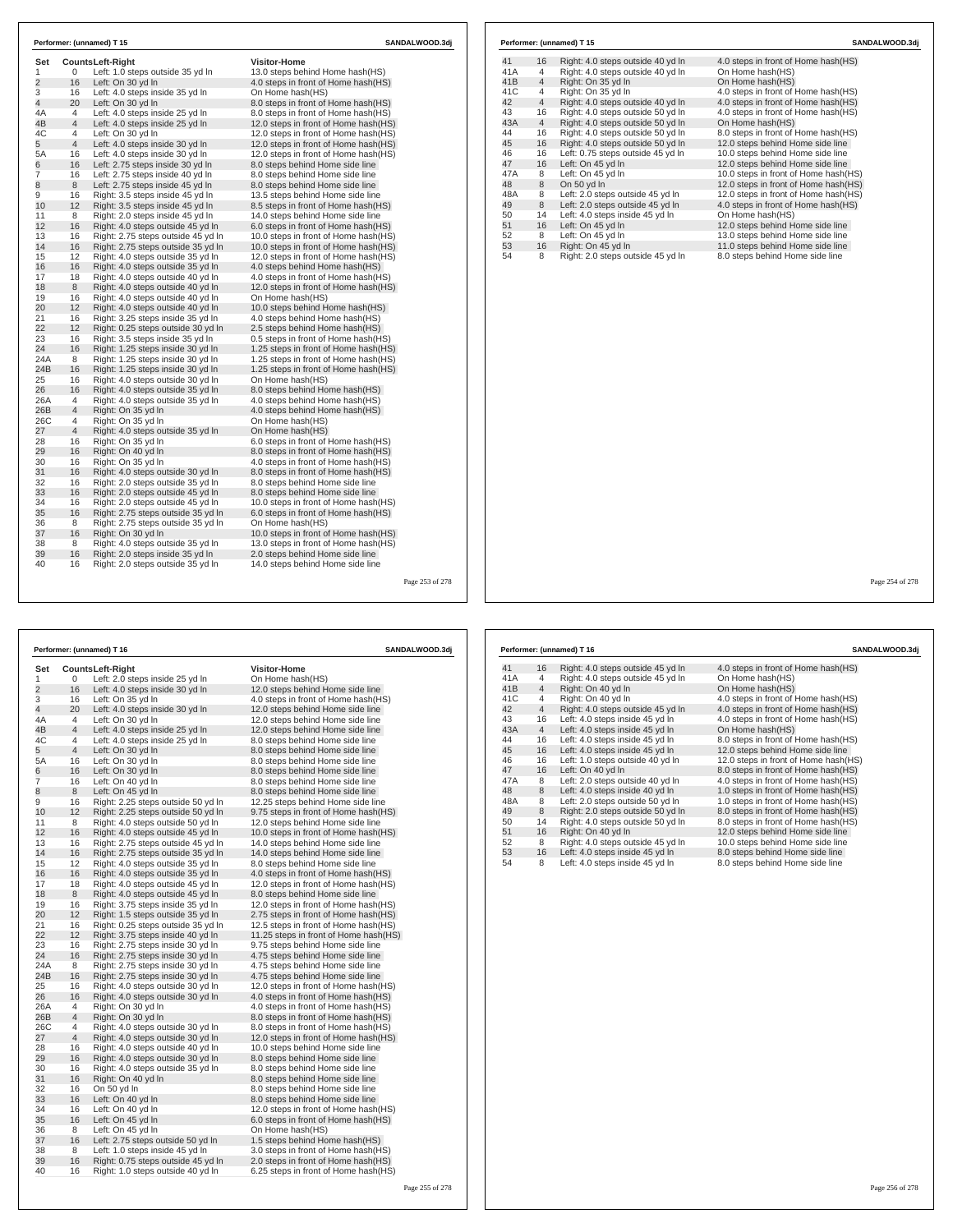| Set            |                | <b>CountsLeft-Right</b>                                 | <b>Visitor-Home</b>                                                          |  |
|----------------|----------------|---------------------------------------------------------|------------------------------------------------------------------------------|--|
| $\mathbf{1}$   | 0              | Left: 2.0 steps outside 45 yd In                        | 12.0 steps behind Home hash(HS)                                              |  |
| $\overline{2}$ | 16             | Left: 4.0 steps inside 40 yd In                         | On Home hash(HS)                                                             |  |
| 3              | 16             | Left: 4.0 steps inside 40 vd In                         | 12.0 steps behind Home side line                                             |  |
| $\overline{4}$ | 20             | Left: On 40 yd In                                       | 12.0 steps behind Home side line                                             |  |
| 4A             | $\overline{4}$ | Left: 4.0 steps inside 35 yd In                         | 12.0 steps behind Home side line                                             |  |
| 4B             | $\overline{4}$ | Left: On 35 yd In                                       | 12.0 steps behind Home side line                                             |  |
| 4C             | 4              | Left: 4.0 steps inside 30 yd In                         | 12.0 steps behind Home side line                                             |  |
| 5              | $\overline{4}$ | Left: On 30 yd In                                       | 12.0 steps behind Home side line                                             |  |
| 5A             | 16             | Left: On 30 yd In                                       | 12.0 steps behind Home side line                                             |  |
| 6              | 16             | Left: 2.75 steps outside 30 yd In                       | 8.0 steps behind Home side line                                              |  |
| 7              | 16             | Left: 2.75 steps outside 40 yd In                       | 8.0 steps behind Home side line                                              |  |
| 8<br>9         | 8<br>16        | Left: 2.75 steps outside 45 yd In                       | 8.0 steps behind Home side line                                              |  |
|                |                | Left: 0.25 steps outside 50 yd In                       | 11.0 steps behind Home side line                                             |  |
| 10<br>11       | 12             | Left: 0.25 steps outside 50 yd In                       | 11.0 steps in front of Home hash(HS)                                         |  |
| 12             | 8<br>16        | Right: 2.0 steps outside 50 yd In<br>Right: On 45 yd In | 10.0 steps behind Home side line<br>6.0 steps in front of Home hash(HS)      |  |
|                |                |                                                         |                                                                              |  |
| 13<br>14       | 16<br>16       | Right: On 45 yd In<br>Right: On 35 yd In                | 10.0 steps in front of Home hash(HS)<br>10.0 steps in front of Home hash(HS) |  |
|                | 12             | Right: On 35 yd In                                      |                                                                              |  |
| 15<br>16       | 16             | Right: On 35 yd In                                      | 8.0 steps in front of Home hash(HS)<br>8.0 steps behind Home hash(HS)        |  |
| 17             | 18             | Right: 4.0 steps outside 40 yd In                       | On Home hash(HS)                                                             |  |
| 18             | 8              | Right: 4.0 steps outside 40 yd In                       | 8.0 steps in front of Home hash(HS)                                          |  |
| 19             | 16             | Right: 2.0 steps outside 40 yd In                       | On Home hash(HS)                                                             |  |
| 20             | 12             | Right: 2.0 steps outside 40 yd In                       | 10.0 steps behind Home hash(HS)                                              |  |
| 21             | 16             | Right: 2.25 steps outside 40 yd In                      | 3.25 steps behind Home hash(HS)                                              |  |
| 22             | 12             | Right: 2.0 steps inside 30 yd In                        | 4.0 steps behind Home hash(HS)                                               |  |
| 23             | 16             | Right: 2.0 steps outside 40 yd In                       | 1.25 steps in front of Home hash(HS)                                         |  |
| 24             | 16             | Right: 3.75 steps inside 30 yd In                       | 0.75 steps in front of Home hash(HS)                                         |  |
| 24A            | 8              | Right: 3.75 steps inside 30 yd In                       | 0.75 steps in front of Home hash(HS)                                         |  |
| 24B            | 16             | Right: 3.75 steps inside 30 yd In                       | 0.75 steps in front of Home hash(HS)                                         |  |
| 25             | 16             | Right: On 30 yd In                                      | 4.0 steps in front of Home hash(HS)                                          |  |
| 26             | 16             | Right: 4.0 steps outside 35 yd In                       | 4.0 steps behind Home hash(HS)                                               |  |
| 26A            | 4              | Right: On 35 yd In                                      | 4.0 steps behind Home hash(HS)                                               |  |
| 26B            | $\overline{4}$ | Right: On 35 yd In                                      | On Home hash(HS)                                                             |  |
| 26C            | $\overline{4}$ | Right: 4.0 steps outside 35 yd In                       | On Home hash(HS)                                                             |  |
| 27             | $\overline{4}$ | Right: 4.0 steps outside 35 yd In                       | 4.0 steps in front of Home hash(HS)                                          |  |
| 28             | 16             | Right: 4.0 steps outside 40 yd In                       | 10.0 steps in front of Home hash(HS)                                         |  |
| 29             | 16             | Right: 4.0 steps outside 40 yd In                       | 12.0 steps in front of Home hash(HS)                                         |  |
| 30             | 16             | Right: 4.0 steps outside 35 yd In                       | 5.25 steps in front of Home hash(HS)                                         |  |
| 31             | 16             | Right: 4.0 steps outside 30 yd In                       | 12.0 steps in front of Home hash(HS)                                         |  |
| 32             | 16             | Right: On 35 yd In                                      | 8.0 steps behind Home side line                                              |  |
| 33             | 16             | Right: On 45 vd In                                      | 8.0 steps behind Home side line                                              |  |
| 34             | 16             | Right: On 45 yd In                                      | 12.0 steps in front of Home hash(HS)                                         |  |
| 35             | 16             | Right: On 35 vd In                                      | 6.0 steps in front of Home hash(HS)                                          |  |
| 36             | 8              | Right: On 35 yd In                                      | On Home hash(HS)                                                             |  |
| 37             | 16             | Right: 2.0 steps inside 30 yd In                        | 8.0 steps in front of Home hash(HS)                                          |  |
| 38             | 8              | Right: 2.25 steps outside 35 yd In                      | 10.5 steps in front of Home hash(HS)                                         |  |
| 39             | 16             | Right: 0.75 steps outside 35 yd In                      | 3.25 steps behind Home side line                                             |  |
| 40             | 16             | Right: 3.25 steps inside 30 yd In                       | 13.0 steps in front of Home hash(HS)                                         |  |

|                |          | Performer: (unnamed) T 18          | SANDALWOOD.3dj                         |  |
|----------------|----------|------------------------------------|----------------------------------------|--|
| Set            |          | Counts Left-Right                  | <b>Visitor-Home</b>                    |  |
| 1              | 0        | Left: 2.0 steps outside 30 yd In   | 5.0 steps behind Home hash(HS)         |  |
| $\overline{2}$ | 16       | Left: 4.0 steps inside 30 yd In    | 8.0 steps in front of Home hash (HS)   |  |
| 3              | 16       | Left: On 40 yd In                  | 4.0 steps in front of Home hash(HS)    |  |
| $\overline{4}$ | 20       | Left: 4.0 steps inside 30 yd In    | 8.0 steps in front of Home hash(HS)    |  |
| 4A             | 4        | Left: On 30 yd In                  | 8.0 steps in front of Home hash (HS)   |  |
| 4B             | 4        | Left: 4.0 steps inside 25 yd In    | 8.0 steps in front of Home hash(HS)    |  |
| 4C             | 4        | Left: 4.0 steps inside 25 yd In    | 12.0 steps in front of Home hash(HS)   |  |
| 5              | 4        | Left: On 30 yd In                  | 12.0 steps in front of Home hash(HS)   |  |
| 5A             | 16       | Left: On 30 yd In                  | 12.0 steps in front of Home hash (HS)  |  |
| 6              | 16       | Left: 2.75 steps inside 25 yd In   | 8.25 steps behind Home side line       |  |
| 7              | 16       | Left: 2.75 steps inside 35 yd In   | 8.0 steps behind Home side line        |  |
| 8              | 8        | Left: 2.75 steps inside 40 yd In   | 8.0 steps behind Home side line        |  |
| 9              | 16       | Left: 2.5 steps outside 50 yd In   | 9.75 steps behind Home side line       |  |
| 10             | 12       | Left: 2.5 steps outside 50 yd In   | 12.25 steps in front of Home hash(HS)  |  |
| 11             | 8        | On 50 yd In                        | 8.0 steps behind Home side line        |  |
| 12             | 16       | Right: On 45 yd In                 | 10.0 steps in front of Home hash(HS)   |  |
| 13             | 16       | Right: On 45 yd In                 | 14.0 steps behind Home side line       |  |
| 14             | 16       | Right: On 35 yd In                 | 14.0 steps behind Home side line       |  |
| 15             | 12       | Right: On 35 yd In                 | 12.0 steps behind Home side line       |  |
| 16             | 16       | Right: On 35 yd In                 | On Home hash(HS)                       |  |
| 17             | 18       | Right: 4.0 steps outside 45 yd In  | 8.0 steps in front of Home hash (HS)   |  |
| 18             | 8        |                                    |                                        |  |
| 19             |          | Right: 4.0 steps outside 45 yd In  | 12.0 steps behind Home side line       |  |
| 20             | 16<br>12 | Right: 4.0 steps outside 45 yd In  | 8.0 steps behind Home side line        |  |
|                |          | Left: 0.75 steps outside 50 yd In  | 8.0 steps behind Home side line        |  |
| 21             | 16       | Left: 0.75 steps outside 50 yd In  | 8.0 steps behind Home side line        |  |
| 22             | 12       | Left: 0.75 steps outside 50 yd In  | 8.0 steps behind Home side line        |  |
| 23             | 16       | Right: On 45 yd In                 | 8.0 steps behind Home side line        |  |
| 24             | 16       | Right: 2.75 steps outside 45 yd In | 13.25 steps in front of Home hash (HS) |  |
| 24A            | 8        | Right: 2.75 steps outside 45 yd In | 13.25 steps in front of Home hash (HS) |  |
| 24B            | 16       | Right: 2.75 steps outside 45 yd In | 13.25 steps in front of Home hash(HS)  |  |
| 25             | 16       | Right: 4.0 steps outside 40 yd In  | 12.0 steps in front of Home hash(HS)   |  |
| 26             | 16       | Right: 4.0 steps outside 40 yd In  | 4.0 steps in front of Home hash(HS)    |  |
| 26A            | 4        | Right: On 40 yd In                 | 4.0 steps in front of Home hash(HS)    |  |
| 26B            | 4        | Right: On 40 yd In                 | 8.0 steps in front of Home hash(HS)    |  |
| 26C            | 4        | Right: 4.0 steps outside 40 yd In  | 8.0 steps in front of Home hash(HS)    |  |
| 27             | 4        | Right: 4.0 steps outside 40 yd In  | 12.0 steps in front of Home hash(HS)   |  |
| 28             | 16       | Right: 4.0 steps outside 50 yd In  | 10.0 steps behind Home side line       |  |
| 29             | 16       | Right: 4.0 steps outside 40 yd In  | 8.0 steps behind Home side line        |  |
| 30             | 16       | Right: 4.0 steps outside 40 yd In  | 8.0 steps behind Home side line        |  |
| 31             | 16       | Right: On 45 yd In                 | 8.0 steps behind Home side line        |  |
| 32             | 16       | Left: On 45 yd In                  | 8.0 steps behind Home side line        |  |
| 33             | 16       | Left: On 35 yd In                  | 8.0 steps behind Home side line        |  |
| 34             | 16       | Left: On 35 yd In                  | 12.0 steps in front of Home hash(HS)   |  |
| 35             | 16       | Left: 2.75 steps outside 40 yd In  | 6.0 steps in front of Home hash(HS)    |  |
| 36             | 8        | Left: 2.75 steps outside 40 yd In  | On Home hash(HS)                       |  |
| 37             | 16       | Left: 2.25 steps inside 40 yd In   | 1.75 steps in front of Home hash(HS)   |  |
| 38             | 8        | Left: 1.5 steps outside 40 yd In   | 8.75 steps in front of Home hash(HS)   |  |
| 39             | 16       | Left: 3.0 steps outside 50 yd In   | 2.0 steps in front of Home hash(HS)    |  |
| 40             | 16       | Right: 2.0 steps inside 45 yd In   | 2.0 steps in front of Home hash(HS)    |  |

Page 259 of 278

| 41  | 16             | Right: 4.0 steps outside 40 yd In | On Home hash(HS)                     |
|-----|----------------|-----------------------------------|--------------------------------------|
| 41A | 4              | Right: On 35 yd In                | On Home hash(HS)                     |
| 41B | $\overline{4}$ | Right: On 35 yd In                | 4.0 steps in front of Home hash(HS)  |
| 41C | 4              | Right: 4.0 steps outside 40 yd In | 4.0 steps in front of Home hash(HS)  |
| 42  | $\overline{4}$ | Right: 4.0 steps outside 40 yd In | On Home hash(HS)                     |
| 43  | 16             | Right: 4.0 steps outside 50 yd In | On Home hash(HS)                     |
| 43A | $\overline{4}$ | Right: 2.0 steps inside 45 yd In  | On Home hash(HS)                     |
| 44  | 16             | Right: 2.0 steps inside 45 yd In  | 8.0 steps in front of Home hash(HS)  |
| 45  | 16             | Right: 2.0 steps inside 45 yd In  | 12.0 steps behind Home side line     |
| 46  | 16             | Left: 1.5 steps inside 45 yd In   | 8.75 steps behind Home side line     |
| 47  | 16             | Left: 4.0 steps inside 45 yd In   | 12.0 steps behind Home side line     |
| 47A | 8              | Left: On 45 yd In                 | 14.0 steps behind Home side line     |
| 48  | 8              | Left: 4.0 steps inside 45 yd In   | 12.0 steps in front of Home hash(HS) |
| 48A | 8              | Left: 2.0 steps inside 40 yd In   | 12.0 steps in front of Home hash(HS) |
| 49  | 8              | Left: 2.0 steps inside 40 yd In   | 4.0 steps in front of Home hash(HS)  |
| 50  | 14             | Left: 2.0 steps outside 45 yd In  | 4.0 steps behind Home hash(HS)       |
| 51  | 16             | Left: 4.0 steps inside 45 yd In   | 12.0 steps in front of Home hash(HS) |
| 52  | 8              | Left: 4.0 steps inside 45 yd In   | 9.0 steps in front of Home hash(HS)  |
| 53  | 16             | Right: 4.0 steps outside 45 yd In | 11.0 steps in front of Home hash(HS) |
| 54  | 8              | Right: 2.0 steps inside 40 yd In  | 12.0 steps behind Home side line     |

Page 258 of 278

|     |                | Performer: (unnamed) T 18         | SANDALWOOD.3dj                         |
|-----|----------------|-----------------------------------|----------------------------------------|
| 41  | 16             | Right: 4.0 steps outside 50 yd In | 4.0 steps in front of Home hash (HS)   |
| 41A | 4              | Right: 4.0 steps outside 50 yd In | On Home hash(HS)                       |
| 41B | $\overline{4}$ | Right: On 45 yd In                | On Home hash(HS)                       |
| 41C | 4              | Right: On 45 yd In                | 4.0 steps in front of Home hash(HS)    |
| 42  | $\overline{4}$ | Right: 4.0 steps outside 50 yd In | 4.0 steps in front of Home hash(HS)    |
| 43  | 16             | Left: 4.0 steps inside 40 yd In   | 4.0 steps in front of Home hash(HS)    |
| 43A | $\overline{4}$ | Left: 4.0 steps inside 40 yd In   | On Home hash(HS)                       |
| 44  | 16             | Left: 4.0 steps inside 40 yd In   | 8.0 steps in front of Home hash(HS)    |
| 45  | 16             | Left: 4.0 steps inside 40 yd In   | 12.0 steps behind Home side line       |
| 46  | 16             | Left: 2.75 steps outside 35 yd In | 10.25 steps in front of Home hash (HS) |
| 47  | 16             | Left: 4.0 steps inside 30 yd In   | 12.0 steps behind Home side line       |
| 47A | 8              | Left: On 30 yd In                 | 14.0 steps behind Home side line       |
| 48  | 8              | Left: 4.0 steps inside 30 yd In   | 12.0 steps in front of Home hash(HS)   |
| 48A | 8              | Left: 2.0 steps inside 25 yd In   | 12.0 steps in front of Home hash(HS)   |
| 49  | 8              | Left: 2.0 steps inside 25 yd In   | 4.0 steps in front of Home hash(HS)    |
| 50  | 14             | Left: 4.0 steps inside 30 yd In   | 4.0 steps behind Home hash(HS)         |
| 51  | 16             | Left: 4.0 steps inside 30 yd In   | 4.0 steps in front of Home hash(HS)    |
| 52  | 8              | Left: 4.0 steps outside 35 yd In  | 3.0 steps behind Home hash(HS)         |
| 53  | 16             | Left: 4.0 steps outside 45 yd In  | 1.0 steps behind Home hash(HS)         |
| 54  | 8              | Left: 2.0 steps outside 45 yd In  | 8.0 steps in front of Home hash(HS)    |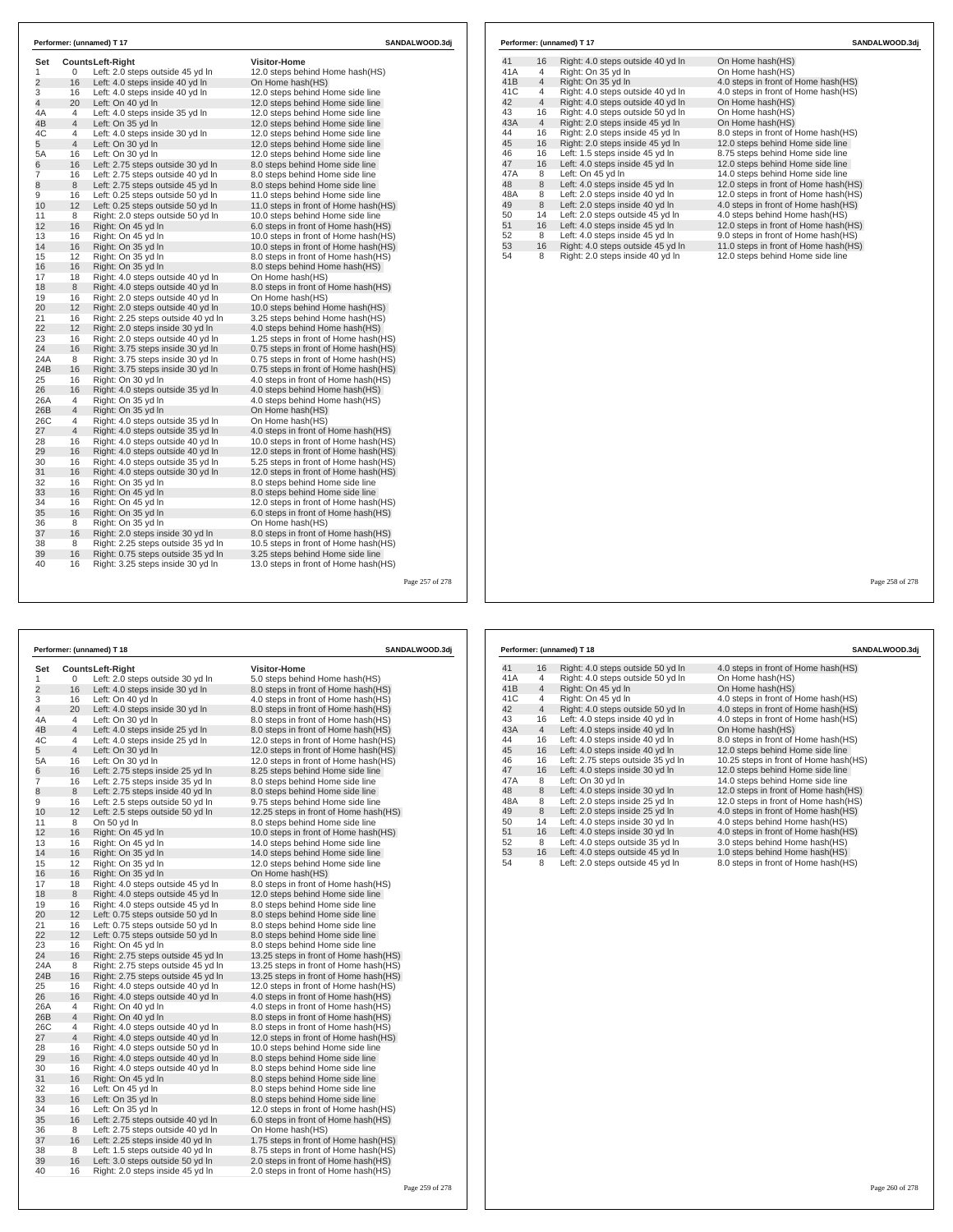| Set            |                     | Counts Left-Right               | <b>Visitor-Home</b>                                                |  |
|----------------|---------------------|---------------------------------|--------------------------------------------------------------------|--|
| 1              | 0                   | Left: 4.0 steps inside 45 yd In | 4.0 steps behind Home side line                                    |  |
| $\overline{2}$ | 16                  | Left: 4.0 steps inside 45 yd In | 4.0 steps behind Home side line                                    |  |
| 3              | 16                  | Left: 4.0 steps inside 45 yd In | 4.0 steps behind Home side line                                    |  |
| 4              | 20                  | Left: 4.0 steps inside 45 yd In | 4.0 steps behind Home side line                                    |  |
| 4A             | 4                   | Left: 4.0 steps inside 45 yd In | 4.0 steps behind Home side line                                    |  |
| 4B             | $\overline{4}$      | Left: 4.0 steps inside 45 yd In | 4.0 steps behind Home side line                                    |  |
| 4C             | 4                   | Left: 4.0 steps inside 45 yd In | 4.0 steps behind Home side line                                    |  |
| 5              | $\overline{4}$      | Left: 4.0 steps inside 45 yd In | 4.0 steps behind Home side line                                    |  |
| 5A             | 16                  | Left: 4.0 steps inside 45 yd In | 4.0 steps behind Home side line                                    |  |
| 6              | 16                  | Left: 4.0 steps inside 45 yd In | 4.0 steps behind Home side line                                    |  |
| 7              | 16                  | Left: 4.0 steps inside 45 yd In | 4.0 steps behind Home side line                                    |  |
| 8              | 8                   | Left: 4.0 steps inside 45 yd In | 4.0 steps behind Home side line                                    |  |
| 9              | 16                  | Left: 4.0 steps inside 45 yd In | 4.0 steps behind Home side line                                    |  |
| 10             | 12                  | Left: 4.0 steps inside 45 yd In | 4.0 steps behind Home side line                                    |  |
| 11             | 8                   | Left: 4.0 steps inside 45 yd In | 4.0 steps behind Home side line                                    |  |
| 12             | 16                  | Left: 4.0 steps inside 45 yd In | 4.0 steps behind Home side line                                    |  |
| 13             | 16                  | Left: 4.0 steps inside 45 yd In | 4.0 steps behind Home side line                                    |  |
| 14             | 16                  | Left: 4.0 steps inside 45 yd In | 4.0 steps behind Home side line                                    |  |
| 15             | 12                  | Left: 4.0 steps inside 45 yd In | 4.0 steps behind Home side line                                    |  |
| 16             | 16                  | Left: 4.0 steps inside 45 yd In | 4.0 steps behind Home side line                                    |  |
| 17             | 18                  | Left: 4.0 steps inside 45 yd In | 4.0 steps behind Home side line                                    |  |
| 18             | 8                   | Left: 4.0 steps inside 45 yd In | 4.0 steps behind Home side line                                    |  |
| 19             | 16<br>12            | Left: 4.0 steps inside 45 yd In | 4.0 steps behind Home side line                                    |  |
| 20             |                     | Left: 4.0 steps inside 45 yd In | 4.0 steps behind Home side line                                    |  |
| 21<br>22       | 16                  | Left: 4.0 steps inside 45 yd In | 4.0 steps behind Home side line                                    |  |
| 23             | 12<br>16            | Left: 4.0 steps inside 45 yd In | 4.0 steps behind Home side line                                    |  |
| 24             | 16                  | Left: 4.0 steps inside 45 yd In | 4.0 steps behind Home side line                                    |  |
| 24A            | 8                   | Left: 4.0 steps inside 45 yd In | 4.0 steps behind Home side line                                    |  |
| 24B            | 16                  | Left: 4.0 steps inside 45 yd In | 4.0 steps behind Home side line                                    |  |
| 25             | 16                  | Left: 4.0 steps inside 45 yd In | 4.0 steps behind Home side line                                    |  |
|                |                     | Left: 4.0 steps inside 45 yd In | 4.0 steps behind Home side line                                    |  |
| 26             | 16<br>4             | Left: 4.0 steps inside 45 yd In | 4.0 steps behind Home side line                                    |  |
| 26A<br>26B     | $\overline{4}$      | Left: 4.0 steps inside 45 yd In | 4.0 steps behind Home side line<br>4.0 steps behind Home side line |  |
| 26C            |                     | Left: 4.0 steps inside 45 yd In |                                                                    |  |
| 27             | 4<br>$\overline{4}$ | Left: 4.0 steps inside 45 yd In | 4.0 steps behind Home side line                                    |  |
| 28             | 16                  | Left: 4.0 steps inside 45 yd In | 4.0 steps behind Home side line                                    |  |
| 29             | 16                  | Left: 4.0 steps inside 45 yd In | 4.0 steps behind Home side line                                    |  |
| 30             | 16                  | Left: 4.0 steps inside 45 yd In | 4.0 steps behind Home side line<br>4.0 steps behind Home side line |  |
| 31             | 16                  | Left: 4.0 steps inside 45 yd In |                                                                    |  |
| 32             | 16                  | Left: 4.0 steps inside 45 yd In | 4.0 steps behind Home side line                                    |  |
|                |                     | Left: 4.0 steps inside 45 yd In | 4.0 steps behind Home side line                                    |  |
| 33<br>34       | 16<br>16            | Left: 4.0 steps inside 45 yd In | 4.0 steps behind Home side line                                    |  |
|                |                     | Left: 4.0 steps inside 45 yd In | 4.0 steps behind Home side line                                    |  |
| 35<br>36       | 16<br>8             | Left: 4.0 steps inside 45 yd In | 4.0 steps behind Home side line                                    |  |
| 37             | 16                  | Left: 4.0 steps inside 45 yd In | 4.0 steps behind Home side line<br>4.0 steps behind Home side line |  |
| 38             | 8                   | Left: 4.0 steps inside 45 yd In |                                                                    |  |
| 39             | 16                  | Left: 4.0 steps inside 45 yd In | 4.0 steps behind Home side line                                    |  |
| 40             | 16                  | Left: 4.0 steps inside 45 yd In | 4.0 steps behind Home side line                                    |  |
|                |                     | Left: 4.0 steps inside 45 yd In | 4.0 steps behind Home side line                                    |  |

|                |                |                                                                      |                                                                    | Page 261 of 278 |                    |                |     |
|----------------|----------------|----------------------------------------------------------------------|--------------------------------------------------------------------|-----------------|--------------------|----------------|-----|
|                |                |                                                                      |                                                                    |                 |                    |                |     |
|                |                |                                                                      |                                                                    |                 |                    |                |     |
|                |                |                                                                      |                                                                    |                 |                    |                |     |
|                |                |                                                                      |                                                                    |                 |                    |                |     |
|                |                | Performer: (unnamed) X (unlabeled)                                   |                                                                    | SANDALWOOD.3dj  | Performer: (unname |                |     |
| Set            |                | <b>CountsLeft-Right</b>                                              | <b>Visitor-Home</b>                                                |                 | 41                 | 16             | Let |
| 1              | 0              | Left: 2.0 steps outside 50 yd In                                     | 4.0 steps behind Home side line                                    |                 | 41A                | 4              | Let |
| $\overline{2}$ | 16             | Left: 2.0 steps outside 50 yd In                                     | 4.0 steps behind Home side line                                    |                 | 41B                | $\overline{4}$ | Let |
| 3              | 16             | Left: 2.0 steps outside 50 yd In                                     | 4.0 steps behind Home side line                                    |                 | 41C                | 4              | Let |
| $\overline{4}$ | 20             | Left: 2.0 steps outside 50 yd In                                     | 4.0 steps behind Home side line                                    |                 | 42                 | $\overline{4}$ | Let |
| 4A             | 4              | Left: 2.0 steps outside 50 yd In                                     | 4.0 steps behind Home side line                                    |                 | 43                 | 16             | Let |
| 4B             | $\overline{4}$ | Left: 2.0 steps outside 50 yd In                                     | 4.0 steps behind Home side line                                    |                 | 43A                | $\overline{4}$ | Let |
| 4C             | $\overline{4}$ | Left: 2.0 steps outside 50 yd In                                     | 4.0 steps behind Home side line                                    |                 | 44                 | 16             | Let |
| 5              | $\overline{4}$ | Left: 2.0 steps outside 50 yd In                                     | 4.0 steps behind Home side line                                    |                 | 45                 | 16             | Let |
| 5A             | 16             | Left: 2.0 steps outside 50 yd In                                     | 4.0 steps behind Home side line                                    |                 | 46                 | 16             | Let |
| 6              | 16             | Left: 2.0 steps outside 50 yd In                                     | 4.0 steps behind Home side line                                    |                 | 47                 | 16             | Let |
| $\overline{7}$ | 16             | Left: 2.0 steps outside 50 yd In                                     | 4.0 steps behind Home side line                                    |                 | 47A                | 8              | Let |
| 8              | 8              | Left: 2.0 steps outside 50 yd In                                     | 4.0 steps behind Home side line                                    |                 | 48                 | 8              | Let |
| 9              | 16             | Left: 2.0 steps outside 50 yd In                                     | 4.0 steps behind Home side line                                    |                 | 48A                | 8              | Let |
| 10             | 12             | Left: 2.0 steps outside 50 yd In                                     | 4.0 steps behind Home side line                                    |                 | 49                 | 8              | Let |
| 11             | 8              | Left: 2.0 steps outside 50 yd In                                     | 4.0 steps behind Home side line                                    |                 | 50                 | 14             | Let |
| 12             | 16             | Left: 2.0 steps outside 50 yd In                                     | 4.0 steps behind Home side line                                    |                 | 51                 | 16             | Let |
| 13             | 16             | Left: 2.0 steps outside 50 yd In                                     | 4.0 steps behind Home side line                                    |                 | 52                 | 8              | Let |
| 14             | 16             | Left: 2.0 steps outside 50 yd In                                     | 4.0 steps behind Home side line                                    |                 | 53                 | 16             | Let |
| 15             | 12             | Left: 2.0 steps outside 50 yd In                                     | 4.0 steps behind Home side line                                    |                 | 54                 | 8              | Let |
| 16             | 16             | Left: 2.0 steps outside 50 yd In                                     | 4.0 steps behind Home side line                                    |                 |                    |                |     |
| 17             | 18             | Left: 2.0 steps outside 50 yd In                                     | 4.0 steps behind Home side line                                    |                 |                    |                |     |
| 18             | 8              | Left: 2.0 steps outside 50 yd In                                     | 4.0 steps behind Home side line                                    |                 |                    |                |     |
| 19             | 16             | Left: 2.0 steps outside 50 yd In                                     | 4.0 steps behind Home side line                                    |                 |                    |                |     |
| 20             | 12             | Left: 2.0 steps outside 50 yd In                                     | 4.0 steps behind Home side line                                    |                 |                    |                |     |
| 21             | 16             | Left: 2.0 steps outside 50 yd In                                     | 4.0 steps behind Home side line                                    |                 |                    |                |     |
| 22             | 12             | Left: 2.0 steps outside 50 yd In                                     | 4.0 steps behind Home side line                                    |                 |                    |                |     |
| 23             | 16             | Left: 2.0 steps outside 50 yd In                                     | 4.0 steps behind Home side line                                    |                 |                    |                |     |
| 24             | 16             | Left: 2.0 steps outside 50 yd In                                     | 4.0 steps behind Home side line                                    |                 |                    |                |     |
| 24A            | 8              | Left: 2.0 steps outside 50 yd In                                     | 4.0 steps behind Home side line                                    |                 |                    |                |     |
| 24B            | 16             | Left: 2.0 steps outside 50 yd In                                     | 4.0 steps behind Home side line                                    |                 |                    |                |     |
| 25             | 16             | Left: 2.0 steps outside 50 yd In                                     | 4.0 steps behind Home side line                                    |                 |                    |                |     |
| 26             | 16             |                                                                      |                                                                    |                 |                    |                |     |
| 26A            | 4              | Left: 2.0 steps outside 50 yd In<br>Left: 2.0 steps outside 50 yd In | 4.0 steps behind Home side line<br>4.0 steps behind Home side line |                 |                    |                |     |
| 26B            | $\overline{4}$ |                                                                      |                                                                    |                 |                    |                |     |
| 26C            | 4              | Left: 2.0 steps outside 50 yd In                                     | 4.0 steps behind Home side line                                    |                 |                    |                |     |
| 27             | $\overline{4}$ | Left: 2.0 steps outside 50 yd In                                     | 4.0 steps behind Home side line                                    |                 |                    |                |     |
| 28             | 16             | Left: 2.0 steps outside 50 yd In<br>Left: 2.0 steps outside 50 yd In | 4.0 steps behind Home side line<br>4.0 steps behind Home side line |                 |                    |                |     |
| 29             | 16             |                                                                      |                                                                    |                 |                    |                |     |
| 30             | 16             | Left: 2.0 steps outside 50 yd In<br>Left: 2.0 steps outside 50 yd In | 4.0 steps behind Home side line<br>4.0 steps behind Home side line |                 |                    |                |     |
| 31             | 16             | Left: 2.0 steps outside 50 yd In                                     | 4.0 steps behind Home side line                                    |                 |                    |                |     |
| 32             | 16             | Left: 2.0 steps outside 50 yd In                                     | 4.0 steps behind Home side line                                    |                 |                    |                |     |
| 33             | 16             |                                                                      | 4.0 steps behind Home side line                                    |                 |                    |                |     |
| 34             | 16             | Left: 2.0 steps outside 50 yd In<br>Left: 2.0 steps outside 50 yd In | 4.0 steps behind Home side line                                    |                 |                    |                |     |
| 35             | 16             | Left: 2.0 steps outside 50 yd In                                     | 4.0 steps behind Home side line                                    |                 |                    |                |     |
| 36             | 8              | Left: 2.0 steps outside 50 yd In                                     | 4.0 steps behind Home side line                                    |                 |                    |                |     |
|                |                |                                                                      |                                                                    |                 |                    |                |     |

35 16 Left: 2.0 steps outside 50 yd ln 4.0 steps behind Home side line 36 8 Left: 2.0 steps outside 50 yd ln 4.0 steps behind Home side line 37 16 Left: 2.0 steps outside 50 yd ln 4.0 steps behind Home side line 38 8 Left: 2.0 steps outside 50 yd ln 4.0 steps behind Home side line 39 16 Left: 2.0 steps outside 50 yd ln 4.0 steps behind Home side line 40 16 Left: 2.0 steps outside 50 yd ln 4.0 steps behind Home side line

41 16 Left: 4.0 steps inside 45 yd ln 4.0 steps behind Home side line 41A 4 Left: 4.0 steps inside 45 yd ln 4.0 steps behind Home side line<br>41B 4 Left: 4.0 steps inside 45 yd ln 4.0 steps behind Home side line 41B 4 Left: 4.0 steps inside 45 yd ln 4.0 steps behind Home side line<br>41C 4 Left: 4.0 steps inside 45 yd ln 4.0 steps behind Home side line<br>42 4 Left: 4.0 steps inside 45 yd ln 4.0 steps behind Home side line 41C 4 Left: 4.0 steps inside 45 yd ln 4.0 steps behind Home side line 42 4 Left: 4.0 steps inside 45 yd ln 4.0 steps behind Home side line 43 16 Left: 4.0 steps inside 45 yd ln 4.0 steps behind Home side line 43A 4 Left: 4.0 steps inside 45 yd ln 4.0 steps behind Home side line<br>44 16 Left: 4.0 steps inside 45 yd ln 4.0 steps behind Home side line 44 16 Left: 4.0 steps inside 45 yd ln 4.0 steps behind Home side line<br>45 16 Left: 4.0 steps inside 45 yd ln 4.0 steps behind Home side line<br>46 16 Left: 4.0 steps inside 45 yd ln 4.0 steps behind Home side line 4.0 steps behind Home side line<br>4.0 steps behind Home side line 45 16 Left: 4.0 steps inside 45 yd ln<br>46 16 Left: 4.0 steps inside 45 yd ln<br>47 16 Left: 4.0 steps inside 45 yd ln 47 16 Left: 4.0 steps inside 45 yd ln 4.0 steps behind Home side line<br>47A 8 Left: 4.0 steps inside 45 yd ln 4.0 steps behind Home side line 47A 8 Left: 4.0 steps inside 45 yd In 4.0 steps behind Home side line<br>48 8 Left: 4.0 steps inside 45 yd In 4.0 steps behind Home side line<br>48 8 Left: 4.0 steps inside 45 yd In 4.0 steps behind Home side line 48 8 Left: 4.0 steps inside 45 yd ln 4.0 steps behind Home side line 48A 8 Left: 4.0 steps inside 45 yd ln 4.0 steps behind Home side line 49 8 Left: 4.0 steps inside 45 yd ln<br>
4.0 steps behind Home side line<br>
50 14 Left: 4.0 steps inside 45 yd ln<br>
4.0 steps behind Home side line 50 14 Left: 4.0 steps inside 45 yd ln 4.0 steps behind Home side line 51 16 Left: 4.0 steps inside 45 yd ln 4.0 steps behind Home side line<br>52 8 Left: 4.0 steps inside 45 yd ln 4.0 steps behind Home side line<br>54 16 Left: 4.0 steps inside 45 yd ln 4.0 steps behind Home side line<br>8 Left: 4.0 s 52 8 Left: 4.0 steps inside 45 yd ln 4.0 steps behind Home side line 53 16 Left: 4.0 steps inside 45 yd ln 4.0 steps behind Home side line 54 8 Left: 4.0 steps inside 45 yd ln 4.0 steps behind Home side line **Performer: (unnamed) X (unlabeled) SANDALWOOD.3dj**

|     |                | Performer: (unnamed) X (unlabeled) |                                 | SANDALWOOD.3dj |
|-----|----------------|------------------------------------|---------------------------------|----------------|
|     |                |                                    |                                 |                |
| 41  | 16             | Left: 2.0 steps outside 50 yd In   | 4.0 steps behind Home side line |                |
| 41A | 4              | Left: 2.0 steps outside 50 yd In   | 4.0 steps behind Home side line |                |
| 41B | $\overline{4}$ | Left: 2.0 steps outside 50 yd In   | 4.0 steps behind Home side line |                |
| 41C | 4              | Left: 2.0 steps outside 50 yd In   | 4.0 steps behind Home side line |                |
| 42  | $\overline{4}$ | Left: 2.0 steps outside 50 yd In   | 4.0 steps behind Home side line |                |
| 43  | 16             | Left: 2.0 steps outside 50 yd In   | 4.0 steps behind Home side line |                |
| 43A | $\overline{4}$ | Left: 2.0 steps outside 50 yd In   | 4.0 steps behind Home side line |                |
| 44  | 16             | Left: 2.0 steps outside 50 vd In   | 4.0 steps behind Home side line |                |
| 45  | 16             | Left: 2.0 steps outside 50 yd In   | 4.0 steps behind Home side line |                |
| 46  | 16             | Left: 2.0 steps outside 50 vd In   | 4.0 steps behind Home side line |                |
| 47  | 16             | Left: 2.0 steps outside 50 yd In   | 4.0 steps behind Home side line |                |
| 47A | 8              | Left: 2.0 steps outside 50 yd In   | 4.0 steps behind Home side line |                |
| 48  | 8              | Left: 2.0 steps outside 50 yd In   | 4.0 steps behind Home side line |                |
| 48A | 8              | Left: 2.0 steps outside 50 yd In   | 4.0 steps behind Home side line |                |
| 49  | 8              | Left: 2.0 steps outside 50 yd In   | 4.0 steps behind Home side line |                |
| 50  | 14             | Left: 2.0 steps outside 50 yd In   | 4.0 steps behind Home side line |                |
| 51  | 16             | Left: 2.0 steps outside 50 vd In   | 4.0 steps behind Home side line |                |
| 52  | 8              | Left: 2.0 steps outside 50 yd In   | 4.0 steps behind Home side line |                |
| 53  | 16             | Left: 2.0 steps outside 50 yd In   | 4.0 steps behind Home side line |                |
| 54  | 8              | Left: 2.0 steps outside 50 yd In   | 4.0 steps behind Home side line |                |

Page 262 of 278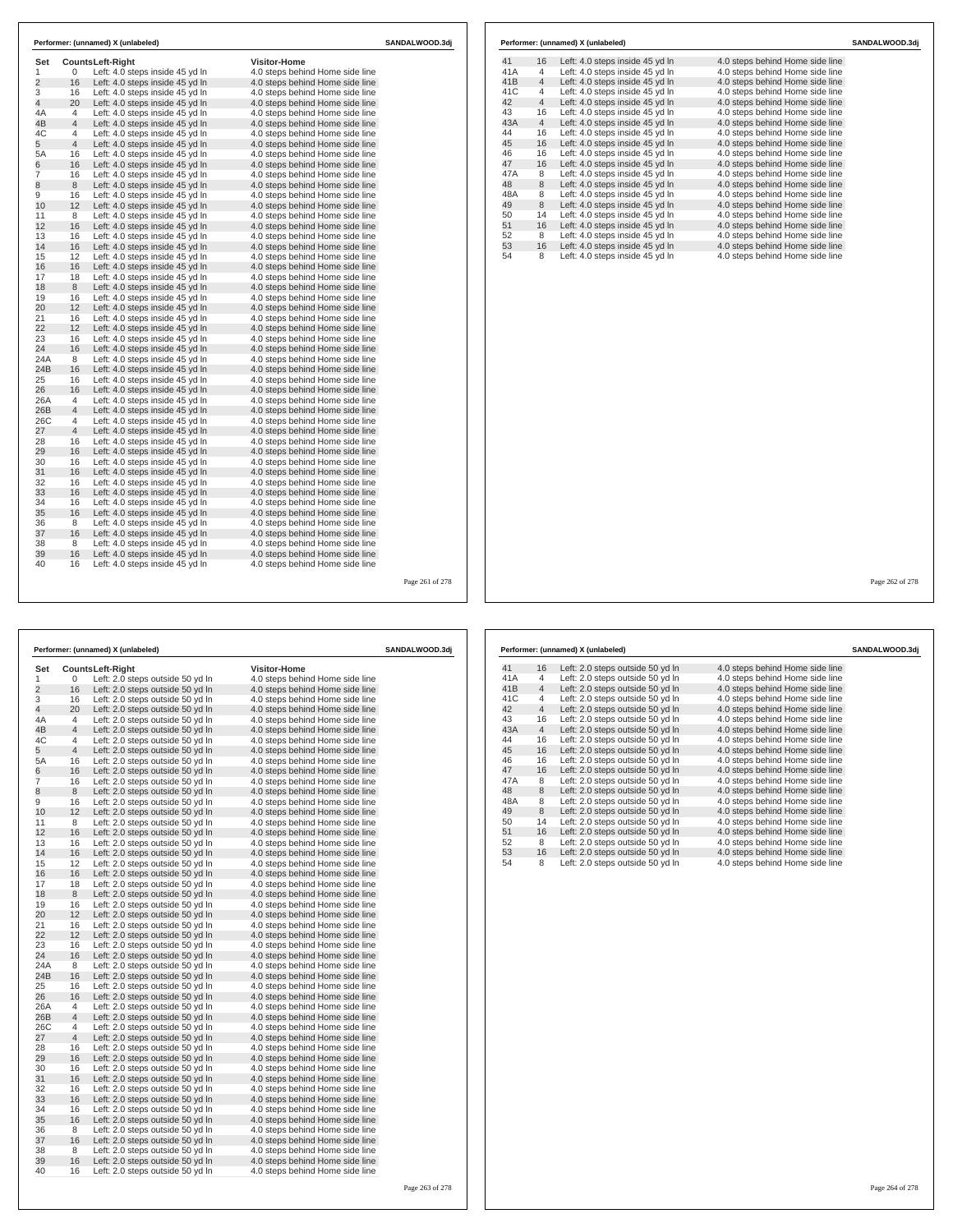| Set<br>1       |                                  | <b>CountsLeft-Right</b> | <b>Visitor-Home</b>             |  |
|----------------|----------------------------------|-------------------------|---------------------------------|--|
| $\overline{2}$ | 0<br>16                          | Left: On 45 yd In       | 4.0 steps behind Home side line |  |
| 3              | 16                               | Left: On 45 yd In       | 4.0 steps behind Home side line |  |
| $\overline{4}$ |                                  | Left: On 45 vd In       | 4.0 steps behind Home side line |  |
|                | 20                               | Left: On 45 yd In       | 4.0 steps behind Home side line |  |
| 4A<br>4B       | $\overline{4}$<br>$\overline{4}$ | Left: On 45 yd In       | 4.0 steps behind Home side line |  |
|                |                                  | Left: On 45 yd In       | 4.0 steps behind Home side line |  |
| 4C<br>5        | 4<br>$\overline{4}$              | Left: On 45 yd In       | 4.0 steps behind Home side line |  |
|                |                                  | Left: On 45 yd In       | 4.0 steps behind Home side line |  |
| 5A             | 16                               | Left: On 45 yd In       | 4.0 steps behind Home side line |  |
| 6              | 16                               | Left: On 45 vd In       | 4.0 steps behind Home side line |  |
| $\overline{7}$ | 16                               | Left: On 45 yd In       | 4.0 steps behind Home side line |  |
| 8              | 8                                | Left: On 45 yd In       | 4.0 steps behind Home side line |  |
| 9              | 16                               | Left: On 45 yd In       | 4.0 steps behind Home side line |  |
| 10             | 12                               | Left: On 45 yd In       | 4.0 steps behind Home side line |  |
| 11             | 8                                | Left: On 45 yd In       | 4.0 steps behind Home side line |  |
| 12             | 16                               | Left: On 45 yd In       | 4.0 steps behind Home side line |  |
| 13             | 16                               | Left: On 45 yd In       | 4.0 steps behind Home side line |  |
| 14             | 16                               | Left: On 45 yd In       | 4.0 steps behind Home side line |  |
| 15             | 12                               | Left: On 45 vd In       | 4.0 steps behind Home side line |  |
| 16             | 16                               | Left: On 45 yd In       | 4.0 steps behind Home side line |  |
| 17             | 18                               | Left: On 45 yd In       | 4.0 steps behind Home side line |  |
| 18             | 8                                | Left: On 45 yd In       | 4.0 steps behind Home side line |  |
| 19             | 16                               | Left: On 45 vd In       | 4.0 steps behind Home side line |  |
| 20             | 12                               | Left: On 45 yd In       | 4.0 steps behind Home side line |  |
| 21             | 16                               | Left: On 45 yd In       | 4.0 steps behind Home side line |  |
| 22             | 12                               | Left: On 45 vd In       | 4.0 steps behind Home side line |  |
| 23             | 16                               | Left: On 45 yd In       | 4.0 steps behind Home side line |  |
| 24             | 16                               | Left: On 45 yd In       | 4.0 steps behind Home side line |  |
| 24A            | 8                                | Left: On 45 yd In       | 4.0 steps behind Home side line |  |
| 24B            | 16                               | Left: On 45 vd In       | 4.0 steps behind Home side line |  |
| 25             | 16                               | Left: On 45 yd In       | 4.0 steps behind Home side line |  |
| 26             | 16                               | Left: On 45 yd In       | 4.0 steps behind Home side line |  |
| 26A            | $\overline{4}$                   | Left: On 45 yd In       | 4.0 steps behind Home side line |  |
| 26B            | $\overline{4}$                   | Left: On 45 yd In       | 4.0 steps behind Home side line |  |
| 26C            | 4                                | Left: On 45 yd In       | 4.0 steps behind Home side line |  |
| 27             | $\overline{4}$                   | Left: On 45 yd In       | 4.0 steps behind Home side line |  |
| 28             | 16                               | Left: On 45 yd In       | 4.0 steps behind Home side line |  |
| 29             | 16                               | Left: On 45 yd In       | 4.0 steps behind Home side line |  |
| 30             | 16                               | Left: On 45 yd In       | 4.0 steps behind Home side line |  |
| 31             | 16                               | Left: On 45 yd In       | 4.0 steps behind Home side line |  |
| 32             | 16                               | Left: On 45 yd In       | 4.0 steps behind Home side line |  |
| 33             | 16                               | Left: On 45 vd In       | 4.0 steps behind Home side line |  |
| 34             | 16                               | Left: On 45 yd In       | 4.0 steps behind Home side line |  |
| 35             | 16                               | Left: On 45 yd In       | 4.0 steps behind Home side line |  |
| 36             | 8                                | Left: On 45 yd In       | 4.0 steps behind Home side line |  |
| 37             | 16                               | Left: On 45 yd In       | 4.0 steps behind Home side line |  |
| 38             | 8                                | Left: On 45 yd In       | 4.0 steps behind Home side line |  |
| 39             | 16                               | Left: On 45 yd In       | 4.0 steps behind Home side line |  |
| 40             | 16                               | Left: On 45 yd In       | 4.0 steps behind Home side line |  |

|     |                | Performer: (unnamed) X (unlabeled) |                                 | SANDALWOOD.3di |
|-----|----------------|------------------------------------|---------------------------------|----------------|
| 41  | 16             | Left: On 45 yd In                  | 4.0 steps behind Home side line |                |
| 41A | $\overline{4}$ | Left: On 45 yd In                  | 4.0 steps behind Home side line |                |
| 41B | $\overline{4}$ | Left: On 45 yd In                  | 4.0 steps behind Home side line |                |
| 41C | 4              | Left: On 45 yd In                  | 4.0 steps behind Home side line |                |
| 42  | $\overline{4}$ | Left: On 45 yd In                  | 4.0 steps behind Home side line |                |
| 43  | 16             | Left: On 45 yd In                  | 4.0 steps behind Home side line |                |
| 43A | $\overline{4}$ | Left: On 45 yd In                  | 4.0 steps behind Home side line |                |
| 44  | 16             | Left: On 45 vd In                  | 4.0 steps behind Home side line |                |
| 45  | 16             | Left: On 45 yd In                  | 4.0 steps behind Home side line |                |
| 46  | 16             | Left: On 45 vd In                  | 4.0 steps behind Home side line |                |
| 47  | 16             | Left: On 45 yd In                  | 4.0 steps behind Home side line |                |
| 47A | 8              | Left: On 45 yd In                  | 4.0 steps behind Home side line |                |
| 48  | 8              | Left: On 45 yd In                  | 4.0 steps behind Home side line |                |
| 48A | 8              | Left: On 45 yd In                  | 4.0 steps behind Home side line |                |
| 49  | 8              | Left: On 45 vd In                  | 4.0 steps behind Home side line |                |
| 50  | 14             | Left: On 45 yd In                  | 4.0 steps behind Home side line |                |
| 51  | 16             | Left: On 45 yd In                  | 4.0 steps behind Home side line |                |
| 52  | 8              | Left: On 45 yd In                  | 4.0 steps behind Home side line |                |
| 53  | 16             | Left: On 45 yd In                  | 4.0 steps behind Home side line |                |
| 54  | 8              | Left: On 45 yd In                  | 4.0 steps behind Home side line |                |

Page 265 of 278

|                | Performer: (unnamed) X (unlabeled)<br>SANDALWOOD.3dj |                                 |                                 |  |
|----------------|------------------------------------------------------|---------------------------------|---------------------------------|--|
| Set            |                                                      | <b>CountsLeft-Right</b>         | <b>Visitor-Home</b>             |  |
| 1              | 0                                                    | Left: 2.0 steps inside 45 yd In | 4.0 steps behind Home side line |  |
| $\overline{a}$ | 16                                                   | Left: 2.0 steps inside 45 yd In | 4.0 steps behind Home side line |  |
| 3              | 16                                                   | Left: 2.0 steps inside 45 yd In | 4.0 steps behind Home side line |  |
| $\overline{4}$ | 20                                                   | Left: 2.0 steps inside 45 yd In | 4.0 steps behind Home side line |  |
| 4A             | $\overline{4}$                                       | Left: 2.0 steps inside 45 yd In | 4.0 steps behind Home side line |  |
| 4B             | $\overline{4}$                                       | Left: 2.0 steps inside 45 yd In | 4.0 steps behind Home side line |  |
| 4C             | 4                                                    | Left: 2.0 steps inside 45 yd In | 4.0 steps behind Home side line |  |
| 5              | $\overline{4}$                                       | Left: 2.0 steps inside 45 yd In | 4.0 steps behind Home side line |  |
| 5A             | 16                                                   | Left: 2.0 steps inside 45 yd In | 4.0 steps behind Home side line |  |
| 6              | 16                                                   | Left: 2.0 steps inside 45 yd In | 4.0 steps behind Home side line |  |
| 7              | 16                                                   | Left: 2.0 steps inside 45 yd In | 4.0 steps behind Home side line |  |
| 8              | 8                                                    | Left: 2.0 steps inside 45 yd In | 4.0 steps behind Home side line |  |
| 9              | 16                                                   | Left: 2.0 steps inside 45 yd In | 4.0 steps behind Home side line |  |
| 10             | 12                                                   | Left: 2.0 steps inside 45 yd In | 4.0 steps behind Home side line |  |
| 11             | 8                                                    | Left: 2.0 steps inside 45 yd In | 4.0 steps behind Home side line |  |
| 12             | 16                                                   | Left: 2.0 steps inside 45 yd In | 4.0 steps behind Home side line |  |
| 13             | 16                                                   | Left: 2.0 steps inside 45 yd In | 4.0 steps behind Home side line |  |
| 14             | 16                                                   | Left: 2.0 steps inside 45 yd In | 4.0 steps behind Home side line |  |
| 15             | 12                                                   | Left: 2.0 steps inside 45 yd In | 4.0 steps behind Home side line |  |
| 16             | 16                                                   | Left: 2.0 steps inside 45 yd In | 4.0 steps behind Home side line |  |
| 17             | 18                                                   | Left: 2.0 steps inside 45 yd In | 4.0 steps behind Home side line |  |
| 18             | 8                                                    | Left: 2.0 steps inside 45 yd In | 4.0 steps behind Home side line |  |
| 19             | 16                                                   | Left: 2.0 steps inside 45 yd In | 4.0 steps behind Home side line |  |
| 20             | 12                                                   | Left: 2.0 steps inside 45 yd In | 4.0 steps behind Home side line |  |
| 21             | 16                                                   | Left: 2.0 steps inside 45 yd In | 4.0 steps behind Home side line |  |
| 22             | 12                                                   | Left: 2.0 steps inside 45 yd In | 4.0 steps behind Home side line |  |
| 23             | 16                                                   | Left: 2.0 steps inside 45 yd In | 4.0 steps behind Home side line |  |
| 24             | 16                                                   | Left: 2.0 steps inside 45 yd In | 4.0 steps behind Home side line |  |
| 24A            | 8                                                    | Left: 2.0 steps inside 45 yd In | 4.0 steps behind Home side line |  |
| 24B            | 16                                                   | Left: 2.0 steps inside 45 yd In | 4.0 steps behind Home side line |  |
| 25             | 16                                                   | Left: 2.0 steps inside 45 yd In | 4.0 steps behind Home side line |  |
| 26             | 16                                                   | Left: 2.0 steps inside 45 yd In | 4.0 steps behind Home side line |  |
| 26A            | 4                                                    | Left: 2.0 steps inside 45 yd In | 4.0 steps behind Home side line |  |
| 26B            | $\overline{4}$                                       | Left: 2.0 steps inside 45 yd In | 4.0 steps behind Home side line |  |
| 26C            | 4                                                    | Left: 2.0 steps inside 45 yd In | 4.0 steps behind Home side line |  |
| 27             | $\overline{4}$                                       | Left: 2.0 steps inside 45 yd In | 4.0 steps behind Home side line |  |
| 28             | 16                                                   | Left: 2.0 steps inside 45 yd In | 4.0 steps behind Home side line |  |
| 29             | 16                                                   | Left: 2.0 steps inside 45 yd In | 4.0 steps behind Home side line |  |
| 30             | 16                                                   | Left: 2.0 steps inside 45 yd In | 4.0 steps behind Home side line |  |
| 31             | 16                                                   | Left: 2.0 steps inside 45 yd In | 4.0 steps behind Home side line |  |
| 32             | 16                                                   | Left: 2.0 steps inside 45 yd In | 4.0 steps behind Home side line |  |
| 33             | 16                                                   | Left: 2.0 steps inside 45 yd In | 4.0 steps behind Home side line |  |
| 34             | 16                                                   | Left: 2.0 steps inside 45 yd In | 4.0 steps behind Home side line |  |
| 35             | 16                                                   | Left: 2.0 steps inside 45 yd In | 4.0 steps behind Home side line |  |
| 36             | 8                                                    | Left: 2.0 steps inside 45 yd In | 4.0 steps behind Home side line |  |
| 37             | 16                                                   | Left: 2.0 steps inside 45 yd In | 4.0 steps behind Home side line |  |
| 38             | 8                                                    | Left: 2.0 steps inside 45 yd In | 4.0 steps behind Home side line |  |
| 39             | 16                                                   | Left: 2.0 steps inside 45 yd In | 4.0 steps behind Home side line |  |
| 40             | 16                                                   | Left: 2.0 steps inside 45 yd In | 4.0 steps behind Home side line |  |
|                |                                                      |                                 |                                 |  |

| Performer: (unnamed) X (unlabeled) | SANDALWOOD.3di |                                 |                                 |  |
|------------------------------------|----------------|---------------------------------|---------------------------------|--|
| 41                                 | 16             | Left: 2.0 steps inside 45 yd In | 4.0 steps behind Home side line |  |
| 41A                                | $\overline{4}$ | Left: 2.0 steps inside 45 yd In | 4.0 steps behind Home side line |  |
| 41B                                | $\overline{4}$ | Left: 2.0 steps inside 45 yd In | 4.0 steps behind Home side line |  |
| 41C                                | 4              | Left: 2.0 steps inside 45 yd In | 4.0 steps behind Home side line |  |
| 42                                 | $\overline{4}$ | Left: 2.0 steps inside 45 yd In | 4.0 steps behind Home side line |  |
| 43                                 | 16             | Left: 2.0 steps inside 45 yd In | 4.0 steps behind Home side line |  |
| 43A                                | $\overline{4}$ | Left: 2.0 steps inside 45 yd In | 4.0 steps behind Home side line |  |
| 44                                 | 16             | Left: 2.0 steps inside 45 yd In | 4.0 steps behind Home side line |  |
| 45                                 | 16             | Left: 2.0 steps inside 45 yd In | 4.0 steps behind Home side line |  |
| 46                                 | 16             | Left: 2.0 steps inside 45 yd In | 4.0 steps behind Home side line |  |
| 47                                 | 16             | Left: 2.0 steps inside 45 yd In | 4.0 steps behind Home side line |  |
| 47A                                | 8              | Left: 2.0 steps inside 45 yd In | 4.0 steps behind Home side line |  |
| 48                                 | 8              | Left: 2.0 steps inside 45 yd In | 4.0 steps behind Home side line |  |
| 48A                                | 8              | Left: 2.0 steps inside 45 yd In | 4.0 steps behind Home side line |  |
| 49                                 | 8              | Left: 2.0 steps inside 45 yd In | 4.0 steps behind Home side line |  |
| 50                                 | 14             | Left: 2.0 steps inside 45 yd In | 4.0 steps behind Home side line |  |
| 51                                 | 16             | Left: 2.0 steps inside 45 yd In | 4.0 steps behind Home side line |  |
| 52                                 | 8              | Left: 2.0 steps inside 45 yd In | 4.0 steps behind Home side line |  |
| 53                                 | 16             | Left: 2.0 steps inside 45 yd In | 4.0 steps behind Home side line |  |
| 54                                 | 8              | Left: 2.0 steps inside 45 yd In | 4.0 steps behind Home side line |  |
|                                    |                |                                 |                                 |  |
|                                    |                |                                 |                                 |  |
|                                    |                |                                 |                                 |  |

Page 266 of 278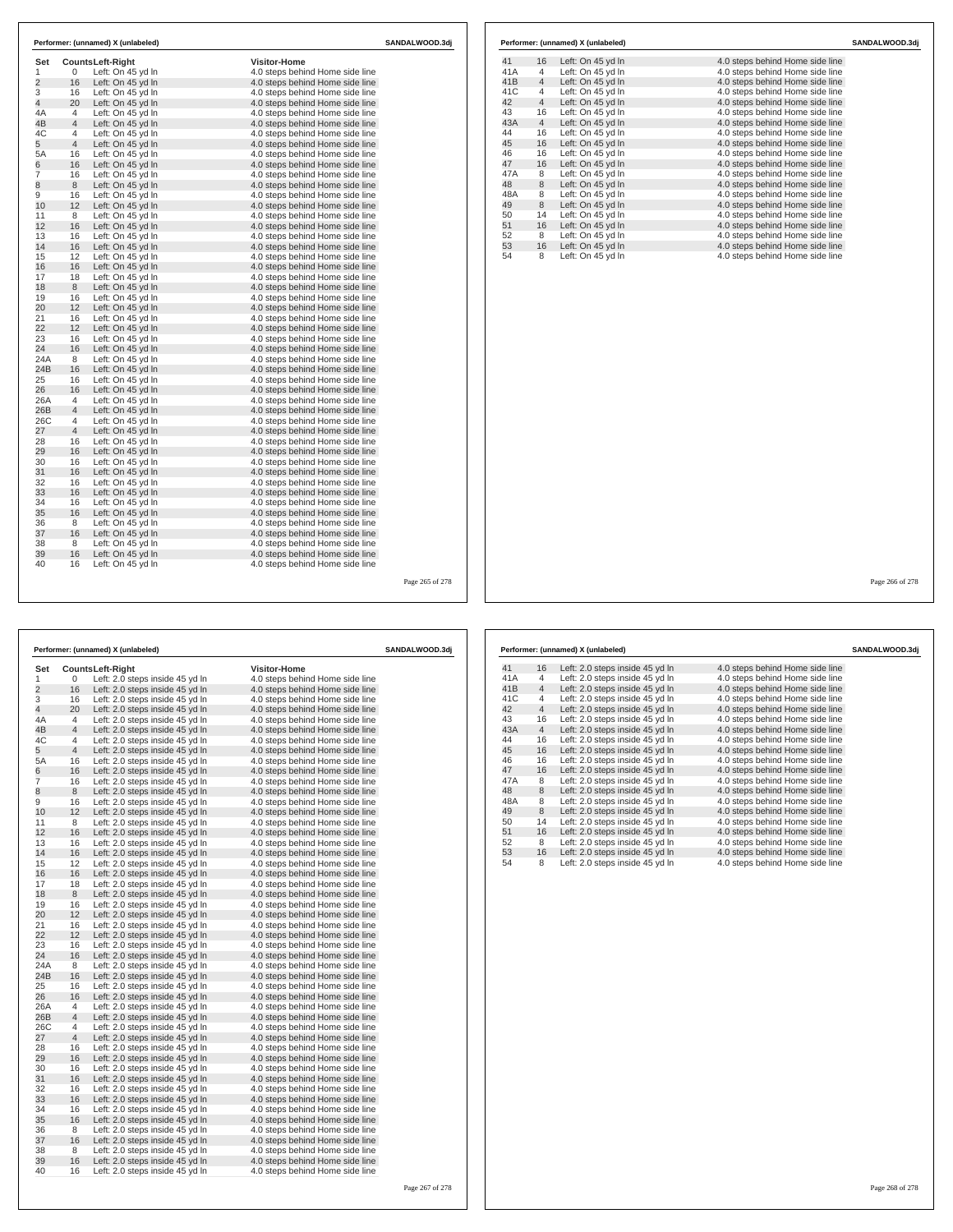| Set<br>1        | 0              | <b>CountsLeft-Right</b><br>On 50 yd In | <b>Visitor-Home</b><br>4.0 steps behind Home side line |  |
|-----------------|----------------|----------------------------------------|--------------------------------------------------------|--|
| $\overline{2}$  | 16             | On 50 yd In                            | 4.0 steps behind Home side line                        |  |
| 3               | 16             | On 50 vd In                            | 4.0 steps behind Home side line                        |  |
| $\overline{4}$  | 20             | On 50 yd In                            | 4.0 steps behind Home side line                        |  |
| 4A              | $\overline{4}$ | On 50 vd In                            | 4.0 steps behind Home side line                        |  |
| 4B              | $\overline{4}$ | On 50 yd In                            | 4.0 steps behind Home side line                        |  |
| 4C              | 4              | On 50 yd In                            | 4.0 steps behind Home side line                        |  |
| 5               | $\overline{4}$ | On 50 yd In                            | 4.0 steps behind Home side line                        |  |
| 5A              | 16             | On 50 yd In                            | 4.0 steps behind Home side line                        |  |
| 6               | 16             | On 50 vd In                            | 4.0 steps behind Home side line                        |  |
| $\overline{7}$  | 16             | On 50 yd In                            | 4.0 steps behind Home side line                        |  |
| 8               | 8              | On 50 yd In                            | 4.0 steps behind Home side line                        |  |
| 9               | 16             | On 50 yd In                            | 4.0 steps behind Home side line                        |  |
| 10              | 12             | On 50 yd In                            | 4.0 steps behind Home side line                        |  |
| 11              | 8              | On 50 yd In                            | 4.0 steps behind Home side line                        |  |
| 12              | 16             | On 50 yd In                            | 4.0 steps behind Home side line                        |  |
| 13              | 16             | On 50 vd In                            | 4.0 steps behind Home side line                        |  |
| 14              | 16             | On 50 yd In                            | 4.0 steps behind Home side line                        |  |
| 15              | 12             | On 50 yd In                            | 4.0 steps behind Home side line                        |  |
| 16              | 16             | On 50 yd In                            | 4.0 steps behind Home side line                        |  |
| 17              | 18             | On 50 yd In                            | 4.0 steps behind Home side line                        |  |
| 18              | 8              | On 50 yd In                            | 4.0 steps behind Home side line                        |  |
| 19              | 16             | On 50 yd In                            | 4.0 steps behind Home side line                        |  |
| 20              | 12             | On 50 yd In                            | 4.0 steps behind Home side line                        |  |
| 21              | 16             | On 50 yd In                            | 4.0 steps behind Home side line                        |  |
| 22              | 12             | On 50 yd In                            | 4.0 steps behind Home side line                        |  |
| 23              | 16             | On 50 yd In                            | 4.0 steps behind Home side line                        |  |
| 24              | 16             | On 50 yd In                            | 4.0 steps behind Home side line                        |  |
| 24A             | 8              | On 50 yd In                            | 4.0 steps behind Home side line                        |  |
| 24 <sub>B</sub> | 16             | On 50 yd In                            | 4.0 steps behind Home side line                        |  |
| 25              | 16             | On 50 yd In                            | 4.0 steps behind Home side line                        |  |
| 26              | 16             | On 50 yd In                            | 4.0 steps behind Home side line                        |  |
| 26A             | $\overline{4}$ | On 50 yd In                            | 4.0 steps behind Home side line                        |  |
| 26B             | $\overline{4}$ | On 50 yd In                            | 4.0 steps behind Home side line                        |  |
| 26C             | 4              | On 50 vd In                            | 4.0 steps behind Home side line                        |  |
| 27              | $\overline{4}$ | On 50 yd In                            | 4.0 steps behind Home side line                        |  |
| 28              | 16             | On 50 yd In                            | 4.0 steps behind Home side line                        |  |
| 29              | 16             | On 50 yd In                            | 4.0 steps behind Home side line                        |  |
| 30              | 16             | On 50 yd In                            | 4.0 steps behind Home side line                        |  |
| 31              | 16             | On 50 yd In                            | 4.0 steps behind Home side line                        |  |
| 32              | 16             | On 50 yd In                            | 4.0 steps behind Home side line                        |  |
| 33              | 16             | On 50 vd In                            | 4.0 steps behind Home side line                        |  |
| 34              | 16             | On 50 yd In                            | 4.0 steps behind Home side line                        |  |
| 35              | 16             | On 50 yd In                            | 4.0 steps behind Home side line                        |  |
| 36              | 8              | On 50 yd In                            | 4.0 steps behind Home side line                        |  |
| 37              | 16             | On 50 yd In                            | 4.0 steps behind Home side line                        |  |
| 38              | 8              | On 50 yd In                            | 4.0 steps behind Home side line                        |  |
| 39              | 16             | On 50 yd In                            | 4.0 steps behind Home side line                        |  |
| 40              | 16             | On 50 yd In                            | 4.0 steps behind Home side line                        |  |

|                 |                | Performer: (unnamed) X (unlabeled) |                                 | SANDALWOOD.3di |
|-----------------|----------------|------------------------------------|---------------------------------|----------------|
| 41              | 16             | On 50 yd In                        | 4.0 steps behind Home side line |                |
| 41A             | $\overline{4}$ | On 50 yd In                        | 4.0 steps behind Home side line |                |
| 41 <sub>B</sub> | $\overline{4}$ | On 50 yd In                        | 4.0 steps behind Home side line |                |
| 41C             | 4              | On 50 yd In                        | 4.0 steps behind Home side line |                |
| 42              | $\overline{4}$ | On 50 yd In                        | 4.0 steps behind Home side line |                |
| 43              | 16             | On 50 yd In                        | 4.0 steps behind Home side line |                |
| 43A             | $\overline{4}$ | On 50 yd In                        | 4.0 steps behind Home side line |                |
| 44              | 16             | On 50 yd In                        | 4.0 steps behind Home side line |                |
| 45              | 16             | On 50 yd In                        | 4.0 steps behind Home side line |                |
| 46              | 16             | On 50 yd In                        | 4.0 steps behind Home side line |                |
| 47              | 16             | On 50 yd In                        | 4.0 steps behind Home side line |                |
| 47A             | 8              | On 50 yd In                        | 4.0 steps behind Home side line |                |
| 48              | 8              | On 50 yd In                        | 4.0 steps behind Home side line |                |
| 48A             | 8              | On 50 yd In                        | 4.0 steps behind Home side line |                |
| 49              | 8              | On 50 yd In                        | 4.0 steps behind Home side line |                |
| 50              | 14             | On 50 yd In                        | 4.0 steps behind Home side line |                |
| 51              | 16             | On 50 yd In                        | 4.0 steps behind Home side line |                |
| 52              | 8              | On 50 yd In                        | 4.0 steps behind Home side line |                |
| 53              | 16             | On 50 yd In                        | 4.0 steps behind Home side line |                |
| 54              | 8              | On 50 yd In                        | 4.0 steps behind Home side line |                |

Page 269 of 278

|                |                | Performer: (unnamed) X (unlabeled) |                                 | SANDALWOOD.3dj |
|----------------|----------------|------------------------------------|---------------------------------|----------------|
| Set            |                | <b>CountsLeft-Right</b>            | <b>Visitor-Home</b>             |                |
| 1              | 0              | Right: 2.0 steps inside 45 yd In   | 4.0 steps behind Home side line |                |
| $\overline{2}$ | 16             | Right: 2.0 steps inside 45 yd In   | 4.0 steps behind Home side line |                |
| 3              | 16             | Right: 2.0 steps inside 45 yd In   | 4.0 steps behind Home side line |                |
| $\overline{4}$ | 20             | Right: 2.0 steps inside 45 yd In   | 4.0 steps behind Home side line |                |
| 4A             | $\overline{4}$ | Right: 2.0 steps inside 45 yd In   | 4.0 steps behind Home side line |                |
| 4B             | 4              | Right: 2.0 steps inside 45 yd In   | 4.0 steps behind Home side line |                |
| 4C             | 4              | Right: 2.0 steps inside 45 yd In   | 4.0 steps behind Home side line |                |
| 5              | 4              | Right: 2.0 steps inside 45 yd In   | 4.0 steps behind Home side line |                |
| 5A             | 16             | Right: 2.0 steps inside 45 yd In   | 4.0 steps behind Home side line |                |
| 6              | 16             | Right: 2.0 steps inside 45 yd In   | 4.0 steps behind Home side line |                |
| 7              | 16             | Right: 2.0 steps inside 45 yd In   | 4.0 steps behind Home side line |                |
| 8              | 8              | Right: 2.0 steps inside 45 yd In   | 4.0 steps behind Home side line |                |
| 9              | 16             | Right: 2.0 steps inside 45 yd In   | 4.0 steps behind Home side line |                |
| 10             | 12             | Right: 2.0 steps inside 45 yd In   | 4.0 steps behind Home side line |                |
| 11             | 8              | Right: 2.0 steps inside 45 yd In   | 4.0 steps behind Home side line |                |
| 12             | 16             | Right: 2.0 steps inside 45 yd In   | 4.0 steps behind Home side line |                |
| 13             | 16             | Right: 2.0 steps inside 45 yd In   | 4.0 steps behind Home side line |                |
| 14             | 16             | Right: 2.0 steps inside 45 yd In   | 4.0 steps behind Home side line |                |
| 15             | 12             | Right: 2.0 steps inside 45 yd In   | 4.0 steps behind Home side line |                |
| 16             | 16             | Right: 2.0 steps inside 45 yd In   | 4.0 steps behind Home side line |                |
| 17             | 18             | Right: 2.0 steps inside 45 yd In   | 4.0 steps behind Home side line |                |
| 18             | 8              | Right: 2.0 steps inside 45 yd In   | 4.0 steps behind Home side line |                |
| 19             | 16             | Right: 2.0 steps inside 45 yd In   | 4.0 steps behind Home side line |                |
| 20             | 12             | Right: 2.0 steps inside 45 yd In   | 4.0 steps behind Home side line |                |
| 21             | 16             | Right: 2.0 steps inside 45 yd In   | 4.0 steps behind Home side line |                |
| 22             | 12             | Right: 2.0 steps inside 45 yd In   | 4.0 steps behind Home side line |                |
| 23             | 16             | Right: 2.0 steps inside 45 yd In   | 4.0 steps behind Home side line |                |
| 24             | 16             | Right: 2.0 steps inside 45 yd In   | 4.0 steps behind Home side line |                |
| 24A            | 8              | Right: 2.0 steps inside 45 yd In   | 4.0 steps behind Home side line |                |
| 24B            | 16             | Right: 2.0 steps inside 45 yd In   | 4.0 steps behind Home side line |                |
| 25             | 16             | Right: 2.0 steps inside 45 yd In   | 4.0 steps behind Home side line |                |
| 26             | 16             | Right: 2.0 steps inside 45 yd In   | 4.0 steps behind Home side line |                |
| 26A            | 4              | Right: 2.0 steps inside 45 yd In   | 4.0 steps behind Home side line |                |
| 26B            | 4              | Right: 2.0 steps inside 45 yd In   | 4.0 steps behind Home side line |                |
| 26C            | 4              | Right: 2.0 steps inside 45 yd In   | 4.0 steps behind Home side line |                |
| 27             | $\overline{4}$ | Right: 2.0 steps inside 45 yd In   | 4.0 steps behind Home side line |                |
| 28             | 16             | Right: 2.0 steps inside 45 yd In   | 4.0 steps behind Home side line |                |
| 29             | 16             | Right: 2.0 steps inside 45 yd In   | 4.0 steps behind Home side line |                |
| 30             | 16             | Right: 2.0 steps inside 45 yd In   | 4.0 steps behind Home side line |                |
| 31             | 16             | Right: 2.0 steps inside 45 yd In   | 4.0 steps behind Home side line |                |
| 32             | 16             | Right: 2.0 steps inside 45 yd In   | 4.0 steps behind Home side line |                |
| 33             | 16             | Right: 2.0 steps inside 45 yd In   | 4.0 steps behind Home side line |                |
| 34             | 16             | Right: 2.0 steps inside 45 yd In   | 4.0 steps behind Home side line |                |
| 35             | 16             | Right: 2.0 steps inside 45 yd In   | 4.0 steps behind Home side line |                |
| 36             | 8              | Right: 2.0 steps inside 45 yd In   | 4.0 steps behind Home side line |                |
| 37             | 16             | Right: 2.0 steps inside 45 yd In   | 4.0 steps behind Home side line |                |
| 38             | 8              | Right: 2.0 steps inside 45 yd In   | 4.0 steps behind Home side line |                |
| 39             | 16             | Right: 2.0 steps inside 45 yd In   | 4.0 steps behind Home side line |                |
| 40             | 16             | Right: 2.0 steps inside 45 yd In   | 4.0 steps behind Home side line |                |
|                |                |                                    |                                 |                |

| Right: 2.0 steps inside 45 yd In<br>Right: 2.0 steps inside 45 yd In<br>Right: 2.0 steps inside 45 yd In<br>Right: 2.0 steps inside 45 yd In<br>Right: 2.0 steps inside 45 yd In<br>Right: 2.0 steps inside 45 yd In<br>Right: 2.0 steps inside 45 yd In<br>Right: 2.0 steps inside 45 yd In<br>Right: 2.0 steps inside 45 yd In<br>Right: 2.0 steps inside 45 vd In<br>Right: 2.0 steps inside 45 yd In<br>Right: 2.0 steps inside 45 yd In | 4.0 steps behind Home side line<br>4.0 steps behind Home side line<br>4.0 steps behind Home side line<br>4.0 steps behind Home side line<br>4.0 steps behind Home side line<br>4.0 steps behind Home side line<br>4.0 steps behind Home side line<br>4.0 steps behind Home side line<br>4.0 steps behind Home side line<br>4.0 steps behind Home side line<br>4.0 steps behind Home side line<br>4.0 steps behind Home side line |  |
|----------------------------------------------------------------------------------------------------------------------------------------------------------------------------------------------------------------------------------------------------------------------------------------------------------------------------------------------------------------------------------------------------------------------------------------------|----------------------------------------------------------------------------------------------------------------------------------------------------------------------------------------------------------------------------------------------------------------------------------------------------------------------------------------------------------------------------------------------------------------------------------|--|
|                                                                                                                                                                                                                                                                                                                                                                                                                                              |                                                                                                                                                                                                                                                                                                                                                                                                                                  |  |
|                                                                                                                                                                                                                                                                                                                                                                                                                                              |                                                                                                                                                                                                                                                                                                                                                                                                                                  |  |
|                                                                                                                                                                                                                                                                                                                                                                                                                                              |                                                                                                                                                                                                                                                                                                                                                                                                                                  |  |
|                                                                                                                                                                                                                                                                                                                                                                                                                                              |                                                                                                                                                                                                                                                                                                                                                                                                                                  |  |
|                                                                                                                                                                                                                                                                                                                                                                                                                                              |                                                                                                                                                                                                                                                                                                                                                                                                                                  |  |
|                                                                                                                                                                                                                                                                                                                                                                                                                                              |                                                                                                                                                                                                                                                                                                                                                                                                                                  |  |
|                                                                                                                                                                                                                                                                                                                                                                                                                                              |                                                                                                                                                                                                                                                                                                                                                                                                                                  |  |
|                                                                                                                                                                                                                                                                                                                                                                                                                                              |                                                                                                                                                                                                                                                                                                                                                                                                                                  |  |
|                                                                                                                                                                                                                                                                                                                                                                                                                                              |                                                                                                                                                                                                                                                                                                                                                                                                                                  |  |
|                                                                                                                                                                                                                                                                                                                                                                                                                                              |                                                                                                                                                                                                                                                                                                                                                                                                                                  |  |
|                                                                                                                                                                                                                                                                                                                                                                                                                                              |                                                                                                                                                                                                                                                                                                                                                                                                                                  |  |
|                                                                                                                                                                                                                                                                                                                                                                                                                                              |                                                                                                                                                                                                                                                                                                                                                                                                                                  |  |
| Right: 2.0 steps inside 45 yd In                                                                                                                                                                                                                                                                                                                                                                                                             | 4.0 steps behind Home side line                                                                                                                                                                                                                                                                                                                                                                                                  |  |
| Right: 2.0 steps inside 45 yd In                                                                                                                                                                                                                                                                                                                                                                                                             | 4.0 steps behind Home side line                                                                                                                                                                                                                                                                                                                                                                                                  |  |
| Right: 2.0 steps inside 45 yd In                                                                                                                                                                                                                                                                                                                                                                                                             | 4.0 steps behind Home side line                                                                                                                                                                                                                                                                                                                                                                                                  |  |
| Right: 2.0 steps inside 45 yd In                                                                                                                                                                                                                                                                                                                                                                                                             | 4.0 steps behind Home side line                                                                                                                                                                                                                                                                                                                                                                                                  |  |
| Right: 2.0 steps inside 45 yd In                                                                                                                                                                                                                                                                                                                                                                                                             | 4.0 steps behind Home side line                                                                                                                                                                                                                                                                                                                                                                                                  |  |
| Right: 2.0 steps inside 45 yd In                                                                                                                                                                                                                                                                                                                                                                                                             | 4.0 steps behind Home side line                                                                                                                                                                                                                                                                                                                                                                                                  |  |
| Right: 2.0 steps inside 45 yd In                                                                                                                                                                                                                                                                                                                                                                                                             | 4.0 steps behind Home side line                                                                                                                                                                                                                                                                                                                                                                                                  |  |
| Right: 2.0 steps inside 45 yd In                                                                                                                                                                                                                                                                                                                                                                                                             | 4.0 steps behind Home side line                                                                                                                                                                                                                                                                                                                                                                                                  |  |
|                                                                                                                                                                                                                                                                                                                                                                                                                                              |                                                                                                                                                                                                                                                                                                                                                                                                                                  |  |

Page 270 of 278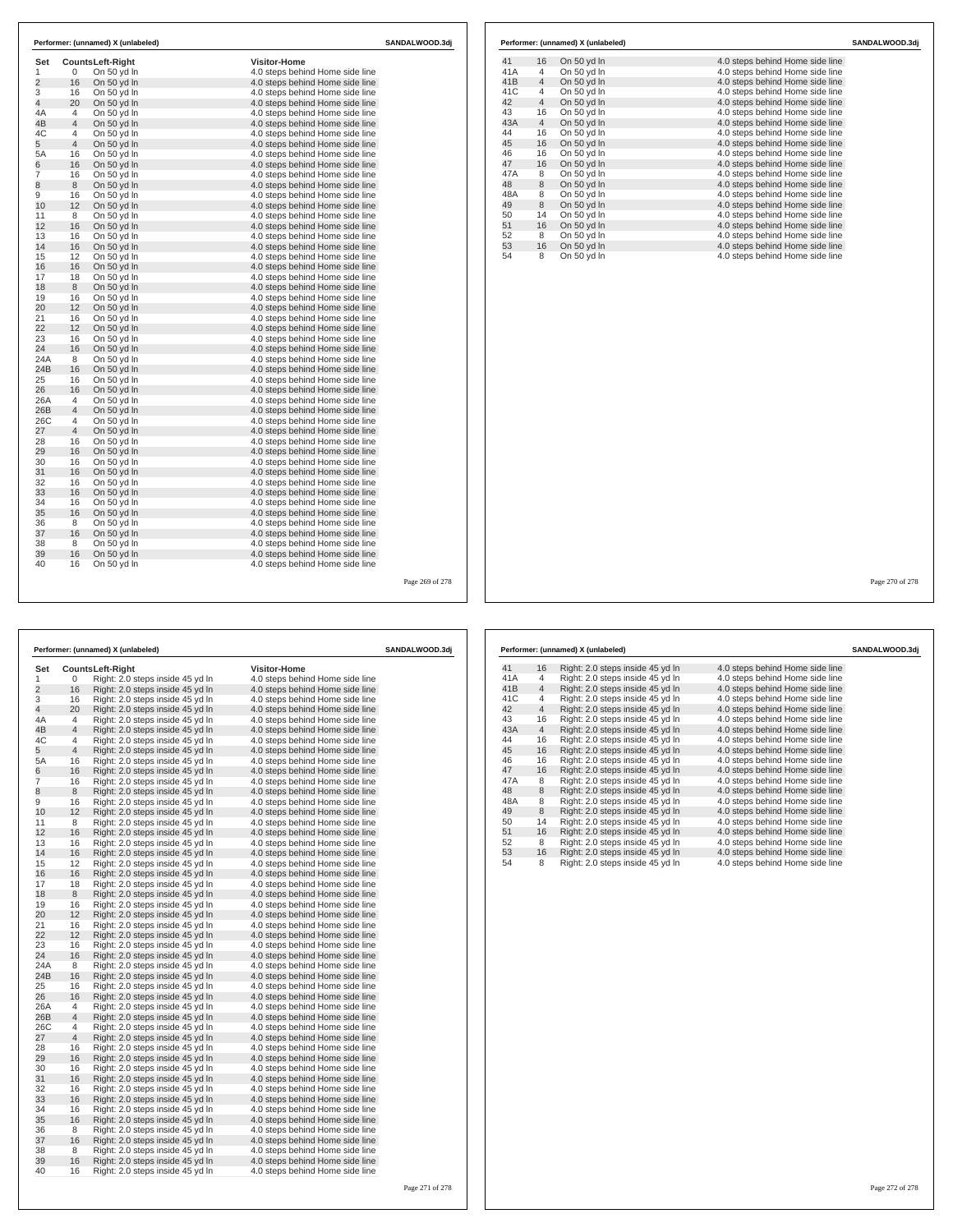| Set            |                | <b>CountsLeft-Right</b> | <b>Visitor-Home</b>             |  |
|----------------|----------------|-------------------------|---------------------------------|--|
| 1              | 0              | Right: On 45 yd In      | 4.0 steps behind Home side line |  |
| $\overline{2}$ | 16             | Right: On 45 yd In      | 4.0 steps behind Home side line |  |
| 3              | 16             | Right: On 45 yd In      | 4.0 steps behind Home side line |  |
| $\overline{4}$ | 20             | Right: On 45 yd In      | 4.0 steps behind Home side line |  |
| 4A             | 4              | Right: On 45 vd In      | 4.0 steps behind Home side line |  |
| 4B             | $\overline{4}$ | Right: On 45 yd In      | 4.0 steps behind Home side line |  |
| 4C             | 4              | Right: On 45 yd In      | 4.0 steps behind Home side line |  |
| 5              | $\overline{4}$ | Right: On 45 yd In      | 4.0 steps behind Home side line |  |
| 5A             | 16             | Right: On 45 yd In      | 4.0 steps behind Home side line |  |
| 6              | 16             | Right: On 45 yd In      | 4.0 steps behind Home side line |  |
| $\overline{7}$ | 16             | Right: On 45 yd In      | 4.0 steps behind Home side line |  |
| 8              | 8              | Right: On 45 yd In      | 4.0 steps behind Home side line |  |
| 9              | 16             | Right: On 45 yd In      | 4.0 steps behind Home side line |  |
| 10             | 12             | Right: On 45 yd In      | 4.0 steps behind Home side line |  |
| 11             | 8              | Right: On 45 yd In      | 4.0 steps behind Home side line |  |
| 12             | 16             | Right: On 45 yd In      | 4.0 steps behind Home side line |  |
| 13             | 16             | Right: On 45 yd In      | 4.0 steps behind Home side line |  |
| 14             | 16             | Right: On 45 yd In      | 4.0 steps behind Home side line |  |
| 15             | 12             | Right: On 45 vd In      | 4.0 steps behind Home side line |  |
| 16             | 16             | Right: On 45 yd In      | 4.0 steps behind Home side line |  |
| 17             | 18             | Right: On 45 yd In      | 4.0 steps behind Home side line |  |
| 18             | 8              | Right: On 45 yd In      | 4.0 steps behind Home side line |  |
| 19             | 16             | Right: On 45 yd In      | 4.0 steps behind Home side line |  |
| 20             | 12             | Right: On 45 yd In      | 4.0 steps behind Home side line |  |
| 21             | 16             | Right: On 45 yd In      | 4.0 steps behind Home side line |  |
| 22             | 12             | Right: On 45 yd In      | 4.0 steps behind Home side line |  |
| 23             | 16             | Right: On 45 yd In      | 4.0 steps behind Home side line |  |
| 24             | 16             | Right: On 45 vd In      | 4.0 steps behind Home side line |  |
| 24A            | 8              | Right: On 45 yd In      | 4.0 steps behind Home side line |  |
| 24B            | 16             | Right: On 45 yd In      | 4.0 steps behind Home side line |  |
| 25             | 16             | Right: On 45 yd In      | 4.0 steps behind Home side line |  |
| 26             | 16             | Right: On 45 yd In      | 4.0 steps behind Home side line |  |
| 26A            | 4              | Right: On 45 yd In      | 4.0 steps behind Home side line |  |
| 26B            | $\overline{4}$ | Right: On 45 yd In      | 4.0 steps behind Home side line |  |
| 26C            | 4              | Right: On 45 vd In      | 4.0 steps behind Home side line |  |
| 27             | 4              | Right: On 45 yd In      | 4.0 steps behind Home side line |  |
| 28             | 16             | Right: On 45 yd In      | 4.0 steps behind Home side line |  |
| 29             | 16             | Right: On 45 yd In      | 4.0 steps behind Home side line |  |
| 30             | 16             | Right: On 45 yd In      | 4.0 steps behind Home side line |  |
| 31             | 16             | Right: On 45 yd In      | 4.0 steps behind Home side line |  |
| 32             | 16             | Right: On 45 yd In      | 4.0 steps behind Home side line |  |
| 33             | 16             | Right: On 45 yd In      | 4.0 steps behind Home side line |  |
| 34             | 16             | Right: On 45 yd In      | 4.0 steps behind Home side line |  |
| 35             | 16             | Right: On 45 yd In      | 4.0 steps behind Home side line |  |
| 36             | 8              | Right: On 45 yd In      | 4.0 steps behind Home side line |  |
| 37             | 16             | Right: On 45 yd In      | 4.0 steps behind Home side line |  |
| 38             | 8              | Right: On 45 vd In      | 4.0 steps behind Home side line |  |
| 39             | 16             | Right: On 45 yd In      | 4.0 steps behind Home side line |  |
| 40             | 16             | Right: On 45 yd In      | 4.0 steps behind Home side line |  |

| 41<br>41A | 16             | Right: On 45 yd In | 4.0 steps behind Home side line |  |
|-----------|----------------|--------------------|---------------------------------|--|
|           | 4              | Right: On 45 yd In | 4.0 steps behind Home side line |  |
| 41B       | $\overline{4}$ | Right: On 45 yd In | 4.0 steps behind Home side line |  |
| 41C       | 4              | Right: On 45 yd In | 4.0 steps behind Home side line |  |
| 42        | $\overline{4}$ | Right: On 45 yd In | 4.0 steps behind Home side line |  |
| 43        | 16             | Right: On 45 yd In | 4.0 steps behind Home side line |  |
| 43A       | $\overline{4}$ | Right: On 45 yd In | 4.0 steps behind Home side line |  |
| 44        | 16             | Right: On 45 yd In | 4.0 steps behind Home side line |  |
| 45        | 16             | Right: On 45 yd In | 4.0 steps behind Home side line |  |
| 46        | 16             | Right: On 45 yd In | 4.0 steps behind Home side line |  |
| 47        | 16             | Right: On 45 yd In | 4.0 steps behind Home side line |  |
| 47A       | 8              | Right: On 45 yd In | 4.0 steps behind Home side line |  |
| 48        | 8              | Right: On 45 yd In | 4.0 steps behind Home side line |  |
| 48A       | 8              | Right: On 45 yd In | 4.0 steps behind Home side line |  |
| 49        | 8              | Right: On 45 yd In | 4.0 steps behind Home side line |  |
| 50        | 14             | Right: On 45 yd In | 4.0 steps behind Home side line |  |
| 51        | 16             | Right: On 45 yd In | 4.0 steps behind Home side line |  |
| 52        | 8              | Right: On 45 yd In | 4.0 steps behind Home side line |  |
| 53        | 16             | Right: On 45 yd In | 4.0 steps behind Home side line |  |
| 54        | 8              | Right: On 45 yd In | 4.0 steps behind Home side line |  |

Page 273 of 278

|                |                | Performer: (unnamed) X (unlabeled)<br>SANDALWOOD.3dj                   |                                                                    |                 |  |
|----------------|----------------|------------------------------------------------------------------------|--------------------------------------------------------------------|-----------------|--|
| Set<br>1       | 0              | Counts Left-Right                                                      | <b>Visitor-Home</b>                                                |                 |  |
| $\overline{2}$ | 16             | Right: 2.0 steps outside 50 yd In<br>Right: 2.0 steps outside 50 yd In | 4.0 steps behind Home side line<br>4.0 steps behind Home side line |                 |  |
| 3              | 16             | Right: 2.0 steps outside 50 yd In                                      | 4.0 steps behind Home side line                                    |                 |  |
| $\overline{4}$ | 20             | Right: 2.0 steps outside 50 yd In                                      | 4.0 steps behind Home side line                                    |                 |  |
| 4A             | 4              | Right: 2.0 steps outside 50 yd In                                      | 4.0 steps behind Home side line                                    |                 |  |
| 4B             | 4              | Right: 2.0 steps outside 50 yd In                                      | 4.0 steps behind Home side line                                    |                 |  |
| 4C             | 4              | Right: 2.0 steps outside 50 yd In                                      | 4.0 steps behind Home side line                                    |                 |  |
| 5              | $\overline{4}$ | Right: 2.0 steps outside 50 yd In                                      | 4.0 steps behind Home side line                                    |                 |  |
| 5A             | 16             | Right: 2.0 steps outside 50 yd In                                      | 4.0 steps behind Home side line                                    |                 |  |
| 6              | 16             | Right: 2.0 steps outside 50 yd In                                      | 4.0 steps behind Home side line                                    |                 |  |
| 7              | 16             | Right: 2.0 steps outside 50 yd In                                      | 4.0 steps behind Home side line                                    |                 |  |
| 8              | 8              | Right: 2.0 steps outside 50 yd In                                      | 4.0 steps behind Home side line                                    |                 |  |
| 9              | 16             | Right: 2.0 steps outside 50 yd In                                      | 4.0 steps behind Home side line                                    |                 |  |
| 10             | 12             | Right: 2.0 steps outside 50 yd In                                      | 4.0 steps behind Home side line                                    |                 |  |
| 11             | 8              | Right: 2.0 steps outside 50 yd In                                      | 4.0 steps behind Home side line                                    |                 |  |
| 12             | 16             | Right: 2.0 steps outside 50 yd In                                      | 4.0 steps behind Home side line                                    |                 |  |
| 13             | 16             | Right: 2.0 steps outside 50 yd In                                      | 4.0 steps behind Home side line                                    |                 |  |
| 14             | 16             | Right: 2.0 steps outside 50 yd In                                      | 4.0 steps behind Home side line                                    |                 |  |
| 15             | 12             | Right: 2.0 steps outside 50 yd In                                      | 4.0 steps behind Home side line                                    |                 |  |
| 16             | 16             | Right: 2.0 steps outside 50 yd In                                      | 4.0 steps behind Home side line                                    |                 |  |
| 17             | 18             | Right: 2.0 steps outside 50 yd In                                      | 4.0 steps behind Home side line                                    |                 |  |
| 18             | 8              | Right: 2.0 steps outside 50 yd In                                      | 4.0 steps behind Home side line                                    |                 |  |
| 19             | 16             | Right: 2.0 steps outside 50 yd In                                      | 4.0 steps behind Home side line                                    |                 |  |
| 20             | 12             | Right: 2.0 steps outside 50 yd In                                      | 4.0 steps behind Home side line                                    |                 |  |
| 21             | 16             | Right: 2.0 steps outside 50 yd In                                      | 4.0 steps behind Home side line                                    |                 |  |
| 22             | 12             | Right: 2.0 steps outside 50 yd In                                      | 4.0 steps behind Home side line                                    |                 |  |
| 23             | 16             | Right: 2.0 steps outside 50 yd In                                      | 4.0 steps behind Home side line                                    |                 |  |
| 24             | 16             | Right: 2.0 steps outside 50 yd In                                      | 4.0 steps behind Home side line                                    |                 |  |
| 24A            | 8              | Right: 2.0 steps outside 50 yd In                                      | 4.0 steps behind Home side line                                    |                 |  |
| 24B            | 16             | Right: 2.0 steps outside 50 yd In                                      | 4.0 steps behind Home side line                                    |                 |  |
| 25             | 16             | Right: 2.0 steps outside 50 yd In                                      | 4.0 steps behind Home side line                                    |                 |  |
| 26             | 16             | Right: 2.0 steps outside 50 yd In                                      | 4.0 steps behind Home side line                                    |                 |  |
| 26A            | 4              | Right: 2.0 steps outside 50 yd In                                      | 4.0 steps behind Home side line                                    |                 |  |
| 26B            | $\overline{4}$ | Right: 2.0 steps outside 50 yd In                                      | 4.0 steps behind Home side line                                    |                 |  |
| 26C            | 4              | Right: 2.0 steps outside 50 yd In                                      | 4.0 steps behind Home side line                                    |                 |  |
| 27             | 4              | Right: 2.0 steps outside 50 yd In                                      | 4.0 steps behind Home side line                                    |                 |  |
| 28<br>29       | 16<br>16       | Right: 2.0 steps outside 50 yd In                                      | 4.0 steps behind Home side line                                    |                 |  |
| 30             | 16             | Right: 2.0 steps outside 50 yd In<br>Right: 2.0 steps outside 50 yd In | 4.0 steps behind Home side line<br>4.0 steps behind Home side line |                 |  |
| 31             | 16             | Right: 2.0 steps outside 50 yd In                                      |                                                                    |                 |  |
| 32             | 16             | Right: 2.0 steps outside 50 yd In                                      | 4.0 steps behind Home side line<br>4.0 steps behind Home side line |                 |  |
| 33             | 16             | Right: 2.0 steps outside 50 yd In                                      | 4.0 steps behind Home side line                                    |                 |  |
| 34             | 16             | Right: 2.0 steps outside 50 yd In                                      | 4.0 steps behind Home side line                                    |                 |  |
| 35             | 16             | Right: 2.0 steps outside 50 yd In                                      | 4.0 steps behind Home side line                                    |                 |  |
| 36             | 8              | Right: 2.0 steps outside 50 yd In                                      | 4.0 steps behind Home side line                                    |                 |  |
| 37             | 16             | Right: 2.0 steps outside 50 yd In                                      | 4.0 steps behind Home side line                                    |                 |  |
| 38             | 8              | Right: 2.0 steps outside 50 yd In                                      | 4.0 steps behind Home side line                                    |                 |  |
| 39             | 16             | Right: 2.0 steps outside 50 yd In                                      | 4.0 steps behind Home side line                                    |                 |  |
| 40             | 16             | Right: 2.0 steps outside 50 yd In                                      | 4.0 steps behind Home side line                                    |                 |  |
|                |                |                                                                        |                                                                    |                 |  |
|                |                |                                                                        |                                                                    | Page 275 of 278 |  |

| Performer: (unnamed) X (unlabeled) |                |                                   | SANDALWOOD.3dj                  |  |
|------------------------------------|----------------|-----------------------------------|---------------------------------|--|
| 41                                 | 16             | Right: 2.0 steps outside 50 yd In | 4.0 steps behind Home side line |  |
| 41A                                | 4              | Right: 2.0 steps outside 50 yd In | 4.0 steps behind Home side line |  |
| 41B                                | $\overline{4}$ | Right: 2.0 steps outside 50 yd In | 4.0 steps behind Home side line |  |
| 41C                                | 4              | Right: 2.0 steps outside 50 yd In | 4.0 steps behind Home side line |  |
| 42                                 | $\overline{4}$ | Right: 2.0 steps outside 50 yd In | 4.0 steps behind Home side line |  |
| 43                                 | 16             | Right: 2.0 steps outside 50 yd In | 4.0 steps behind Home side line |  |
| 43A                                | $\overline{4}$ | Right: 2.0 steps outside 50 yd In | 4.0 steps behind Home side line |  |
| 44                                 | 16             | Right: 2.0 steps outside 50 yd In | 4.0 steps behind Home side line |  |
| 45                                 | 16             | Right: 2.0 steps outside 50 yd In | 4.0 steps behind Home side line |  |
| 46                                 | 16             | Right: 2.0 steps outside 50 yd In | 4.0 steps behind Home side line |  |
| 47                                 | 16             | Right: 2.0 steps outside 50 yd In | 4.0 steps behind Home side line |  |
| 47A                                | 8              | Right: 2.0 steps outside 50 yd In | 4.0 steps behind Home side line |  |
| 48                                 | 8              | Right: 2.0 steps outside 50 yd In | 4.0 steps behind Home side line |  |
| 48A                                | 8              | Right: 2.0 steps outside 50 yd In | 4.0 steps behind Home side line |  |
| 49                                 | 8              | Right: 2.0 steps outside 50 yd In | 4.0 steps behind Home side line |  |
| 50                                 | 14             | Right: 2.0 steps outside 50 yd In | 4.0 steps behind Home side line |  |
| 51                                 | 16             | Right: 2.0 steps outside 50 yd In | 4.0 steps behind Home side line |  |
| 52                                 | 8              | Right: 2.0 steps outside 50 yd In | 4.0 steps behind Home side line |  |
| 53                                 | 16             | Right: 2.0 steps outside 50 yd In | 4.0 steps behind Home side line |  |
| 54                                 | 8              | Right: 2.0 steps outside 50 yd In | 4.0 steps behind Home side line |  |
|                                    |                |                                   |                                 |  |
|                                    |                |                                   |                                 |  |
|                                    |                |                                   |                                 |  |

Page 274 of 278